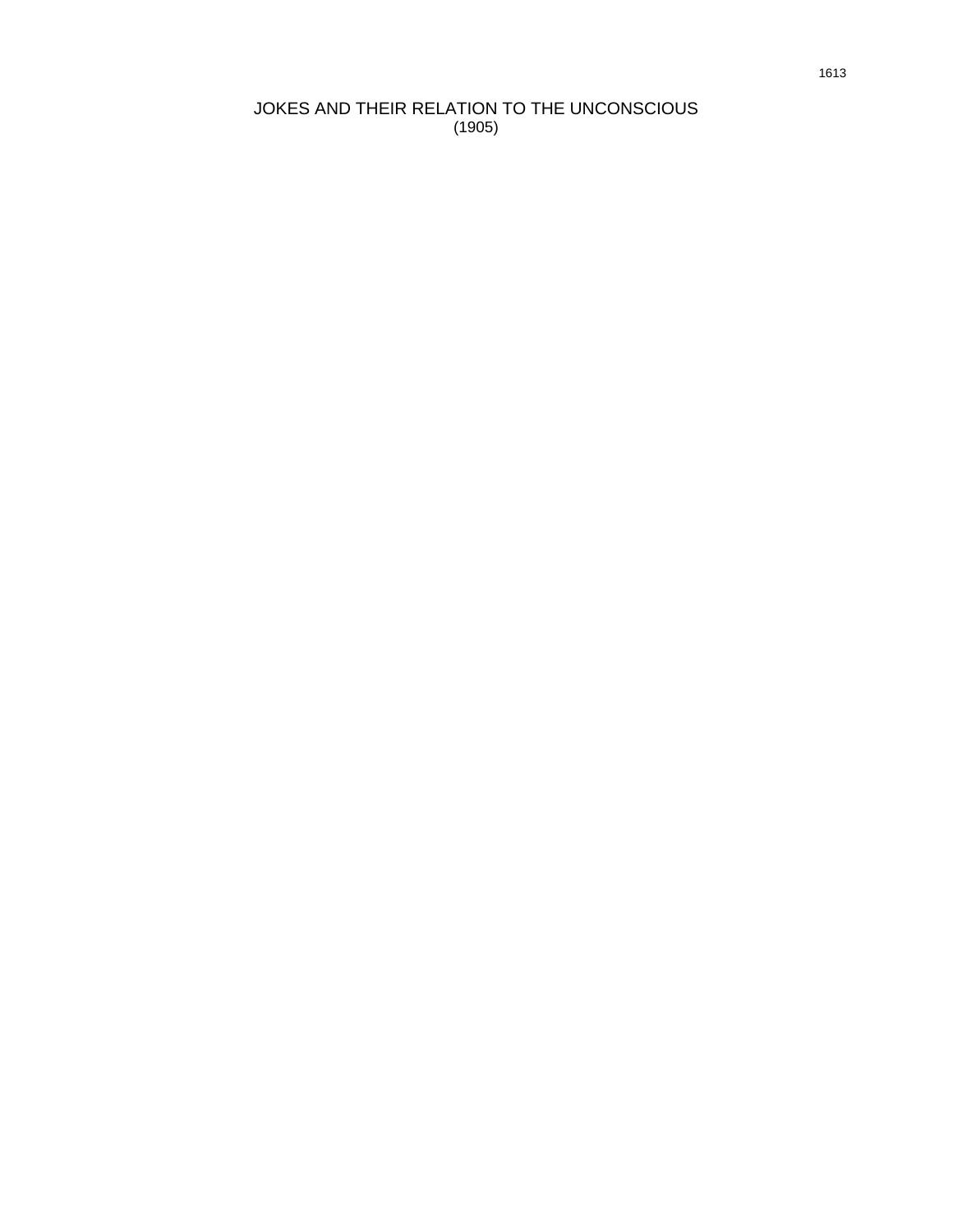1614

Intentionally left blank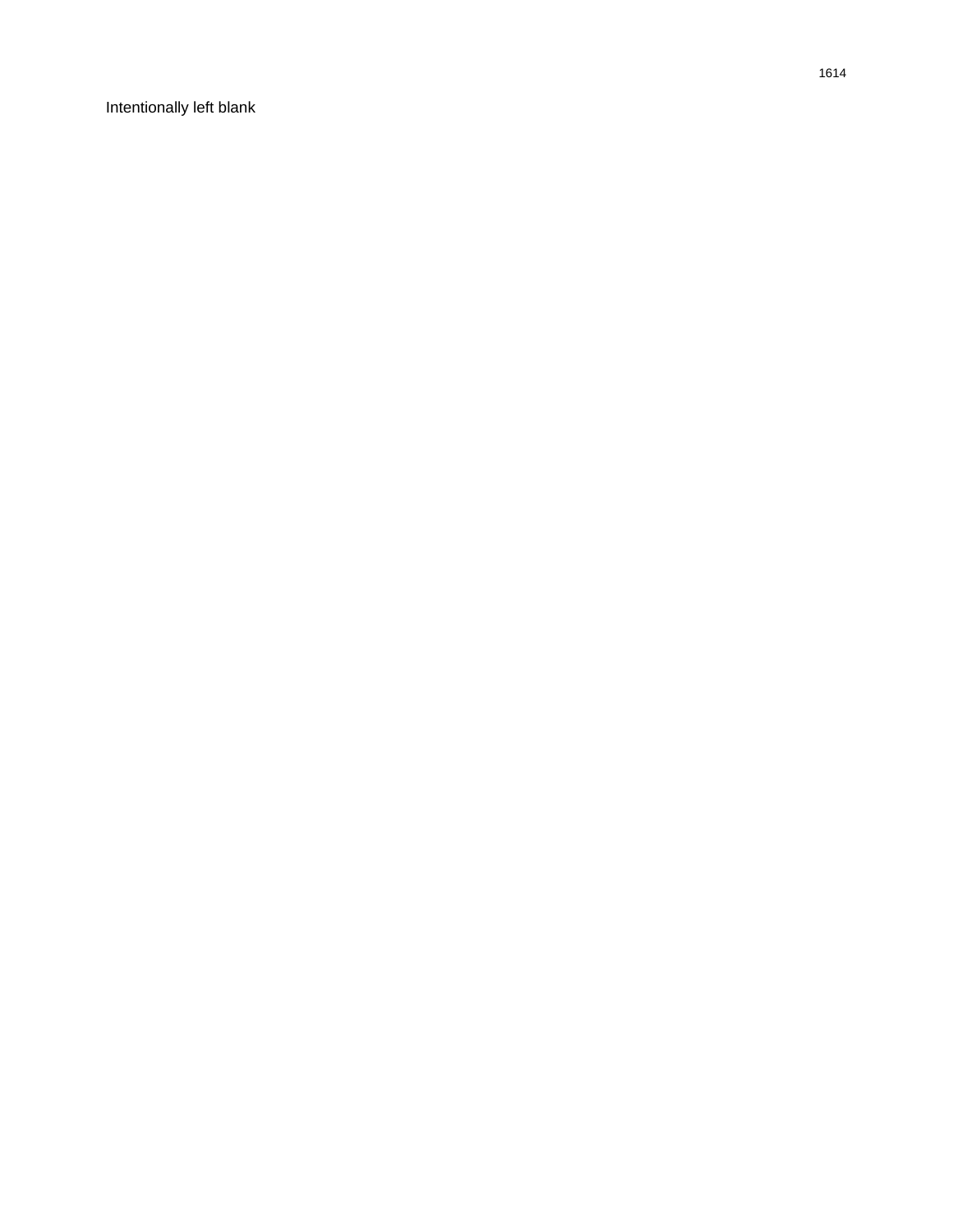## JOKES AND THEIR RELATION TO THE UNCONSCIOUS

## A. ANALYTIC PART

## I

### INTRODUCTION

Anyone who has at any time had occasion to enquire from the literature of aesthetics and psychology what light can be thrown on the nature of jokes and on the position they occupy will probably have to admit that jokes have not received nearly as much philosophical consideration as they deserve in view of the part they play in our mental life. Only a small number of thinkers can be named who have entered at all deeply into the problems of jokes. Among those who have discussed jokes, however, are such famous names as those of the novelist Jean Paul (Richter) and of the philosophers Theodor Vischer, Kuno Fischer and Theodor Lipps. But even with these writers the subject of jokes lies in the background, while the main interest of their enquiry is turned to the more comprehensive and attractive problem of the comic.

 The first impression one derives from the literature is that it is quite impracticable to deal with jokes otherwise than in connection with the comic.

According to Lipps (1898),<sup>1</sup> a joke is 'something comic which is entirely subjective' - that is, something comic 'which *we* produce, which is attached to action of ours as such, to which we invariably stand in the relation of subject and never of object, not even of voluntary object' (ibid., 80). This is explained further by a remark to the effect that in general we call a joke 'any conscious and successful evocation of what is comic, whether the comic of observation or of situation' (ibid., 78).

 $<sup>1</sup>$  It is this book that has given me the courage to undertake this attempt as well as the possibility of doing so.</sup>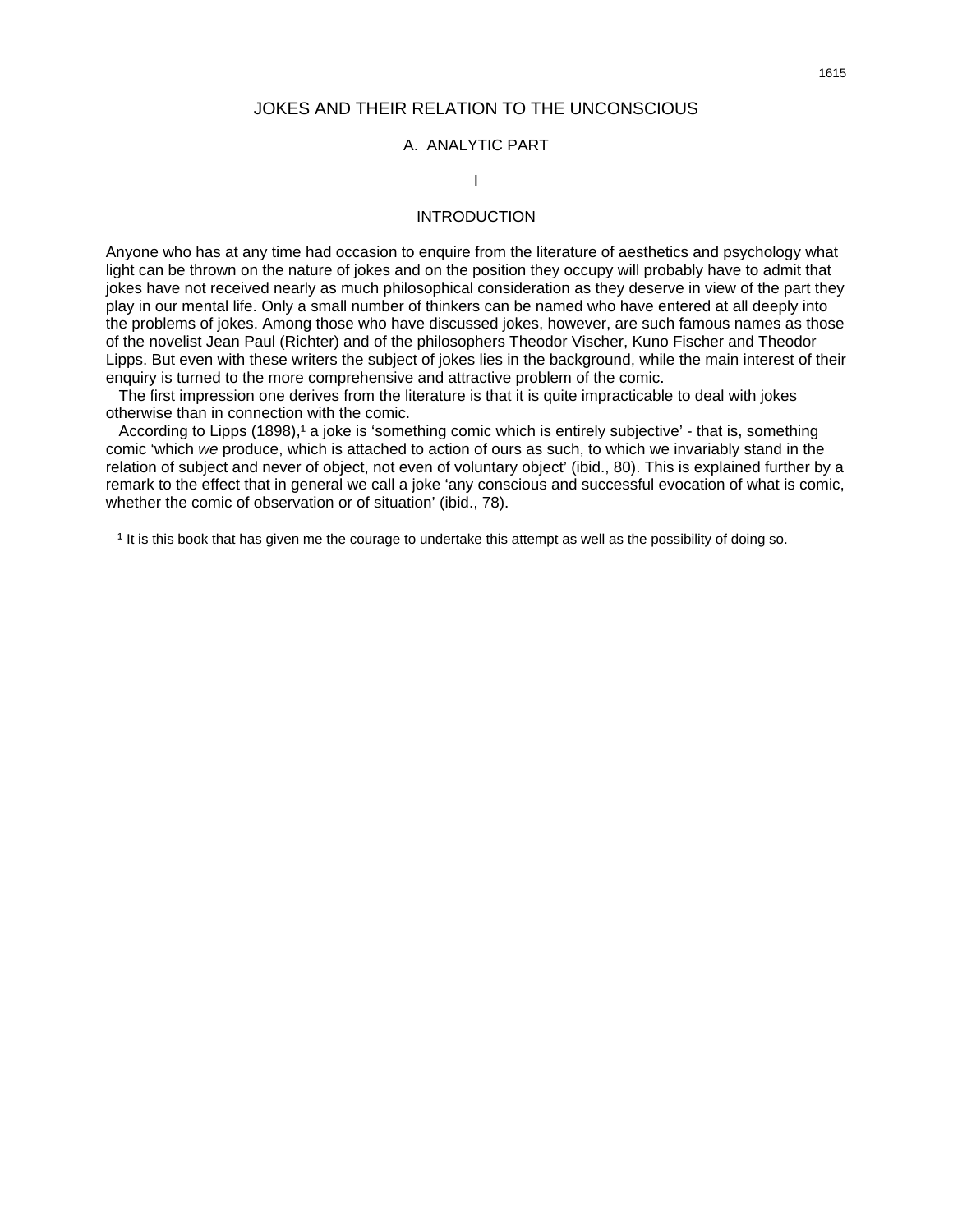1616

 Fischer (1889) illustrates the relation of jokes to the comic with the help of caricature, which in his account he places between them. The comic is concerned with the ugly in one of its manifestations: 'If it is concealed, it must be uncovered in the light of the comic way of looking at things; if it is noticed only a little or scarcely at all, it must be brought forward and made obvious, so that it lies clear and open to the light of day . . . In this way caricature comes about.' (Ibid., 45.) - 'Our whole spiritual world, the intellectual kingdom of our thoughts and ideas, does not unfold itself before the gaze of external observation, it cannot be directly imagined pictorially and visibly; and yet it too contains its inhibitions, its weaknesses and its deformities - a wealth of ridiculous and comic contrasts. In order to emphasize these and make them accessible to aesthetic consideration, a force is necessary which is able not merely to imagine objects directly but itself to reflect on these images and to clarify them: a force that can illuminate thoughts. The only such force is *judgement*. A joke is a judgement which produces a comic contrast; it has already played a silent part in caricature, but only in judgement does it attain its peculiar form and the free sphere of its unfolding.' (Ibid., 49-50.)

 It will be seen that the characteristic which distinguishes the joke within the class of the comic is attributed by Lipps to action, to the active behaviour of the subject, but by Fischer to its relation to its *object*, which he considers is the concealed ugliness of the world of thoughts. It is impossible to test the validity of these definitions of the joke - indeed, they are scarcely intelligible - unless they are considered in the context from which they have been torn. It would therefore be necessary to work through these authors' accounts of the comic before anything could be learnt from them about jokes. Other passages, however, show us that these same authors are able to describe essential and generally valid characteristics of the joke without any regard to its connection with the comic.

 The characterization of jokes which seems best to satisfy Fischer himself is as follows: 'A joke is a *playful* judgement.' (Ibid., 51.) By way of illustration of this, we are given an analogy: 'just as aesthetic freedom lies in the playful contemplation of things' (ibid., 50). Elsewhere (ibid., 20) the aesthetic attitude towards an object is characterized by the condition that we do not ask anything of the object, especially no satisfaction of our serious needs, but content ourselves with the enjoyment of contemplating it. The aesthetic attitude is *playful* in contrast to work. - 'It might be that from aesthetic freedom there might spring too a sort of judging released from its usual rules and regulations, which, on account of its origin, I will call a "playful judgement", and that in this concept is contained the first determinant, if not the whole formula, that will solve our problem. "Freedom produces jokes and jokes produce freedom", wrote Jean Paul. "Joking is merely playing with ideas."' (Ibid., 24.)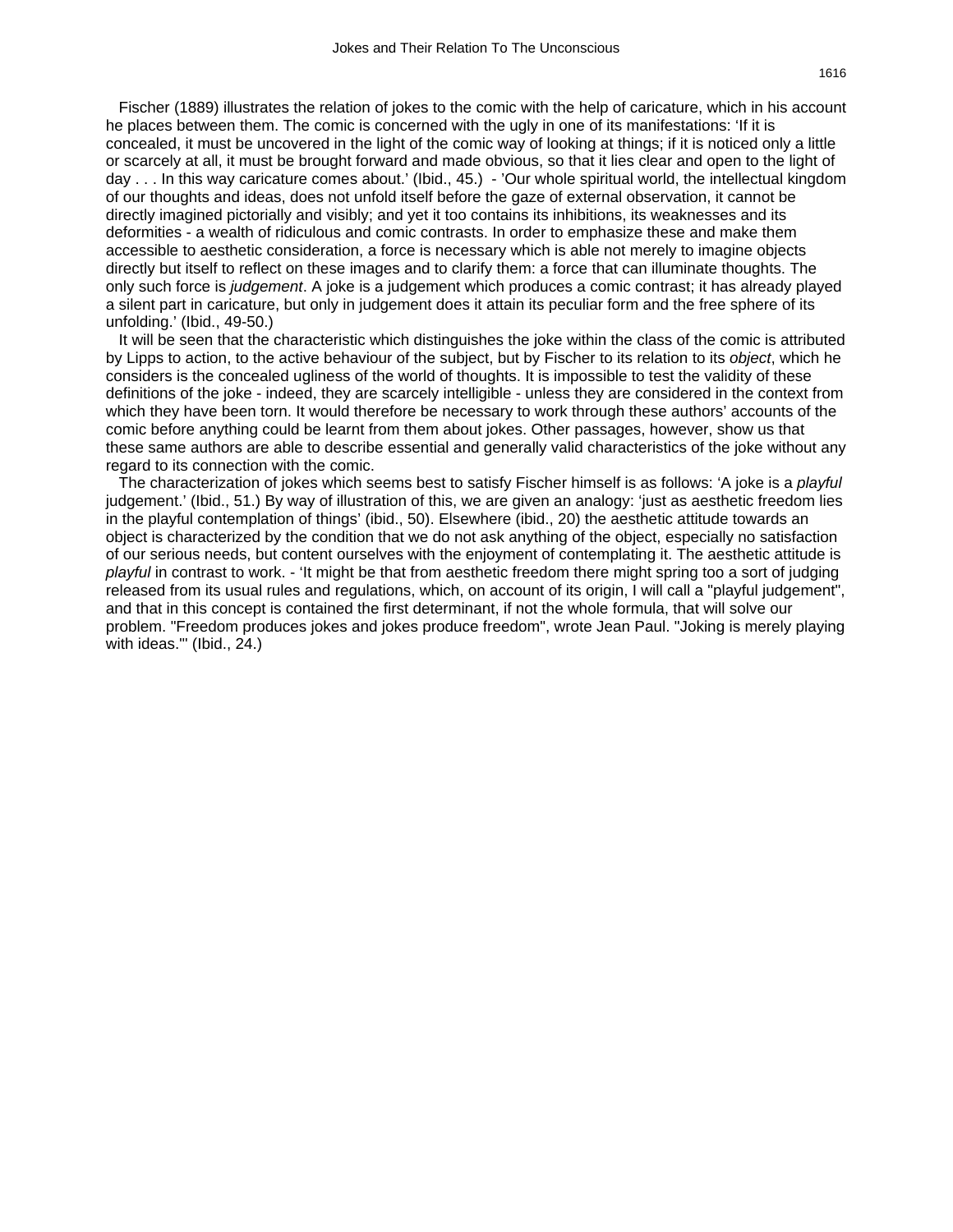A favourite definition of joking has long been the ability to find similarity between dissimilar things - that is, hidden similarities. Jean Paul has expressed this thought itself in a joking form: 'Joking is the disguised priest who weds every couple.' Vischer carries this further: 'He likes best to wed couples whose union their relatives frown upon.' Vischer objects, however, that there are jokes where there is no question of comparing - no question, therefore, of finding a similarity. So he, slightly diverging from Jean Paul, defines joking as the ability to bind into a unity, with surprising rapidity, several ideas which are in fact alien to one another both in their internal content and in the nexus to which they belong. Fischer, again, stresses the fact that in a large number of joking judgements *differences* rather than similarities are found, and Lipps points out that these definitions relate to joking as an ability possessed by the joker and not to the jokes which he makes.

 Other more or less interrelated ideas which have been brought up as defining or describing jokes are: 'a contrast of ideas', 'sense in nonsense', 'bewilderment and illumination'.

 Definitions such as that of Kraepelin lay stress on contrasting ideas. A joke is 'the arbitrary connecting or linking, usually by means of a verbal association, of two ideas which in some way contrast with each other'. A critic like Lipps had no difficulty in showing the total inadequacy of this formula; but he does not himself exclude the factor of contrast, but merely displaces it elsewhere. 'The contrast remains, but it is not some contrast between the ideas attached to the words, but a contrast or contradiction between the meaning and the meaninglessness of the words.' (Lipps, 1898, 87.) He gives examples to show how this is to be understood. 'A contrast arises only because . . . we grant its words a meaning which, again, we nevertheless cannot grant them.' (Ibid., 90.)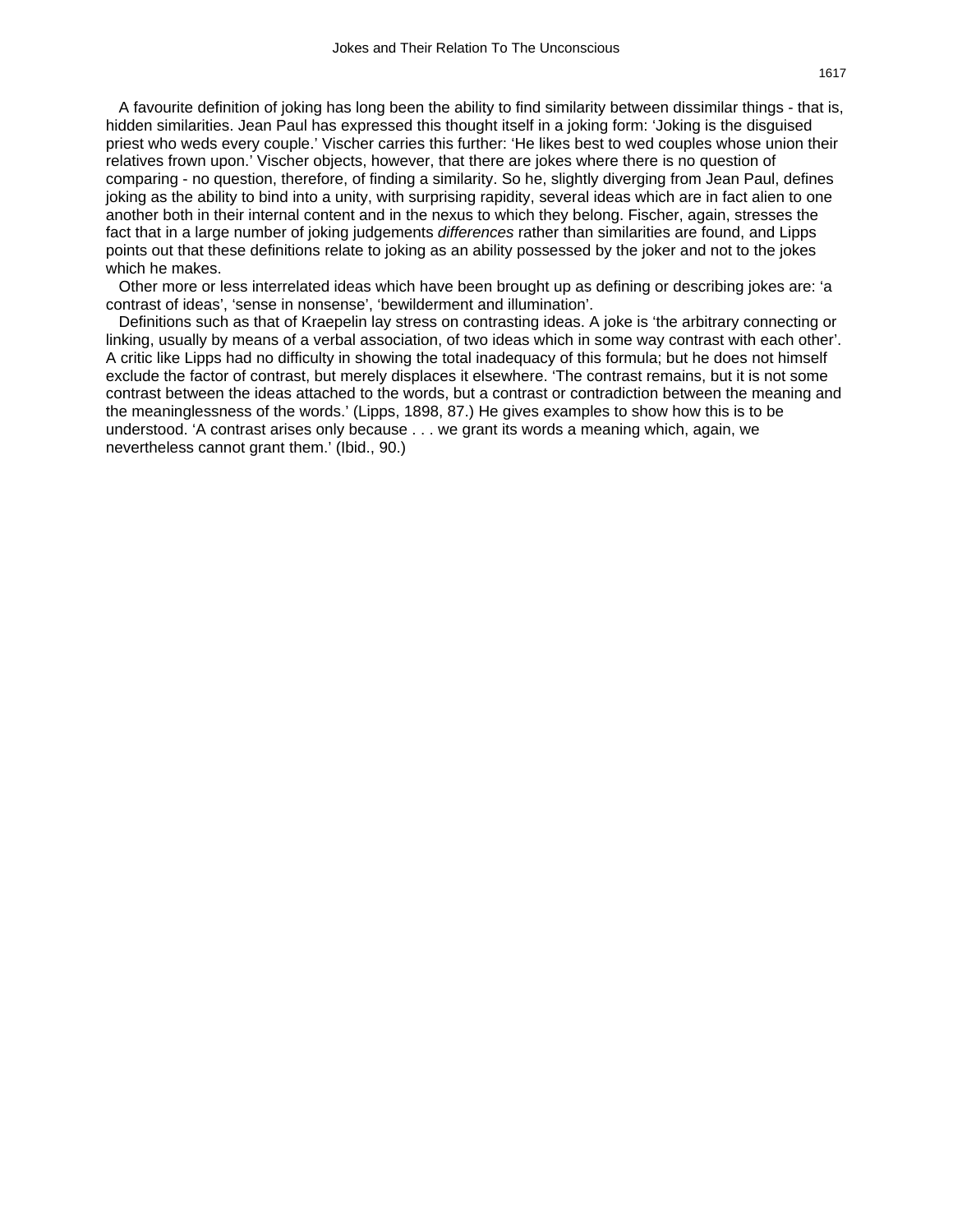1618

 If this last point is developed further, the contrast between 'sense and nonsense' becomes significant. 'What at one moment has seemed to us to have a meaning, we now see is completely meaningless. That is what, in this case, constitutes the comic process . . . A remark seems to us to be a joke, if we attribute a significance to it that has psychological necessity and, as soon as we have done so, deny it again. Various things can be understood by this "significance". We attach *sense* to a remark and know that logically it cannot have any. We discover *truth* in it, which nevertheless, according to the laws of experience or our general habits of thought, we cannot find in it. We grant it logical or practical consequences in excess of its true content, only to deny these consequences as soon as we have clearly recognized the nature of the remark. In every instance, the psychological process which the joking remark provokes in us, and on which the feeling of the comic rests, consists in the immediate transition, from this attaching of sense, from this discovering of truth, and from this granting of consequences, to the consciousness or impression of relative nothingness.' (Ibid., 85.)

 However penetrating this discussion may sound the question may be raised here whether the contrast between what has meaning and what is meaningless, on which the feeling of the *comic* is said to rest, also contributes to defining the concept of the *joke* in so far as it differs from that of the comic.

 The factor of 'bewilderment and illumination', too, leads us deep into the problem of the relation of the joke to the comic. Kant says of the comic in general that it has the remarkable characteristic of being able to deceive us only for a moment. Heymans (1896) explains how the effect of a joke comes about through bewilderment being succeeded by illumination. He illustrates his meaning by a brilliant joke of Heine's, who makes one of his characters, Hirsch-Hyacinth, the poor lottery-agent, boast that the great Baron Rothschild had treated him quite as his equal - quite 'famillionairely'. Here the word that is the vehicle of the joke appears at first simply to be a wrongly constructed word, something unintelligible, incomprehensible, puzzling. It accordingly bewilders. The comic effect is produced by the solution of this bewilderment, by understanding the word. Lipps (1898, 95) adds to this that this first stage of enlightenment - that the bewildering word means this or that - is followed by a second stage, in which we realize that this meaningless word has bewildered us and has then shown us its true meaning. It is only this second illumination, this discovery that a word which is meaningless by normal linguistic usage has been responsible for the whole thing - this resolution of the problem into nothing - it is only this second illumination that produces the comic effect.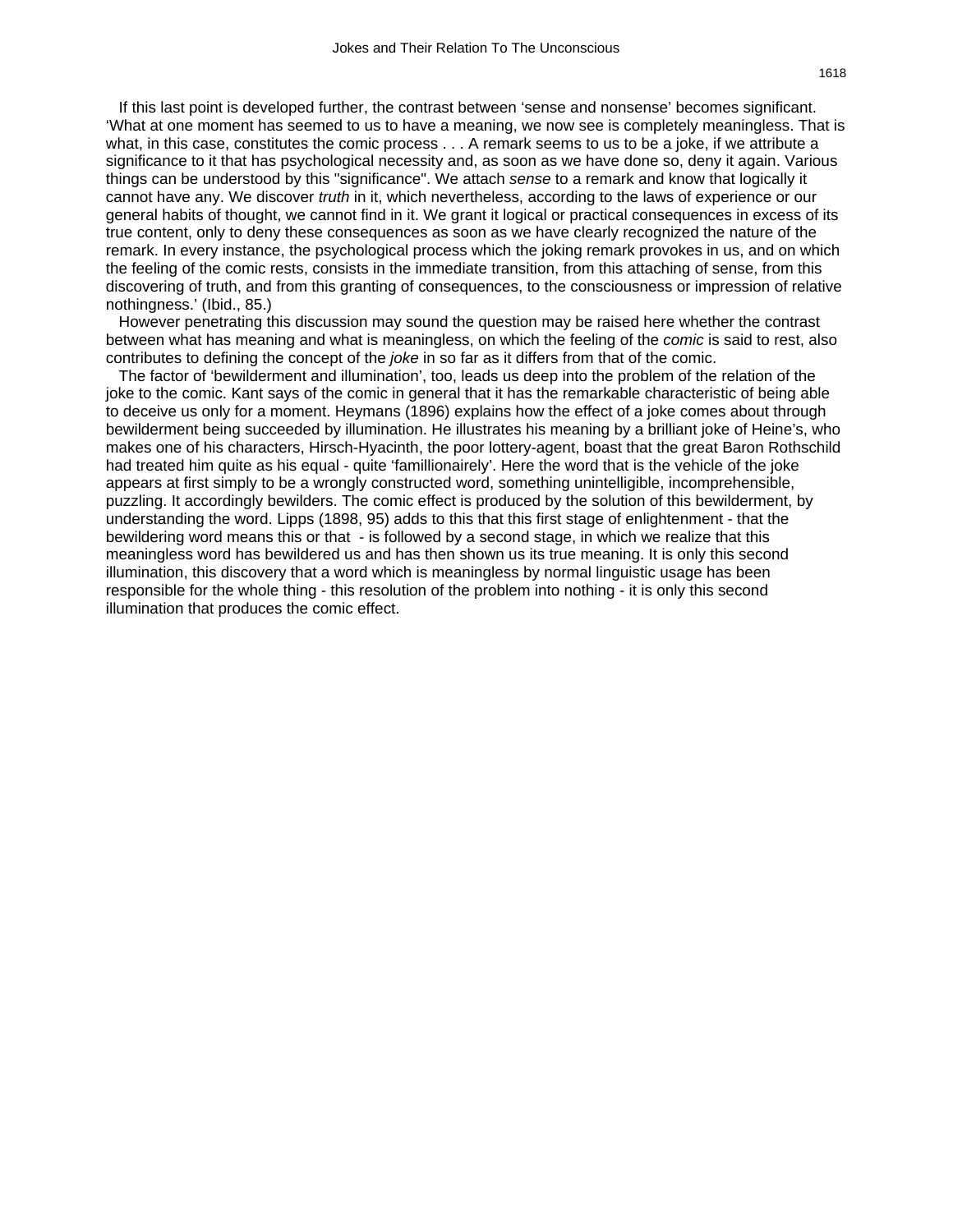Whether the one or the other of these two views seems to us to throw more light on the question, the discussion of bewilderment and enlightenment brings us closer to a particular discovery. For if the comic effect of Heine's 'famillionairely' depends on the solution of the apparently meaningless word, the 'joke' must no doubt be ascribed to the formation of that word and to the characteristics of the word thus formed. Another peculiarity of jokes, quite unrelated to what we have just been considering, is recognized by all the authorities as essential to them. '*Brevity* is the body and the soul of wit, it is its very self,' says Jean Paul (1804, Part II, Paragraph 42), merely modifying what the old chatterbox Polonius says in Shakespeare's *Hamlet* (II, 2):

> 'Therefore, since brevity is the soul of wit And tediousness the limbs and outward flourishes, I will be brief.'

In this connection the account given by Lipps (1898, 90) of the brevity of jokes is significant: 'A joke says what it has to say, not always in few words, but in *too* few words - that is, in words that are insufficient by strict logic or by common modes of thought and speech. It may even actually say what it has to say by not saying it.'

 We have already learnt from the connection of jokes with caricature that they 'must bring forward something that is concealed or hidden' (Fischer, 1889, 51). I lay stress on this determinant once more, because it too has more to do with the nature of jokes than with their being part of the comic.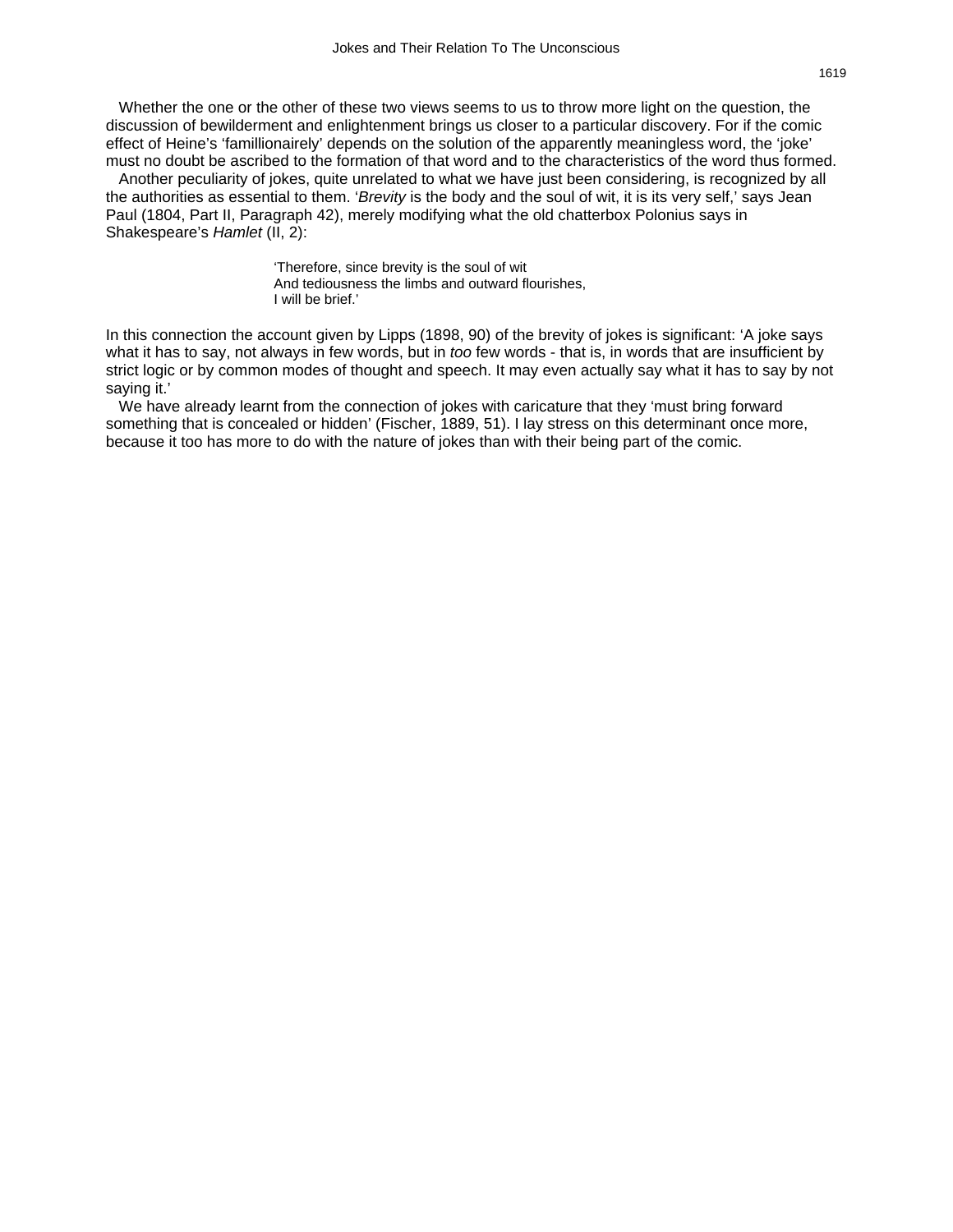I am well aware that these scanty extracts from the works of writers upon jokes cannot do them justice. In view of the difficulties standing in the way of my giving an unmistakably correct account of such complicated and subtle trains of thought, I cannot spare curious enquirers the labour of obtaining the information they desire from the original sources. But I am not sure that they will come back fully satisfied. The criteria and characteristics of jokes brought up by these authors and collected above - activity, relation to the content of our thoughts, the characteristic of playful judgement, the coupling of dissimilar things, contrasting ideas, 'sense in nonsense', the succession of bewilderment and enlightenment, the bringing forward of what is hidden, and the peculiar brevity of wit - all this, it is true, seems to us at first sight so very much to the point and so easily confirmed by instances that we cannot be in any danger of underrating such views. But they are *dijecta membra*, which we should like to see combined into an organic whole. When all is said and done, they contribute to our knowledge of jokes no more than would a series of anecdotes to the description of some personality of whom we have a right to ask for a biography. We are entirely without insight into the connection that presumably exists between the separate determinants what, for instance, the brevity of a joke can have to do with its characteristic of being a playful judgement. We need to be told, further, whether a joke must satisfy *all* these determinants in order to be a proper joke, or need only satisfy *some*, and if so which can be replaced by others and which are indispensable. We should also wish to have a grouping and classification of jokes on the basis of the characteristics considered essential. The classification that we find in the literature rests on the one hand on the technical methods employed in them (e.g. punning or play upon words) and on the other hand on the use made of them in speech (e.g. jokes used for the purposes of caricature or of characterization, or joking snubs).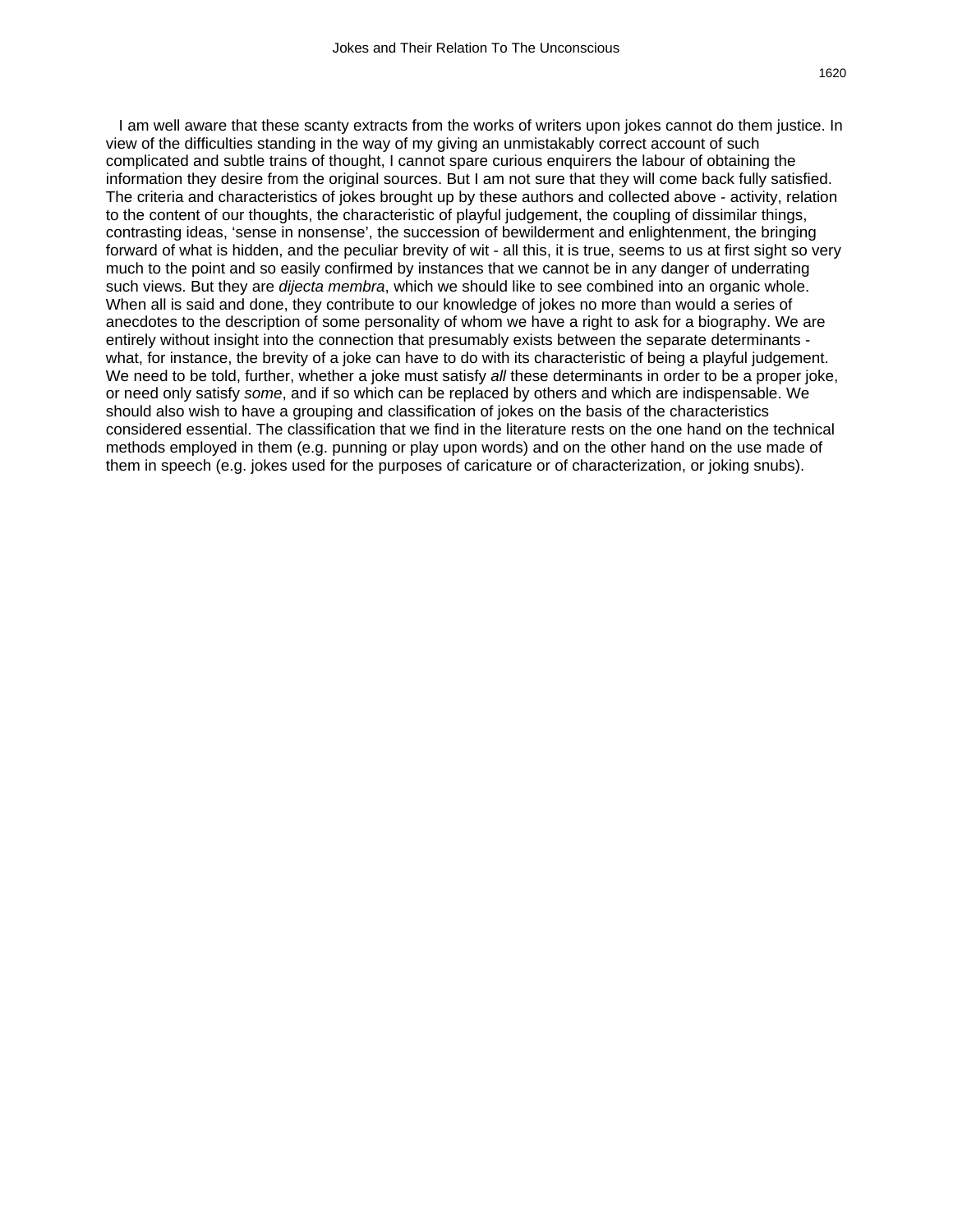We should thus find no difficulty in indicating the aims of any new attempt to throw light on jokes. To be able to count on success, we should have either to approach the work from new angles or to endeavour to penetrate further by increased attention and deeper interest. We can resolve that we will at least not fail in this last respect. It is striking with what a small number of instances of jokes recognized as such the authorities are satisfied for the purposes of their enquiries, and how each of them takes the same ones over from his predecessors. We must not shirk the duty of analysing the same instances that have already served the classical authorities on jokes. But it is our intention to turn besides to fresh material so as to obtain a broader foundation for our conclusions. It is natural then that we should choose as the subjects of our investigation examples of jokes by which we ourselves have been most struck in the course of our lives and which have made us laugh the most.

 Is the subject of jokes worth so much trouble? There can, I think, be no doubt of it. Leaving on one side the personal motives which make me wish to gain an insight into the problems of jokes and which will come to light in the course of these studies, I can appeal to the fact that there is an intimate connection between all mental happenings - a fact which guarantees that a psychological discovery even in a remote field will be of an unpredictable value in other fields. We may also bear in mind the peculiar and even fascinating charm exercised by jokes in our society. A new joke acts almost like an event of universal interest; it is passed from one person to another like the news of the latest victory. Even men of eminence who have thought it worth while to tell the story of their origins, of the cities and countries they have visited, and of the important people with whom they have associated, are not ashamed in their autobiographies to report their having heard some excellent joke.<sup>1</sup>

<sup>1</sup> Von Falke's *Memoirs*, 1897.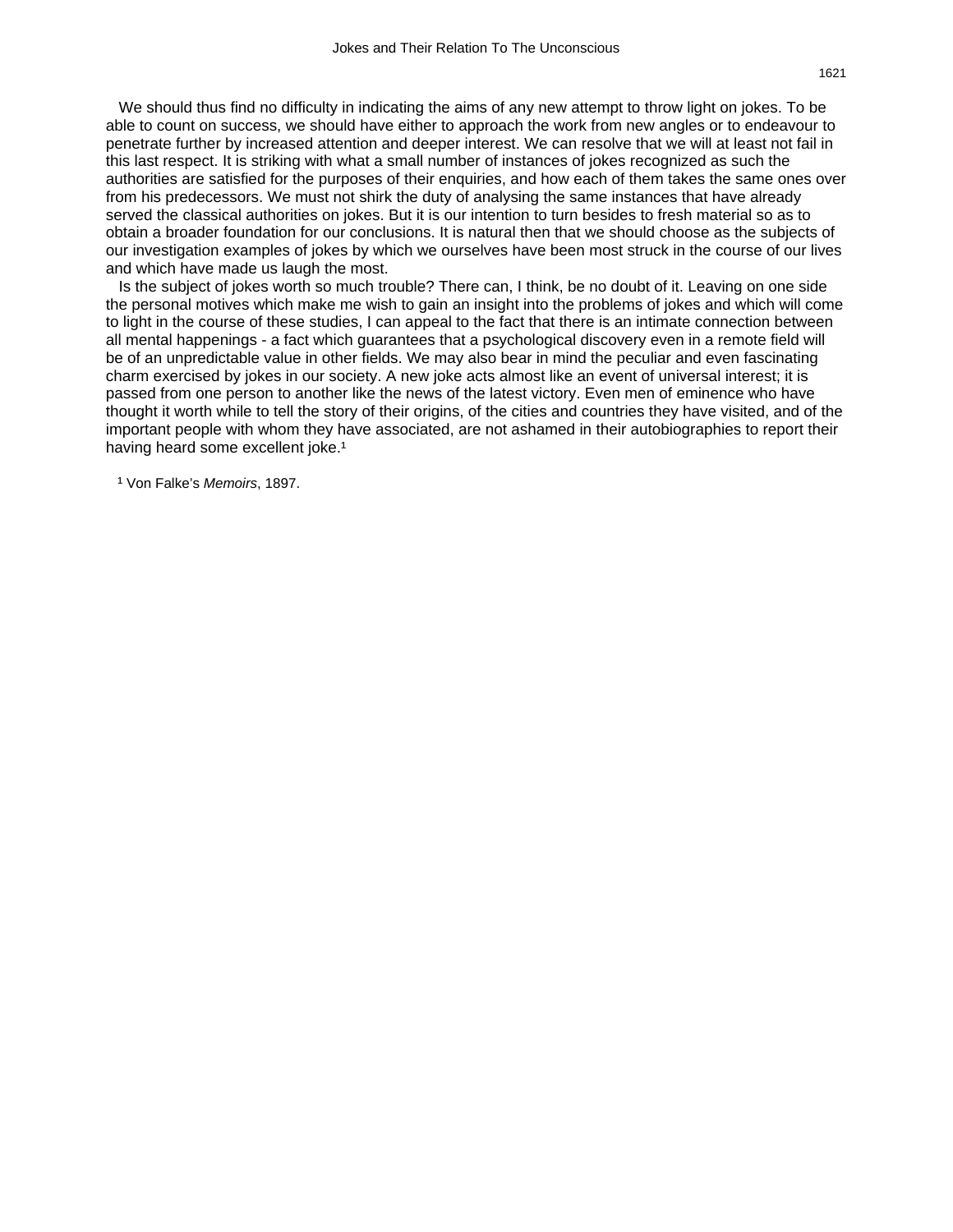#### THE TECHNIQUE OF JOKES

Let us follow up a lead presented to us by chance and consider the first example of a joke that we came across in the preceding chapter.

 In the part of his *Reisebilder* entitled 'Die Bäder von Lucca' Heine introduces the delightful figure of the lottery-agent and extractor of corns, Hirsch-Hyacinth of Hamburg, who boasts to the poet of his relations with the wealthy Baron Rothschild, and finally say: 'And, as true as God shall grant me all good things, Doctor, I sat beside Salomon Rothschild and he treated me quite as his equal - quite famillionairely.'

 Heymans and Lipps used this joke (which is admittedly an excellent and most amusing one) to illustrate their view that the comic effect of jokes is derived from 'bewilderment and illumination' (see above). We, however, will leave that question on one side and ask another: 'What is it that makes Hirsch-Hyacinth's remark into a joke?' There can be only two possible answers: either the thought expressed in the sentence possesses in itself the character of being a joke or the joke resides in the expression which the thought has been given in the sentence. In whichever of these directions the character of being a joke may lie, we will pursue it further and try to lay hands on it.

 A thought can in general be expressed in various linguistic forms - in various words, that is - which can represent it with equal aptness. Hirsch-Hyacinth's remark presents his thought in a particular form of expression and, as it seems to us, a specially odd form and not the one which is most easily intelligible. Let us try to express the same thought as accurately as possible in other words. Lipps has already done so, and in that way has to some extent explained the poet's intention. He writes (1898, 87): 'Heine, as we understand it, means to say that his reception was on familiar terms - of the not uncommon kind, which does not as a rule gain in agreeableness from having a flavour of millionairedom about it.' We shall not be altering the sense of this if we give it another shape which perhaps fits better into Hirsch-Hyacinth's speech: 'Rothschild treated me quite as his equal, quite familiarly that is, so far as a millionaire can.' 'A rich man's condescension', we should add, 'always involves something not quite pleasant for whoever experiences it.'1

<sup>&</sup>lt;sup>1</sup> We shall return to this same joke later on; and we shall then have occasion to make a correction in the translation of it given by Lipps which our own version has taken as its starting-point. This, however, will not affect the discussion that follows here.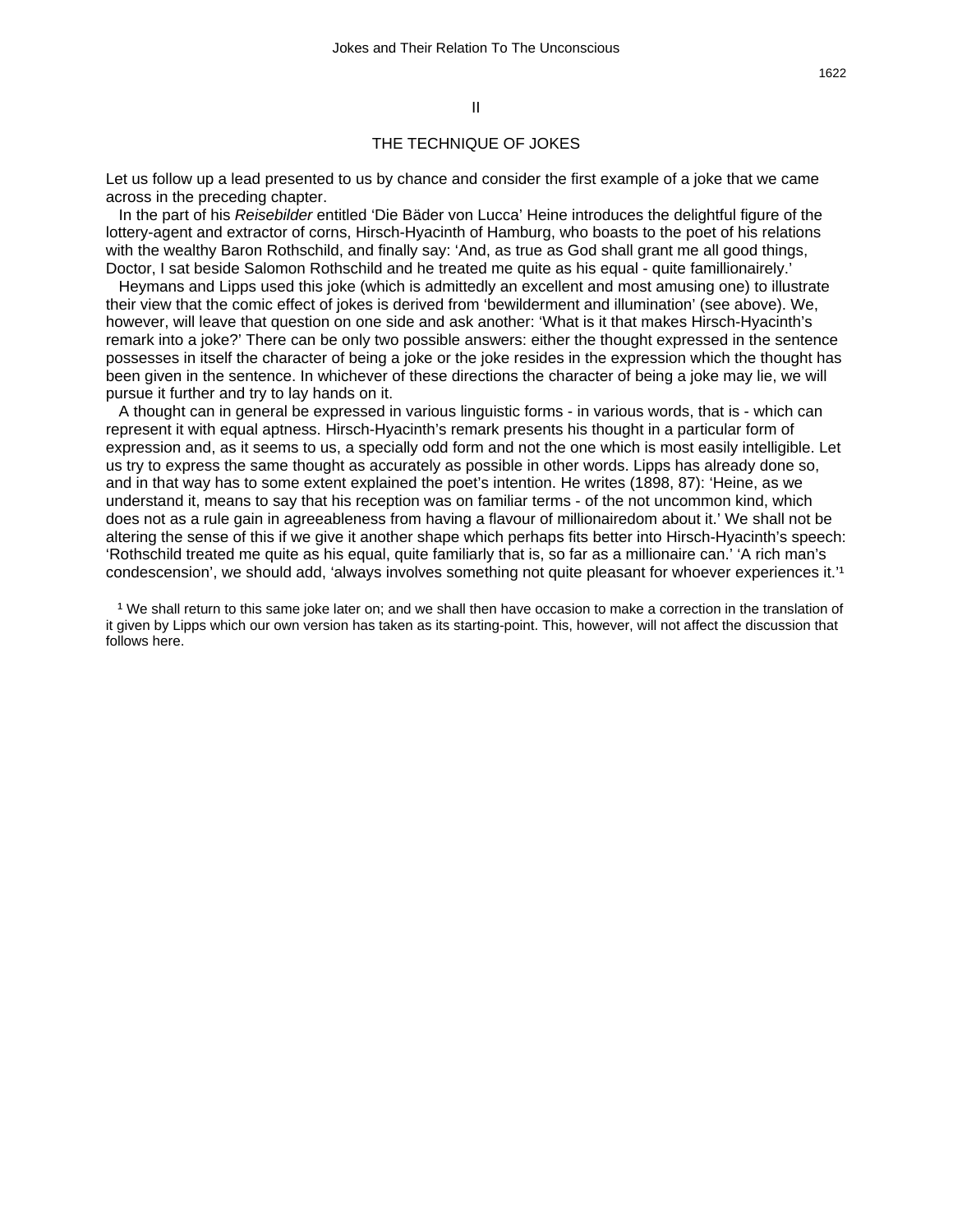Whether, now, we keep to the one or the other of the two equally valid texts of the thought, we can see that the question we asked ourselves is already decided. In this example the character of being a joke does not reside in the thought. What Heine has put into Hirsch-Hyacinth's mouth is a correct and acute observation, an observation of unmistakable bitterness, which is understandable in a poor man faced by such great wealth; but we should not venture to describe it as in the nature of a joke. If anyone is unable in considering the translation to get away from his recollection of the shape given to the thought by the poet, and thus feels that nevertheless the thought in itself is also in the nature of a joke, we can point to a sure criterion of the joking character having been lost in the translation. Hirsch-Hyacinth's remark made us laugh aloud, whereas its accurate translation by Lipps or our own version of it, though it may please us and make us reflect, cannot possibly raise a laugh.

 But if what makes our example a joke is not anything that resides in its thought, we must look for it in the form, in the wording in which it is expressed. We have only to study the peculiarity of its form of expression to grasp what may be termed the verbal or expressive technique of this joke, something which must stand in an intimate relation with the essence of the joke, since, if it is replaced by something else, the character and effect of the joke disappear. Moreover, in attributing so much importance to the verbal form of jokes we are in complete agreement with the authorities. Thus Fischer (1889, 72) writes: 'It is in the first place its sheer *form* that makes a judgement into a joke, and we are reminded of a saying of Jean Paul's which, in a single aphorism, explains and exemplifies this precise characteristic of jokes - "Such is the victorious power of sheer position, whether among warriors or words."'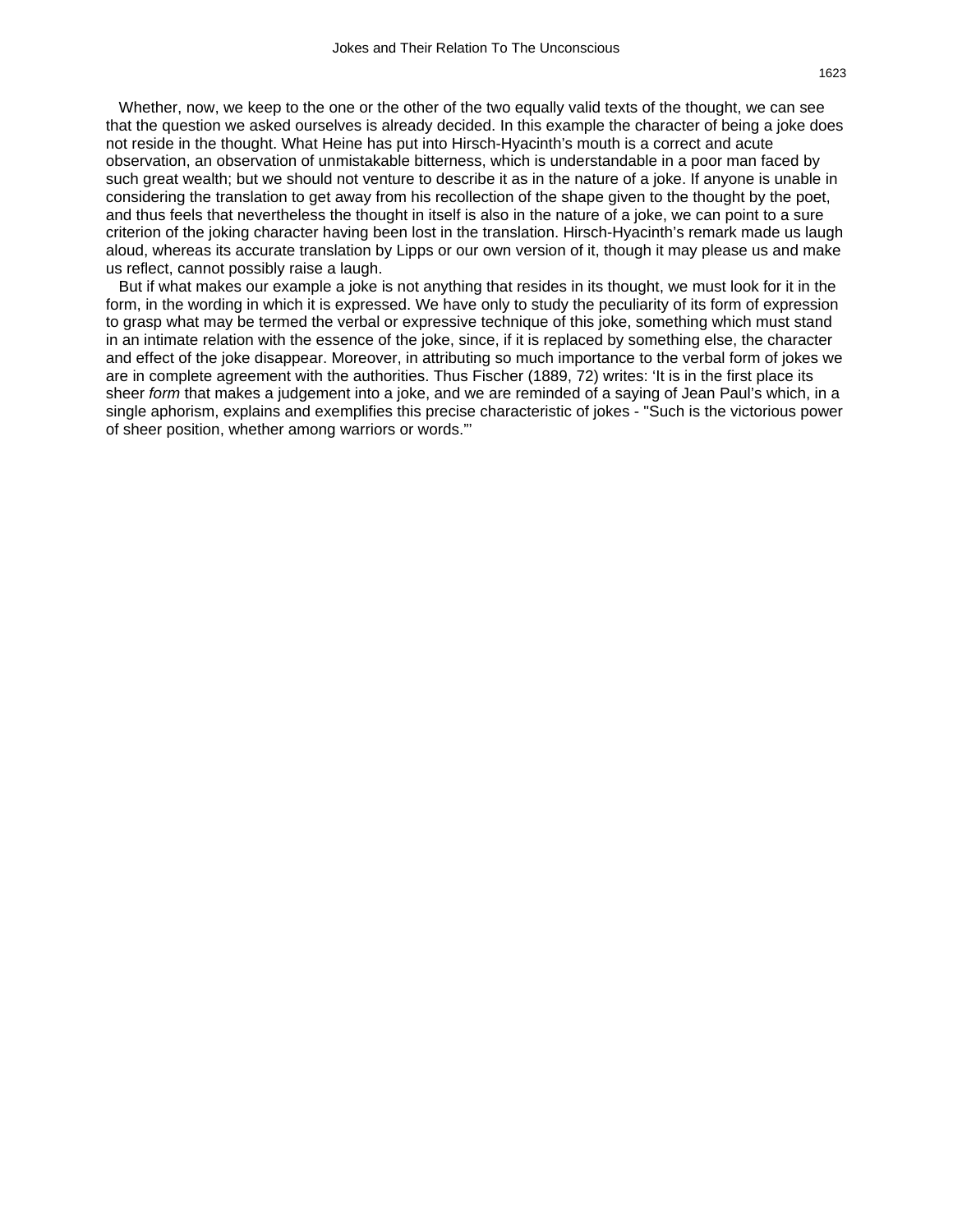In what, then, does the 'technique' of this joke consist? What has happened to the thought, as expressed, for instance, in our version, in order to turn it into a joke that made us laugh so heartily? Two things - as we learn by comparing our version with the poet's text. First, a considerable *abbreviation* has occurred. In order to express fully the thought contained in the joke, we were obliged to add to the words 'R. treated me quite as his equal, quite familiarly' a postscript which, reduced to its shortest terms, ran 'that is, so far as a millionaire can'. And even so we felt the need for a further explanatory sentence.<sup>1</sup> The poet puts it far more shortly: 'R. treated me quite as his equal - quite famillionairely.' In the joke, the whole limitation added by the second sentence to the first, which reports the familiar treatment, has disappeared.

 But not quite without leaving a substitute from which we can reconstruct it. For a second change has also been made. The word '*familiär* [familiarly]' in the unjoking expression of the thought has been transformed in the text of the joke into '*famillionär* [famillionairly]'; and there can be no doubt that it is precisely on this verbal structure that the joke's character as a joke and its power to cause a laugh depend. The newly constructed word coincides in its earlier portion with the '*familiär*' of the first sentence, and in its final syllables with the '*Millionär* ' of the second sentence. It stands, as it were, for the '*Millionär*' portion of the second sentence and thus for the *whole* second sentence, and so puts us in a position to infer the second sentence that has been omitted in the text of the joke. It can be described as a 'composite structure' made up of the two components '*familiär*' and '*Millionär*', and it is tempting to give a diagrammatic picture of the way in which it is derived from those two words:<sup>2</sup>

| FAMILI ÄR         |          |
|-------------------|----------|
|                   | MILIONÄR |
| <b>FAMILIONÄR</b> |          |

<sup>1</sup> This is equally true of Lipps's translation.

<sup>2</sup> The two words are printed one in Roman and the other in Italic type, and the syllables common to them both are printed in thick type. The second 'l', which is scarcely pronounced, could of course be left out of account. It seems probable that the fact of the two words having several syllables in common offered the joke-technique the occasion for constructing the composite word.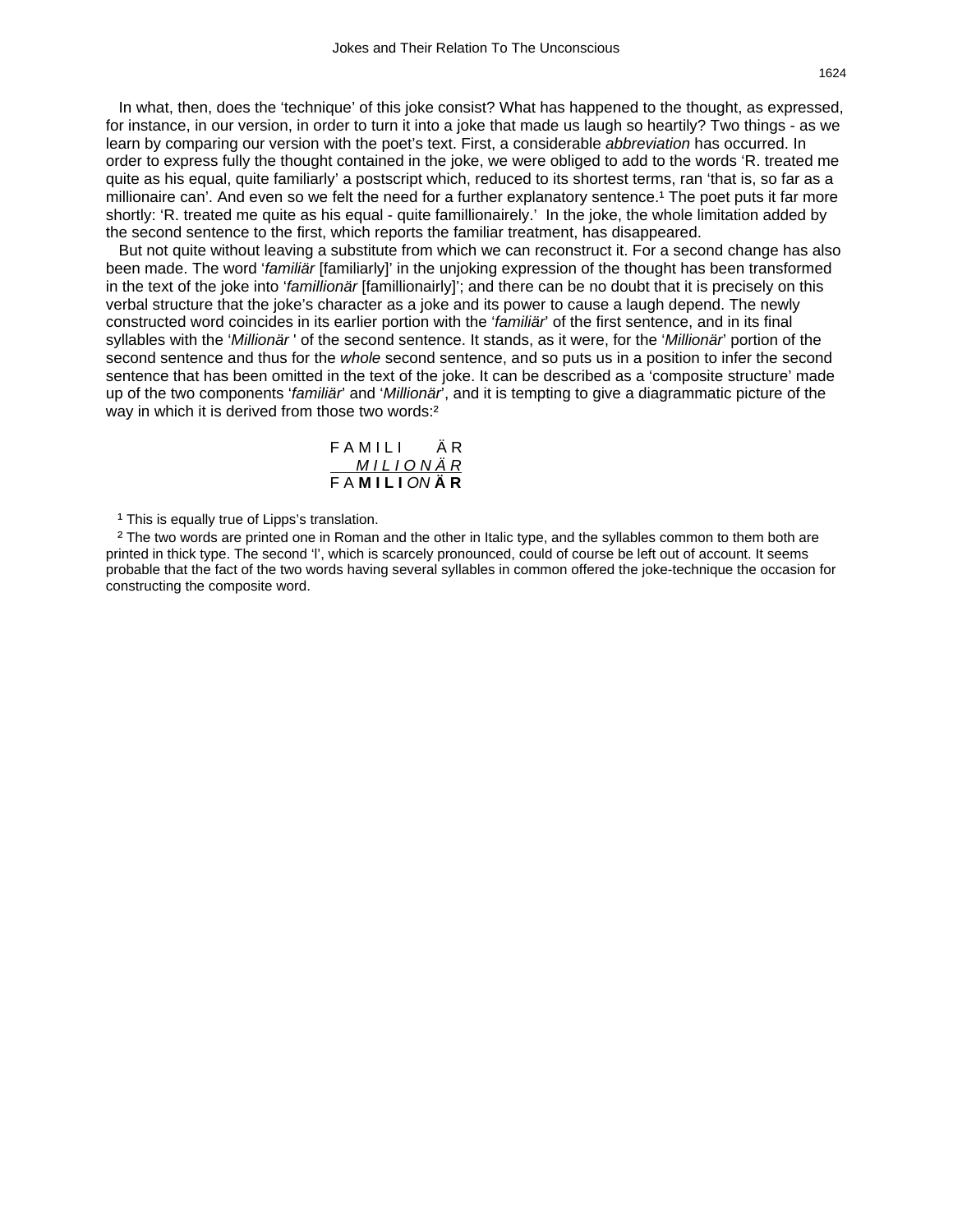The process which has converted the thought into a joke can then be represented in the following manner, which may at first sight seem fantastic, but nevertheless produces precisely the outcome that is really before us:

> 'R. treated me quite *familiär*, that is, so far as a *Millionär* can.'

Let us now imagine that a compressing force is brought to bear on these sentences and that for some reason the second is the less resistant one. It is thereupon made to disappear, while its most important constituent, the word '*Millionär*', which has succeeded in rebelling against being suppressed, is, as it were, pushed up against the first sentence, and fused with the element of that sentence which is so much like it - '*familiär*'. And the chance possibility, which thus arises, of saving the essential part of the second sentence actually favours the dissolution of its other, less important, constituents. The joke is thus generated:

 'R. treated me quite *famili on är*.'  $\sqrt{2}$ (*mili*) (*är*)

 If we leave out of account any such compressing force, which indeed is unknown to us, the process by which the joke is formed - that is, the joke-technique - in this instance might be described as 'condensation accompanied by the formation of a substitute'; and in the present example the formation of the substitute consists in the making of a 'composite word'. This composite word '*famillionär*', which is unintelligible in itself but is immediately understood in its context and recognized as being full of meaning, is the vehicle of the joke's laughter compelling effect - the mechanism of which, however, is not made in any way clearer by our discovery of the joke-technique. In what way can a linguistic process of condensation, accompanied by the formation of a substitute by means of a composite word, give us pleasure and make us laugh? This is evidently a different problem, whose treatment we may postpone till we have found a way of approaching it. For the present we will keep to the technique of jokes.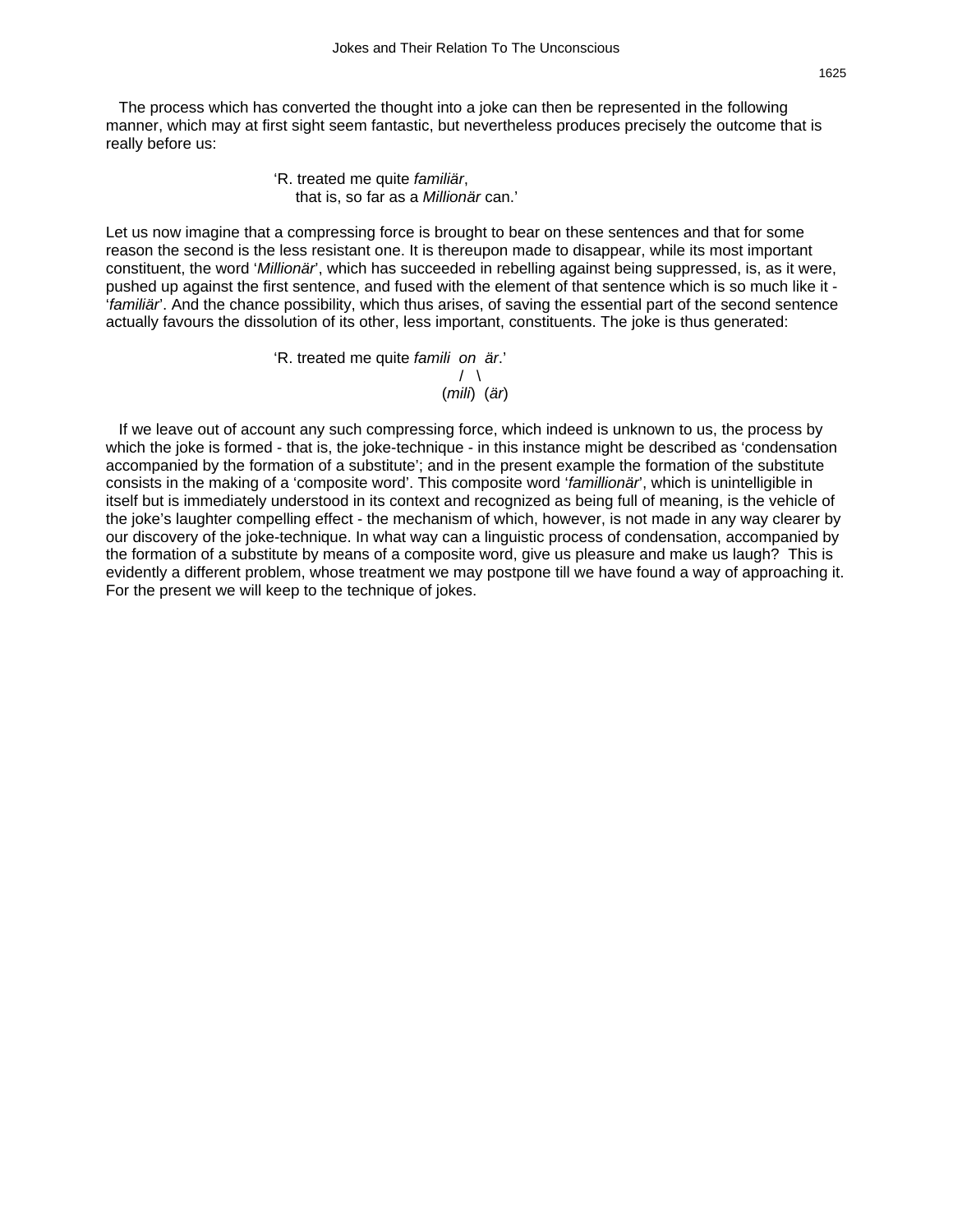Our expectation that the technique of jokes cannot be a matter of indifference from the point of view of discovering their essence leads us at once to enquire whether there are other examples of jokes constructed like Heine's '*famillionär*'. There are not very many of them, but nevertheless enough to make up a small group which are characterized by the formation of composite words. Heine himself has derived a second joke from the word '*Millionär*' - copying from himself, as it were. In Chapter XIV of his 'Ideen' he speaks of a '*Millionarr*', which is an obvious combination of '*Millionär'* and '*Narr*'<sup>1</sup> and, just as in the first example, brings out a suppressed subsidiary thought.

 Here are some other examples I have come upon. - There is a certain fountain [*Brunnen*] in Berlin, the erection of which brought the Chief Burgomaster Forckenbeck into much disfavour. The Berliners call it the '*Forckenbecken*', and there is certainly a joke in this description, even though it was necessary to replace the word '*Brunnen*' by its obsolete equivalent '*Becken*' in order to combine it into a whole with the name of the Burgomaster. - The voice of Europe once made the cruel joke of changing a potentate's name from Leopold to Cleopold, on account of the relations he had at one time with a lady with the first name of Cleo. This undoubted product of condensation keeps alive an annoying allusion at the cost of a single letter. - Proper names in general fall easy victims to this kind of treatment by the joke-technique. There were in Vienna two brothers named Salinger, one of whom was a *Börsensensal*. This provided a handle for calling him 'Sensalinger', while his brother, to distinguish him, was given the unflattering name of 'Scheusalinger'<sup>2</sup> This was convenient, and certainly a joke; I cannot say whether it was justified. But jokes do not as a rule enquire much into that.

² ['*Scheusal*' means 'monstrous creature'.]

<sup>&</sup>lt;sup>1</sup> [The German for 'fool'.]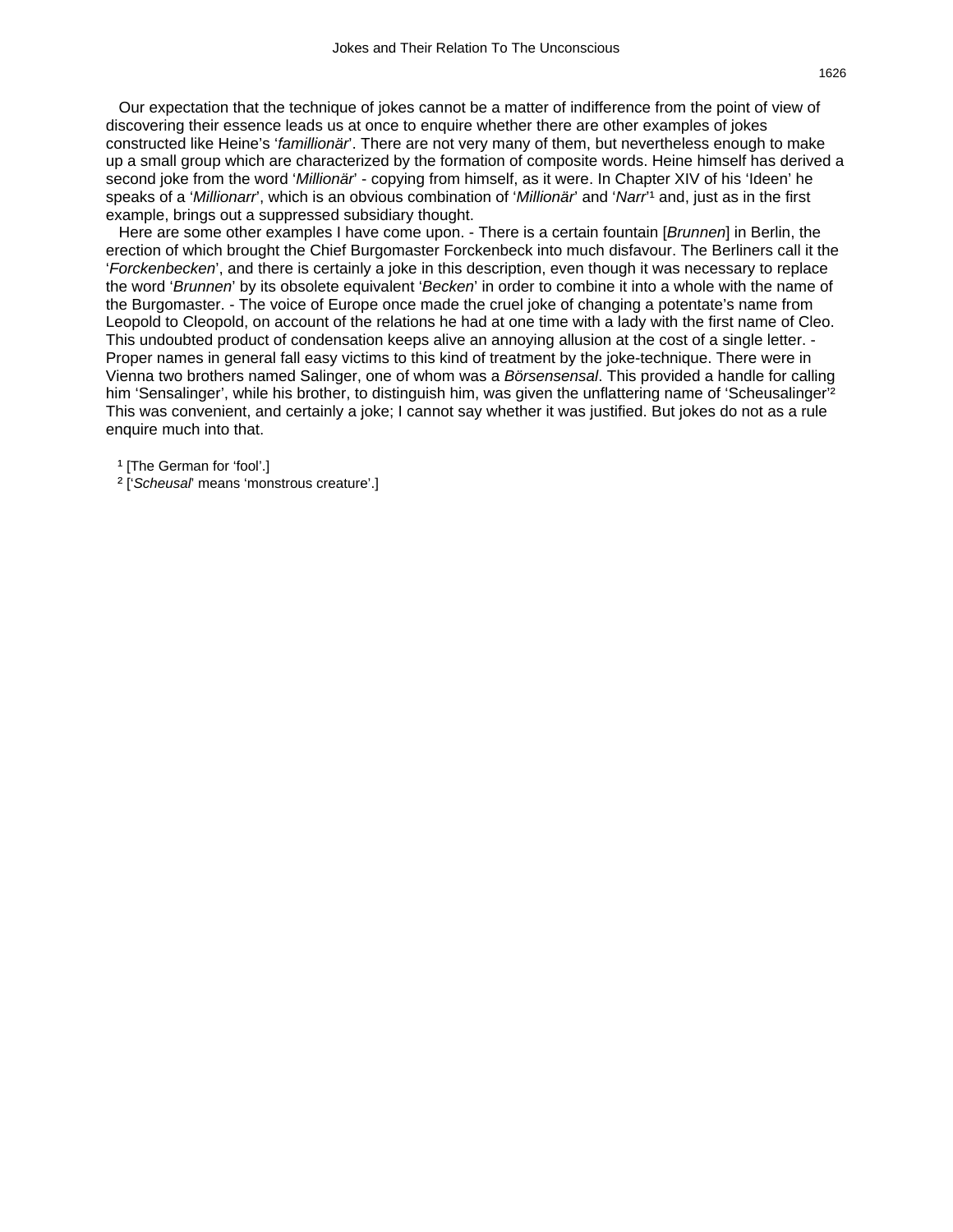I have been told the following condensation joke. A young man who had hitherto led a gay life abroad paid a call, after a considerable absence, on a friend living here. The latter was surprised to see an *Ehering* [wedding-ring] on his visitor's hand, 'What?' he exclaimed, 'are you married?' 'Yes', was the reply, '*Trauring* but true.<sup>'</sup> The joke is an excellent one. The word '*Trauring*' combines both components: '*Ehering*' changed into '*Trauring*' and the sentence '*traurig, aber wahr* [sad but true]'. The effect of the joke is not interfered with by the fact that here the composite word is not, like '*famillionär*', an unintelligible and otherwise nonexistent structure, but one which coincides entirely with one of the two elements represented.

In the course of conversation I myself once unintentionally provided the material for a joke that is once again quite analogous to '*famillionär*'. I was talking to a lady about the great services that had been rendered by a man of science who I considered had been unjustly neglected. 'Why,' she said, 'the man deserves a monument.' 'Perhaps he will get one some day,' I replied, 'but *momentan* he has very little success.' '*Monument*' and '*momentan*' are opposites. The lady proceeded to unite them: 'Well, let us wish him a *monumentan²* success.'

<sup>1</sup> ['*Traurig*' would have meant 'sad'. '*Trauring*' is a synonym for '*Ehering*.']

² [A non-existing word. '*Monumental*' (as in English) would have been expected.]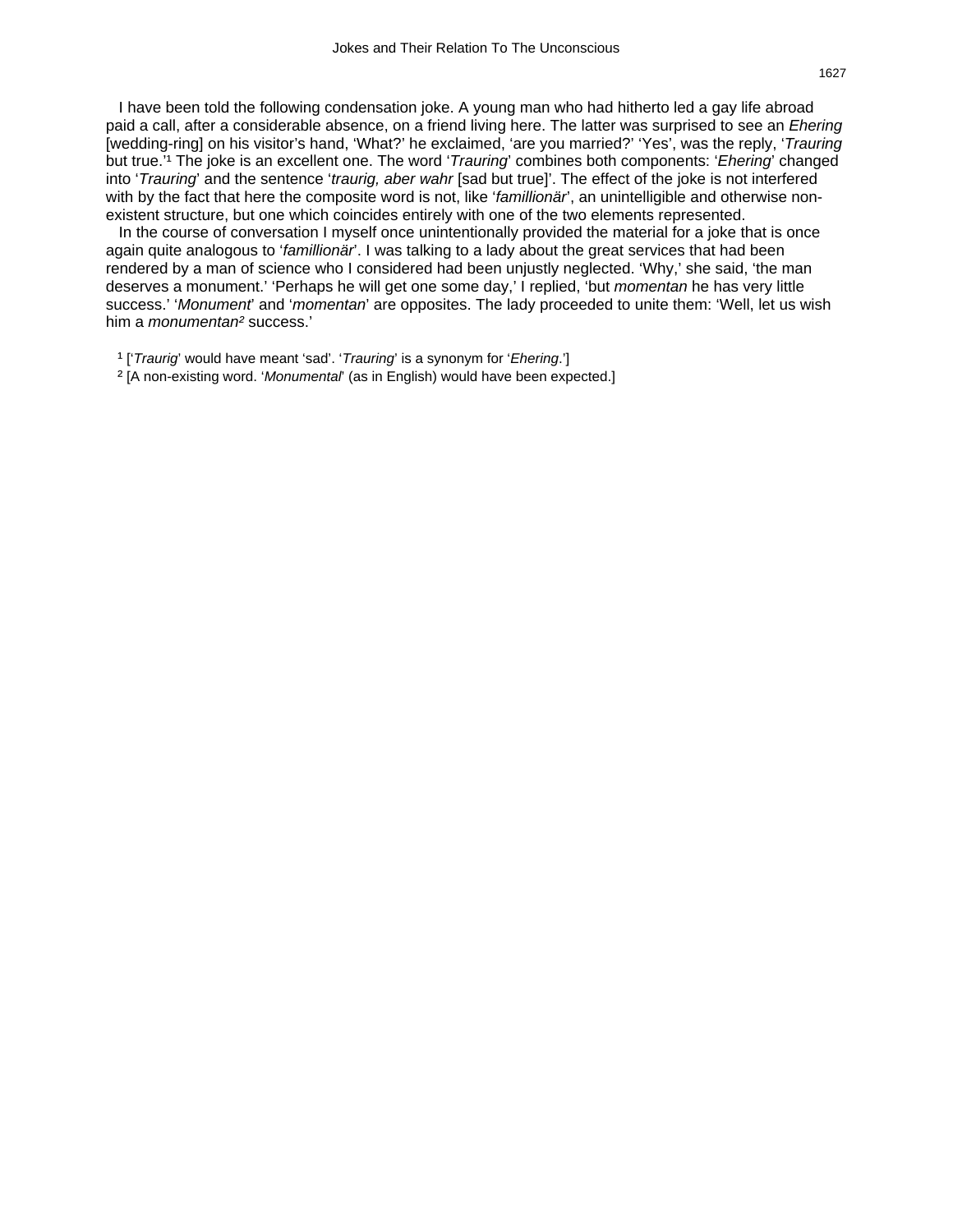I owe a few examples in foreign languages, which show the same mechanism of condensation as our '*famillionär*', to an excellent discussion of the same subject in English by A. A. Brill (1911).

 The English author De Quincey, Brill tells us, somewhere remarked that old people are inclined to fall into their 'anecdotage'. This word is a fusion of the partly overlapping words

## **ANFCDOTE** and DOTAGE.

 In an anonymous short story Brill once found the Christmas season described as 'the alcoholidays' - a similar fusing of

 ALCOHOL and **HOLIDAYS.** 

 After Flaubert had published his celebrated novel *Salammbô*, the scene of which is laid in ancient Carthage, Sainte-Beuve laughed at it, on account of its elaboration of detail, as being 'Carthaginoiserie';

# CARTHAGINOIS CHINOISERIE.

 But the best example of a joke of this group originated from one of the leading men in Austria, who, after important scientific and public work, now fills one of the highest offices in the State. I have ventured to make use of the jokes which are ascribed to him, and all of which in fact bear the same impress, as material for these researches,<sup>1</sup> above all because it would have been hard to find any better.

 Herr N.'s attention was drawn one day to the figure of a writer who had become well-known from a series of undeniably boring essays which he had contributed to a Vienna daily paper. All of these essays dealt with small episodes in the relations of the first Napoleon with Austria. The author had red hair. As soon as Herr N. heard his name mentioned he asked: 'Is not that the *roter Fadian*² that runs through the story of the Napoleonids?'

<sup>1</sup> Have I the right to do so? At least I have not obtained my knowledge of these jokes through an indiscretion. They are generally known in this city (Vienna) and are to be found in everyone's mouth. A number of them have been given publicity by Eduard Hanslick in the *Neue Freie Presse* and in his autobiography. As regards the others, I must offer my apologies for any possible distortions, which, in the case of oral tradition, are scarcely to be avoided.

 ² ['*Roter*' means 'red', 'scarlet'. '*Fadian*' means 'dull fellow'. The termination '-*ian*' is occasionally added to an adjective, giving the somewhat contemptuous sense of 'fellow'. Thus '*grob*' means 'coarse', '*Grobian*' means 'coarse fellow: '*dumm*' means 'stupid', '*Dummian*' means 'stupid fellow'. The adjective '*fade*' or '*fad*' means (like its French equivalent) 'insipid', 'dull'. Finally, '*Faden*' means 'thread'.]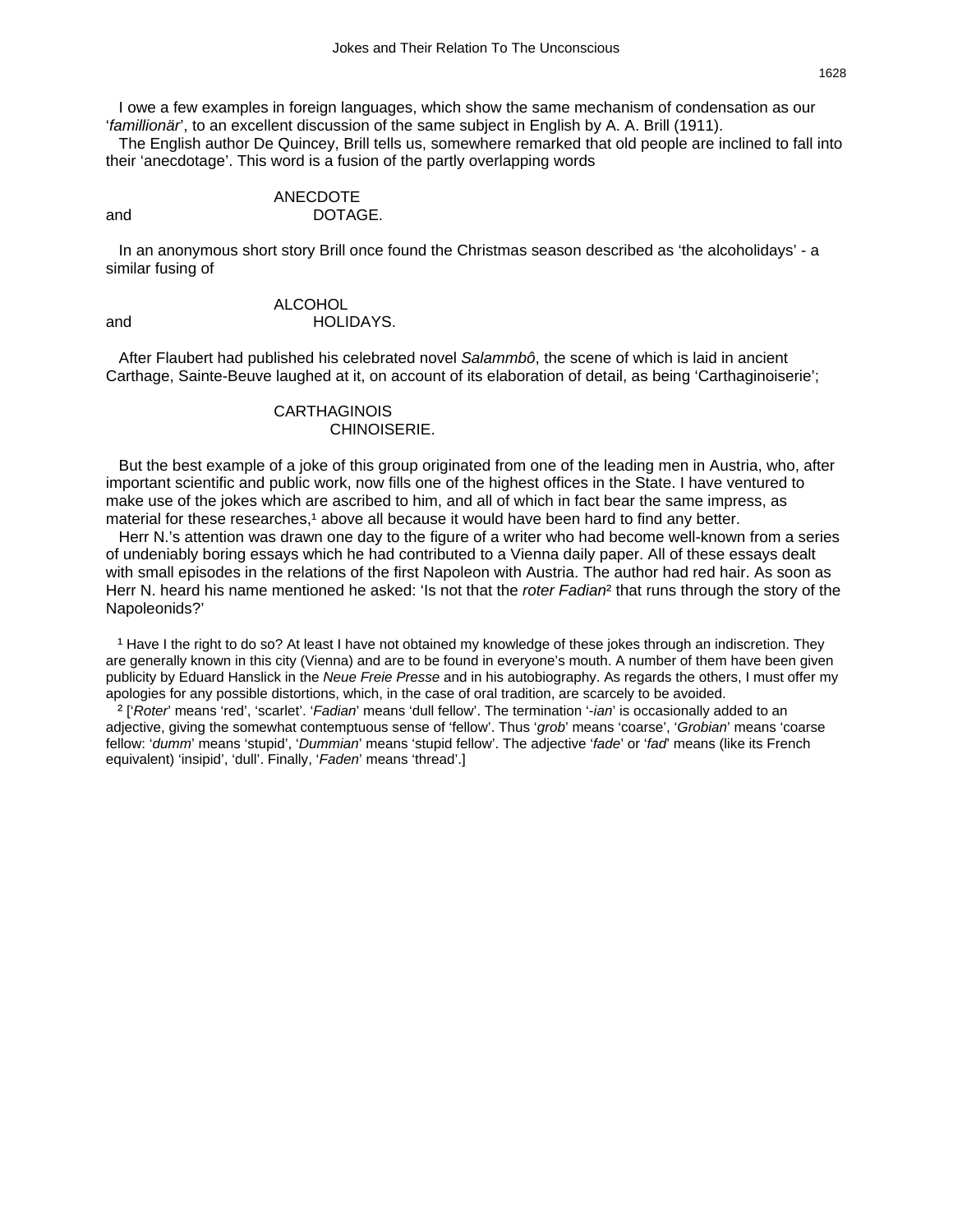#### Jokes and Their Relation To The Unconscious

 In order to discover the technique of this joke, we must apply to it the process of reduction which gets rid of the joke by changing the mode of expression and instead introducing the original complete meaning, which can be inferred with certainty from a good joke. Herr N.'s joke about the '*roter Fadian*' proceeds from two components - a depreciatory judgement upon the writer and a recollection of the famous simile with which Goethe introduces the extracts 'From Ottilie's Diary' in the *Wahlverwandtschaften*.<sup>1</sup> The ill-tempered criticism may have run: 'So this is the person who is for ever and ever writing nothing but boring stories about Napoleon in Austria!' Now this remark is not in the least a joke. Nor is Goethe's pretty analogy a joke, and it is certainly not calculated to make us laugh. It is only when the two are brought into connection with each other and submitted to the peculiar process of condensation and fusion that a joke emerges - and a joke of the first order.²

<sup>1</sup> 'We hear of a peculiar practice in the English Navy. Every rope in the king's fleet, from the strongest to the weakest, is woven in such a way that a *roter Faden* [scarlet thread] runs through its whole length. It cannot be extracted without undoing the whole rope, and it proves that even the smallest piece is crown property. In just the same way a thread of affection and dependence runs through Ottilie's diary, binding it all together and characterizing the whole of it.' Goethe, Sophienausgabe, 20, 212.)

 ² I need hardly point out how little this observation, which can invariably be made, fits in with the assertion that a joke is a playful judgement.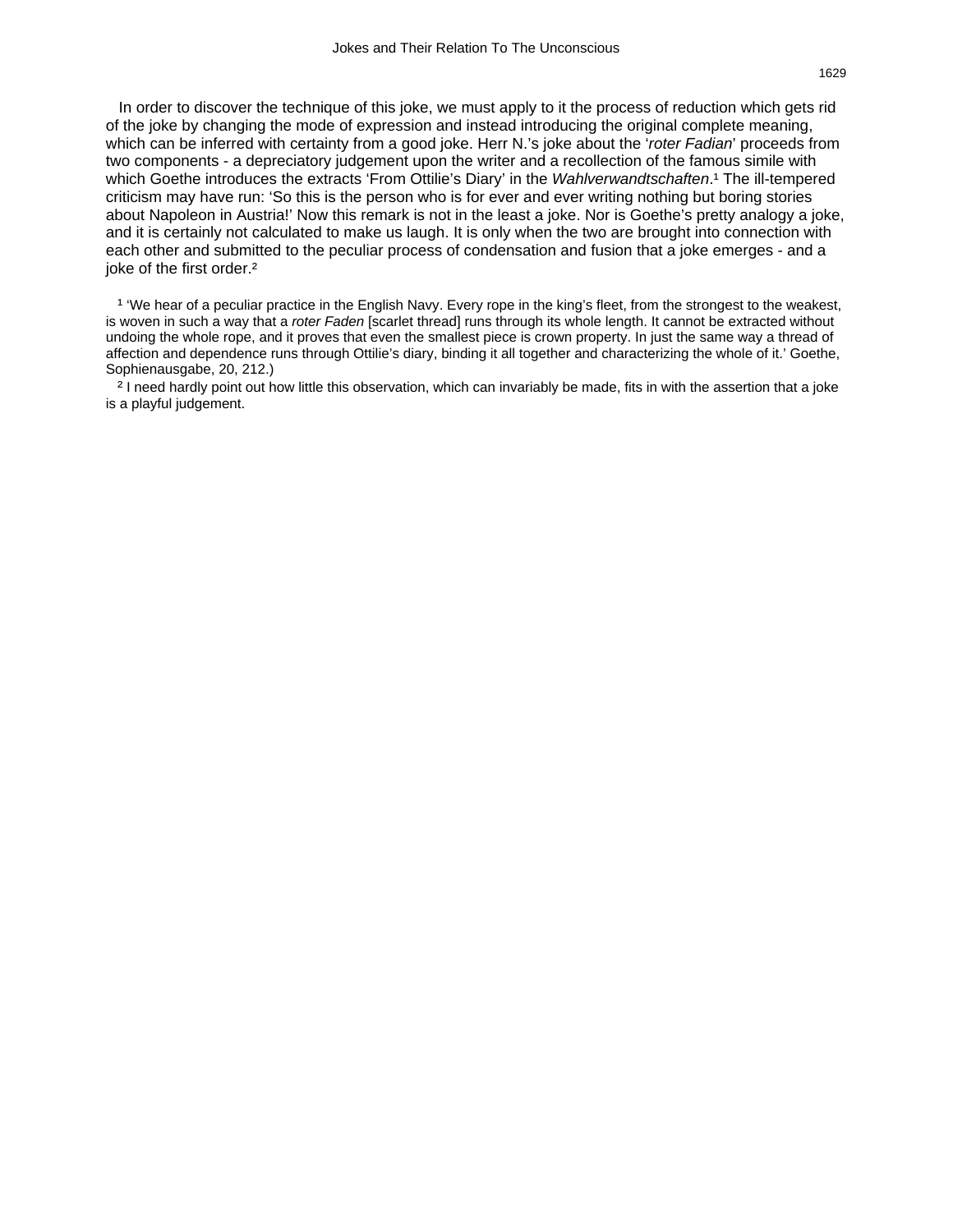1630

 The linking of the disparaging judgement upon the boring historian with the pretty analogy in the *Wahlverwandtschaften* must have taken place (for reasons which I cannot yet make intelligible) in a less simple manner than in many similar cases. I shall try to represent what was probably the actual course of events by the following construction. First, the element of the constant recurrence of the same theme in the stories may have awoken a faint recollection in Herr N. of the familiar passage in the *Wahlverwandtschaften*, which is as a rule wrongly quoted: 'it runs like a *roter Faden* [scarlet thread].' The '*roter Faden*' of the analogy now exercised a modifying influence of the expression of the first sentence, as a result of the chance circumstance that the person insulted was also *rot* [red] - that is to say had red hair. It may then have run: 'So it is that red person who writes the boring stories about Napoleon!' And now the process began which brought about the condensation of the two pieces. Under its pressure, which had found its first fulcrum in the sameness of the element '*rot*', the 'boring' was assimilated to the '*Faden* [thread]' and was changed into '*fad* [dull]'; after this the two components were able to fuse together into the actual text of the joke, in which, in this case, the quotation has an almost greater share than the derogatory judgement, which was undoubtedly present alone to begin with.

'So it is that *red* person who writes this *fade* stuff about N[apoleon]. red **Faden** that runs through everything.'

—————————————————————————————————- 'Is not that the *red Fadian* that runs through the story of the N[apoleonids]?'

 In a later chapter I shall add a justification, but also a correction, to this account, when I come to analyse this joke from points of view other than purely formal ones. But whatever else about it may be in doubt, there can be no question that a condensation has taken place. The result of the condensation is, on the one hand, once again a considerable abbreviation; but on the other hand, instead of the formation of a striking composite word, there is an interpenetration of the constituents of the two components. It is true that '*roter Faden*' would be capable of existing as a mere term of abuse; but in our instance it is certainly a product of condensation.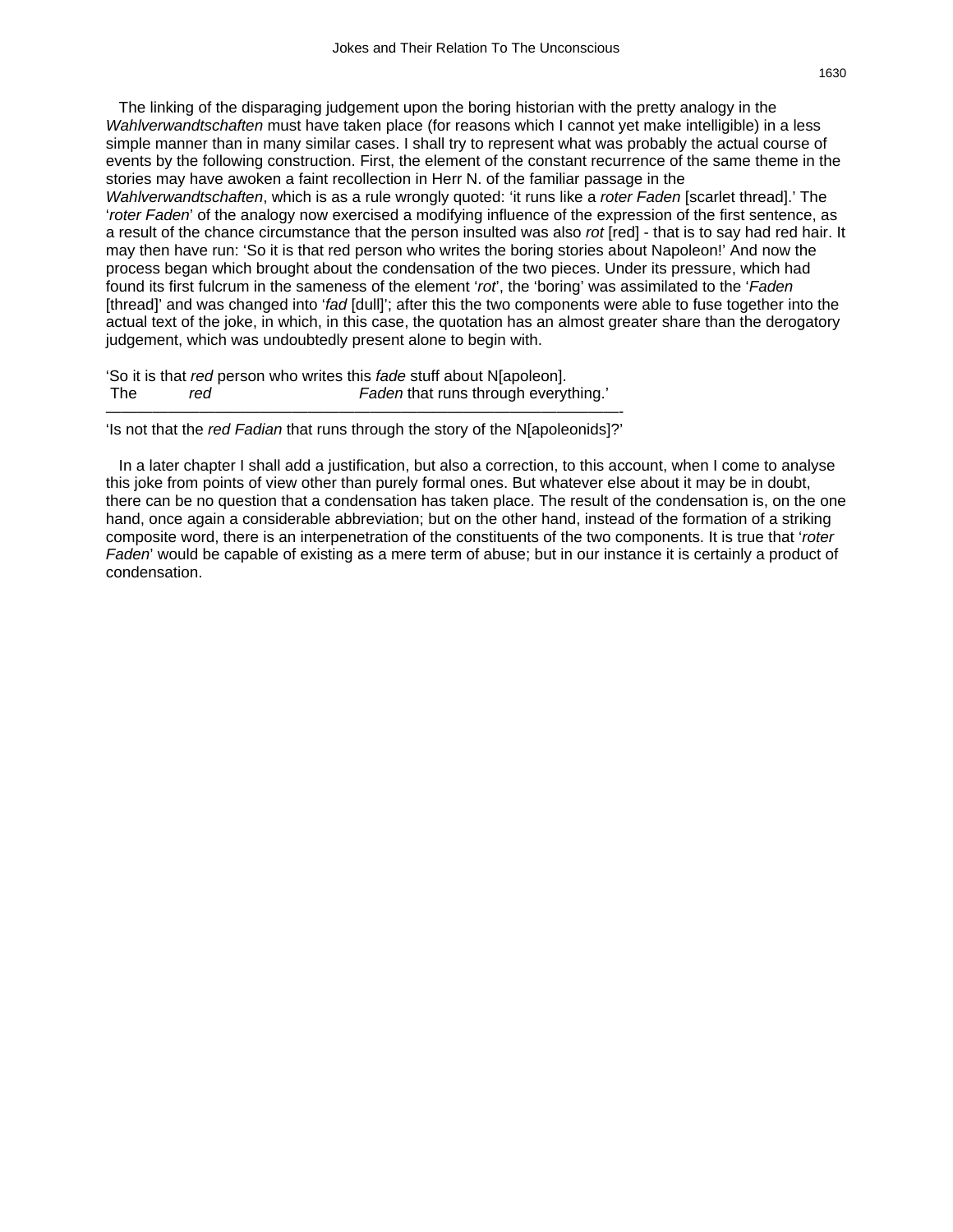If at this point a reader should become indignant at a method of approach which threatens to ruin his enjoyment of jokes without being able to throw any light on the source of that enjoyment, I would beg him to be patient for the moment. At present we are only dealing with the technique of jokes; and the investigation even of this promises results, if we pursue it sufficiently far.

 The analysis of the last example has prepared us to find that, if we meet with the process of condensation in still other examples, the substitute for what is suppressed may be not a composite structure, but some other alteration of the form of expression. We can learn what this other form of substitute may be from another of Herr N.'s jokes.

 'I drove with him *tête-à-bête*.' Nothing can be easier than the reduction of this joke. Clearly it can only mean: 'I drove with X *tête-à-tête*, and X is a stupid ass.'

 Neither of these sentences is a joke. They could be put together: 'I drove with that stupid ass X *tête-àtête*', and that is not a joke either. The joke only arises if the 'stupid ass' is left out, and, as a substitute for it, the 't' in one '*tête*' is turned into a 'b'. With this slight modification the suppressed 'ass' has nevertheless once more found expression. The technique of this group of jokes can be described as 'condensation accompanied by slight modification', and it may be suspected that the slighter the modification the better will be the joke.

 The technique of another joke is similar, though not without its complication. In the course of a conversation about someone in whom there was much to praise, but much to find fault with, Herr N. remarked: 'Yes, vanity is one of his four Achilles heels.' In this case the slight modification consists in the fact that, instead of the *one* Achilles heel which the hero himself must have possessed, *four* are here in question. Four heels - but only an ass has four heels. Thus the two thoughts that are condensed in the joke ran: 'Apart from his vanity, Y is an eminent man; all the same I don't like him - he's an ass rather than a man.'²

<sup>1</sup> [*Footnote added* 1912:] It seems that this joke was applied earlier by Heine to Alfred de Musset.

<sup>2</sup> One of the complications in the technique of this example lies in the fact that the modification by which the omitted insult is replaced must be described as an *allusion* to the latter, since it only leads to it by a process of inference. For another factor that complicates the technique here, see below.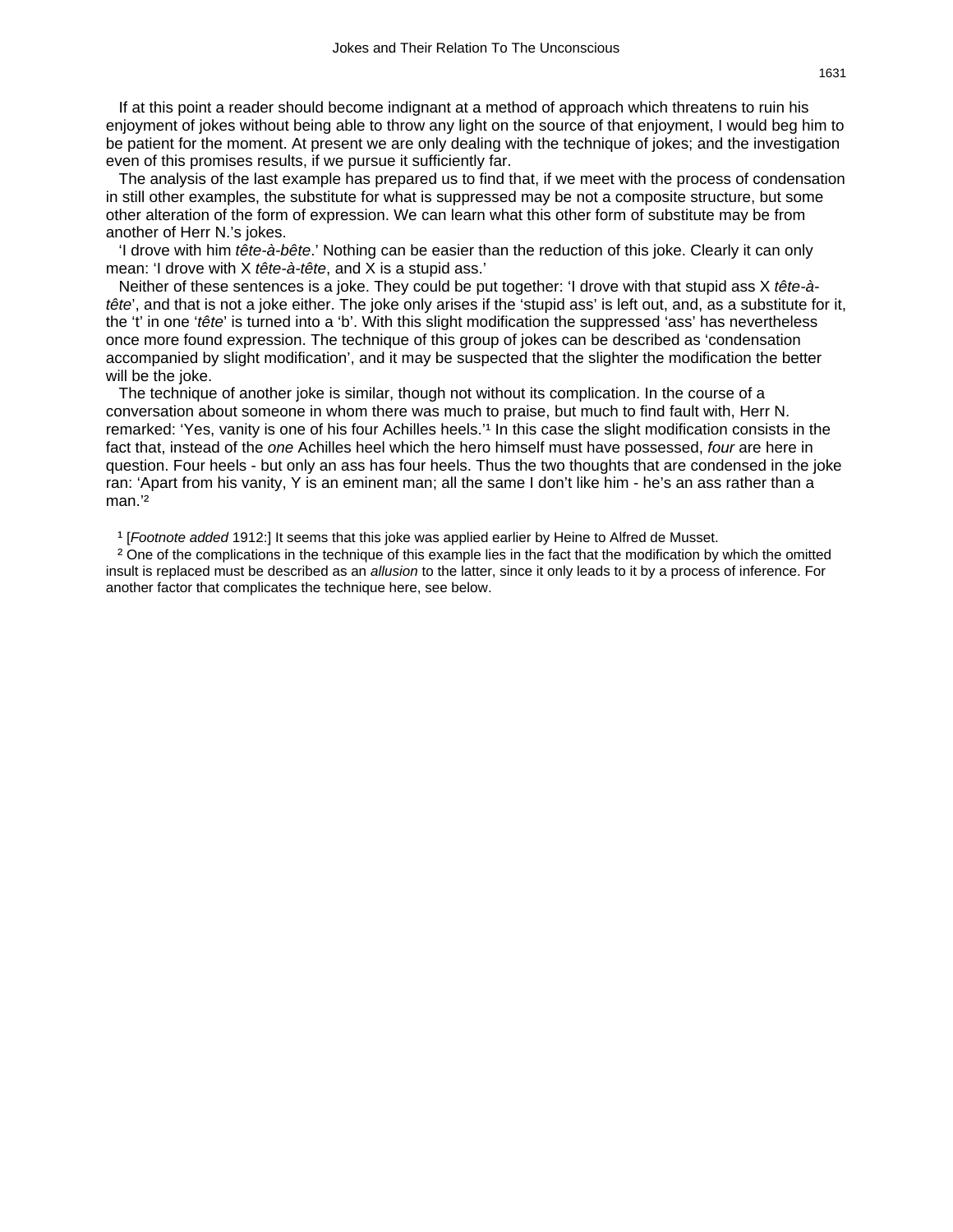I happened to hear another similar, but much simpler, joke *in statu nascendi* in a family circle. Of two brothers at school, one was an excellent and the other a most indifferent scholar. Now it happened once that the exemplary boy too came to grief at school; and their mother referred to this while expressing her concern that it might mean the beginning of a lasting deterioration. The boy who had hitherto been overshadowed by his brother readily grasped the opportunity. 'Yes', he said, 'Karl's going backwards on all fours.'

 The modification here consists in a short addition to the assurance that he too was of the opinion that the other boy was going backwards. But this modification represented and replaced a passionate plea on his own behalf: 'You mustn't think he's so much cleverer than I am simply because he's more successful at school. After all he's only a stupid ass - that's to say, much stupider than I am.'

 Another, very well-known joke of Herr N.'s offers a neat example of condensation with slight modification. He remarked of a personage in public life: 'he has a great future behind him.' The man to whom this joke referred was comparatively young, and he had seemed destined by his birth, education and personal qualities to succeed in the future to the leadership of a great political party and to enter the government at its head. But times changed; the party became inadmissible as a government, and it could be foreseen that the man who had been predestined to be its leader would come to nothing as well. The shortest reduced version by which this joke could be replaced would run: 'The man has had a great future before him, but he has it no longer.' Instead of the 'had' and the second clause, there was merely the small change made in the principal clause of replacing 'before' by its contrary, 'behind'.<sup>1</sup>

<sup>1</sup> There is another factor operating in the technique of this joke which I reserve for later discussion. It concerns the actual nature of the modification (representation by the opposite or by something absurd). There is nothing to prevent the joke-technique from simultaneously employing several methods; but these we can only get to know one by one.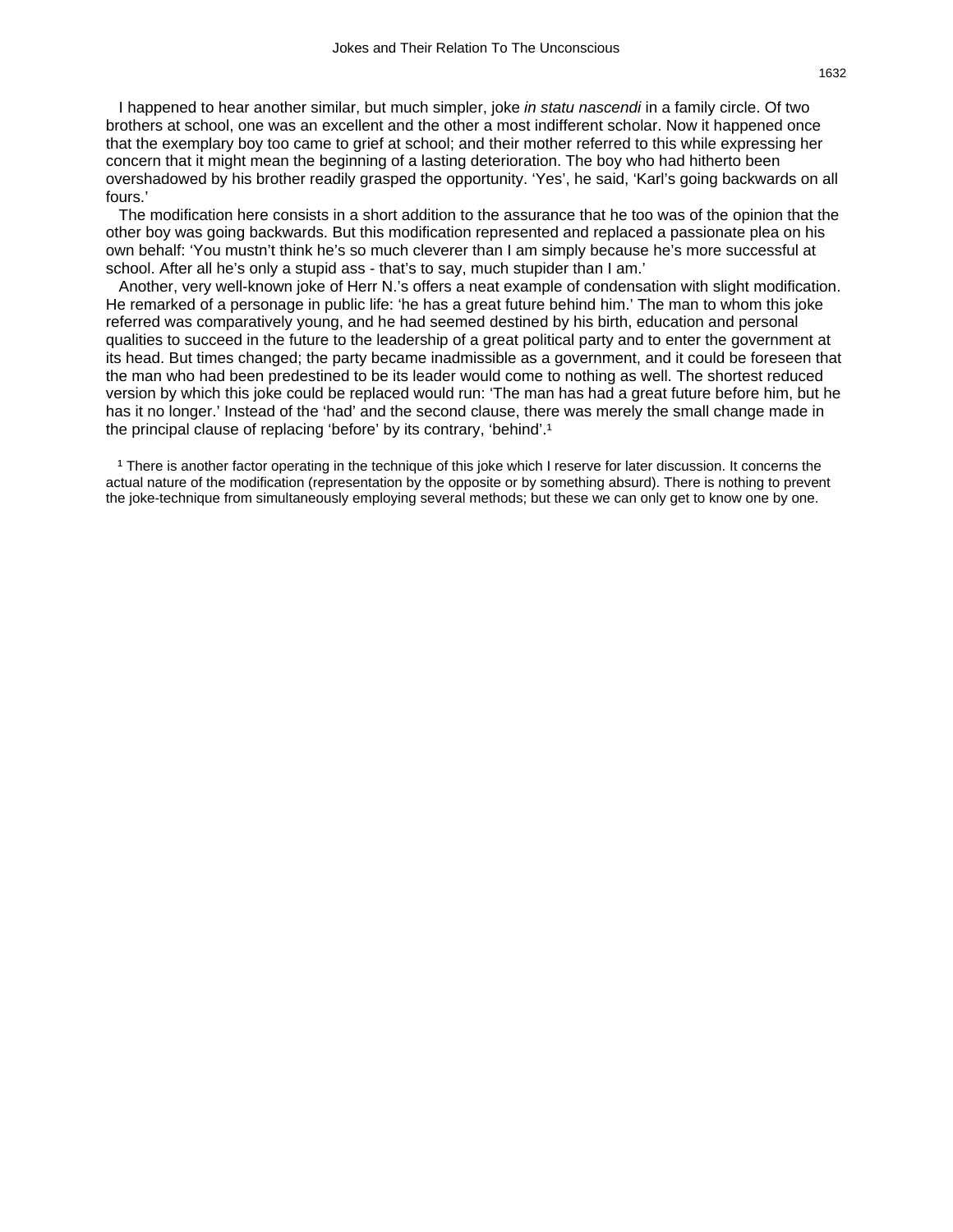Herr N. made use of almost the same modification in the case of a gentleman who became Minister for Agriculture with the sole qualification of being himself a farmer. Public opinion had occasion to recognize that he was the least gifted holder of the office that there had ever been. When he had resigned his office and retired to his farming interests, Herr N. said of him, 'Like Cincinnatus, he has gone back to his place before the plough.'

 The Roman, however, who had also been called away to office from the plough, returned to his place *behind* the plough. What went *before* the plough, both then and to-day, was only - an ox.<sup>1</sup>

 Karl Kraus was responsible for another successful condensation with slight modification. He wrote of a certain yellow-press journalist that he had travelled to one of the Balkan States by '*Orienterpresszug*'.² There is no doubt that this word combines two others: '*Orientexpresszug* [Orient Express]' and '*Erpressung* [blackmail]'. Owing to the context, the element '*Erpressung*' emerges only as a modification of the '*Orientexpresszug*' - a word called for by the verb ['travelled']. This joke, which presents itself in the guise of a misprint, has yet another claim on our interest.

 This series of examples could easily be further increased; but I do not think we require any fresh instances to enable us to grasp clearly the characteristics of the technique in this second group condensation with modification. If we compare the second group with the first, whose technique consisted in condensation with the formation of composite words, we shall easily see that the difference between them is not an essential one and that the transitions between them are fluid. Both the formation of composite words and modification can be subsumed under the concept of the formation of substitutes; and, if we care to, we can also describe the formation of a composite word as a modification of the basic word by a second element.

<sup>1</sup> ['Ochs' in German has much the same meaning as 'ass' in English.]

² [A non-existent word.]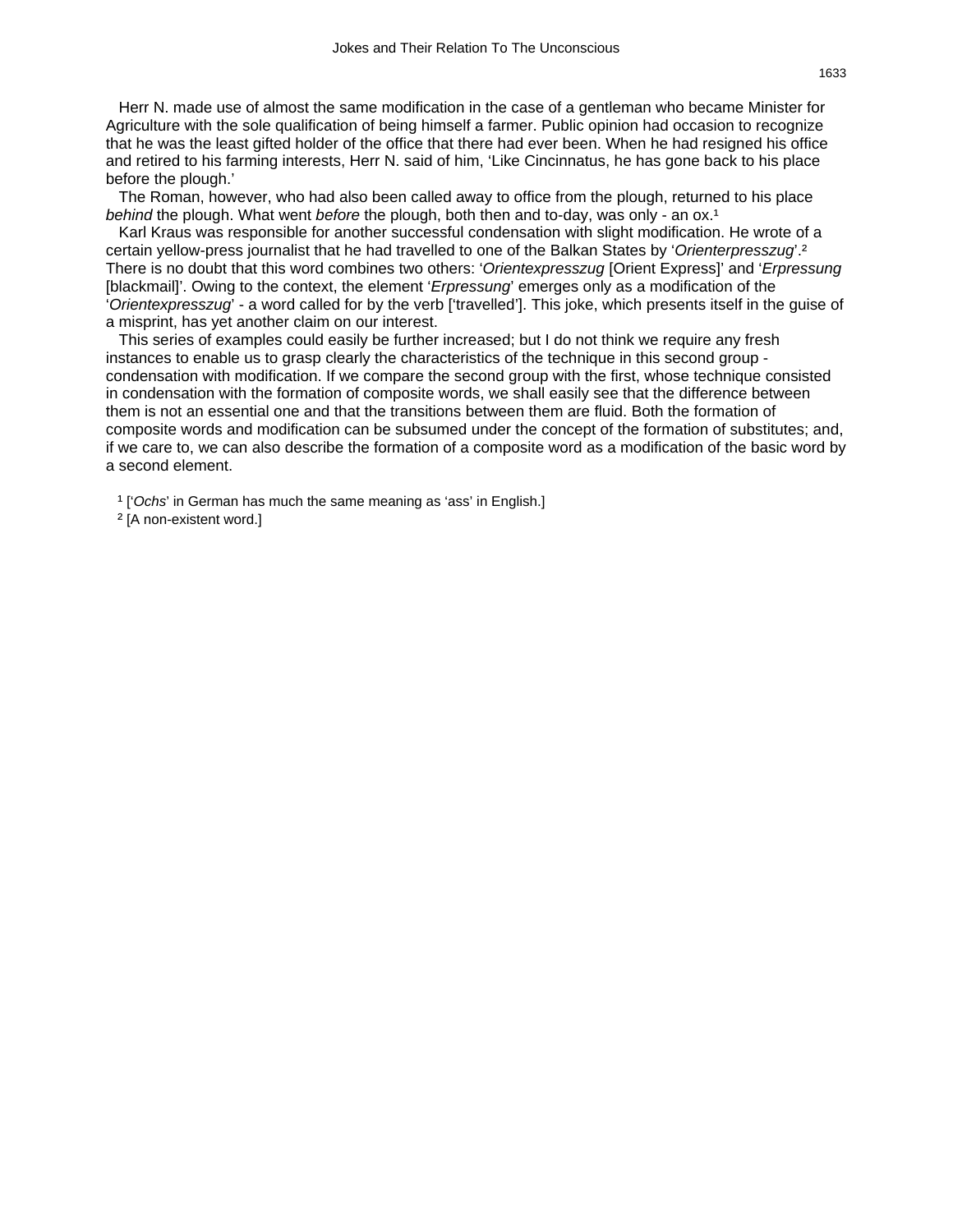But here we may make a first stop and ask ourselves with what factor known to us from the literature of the subject this first finding of ours coincides, wholly or in part. Evidently with the factor of brevity, which Jean Paul describes as 'the soul of wit' (p. 1619 above). But brevity does not in itself constitute a joke, or otherwise every laconic remark would be one. The joke's brevity must be of a particular kind. It will be recalled that Lipps has tried to describe this particular brevity of jokes more precisely (p. 1619). Here our investigation contributes something and shows that the brevity of jokes is often the outcome of a particular process which has left behind in the wording of the joke a second trace - the formation of a substitute. By making use of the procedure of reduction, which seeks to undo the peculiar process of condensation, we also find, however, that the joke depends entirely on its verbal expression as established by the process of condensation. Our whole interest now turns, of course, to this strange process, which has hitherto scarcely been examined. Nor can we in the least understand how all that is valuable in a joke, the yield of pleasure that the joke brings us, can originate from that process.

 Are processes similar to those which we have described here as the technique of jokes known already in any other field of mental events? They are - in a single field, and an apparently very remote one. In 1900 I published a book which, as its title (*The Interpretation of Dreams*) indicates, attempted to throw light on what is puzzling in dreams and to establish them as derivatives of our normal mental functioning. I found occasion there to contrast the *manifest*, and often strange, *content of the dream* with the *latent*, but perfectly logical, *dream-thoughts* from which the dream is derived; and I entered into an investigation of the processes which make the dream out of the latent dream-thoughts, as well as of the psychical forces which are involved in that transformation. To the totality of these transforming processes I gave the name of the 'dream-work'; and I have described as a part of this dream-work a process of condensation which shows the greatest similarity to the one found in the technique of jokes - which, like it, leads to abbreviation, and creates substitute-formations of the same character. Everyone will be familiar, from a recollection of his own dreams, with the composite structures both of people and of things which emerge in dreams. Indeed, dreams even construct them out of words, and they can then be dissected in analysis. (For instance, 'Autodidasker' = 'Autodidakt' + 'Lasker'.) On other occasions - much more often, in fact - what the work of condensation in dreams produces is not composite structures but pictures which exactly resemble one thing or one person except for an addition or alteration derived from another source - modifications, that is, just like those in Herr N.'s jokes. We cannot doubt that in both cases we are faced by the same psychical process, which we may recognize from its identical results. Such a far-reaching analogy between the technique of jokes and the dream-work will undoubtedly increase our interest in the former and raise an expectation in us that a comparison between jokes and dreams may help to throw light on jokes. But we will refrain from entering upon this task, for we must reflect that so far we have investigated the technique of only a very small number of jokes, so that we cannot tell whether the analogy by which we are proposing to be guided will in fact hold good. We will therefore turn away from the comparison with dreams and go back to the technique of jokes, though at this point we shall, as it were, be leaving a loose end to our enquiry, which at some later stage we may perhaps pick up once more.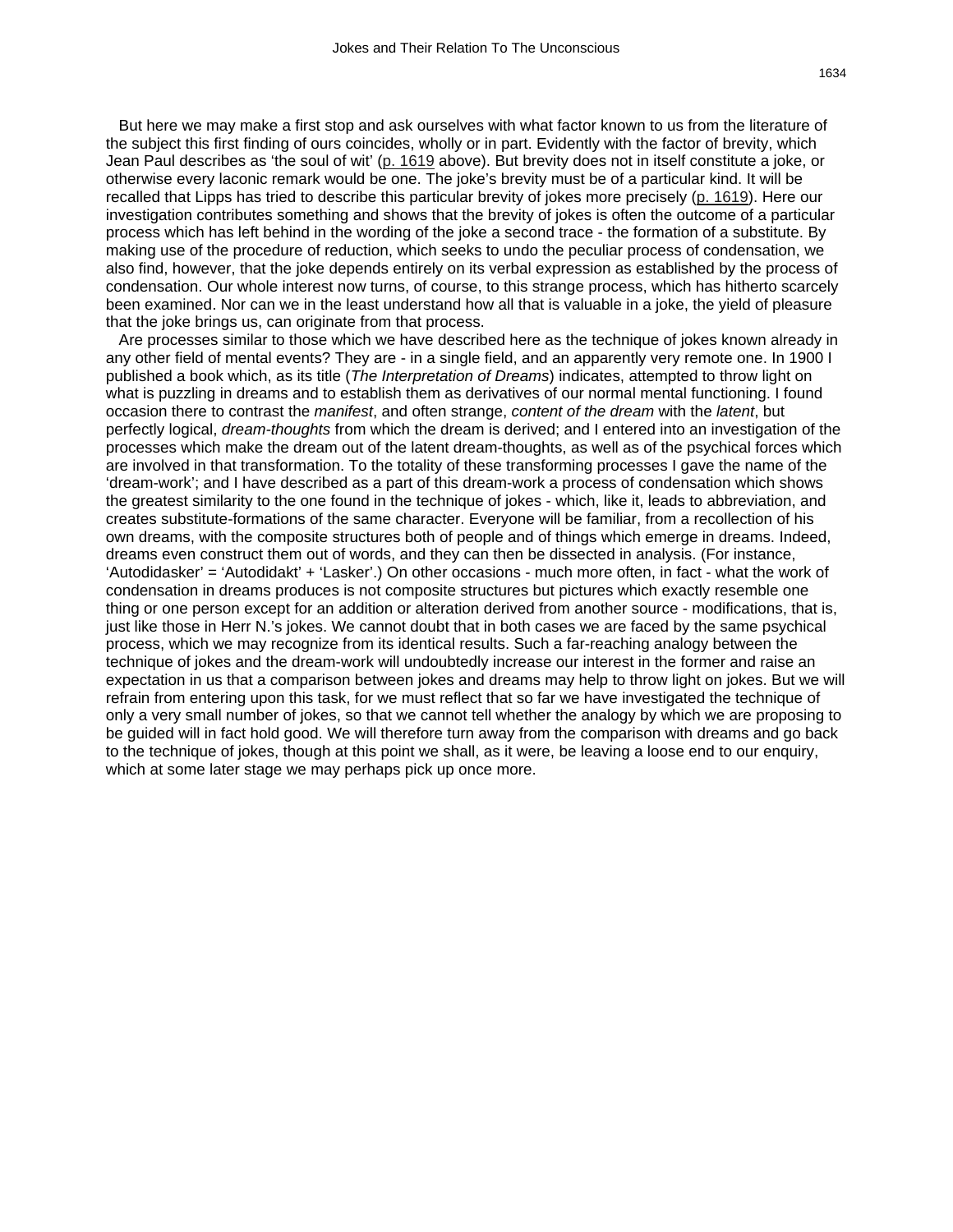The first thing that we want to learn is whether the process of condensation with substitute-formation is to be discovered in every joke, and can therefore be regarded as a universal characteristic of the technique of jokes.

 Here I recall a joke which has remained in my memory owing to the special circumstances in which I heard it. One of the great teachers of my young days, whom we thought incapable of appreciating a joke and from whom we had never heard a joke of his own, came into the Institute one day laughing, and, more readily than usual, explained to us what it was that had caused his cheerful mood. 'I have just read an excellent joke', he said. 'A young man was introduced into a Paris *salon*, who was a relative of the great Jean-Jacques Rousseau and bore his name. Moreover he was red-haired. But he behaved so awkwardly that the hostess remarked critically to the gentleman who had introduced him: "Vous m'avez fait connaître un jeune homme *roux* et *sot*, mais non pas un *Rousseau*."<sup>1</sup> And he laughed again.

By the nomenclature of the authorities this would be classed as a '*Klangwitz*',<sup>2</sup> and one of an inferior sort, with a play upon a proper name - not unlike the joke, for instance, in the Capuchin monk's sermon in *Wallensteins Lager*, which, as is well known, is modelled on the style of Abraham a Santa Clara:

> Lässt sich nennen den *Wallenstein*, ja freilich ist er uns *allen* ein *Stein* des Anstosses und Ärgernisses.<sup>3</sup>

 But what is the technique of this joke? We see at once that the characteristic that we may have hoped to be able to prove was a universal one is absent on the very first fresh occasion. There is no omission here, and scarcely an abbreviation. The lady herself says straight out in the joke almost everything that we can attribute to her thoughts. 'You had raised my expectations about a relative of Jean-Jacques Rousseau perhaps a spiritual relative - and here he is: a red-haired silly young man, a *roux et sot*.' It is true that I have been able to make an interpolation; but this attempt at a reduction has not got rid of the joke. It remains, and is attached to the identity of sound of the words ROSSEAU

#### ————— ROUX SOT

It thus proved that condensation with substitute-formation has no share in the production of this joke.

<sup>1</sup> ['You have made me acquainted with a young man who is *roux* (red-haired) and *sot* (silly), but not a Rousseau.' '*Roux-sot*' would be pronounced exactly like '*Rousseau*'.]

² ['Sound-joke.']

 ³ [Literally: 'He gets himself called Wallenstein, and indeed he is for *allen* (all) of us a *Stein* (stone) of offence and trouble.'] - Nevertheless, as a result of another factor, this joke deserves to be more highly thought of. But this can only be indicated later on.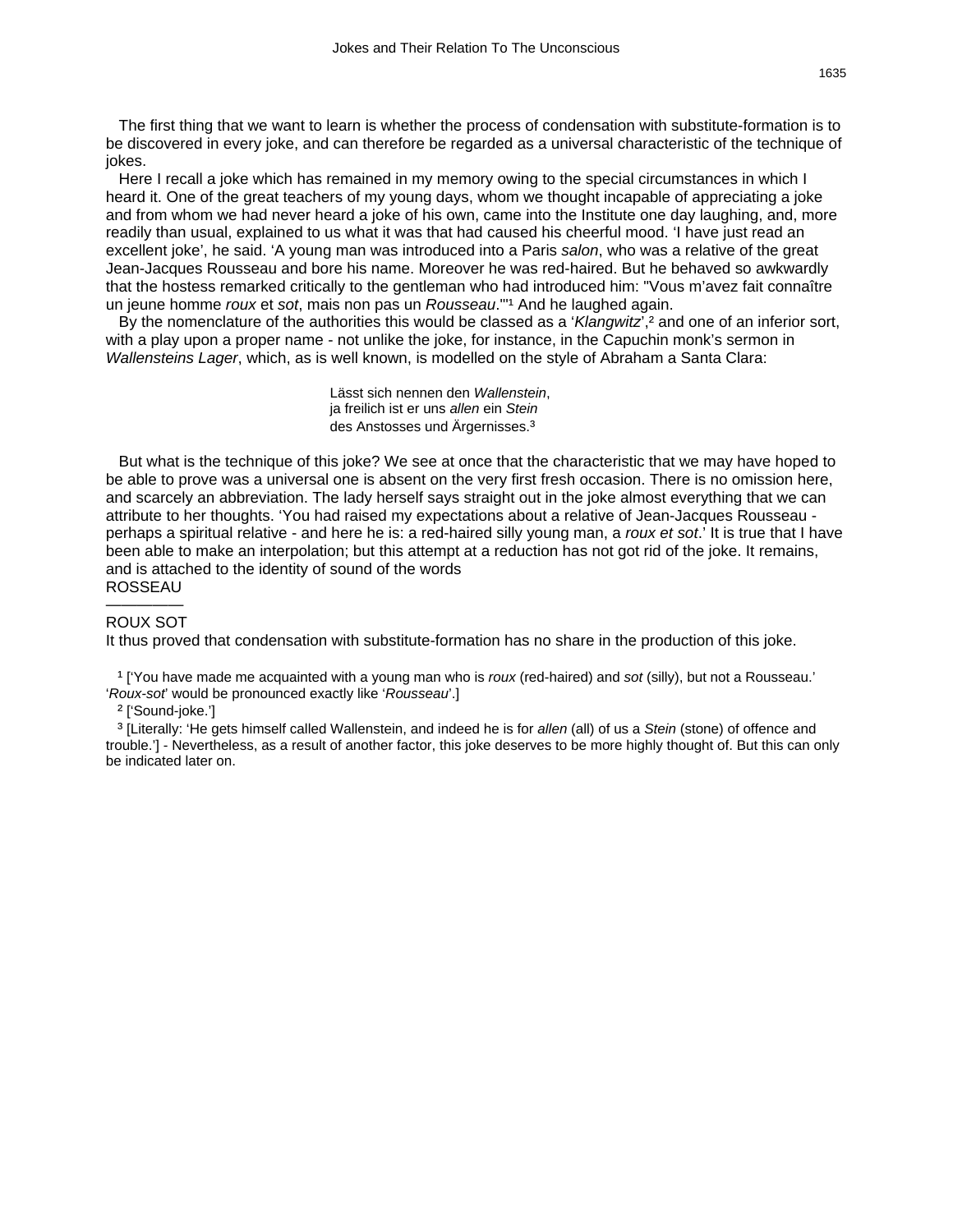What besides? Fresh attempts at reduction can teach me that the joke remains resistant until the name 'Rousseau' is replaced by another. If, for instance, I put 'Racine' instead of it, the lady's criticism, which remains just as possible as before, loses every trace of being a joke. I now know where I have to look for the technique of this joke, though I may still hesitate over formulating it. I will try this: the technique of the joke lies in the fact that one and the same word - the name - appears in it *used in two ways*, once as a whole, and again cut up into its separate syllables like a charade.

I can bring up a few examples which have an identical technique.

 An Italian lady is said to have revenged herself for a tactless remark of the first Napoleon's with a joke having this same technique of the double use of a word. At a court ball, he said to her, pointing to her fellow countrymen: 'Tutti gli Italiani danzano si male.' To which she made the quick repartee: 'Non tutti, ma buona parte.'<sup>1</sup> (Brill, 1911.)

 Once when the *Antigone* was produced in Berlin, the critics complained that the production was lacking in the proper character of antiquity. Berlin wit made the criticism its own in the following words: '*Antik? Oh, nee.*'² (Vischer, 1846-57, **1**, 429, and Fischer, 1889.)

 An analogous dividing-up joke is at home in medical circles. If one enquires from a youthful patient whether he has ever had anything to do with masturbation, the answer is sure to be: 'O na, nie!'<sup>3</sup>

<sup>1</sup> ['All Italians dance so badly!' 'Not all, but *buona parte* (a good part)' - the original, Italian version of Napoleon's surname.]

² ['Antique? Oh, no.' The words, in Berlin dialect, approximate in pronunciation to 'Antigone'.]

³ ['Oh, no, never!' '*Onanie* (onanism)' is the common German word for 'masturbation'.]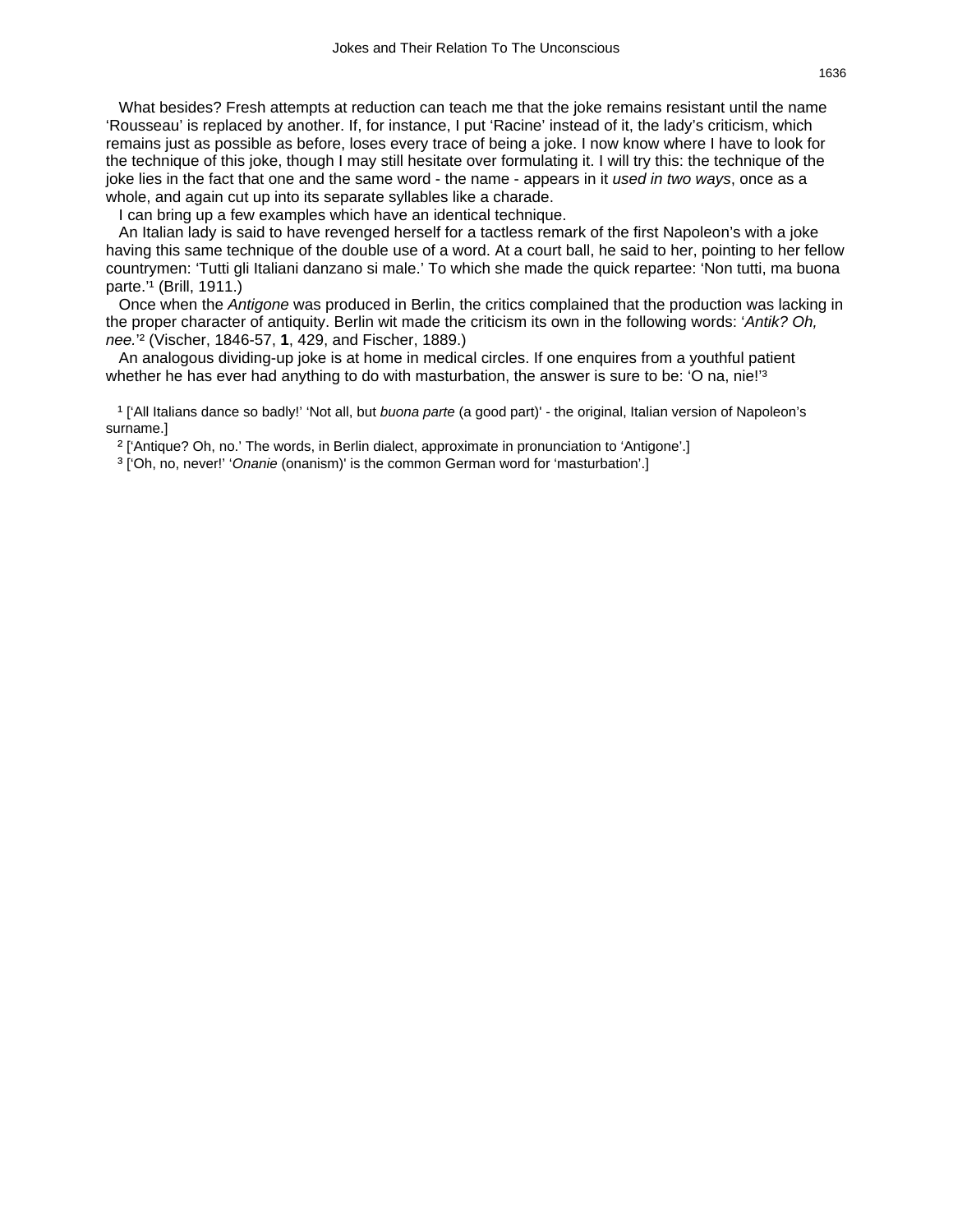In all three of these examples, which should suffice for this species, we see the same joke-technique: in each of them a name is used twice, once as a whole and again divided up into its separate syllables, which, when they are thus separated, give another sense.<sup>1</sup>

 The multiple use of the same word, once as a whole and again in the syllables into which it falls, is the first instance we have come across of a technique differing from that of condensation. But the profusion of examples that have met us must convince us after a little reflection that the newly-discovered technique can scarcely be limited to this one method. There are a number of possible ways - how many it is as yet quite impossible to guess - in which the same word or the same verbal material can be put to multiple uses in one sentence. Are all these possibilities to be regarded as technical methods of making jokes? It seems to be so. And the examples of jokes which follow will prove it.

<sup>1</sup> The goodness of these jokes depends on the fact that another technical method of a far higher order is simultaneously brought into use (see below). - At this point I may also draw attention to a connection between jokes and riddles. The philosopher Brentano composed a kind of riddle in which a small number of syllables had to be guessed which when they were put together into words gave a different sense according as they were grouped in one way or another. For instance: '. . . liess mich das Platanenblatt ahnen' ['the plane-tree leaf (*Platanenblatt*) led me to think (*ahnen*)', where '*Platanen*' and '*blatt ahnen*' sound almost the same]. Or: 'wie du dem Inder hast verschrieben, in der Hast verschrieben' ['when you wrote a prescription for the Indian, in your haste you made a slip of the pen', where '*Inder hast* (have to the Indian)' and '*in der hast* (in your haste)' sound the same.]

 The syllables to be guessed were inserted into the appropriate place in the sentence under the disguise of the repeated sound 'dal'. [Thus the English example would be stated: 'he said he would daldaldaldal daldaldaldal.'] A colleague of the philosopher's took a witty revenge on him when he heard of the elderly man's engagement. He asked: 'Daldaldal daldaldal?' - 'Brentano brennt-a-no?' ['Brentano - does he still burn?']

 What is the difference between these daldal riddles and the jokes in the text above? In the former the technique is given as a precondition and the wording has to be guessed; while in the jokes the wording is given and the technique is disguised.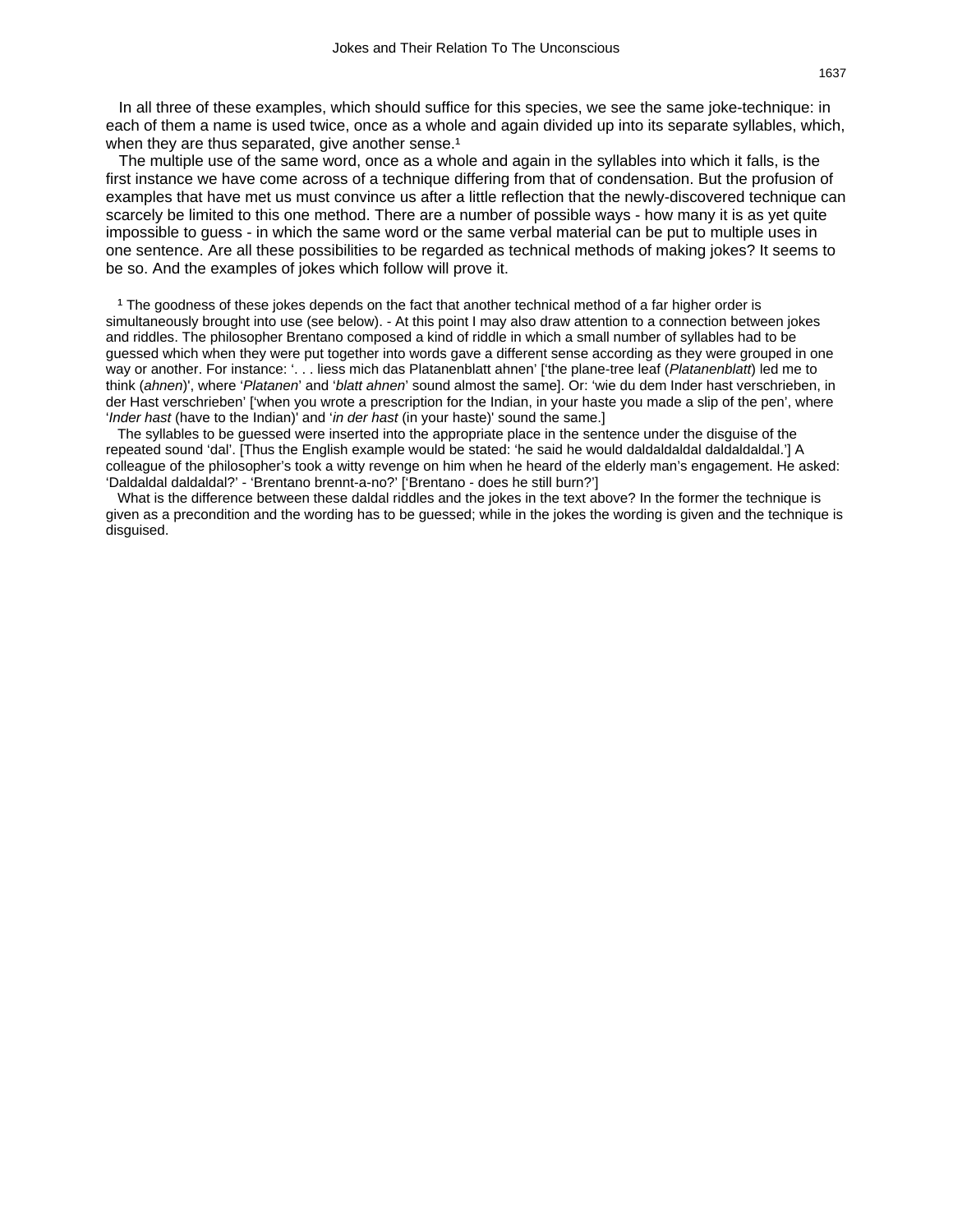In the first place, one can take the same verbal material and merely make some alteration in its *arrangement*. The slighter the alteration - the more one has the impression of something different being said in the same words - the better is the joke technically.

 'Mr. and Mrs. X live in fairly grand style. Some people think that the husband has earned a lot and so has been able to lay by a bit [*sich etwas zurückgelegt*]; others again think that the wife has lain back a bit [*sich*  etwas zurückgelegt and so has been able to earn a lot.<sup>11</sup>

 A really diabolically ingenious joke! And achieved with such an economy of means! 'Earned a lot - lay by a bit [*sich etwas zurückgelegt*]; lain back a bit [*sich etwas zurückgelegt*] - earned a lot.' It is merely the inversion of these two phrases that distinguishes what is said about the husband from what is hinted about the wife. Here again, by the way, this is not the whole technique of the joke.<sup>2</sup>

 A wide field of play lies open to the technique of jokes if we extend the 'multiple use of the same material' to cover cases in which the word (or words) in which the joke resides may occur once unaltered but the second time with a slight modification. Here, for instance, is another of Herr N.'s jokes:

 He heard a gentleman who was himself born a Jew make a spiteful remark about the Jewish character. 'Herr Hofrat', he said, 'your ant*e*semitism was well-known to me; your anti-semitism is new to me.'

 Here only a single letter is altered, whose modification could scarcely be noticed in careless speech. The example reminds us of Herr N.'s other modification jokes (on p. 1631 ff.), but the difference is that here there is no condensation; everything that has to be said is said in the joke itself: 'I know that earlier you were yourself a Jew; so I am surprised that *you* should speak ill of Jews.'

<sup>1</sup> Daniel Spitzer, 1912, 1, 280.

 ² [*Footnote added* 1912:] This is also true of the excellent joke reported by Brill from Oliver Wendell Holmes: 'Put not your trust in money, but put your money in trust.' Here there is promise of an antithesis but it does not materialize. The second part of the sentence cancels the antithesis. Incidentally, this is a good instance of the untranslatability of jokes with this technique.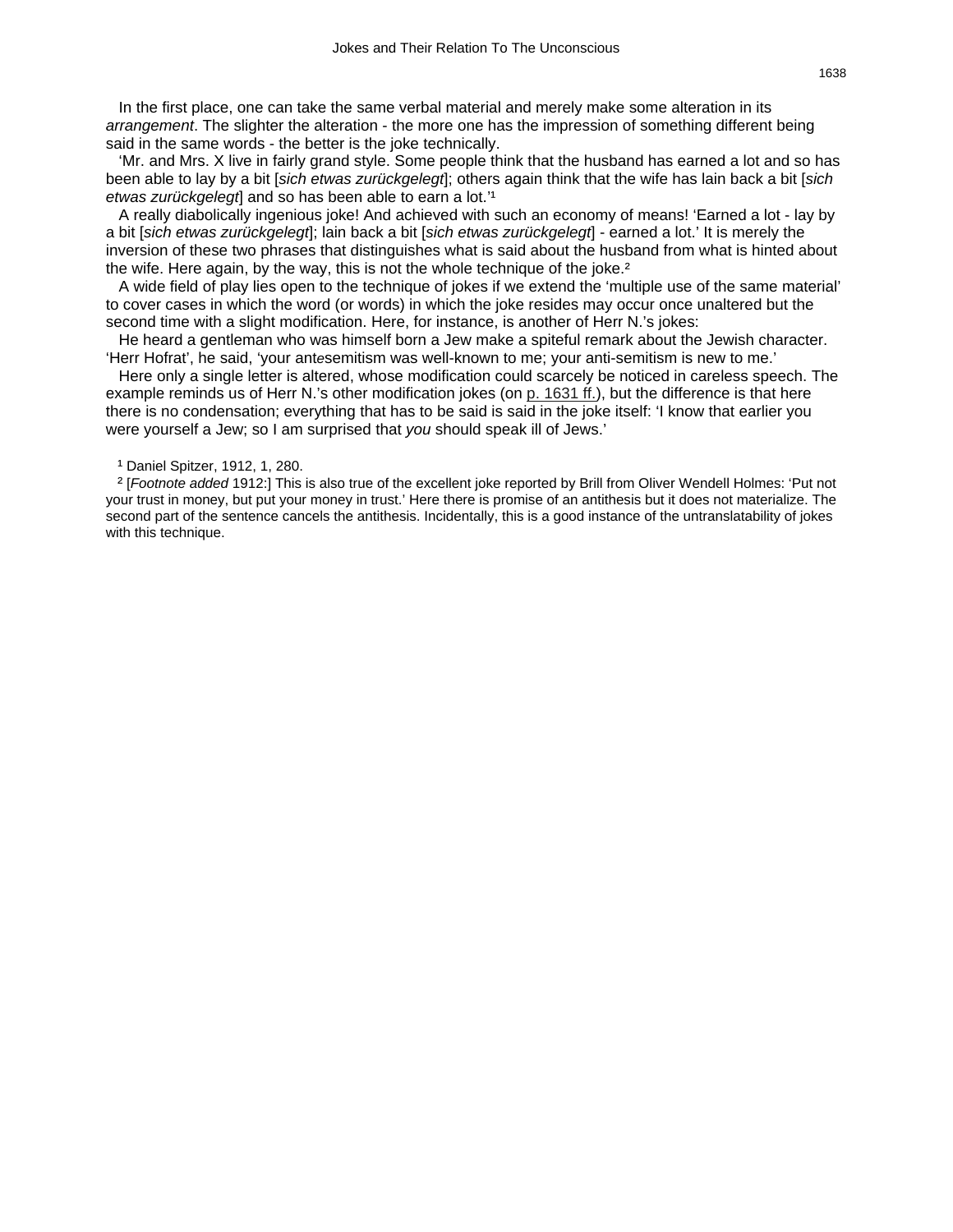An admirable example of a modification joke of this kind is the well-known cry: '*Traduttore - Traditore!*'<sup>1</sup> The similarity, amounting almost to identity, of the two words represents most impressively the necessity which forces a translator into crimes against his original.<sup>2</sup>

The variety of possible slight modifications in such jokes is so great that none of them exactly resembles another.

 Here is a joke that is said to have been made during an examination in jurisprudence. The candidate had to translate a passage in the Corpus Juris: '"Labeo ait" . . . I fall, says he.' 'You fail, say I', replied the examiner, and the examination was at an end. Anyone who mistakes the name of the great jurist for a verbal form, and moreover one wrongly recalled, no doubt deserves nothing better. But the technique of the joke lies in the fact that almost the same words which proved the ignorance of the candidate were used to pronounce his punishment by the examiner. The joke is, moreover, an example of 'ready repartee', the technique of which, as we shall see, does not differ greatly from what we are illustrating here.

 Words are a plastic material with which one can do all kinds of things. There are words which, when used in certain connections, have lost their original full meaning, but which regain it in other connections. A joke of Lichtenberg's carefully singles out circumstances in which the watered-down words are bound to regain their full meaning:

 '"How are you getting along?"³ the blind man asked the lame man. "As you see", the lame man replied to the blind man.'

 There are, too, words in German that can be taken, according as they are 'full' or 'empty', in a different sense, and, indeed, in more than one. For there can be two different derivatives from the same stem, one of which has developed into a word with a full meaning and the other into a watered-down final syllable or suffix, both of which, however, are pronounced exactly the same. The identity of sound between a full word and a watered-down syllable may also be a chance one. In both cases the joke-technique can take advantage of the conditions thus prevailing in the linguistic material.

³ ['*Wie geht's?*' Literally, 'how do you walk?']

<sup>&</sup>lt;sup>1</sup> ['Translator - traitor!']

² [*Footnote added* 1912:] Brill quotes a quite analogous modification joke: *Amantes amentes* (lovers are fools).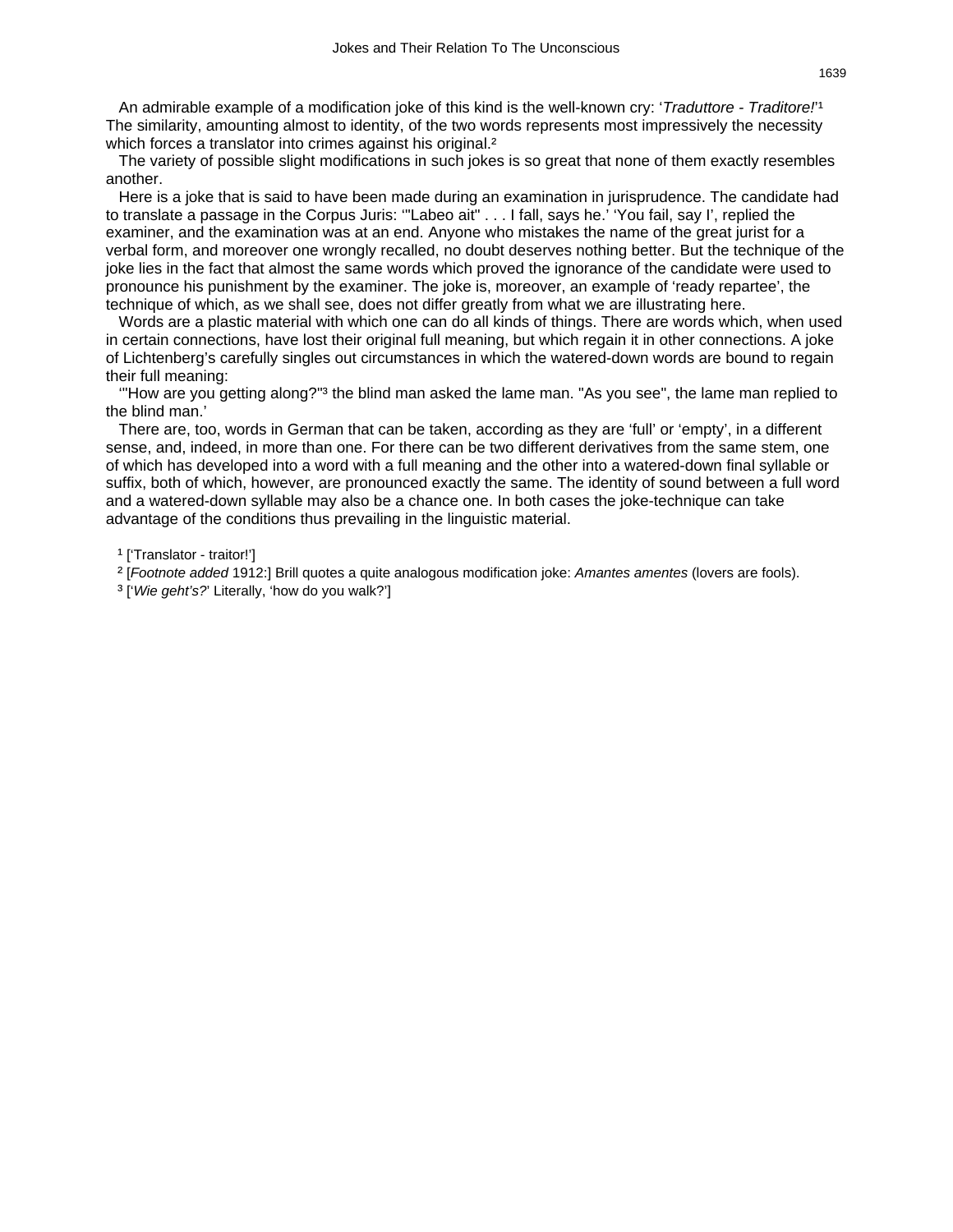A joke, for instance, which is attributed to Schleiermacher, is of importance to us as being an almost pure example of these technical methods: '*Eifersucht* [jealousy] is a *Leidenschaft* [passion] which *mit Eifer sucht* [with eagerness seeks] what *Leiden schafft* [causes pain].'

 This is undeniably in the nature of a joke, though not particularly effective as one. A quantity of factors are absent here which might mislead us in analysing other jokes so long as we examined each of those factors separately. The thought expressed in the wording is worthless; the definition it gives of jealousy is in any case thoroughly unsatisfactory. There is not a trace of 'sense in nonsense', of 'hidden meaning' or of 'bewilderment and illumination'. No efforts will reveal a 'contrast of ideas': a contrast between the words and what they mean can be found only with great difficulty. There is no sign of abbreviation; on the contrary, the wording gives an impression of prolixity. And yet it is a joke, and even a very perfect one. At the same time, its only striking characteristic is the one in the absence of which the joke disappears: the fact that here the same words are put to multiple uses. We can then choose whether to include this joke in the sub-class of those in which words are used first as a whole and then divided up (e.g. Rousseau or Antigone) or in the other sub-class in which the multiplicity is produced by the full or the watered-down meaning of the verbal constituents. Apart from this, only one other factor deserves notice from the point of view of the technique of jokes. We find here an unusual state of things established: a kind of 'unification' has taken place, since '*Eifersucht* [jealousy]' is defined by means of its own name - by means of itself, as it were. This, as we shall see, is also a technique of jokes. These two factors, therefore, must in themselves be sufficient to give a remark the character of a joke.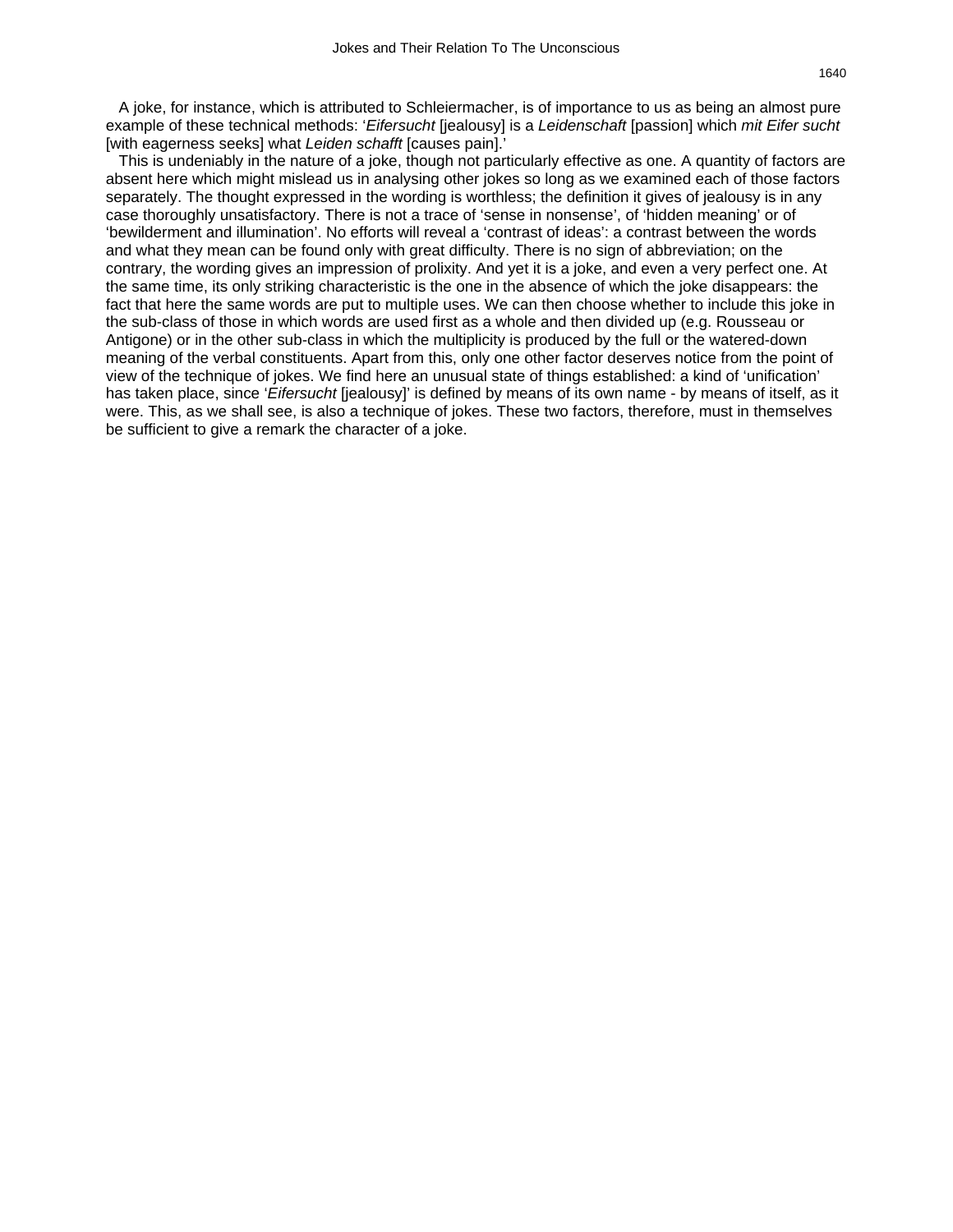If now we enter still further into the variety of forms of the 'multiple use' of the same word, we suddenly notice that we have before us examples of 'double meaning' or 'play upon words' - forms which have long been generally known and recognized as a technique of jokes. Why have we taken the trouble to discover afresh what we might have gathered from the most superficial essay on jokes? To begin with, we can only plead in our own justification that we have nevertheless brought out another aspect of the same phenomenon of linguistic expression. What is supposed by the authorities to show the character of jokes as a kind of 'play' has been classified by us under the heading of 'multiple use'.

 The further cases of multiple use, which can also be brought together under the title of 'double meaning' as a new, third group, can easily be divided into sub-classes, which, it is true, cannot be separated from one another by essential distinctions any more than can the third group as a whole from the second. We find:

 (*a*) Cases of the double meaning of a name and of a *thing* denoted by it. For instance: 'Discharge thyself of our company, Pistol!' (Shakespeare.)

 'More *Hof* than *Freiung* ' said a witty Viennese about a number of pretty girls who had been admired for many years but had never found a husband. 'Hof' and 'Freiung' are the names of two neighbouring squares in the centre of Vienna.

'Vile Macbeth does not rule here in Hamburg: the ruler here is *Banko*.' (Heine.)

 Where the name cannot be used (we should perhaps say 'misused') unaltered, a double meaning can be got out of it by one of the slight modifications we are familiar with:

 'Why', it was asked, in times that are now past, 'have the French rejected *Lohengrin*?' 'On Elsa's (Elsass [Alsace]) account.'

 (*b*) Double meaning arising from the literal and metaphorical meanings of a word. This is one of the most fertile sources for the technique of jokes. I will quote only one example:

 A medical friend well-known for his jokes once said to Arthur Schnitzler the dramatist: 'I'm not surprised that you've become a great writer. After all your father held a mirror up to his contemporaries.' The mirror which was handled by the dramatist's father, the famous Dr. Schnitzler, was the laryngoscope. A wellknown remark of Hamlet's tells us that the purpose of a play, and so also of the dramatist who creates it, is 'to hold, as 'twere, the mirror up to nature; to show virtue her own feature, scorn her own image, and the very age and body of the time his form and pressure.' (III, 2.)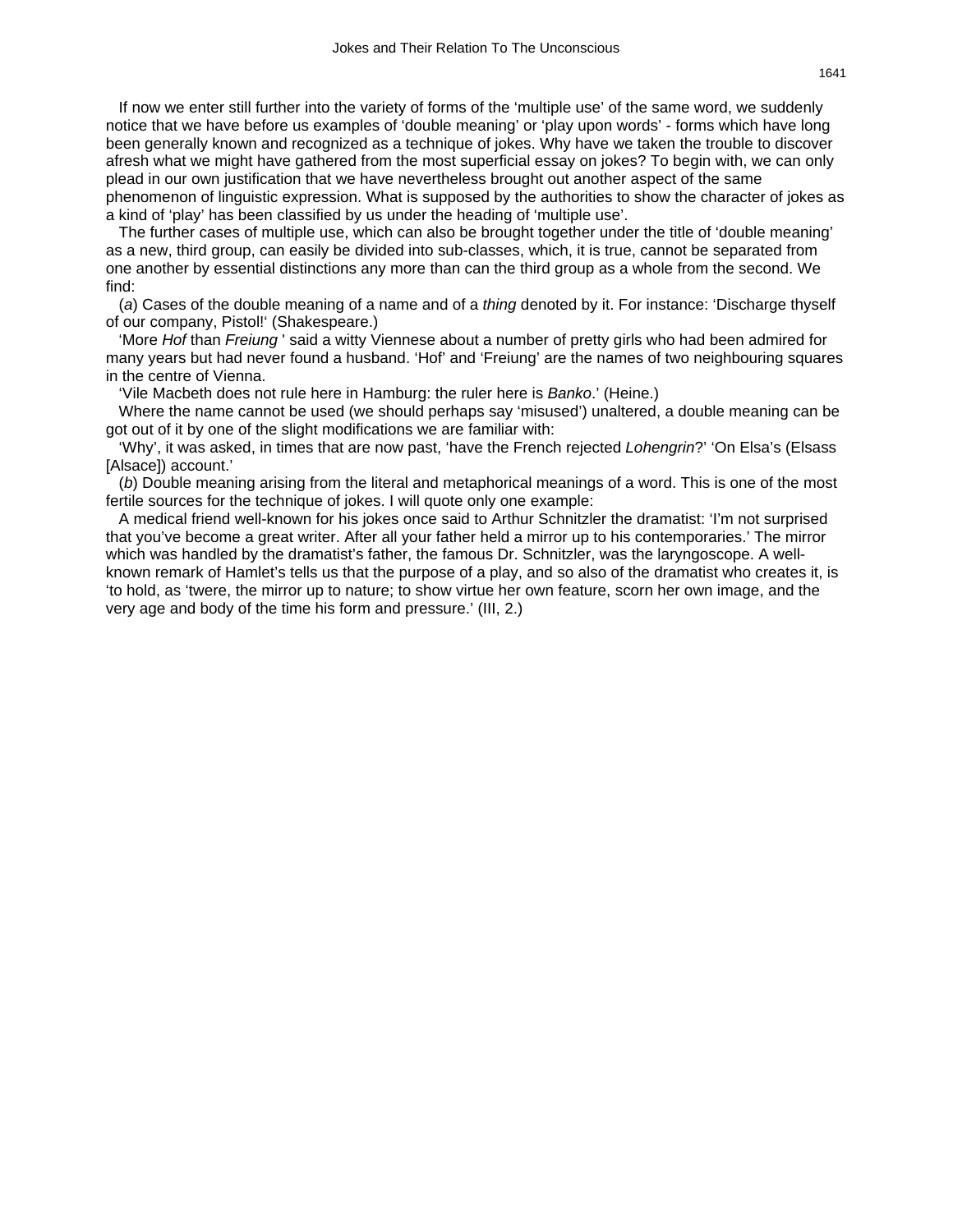(*c*) Double meaning proper, or play upon words. This may be described as the ideal case of 'multiple use'. Here no violence is done to the word; it is not cut up into its separate syllables, it does not need to be subjected to any modification, it does not have to be transferred from the sphere it belongs to (the sphere of proper names, for instance) to another one. Exactly as it is and as it stands in the sentence, it is able, thanks to certain favourable circumstances, to express two different meanings.

Examples of this are at our disposal in plenty:

 One of Napoleon III's first acts when he assumed power was to seize the property of the House of Orleans. This excellent play upon words was current at the time: 'C'est le premier vol de l'aigle.' ['It is the eagle's first *vol*.'] '*Vol*' means 'flight' but also 'theft'. (Quoted by Fischer, 1889.)

 Louis XV wanted to test the wit of one of his courtiers, of whose talent he had been told. At the first opportunity he commanded the gentleman to make a joke of which he, the king, should be the '*sujet* '. The courtier at once made the clever reply: 'Le roi n'est pas sujet.' ['The King is not a subject.']

 A doctor, as he came away from a lady's bedside, said to her husband with a shake of his head: 'I don't like her looks.' 'I've not liked her looks for a long time', the husband hastened to agree.

 The doctor was of course referring to the lady's condition; but he expressed his anxiety about the patient in words which the husband could interpret as a confirmation of his own marital aversion.

 Heine said of a satirical comedy: 'This satire would not have been so biting if its author had had more to bite.' This joke is more an example of metaphorical and literal double meaning than of a play upon words proper. But what is to be gained by drawing a sharp distinction here?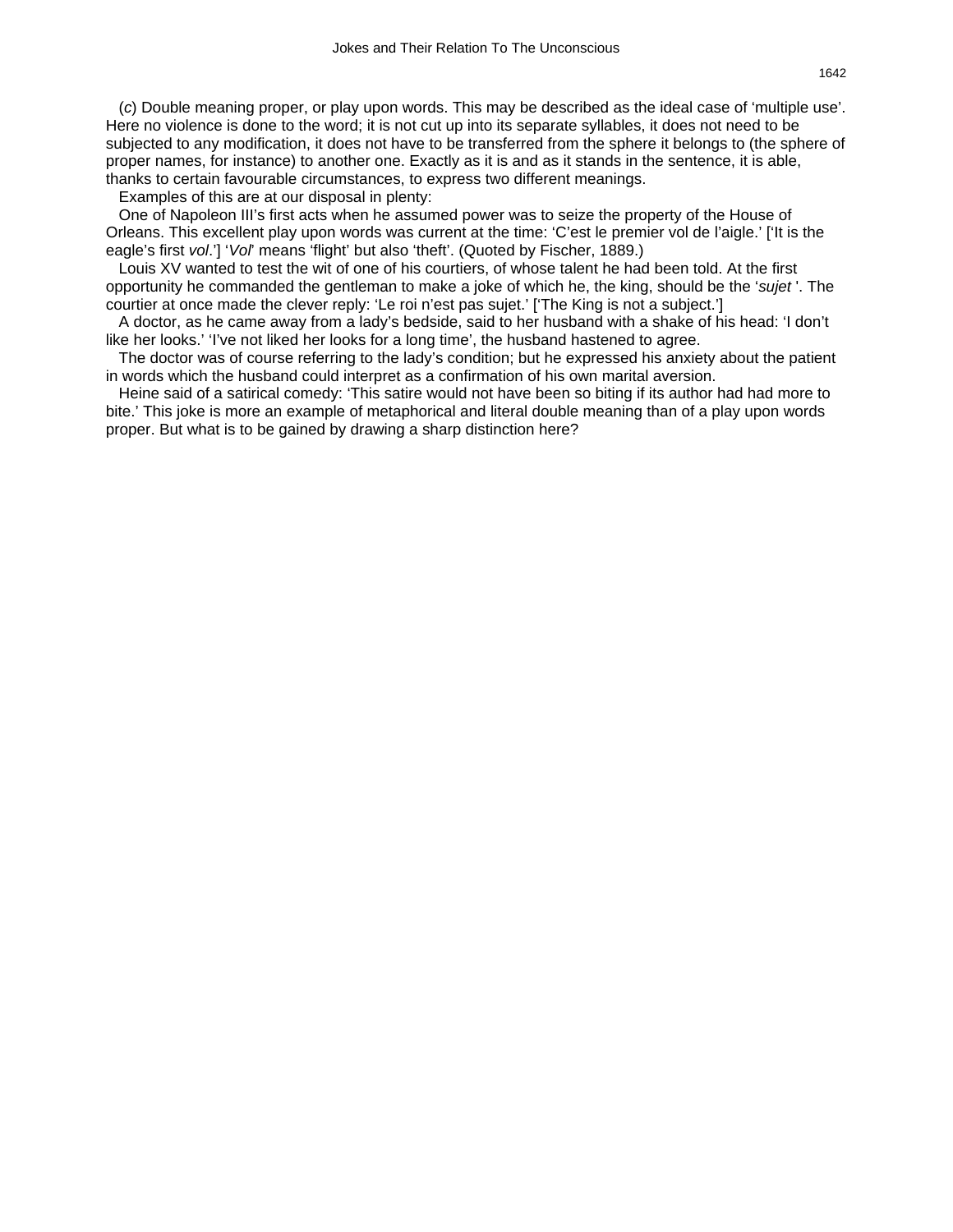Another good example of play upon words is told by the authorities (Heymans and Lipps) in a form which makes it unintelligible. Not long ago I came upon the correct version and setting of the anecdote in a collection of jokes which has not proved of much use apart from this.<sup>1</sup>

 'One day Saphir and Rothschild met each other. After they had chatted for a little while, Saphir said: "Listen, Rothschild, my funds have got low, you might lend me a hundred ducats." "Oh well!", said Rothschild, "that'll suit me all right - but only on condition that you make a joke." "That'll suit me all right too", replied Saphir. "Good. Then come to my office tomorrow." Saphir appeared punctually. "Ah!", said Rothschild, when he saw him come in, "*Sie kommen um Ihre 100 Dukaten*." "No", answered Saphir, "*Sie kommen um Ihre 100 Dukaten* because I shan't dream of paying you back before the Day of Judgement.'²

 ² ['*Sie kommen um* . . .' may mean equally 'You are coming about' or 'You are losing'.] -'"Saphir", so Heymans tells us, "was asked by a rich creditor whom he had come to visit: '*Sie kommen wohl um die 300 Gulden?* [No doubt you've come about the 300 florins?]' and he replied: '*Nein, Sie kommen um die 300 Gulden* [No, you're going to lose the 300 florins].' In giving this answer he was expressing his meaning in a perfectly correct and by no means unusual form." That is in fact the case. Saphir's answer, *considered in itself*, is in perfect order. We understand, too, what he means to say - namely that he has no intention of paying his debt. Rut Saphir makes use of the same words that had previously been used by his creditor. We therefore cannot avoid also taking them in the sense in which they had been used by the latter. And in that case Saphir's answer no longer has any meaning whatever. The creditor is not "coming" at all. Nor can he be coming "about the 300 florins" - that is, he cannot be coming to bring 300 florins. Moreover, as a creditor, it is not his business to bring but to demand. Since Saphir's words are in this way recognized as being at once sense and nonsense, a comic situation arises.' (Lipps, 1898, 97.)

 The version which I have given in full in the text above for the sake of clarity shows that the technique of the joke is far simpler than Lipps supposes. Saphir does not come to *bring* the 300 florins but to *fetch* them from the rich man. Accordingly the discussions of 'sense and nonsense' in this joke become irrelevant.

 $<sup>1</sup>$  Hermann, 1904.</sup>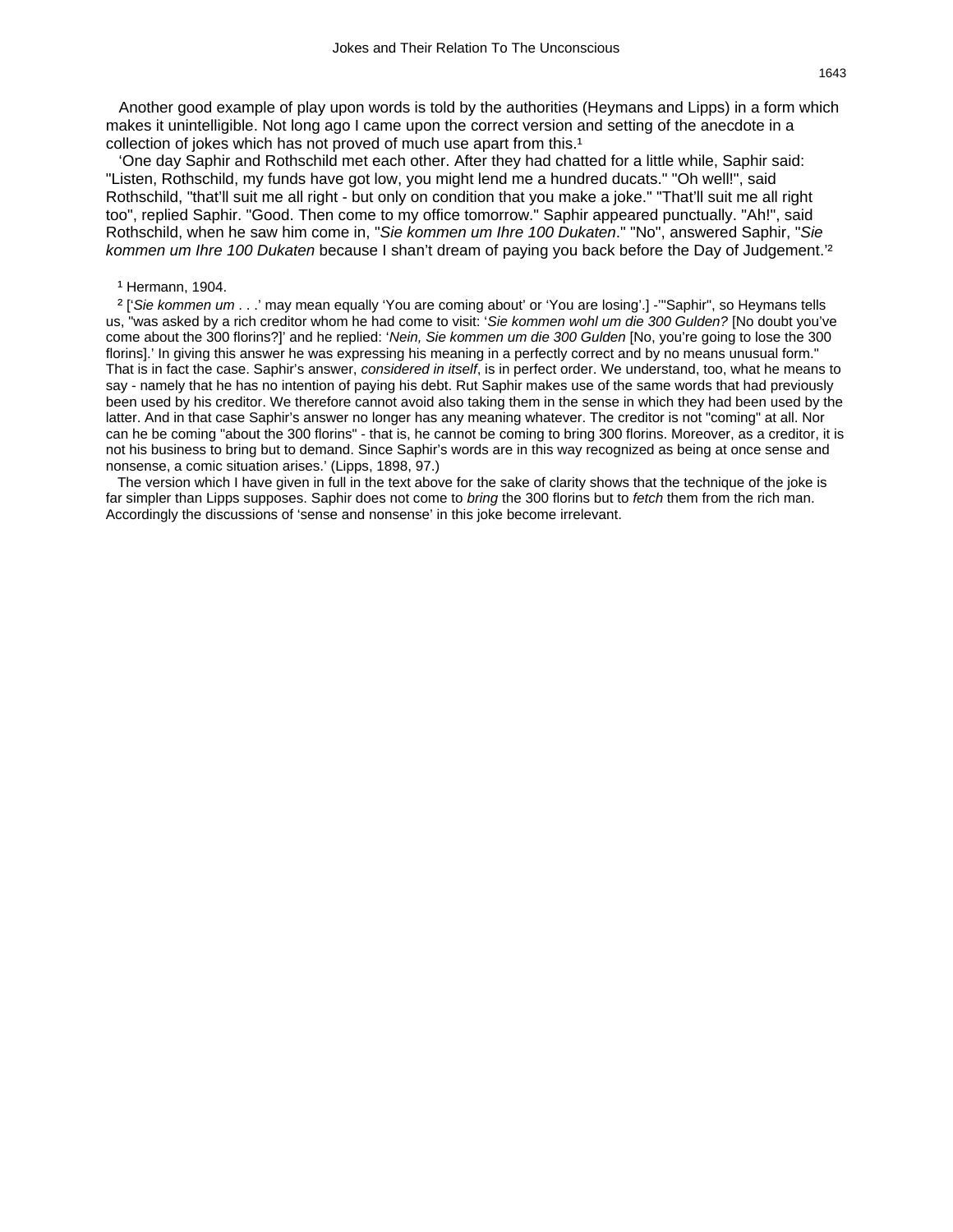'What do these statues *vorstellen* [represent or put forward]?' asked a stranger to Berlin of a native Berliner, looking at a row of monuments in a public square. 'Oh, well,' was the reply: 'either their right leg or their left leg.'

 'At this moment I cannot recall all the students' names, and of the professors there are some who still have no name at all.' (Heine, *Harzreise*.)

 We shall be giving ourselves practice, perhaps, in diagnostic differentiation if at this point we insert another well-known joke about professors. 'The distinction between Professors Ordinary [*ordentlich*] and Professors Extraordinary [*ausserordentlich*] is that the ordinary ones do nothing extraordinary and the extraordinary ones do nothing properly [*ordentlich*].' This, of course, is a play on the two meanings of the words '*ordentlich*' and '*ausserordentlich*': viz. on the one hand 'inside' and 'outside' the '*ordo* (the Establishment)' and on the other hand 'efficient' and 'outstanding'. But the conformity between this joke and some others we have already met reminds us that here the 'multiple use' is far more noticeable than the 'double meaning'. All through the sentence we hear nothing but a constantly recurring '*ordentlich*', sometimes in that form and sometimes modified in a negative sense. (Cf. p. 1639.) Moreover, the feat is again achieved here of defining a concept by means of its own wording (cf. the example of '*Eifersucht*', p. 1640), or, more precisely, of defining (even if only negatively) two correlative concepts by means of one another, which produces an ingenious interlacement. Finally, the aspect of 'unification' can also be stressed here - the eliciting of a more intimate connection between the elements of the statement than one would have had a right to expect from their nature.

'The beadle<sup>1</sup> Sch[äfer] greeted me quite as a colleague, for he too is a writer, and has often mentioned me in his half-yearly writings; and apart from that, he has often *cited* ²) me, and if he did not find me at home he was always kind enough to write the *citation* in chalk on my study door.' (Heine, *Harzreise*.)

<sup>1</sup> [A university officer (at Göttingen) in charge of undergraduate discipline.]

² [For breaches of discipline.]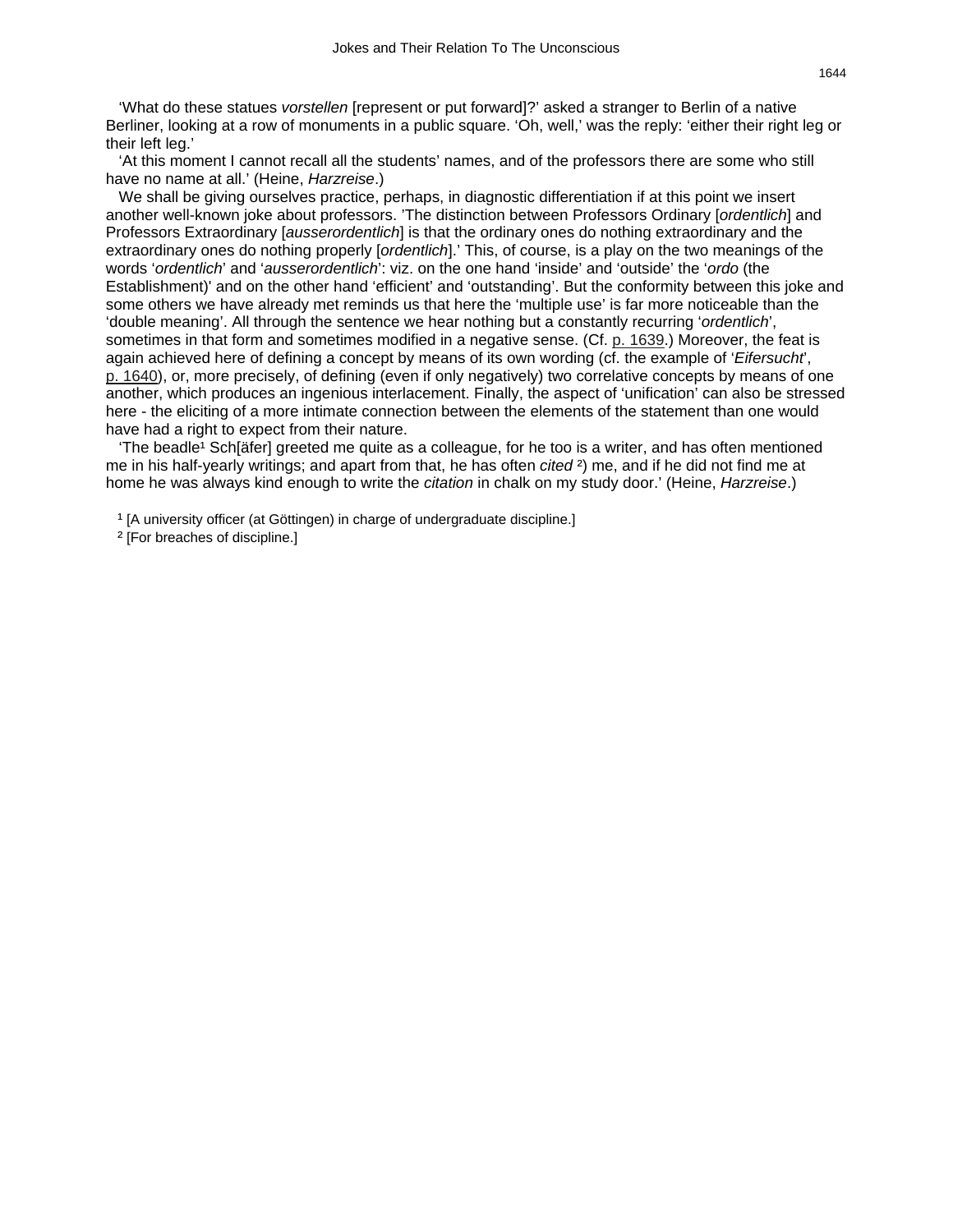Daniel Spitzer, in *Wiener Spaziergänge*, produced a laconic biographical description, which is certainly also a good joke, of a social type which flourished at the time of the outbreak of speculation : 'Iron front iron cash-box - Iron Crown.' (This last was an order which carried noble rank with it.) A striking example of 'unification' - everything, as it were, made of iron! The various, but not very markedly contrasting, meanings of the epithet 'iron' make these 'multiple uses' possible.

 Another example of a play upon words may make the transition to a fresh sub-species of the technique of double meaning easier. The joking medical colleague already mentioned above (on p. 1640) was responsible for this joke at the time of the Dreyfus case: 'This girl reminds me of Dreyfus. The army doesn't believe in her innocence.'

 The word 'innocence', on the double meaning of which the joke is constructed, has in the one context its usual meaning, with 'fault' or 'crime' as its opposite; but in the other context it has a *sexual* meaning, of which the opposite is 'sexual experience'. Now there are a very large number of similar examples of double meaning, in all of which the effect of the joke depends quite specially on the sexual meaning. For this group we may reserve the name of '*double entendre* [*Zweideutigkeit*]'.

 An excellent example of a *double entendre* of this kind is Spitzer's joke which has already been recorded on p. 1639: 'Some people think that the husband has earned a lot and so has been able to lay by a bit [*sich etwas zurückgelegt*]; others again think that the wife has lain back a bit [*sich etwas zurückgelegt*] and so has been able to earn a lot.'

 But if we compare this example of double meaning accompanied by *double entendre* with other examples, a distinction becomes evident which is not without its interest from the point of view of technique. In the 'innocence' joke, the one meaning of the word was just as obvious as the other; it would really be hard to decide whether its sexual or non-sexual meaning was the more usual and familiar. But it is otherwise with Spitzer': example. In this the commonplace meaning of the words '*sich etwas zurückgelegt*' is by far the more prominent, whereas their sexual meaning is, as it were, covered and hidden and might even escape the notice of an unsuspecting person altogether. By way of a sharp contrast let us take another example of double meaning, in which no attempt is made at thus concealing the sexual meaning: for instance, Heine's description of the character of a complaisant lady: 'She could *abschlagen*<sup>1</sup> nothing except her own water.' This sounds like a piece of obscenity and hardly gives the impression of a joke.<sup>2</sup> This peculiarity, however, where in a case of double meaning the two meanings are not equally obvious, can also occur in jokes with no sexual reference - whether because one meaning is more usual than the other or because it is brought to the front by a connection with the other parts of the sentence. (Cf., for instance, 'C'est le premier vol de l'aigle'.) I propose to describe all these as 'double meaning with an allusion.'

#### <sup>1</sup> ['To refuse'; vulgarly 'to urinate'.]

 ² Cf. on this Fischer (1889, 86). He gives the name of '*Zweideutigkeit*', which I have applied differently in the text, to jokes with a double meaning in which the two meanings are not equally prominent but in which one lies behind the other. Nomenclature of this kind is a matter of convention; linguistic usage has arrived at no firm decision.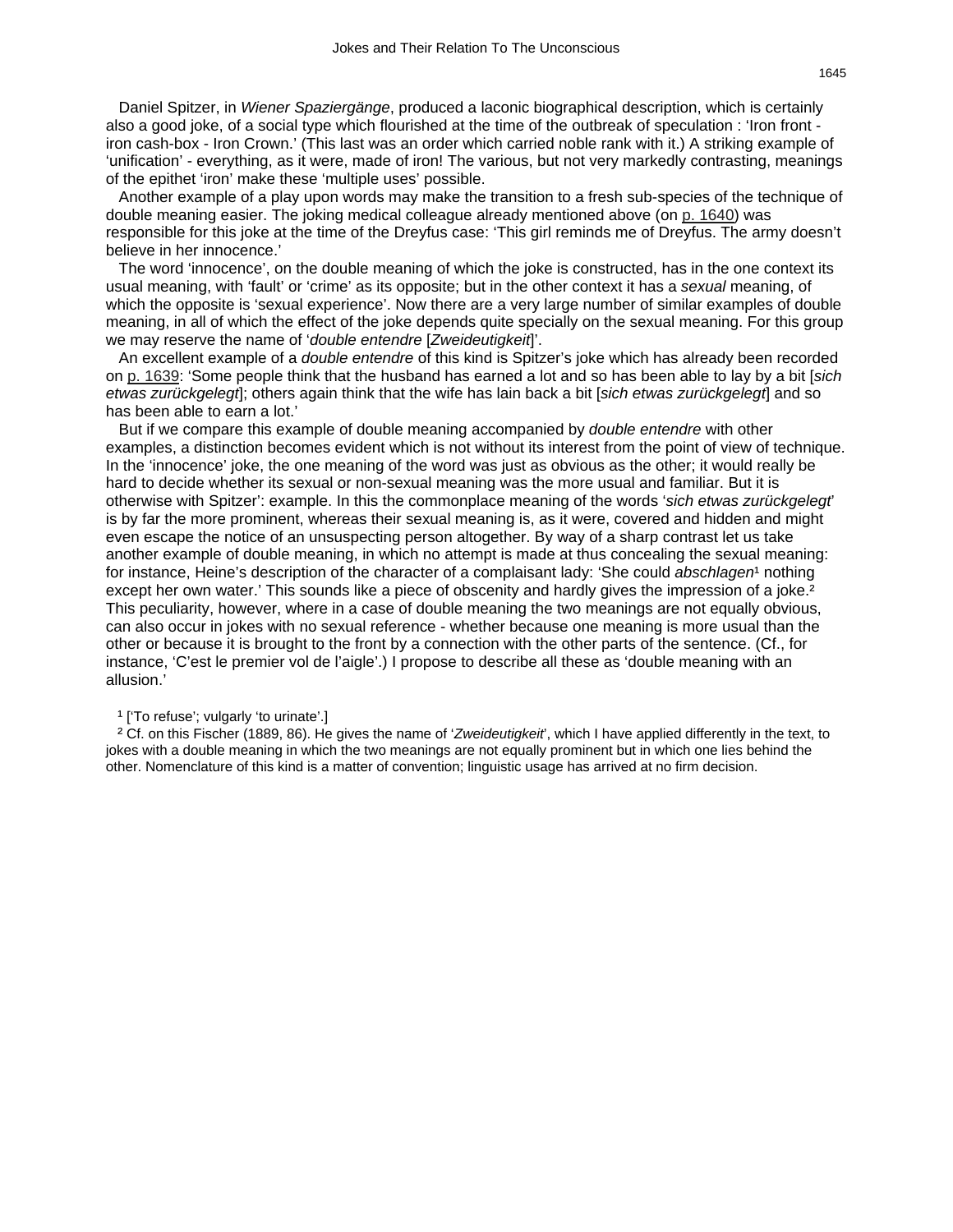We have already made the acquaintance of such a large number of different joke-techniques that I fear there is some danger of losing our grasp of them. Let us therefore try to summarize them:

- I. Condensation:
	- (*a*) with formation of composite word,
	- (*b*) with modification.
- II. Multiple use of the same material:
	- (*c*) as a whole and in parts,
	- (*d*) in a different order,
	- (*e*) with slight modification,
	- (*f*) of the same words full and empty.
- III. Double meaning:
	- (*g*) Meaning as a name and as a thing,
	- (*h*) metaphorical and literal meanings,
	- (*i*) double meaning proper (play upon words),
	- (*j*) *double entendre*,
	- (*k*) double meaning with an allusion.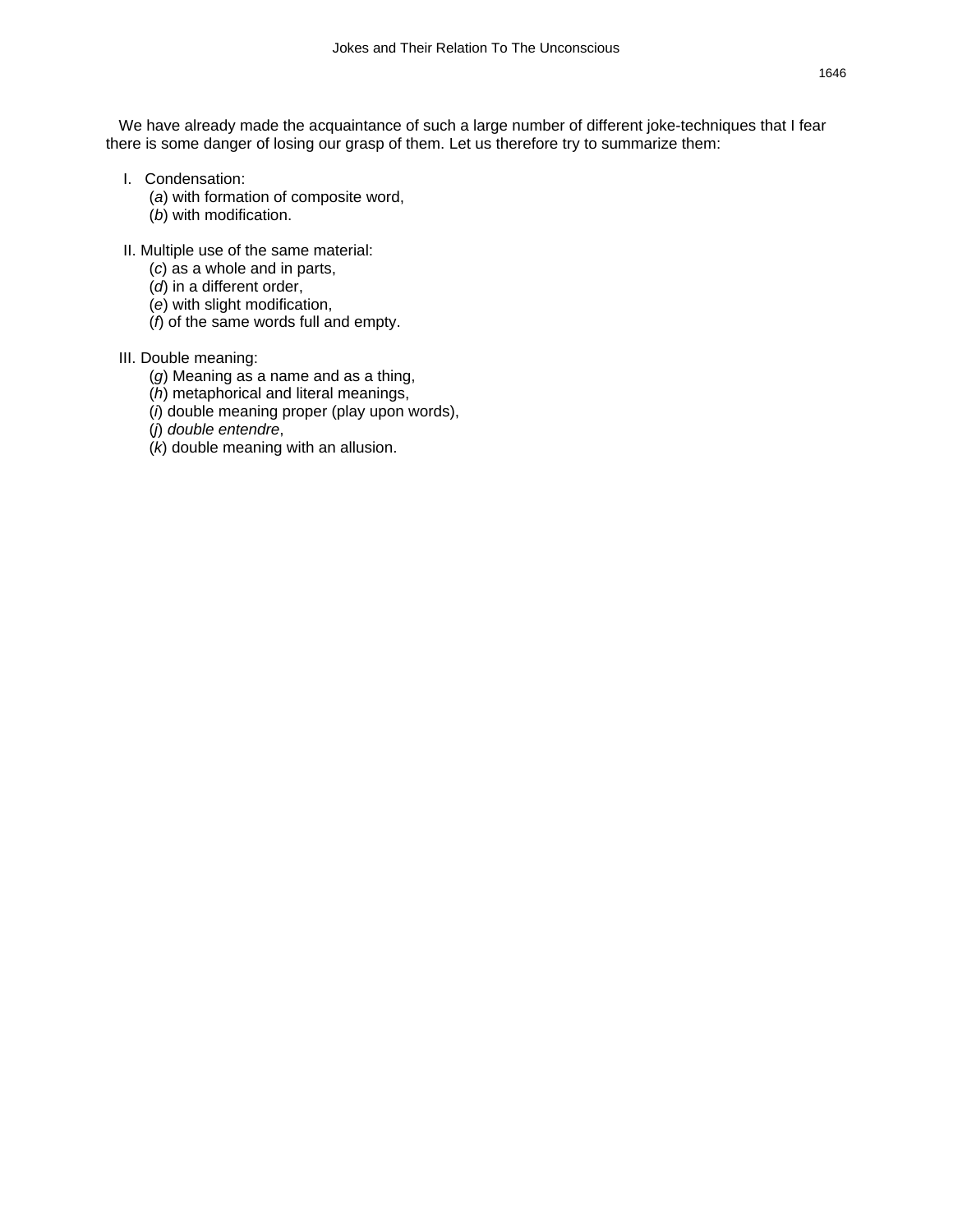This variety and number of techniques has a confusing effect. It might make us feel annoyed at having devoted ourselves to a consideration of the technical methods of jokes, and might make us suspect that after all we have exaggerated their importance as a means for discovering the essential nature of jokes. If only this convenient suspicion were not contradicted by the one incontestable fact that the joke invariably disappears as soon as we eliminate the operation of these techniques from its form of expression! So, in

spite of everything, we are led to look for the unity in this multiplicity. It ought to be possible to bring all these techniques under a single heading. As we have already said, it is not difficult to unite the second and third groups. Double meaning (play upon words) is indeed only the ideal case of the multiple use of the same material. Of these the latter is evidently the more inclusive concept. The examples of dividing up, of re-arrangement of the same material and of multiple use with slight modification (*c*, *d* and *e*) might - though only with some difficulty - be brought under the concept of double meaning. But what is there in common between the technique of the first group (condensation with substitute formation) and that of the two others (multiple use of the same material)?

 Well, something very simple and obvious, I should have thought. The multiple use of the same material is, after all, only a special case of condensation; play upon words is nothing other than a condensation *without* substitute-formation; condensation remains the wider category. All these techniques are dominated by a tendency to compression, or rather to saving. It all seems to be a question of economy. In Hamlet's words: 'Thrift, thrift, Horatio!'

 Let us test this economy on the different examples. 'C'est le premier vol de l'aigle.' It is the eagle's first flight. Yes, but it is a thieving flight. Luckily for the existence of this joke, '*vol* ' means not only 'flight' but 'theft' as well. Has no condensation and economy been made? Most certainly. There has been a saving of the whole of the second thought and it has been dropped without leaving a substitute. The double meaning of the word '*vol* ' has made such a substitute unnecessary; or it would be equally true to say that the word '*vol* ' contains the substitute for the suppressed thought without any addition of change having to be made to the first one. That is the advantage of a double meaning.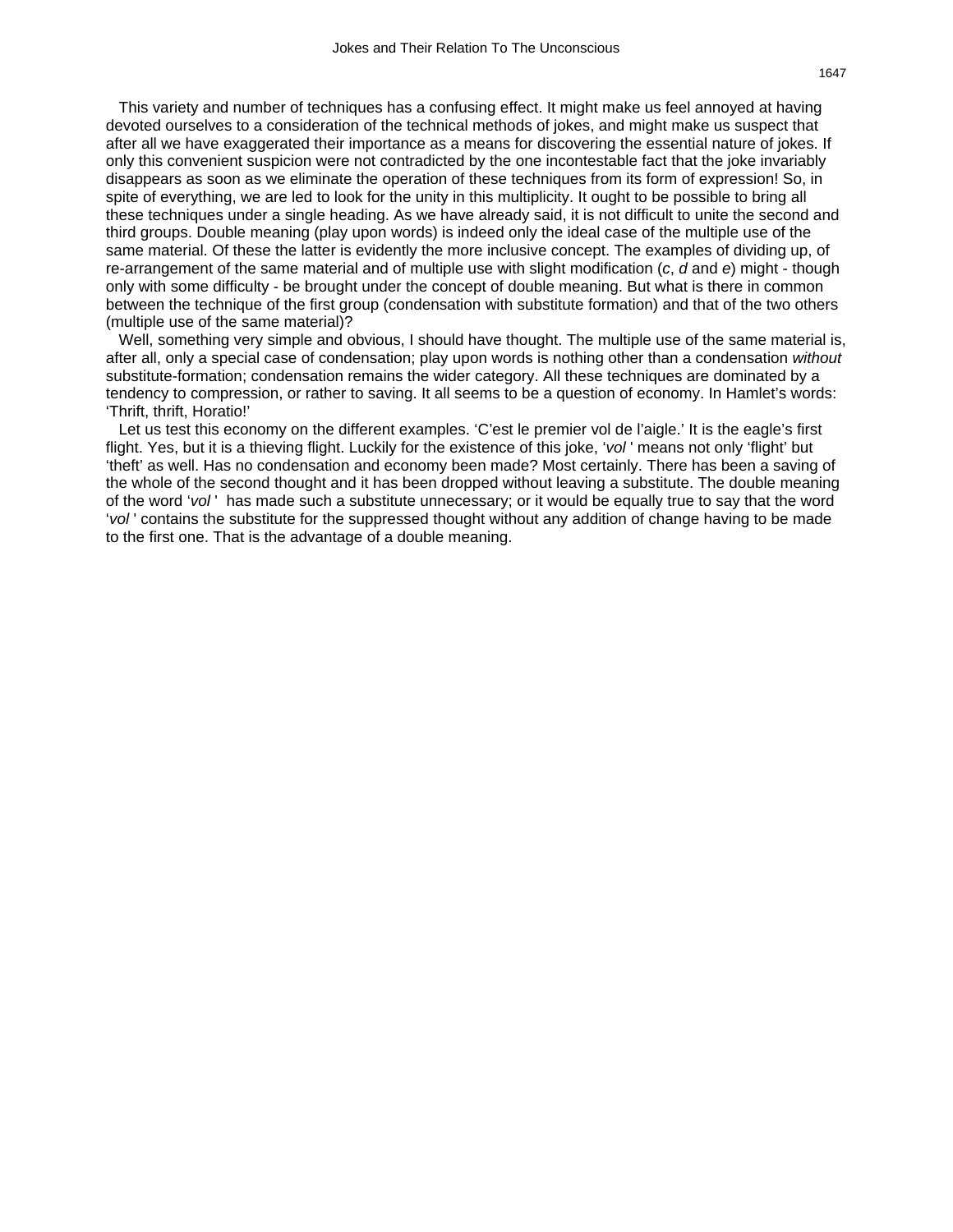Another example: 'Iron front - iron cash-box - Iron Crown'. What an extraordinary saving compared with an expression of the same thought in which 'iron' finds no place: 'With the help of the necessary boldness and lack of conscience it is not difficult to amass a large fortune, and for such services a title will of course be a suitable reward.'

 Condensation, and therefore economy, is indeed quite unmistakably present in these examples. But it should be present in *every* example. Where is the economy hidden in such jokes as 'Rousseau - *roux et sot*' or 'Antigone - *antik? oh nee*', in which we first noticed the absence of condensation and which were our principal motive for putting forward the technique of the repeated use of the same material? It is true that here we should not find that condensation would meet the case; but if instead of it we take the more inclusive concept of economy, we can manage without difficulty. It is easy to point out what we save in the case of Rousseau, Antigone, etc. We save having to express a criticism or give shape to a judgement; both are already there in the name itself. In the example of '*Leidenschaft - Eifersucht* [passion-jealousy]' we save ourselves the trouble of laboriously constructing a definition: '*Eifersucht, Leidenschaft* - '*Eifer sucht* ['eagerness seeks'], '*Leidenschafft*' ['causes pain']. We have only to add the linking words and there we have our definition ready made. The case is similar in all the other examples that have so far been analysed. Where there is least saving, as in Saphir's play upon words '*Sie kommen um Ihre 100 Dukaten*', there is at any rate a saving of the necessity for framing a new wording for the reply; the wording of the question is sufficient for the answer. The saving is not much, but in it the joke lies. The multiple use of the same words for question and answer is certainly an 'economy'. Like Hamlet's view of the rapid sequence of his father's death and his mother's marriage:

> The funeral baked-meats Did coldly furnish forth the marriage tables.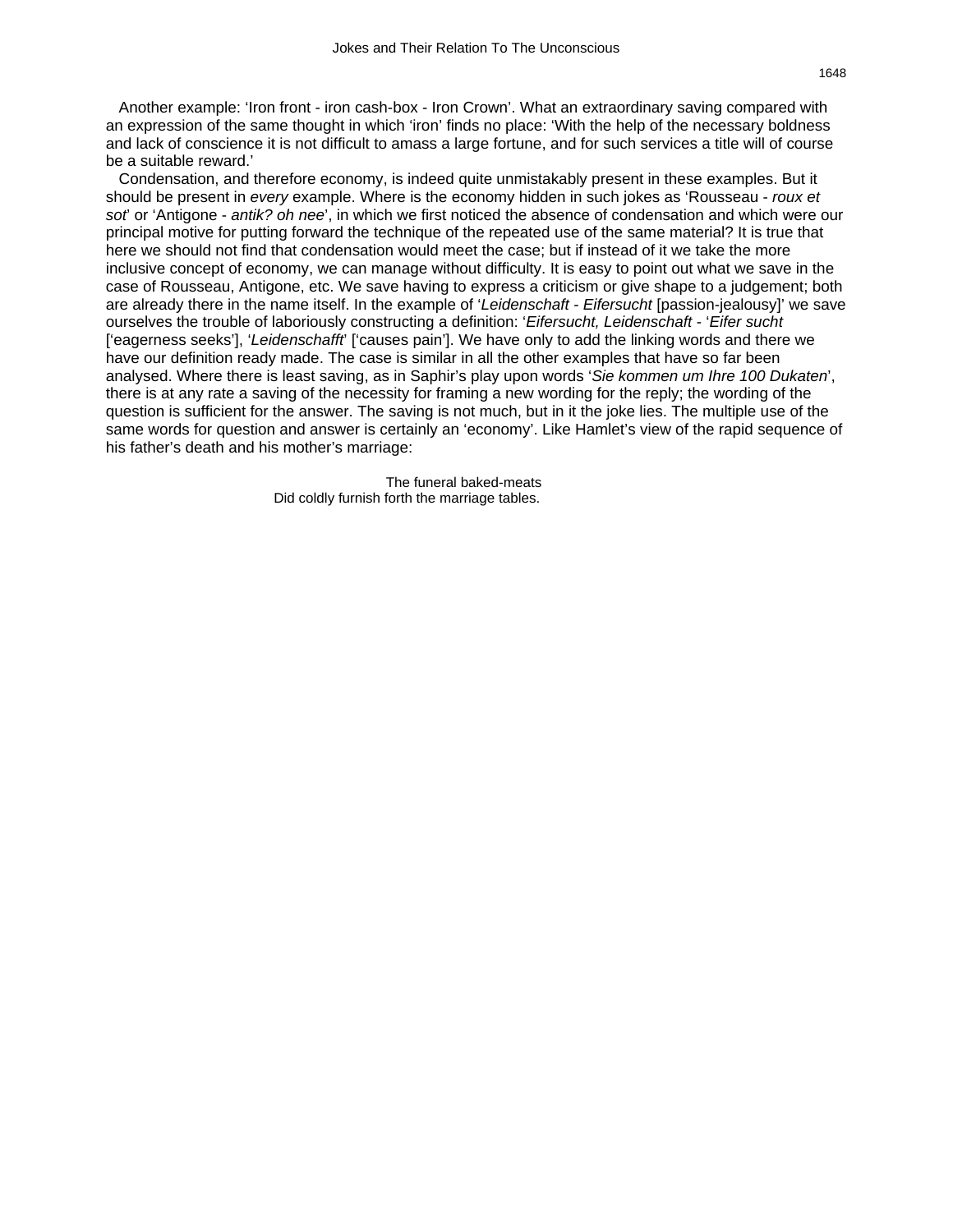But before we accept the 'tendency to economy' as the most general characteristic of the technique of jokes and ask such questions as where it comes from, what it signifies and how the joke's yield of pleasure arises from it, we must find space for a doubt which has a right to be heard. It may be that every joke technique shows the tendency to save something in expression: but the relation is not reversible. Not every economy of expression, not every abbreviation, is on that account a joke as well. We reached this point once before, when we were still hoping to find the process of condensation in every joke, and raised the justifiable objection that a laconic remark is not enough to constitute a joke. There must therefore be some peculiar kind of abbreviation and economy on which the characteristic of being a joke depends; and until we know the nature of that peculiarity our discovery of the common element in the techniques of jokes brings us no nearer to a solution of our problem. And let us, further, have the courage to admit that the economies made by the joke-technique do not greatly impress us. They may remind us, perhaps, of the way in which some housewives economize when they spend time and money on a journey to a distant market because vegetables are to be had there a few farthings cheaper. What does a joke save by its technique? The putting together of a few new words, which would mostly have emerged without any trouble. Instead of that, it has to take the trouble to search out the one word which covers the two thoughts. Indeed, it must often

effort? And who saves by that? Who gains by it? We can evade these doubts provisionally if we transpose them to another place. Have we really already discovered all the kinds of joke-technique? It will certainly be more prudent to collect fresh examples and subject them to analysis.

first transform one of the thoughts into an unusual form which will provide a basis for its combination with the second thought. Would it not have been simpler, easier, and, in fact, more economical to have expressed the two thoughts as they happened to come, even if this involved no common form of

expression? Is not the economy in words uttered more than balanced by the expenditure on intellectual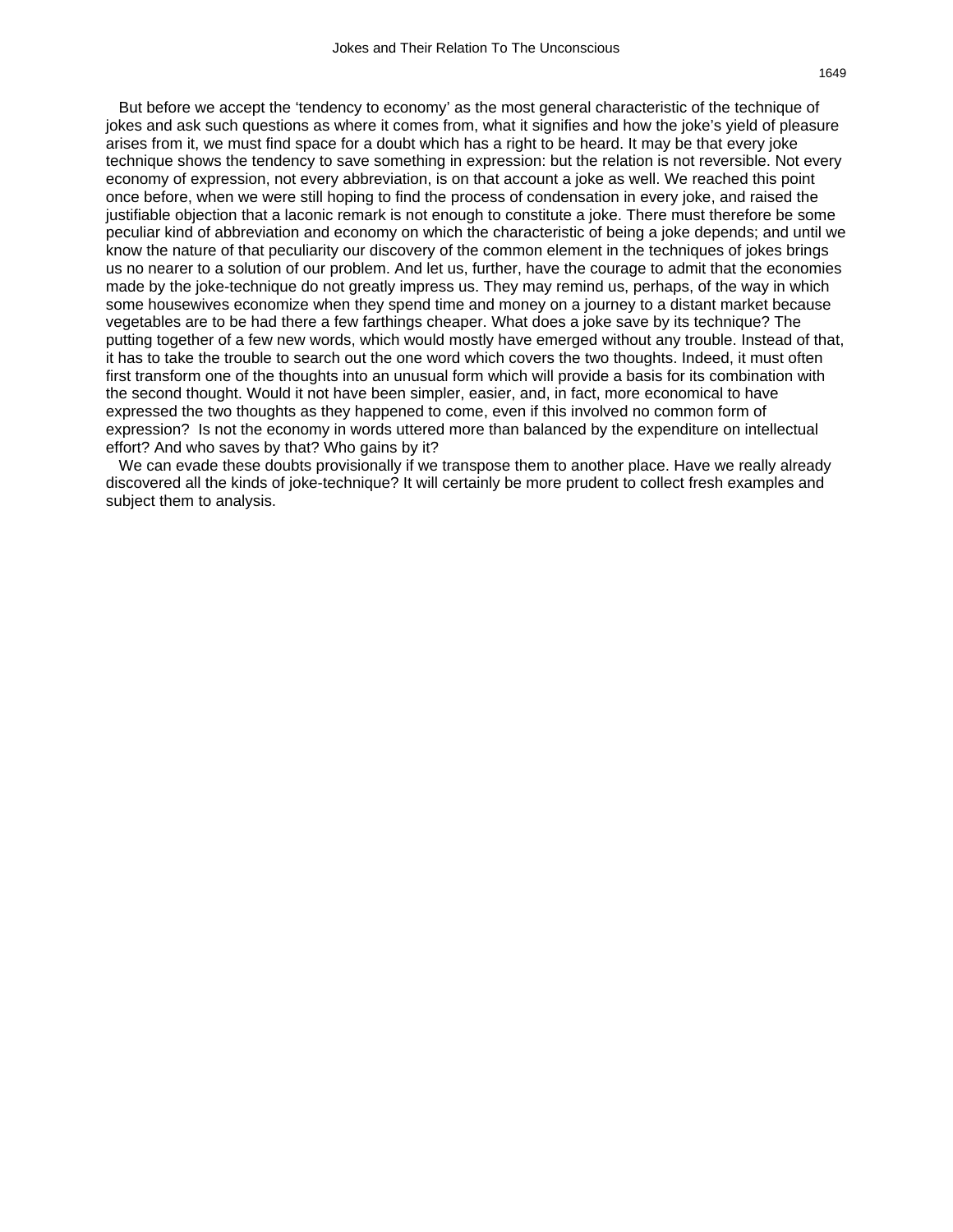We have in fact not yet considered a large - perhaps the most numerous - group of jokes, influenced, perhaps, by the contempt with which they are regarded. They are the kind which are generally known as '*Kalauer*' ('*calembourgs*') ['puns'] and which pass as the lowest form of verbal joke, probably because they are the 'cheapest' - can be made with the least trouble. And they do in fact make the least demand on the technique of expression, just as the play upon words proper makes the highest. While in the latter the two meanings should find their expression in identically the same word, which on that account is usually said only once, it is enough for a pun if the two words expressing the two meanings recall each other by some vague similarity, whether they have a general similarity of structure or a rhyming assonance, or whether they share the same first few letters, and so on. A quantity of examples like this of what are not very appropriately described as '*Klangwitze* [sound-jokes]' occur in the Capuchin monk's sermon in *Wallensteins Lager*:

> Kümmert sich mehr um den *Krug* als den *Krieg*, Wetzt lieber den *Schnabel* als den *Sabel*

 . . . . . . . . Frisst den *Ochsen* lieber als den *Oxenstirn*',

. . . . . . . .

 Der *Rheinstrom* ist worden zu einem *Peinstrom*, Die *Klöster* sind ausgenommene *Nester*, Die *Bistümer* sind verwandelt in *Wüsttümer*.

 . . . . . . . . Und alle die gesegneten deutschen *Länder* Sind verkehrt worden in *Flender*.<sup>1</sup>

<sup>1</sup> [Literally:-

 He cares more for the *bottle* than the *battle*, Would rather whet his *nose* than his *sword*

 . . . . . . . . Would rather eat *oxen* than *Oxenstirn*',

. . . . . . . .

 The *Rhine stream* has become a *pain stream*, The *monastries* are robbed *bird's nests*, The *bishoprics* are transformed into *desertrics*.

 . . . . . . . . And all the blessed German *lands* Have been turned into *wretched places*.]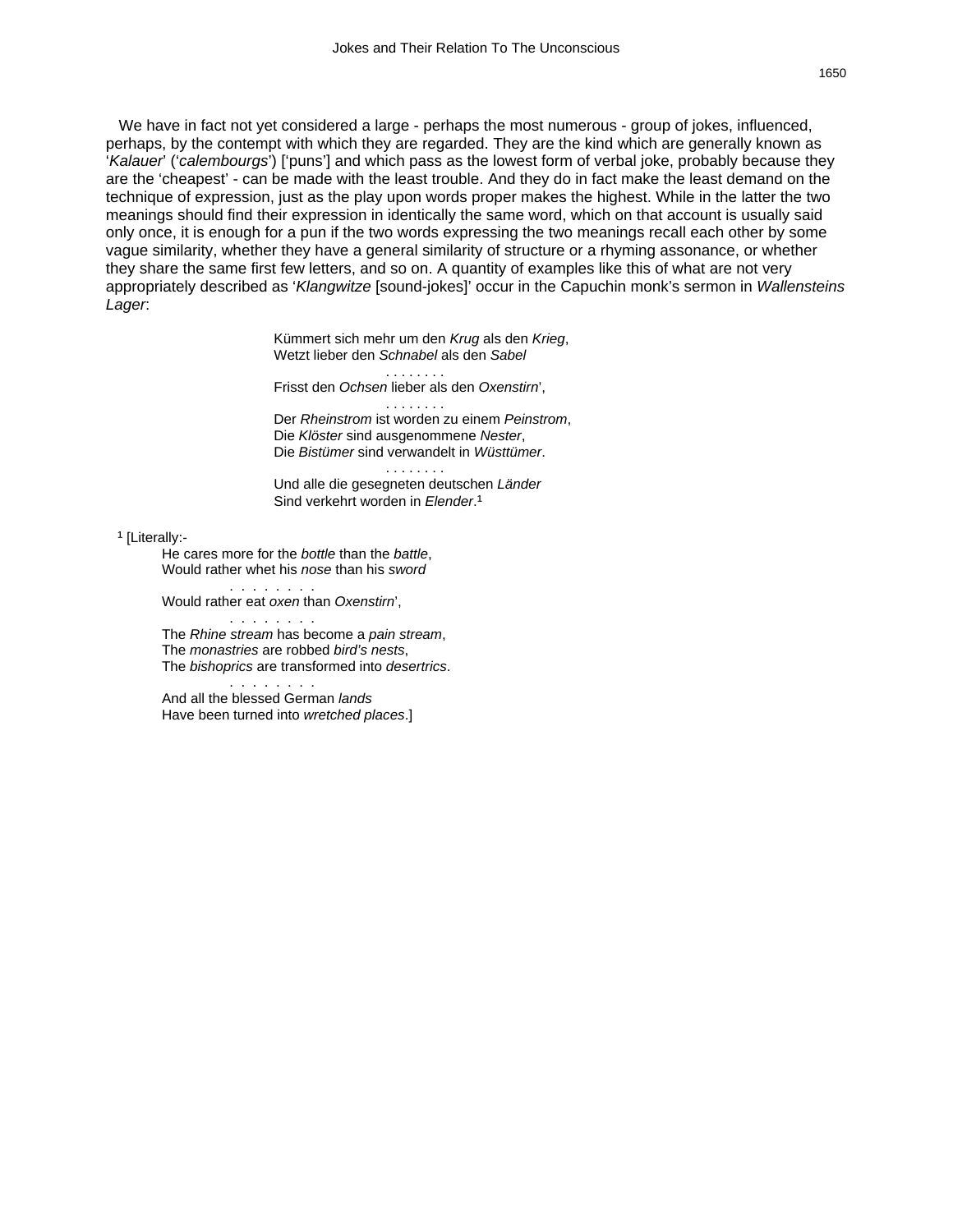Jokes are particularly apt to change one of the vowels in a word. Thus Hevesi (1888, 87) writes of an anti-Imperial Italian poet who was nevertheless obliged later to eulogize a German emperor in hexameters: 'Since he could not exterminate the *Cäsaren* [Caesars], he at least eliminated the *Cäsuren* [caesuras].

 Out of the profusion of puns at our disposal, it will perhaps be of special interest to bring up a really bad example, of which Heine is guilty. Having for a long time represented himself to his lady as an 'Indian prince', he throws off the mask and confesses: 'Madame, I have deceived you . . . I have no more ever been in *Kalkutta* [Calcutta] than the *Kalkuttenbraten* [roast Calcutta fowl] that I ate for luncheon yesterday.' The mistake in this joke clearly lies in the fact that the two similar words in it are not merely similar but actually identical. The bird which he had eaten roast is so called, because it comes, or is supposed to come, from the same Calcutta.

 Fischer (1889, 78) has devoted much attention to these forms of joke, and tries to distinguish them sharply from 'play upon words'. 'A pun is a bad play upon words, since it plays upon the word not as a word but as a sound.' The play upon words, however, 'passes from the sound of the word to the word 'itself.' On the other hand, he classes such jokes as *famillionär*, Antigone (*antik? oh nee*), etc. among the 'sound jokes'. I see no necessity for following him in this. In a play upon words, in our view, the word is also only a sound-image, to which one meaning or another is attached. But here, too, linguistic usage makes no sharp distinctions; and if it treats 'puns' with contempt and 'play upon words' with a certain respect, these judgements of value seem to be determined by considerations other than technical ones. It is worth while paying attention to the kind of jokes that are told one as 'puns'. There are some people who, when they are in high spirits, can for considerable periods of time, answer every remark addressed to them with a pun. One of my friends, who is a model of discretion where his serious achievements in science are concerned, is apt to boast of this ability. When on one occasion he was holding the company breathless in this way and admiration was expressed for his staying power: 'Yes', he said 'I am lying here *auf der Ka-Lauer*.'² And when he was finally begged to stop, he agreed to on condition that he was appointed '*Poeta Ka-laureatus*'. Both of these, however, are excellent jokes of condensation with formation of composite words. ('I am lying here *auf der Lauer* for making *Kalauer* [puns].')

 In any case we can already gather from the disputes about the delimitation of puns and play upon words that the former will not be able to help us to discover a completely new joke technique. If, in the case of puns, we give up the claim for the use of the *same* material in more than one sense, nevertheless the accent falls on rediscovering what is familiar, on the correspondence between the two words that make up the pun; and consequently puns merely form a sub-species of the group which reaches its peak in the play upon words proper.

<sup>1</sup> 'Ideen'. Chapter V. ² ['*Kalauer*' = 'pun'. '*Auf der Lauer*' = 'on the look-out'.]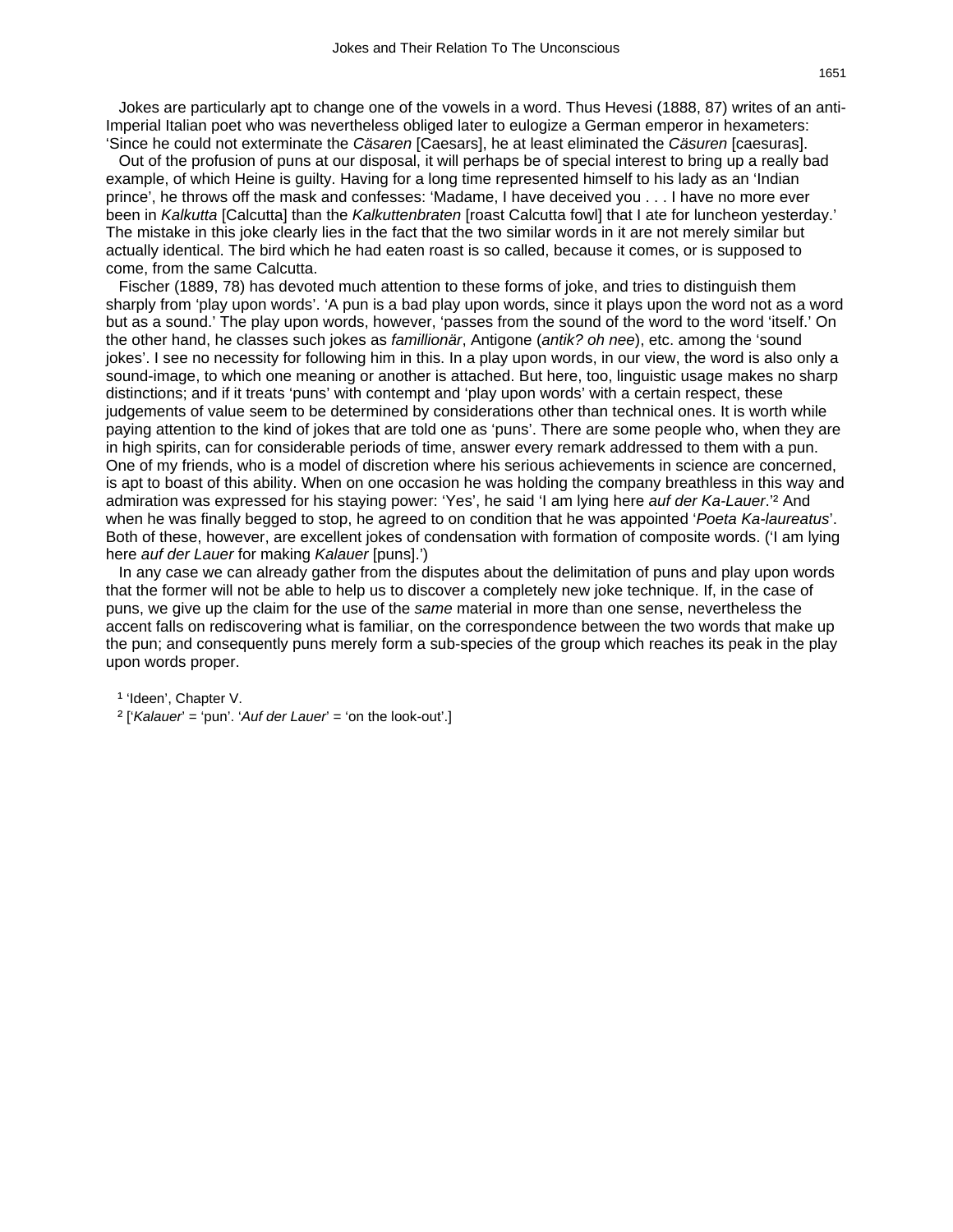But there really are jokes whose technique resists almost any attempt to connect it with the groups that have so far been considered.

 'The story is told of Heine that he was in a Paris *salon* one evening conversing with the dramatist Soulié, when there came into the room one of those financial kings of Paris whom people compare with Midas and not merely on account of their wealth. He was soon surrounded by a crowd who treated him with the greatest deference. "Look there!" Soulié remarked to Heine, "Look at the way the nineteenth century is worshipping the Golden Calf!" With a glance at the object of so much admiration, Heine replied, as though by way of correction: "Oh, he must be older than that by now!"' (Fischer, 1889, 82-3.)

 Where shall we look for the technique of this excellent joke? In a play upon words, thinks Fischer: 'Thus, for instance, the words "Golden Calf" can mean both Mammon and idolatry. In the one case the gold is the main thing and in the other the statue of the animal; it may also serve to characterize, in not precisely flattering terms, someone who has a great deal of money and very little sense.' (Loc. cit.) If we make the experiment of removing the expression 'Golden Calf', we certainly get rid of the joke at the same time. We make Soulié say: 'Look there! Look at the way the people are crowding round the stupid fellow simply because he's rich!' This is no longer a joke and Heine's reply is also made impossible.

 But we must recall that what we are concerned with is not Soulié's simile - which is a possible joke - but Heine's reply, which is certainly a much better one. That being so, we have no right to touch the phrase about the Golden Calf: it remains as the precondition of Heine's *mot* and our reduction must be directed only to the latter. If we expand the words 'Oh, he must be older than that by now!' we can only replace them by something like: 'Oh, he's not a calf any longer; he's a full-grown ox!' Thus what was necessary for Heine's joke was that he should no longer take the 'Golden Calf' in a metaphorical but in a personal sense and should apply it to the rich man himself. It may even be that this double meaning was already present in Soulié's remark.

 But just a moment! It looks now as though this reduction has not done away with Heine's joke completely, but on the contrary has left its essence untouched. The position now is that Soulié says: 'Look there! Look at the way the nineteenth century is worshipping the Golden Calf!' and Heine replies: 'Oh, he's not a calf any longer; he's an ox already!' And in this reduced version it is still a joke. But no other reduction of Heine's *mot* is possible.

 It is a pity that this fine example involves such complicated technical conditions. We can arrive at no clarification of it. So we will leave it and look for another one in which we seem to detect an internal kinship with its predecessor.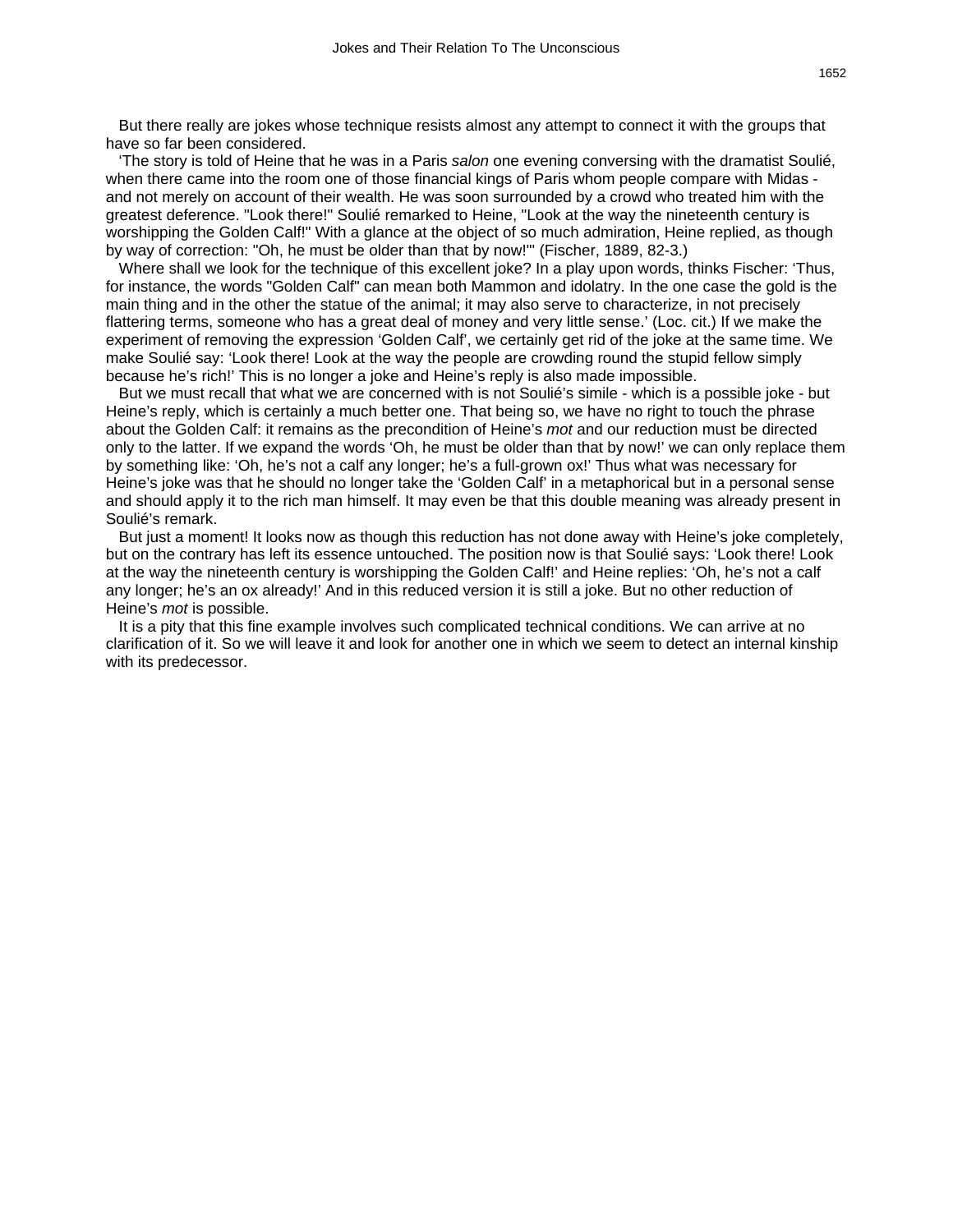It is one of the 'bath jokes' which treat of the Galician Jews' aversion to baths. For we do not insist upon a patent of nobility from our examples. We make no enquiries about their origin but only about their efficiency - whether they are capable of making us laugh and whether they deserve our theoretical interest. And both these two requirements are best fulfilled precisely by Jewish jokes.

 'Two Jews met in the neighbourhood of the bath-house. "Have you taken a bath?" asked one of them. "What?" asked the other in return, "is there one missing?"'

 If one laughs at a joke really heartily, one is not in precisely the best mood for investigating its technique. Hence some difficulties arise over making one's way into these analyses. 'It was a comical misunderstanding', we are inclined to say. Yes but what is the technique of the joke? Clearly the use of the word 'take' in two meanings. For one of the speakers 'take' was the colourless auxiliary; for the other it was the verb with its sense unwatered down. Thus it is a case of the same word used 'full' and 'empty' (Group II (*f*)). If we replace the expression 'taken a bath' by the equivalent and simpler 'bathed', the joke vanishes. The reply no longer fits. Thus the joke is once again attached to the form of expression 'taken a bath'.

 That is so. But nevertheless it seems as though in this case too the reduction has been applied at the wrong point. The joke lies not in the question but in the answer - the second question: 'What? is there one missing?' And this answer cannot be robbed of being a joke by any extension or modification, so long as its sense is not interfered with. We have an impression, too, that in the second Jew's reply the disregarding of the bath is more important than the misunderstanding of the word 'take'. But here once more we cannot see our way clearly, and we will look for a third example.

 It is again a Jewish joke; but this time it is only the setting that is Jewish, the core belongs to humanity in general. No doubt this example too has its unwanted complications, but fortunately they are not the same ones that have so far prevented us from seeing clearly.

 'An impoverished individual borrowed 25 florins from a prosperous acquaintance, with many asseverations of his necessitous circumstances. The very same day his benefactor met him again in a restaurant with a plate of salmon mayonnaise in front of him. The benefactor reproached him: "What? You borrow money from me and then order yourself salmon mayonnaise? Is *that* what you've used my money for?" "I don't understand you", replied the object of the attack; "if I haven't any money I *can't* eat salmon mayonnaise, and if I have some money I *mustn't* eat salmon mayonnaise. Well, then, when *am* I to eat salmon mayonnaise?"'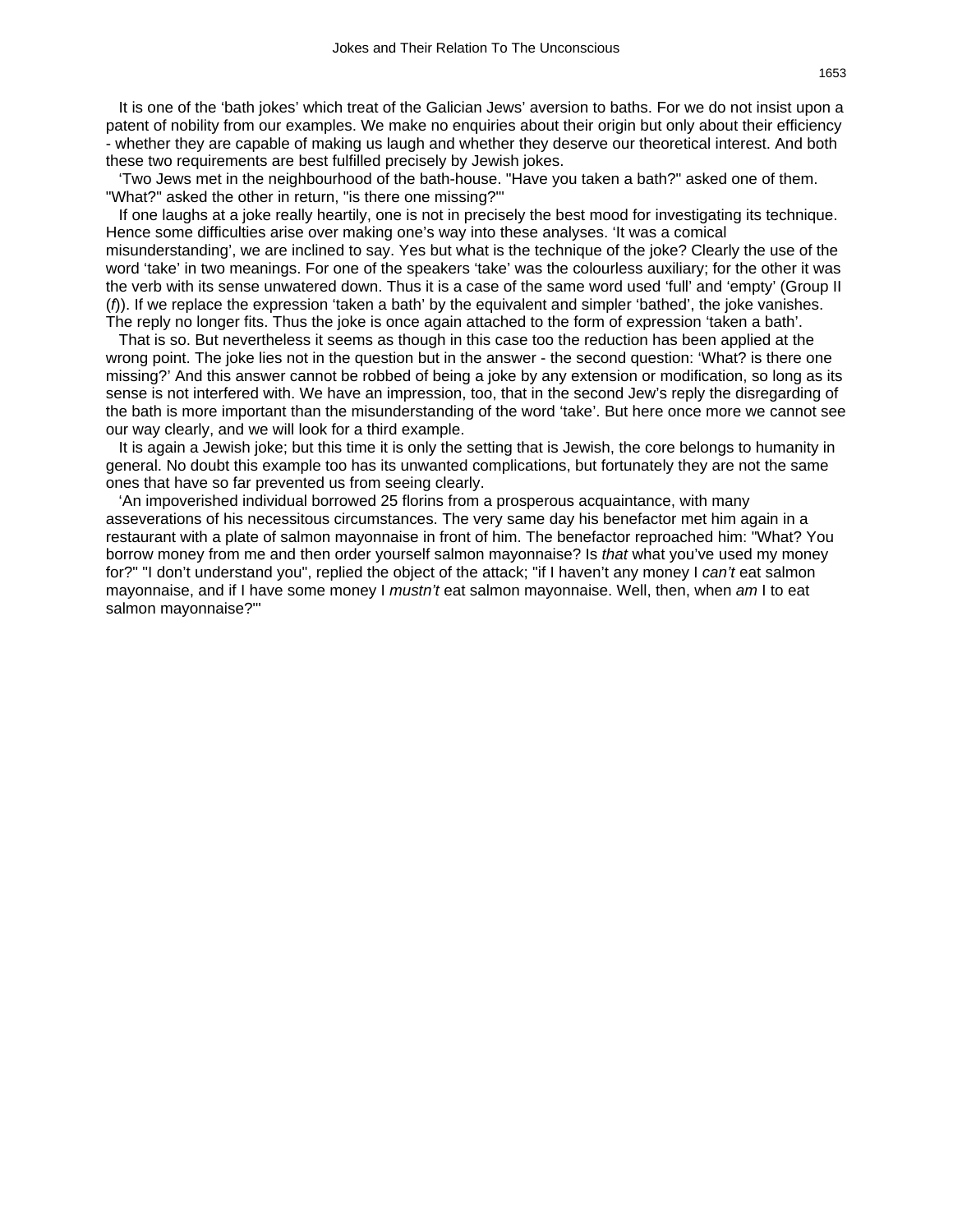Here at last no more trace of a double meaning is to be found. Nor can the repetition of 'salmon mayonnaise' contain the joke's technique, for it is not 'multiple use' of the same material but a real repetition of identical material called for by the subject-matter of the anecdote. We may for a time be quite baffled by this analysis and may even think of taking refuge in denying that the anecdote - though it made us laugh - possesses the character of a joke.

 What more is there deserving of comment in the impoverished person's reply? That it has been very markedly given the form of a logical argument. But quite uniustifiably, for the reply is in fact illogical. The man defends himself for having spent the money lent to him on a delicacy and asks, with an appearance of reason, *when* he is to eat salmon. But that is not the correct answer. His benefactor is not reproaching him with treating himself to salmon precisely on the day on which he borrowed the money; he is reminding him that in his circumstances he has no right to think of such delicacies *at all*. The impoverished *bon vivant* disregards this only possible meaning of the reproach, and answers another question as though he had misunderstood the reproach.

 Can it be that the technique of this joke lies precisely in this diverting of the reply from the meaning of the reproach? If so, a similar change of standpoint, a similar shifting of the psychical emphasis, may perhaps be traceable in the two earlier examples, which we felt were akin to this one.

 And, lo and behold! this suggestion is an easy success and in fact reveals the technique of those examples. Soulié pointed out to Heine that society in the nineteenth century worshipped the 'Golden Calf' just as did the Jews in the Wilderness. An appropriate answer by Heine might have been 'Yes, such is human nature; thousands of years have made no change in it' or something similar by way of assent. But Heine diverted his answer from the thought suggested to him and made no reply to it at all. He made use of the double meaning of which the phrase 'Golden Calf' is capable to branch off along a side-track. He caught hold of one component of the phrase, 'Calf', and replied, as though the emphasis in Soulié's remark had been upon it: 'Oh, he's not a calf any longer' . . etc.<sup>1</sup>

<sup>&</sup>lt;sup>1</sup> Heine's answer combines two joke-techniques: a diversion combined with an allusion. He did not say straight out: 'He's an ox.'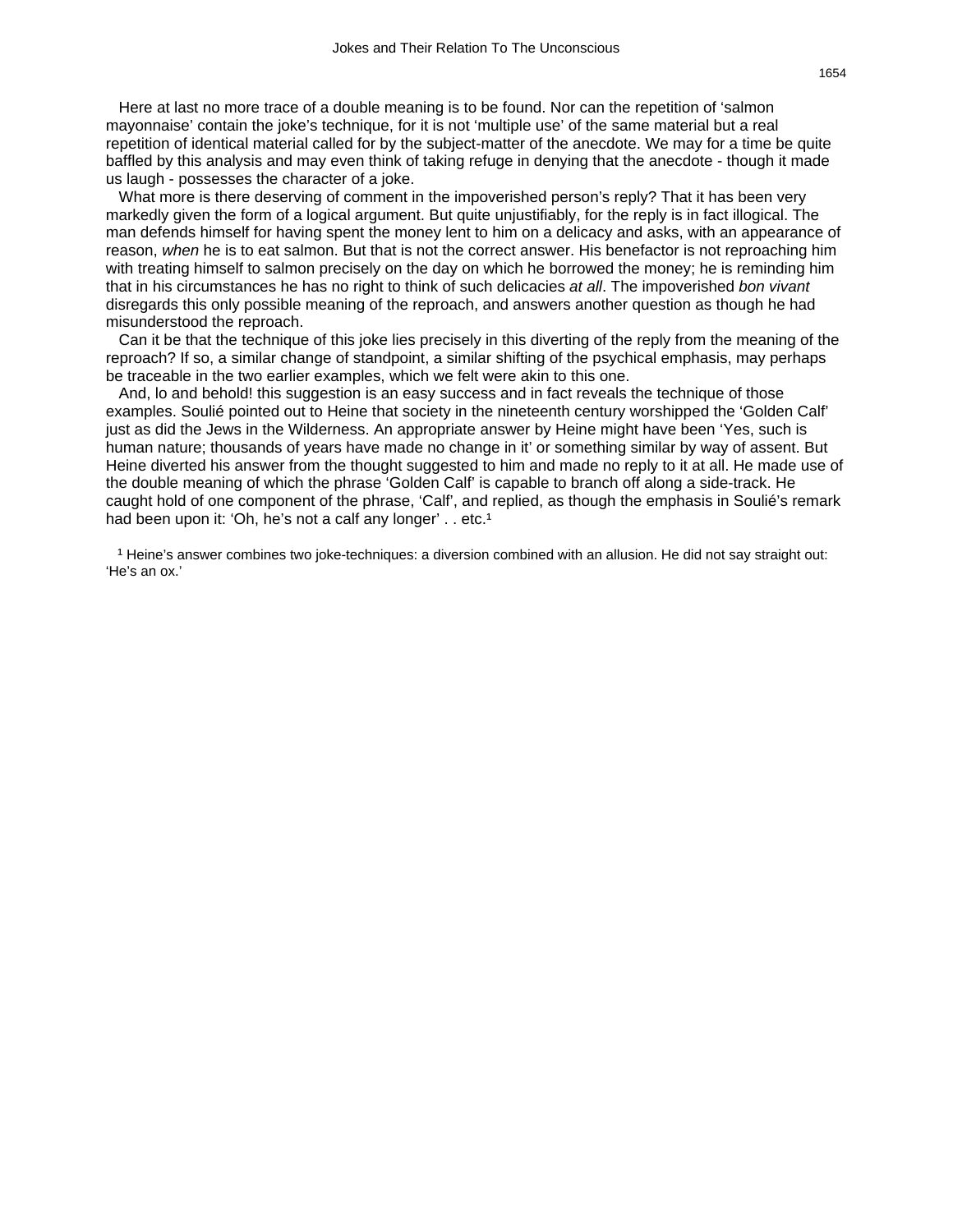The diversion in the bath-joke is even plainer. This example calls for a graphic presentation: The first Jew asks: 'Have you taken a *bath*?' The emphasis is on the element 'bath'.

The second replies as though the question had been: 'Have you *taken* a bath?'

 This shifting of the emphasis is only made possible by the wording 'taken a bath'. If it had run 'have you bathed?' no displacement would have been possible. The non-joking answer would then have been: 'Bathed? What d'you mean? I don't know what that is.' But the technique of the joke lies in the displacement of the accent from 'bath' to 'taken'.<sup>1</sup>

 Let us go back to the 'Salmon Mayonnaise', since it is the most straightforward example. What is new in it deserves our attention in various directions. First we must give a name to the technique brought to light in it. I propose to describe it as 'displacement', since its essence lies in the diversion of the train of thought, the displacement of the psychical emphasis on to a topic other than the opening one. Our next task is to enquire into the relation between the technique of displacement and the form of expression of the joke. Our example ('Salmon Mayonnaise') shows us that a displacement joke is to a high degree independent of verbal expression. It depends not on words but on the train of thought. No replacement of the words will enable us to get rid of it so long as the sense of the answer is retained. Reduction is only possible if we change the train of thought and make the gourmet reply directly to the reproach which he has evaded in the version represented in the joke. The reduced version would then run: 'I can't deny myself what tastes good to me, and it's a matter of indifference to me where I get the money from to pay for it. There you have the explanation of why I'm eating salmon mayonnaise on the very day you've lent me the money.' But that would not be a joke; it would be a piece of cynicism.

<sup>1</sup> The word 'take [*nehmen*]' is very well adapted to form a basis for play upon words owing to the variety of ways in which it can be used. I will give a plain example, as a contrast to the displacement jokes reported above: 'A well-known stock-exchange speculator and bank-director was walking with a friend along the Ringstrasse. As they went past a cafe he remarked: "Let's go inside and take something!" His friend held him back: "But, Herr Hofrat, the place is full of people!" '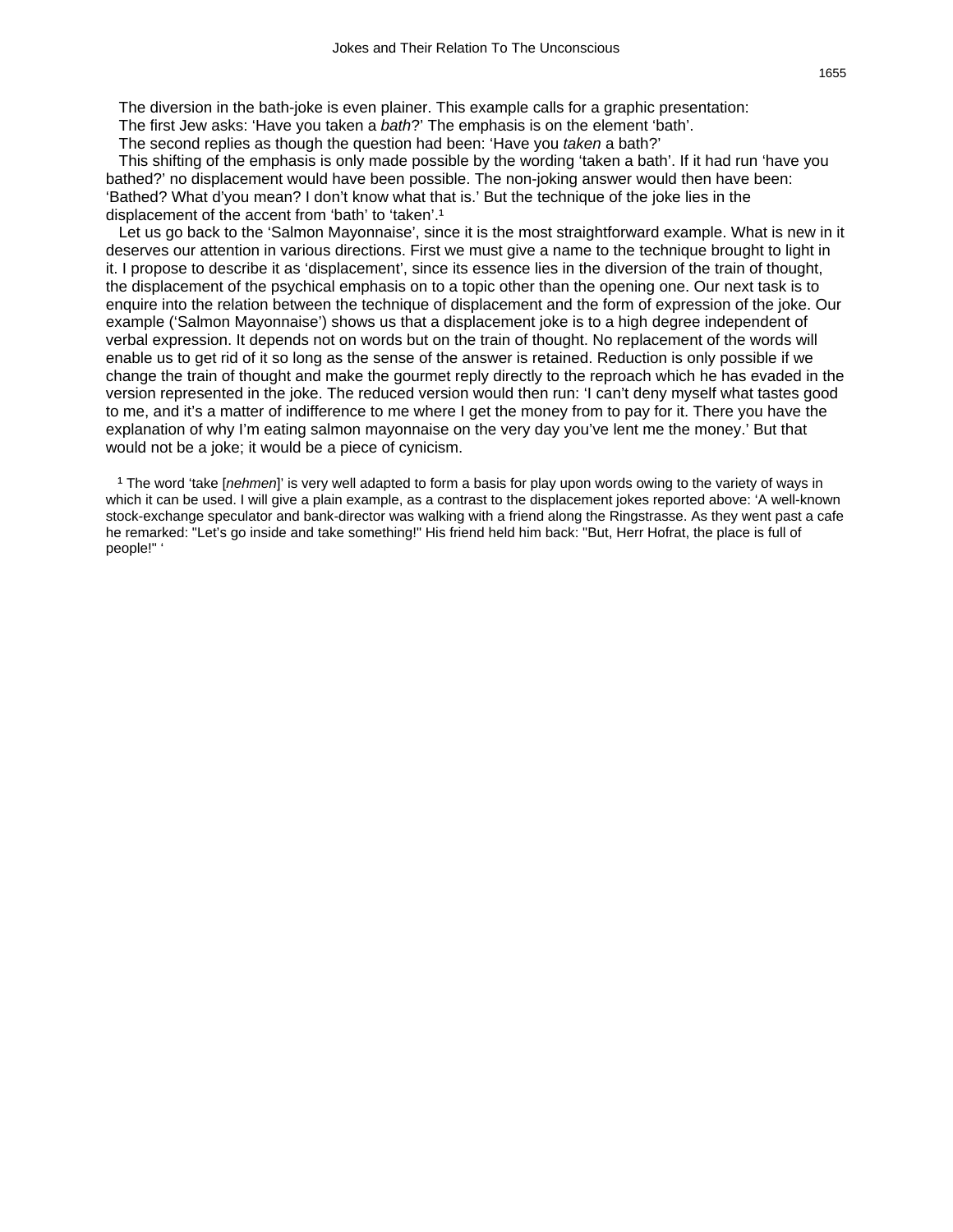It is instructive to compare this joke with another that is very close to it in meaning:

 'A man who had taken to drink supported himself by tutoring in a small town. His vice gradually became known, however, and as a result he lost most of his pupils. A friend was commissioned to urge him to mend his ways. "Look, you could get the best tutoring in the town if you would give up drinking. So do give it up!" "Who do you think you are?" was the indignant reply. "I do tutoring so that I can drink. Am I to give up drinking so that I can get tutoring?"'

 This joke gives the same appearance of being logical that we saw in the 'Salmon Mayonnaise'; but it is not a displacement joke. The reply was a direct one. The cynicism which was concealed in the former joke is openly admitted in this one: 'Drinking is the most important thing for me.' Actually the technique of this joke is extremely scanty and cannot explain its effectiveness. It consists simply in the rearrangement of the same material or, more precisely, in the reversal of the relation of means and ends between drinking and doing or getting tutoring. As soon as my reduction ceases to emphasize this factor in its form of expression, the joke fades; for instance: 'What a senseless suggestion! The important thing for me is the drinking, not the tutoring. After all, tutoring is only a means to enable me to go on drinking.' So the joke did in fact depend on its form of expression.

 In the bath-joke the dependence of the joke on its wording ('Have you taken a bath?') is unmistakable, and a change in it involves the disappearance of the joke. For in this case the technique is a more complicated one - a combination of double meaning (sub-species *f*) and displacement. The wording of the question admits a double meaning, and the joke is produced by the answer disregarding the meaning intended by the questioner and catching on to the subsidiary meaning. We are accordingly in a position to find a reduction which allows the double meaning of the wording to persist and yet destroys the joke; we can do this merely by undoing the displacement:

 'Have you taken a bath?' - 'What do you think I've taken? A bath? What's that?' But this is no longer a joke, but a malicious or facetious exaggeration.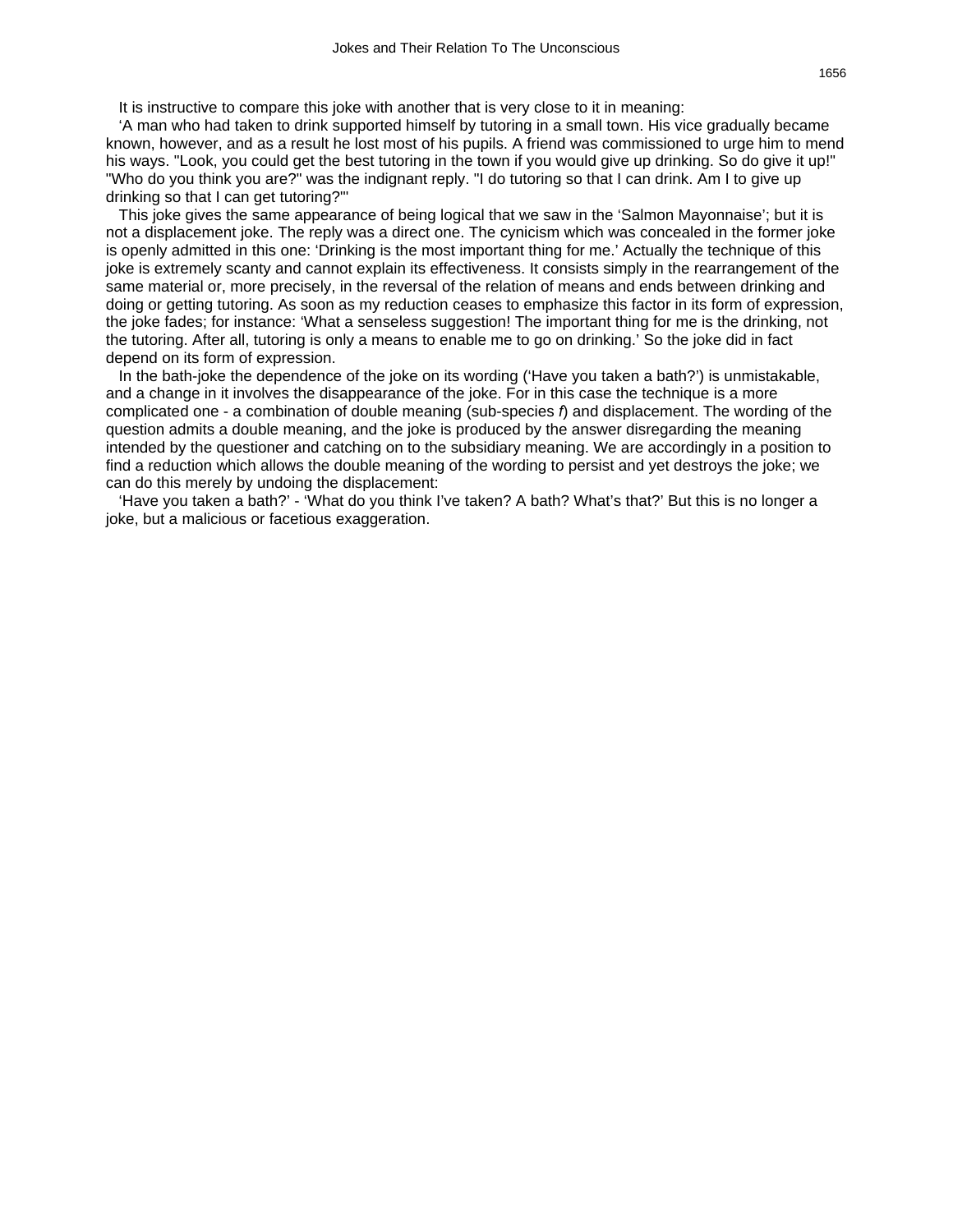A precisely similar part is played by the double meaning in Heine's joke about the 'Golden Calf'. It enables the answer to make a diversion from the suggested train of thought (which is effected in the 'Salmon Mayonnaise' joke without any such assistance from the wording). In the reduction Souliés remark and Heine's reply would perhaps run: 'The way in which the people here are crowding round the man simply because he's rich reminds one vividly of the worship of the Golden Calf.' And Heine: 'That he should be honoured in this way because of his wealth doesn't strike me as the worst of it. In what you say you're not putting enough stress on the fact that because of his wealth people forgive him his stupidity.' In this way the double meaning would be retained but the displacement joke would be destroyed.

 But at this point we must be prepared to meet an objection which will assert that these fine distinctions are seeking to tear apart what belongs together. Does not every double meaning give occasion for a displacement - for a diversion of the train of thought from one meaning to the other? And are we prepared, then, to allow 'double meaning' and 'displacement' to be set up as representatives of two quite different types of joke-technique? Well, it is true that this relation between double meaning and displacement does exist, but it has nothing to do with our distinguishing the different joke-techniques. In the case of double meaning a joke contains nothing other than a word capable of multiple interpretation, which allows the hearer to find the transition from one thought to another - a transition which, stretching a point, might be equated with a displacement. In the case of a displacement joke, however, the joke it self contains a train of thought in which a displacement of this kind has been accomplished. Here the displacement is part of the work which has created the joke; it is not part of the work necessary for understanding it. If this distinction is not clear to us, we have an unfailing means of bringing it tangibly before our eyes in our attempts at reduction. But there is one merit which we will not deny to this objection. It draws our attention to the necessity of not confusing the psychical processes involved in the *construction* of the joke (the 'joke-work') with the psychical processes involved in *taking in* the joke (the work of understanding). Our present enquiry is only concerned with the former.<sup>1</sup>

<sup>1</sup> For the latter, see later chapters of this book. - A few further words of explanation are perhaps not unnecessary here. Displacement habitually takes place between a remark and a reply which pursues the train of thought in a direction other than that in which it was started by the original remark. The justification for distinguishing displacement from double meaning is most convincingly shown by the examples in which the two are combined - where, that is, the wording of the remark admits of a double meaning which is not intended by the speaker, but which points the way for the reply to make a displacement. (See the examples.)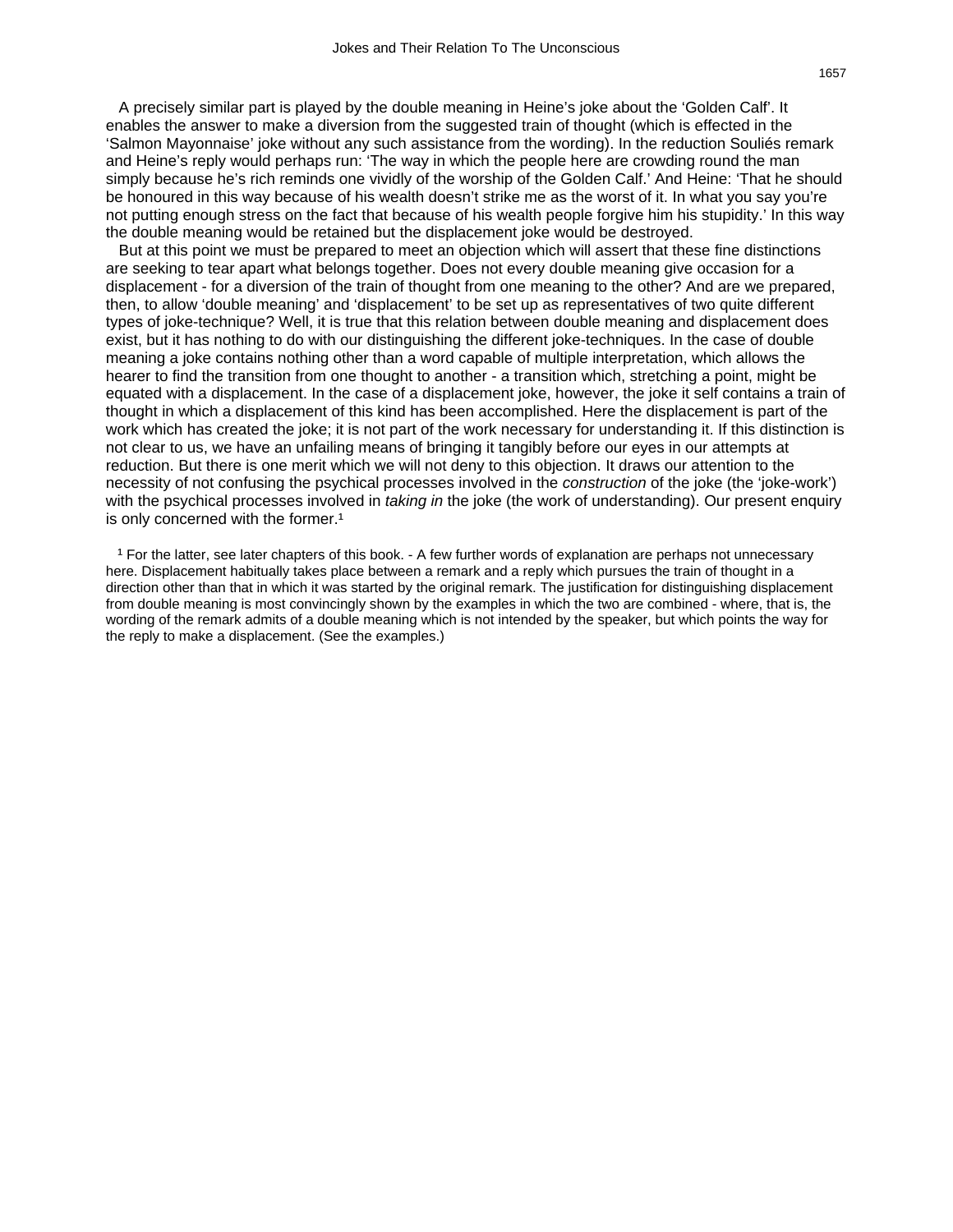Are there other examples of the displacement technique? They are not easy to find. A straightforward instance is afforded by the following joke, which moreover is not characterized by the appearance of logic which was so much overstressed in our model case:

 'A horse-dealer was recommending a saddle-horse to a customer. "If you take this horse and get on it at four in the morning you'll be at Pressburg by half-past six." - "What should I be doing in Pressburg at halfpast six in the morning?"'

 Here the displacement leaps to the eye. The dealer obviously mentions the early hour of arriving at the provincial town simply in order to demonstrate the horse's capacity by an example. The customer disregards the animal's capacity, which he does not question, and merely enters into the data of the example that has been chosen. The reduction of this joke is accordingly easy to give.

 Greater difficulties are presented by another example the technique of which is most obscure, but which can nevertheless be solved as double meaning combined with displacement. The joke describes the prevarication of a '*Schadchen*' (a Jewish marriage-broker), and is thus one of a group with which we shall often be concerned.

 'The *Schadchen* had assured the suitor that the girl's father was no longer living. After the betrothal it emerged that the father was still alive and was serving a prison sentence. The suitor protested to the *Schadchen*, who replied: "Well, what did I tell you? You surely don't call that living?"'

 The double meaning lies in the word 'living', and the displacement consists in the *Schadchen* shifting the meaning of the word from its ordinary sense, as a contrast to 'dead', to the sense which it has in the phrase 'that's not living'. In doing so he explains his former pronouncement retrospectively as having had a double meaning, though any such multiple meaning was decidedly remote in this particular case. So far the technique would seem similar to that in the 'Golden Calf' joke and the bath-joke. But here there is another factor to be considered which by its prominence interferes with our understanding of the technique. It might be described as a 'characterizing' joke: it seeks by an example to illustrate a marriage-broker's characteristic mixture of mendacious impudence and readiness of repartee. We shall find that this is only the outer shell, the façade, of the joke; its meaning - that is to say, its purpose - is something different. And we must postpone the attempt at a reduction of it.<sup>1</sup>

 After these complicated examples, which have been so hard to analyse, it will be with satisfaction that we are able to turn once more to an example which can be recognized as a perfectly straightforward and transparent sample of a displacement joke:

 'A *Schnorrer* [someone who is reluctant to part with his own money] approached a wealthy baron with a request for the grant of some assistance for his journey to Ostend. The doctors, he said, had recommended him sea-bathing to restore his health. "Very well", said the rich man, "I'II give you something towards it. But must you go precisely to Ostend, which is the most expensive of all sea-bathing resorts?" - "Herr Baron", was the reproachful reply, "I consider nothing too expensive for my health."' This is no doubt a correct point of view, but not correct for a petitioner. The answer is given from the point of view of a rich man. The *Schnorrer* behaves as though it was his own money that he was to sacrifice for his health, as though the money and the health were the concern of the same person.

<sup>1</sup> See Chapter III below.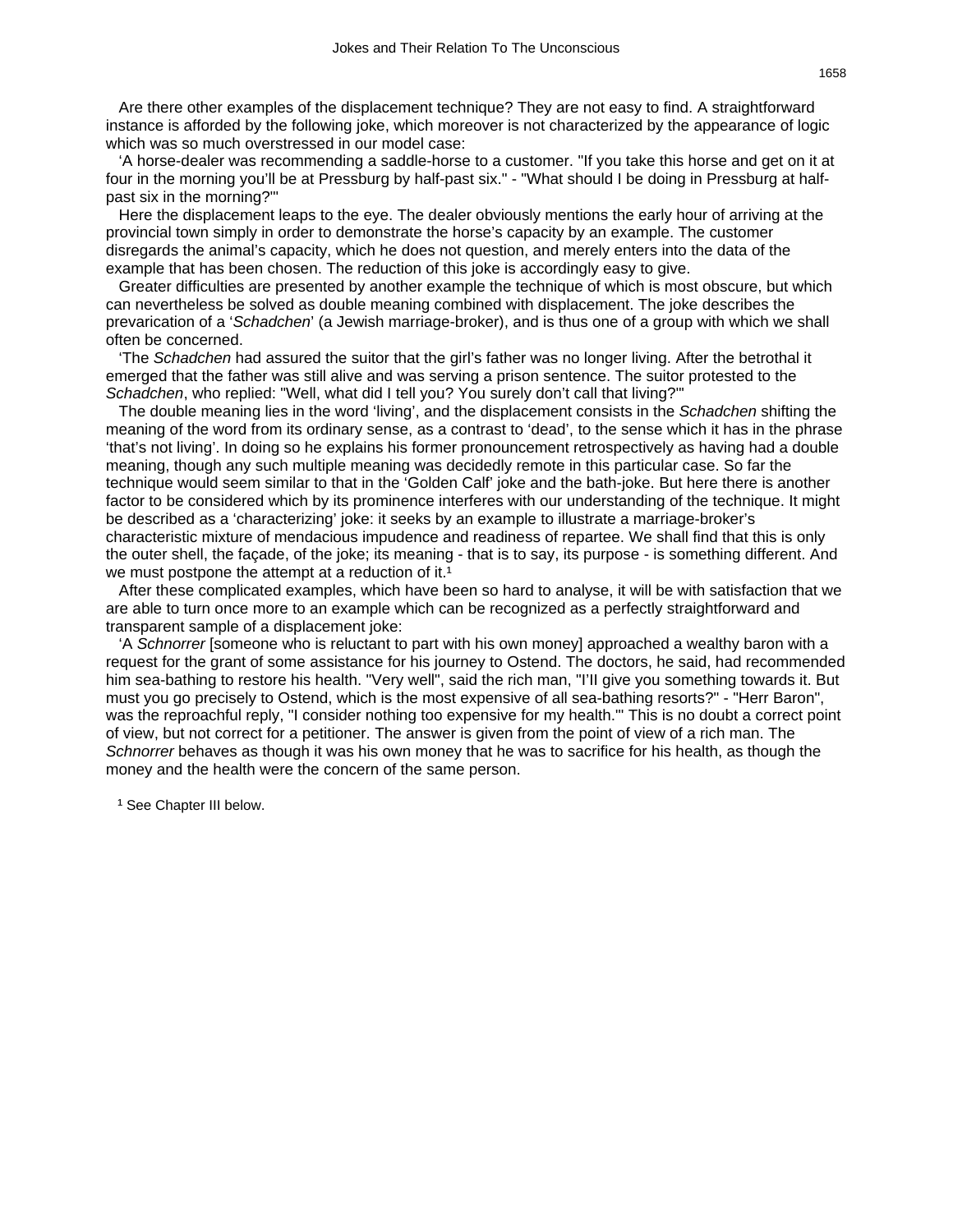Let us start once more from that highly instructive example 'Salmon Mayonnaise'. It, too, presented us with a façade, in which a striking parade of logical thinking was exhibited; and we learnt from analysing it that this logic was used to conceal a piece of faulty reasoning - namely, a displacement of the train of thought. This may serve to remind us, if only by means of a contrasting connection, of other jokes which, quite the other way, undisguisedly exhibit a piece of nonsense or stupidity. We shall be curious to learn what may be the technique of such jokes.

 I will begin with the most forcible and at the same time the plainest example of the whole group. Once again it is a Jewish joke:

 'Itzig had been declared fit for service in the artillery. He was clearly an intelligent lad, but intractable and without any interest in the service. One of his superior officers, who was friendlily disposed to him, took him on one side and said to him: "Itzig, you're no use to us. I'II give you a piece of advice: buy yourself a cannon and make yourself independent!"'

 This advice, which may raise a hearty laugh, is obvious nonsense. Cannons are not to be bought and an individual cannot make himself independent as a military unit - set himself up in business, as it were. But it is impossible to doubt for a moment that the advice is not mere nonsense but joking nonsense - an excellent joke. How then is the nonsense turned into a joke?

 Not much reflection is needed. We can infer from the authorities' comments indicated above in the introduction that there is sense behind joking nonsense such as this, and that it is this sense that makes the nonsense into a joke. The sense in our example is easy to find. The officer who gives Artilleryman Itzig this nonsensical advice is only making himself out stupid to show Itzig how stupidly he himself is be having. He is copying Itzig: 'I'II give you some advice that's as stupid as you are.' He enters into Itzig's stupidity and makes it clear to him by taking it as the basis of a suggestion which would fit in with Itzig's wishes: if Itzig possessed a cannon of his own and carried out military duties on his own account, how useful his intelligence and ambition would be to him! In what good order he would keep his cannon and how familiar he would make himself with its mechanism so as to meet the competition of the other possessors of cannons!

 I will interrupt the analysis of this example, to point out the same sense in nonsense in a shorter and simpler, though less glaring, case of a nonsensical joke:

 'Never to be born would be the best thing for mortal men.' 'But', adds the philosophical comment in *Fliegende Blätter*, 'this happens to scarcely one person in a hundred thousand.'

 This modern addition to an ancient saw is an evident piece of nonsense, made sillier by the ostensibly cautious 'scarcely'. But the addition is attached to the original statement as an indisputably correct limitation, and is thus able to open our eyes to the fact that this solemnly accepted piece of wisdom is itself not much better than a piece of nonsense. Anyone who is not born is not a mortal man at all, and there is no good and no best for him. Thus the nonsense in the joke serves to uncover and demonstrate another piece of nonsense, just as in the example of Artilleryman Itzig.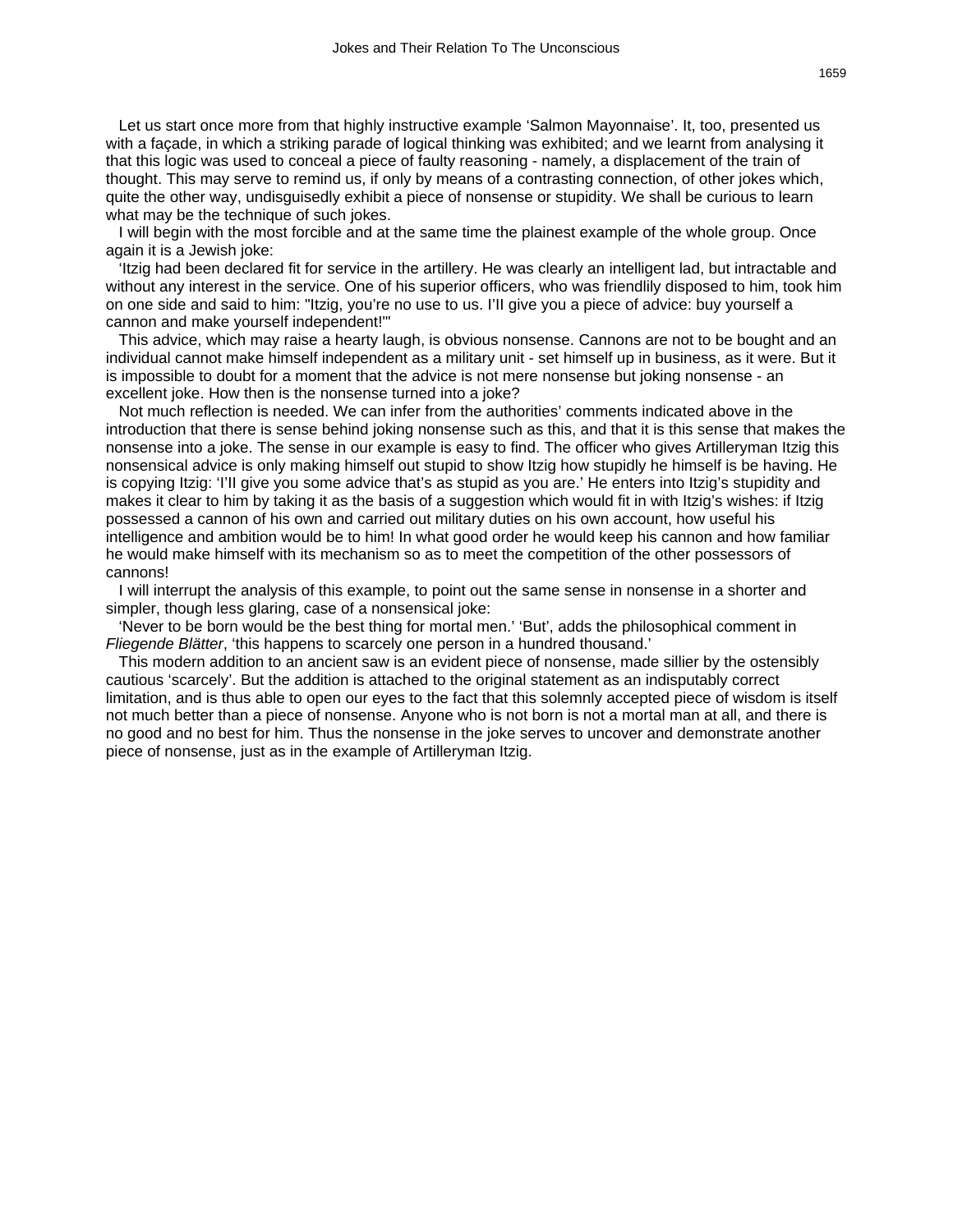And here I can add a third instance, which, from its content, would scarcely deserve the lengthy description that it requires, but which once again exemplifies with special clarity the use of nonsense in a joke to demonstrate another piece of nonsense.

 'A man who was obliged to go on a journey confided his daughter to a friend with the request that he should watch over her virtue during his absence. Some months later he returned, and found that she was pregnant. As was natural, he reproached his friend, who, however, seemed unable to explain the misfortune. "Well", asked the father at last, "where did she sleep?" - "In the room with my son." - "But how could you let her sleep in the same room as your son after I'd begged you so to look after her?" - "After all there was a screen between them. Your daughter's bed was on one side and my son's bed on the other, with the screen between them." - "And suppose he walked round the screen?" - "Yes, there is that", replied the other thoughtfully; "it might have happened like that."'

 We can arrive with the greatest ease at the reduction of this joke, whose qualities have otherwise little to recommend it. It would obviously run: 'You have no right to reproach me. How could you be so stupid as to leave your daughter in a house where she is bound to live in the constant company of a young man? How would it be possible for an outsider to answer for a girl's virtue in such circumstances?' Here, then, the friend's apparent stupidity is only a reflection of the father's stupidity. The reduction has disposed of the stupidity in the joke and at the same time of the joke itself. The element 'stupidity' itself has not been got rid of: it is to be found at another point in the context of the sentence after it has been reduced to its original meaning.

We can now attempt a reduction of the joke about the cannon. The officer should have said: 'Itzig, I know you're an intelligent man of business. But I assure you it is very stupid of you if you can't see that it is impossible to behave in the army in the same way as in business life, where each person acts for himself and against the others. In military life subordination and co-operation are the rule.'

 The technique of the nonsensical jokes which we have so far considered really consists, therefore, in presenting something that is stupid and nonsensical, the sense of which lies in the revelation and demonstration of something else that is stupid and nonsensical.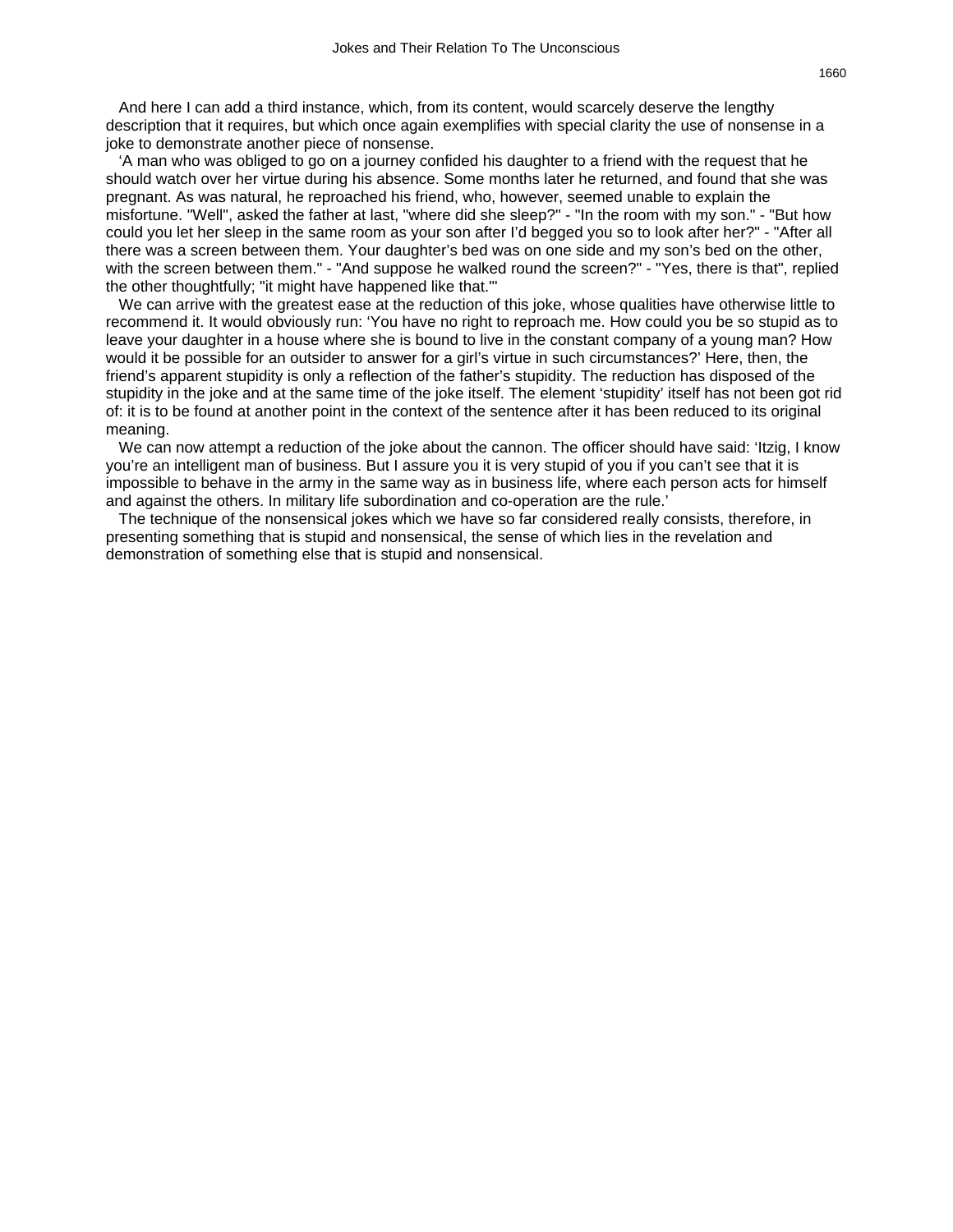Has this use of absurdity in joke technique always the same significance? Here is one more example which gives an affirmative reply:

 'When on one occasion Phocion was applauded after making a speech, he turned to his friends and asked: "What have I said that's stupid, then?"'

 The question sounds absurd. But we see its meaning at once: 'What have I said, then, that can have pleased these stupid people so much? I ought to feel ashamed of the applause. If what I said has pleased stupid people, it cannot itself have been very sensible.'

 Other examples, however, can teach us that absurdity is very often used in joke-technique without serving the purpose of demonstrating another piece of nonsense:

 'A well-known University teacher, who was in the habit of peppering his unattractive special subject with numerous jokes, was congratulated on the birth of his youngest child, who was granted to him when he had already reached an advanced age. "Yes", he replied to his well-wishers, "it is remarkable what human hands can accomplish.' - This answer seems quite specially nonsensical and out of place. Children, after all, are regarded as a blessing of God, quite in contrast to human handiwork. But it soon occurs to us that after all the answer has a meaning and, at that, an obscene one. There is no question here of the happy father making himself out stupid in order to show that something or someone else is stupid. The apparently senseless answer makes a surprising, a bewildering impression on us, as the authorities would say. As we have seen they attribute the whole effect of jokes like this to an alternation between 'bewilderment and illumination'. We shall try later to form a judgement on this; for the moment we must be content to stress the fact that the technique of this joke lies in its presentation of something bewildering and nonsensical.

A joke of Lichtenberg's takes a quite special place among these 'stupid' jokes:

 'He wondered how it is that cats have two holes cut in their skin precisely at the place where their eyes are.' To wonder about something that is in fact only the statement of an identity is undoubtedly a piece of stupidity. It reminds one of Michelet's exclamation<sup>1</sup> which was meant to be taken seriously, and which to the best of my recollection runs: 'How beautifully Nature has arranged it that as soon as a child comes into the world it finds a mother ready to take care of it!' Michelet's pronouncement is a real piece of stupidity, but Lichtenberg's is a joke which makes use of stupidity for some purpose and behind which something lies. But what? For the moment, we must admit, no answer can be given.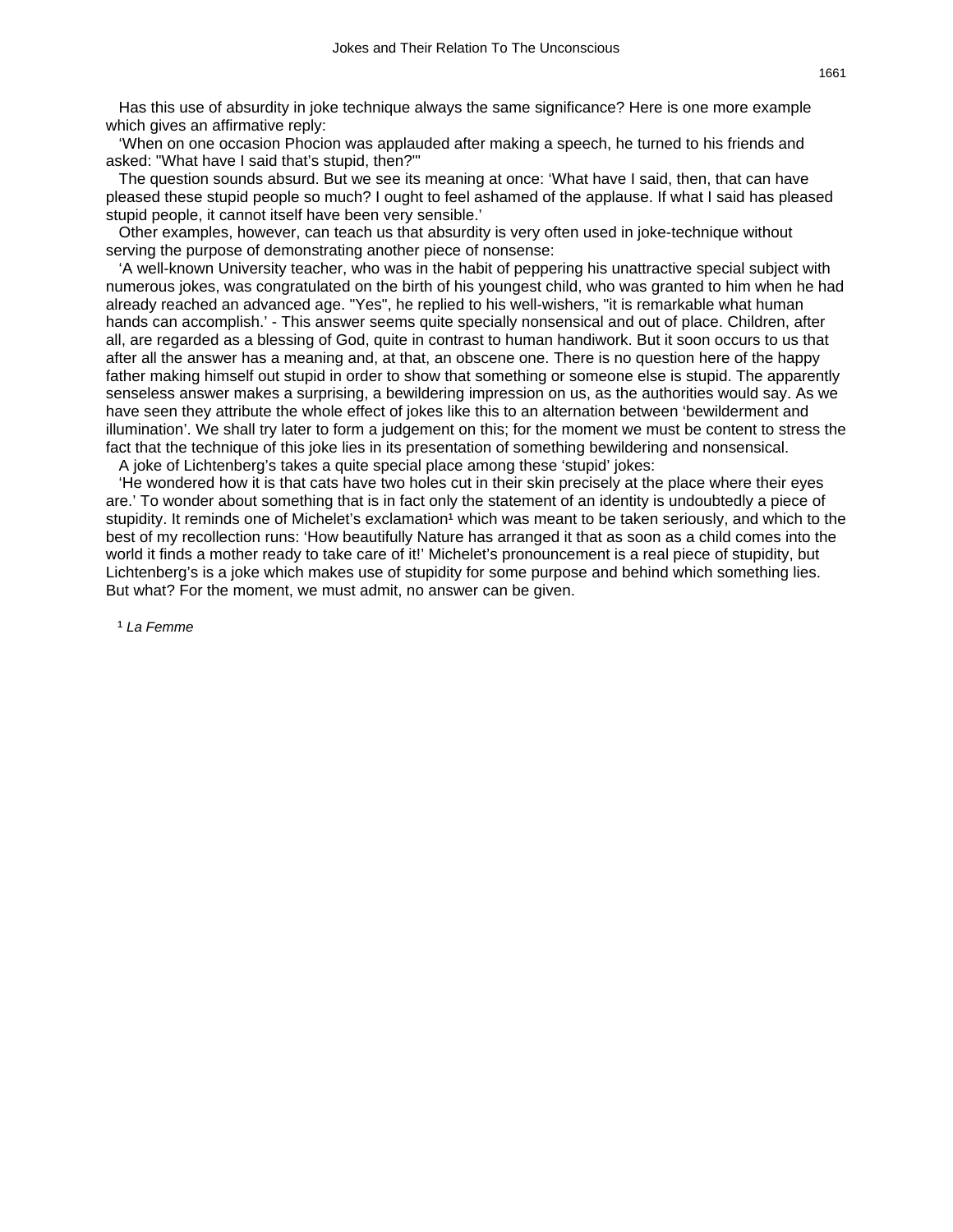We have now already found from two groups of examples that the joke-work makes use of deviations from normal thinking - of displacement and absurdity - as technical methods for producing a joking form of expression. It is no doubt justifiable to expect that other kinds of faulty reasoning may find a similar use. And it is in fact possible to produce a few examples of the sort:

 'A gentleman entered a pastry-cook's shop and ordered a cake; but he soon brought it back and asked for a glass of liqueur instead. He drank it and began to leave without having paid. The proprietor detained him. "What do you want?" asked the customer. - "You've not paid for the liqueur." - "But I gave you the cake in exchange for it." - "You didn't pay for that either." - "But I hadn't eaten it."'

 This anecdote too has an appearance of logic about it, which, as we already know, is a suitable façade for a piece of faulty reasoning. The mistake evidently lies in the crafty customer's constructing a connection which did not exist between the giving back of the cake and the taking of the liqueur in its place. The episode in fact fell into two processes, which were independent of each other so far as the vendor was concerned and were substitutes for each other only from the point of view of the purchaser's intention. First he took the cake and gave it back, and therefore owed nothing for it; then he took the liqueur, and for it he owed payment. We might say that the customer used the relation 'in exchange for' with a double meaning. But it would be more correct to say that by means of a double meaning he constructed a connection which was not in reality valid.<sup>1</sup>

<sup>1</sup> [*Footnote added* 1912:] A similar nonsensical technique appears if a joke seeks to maintain a connection which seems to be excluded by the special conditions implied in its content. Such, for instance, is Lichtenberg's knife without a blade which has no handle. So, too, the joke repeated by Von Falke: 'Is this the place where the Duke of Wellington spoke those words?' - 'Yes, it is the place; but he never spoke the words.'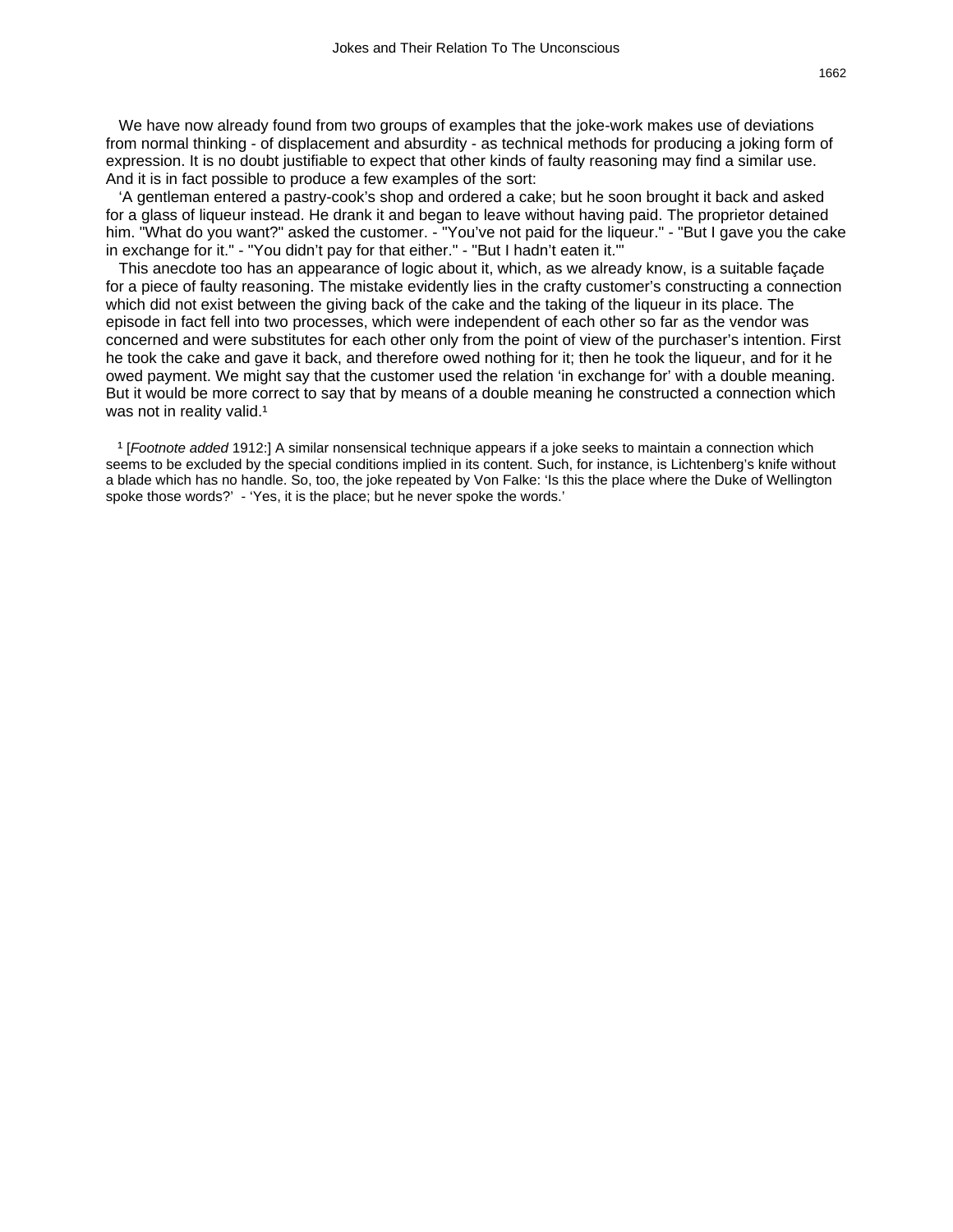This is an opportunity for making a not unimportant admission. We are engaged in investigating the technique of jokes as shown in examples; and we should therefore be certain that the examples we have chosen are really genuine jokes. It is the case, however, that in a number of instances we are in doubt whether the particular example ought to be called a joke or not. We have no criterion at our disposal before our investigation has given us one. Linguistic usage is untrustworthy and itself needs to have its justification examined. In coming to our decision we can base ourselves on nothing but a certain 'feeling', which we may interpret as meaning that the decision is made in our judgement in accordance with particular criteria that are not yet accessible to our knowledge. In the case of our last example we must feel a doubt whether it should be represented as a joke, or perhaps as a 'sophistical' joke, or simply as a piece of sophistry. For the fact is that we do not yet know in what the characteristic of being a joke resides.

 On the other hand, the next example, which exhibits a type of faulty reasoning that may be said to be complementary to the former instance, is an undoubted joke. It is once again a story of a marriage-broker:

 'The *Schadchen* was defending the girl he had proposed against the young man's protests. "I don't care for the mother-in-law", said the latter. "She's a disagreeable, stupid person." - "But after all you're not marrying the mother-in-law. What you want is her daughter." - "Yes, but she's not young any longer, and she's not precisely a beauty." - "No matter. If she's neither young nor beautiful she'll be all the more faithful to you."- "And she hasn't much money." - "Who's talking about money? Are you marrying money then? After all it's a wife that you want." - "But she's got a hunchback too." - "Well, what *do* you want? Isn't she to have a single fault?"'

 What was really in question, then, was an unbeautiful girl, no longer young, with a scanty dowry and an unpleasant mother, who was moreover the victim of a serious deformity - not very inviting conditions for contracting a marriage. The marriage broker was able, in the case of each one of these defects, to point out how it would be possible to come to terms with it. He was then able to claim that the inexcusable hunch back was the single defect that every individual must be allowed to possess. Once more there is the appearance of logic which is characteristic of a piece of sophistry and which is intended to conceal the faulty reasoning. Clearly the girl had a number of defects - several that might be overlooked and one that it was impossible to disregard; she was unmarriageable. The broker behaved as though each separate defect was got rid of by his evasions, whereas in fact each one of them left a certain amount of depreciation behind which had to be added to the next one. He insisted on treating each defect in isolation and refused to add them up into a total.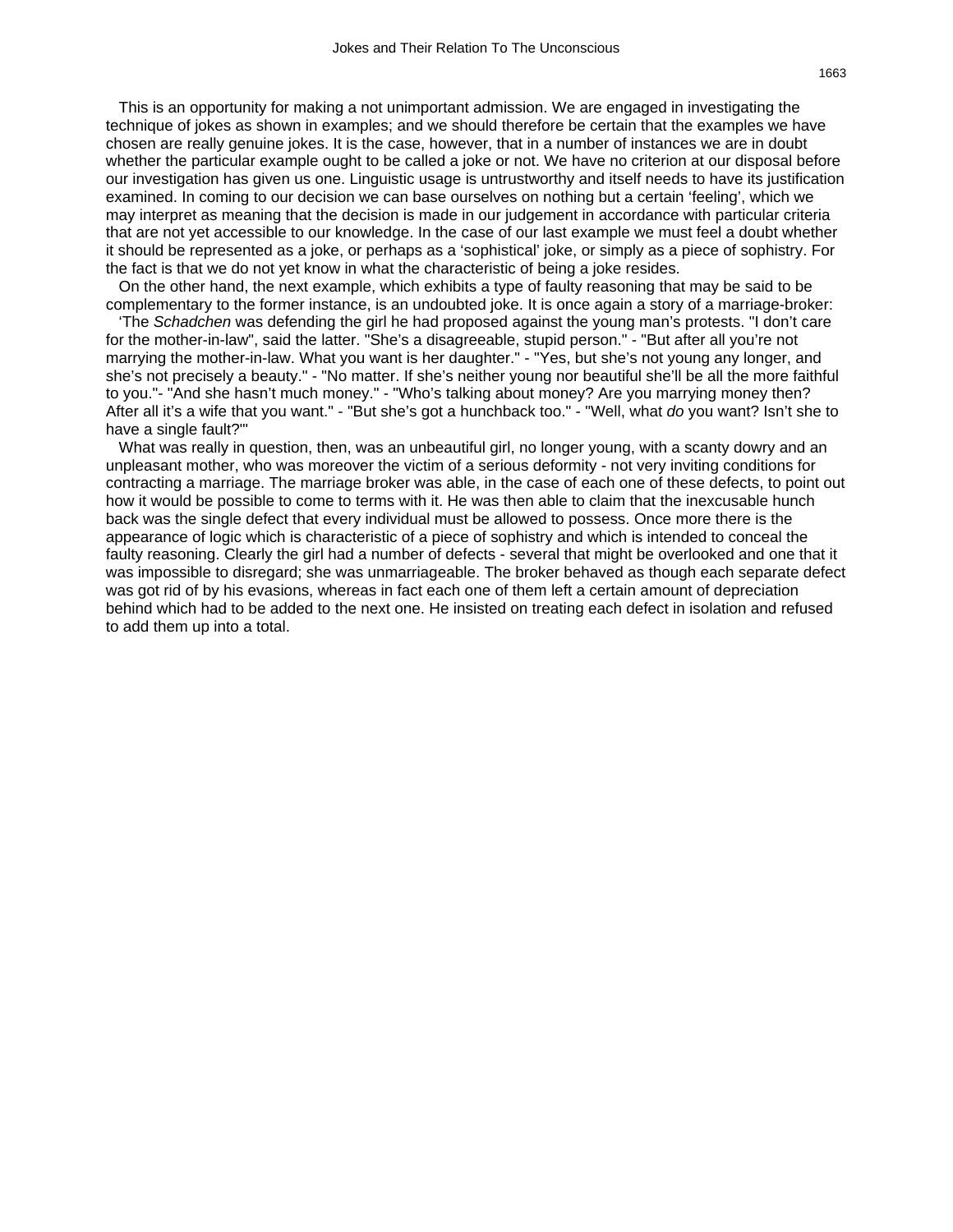The same omission is the core of another piece of sophistry which has been much laughed over, but whose right to be called a joke might be doubted:

 'A. borrowed a copper kettle from B. and after he had returned it was sued by B. because the kettle now had a big hole in it which made it unusable. His defence was: "First, I never borrowed a kettle from B. at all; secondly, the kettle had a hole in it already when I got it from him; and thirdly, I gave him back the kettle undamaged."' Each one of these defences is valid in itself, but taken together they exclude one another. A. was treating in isolation what had to be regarded as a connected whole, just as the marriage-broker treated the girl's defects. We might also say: 'A. has put an "and" where only an "either-or" is possible.'

We find another piece of sophistry in the following marriage broker story:

 'The would-be bridegroom complained that the bride had one leg shorter than the other and limped. The *Schadchen* contradicted him: "You're wrong. Suppose you marry a woman with healthy, straight limbs! What do you gain from it? You never have a day's security that she won't fall down, break a leg and afterwards be lame all her life. And think of the suffering then, the agitation, and the doctor's bill! But if you take *this* one, that can't happen to you. Here you have a *fait accompli*.'

 The appearance of logic is very thin in this case, and no one will be ready to prefer an already 'accomplished misfortune' to one that is merely a possibility. The fault in this train of thought can be more easily shown in another example - a story which I cannot entirely divest of its dialect:

 'In the temple at Cracow the Great Rabbi N. was sitting and praying with his disciples. Suddenly he uttered a cry, and, in reply to his disciples' anxious enquiries, exclaimed: "At this very moment the Great Rabbi L. has died in Lemberg." The community put on mourning for the dead man. In the course of the next few days people arriving from Lemberg were asked how the Rabbi had died and what had been wrong with him; but they knew nothing about it, and had left him in the best of health. At last it was established with certainty that the Rabbi L. in Lemberg had not died at the moment at which the Rabbi N. had observed his death by telepathy, since he was still alive. A stranger took the opportunity of jeering at one of the Cracow Rabbi's disciples about this occurrence: "Your Rabbi made a great fool of himself that time, when he saw the Rabbi L. die in Lemberg. The man's alive to this day." "That makes no difference", replied the disciple. "Whatever you may say, the *Kück*<sup>1</sup> from Cracow to Lemberg was a magnificent one."'

 The faulty reasoning common to the last two examples is here undisguisedly admitted. The value of phantasy is exalted unduly in comparison with reality; a possibility is almost equated with an actual event. The distant look across the stretch of country separating Cracow and Lemberg would have been an impressive telepathic achievement if it had produced something that was true. But the disciple was not concerned with that. It might after all have possibly happened that the Rabbi in Lemberg had died at the moment at which the Cracow Rabbi announced his death; and the disciple displaced the emphasis from the condition subject to which the teacher's achievement deserved admiration on to an unconditional admiration of the achievement. '*In magnis rebus voluisse sat est*' ² expresses a similar point of view. Just as in this example reality is disregarded in favour of possibility, so in the former one the marriage-broker suggests to the would-be bridegroom that the possibility of a woman being made lame by an accident should be regarded as something far more important than the question of whether she is really lame or not.

<sup>&</sup>lt;sup>1</sup> [A Yiddish word] from the German '*gucken* [to look or peep]': 'look', 'distant look'.

² ['In great things it is enough to have wished.']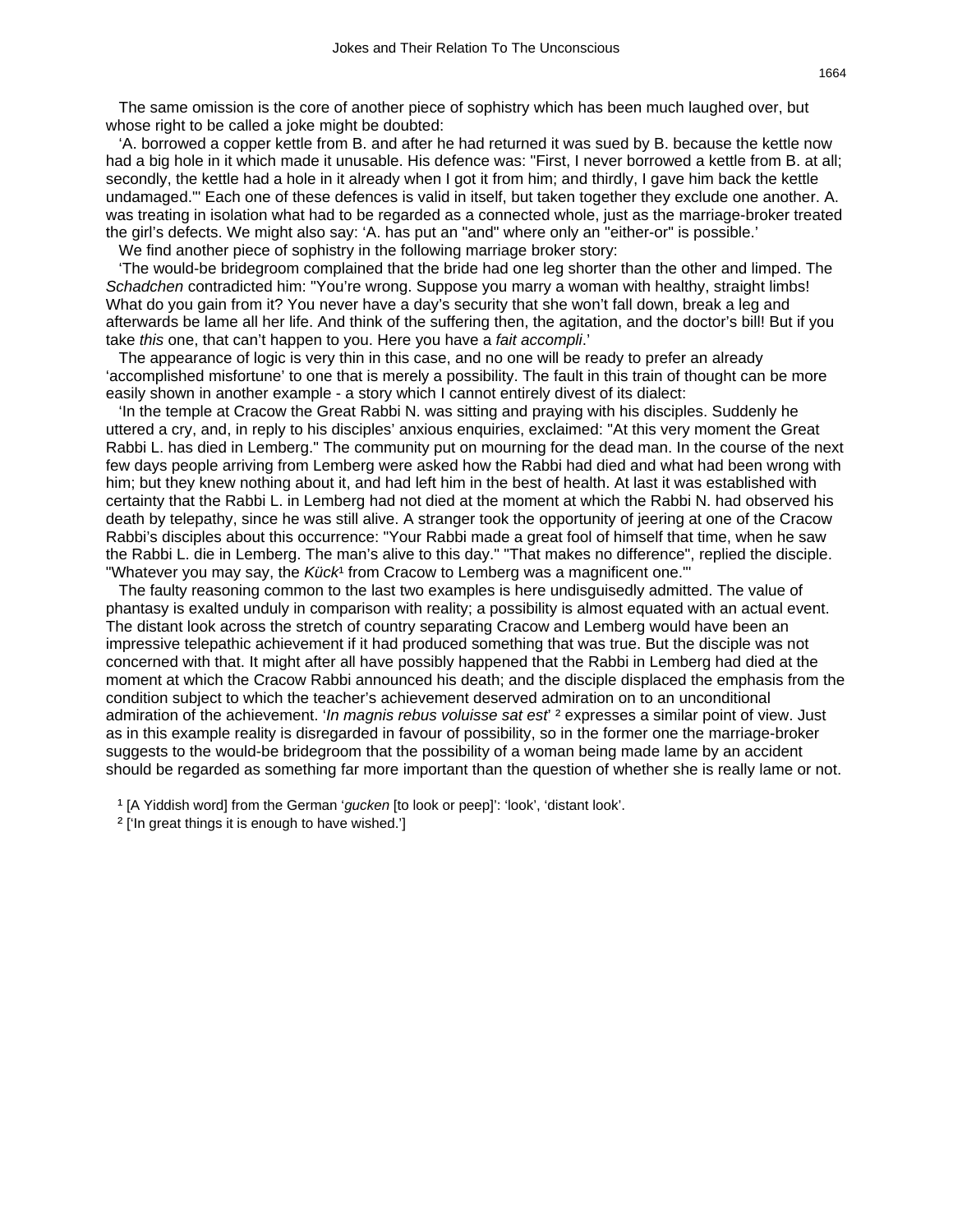This group of 'sophistical' pieces of faulty reasoning is resembled by another interesting group in which the faulty reasoning can be described as 'automatic'. It may be due to no more than a whim of chance that all the examples that I shall bring forward of this new group are once more *Schadchen* stories:

 'A *Schadchen* had brought an assistant with him to the discussion about the proposed bride, to bear out what he had to say. "She is straight as a pine-tree", said the *Schadchen*. - "As a pine-tree", repeated the echo. - "And she has eyes that ought to be seen!" - "What eyes she has!" confirmed the echo.- "And she is better educated than anyone!" - "What an education!" - "It's true there's one thing", admitted the broker, "she has a small hump." - "And *what* a hump!" the echo confirmed once more.' The other stories are analogous, but have more sense.

 'The bridegroom was most disagreeably surprised when the bride was introduced to him, and drew the broker on one side and whispered his remonstrances: "Why have you brought me here?" he asked reproachfully. "She's ugly and old, she squints and has bad teeth and bleary eyes . . ." - "You needn't lower your voice", interrupted the broker, "she's deaf as well."'

 'The bridegroom was paying his first visit to the bride's house in the company of the broker, and while they were waiting in the *salon* for the family to appear, the broker drew attention to a cupboard with glass doors in which the finest set of silver plate was exhibited. "There! Look at that! You can see from these things how rich these people are." - "But", asked the suspicious young man, "mightn't it be possible that these fine things were only collected for the occasion - that they were borrowed to give an impression of wealth?" - "What an idea!" answered the broker protestingly. "Who do you think would lend these people anything?"'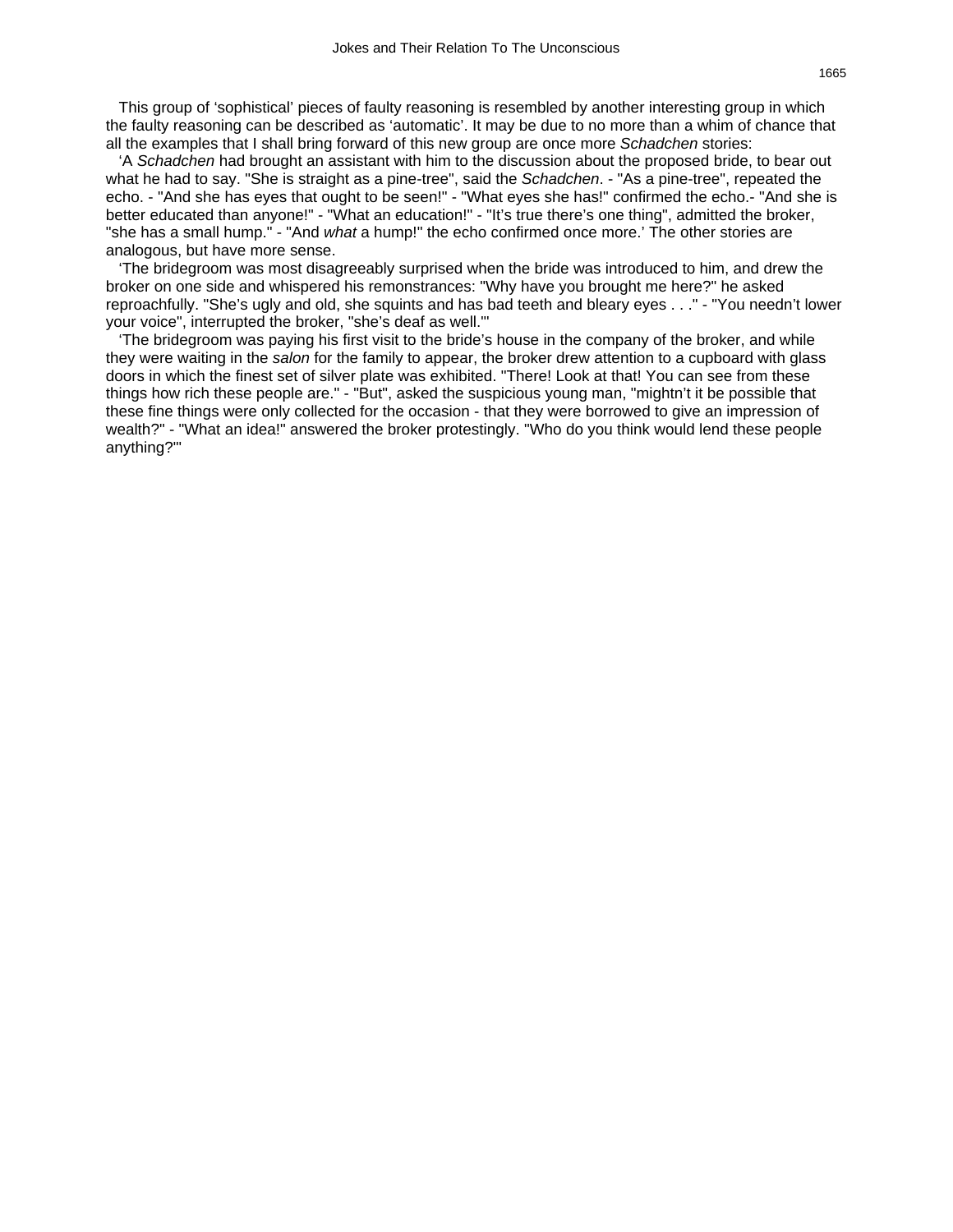The same thing happens in all three cases. A person who has reacted in the same way several times in succession repeats this mode of expression on the next occasion, when it is unsuitable and defeats his own intentions. He neglects to adapt himself to the needs of the situation, by giving way to the automatic action of habit. Thus, in the first story the assistant forgets that he was brought along in order to prejudice the would-be bridegroom in favour of the proposed bride. And since to begin with he has performed his task and underlined the bride's advantages by repeating each one as it is brought forward, he goes on to underline her timidly admitted hump, which he should have minimized. The broker in the second story is so much fascinated by the enumeration of the bride's defects and infirmities that he completes the list out of his own knowledge, though that was certainly not his business or purpose. In the third story, finally, he allows himself to be so much carried away by his eagerness to convince the young man of the family's wealth that, in order to establish one confirmatory point, he brings up something that is bound to upset all his efforts. In every case automatic action triumphs over the expedient modification of thought and expression.

 This is easy to see; but it is bound to have a confusing effect when we notice that these three stories have as much right to be called 'comic' as we had to produce them as 'jokes'. The uncovering of psychical automatism is one of the techniques of the comic, just as is any kind of revelation or self-betrayal. We suddenly find ourselves faced at this point with the problem of the relation of jokes to the comic which we intended to evade. (See the introduction.) Are these stories perhaps only 'comic' and not 'jokes'? Is the comic operating here by the same methods as jokes do? And, once again, what constitutes the peculiar characteristics of jokes?

 We must keep to our view that the technique of this last group of jokes that we have examined lies in nothing else than in bringing forward 'faulty reasoning'. But we are obliged to admit that their examination has so far led us more into obscurity than understanding. Nevertheless we do not abandon our expectation that a more complete knowledge of the techniques of jokes will lead us to a result which can serve as a starting point for further discoveries.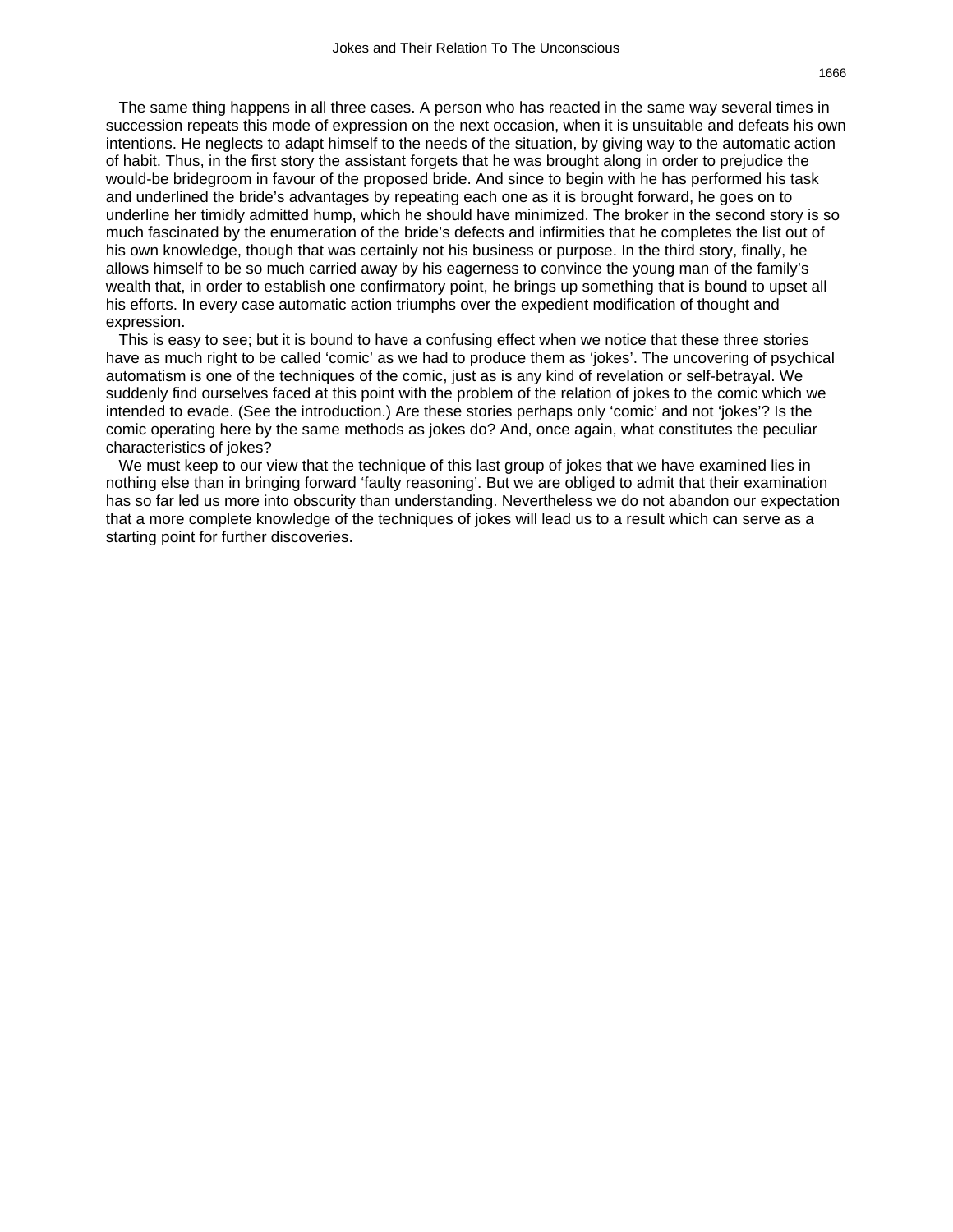The next examples of jokes, with which we shall pursue our enquiry, offer an easier task. Their technique, in particular, reminds us of what we already know.

First, here is a joke of Lichtenberg's:

 'January is the month in which we offer our dear friends wishes, and the rest are the months in which they are not fulfilled.'

 Since these jokes are to be described as refined rather than strong, and work by methods that are unobtrusive, we will begin by presenting a number of them in order to intensify their effect:

 'Human life falls into two halves. In the first half we wish the second one would come; and in the second we wish the first one were back.'

'Experience consists in experiencing what we do not wish to experience.'

(Both these last two are from Fischer, 1889.)

 These examples cannot fail to remind us of a group with which we have already dealt and which is distinguished by the 'multiple use of the same material'. The last example in particular will raise the question of why we did not include it in that group instead of introducing it here in a fresh connection. 'Experience' is once again described in its own terms, just as 'jealousy' was earlier (p. 1640). I should not be inclined to dispute this classification very seriously. But as regards the other two examples (which are of a similar nature), I think another factor is more striking and more important than the multiple use of the same words, in which in this case there is nothing that fringes on double meaning. I should like in particular to stress the fact that here new and unexpected unities are set up, relations of ideas to one another, definitions made mutually or by reference to a common third element. I should like to name this process 'unification'. It is clearly analogous to condensation by compression into the same words. Thus the two halves of human life are described by a mutual relation discovered to exist between them: in the first we wish the second would come and in the second we wish the first were back. Speaking more precisely, two very similar mutual relations have been chosen for representation. To the similarity of the relations there corresponds a similarity of the words, which may indeed remind us of the multiple use of the same material: 'wish . . . would come' - 'wish . . . back'. In Lichtenberg's joke January and the months contrasted with it are characterized by a (once again, modified) relation to a third element; these are the good wishes, which are received in the first month and not fulfilled in the remaining ones. Here the distinction from the multiple use of the same material (which approximates to double meaning) is very clear.<sup>1</sup>

<sup>1</sup> In order to give a better description of 'unification' than the examples above allow of. I will make use of something I have already mentioned - namely the peculiar negative relation that holds between jokes and riddles, according to which the one conceals what the other exhibits. Many of the riddles with the production of which G. T. Fechner, the philosopher, passed his time when he was blind, are characterized by a high degree of unification, which lends them a special charm. Take, for instance, as a neat example, Riddle No. 203 (Dr. Mises' *Rätselbüchlein*, 4th edition, enlarged, N.D.):

> Die beiden ersten finden ihre Ruhestätte Im Paar der andern, und das Ganze macht ihr Bette.

 [My two first (*Toten*, the dead) find their resting-place in my two last (*Gräber*, graves), and my whole (*Totengräber*, grave-digger) makes their bed.]

 We are told nothing about the two pairs of syllables that have to be guessed except a relation that holds between them, and about the whole we are only told its relation to the first pair.

The following are two examples of description by relation to the same or a slightly modified third element:

 Die erste Silb'hat Zähn' und Haare, Die zweite Zähne in den Haaren, Wer auf den Zähnen nicht hat Haare, Vom Ganzen kaufe keine Waren. No. 170.

 [The first syllable has teeth and hair (*Ross*, horse), the second has teeth in the hair (*Kamm*, comb). No one who has not hair on his teeth (i.e. who is not able to look after his interests) should buy goods from the whole (*Rosskamm*, horse-dealer).]

> Die erste Silbe frisst, Die andere Silbe isst, Die dritte wird gefressen, Das Ganze wird gegessen. No. 168.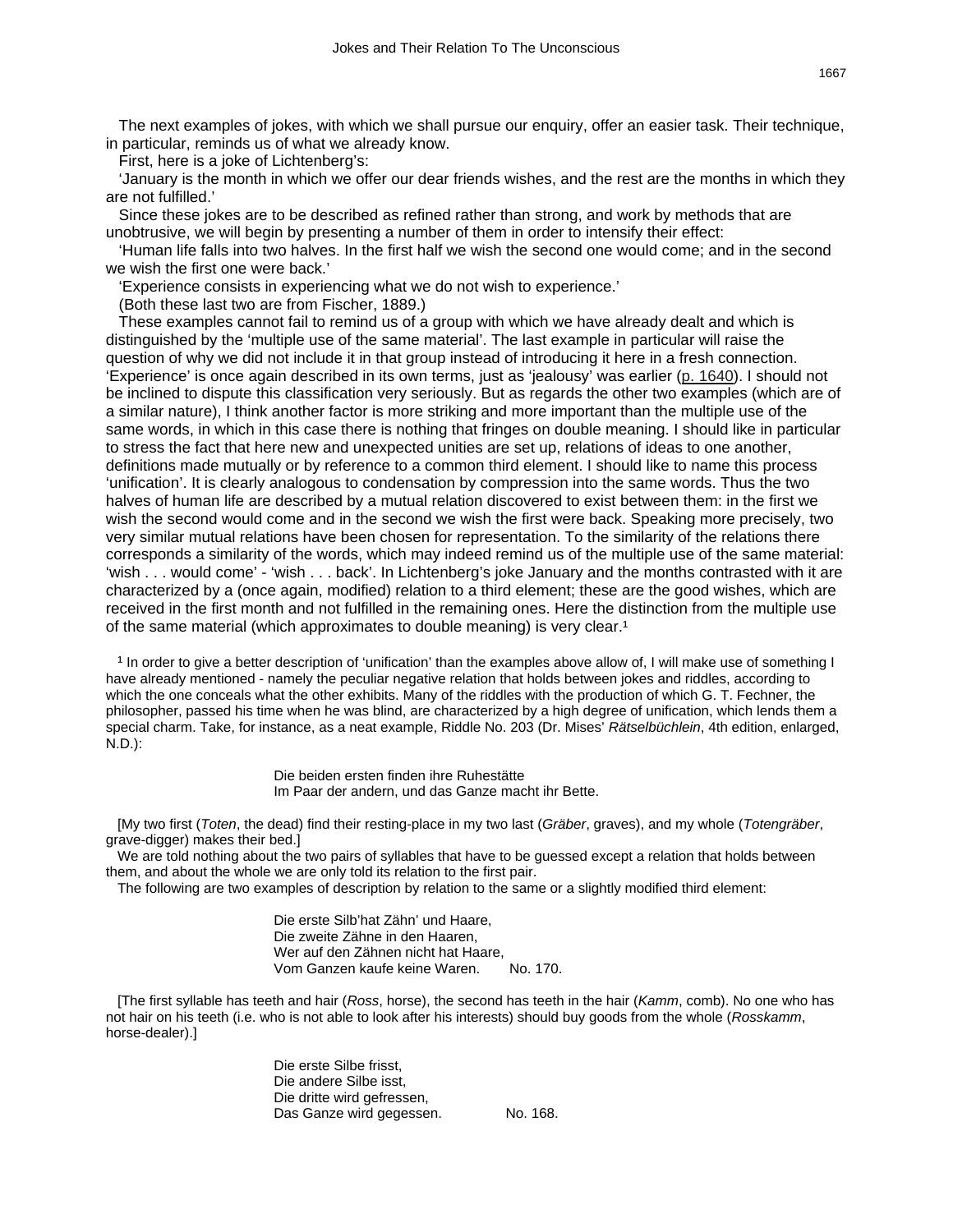## Jokes and Their Relation To The Unconscious

 [The first syllable gobbles (*Sau*, sow), the second syllable eats (*Er*, he), the third is gobbled (*Kraut*, weeds), the whole is eaten (*Sauerkraut*).]

 The most perfect instance of unification is to be found in a riddle of Schleiermacher's, which cannot be denied the character of a joke:

> Von der letzten umschlungen Schwebt das vollendete Ganze Zu den zwei ersten empor.

 [Entwined by my last (*Strick*, rope), my completed whole (*Galgenstrick*, rogue) swings to the top of my two first (*Galgen*, gallows).]

 The great majority of all such riddles lack unification. That is to say, the clue by which one syllable is to be guessed is quite independent of those that point to the second or third, as well as of the indication which is to lead to the separate discovery of the whole.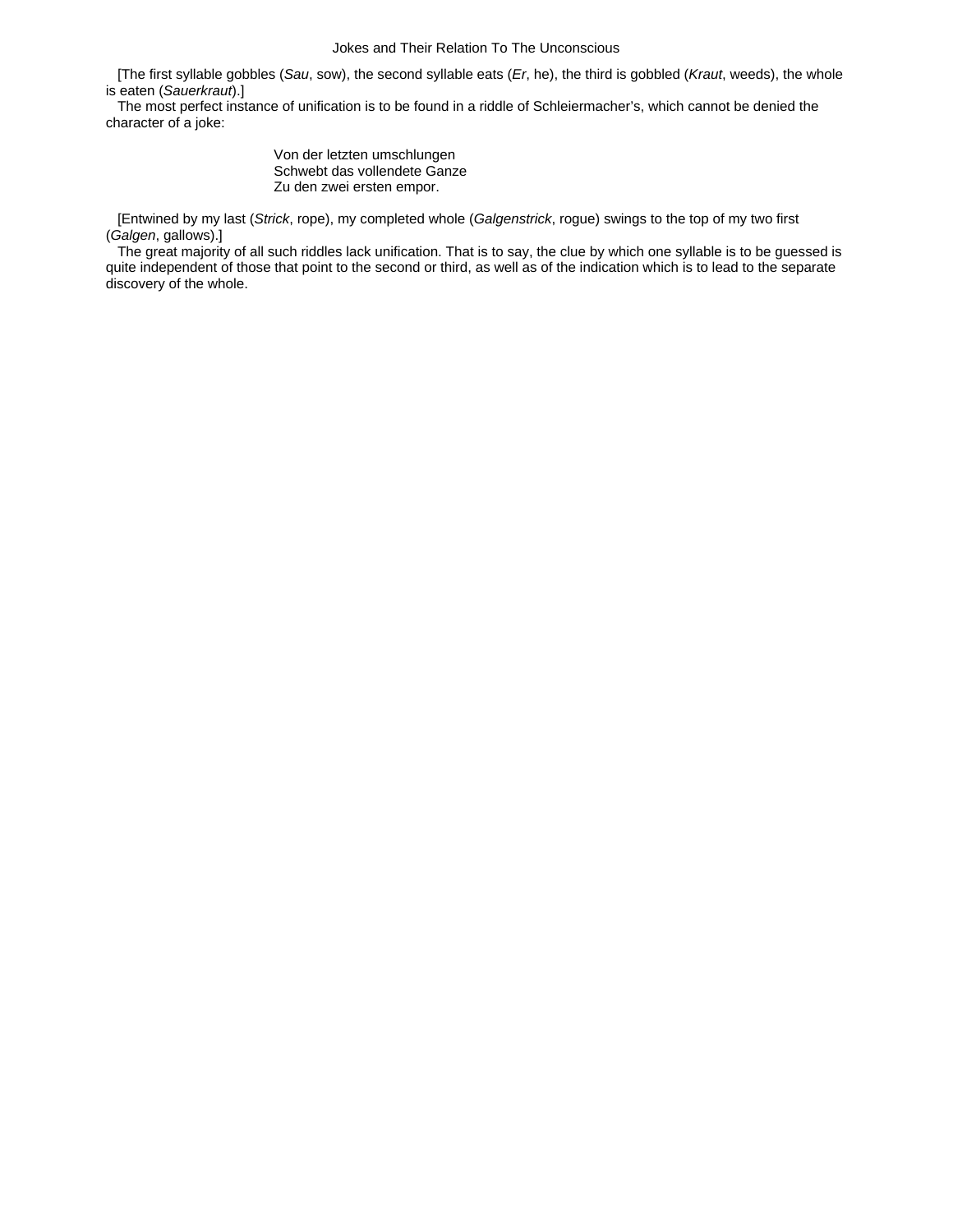Here is a neat example of a unification joke which needs no explanation:

 'The French poet J. B. Rousseau wrote an Ode to Posterity. Voltaire was not of opinion that the poem merited survival, and jokingly remarked: "This poem will not reach its destination."' (Fischer, 1889.)

 This last example draws attention to the fact that it is essentially unification that lies at the bottom of jokes that can be described as 'ready repartees'. For repartee consists in the defence going to meet the aggression, in 'turning the tables on someone' or 'paying someone back in his own coin' - that is, in establishing an unexpected unity between attack and counter-attack. For instance:

 'An innkeeper had a whitlow on his finger and the baker said to him: "You must have got that by putting your finger in your beer." "It wasn't that", replied the innkeeper, "I got a piece of your bread under my nail."' (From Überhorst (1900, 2).)

 'Serenissimus was making a tour through his provinces and noticed a man in the crowd who bore a striking resemblance to his own exalted person. He beckoned to him and asked: "Was your mother at one time in service in the Palace?"- "No, your Highness," was the reply, "but my father was."'

 'Duke Charles of Württemberg happened on one of his rides to come upon a dyer who was engaged on his job. Pointing to the grey horse he was riding, the Duke called out: "Can you dye him blue?" "Yes, of course, your Highness," came the answer, "if he can stand boiling."'

 In this excellent *tu quoque*, in which a nonsensical question is met by an equally impossible condition, there is another technical factor at work which would have been absent if the dyer had answered: 'No, your Highness. I'm afraid the horse wouldn't stand boiling.'

 Unification has another, quite specially interesting technical instrument at its disposal: stringing things together with the conjunction 'and'. If things are strung together in this way it implies that they are connected: we cannot help understanding it so. For instance, when Heine, speaking of the city of Göttingen in the *Harzreise*, remarks: 'Speaking generally, the inhabitants of Göttingen are divided into students, professors, philistines and donkeys', we take this grouping in precisely the sense which Heine emphasizes in an addition to the sentence: 'and these four classes are anything but sharply divided.' Or, again, when he speaks of the school in which he had to put up with 'so much Latin, caning and Geography', this series, which is made even more transparent by the position of the 'caning' between the two educational subjects, tells us that the unmistakable view taken by the schoolboys of the caning certainly extended to Latin and Geography was well.

 Among the examples given by Lipps of 'joking enumeration' ('co-ordination'), we find the following lines quoted as being closely akin to Heine's 'students, professors, philistines and donkeys':

> Mit einer Gabel und mit Müh' Zos ihn die Mutter aus der Brüh.

 [With a fork and much to-do His mother dragged him from the stew.]

 It is as though (Lipps comments), the *Müh* [trouble, to-do] were an instrument like the fork. We have a feeling, however, that these lines, though they are very comic, are far from being a joke, while Heine's list undoubtedly is one. We may perhaps recall these examples later, when we need no longer evade the problem of the relation between the comic and jokes.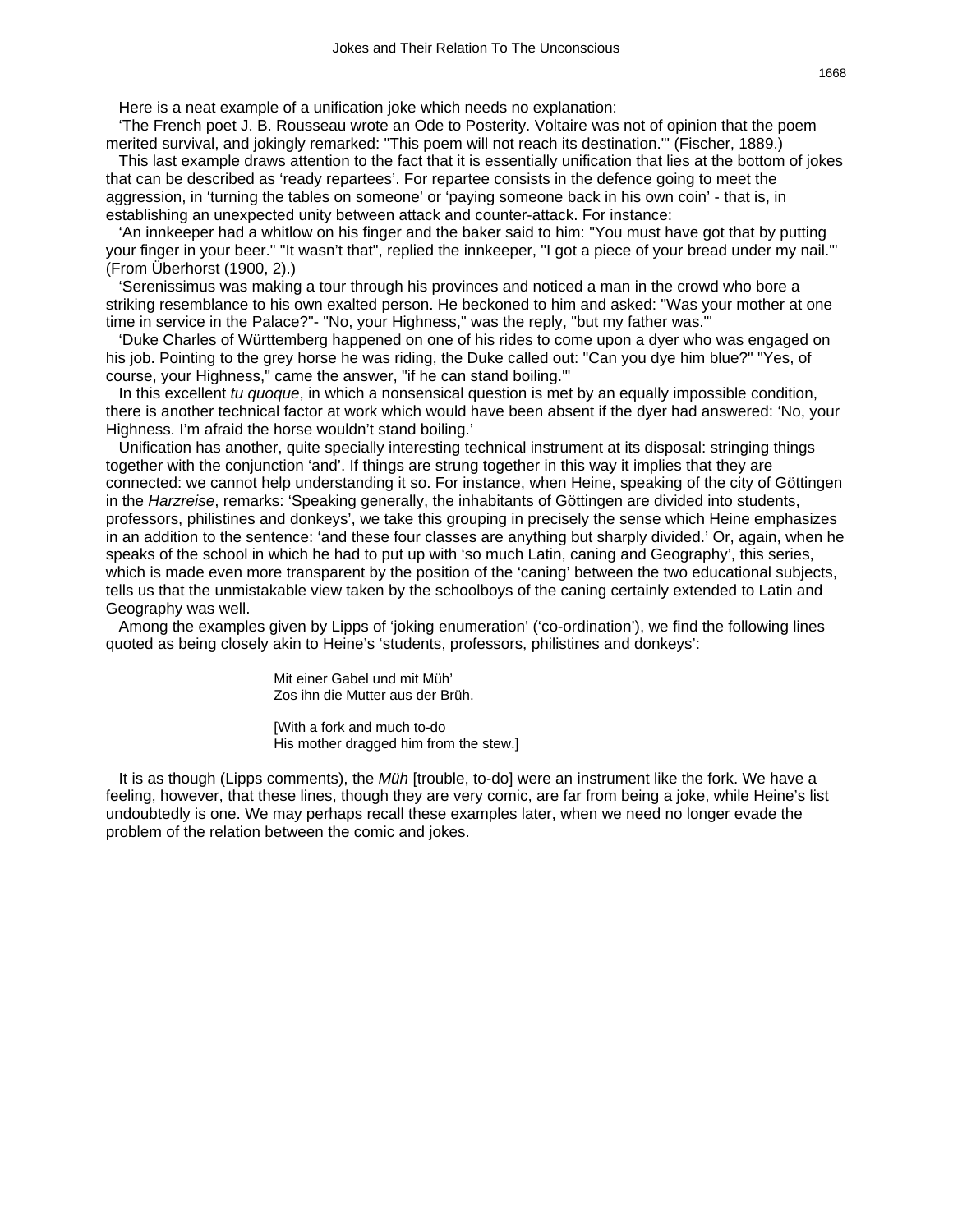We observed in the example of the Duke and the dyer that it would remain a joke by unification if the dyer had replied: '*No*, I'm afraid the horse wouldn't stand boiling.' But his actual reply was: ' *Yes*, your Highness, if he can stand boiling.' The replacement of the really appropriate 'no' by a 'yes' constitutes a new technical method of joking, the employment of which we will pursue in some other examples.

A joke similar to the one we have just mentioned (also quoted by Fischer) is simpler:

 'Frederick the Great heard of a preacher in Silesia who had the reputation of being in contact with spirits. He sent for the man and received him with the question "You can conjure up spirits?" The reply was: "At your Majesty's command. But they don't come."' It is quite obvious here that the method used in the joke lay in nothing else than the replacing of the only possible answer 'no' by its opposite. In order to carry out the replacement, it was necessary to add a 'but' to the 'yes'; so that 'yes' and 'but' are equivalent in sense to 'no'.

 This 'representation by the opposite', as we shall call it, serves the joke-work in various forms. In the next two examples it appears almost pure:

 'This lady resembles the Venus of Milo in many respects: she, too, is extraordinarily old, like her she has no teeth, and there are white patches on the yellowish surface of her body.' (Heine.)

 Here we have a representation of ugliness through resemblances to what is most beautiful. It is true that these resemblances can only exist in qualities that are expressed in terms with a double meaning or in unimportant details. This latter feature applies to our second example - 'The Great Spirit', by Lichtenberg:

 'He united in himself the characteristics of the greatest men. He carried his head askew like Alexander; he always had to wear a *toupet* like Caesar; he could drink coffee like Leibnitz; and once he was properly settled in his armchair, he forgot eating and drinking like Newton, and had to be woken up like him; he wore his wig like Dr. Johnson, and he always left a breeches-button undone like Cervantes.'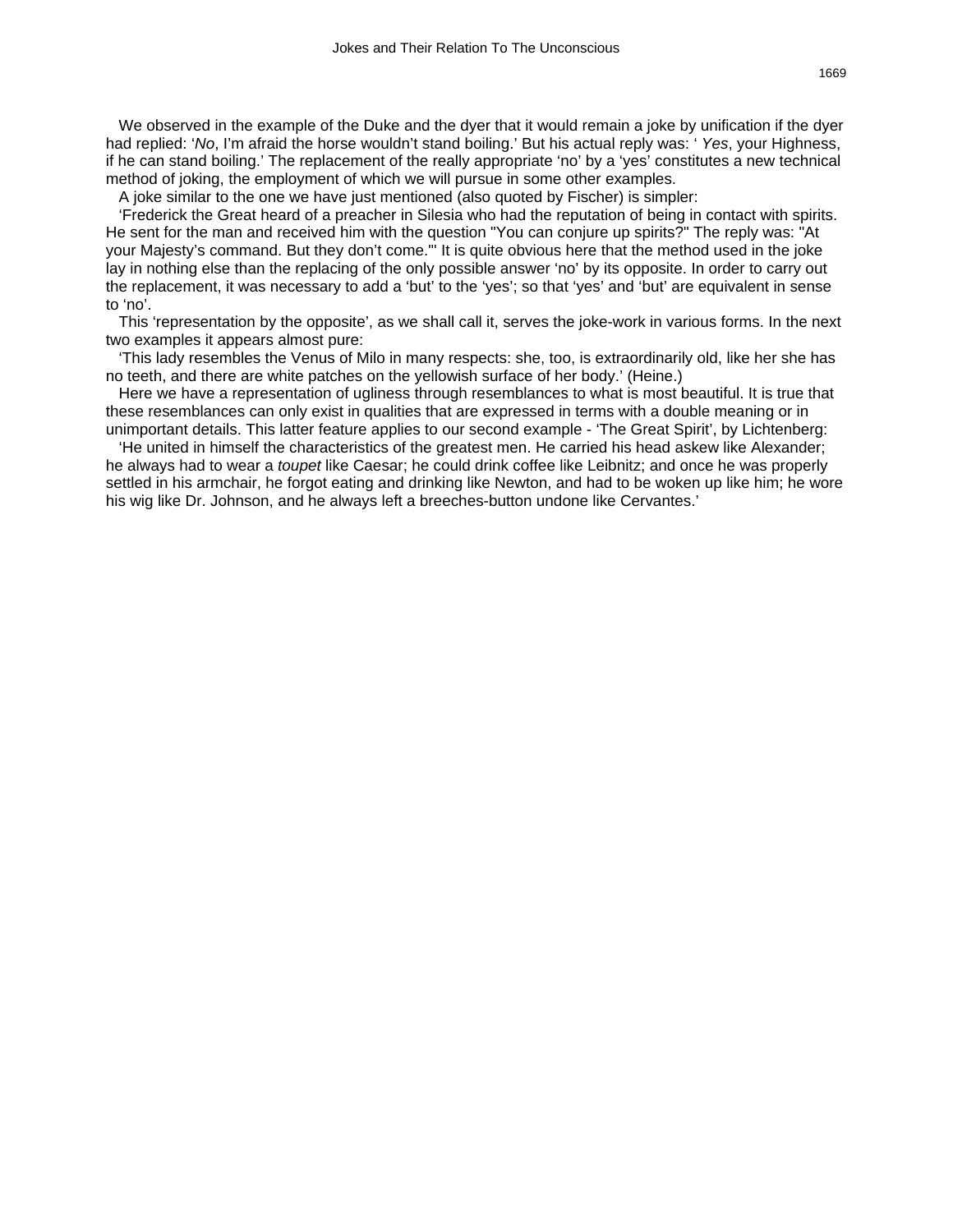Von Falke (1897, 271) brought home a particularly good example of representation by the opposite from a journey to Ireland, an example in which no use whatever is made of words with a double meaning. The scene was a wax-work show (as it might be, Madame Tussaud's). A guide was conducting a company of old and young visitors from figure to figure and commenting on them: 'This is the Duke of Wellington and his horse', he explained. Whereupon a young lady asked: 'Which is the Duke of Wellington and which is his horse?' 'Just as you like, my pretty child,' was the reply. 'You pays your money and you takes your choice.'

 The reduction of this Irish joke would be: 'Shameless the things these wax-work people dare to offer the public! One can't distinguish between the horse and its rider! (Facetious exaggeration.) And that's what one pays one's money for!' This indignant exclamation is then dramatized, based on a small occurrence. In place of the public in general an individual lady appears and the figure of the rider is particularized: he must be the Duke of Wellington, who is so extremely popular in Ireland. But the shamelessness of the proprietor or guide, who takes money out of people's pockets and offers them no thing in return, is represented by the opposite - by a speech in which he boasts himself a conscientious man of business, who has nothing more closely at heart than regard for the rights which the public has acquired by its payment. And now we can see that the technique of this joke is not quite a simple one. In so far as it enables the swindler to insist on his conscientiousness it is a case of representation by the opposite; but in so far as it effects this on an occasion on which something quite different is demanded of him - so that he replies with business like respectability where what we expect of him is the identification of the figures - it is an instance of displacement. The technique of the joke lies in a combination of the two methods.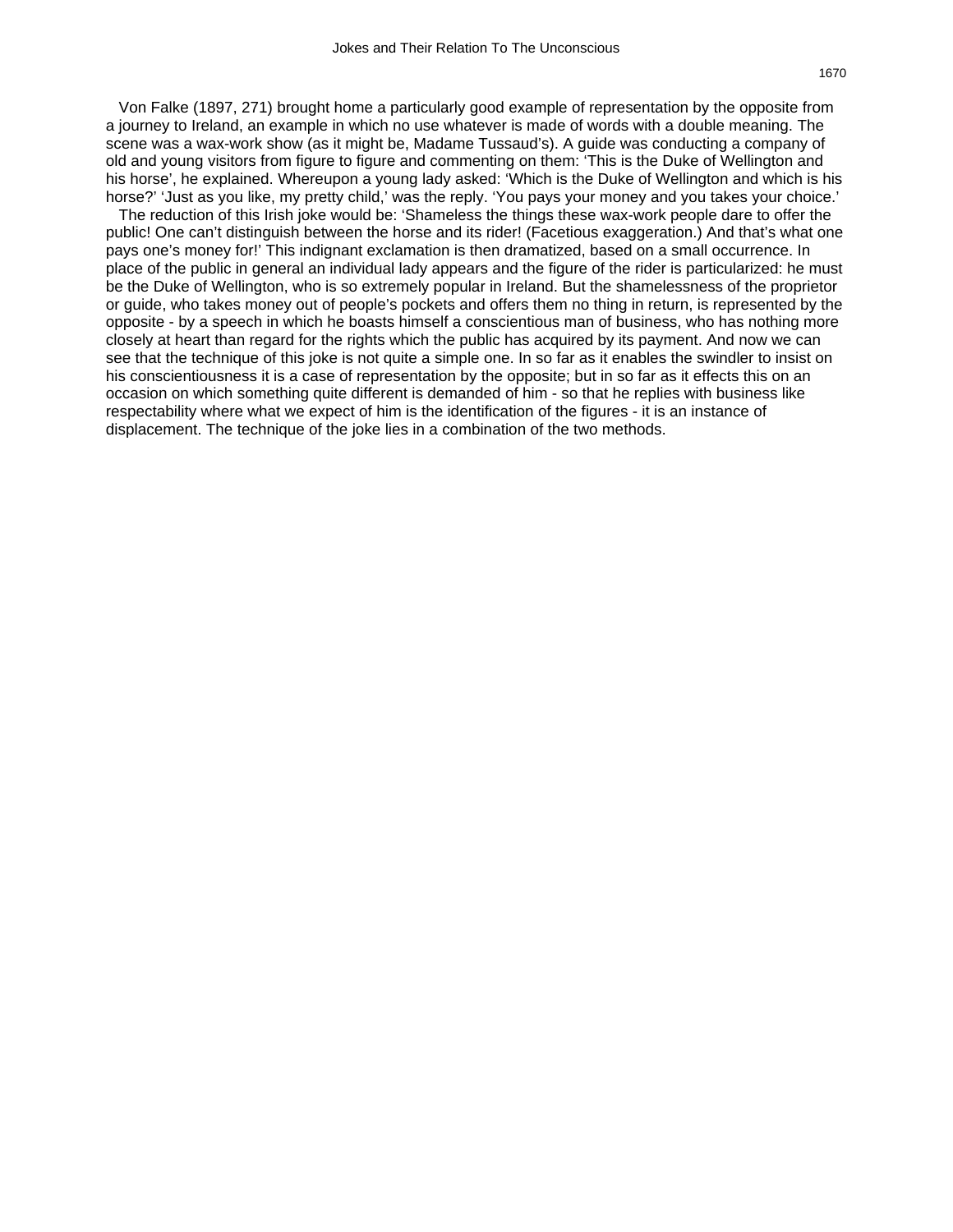No great distance separates this example from a small group which might be described as 'overstatement' jokes. In these the 'yes' which would be in place in the reduction is replaced by a 'no', which, however, on account of its content, has the force of an intensified 'yes', and *vice versa*. A denial is a substitute for an overstated confirmation. Thus, for instance, in Lessing's epigram:<sup>1</sup>

> Die gute Galathee! Man sagt, sie schwärz' ihr Haar; Da doch ihr Haar schon schwarz, als sie es kaufte, war.

 [Good Galathea blacks her hair, 'tis thought; And yet her hair was black when it was bought.]

Or Lichtenberg's malicious defence of philosophy:

 'There are more things in heaven and earth than are dreamt of in your philosophy', said Prince Hamlet contemptuously. Lichtenberg knew that this condemnation is not nearly severe enough, for it does not take into account all the objections that can be made to philosophy. He therefore added what was missing: 'But there is much, too, in philosophy that is not to be found in heaven or earth.' His addition, it is true, emphasizes the way in which philosophy compensates us for the insufficiency for which Hamlet censures it. But this compensation implies another and still greater reproach.

 Two Jewish jokes, though they are of a coarse type, are even clearer, since they are free from any trace of displacement:

 'Two Jews were discussing baths. "I have a bath every year", said one of them, "whether I need one or not."'

It is obvious that this boastful insistence on his cleanliness only serves to convict him of uncleanliness.

 'A Jew noticed the remains of some food in another one's beard. "I can tell you what you had to eat yesterday." - "Well, tell me." - "Lentils, then." - "Wrong: the day before yesterday! "'

 The following example is an excellent 'overstatement' joke, which can easily be traced back to representation by the opposite:

 'The King condescended to visit a surgical clinic and came on the professor as he was carrying out the amputation of a leg. He accompanied all its stages with loud expressions of his royal satisfaction: "Bravo! bravo! my dear Professor!" When the operation was finished, the professor approached him and asked him with a deep bow: "Is it your Majesty's command that I should remove the other leg too?" '

<sup>1</sup> Modelled on one in the Greek Anthology.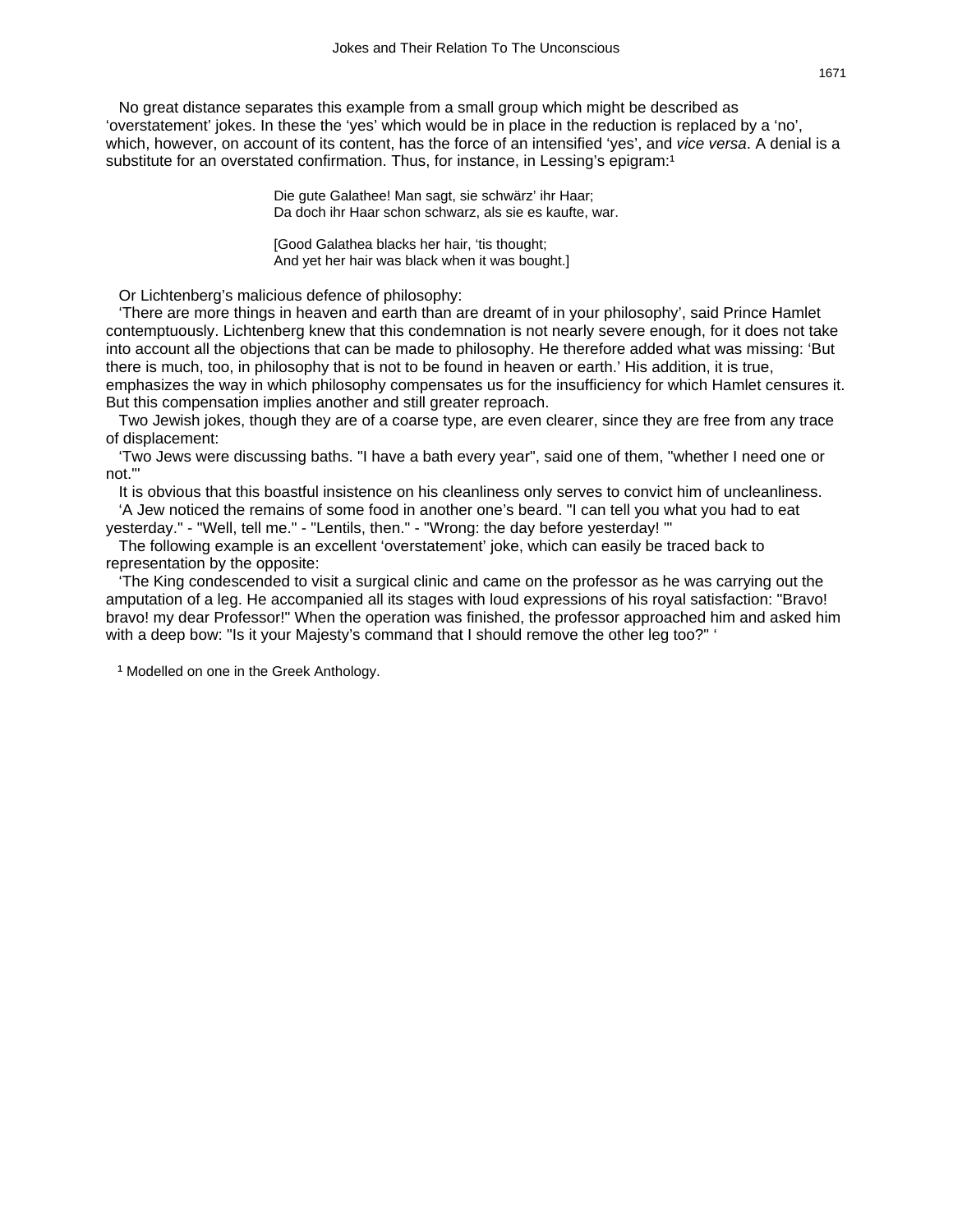The professor's thoughts during the royal applause could certainly not have been expressed unaltered: 'This makes it look as though I were taking off the poor fellows bad leg by royal command and only for the royal satisfaction. After all I really have other reasons for the operation.' But he then goes to the King and says: 'I have no reasons for carrying out an operation other than your Majesty's command. The applause you honoured me with has made me so happy that I only await your Majesty's orders to amputate the sound limb too.' In this way he succeeds in making himself understood by saying the opposite of what he thinks but must keep to himself. This opposite is an overstatement that cannot be believed.

 As these examples show, representation by the opposite is an instrument of joke-technique that is used frequently and works powerfully. But there is something else that we should not overlook: namely that this technique is by no means peculiar to jokes. When Mark Antony, after he has made a long speech in the Forum and has reversed the emotional attitude of his audience round Caesar's corpse, finally exclaims once more:

'For Brutus is an honourable man . . .'

he knows that the people will now shout back to him the true sense of his words:

'They were traitors: honourable men!'

 Or when *Simplicissimus* describes a collection of incredible pieces of brutality and cynicism as the expressions of 'men of feeling', this too is a representation by the opposite. But we call this 'irony' and no longer a joke. The only technique that characterizes irony is representation by the opposite. Moreover we read and hear of 'ironical jokes'. So it can no longer be doubted that technique alone is insufficient to characterize the nature of jokes. Something further is needed which we have not yet discovered. But on the other hand it remains an uncontradicted fact that if we undo the technique of a joke it disappears. For the time being we may find difficulty in thinking how these two fixed points that we have arrived at in explaining jokes can be reconciled.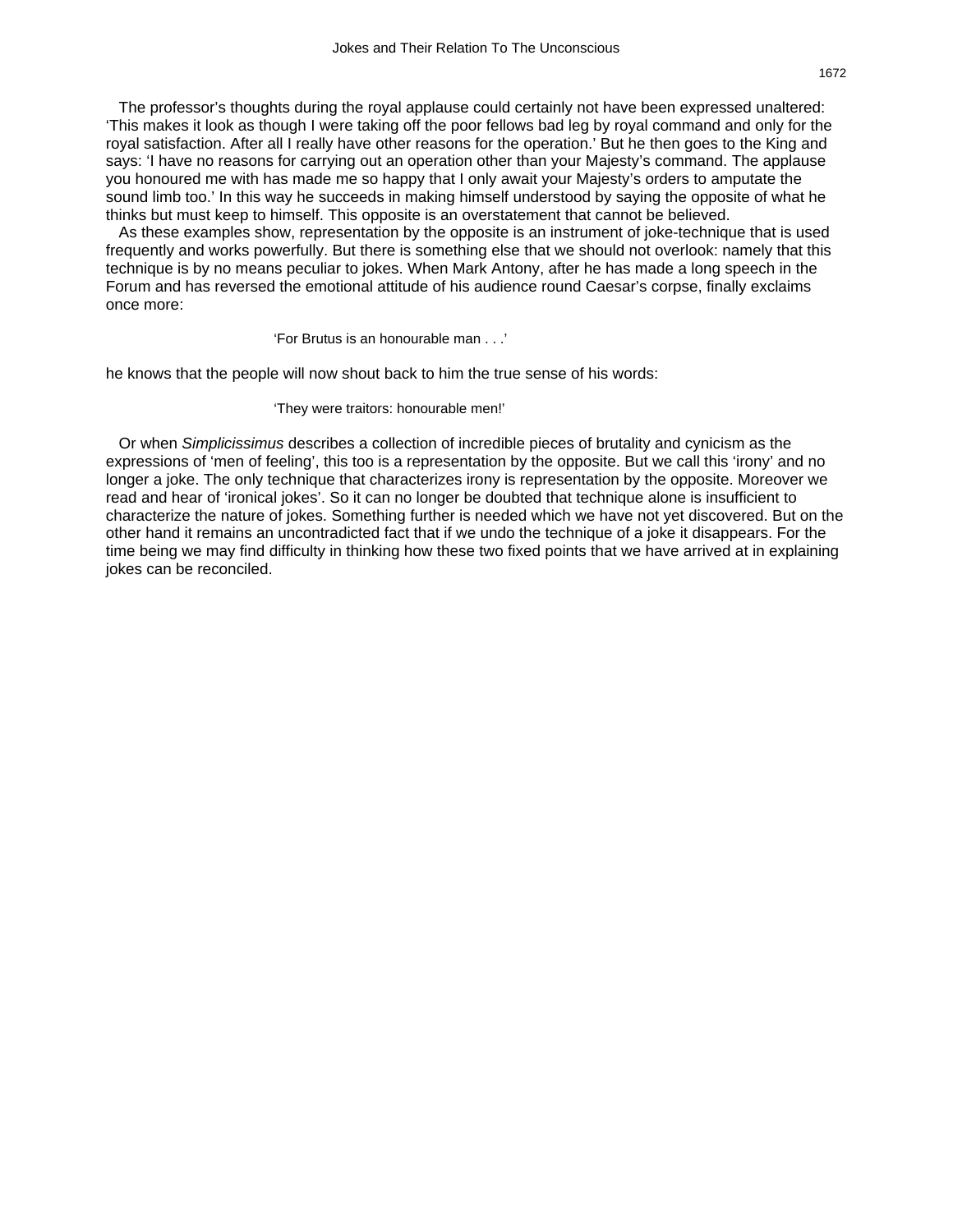If representation by the opposite is one of the technical methods of jokes, we can expect that jokes may also make use of its contrary - representation by something *similar* or akin. A further pursuit of our enquiry will in fact show us that this is the technique of a fresh and particularly comprehensive group of conceptual jokes. We shall describe the peculiarity of this technique far more appropriately if, instead of representation by something 'akin', we say by something 'correlated' or 'connected'. We will take our start, in fact, with this latter characteristic and illustrate it at once by an example.

 Here is an American anecdote: 'Two not particularly scrupulous business men had succeeded, by dint of a series of highly risky enterprises, in amassing a large fortune, and they were now making efforts to push their way into good society. One method, which struck them as a likely one, was to have their portraits painted by the most celebrated and highly paid artist in the city, whose pictures had an immense reputation. The precious canvases were shown for the first time at a large evening party, and the two hosts themselves led the most influential connoisseur and art critic up to the wall upon which the portraits were hanging side by side, to extract his admiring judgement on them. He studied the works for a long time, and then, shaking his head, as though there was something he had missed, pointed to the gap between the pictures and asked quietly: "But where's the Saviour?"' (I.e. 'I don't see the picture of the Saviour'.)

 The meaning of this remark is clear. It is once again a question of the representation of something that cannot be expressed directly. How does this 'indirect representation' come about? Starting from the representation in the joke, we trace the path backwards through a series of easily established associations and inferences.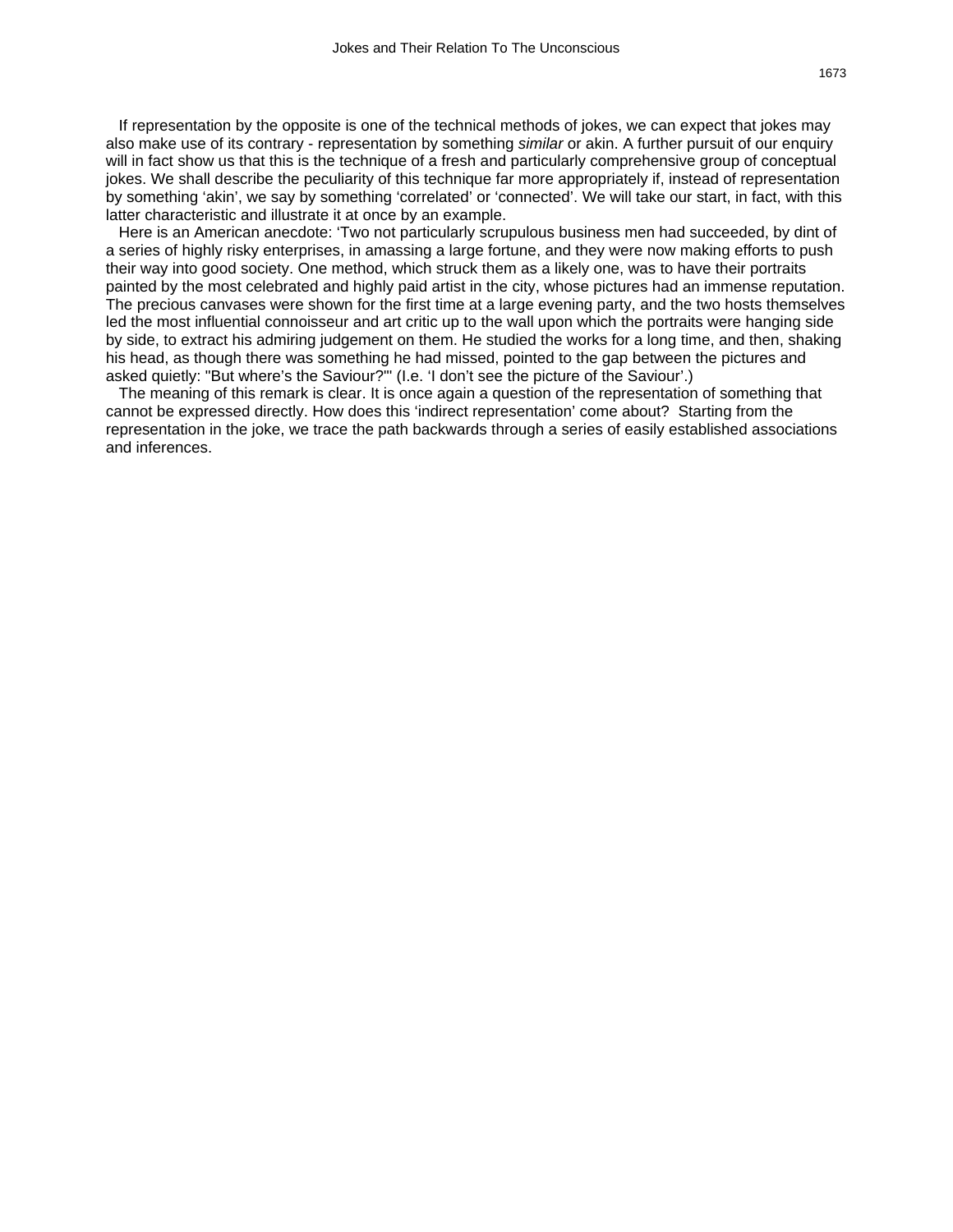We can guess from the question 'Where's the Saviour: Where's the picture of the Saviour?' that the sight of the two pictures had reminded the speaker of a similar sight, familiar to him, as to us, which however, included an element that was missing here - the picture of the Saviour between two other pictures. There is only one such situation: Christ hanging between the two thieves. The missing element is brought into prominence by the joke. The similarity lies in the pictures, hanging to the right and left of the Saviour, which the joke passes over; it can only consist in the fact that the pictures hanging on the walls are pictures of thieves. What the critic wanted to say but could not say was: 'You are a couple of rascals' or, in greater detail: 'What do I care about your pictures? You are a couple of rascals - I know that!' And he did in fact end by saying it by means of a few associations and inferences, using the method which we speak of as an 'allusion'.

We at once recall where we have already come across allusion - in connection, namely, with double meaning. When two meanings are expressed in one word and one of them is so much more frequent and usual that it occurs to us at once, while the second is more out of the way and therefore less prominent, we proposed to speak of this as 'double meaning with an allusion'. In a whole number of the examples we have already examined we remarked that the technique was not a simple one, and we now perceive that the 'allusion' was the complicating factor in them. (See, for instance, the inversion joke about the wife who has lain back a bit and so has been able to earn a lot or the nonsensical joke about the man who replied to congratulations on the birth of his youngest child by saying that it was remarkable what human hands could accomplish.)

 In the American anecdote we now have before us an allusion without any double meaning, and we see that its characteristic is replacement by something linked to it in a conceptual connection. It may easily be guessed that the utilizable connection can be of more than one kind. In order not to lose ourselves in a maze of detail, we will discuss only the most marked variants and these only in a few examples.

 The connection used for the replacement may be merely a resemblance in sound, so that this subspecies becomes analogous to puns among verbal jokes. Here, however, it is not the resemblance in sound between two *words*, but between whole sentences, characteristic phrases, and so on.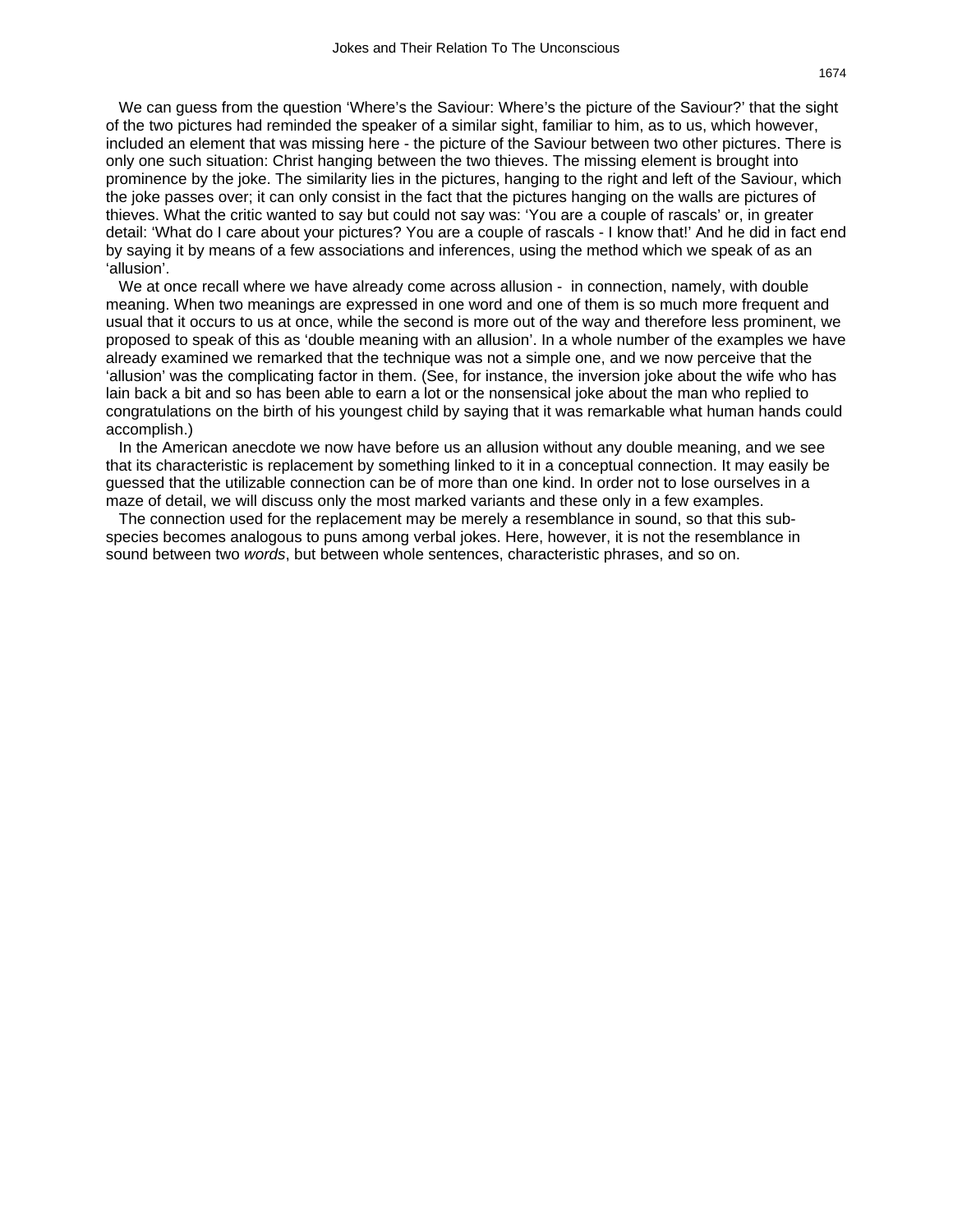For instance, Lichtenberg coined the saying: 'New spas cure well', which at once reminds us of the proverb: 'New brooms sweep clean.' The two phrases share the first one and a half words and the last word, as well as the whole structure of the sentence.<sup>1</sup> And there is no doubt that the sentence came into the witty philosopher's head as an imitation of the familiar proverb. Thus Lichtenberg's saying becomes an allusion to the proverb. By means of this allusion something is suggested that is not said straight out namely that something else is responsible for the effects produced by spas besides the unvarying characteristics of thermal springs.

 A similar technical solution applies to another jest [*Scherz*] or joke [*Witz*] of Lichtenberg's: 'A girl scarcely twelve *Moden* old.' This sounds like 'twelve *Monden* [moons]', i.e. months, and may originally have been a slip of the pen for the latter, which is a permissible expression in poetry. But it also makes good sense to use the changing fashion instead of the changing moon as a method of determining a woman's age.

 The connection may also consist in similarity except for a 'slight modification'. So that this technique, too, is parallel to a verbal technique. Both species of joke make almost the same impression, but they can be better distinguished from each other if we consider the processes of the joke-work.

 Here is an example of a verbal joke or pun of this kind: Marie Wilt was a great singer, famous, however, for the compass not only of her voice. She suffered the humiliation of having the title of a play based on Jules Verne's well-known novel used as an allusion to her misshapen figure: 'Round the Wilt in 80 Days'.²

 Or: 'Every fathom a queen', a modification of Shakespeare's familiar 'Every inch a king'. The allusion to this quotation was made with reference to an aristocratic and over-life-size lady. No very serious objection could really be made if anyone were to prefer to include this joke among the 'condensations accompanied by modifications as substitute'. (See 'tête-à-bête', p. 1631.)

<sup>1</sup> [In the German the first syllables of 'spas (*Bäder*)' and 'brooms (*Besen*)' sound alike; and in the German proverb the last word is 'well (*gut*)'.]

² [The German for 'world' is '*Welt* '.]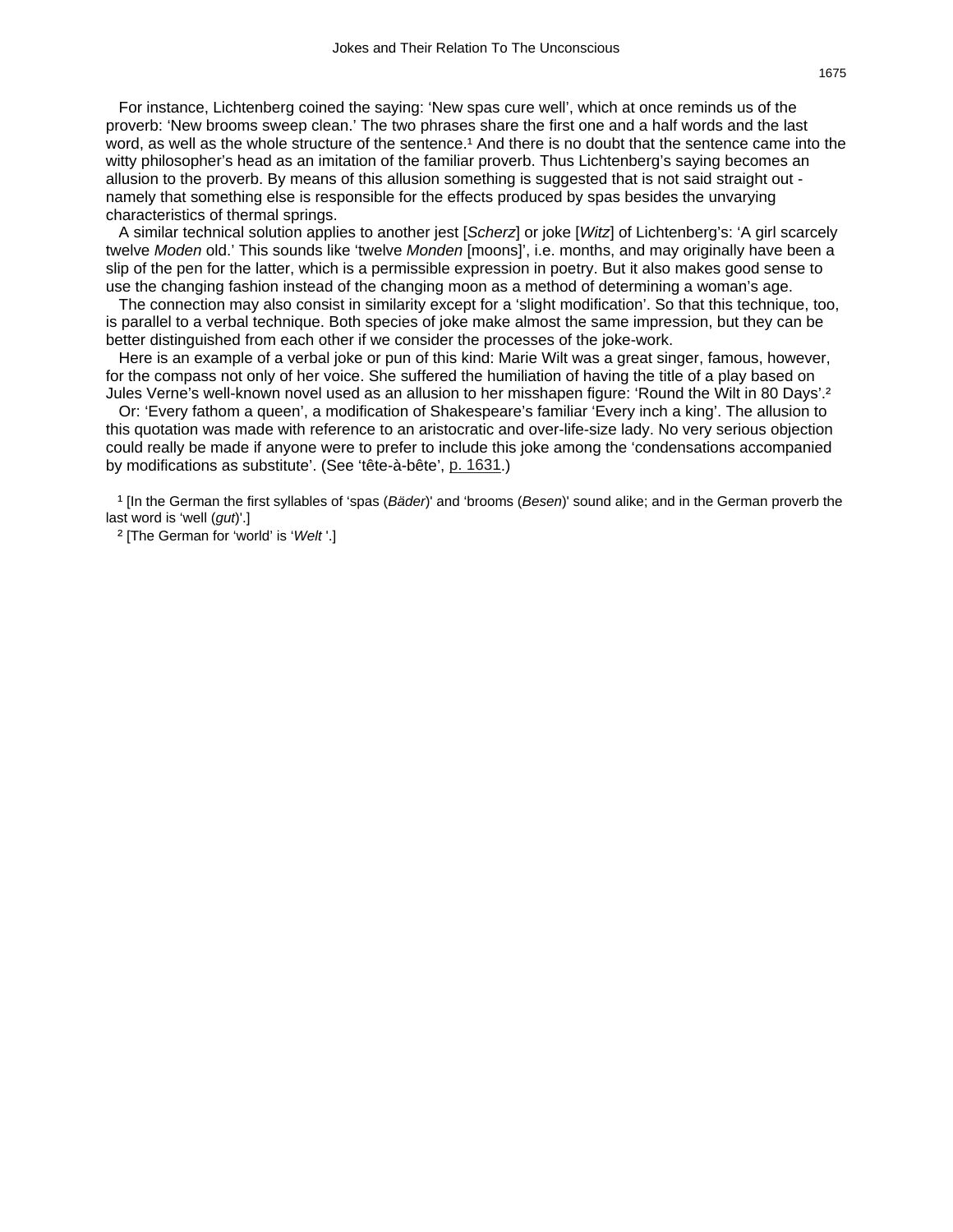## Jokes and Their Relation To The Unconscious

 A friend said of someone who had lofty views but was obstinate in the pursuit of his aims: 'Er hat ein Ideal vor dem Kopf.' The current phrase is: 'Ein Brett vor dem Kopf haben'. The modification alludes to this phrase and makes use of its meaning for its own purposes. Here, once more, the technique might be

described as 'condensation with modification'.

 It is almost impossible to distinguish between 'allusion by means of modification' and 'condensation with substitution', if the modification is limited to a change of letters. For instance: 'Dichteritis' <sup>1</sup> This allusion to the scourge of 'Di*ph*teritis ' represents authorship by unqualified persons as another public danger.

Negative particles make very neat allusions possible at the cost of slight alterations:

 'My fellow-*un*believer Spinoza', says Heine. 'We, by the *un*grace of God, day-labourers, serfs, negroes, villeins . . .' is how Lichtenberg begins a manifesto (which he carries no further) made by these unfortunates - who certainly have more right to this title than kings and princes have to its unmodified form.

 Finally, another kind of allusion consists in 'omission', which may be compared to condensation without the formation of a substitute. Actually, in every allusion something is omitted, viz. the train of thought leading to the allusion. It only depends on whether the more obvious thing is the gap in the wording of the allusion or the substitute which partly fills the gap. Thus a series of examples would lead us back from blatant omission to allusion proper.

<sup>1</sup> [A non-existent word, which might be translated 'authoritis' - from '*Dichter* (an author)'.]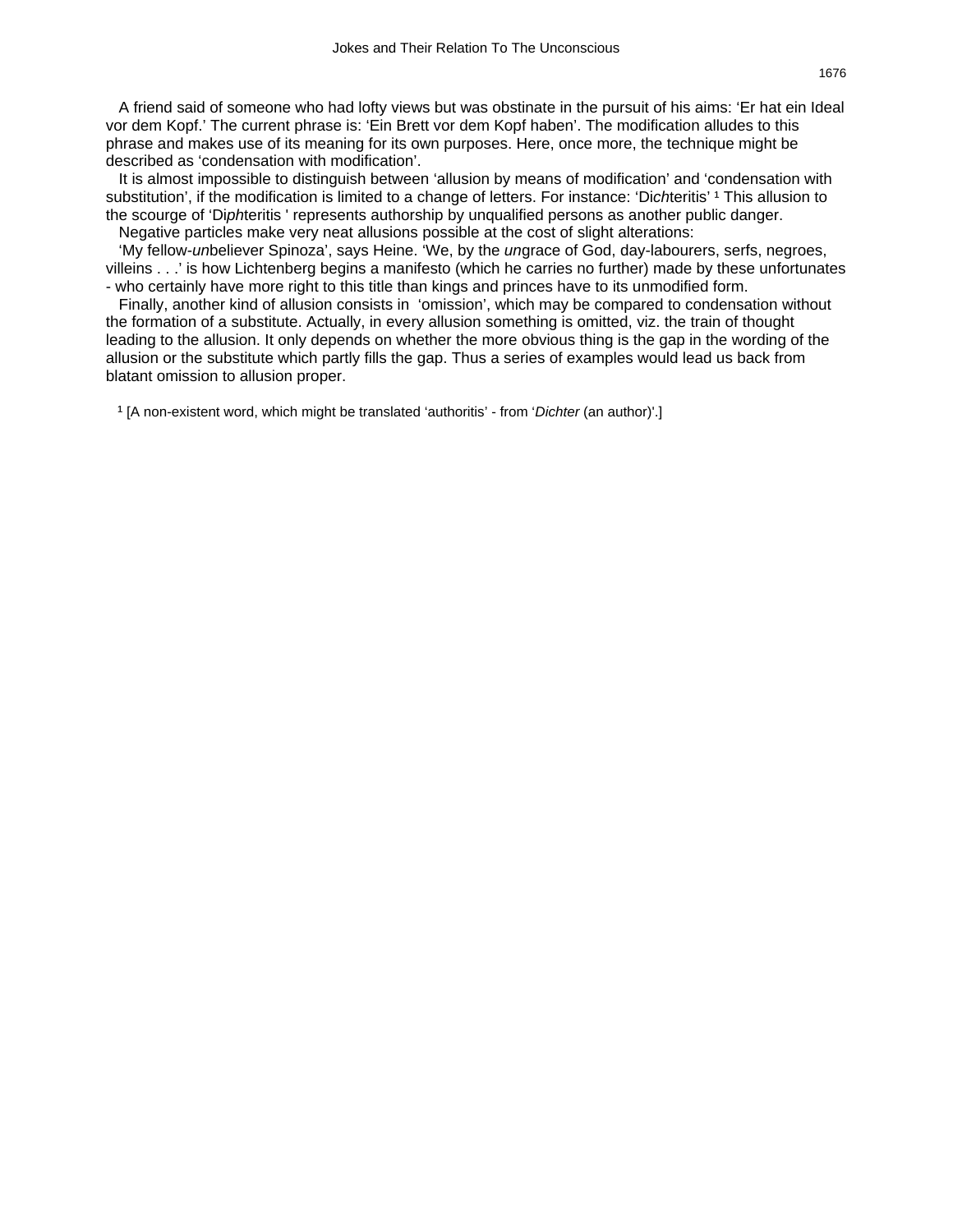Omission without a substitute is shown in the following example: There is a witty and pugnacious journalist in Vienna, whose biting invective has repeatedly led to his being physically maltreated by the subjects of his attacks. On one occasion, when a fresh misdeed on the part of one of his habitual opponents was being discussed, somebody exclaimed: 'If X hears of this, he'll get his ears boxed again.' The technique of this joke includes, in the first place, bewilderment at its apparent nonsense, since we cannot see how getting one's ears boxed can be an immediate consequence of having heard something. The absurdity of the remark disappears if we insert in the gap: 'he'll write such a scathing article upon the man that . . . etc.' Allusion by means of omission, combined with nonsense, are accordingly the technical methods used in this joke.

 'He praises himself so much that the price of fumigating candles is going up.' (Heine.) This gap is easy to fill. What is omitted has been replaced by an inference, which then leads back to what has been omitted, in the form of an allusion: 'self-praise stinks.'

And now once again two Jews outside the bath-house:

One of them sighed: 'Another year gone by already!'

These examples leave us in no doubt that here the omission forms part of the allusion.

 There is still quite a marked gap to be seen in our next example, though it is a genuine and correct allusive joke. After an artists' carnival in Vienna a jest-book was circulated, in which, among others, the following highly remarkable epigram appeared:

'A wife is like an umbrella. Sooner or later one takes a cab.'

 An umbrella is not enough protection against rain. The 'sooner or later' can only mean 'if it rains hard', and a cab is a public vehicle. But since we are only concerned here with the *form* of the analogy, we will postpone the closer examination of this joke to a later moment.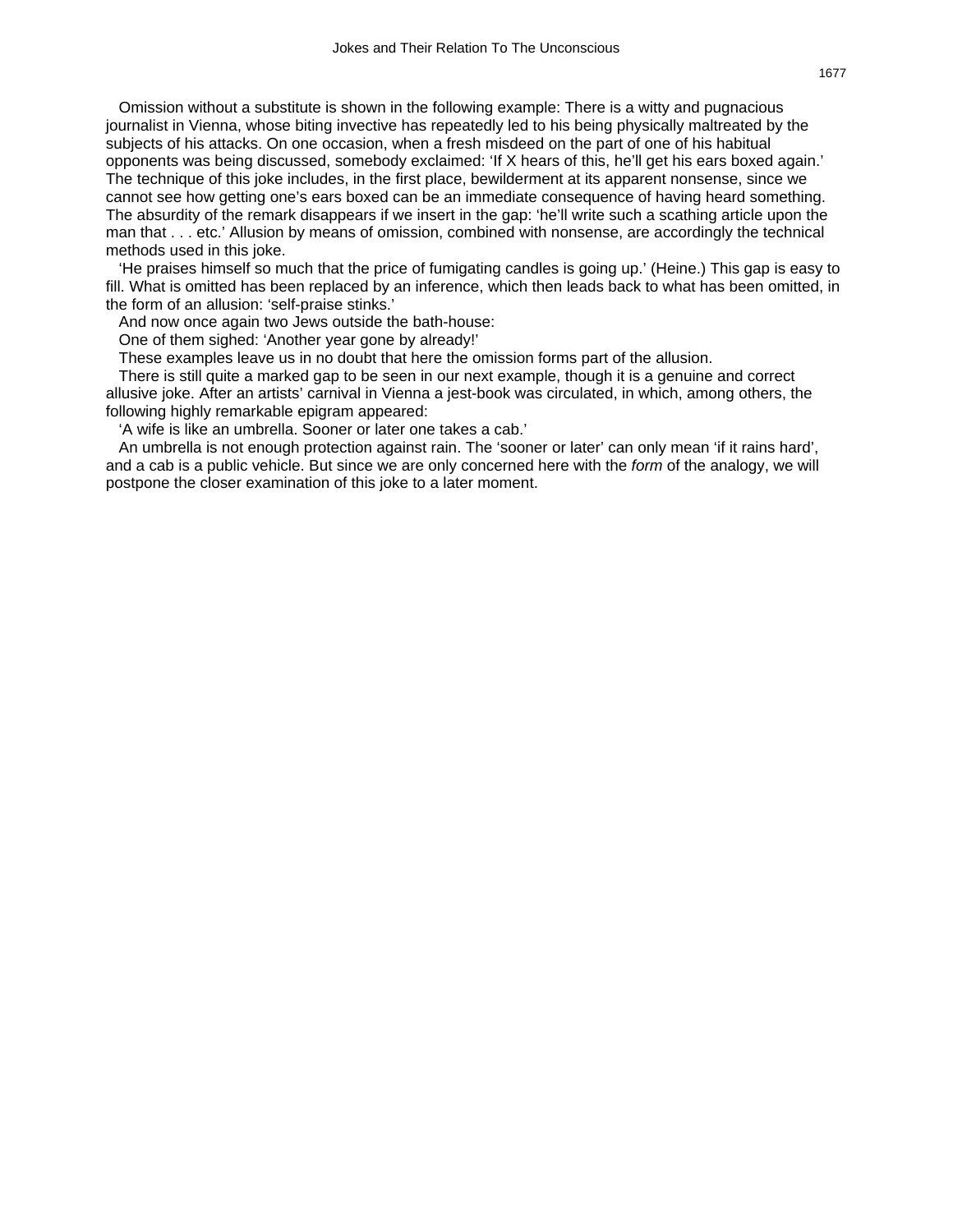Heine's 'Bäder von Lucca' contains a regular wasp's next of the most stinging allusions and makes the most ingenious use of this form of joke for polemical purposes (against Count Platen). Long before the reader can suspect what is afoot, there are foreshadowings of a particular theme, peculiarly ill-adapted for direct representation, by allusions to material of the most varied kind, - for instance, in Hirsch-Hyacinth's verbal contortions: 'You are too stout and I am too thin; you have a good deal of imagination and I have all the more business sense; I am a practicus and you are a *diarrheticus*; in short you are my complete anti*podex*.' - 'Venus *Urinia*' - 'the stout Gudel von *Dreck*wall' of Hamburg, and so on. In what follows, the events described by the author take a turn which seems at first merely to display his mischievous spirit but soon reveals its symbolic relation to his polemical purpose and at the same time shows itself as allusive. Eventually the attack on Platen bursts out, and thenceforward allusions to the theme (with which we have already been made acquainted) of the Count's love for men gushes out and overflows in every sentence of Heine's attack on his opponent's talents and character. For instance:

 'Even though the Muses do not favour him, he has the Genius of Speech in his power, or rather he knows how to do violence to him. For he does not possess the free love of that Genius, he must unceasingly pursue this young man, too, and he knows how to capture only the outer forms, which, despite their lovely curves never speak nobly.'

 'He is like the ostrich, which believes he is well hidden if he sticks his head in the sand, so that only his behind can be seen. Our exalted bird would have done better to hide his behind in the sand and show us his head.'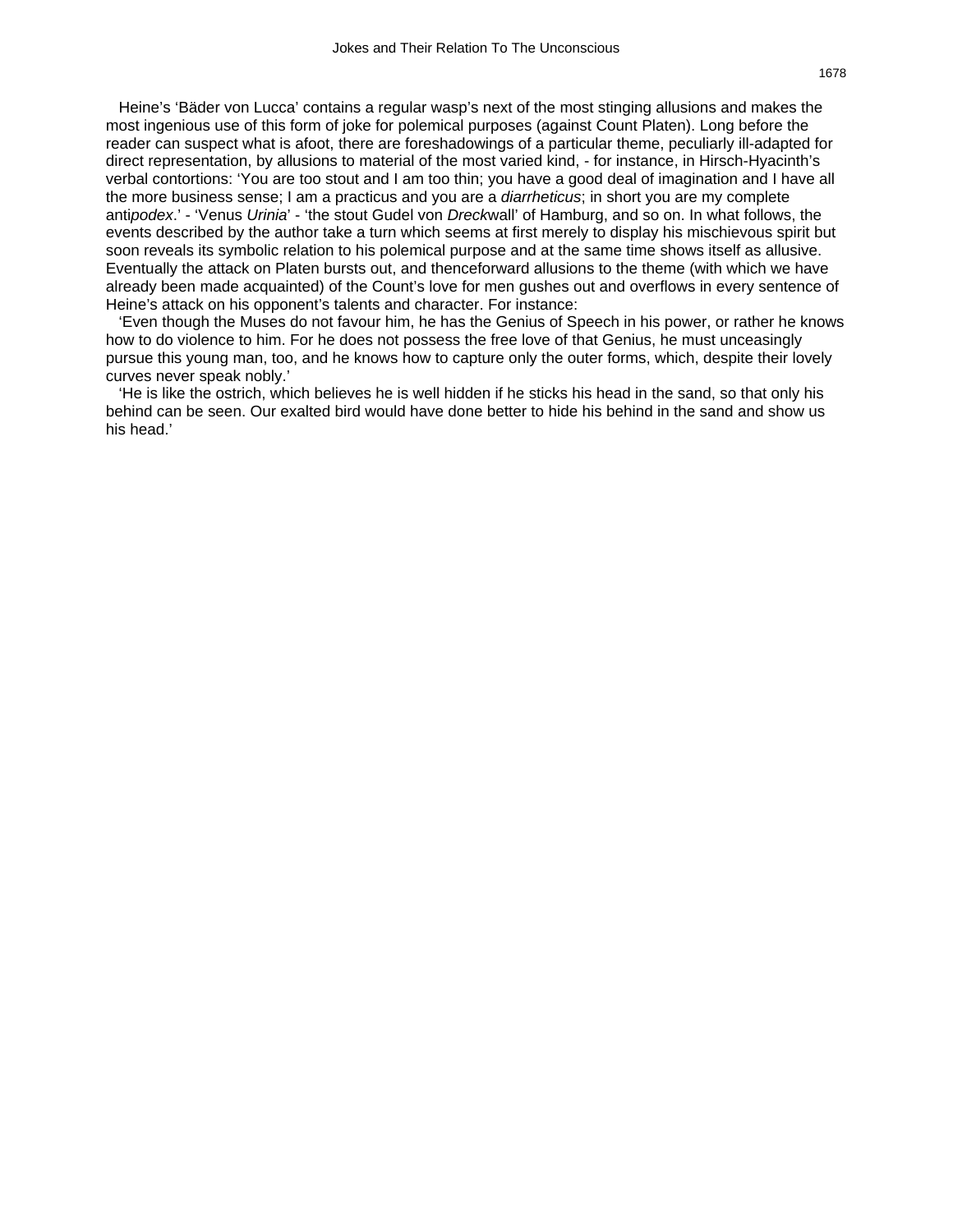Allusion is perhaps the commonest and most easily manageable method of joking and is at the bottom of the majority of short-lived jokes which we are accustomed to weaving into our conversations and which will not bear being uprooted from their original soil and kept in isolation. But it precisely reminds us once more of the fact that had begun to puzzle us in our consideration of the technique of jokes. An allusion in itself does not constitute a joke; there are correctly constructed allusions which have no claim to such a character. Only allusions that possess that character can be described as jokes. So that the criterion of jokes, which we have pursued into their technique, eludes us there once again.

 I have occasionally described allusion as 'indirect representation'; and we may now observe that the various species of allusion, together with representation by the opposite and other techniques that have still to be mentioned, may be united into a single large group, for which 'indirect representation' would be the most comprehensive name. 'Faulty reasoning', 'unification', 'indirect representation' - these, then, are the headings under which we can classify those techniques of conceptual jokes which we have come to know.

 If we examine our material further, we seem to recognize a fresh sub-species of indirect representation which can be precisely characterized but of which few examples can be adduced. This is representation by something small or very small - which performs the task of giving full expression to a whole characteristic by means of a tiny detail. This group can be brought under the classification of 'allusion', if we bear in mind that this smallness is related to what has to be represented, and can be seen to proceed from it. For instance:

 'A Galician Jew was travelling in a train. He had made himself really comfortable, had unbuttoned his coat and put his feet up on the seat. Just then a gentleman in modern dress entered the compartment. The Jew promptly pulled himself together and took up a proper pose. The stranger fingered through the pages of a notebook, made some calculations, reflected for a moment and then suddenly asked the Jew: "Excuse me, when is Yom Kippur (the Day of Atonement)?" "Oho!", said the Jew, and put his feet up on the seat again before answering.'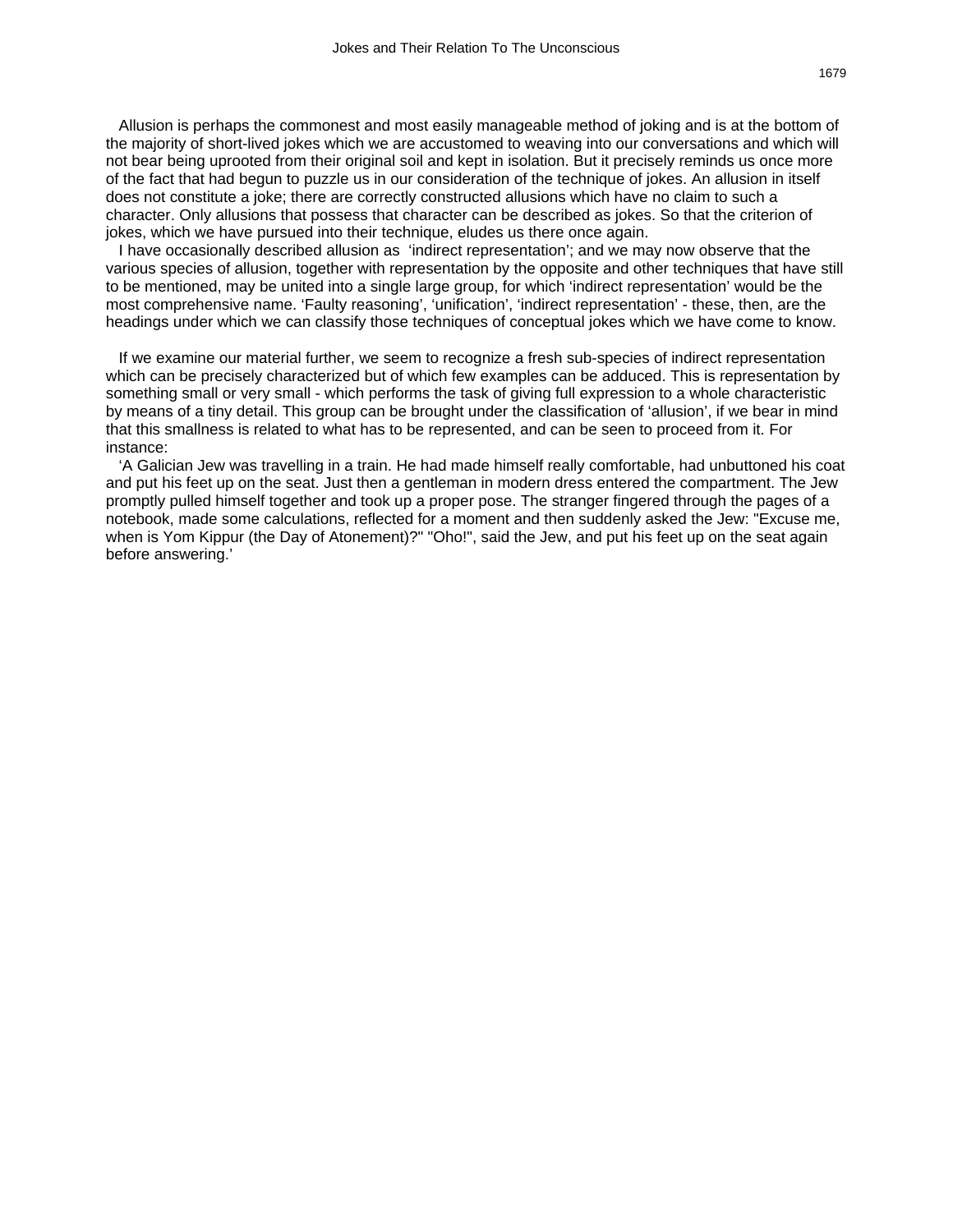It cannot be denied that this representation by something small is related to the 'tendency to economy' which we were left with as the last common element after our investigation of verbal technique. Here is a very similar example:

 'The doctor, who had been asked to look after the Baroness at her confinement, pronounced that the moment had not come, and suggested to the Baron that in the meantime they should have a game of cards in the next room. After a while a cry of pain from the Baroness struck the ears of the two men: "Ah, mon Dieu, que je souffre!" Her husband sprang up, but the doctor signed to him to sit down: "It's nothing. Let's go on with the game!" A little later there were again sounds from the pregnant woman: "Mein Gott, mein Gott, what terrible pains!" - "Aren't you going in, Professor?" asked the Baron. - "No, no. It's not time yet." - At last there came from next door an unmistakable cry of "Aa-ee, aa-ee, aa-ee!" The doctor threw down his cards and exclaimed: "*Now* it's time."'

 This successful joke demonstrates two things from the example of the way in which the cries of pain uttered by an aristocratic lady in child-birth changed their character little by little. It shows how pain causes primitive nature to break through all the layers of education, and how an important decision can be properly made to depend on an apparently trivial phenomenon.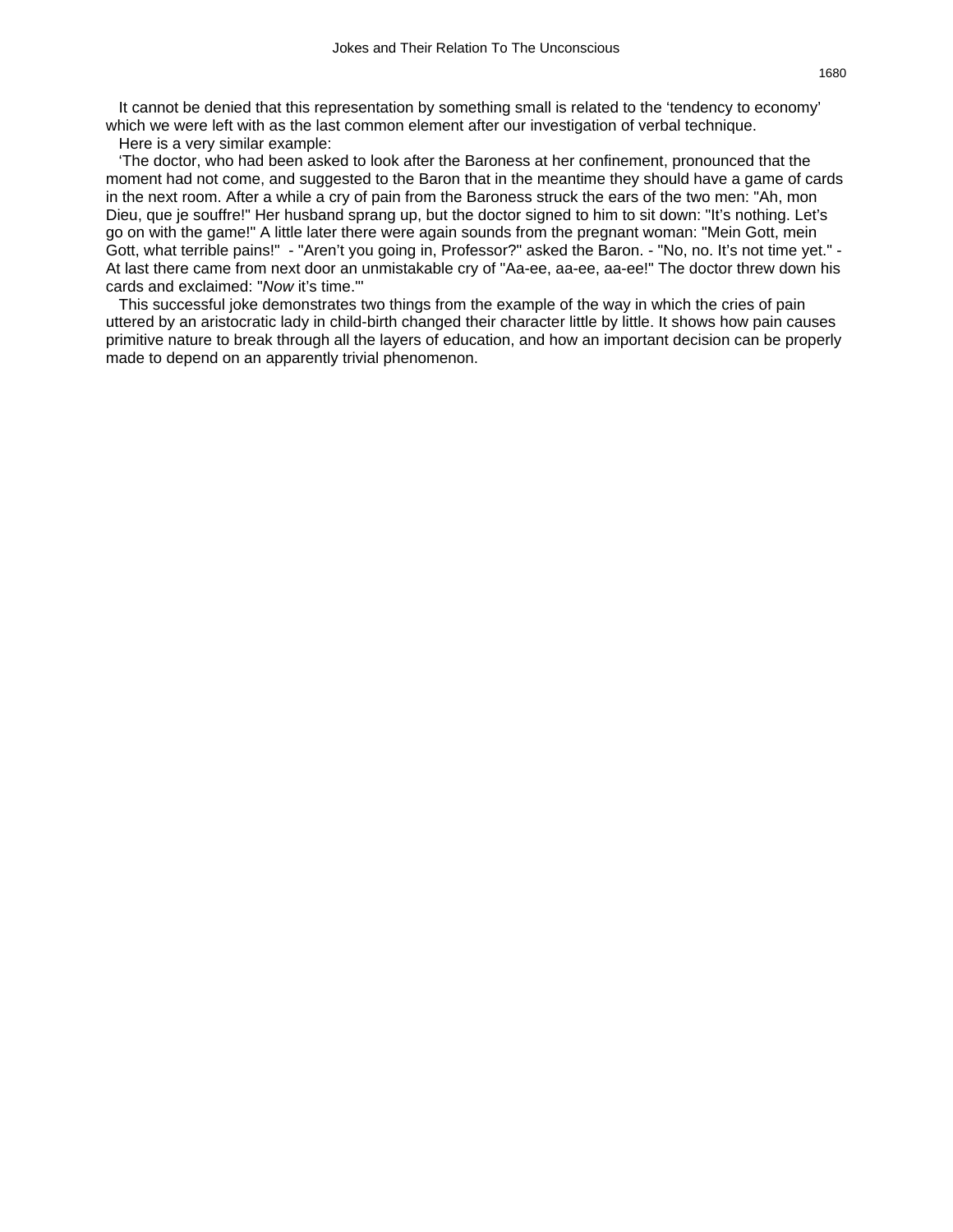There is another kind of indirect representation used by jokes, namely the 'analogy'. We have kept it back so long because the consideration of it comes up against new difficulties, or makes particularly evident difficulties that we have already come up against in other connections. We have already admitted that in some of the examples we have examined we have not been able to banish a doubt as to whether they ought to be regarded as jokes at all; and in this uncertainty we have recognized that the foundations of our enquiry have been seriously shaken. But I am aware of this uncertainty in no other material more strongly or more frequently than in jokes of analogy. There is a feeling - and this is probably true of a large number of other people under the same conditions - which tells me 'this is a joke, I can pronounce this to be a joke' even before the hidden essential nature of jokes has been discovered. This feeling leaves me in the lurch most often in the case of joking analogies. If to begin with I unhesitatingly pronounce an analogy to be a joke, a moment later I seem to notice that the enjoyment it gives me is of a quality different from what I am accustomed to derive from a joke. And the circumstance that joking analogies are very seldom able to provoke the explosive laugh which signalizes a good joke makes it impossible for me to resolve the doubt in my usual way - by limiting myself to the best and most effective examples of a species.

 It is easy to demonstrate that there are remarkably fine and effective examples of analogies that do not in the least strike us as being jokes. The fine analogy between the tenderness in Ottilie's diary and the scarlet thread of the English navy (p. 1629 *n*.) is one such. And I cannot refrain from quoting in the same sense another one, which I am never tired of admiring and the effect of which I have not grown out of. It is the analogy with which Ferdinand Lassalle ended one of his celebrated speeches for the defence ('Science and the Workers'): 'Upon a man such as I have shown you this one to be, who has devoted his life to the watchword "Science and the Workers", being convicted, if it were his lot, would make no more impression than would the bursting of a retort upon a chemist deep in his scientific experiments. As soon as the interruption is past, with a slight frown over the rebelliousness of his material, he will quietly pursue his researches and his labours.'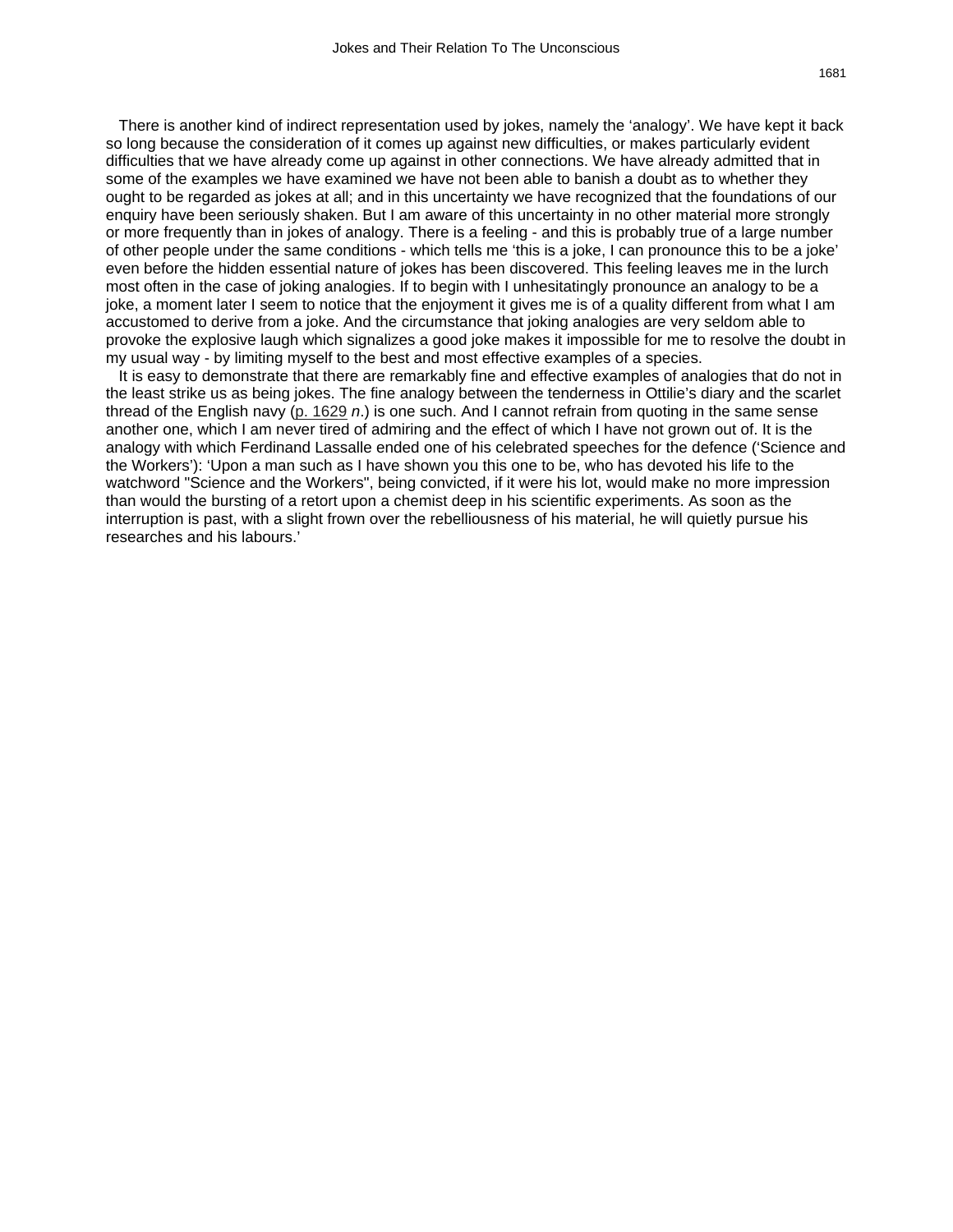A rich selection of apt and joking analogies are to be found among Lichtenberg's writings (the second volume of the Göttingen edition of 1853), and it is from there that I shall take the material for our investigation.

 'It is almost impossible to carry the torch of truth through a crowd without singeing someone's beard.' No doubt that seems to be a joke; but on closer examination we, notice that the joking effect does not arise from the analogy itself but from a subsidiary characteristic. 'The torch of truth' is not a new analogy but one that has been common for a very long time and has become reduced to a *cliché* - as always happens when an analogy is lucky and accepted into linguistic usage. Though we scarcely notice the analogy any longer in the phrase 'the torch of truth', it is suddenly given back its full original force by Lichtenberg, since an addition is now made to the analogy and a consequence is drawn from it. But we are already familiar with a process like this of giving its full meaning to a watered-down expression as a technique of joking. It finds a place in the multiple use of the same material (p. 1639 f.). It might quite well be that the joking impression produced by Lichtenberg's remark arises only from its dependence on this joke-technique.

The same judgement may certainly apply as well to another joking analogy by the same author:

 'To be sure, the man was not a great light [*Licht*], but a great candlestick [*Leuchter*] . . . He was a Professor of Philosophy.'

 To describe a man of learning as a great light, a *lumen mondi*, has long ceased to be an effective analogy, whether or not it originally had an effect as a joke. But the analogy is refreshed, it is given back its full force, if a modification is derived from it and a second, new, analogy is thus obtained from it. The way in which this second analogy comes about seems to be what determines the joke, not the two analogies themselves. This would be an instance of the same joke-technique as in the example of the torch.

 The following example seems to have the character of a joke for another reason, but one that must be judged similarly:

 'Reviews seem to me to be a kind of childish illness to which new-born books are more or less liable. There are examples of the healthiest dying of it; and the weakest often get through it. Some escape it altogether. Attempts have often been made to guard against it by the amulets of preface and dedication, or even to inoculate against it by judgements of one's own. But this does not always help.'

 The comparison of reviews to a childish illness is founded in the first instance on the fact of being exposed to them shortly after first seeing the light of day. I cannot venture to decide whether up to this point the comparison has the character of a joke. But it is then carried further: it turns out that the subsequent fate of new books can be represented within the framework of the same analogy or through related analogies. A prolongation like this of an analogy is undoubtedly in the nature of a joke, but we already know what technique it has to thank for this - it is a case of unification, the making of an unsuspected connection. The character of the unification is not altered by the fact that here it consists in making an addition to a previous analogy.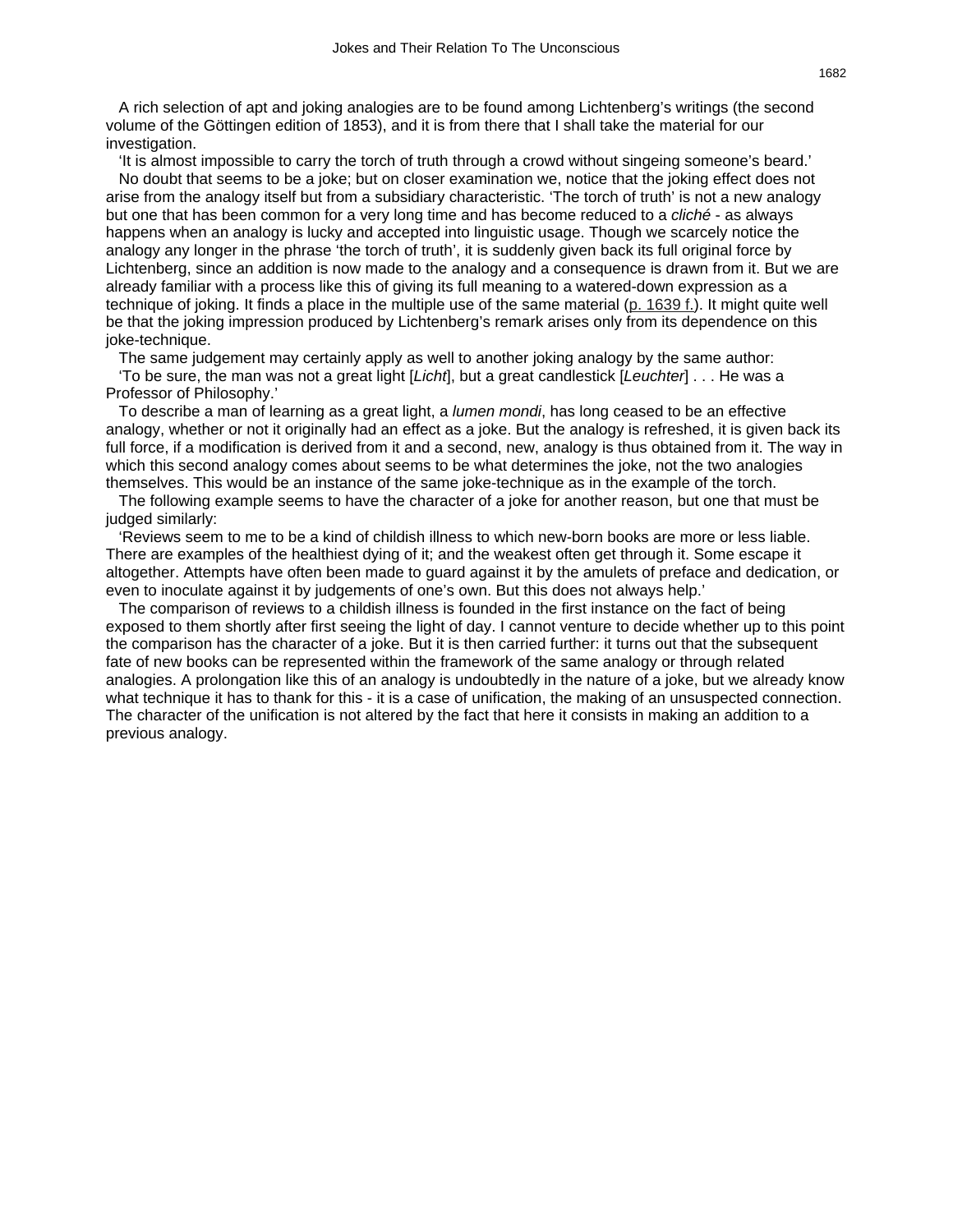In another group of analogies one is tempted to shift what is undoubtedly an impression that has the character of a joke on to another factor, which once again has in itself nothing to do with the nature of the analogy. These are analogies which contain a striking juxtaposition, often a combination that sounds absurd, or which are replaced by something of the sort as the outcome of the analogy. The majority of the Lichtenberg examples belong to this group.

 'It is a pity that one cannot see the learned entrails of authors so as to discover what they have eaten.' The 'learned' entrails is a bewildering and indeed absurd epithet, which is only explained by the analogy. What if the impression of its being a joke were due entirely to the bewildering character of the juxtaposition? If so, it would correspond to a method of joking with which we are quite familiar - 'representation by absurdity'

 Lichtenberg has used the same analogy between the ingestion of reading and instructive matter and the ingestion of physical nourishment for another joke:

 'He thought very highly of learning at home, and was therefore entirely in favour of learned stall-feeding.' Other analogies by the same author exhibit the same absurd, or at least remarkable, assignment of epithets, which, as we now begin to see, are the true vehicles of the joke:

'That is the weather side of my moral constitution; I can stand things there quite well.'

 'Everyone has his moral backside, which he does not show except in case of need and which he covers as long as possible with the breeches of respectability.'

 'Moral backside' - the assignment of this remarkable epithet is the outcome of an analogy. But in addition, the analogy is continued further with an actual play upon words - 'need' - and a second even more unusual juxtaposition ('the breeches of respectability'), which is perhaps a joke in itself; for the breeches, since they are the breeches of respectability, themselves, as it were, become a joke. We need not be surprised, then, if the whole gives us the impression of being an analogy that is a very good joke. We begin to notice that we are inclined, quite generally, where a characteristic attaches only to a part of a whole, to extend it in our estimation to the whole itself. The 'breeches of respectability', incidentally, recall some similarly bewildering lines of Heine's:

> . . . Bis mir endlich, endlich alle Knopfe rissen an der Hose der Geduld.<sup>1</sup>

 There can be no doubt that these last two analogies have a characteristic that we do not find in every good (that is to say, in every apt) analogy. They are to a great degree 'debasing', as we might put it. They juxtapose something of a high category, something abstract (in these instances, 'respectability' and 'patience'), with something of a very concrete and even low kind ('breeches'). We shall have to consider in another connection whether this peculiarity has anything to do with the joke. Here we will try to analyse another example in which this disparaging characteristic is quite specially plain. Weinberl, the clerk in Nestroy's farce *Einen Jux will er sich machen* [*He wants to have a spree*], pictures to himself how one day, when he is a respectable old business man, he will remember the days of his youth: 'When the ice in front of the warehouse of memory has been hacked up like this in a friendly talk', he says, 'when the arched doorway of old times has been unlocked again and the showcase of the imagination is fully stocked with goods from the past. . . .' These are, to be sure, analogies between abstract and very commonplace concrete things; but the joke depends - whether entirely or in part - on the fact that a clerk is making use of analogies taken from the domain of his everyday activities. But the bringing of these abstractions into connection with the ordinary things with which his life is normally filled is an act of *unification*.

 $1$  [  $\dots$  Till at last, at last every button bursts on my breeches of patience.]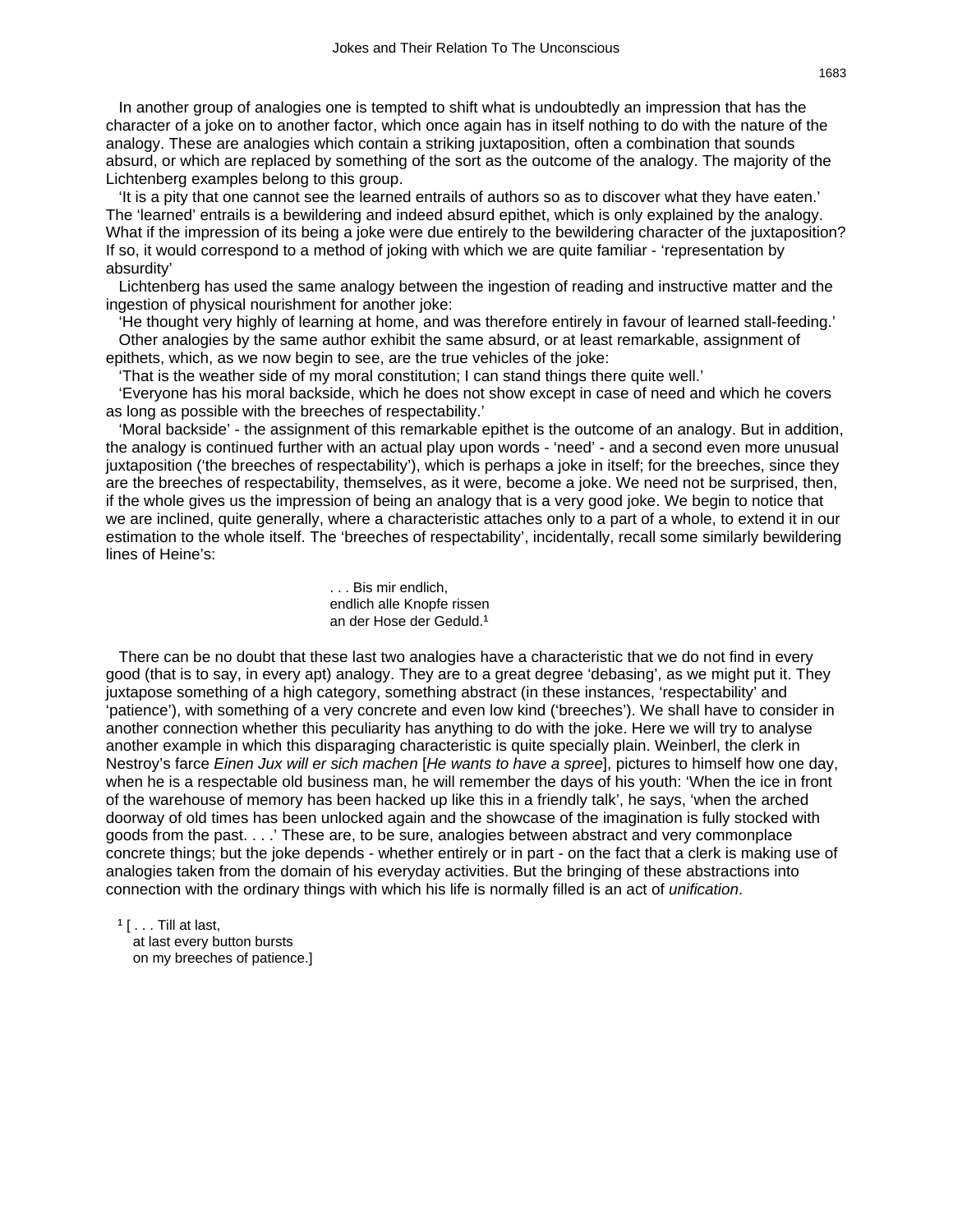Let us return to the Lichtenberg analogies:

 'The motives that lead us to do anything might be arranged like the thirty-two winds [= points of the compass] and might be given names in a similar way: for instance, "bread-bread fame" or "fame-famebread". As is so often the case with Lichtenberg's jokes, the impression of something apt, witty and shrewd is so prominent that our judgement upon the nature of what constitutes the joke is misled by it. If some amount of joke is admixed with the admirable meaning in a remark of this kind, we are probably led into declaring that the whole thing is an excellent joke. I should like, rather, to hazard the statement that everything in it that is really in the nature of a joke arises from our surprise at the strange combination 'bread bread-fame'. As a joke, therefore, it would be a 'representation by absurdity'.

 A strange juxtaposition or the attribution of an absurd epithet can stand by itself as the outcome of an analogy:

'A zweischläfrige woman.' 'An einschläfriger church-pew.'<sup>1</sup> (Both by Lichtenberg.) Behind both these there is an analogy with a bed; in both of them, besides the 'bewilderment' the technical factor of 'allusion' is in operation - an allusion in one case to the sleepy effects of sermons and in the other to the inexhaustible topic of sexual relations.

 So far we have found that whenever an analogy strikes us as being in the nature of a joke it owes this impression to the admixture of one of the joke-techniques that are familiar to us. But a few other examples seem at last to provide evidence that an analogy can in itself be a joke.

This is how Lichtenberg describes certain odes:

 'They are in poetry what Jakob Böhme's immortal works are in prose - a kind of picnic, in which the author provides the words and the reader the sense.'

 'When he philosophizes, he throws as a rule an agreeable moonlight over things, which pleases in general but shows no single thing clearly.'

<sup>1</sup> [These two German words - meaning literally 'that can sleep two' and 'that can sleep one' - are ordinarily applied to beds, i.e. 'double' and 'single'. *Einschläfrig*, however, can also mean 'soporific'.]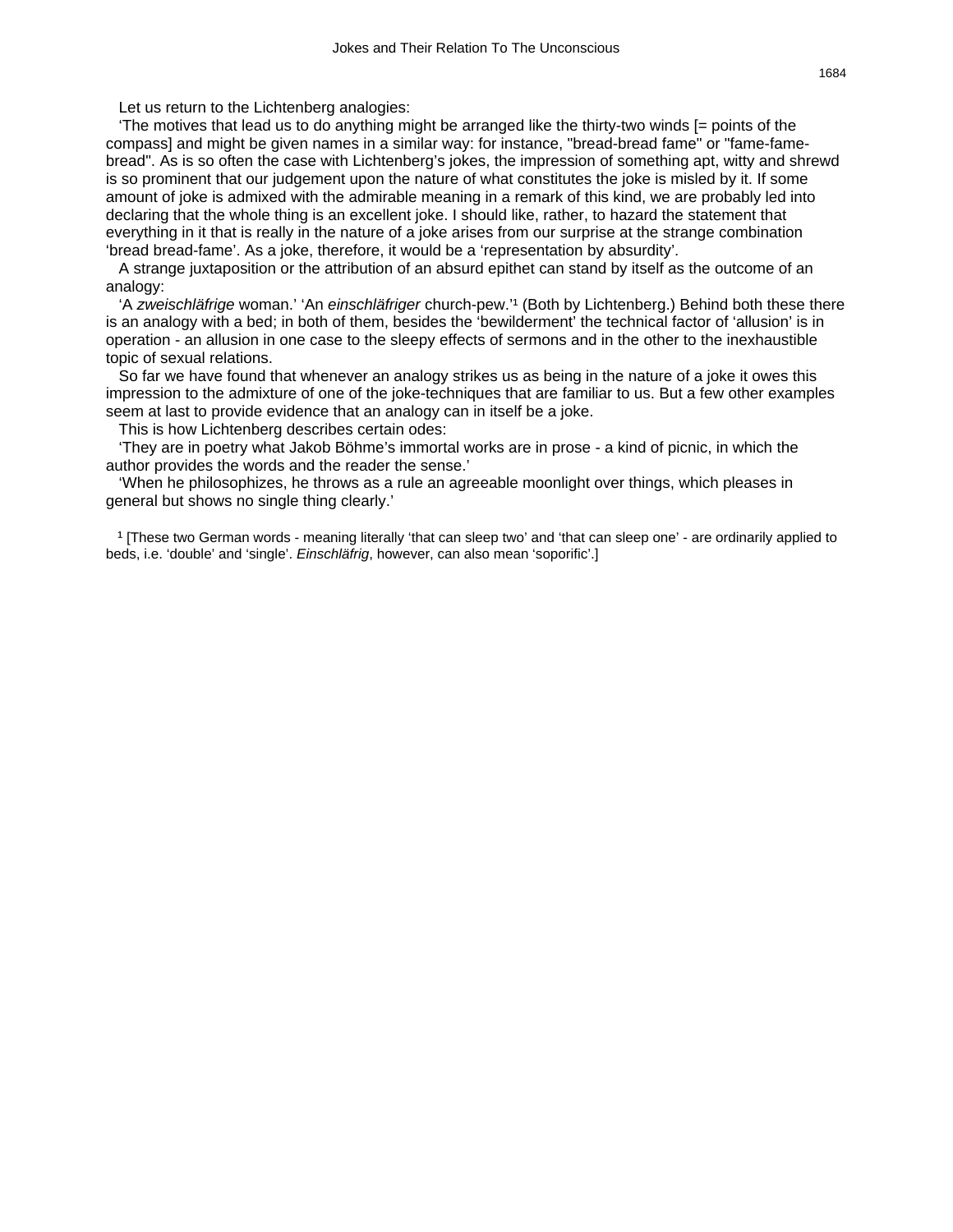## Or here is Heine:

 'Her face resembled a palimpsest, on which, beneath the fresh black monastic manuscript of the text of a Church Father there lurk the half-obliterated lines of an ancient Greek love poem.'

 Or let us take the lengthy analogy, with a highly degrading purpose, in the 'Bäder von Lucca' 'A catholic cleric behaves rather like a clerk with a post in a large business house. The Church, the big firm, of which the Pope is head, gives him a fixed job and, in return, a fixed salary. He works lazily, as everyone does who is not working for his own profit, who has numerous colleagues and can easily escape notice in the bustle of a large concern. All he has at heart is the credit of the house and still more its maintenance, since if it should go bankrupt he would lose his livelihood. A protestant cleric, on the other hand, is in every case his own principal and carries on the business of religion for his own profit. He does not, like his catholic fellow-traders, carry on a wholesale business but only retail. And since he must himself manage it alone, he cannot be lazy. He must advertise his articles of faith, he must depreciate his competitors' articles, and, genuine retailer that he is, he stands in his retail shop, full of business envy of all the great houses, and particularly of the great house in Rome, which pays the wages of so many thousands of book-keepers and packers and has its factories in all four quarters of the globe.'

 In the face of this and many other examples, we can no longer dispute the fact that an analogy can in itself possess the characteristic of being a joke, without this impression being accounted for by a complication with one of the familiar joke techniques. But, that being so, we are completely at a loss to see what it is that determines the joking characteristic of analogies, since that characteristic certainly does not reside in analogy as a form of expression of thought or in the operation of making a comparison. All we can do is to include analogy among the species of 'indirect representation' used by the joke-technique and we must leave unresolved the problem which we have met with much more clearly in the case of analogies than in the methods of joking that we came across earlier. No doubt, moreover, there must be some special reason why the decision whether something is a joke or not offers greater difficulties in analogies than in other forms of expression.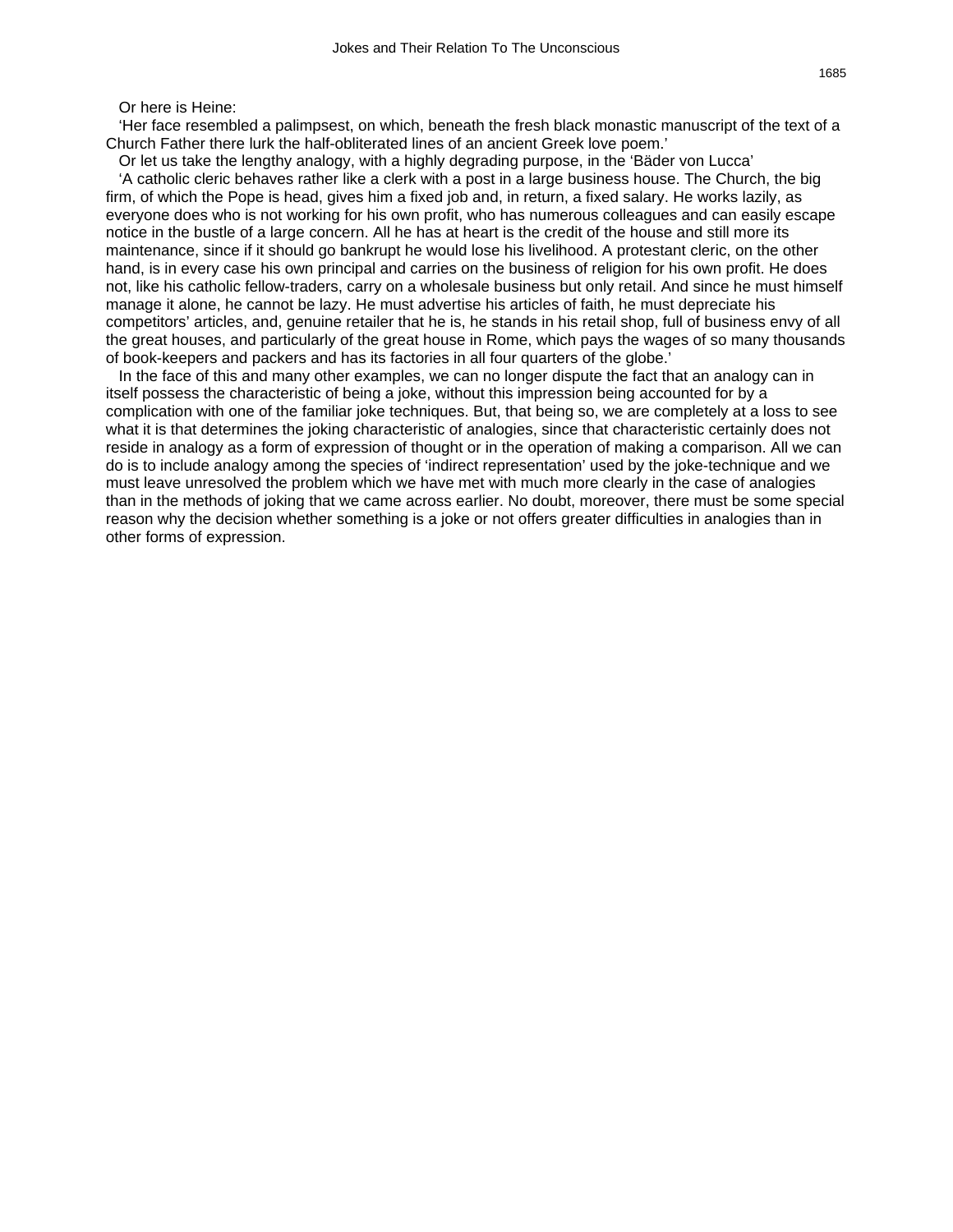This gap in our understanding gives us no grounds, however, for complaining that this first investigation has been without results. In view of the intimate connection which we must be prepared to attribute to the different characteristics of jokes, it would be imprudent to expect that we could completely explain one side of the problem before we have so much as cast a glance at the others. We shall no doubt have now to attack the problem from another direction.

 Can we feel sure that none of the possible techniques of jokes has escaped our investigation? Of course not. But a continued examination of fresh material can convince us that we have got to know the commonest and most important technical methods of the joke-work - at all events as much as is required for forming a judgement on the nature of that psychical process. So far we have not arrived at any such judgement; but on the other hand we are now in possession of an important indication of the direction from which we may expect to receive further light upon the problem. The interesting processes of condensation accompanied by the formation of a substitute, which we have recognized as the core of the technique of verbal jokes, point towards the formation of dreams, in the mechanism of which the same psychical processes have been discovered. This is equally true, however, of the techniques of conceptual jokes displacement, faulty reasoning, absurdity, indirect representation, representation by the opposite - which reappear one and all in the technique of the dream-work. Displacement is responsible for the puzzling appearance of dreams, which prevents our recognizing that they are a continuation of our waking life. The use of absurdity and nonsense in dreams has cost them the dignity of being regarded as psychical products and has led the authorities to suppose that a disintegration of the mental activities and a cessation of criticism, morality and logic are necessary conditions of the formation of dreams. Representation by the opposite is so common in dreams that even the popular books of dream-interpretation, which are on a completely wrong tack, are in the habit of taking it into account. Indirect representation - the replacement of a dream-thought by an allusion, by something small, a symbolism akin to analogy - is precisely what distinguishes the mode of expression of dreams from that of our waking life.<sup>1</sup> So far-reaching an agreement between the methods of the joke-work and those of the dream-work can scarcely be a matter of chance. To demonstrate this agreement in detail and to examine its basis will be one of our later tasks.

<sup>1</sup> Cf. Chapter VI ('The Dream-Work') of my *Interpretation of Dreams*.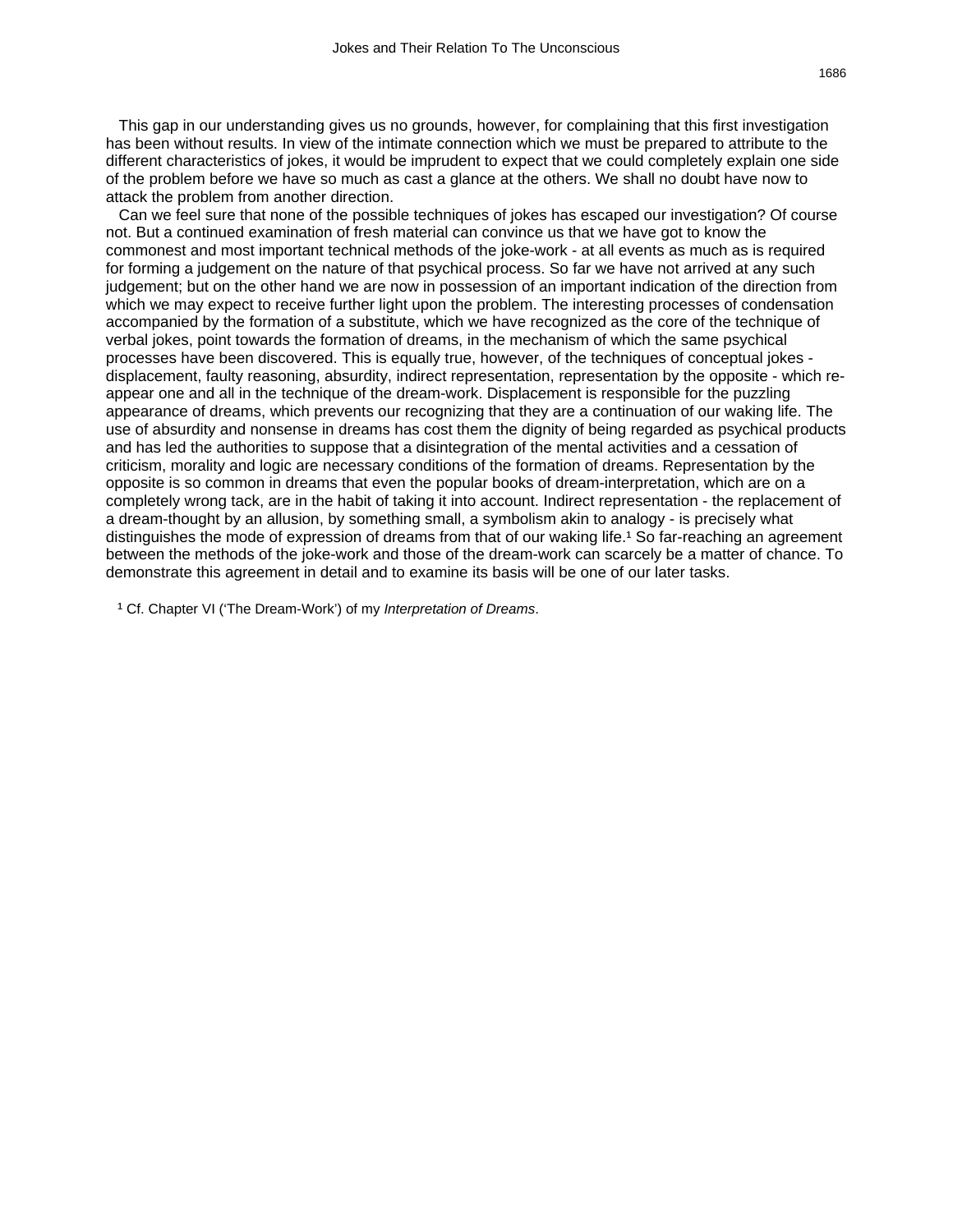## Jokes and Their Relation To The Unconscious

## THE PURPOSES OF JOKES

III

When at the end of my last chapter I wrote down Heine's comparison of a catholic priest to an employee in a wholesale business and of a protestant one to a retail merchant, I was aware of an inhibition which was trying to induce me not to make use of the analogy. I told myself that among my readers there would probably be a few who felt respect not only for religion but for its governors and assistants. Such readers would merely be indignant about the analogy and would get into an emotional state which would deprive them of all interest in deciding whether the analogy had the appearance of being a joke on its own account or as a result of something extra added to it. With other analogies - for instance, the neighbouring one of the agreeable moonlight which a particular philosophy throws over things - there seemed to be no need for worry about the disturbing effect they might have on a section of my readers. The most pious man would remain in a state of mind in which he could form a judgement on our problem.

 It is easy to divine the characteristic of jokes on which the difference in their hearers' reaction to them depends. In the one case the joke is an end in itself and serves no particular aim, in the other case it does serve such an aim - it becomes *tendentious*. Only jokes that have a purpose run the risk of meeting with people who do not want to listen to them.

Non-tendentious jokes were described by Vischer as 'abstract' jokes. I prefer to call them 'innocent' jokes.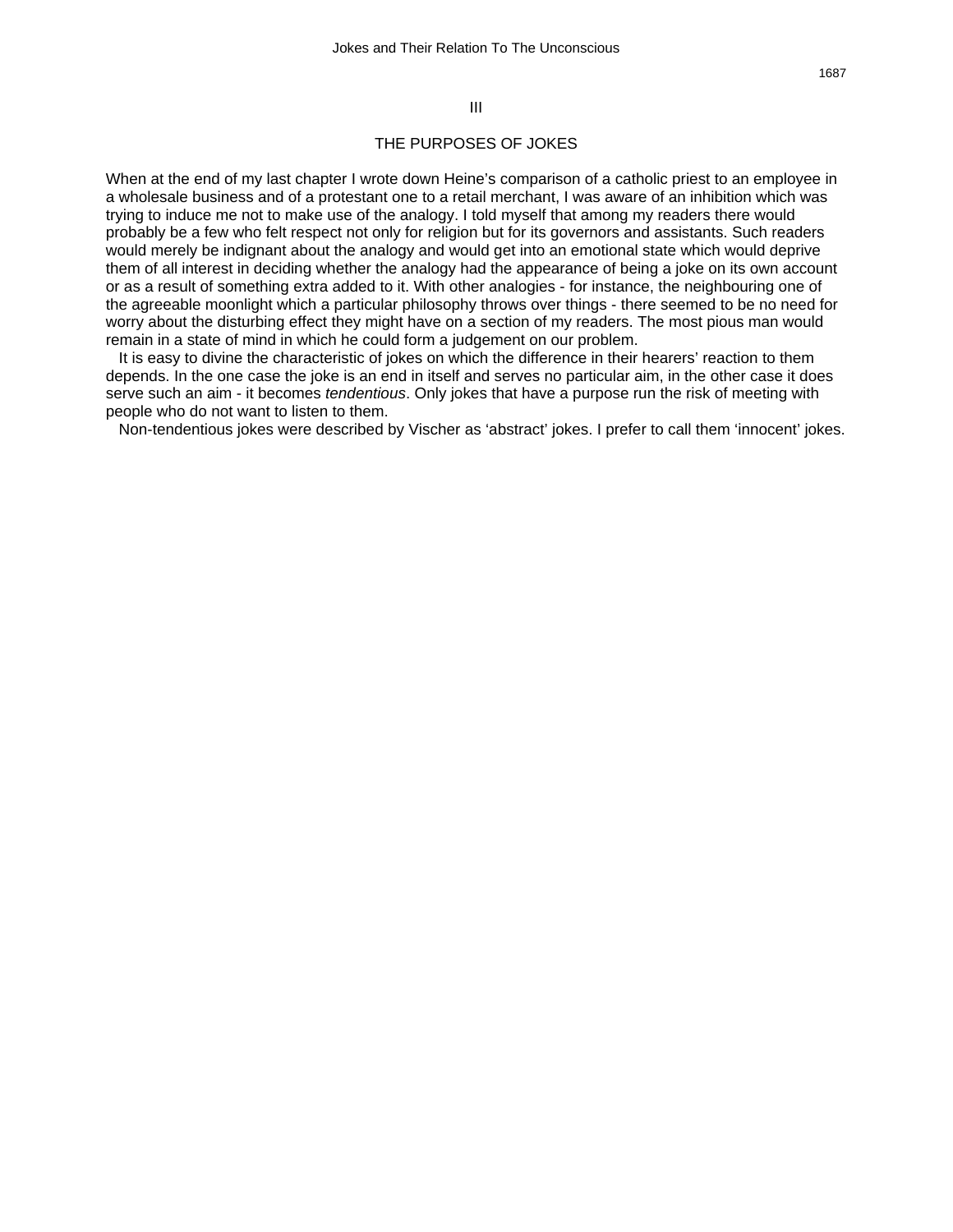Since we have already divided jokes into 'verbal' and 'conceptual' jokes according to the material handled by their technique, it devolves on us now to examine the relation between that classification and the new one that we are introducing. The relation between verbal and conceptual jokes on the one hand and abstract and tendentious jokes on the other is not one of mutual influence; they are two wholly independent classifications of joking products. Some people may perhaps have gained an impression that innocent jokes are predominantly verbal jokes, but that the more complex technique of conceptual jokes is mostly employed for definite purposes. But there are innocent jokes that work with play upon words and similarity of sound, and equally innocent ones that employ all the methods of conceptual jokes. And it is just as easy to show that a tendentious joke need be nothing other than a verbal joke as regards its technique. For instance, jokes that 'play about' with proper names often have an insulting and wounding purpose, though, needless to say, they are verbal jokes. But the most innocent of all jokes are once more verbal jokes; for instance, the *Schüttelreime*<sup>1</sup>, which have recently become so popular and in which the multiple use of the same material with a modification entirely peculiar to it constitutes the technique:

> Und weil er Geld in *M*enge *h*atte, lag stets er in der *H*änge*m*atte.²

It may be hoped that no one will question that the enjoyment derived from these otherwise unpretentious rhymes is the same as that by which we recognize jokes.

<sup>1</sup> [Literally, 'shaking-up rhymes'.]

 ² [And because he had money in quantities He always lay in a hammock.]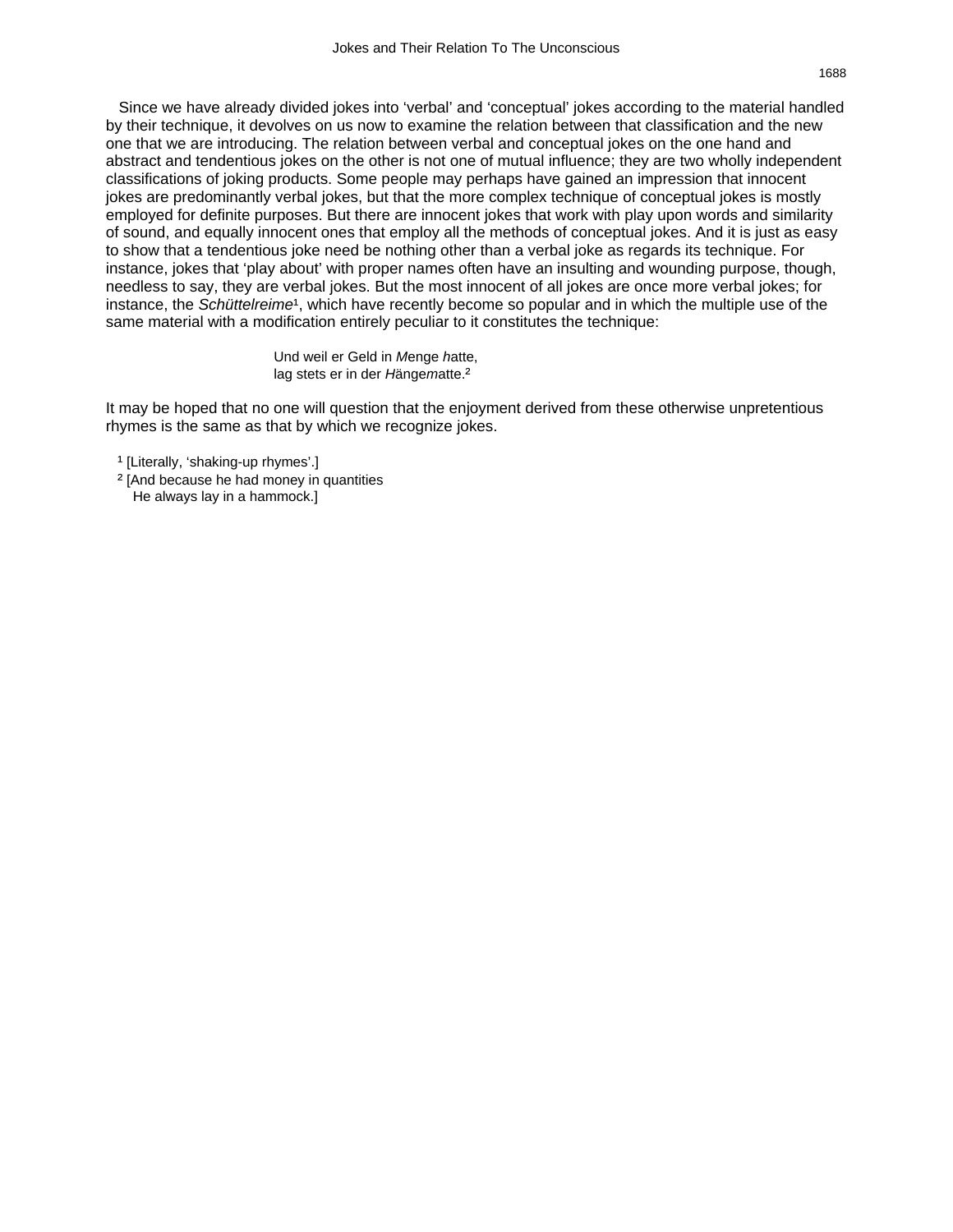Good examples of abstract or innocent conceptual jokes are to be found in plenty among the Lichtenberg analogies, with some of which we have already become acquainted. I add a few more:

 'They had sent a small octavo volume to Göttingen, and had got back something that was a quarto in body and soul.'

 'In order to erect this building properly, it is above all necessary that good foundations shall be laid; and I know of none firmer than if, upon every course of masonry *pro*, one promptly lays a course *contra*.'

 'One person procreates a thought, a second carries it to be baptized, a third begets children by it, a fourth visits it on its deathbed and a fifth buries it.' (Analogy with unification.)

 'Not only did he disbelieve in ghosts; he was not even frightened of them.' Here the joke lies entirely in the nonsensical form of representation, which puts what is commonly thought less of into the comparative and uses the positive for what is regarded as more important. If this joking envelope is removed, we have: 'it is much easier to get rid of a fear of ghosts intellectually than to escape it when the occasion arises.' This is no longer in the least a joke, though it is a correct and still too little appreciated psychological discovery the same one which Lessing expressed in a well-known sentence:

'Not all are free who mock their chains.'

 I may take the opportunity that this affords of getting rid of what is nevertheless a possible misunderstanding. For 'innocent' or 'abstract' jokes are far from having the same meaning as jokes that are 'trivial' or 'lacking in substance'; they merely connote the opposite of the 'tendentious' jokes that will be discussed presently. As our last example shows, an innocent - that is, a non-tendentious - joke may also be of great substance it may assert something of value. But the substance of a joke is independent of the joke and is the substance of the thought which is here, by means of a special arrangement, expressed as a joke. No doubt, just as watch-makers usually provide a particularly good movement with a similarly valuable case, so it may happen with jokes that the best achievements in the way of jokes are used as an envelope for thoughts of the greatest substance.

 If now we draw a sharp distinction in the case of conceptual jokes between the substance of the thought and the joking envelope, we shall reach a discovery which may throw light of much of our uncertainty in judging jokes. For it turns out - and this is a surprising thing - that our enjoyment of a joke is based on a combined impression of its substance and of its effectiveness as a joke and that we let ourselves be deceived by the one factor over the amount of the other. Only after the joke has been reduced do we become aware of this false judgement.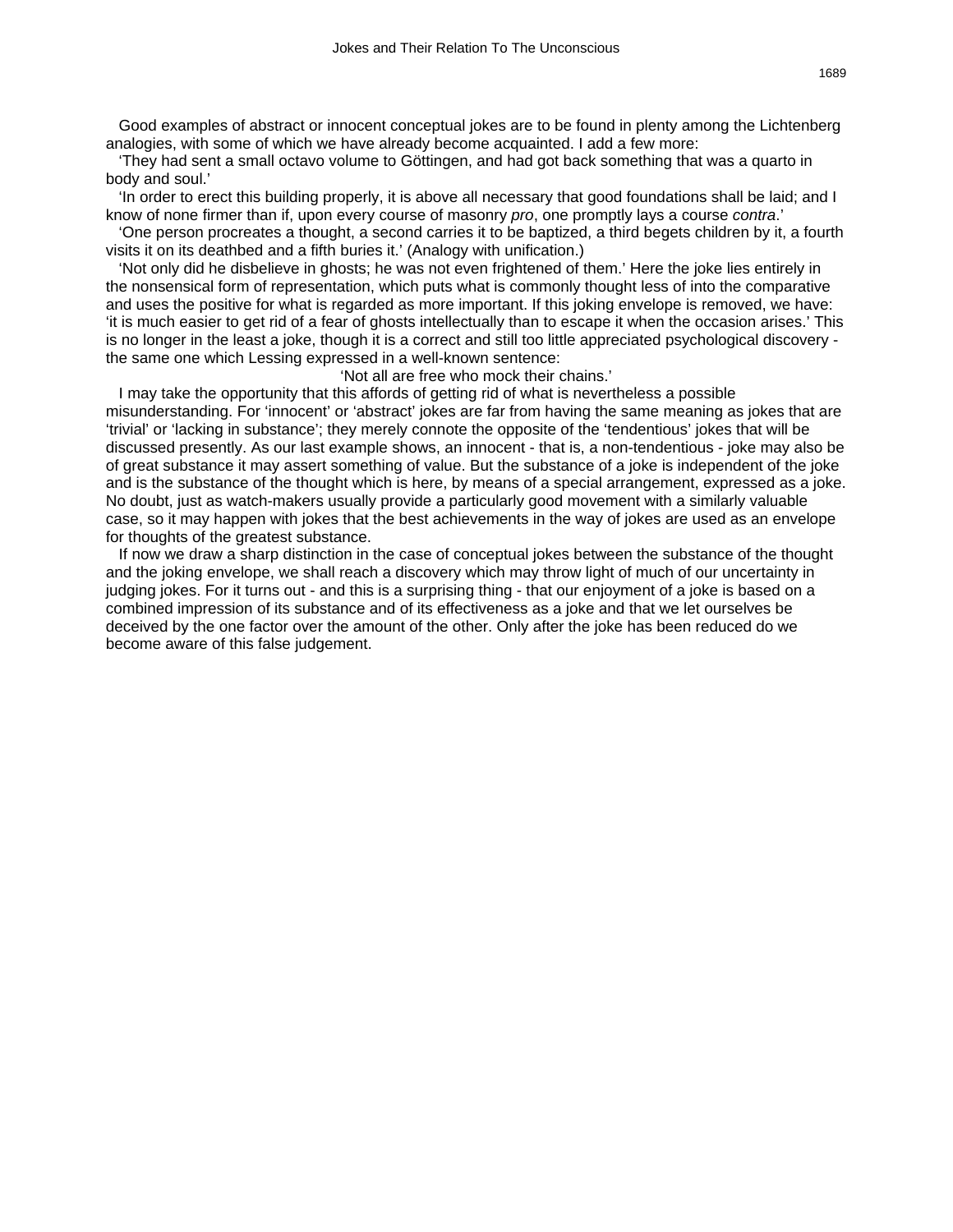Moreover, the same thing is true of verbal jokes. When we are told that 'experience consists in experiencing what one does not wish to experience', we are bewildered and think we have learnt a new truth. It is a little time before we recognize under this disguise the platitude of 'Injury makes one wise'. (Fischer.) The apt way in which the joke succeeds in defining 'experience' almost purely by the use of the word 'to experience' deceives us into overvaluing the substance of the sentence. Just the same thing is true of Lichtenberg's 'January' joke of unification (p. 1667), which has nothing more to tell us than something we have already long known - that New Year's wishes come true as seldom as other wishes. So too in many similar cases.

 And we find just the contrary with other jokes, in which the aptness and truth of the thought tricks us into calling the whole sentence a brilliant joke - whereas only the thought is brilliant and the joke's achievement is often feeble. Precisely in Lichtenberg's jokes the kernel of thought is frequently far more valuable than the joking envelope to which we unjustifiably extend our appreciation. Thus, for instance, the remark about the ' torch of truth' (p. 1682) is an analogy that scarcely amounts to a joke, but it is so apt that we are inclined to insist that the sentence is a particularly good joke.

 Lichtenberg's jokes are outstanding above all on account of their intellectual content and the certainty with which they hit their mark. Goethe was quite right in saying of that author that in fact his joking and jesting ideas concealed problems; it would have been even more correct to say that they touch on the solution of problems. When, for instance, he remarked as a joke: 'He had read Homer so much that he always read "*Agamemnon*" instead of "*angenommen* "' - the technique used is 'stupidity' plus 'similarity of sound' - Lichtenberg had discovered nothing less than the secret of misreading.<sup>1</sup>

 Similarly with a joke the technique of which struck us as most unsatisfactory (p. 1661): 'He wondered how it is that cats have two holes cut in their skin precisely at the place where their eyes are'. The stupidity that is paraded here is only apparent. In fact, behind this simple remark lies the great problem of teleology in the structure of animals. It was by no means so completely a matter of course that the palpebral fissure should open at the point at which the cornea is exposed, until the theory of evolution had thrown light on the coincidence.

 We shall bear in mind the fact that we receive from joking remarks a total impression in which we are unable to separate the share taken by the thought content from the share taken by the joke-work. It may be that later on we shall find a still more significant parallel to this.

<sup>1</sup> See my *Psychopathology of Everyday Life* (1901*b*)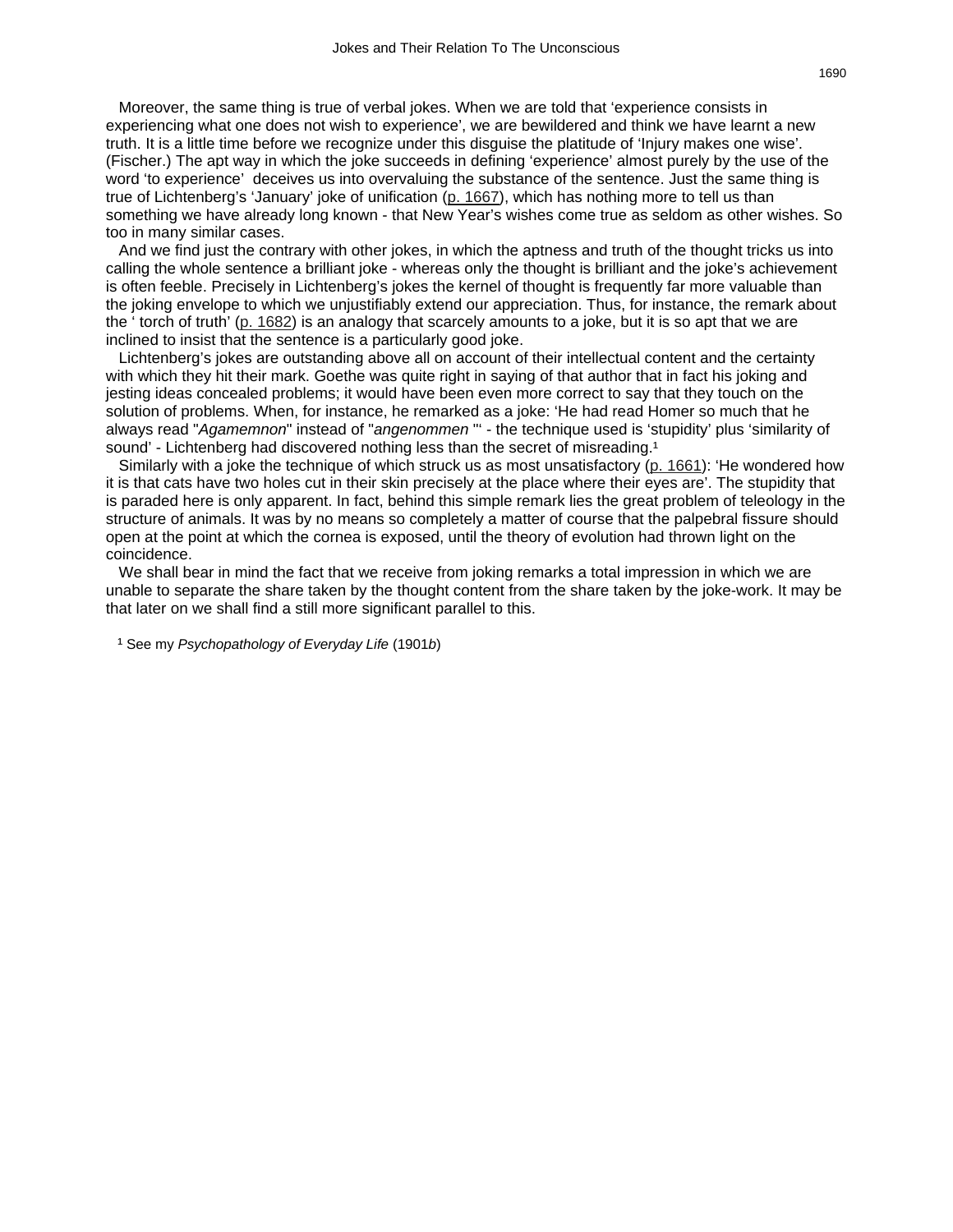From the point of view of throwing theoretical light on the nature of jokes, innocent jokes are bound to be of more value to us than tendentious ones, and trivial jokes of more value than profound ones. Innocent and trivial jokes are likely to put the problem of jokes before us in its purest form, since with them we avoid the danger of being confused by their purpose or having our judgement misled by their good sense. On the basis of such material our discoveries can make fresh advances.

I will select the most innocent possible example of a verbal joke:

 'A girl to whom a visitor was announced while she was at her toilet complained: "Oh, what a shame that one mayn't let oneself be seen just when one's at one's most *anziehend*"<sup>1</sup> (Kleinpaul, 1890.)

 Since, however, doubts arise in me after all as to whether I have a right to describe this joke as being non-tendentious, I will replace it by another one which is extremely simple and should really not be open to that objection.

 At the end of a meal in a house to which I had been invited as a guest, a pudding of the kind known as a '*roulard*' was served. It requires some skill on the part of the cook to make it; so one of the guests asked: 'Made in the house?' To which the host replied: 'Yes, indeed. A home-*roulard*.'

<sup>1</sup> ['*Anziehend*' means both 'dressing' and 'attractive'.]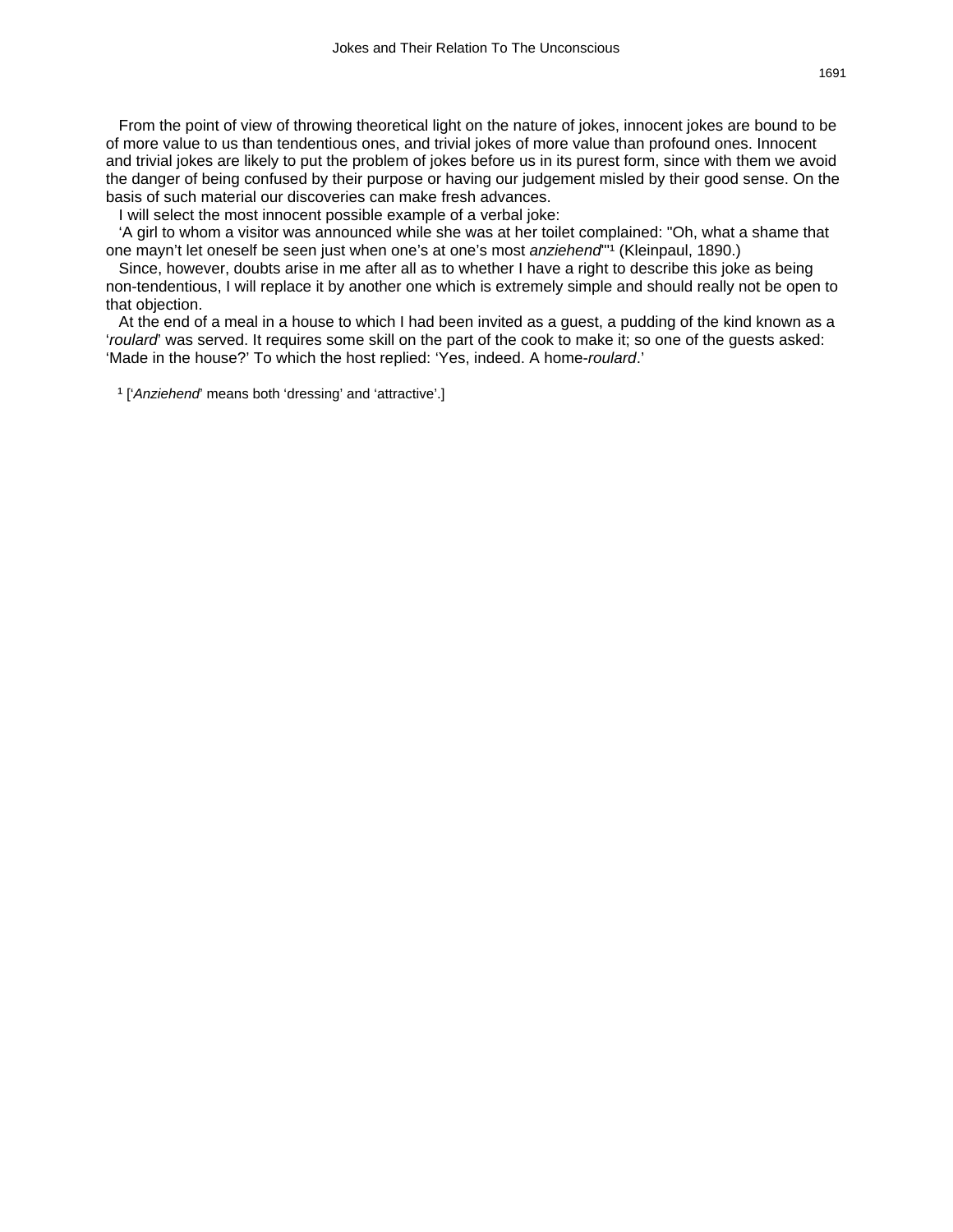This time we will not examine the technique of the joke; we propose to turn our attention to another factor, which is actually the most important one. When those of us present heard this improvised joke it gave us pleasure - which I can clearly recall - and made us laugh. In this instance, as in countless others, the hearers' feeling of pleasure cannot have arisen from the purpose of the joke or from its intellectual content; there is nothing left open to us but to bring that feeling of pleasure into connection with the technique of the joke. The technical methods of joking which we have earlier described - condensation, displacement, indirect representation and so on - thus possess the power of evoking a feeling of pleasure in the hearer, though we cannot in the least see how they may have acquired this power. In this simple way we arrive at the second thesis in our clarification of jokes; the first (p. 1623) asserted that the characteristic of jokes lay in their form of expression. Let us further reflect that this second thesis has in fact taught us nothing new. It merely isolates what was already included in an observation we had made earlier. It will be recalled that when we had succeeded in reducing a joke (that is, in replacing its form of expression by another one, while carefully preserving its sense) it had lost not only its character as a joke but also its power to make us laugh - our enjoyment of the joke.

We cannot proceed further at this point without a discussion with our philosophical authorities.

 The philosophers, who count jokes a part of the comic and who treat of the comic itself under the heading of aesthetics, define an aesthetic idea by the condition that in it we are not trying to get anything from things or do anything with them, that we are not needing things in order to satisfy one of our major vital needs, but that we are content with contemplating them and with the enjoyment of the idea. 'This enjoyment, this kind of ideation, is the purely aesthetic one, which lies only in itself, which has its aim only in itself and which fulfils none of the other aims of life.' (Fischer, 1889, 20.)

We shall scarcely be contradicting this statement of Fischer's - we shall perhaps be doing no more than translating his thoughts into our mode of expression - if we insist that the joking activity should not, after all, be described as pointless or aimless, since it has the unmistakable aim of evoking pleasure in its hearers. I doubt if we are in a position to undertake *anything* without having an intention in view. If we do not require our mental apparatus at the moment for supplying one of our indispensable satisfactions, we allow it itself to work in the direction of pleasure and we seek to derive pleasure from its own activity. I suspect that this is in general the condition that governs all aesthetic ideation, but I understand too little of aesthetics to try to enlarge on this statement. As regards joking, however, I can assert, on the basis of the two discoveries we have already made, that it is an activity which aims at deriving pleasure from mental processes, whether intellectual or otherwise. No doubt there are other activities which have the same aim. They are perhaps differentiated according to the fields of mental activity from which they seek to derive pleasure or perhaps according to the methods of which they make use. We cannot for the moment decide about this; but we hold firmly to the view that the joke technique and the tendency towards economy by which it is partly governed (p. 1647 ff.) have been brought into connection with the production of pleasure.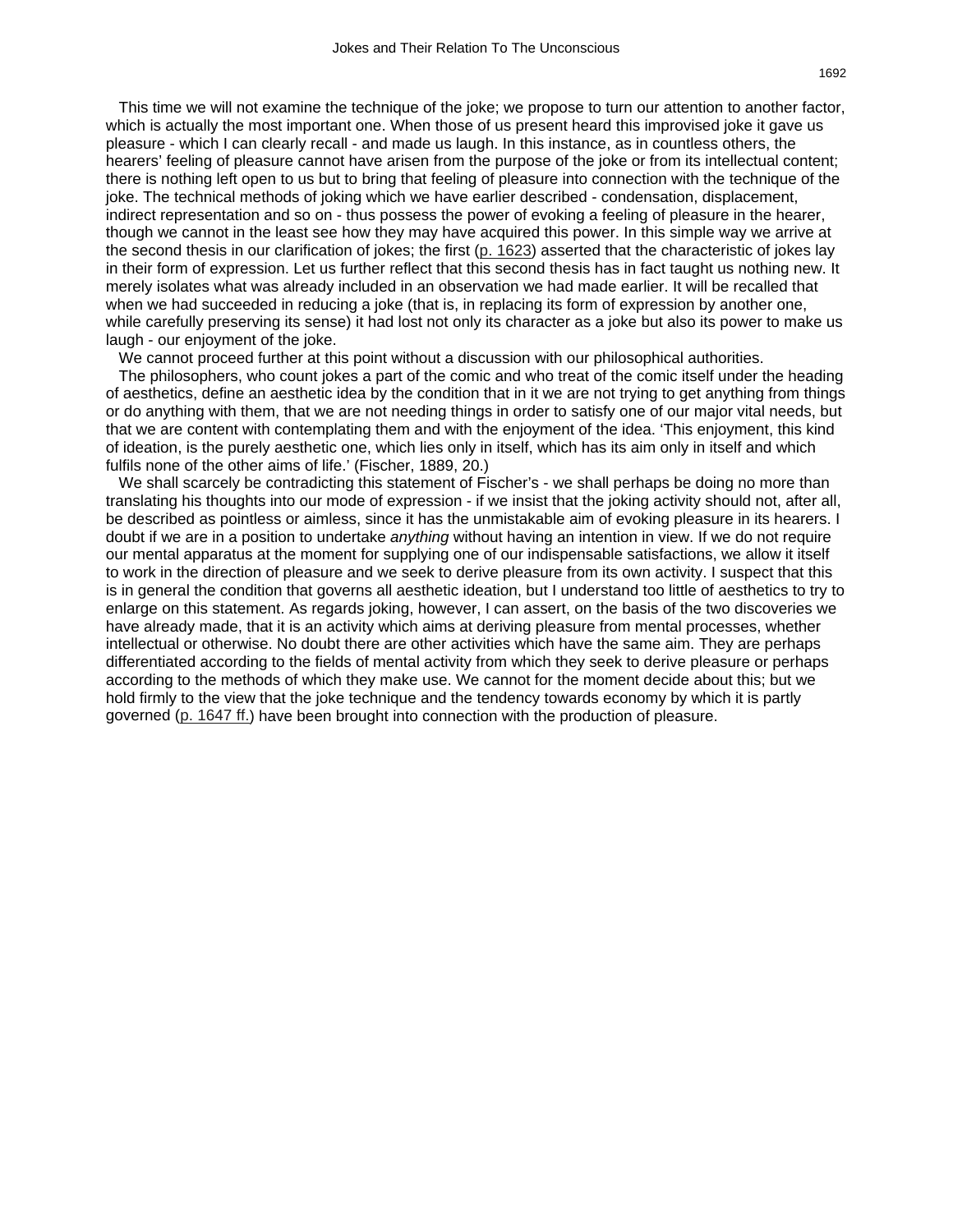But before we set about solving the riddle of how the technical methods of the joke-work are able to excite pleasure in the hearer, we have to recall the fact that, with a view to simplification and greater perspicuity, we have left tendentious jokes entirely on one side. We must, after all, try to throw light on the question of what the purposes of jokes are, and how they serve those purposes.

 There is, first and foremost, one observation which warns us not to leave tendentious jokes on one side in our investigation of the origin of the pleasure we take in jokes. The pleasurable effect of innocent jokes is as a rule a moderate one; a clear sense of satisfaction, a slight smile, is as a rule all it can achieve in its hearers. And it may be that a part even of this effect is to be attributed to the joke's intellectual content, as we have seen from suitable examples (p. 1690). A non-tendentious joke scarcely ever achieves the sudden burst of laughter which makes tendentious ones so irresistible. Since the technique of both can be the same, a suspicion may be aroused in us that tendentious jokes, by virtue of their purpose, must have sources of pleasure at their disposal to which innocent jokes have no access.

 The purposes of jokes can easily be reviewed. Where a joke is not an aim in itself - that is, where it is not an innocent one - there are only two purposes that it may serve, and these two can themselves be subsumed under a single heading. It is either a *hostile* joke (serving the purpose of aggressiveness, satire, or defence) or an *obscene* joke (serving the purpose of exposure). It must be repeated in advance that the technical species of the joke - whether it is a verbal or a conceptual joke - bears no relation to these two purposes.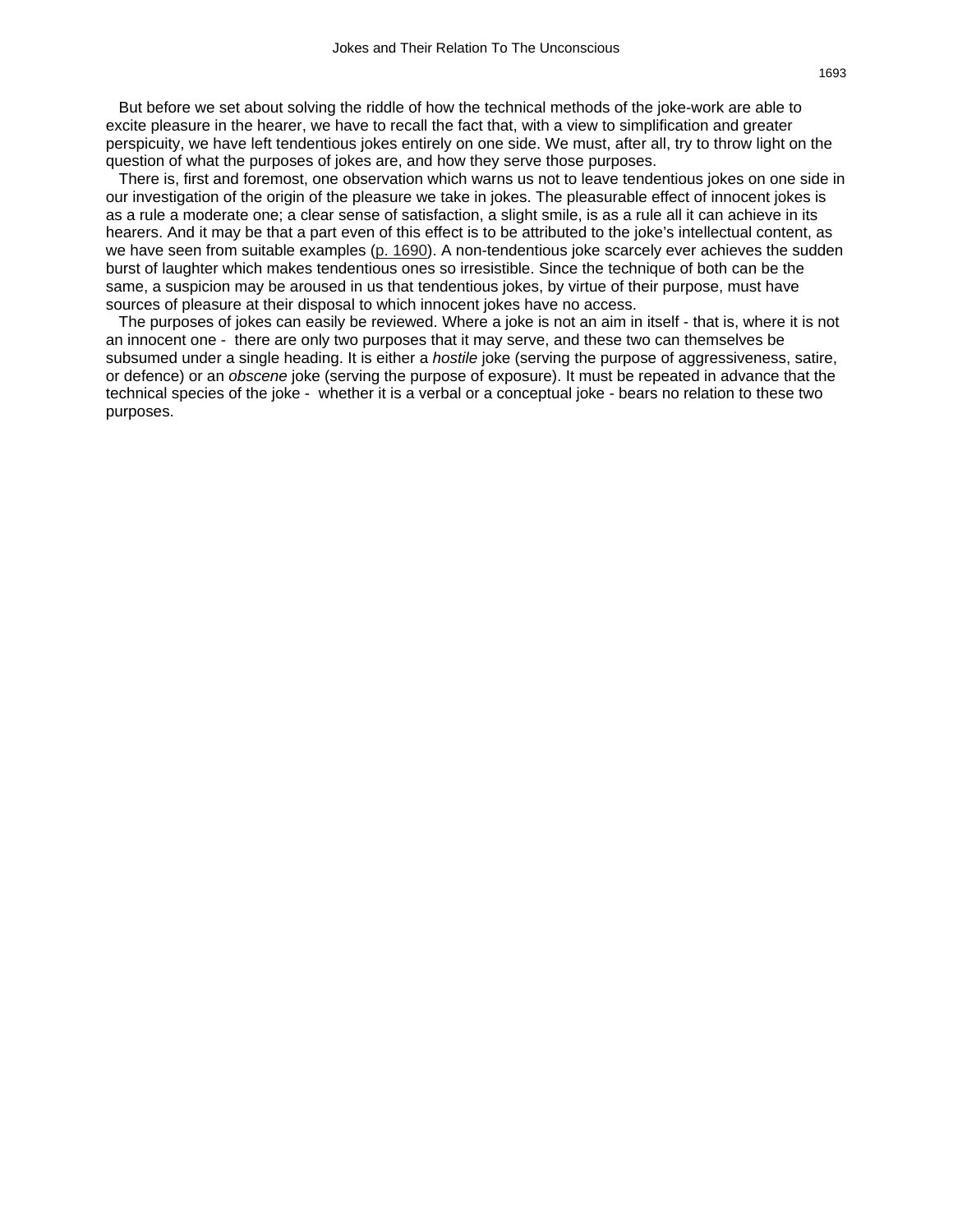It is a much lengthier business to show the way in which jokes serve these two purposes. In this investigation I should prefer to deal first not with the hostile jokes but with the exposing jokes. It is true that these have been far more rarely deemed worthy of investigation, as though aversion to the thing itself had here been transferred to the discussion of it. But we will not allow ourselves to be disconcerted by this, for we shall immediately come upon a marginal case of joking which promises to bring us enlightenment on more than one obscurity,

 We know what is meant by 'smut': the intentional bringing into prominence of sexual facts and relations by speech. This definition, however, is no more valid than other definitions. In spite of this definition, a lecture on the anatomy of the sexual organs or the physiology of procreation need not have a single point of contact with smut. It is a further relevant fact that smut is directed to a particular person, by whom one is sexually excited and who, on hearing it, is expected to become aware of the speaker's excitement and as a result to become sexually excited in turn. Instead of this excitement the other person may be led to feel shame or embarrassment, which is only a reaction against the excitement and, in a roundabout way, is an admission of it. Smut is thus originally directed towards women and may be equated with attempts at seduction. If a man in a company of men enjoys telling or listening to smut, the original situation, which owing to social inhibitions cannot be realized, is at the same time imagined. A person who laughs at smut that he hears is laughing as though he were the spectator of an act of sexual aggression.

 The sexual material which forms the content of smut includes more than what is *peculiar* to each sex; it also includes what is *common* to both sexes and to which the feeling of shame extends - that is to say, what is excremental in the most comprehensive sense. This is, however, the sense covered by sexuality in childhood, an age at which there is, as it were, a cloaca within which what is sexual and what is excremental are barely or not at all distinguished.<sup>1</sup> Throughout the whole range of the psychology of the neuroses, what is sexual includes what is excremental, and is understood in the old, infantile, sense.

<sup>1</sup> See my *Three Essays on the Theory of Sexuality* (1905*d*), which is appearing at the same time as the present work.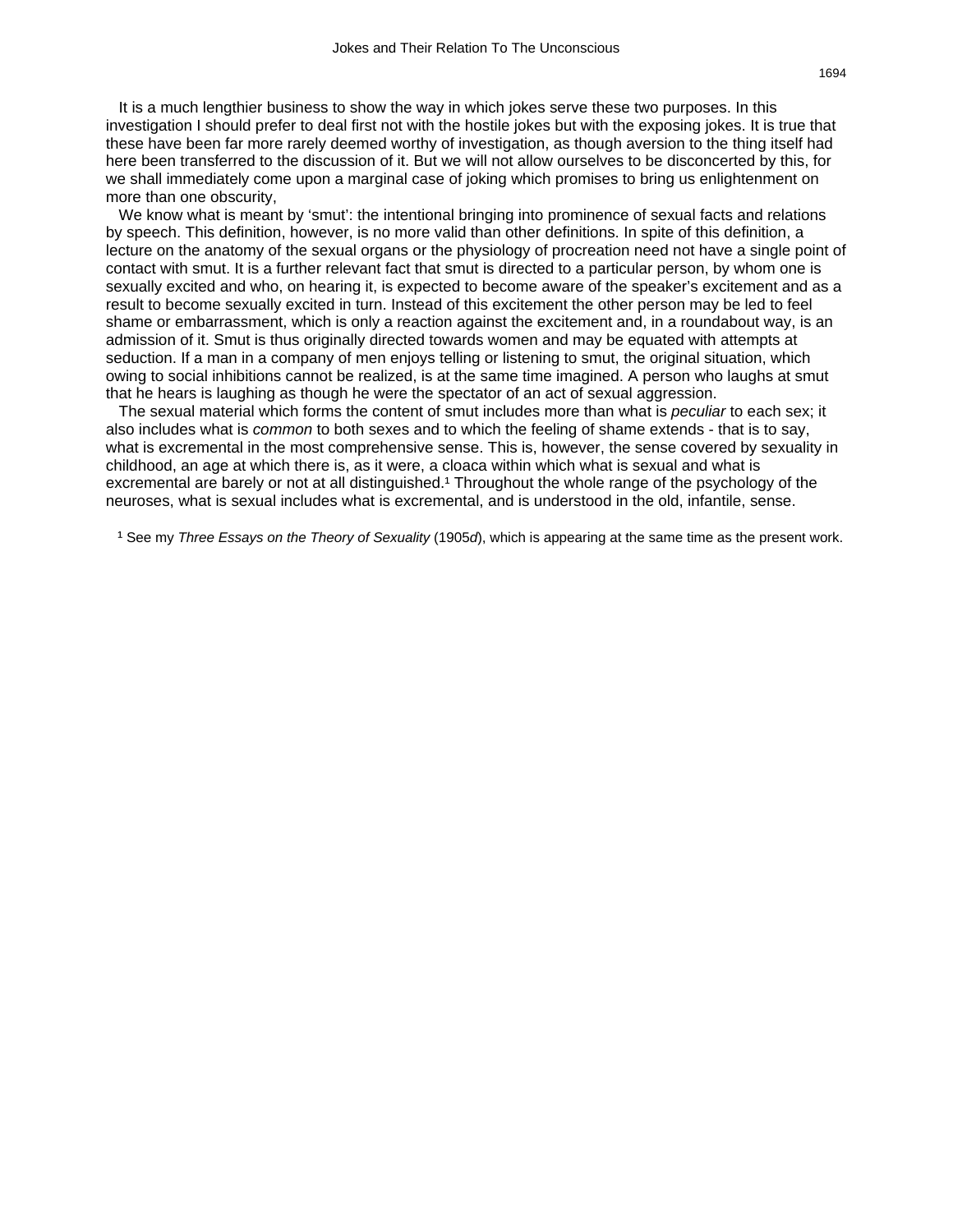Smut is like an exposure of the sexually different person to whom it is directed. By the utterance of the obscene words it compels the person who is assailed to imagine the part of the body or the procedure in question and shows her that the assailant is himself imagining it. It cannot be doubted that the desire to see what is sexual exposed is the original motive of smut.

 It can only help to clarify things if at this point we go back to fundamental facts. A desire to see the organs peculiar to each sex exposed is one of the original components of our libido. It may itself be a substitute for something earlier and go back to a hypothetical primary desire to touch the sexual parts. As so often, looking has replaced touching.<sup>1</sup> The libido for looking and touching is present in everyone in two forms, active and passive, male and female; and, according to the preponderance of the sexual character, one form or the other predominates. It is easy to observe the inclination to self-exposure in young children. In cases in which the germ of this inclination escapes its usual fate of being buried and suppressed, it develops in men into the familiar perversion known as exhibitionism. In women the inclination to passive exhibitionism is almost invariably buried under the imposing reactive function of sexual modesty, but not without a loophole being left for it in relation to clothes. I need only hint at the elasticity and variability in the amount of exhibitionism that women are permitted to retain in accordance with differing convention and circumstances.

 In men a high degree of this trend persists as a portion of their libido, and it serves to introduce the sexual act. When this urge makes itself felt at the first approach to a woman, it must make use of words, for two reasons; firstly, to announce itself to her, and secondly, because if the idea is aroused by speech it may induce a corresponding excitement in the woman herself and may awaken an inclination in her to passive exhibitionism. A wooing speech like this is not yet smut, but it passes over into it. If the woman's readiness emerges quickly the obscene speech has a short life; it yields at once to a sexual action. It is otherwise if quick readiness on the woman's part is not to be counted on, and if in place of it defensive reactions appear. In that case the sexually exciting speech becomes an aim in itself in the shape of smut. Since the sexual aggressiveness is held up in its advance towards the act, it pauses at the evocation of the excitement and derives pleasure from the signs of it in the woman. In so doing, the aggressiveness is no doubt altering its character as well, just as any libidinal impulse will if it is met by an obstacle. It becomes positively hostile and cruel, and it thus summons to its help against the obstacle the sadistic components of the sexual instinct.

 The woman's inflexibility is therefore the first condition for the development of smut, although, to be sure, it seems merely to imply a postponement and does not indicate that further efforts will be in vain. The ideal case of a resistance of this kind on the woman's part occurs if another man is present at the same time - a third person -, for in that case an immediate surrender by the woman is as good as out of the question. This third person soon acquires the greatest importance in the development of the smut; to begin with, however, the presence of the woman is not to be overlooked. Among country people or in inns of the humbler sort it will be noticed that it is not until the entrance of the barmaid or the innkeeper's wife that smuttiness starts up. Only at higher social levels is the opposite found, and the presence of a woman brings the smut to an end. The men save up this kind of entertainment, which originally presupposed the presence of a woman who was feeling ashamed, till they are 'alone together'. So that gradually, in place of the woman, the onlooker, now the listener, becomes the person to whom the smut is addressed, and owing to this transformation it is already near to assuming the character of a joke.

 From this point onwards our attention will be drawn to two factors: the part played by the third person, the listener, and the conditions governing the subject-matter of the smut itself.

<sup>1</sup> Cf. Moll's instinct of 'contrectation' (Moll, 1898).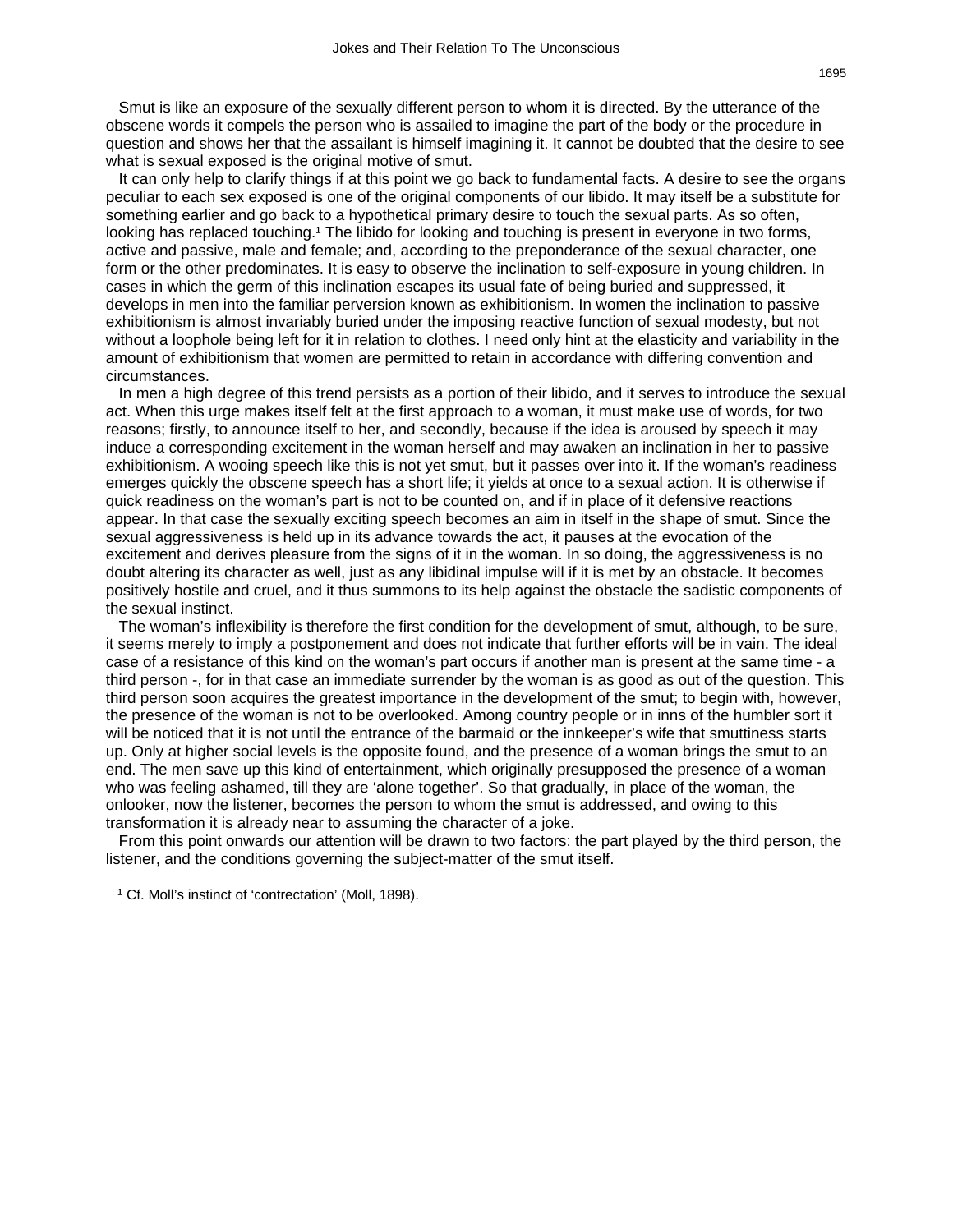Generally speaking, a tendentious joke calls for three people: in addition to the one who makes the joke, there must be a second who is taken as the object of the hostile or sexual aggressiveness, and a third in whom the joke's aim of producing pleasure is fulfilled. We shall have later to examine the deeper reasons for this state of things; for the moment let us keep to the fact to which this testifies - namely that it is not the person who makes the joke who laughs at it and who therefore enjoys its pleasurable effect, but the inactive listener. In the case of smut the three people are in the same relation. The course of events may be thus described. When the first person finds his libidinal impulse inhibited by the woman, he develops a hostile trend against that second person and calls on the originally interfering third person as his ally. Through the first person's smutty speech the woman is exposed before the third, who, as listener, has now been bribed by the effortless satisfaction of his own libido.

 It is remarkable how universally popular a smutty interchange of this kind is among the common people and how it unfailingly produces a cheerful mood. But it also deserves to be noticed that in this complicated procedure, which involves so many of the characteristics of tendentious jokes, none of the formal requirements which characterize jokes are made of the smut itself. The uttering of an undisguised indecency gives the first person enjoyment and makes the third person laugh.

 Only when we rise to a society of a more refined education do the formal conditions for jokes play a part. The smut becomes a joke and is only tolerated when it has the character of a joke. The technical method which it usually employs is the allusion - that is, replacement by something small, something remotely connected, which the hearer reconstructs in his imagination into a complete and straightforward obscenity. The greater the discrepancy between what is given directly in the form of smut and what it necessarily calls up in the hearer, the more refined becomes the joke and the higher, too, it may venture to climb into good society. As can easily be shown from examples, smut which has the characteristics of a joke has at its disposal, apart from allusion, whether coarse or refined, all the other methods of verbal and conceptual jokes.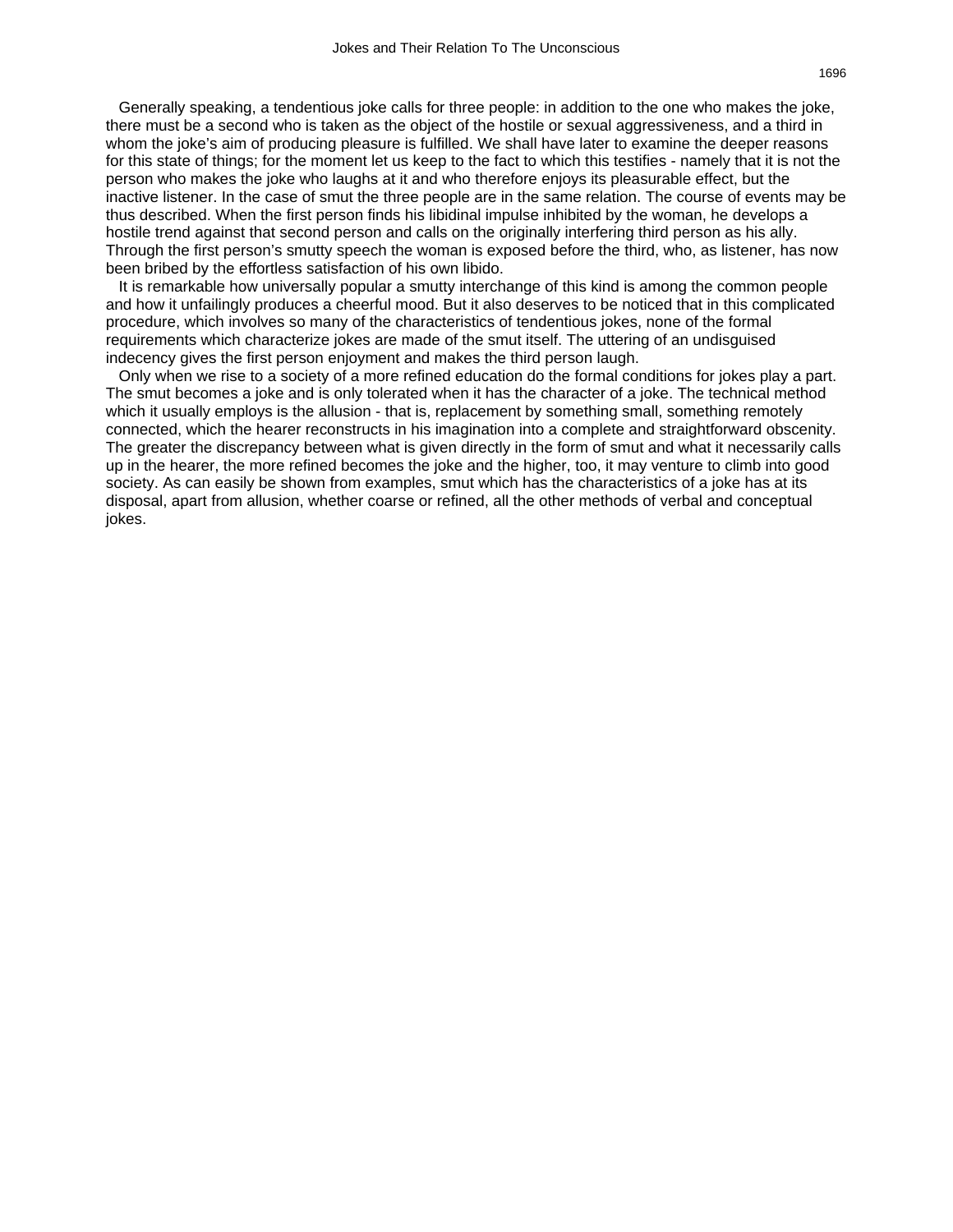And here at last we can understand what it is that jokes achieve in the service of their purpose. They make possible the satisfaction of an instinct (whether lustful or hostile) in the face of an obstacle that stands in its way. They circumvent this obstacle and in that way draw pleasure from a source which the obstacle had made inaccessible. The obstacle standing in the way is in reality nothing other than women's incapacity to tolerate undisguised sexuality, an incapacity correspondingly increased with a rise in the educational and social level. The woman who is thought of as having been present in the initial situation is afterwards retained as though she were still present, or in her absence her influence still has an intimidating effect on the men. We can observe how men of a higher class are at once induced, when they are in the company of girls of an inferior class, to reduce their smutty jokes to the level of simple smut.

 The power which makes it difficult or impossible for women, and to a lesser degree for men as well, to enjoy undisguised obscenity is termed by us 'repression'; and we recognize in it the same psychical process which, in cases of serious illness, keeps whole complexes of impulses, together with their derivatives, away from consciousness, and which has turned out to be the main factor in the causation of what are known as psycho-neuroses. It is our belief that civilization and higher education have a large influence in the development of repression, and we suppose that, under such conditions, the psychical organization undergoes an alteration (that can also emerge as an inherited disposition) as a result of which what was formerly felt as agreeable now seems unacceptable and is rejected with all possible psychical force. The repressive activity of civilization brings it about that primary possibilities of enjoyment, which have now, however, been repudiated by the censorship in us, are lost to us. But to the human psyche all renunciation is exceedingly difficult, and so we find that tendentious jokes provide a means of undoing the renunciation and retrieving what was lost. When we laugh at a refined obscene joke, we are laughing at the same thing that makes a peasant laugh at a coarse piece of smut. In both cases the pleasure springs from the same source. We, however, could never bring ourselves to laugh at the coarse smut; we should feel ashamed or it would seem to us disgusting. We can only laugh when a joke has come to our help.

 Thus what we suspected to begin with seems to be confirmed: namely that tendentious jokes have sources of pleasure at their disposal besides those open to innocent jokes, in which all the pleasure is in some way linked to their technique. And we may also once more repeat that with tendentious jokes we are not in a position to distinguish by our feeling what part of the pleasure arises from the sources of their technique and what part from those of their purpose. Thus, strictly speaking, we do not know what we are laughing at. With all obscene jokes we are subject to glaring errors of judgement about the 'goodness' of jokes so far as this depends on formal determinants; the technique of such jokes is often quite wretched, but they have immense success in provoking laughter.

 We will now examine the question of whether jokes play the same part in the service of a *hostile* purpose. Here, from the outset, we come upon the same situation. Since our individual childhood, and, similarly, since the childhood of human civilization, hostile impulses against our fellow men have been subject to the same restrictions, the same progressive repression, as our sexual urges. We have not yet got so far as to be able to love our enemies or to offer our left cheek after being struck on the right. Furthermore, all moral rules for the restriction of active hatred give the clearest evidence to this day that they were originally framed for a small society of fellow clansmen. In so far as we are all able to feel that we are members of one people, we allow ourselves to disregard most of these restrictions in relation to a foreign people. Nevertheless, within our own circle we have made some advances in the control of hostile impulses. As Lichtenberg puts it in drastic terms: 'Where we now say "Excuse me!" we used to give a box on the ears.' Brutal hostility, forbidden by law, has been replaced by verbal invective; and a better knowledge of the interlinking of human impulses is more and more robbing us - by its consistent 'tout comprendre c'est tout pardonner' - of the capacity for feeling angry with a fellow man who gets in our way. Though as children we are still endowed with a powerful inherited disposition to hostility, we are later taught by a higher personal civilization that it is an unworthy thing to use abusive language; and even where fighting has in itself remained permissible, the number of things which may not be employed as methods of fighting has extraordinarily increased. Since we have been obliged to renounce the expression of hostility by deeds held back by the passionless third person, in whose interest it is that personal security shall be preserved we have, just as in the case of sexual aggressiveness, developed a new technique of invective, which aims at enlisting this third person against our enemy. By making our enemy small, inferior, despicable or comic, we achieve in a roundabout way the enjoyment of overcoming him - to which the third person, who has made no efforts, bears witness by his laughter.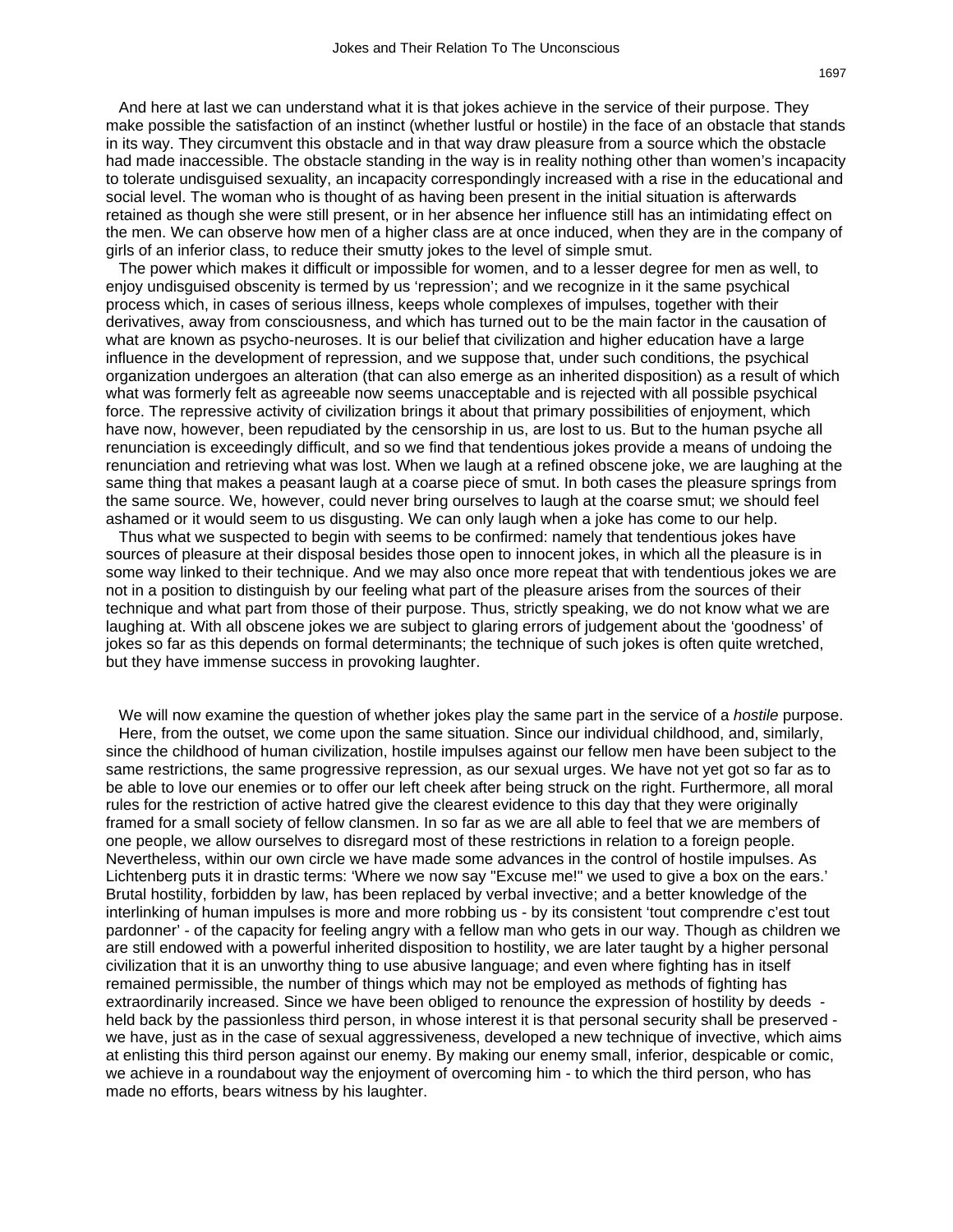We are now prepared to realize the part played by jokes in hostile aggressiveness. A joke will allow us to exploit something ridiculous in our enemy which we could not, on account of obstacles in the way, bring forward openly or consciously; once again, then, the joke *will evade restrictions and open sources of pleasure that have become inaccessible*. It will further bribe the hearer with its yield of pleasure into taking sides with us without any very close investigation, just as on other occasions we ourselves have often been bribed by an innocent joke into over estimating the substance of a statement expressed jokingly. This is brought out with perfect aptitude in the common phrase '*die Lacher auf seine Seite ziehen* [to bring the laughers over to our side]'.

 Let us, for instance, consider Herr N.'s jokes, which were scattered over the last chapter. They are all of them pieces of invective. It is as though Herr N. wanted to exclaim aloud: 'The Minister for Agriculture is himself an ox!' 'Don't talk to me about \* \* \* \*! He's bursting with vanity!' 'I've never in my life read anything more boring than this historian's essays on Napoleon in Austria!' But the high position he occupies makes it impossible for him to give out his judgements in that form. They therefore bring in a joke to their help, and this in turn guarantees them a reception with the hearer which they would never have found in a non-joking form, in spite of the truth they might contain. One of these jokes is particularly instructive - the one about the 'red *Fadian*', perhaps the most impressive of all of them. What is there about it that makes us laugh and diverts our interest so completely from the question of whether or not an injustice has been done to the poor author? The joking form, of course - that is to say, the joke; but what is there about it that we are laughing at? No doubt at the person himself, who is introduced to us as the 'red *Fadian*', and in particular at his having red hair. Educated people have broken themselves of the habit of laughing at physical defects, and moreover they do not include having red hair among the laughable physical failings. But there is no doubt that it is so regarded by schoolboys and the common people - and this is still true even at the level of education of certain municipal and parliamentary representatives. And now Herr N. has made it possible in the most ingenious manner for us, grown-up and sensitive people, to laugh like the schoolboys at the historian X's red hair. This was certainly not Herr N.'s intention; but it is most doubtful whether a person who gives free play to a joke must necessarily know its precise intention.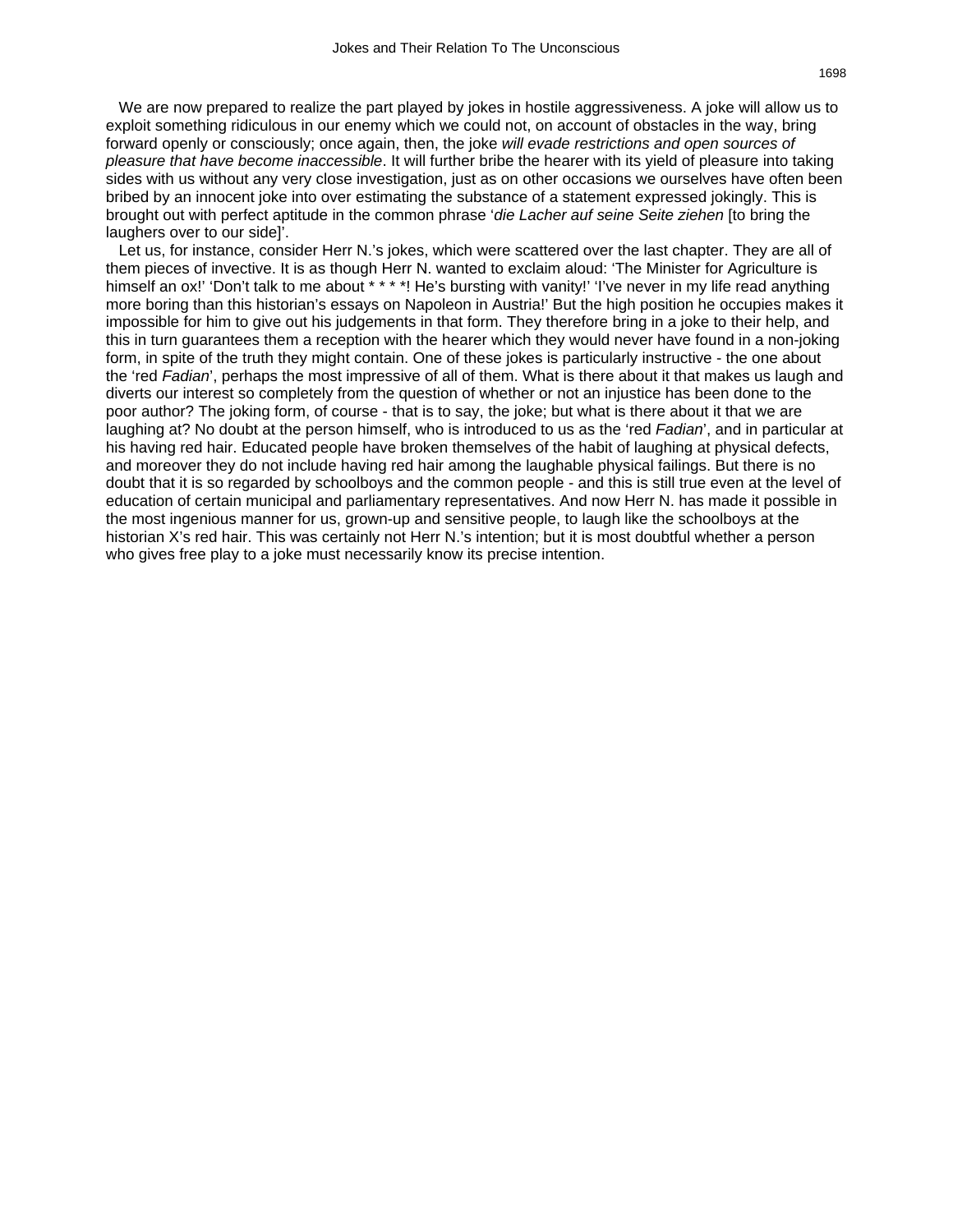If in these cases the obstacle to the aggressiveness which the joke helped to evade was an internal one an aesthetic objection to the invective - elsewhere it can be of a purely external sort. This was so in the case in which Serenissimus asked a stranger by whose similarity to his own person he had been struck: 'Was your mother in the Palace at one time?' and the repartee was: 'No, but my father was.' The person to whom the question was put would no doubt have liked to knock down the impertinent individual who dared by such an allusion to cast a slur on his beloved mother's memory. But the impertinent individual was Serenissimus, whom one may not knock down or even insult unless one is prepared to purchase that revenge at the price of one's whole existence. The insult must therefore, it would seem, be swallowed in silence. But fortunately a joke shows the way in which the insult may be safely avenged - by making use of the technical method of unification in order to take up the allusion and turn it back against the aggressor. Here the impression of a joke is so much determined by its purpose that, in face of the joking character of the rejoinder, we are inclined to forget that the question asked by the aggressor had itself the character of a joke with the technique of allusion.

 The prevention of invective or of insulting rejoinders by external circumstances is such a common case that tendentious jokes are especially favoured in order to make aggressiveness or criticism possible against persons in exalted positions who claim to exercise authority. The joke then represents a rebellion against that authority, a liberation from its pressure. The charm of caricatures lies in this same factor: we laugh at them even if they are unsuccessful simply because we count rebellion against authority as a merit.

 If we bear in mind the fact that tendentious jokes are so highly suitable for attacks on the great, the dignified and the mighty, who are protected by internal inhibitions and external circumstances from direct disparagement, we shall be obliged to take a special view of certain groups of jokes which seem to be concerned with inferior and powerless people. I am thinking of the anecdotes about marriage-brokers, some of which we became acquainted with in the course of our investigation of the various techniques of conceptual jokes. In a few of them, for instance in the examples 'She's deaf as well' and 'Who would lend these people anything?', the broker is laughed at for his improvidence and thoughtlessness and he becomes comic because the truth escapes him as it were automatically. But does what we have learnt of the nature of tendentious jokes on the one hand and on the other hand our great enjoyment of these stories fit in with the paltriness of the people whom these jokes seem to laugh at? Are they worthy opponents of the jokes? Is it not rather the case that the jokes only put forward the marriage-brokers in order to strike at something more important? Is it not a case of saying one thing and meaning another? It is really not possible to reject this view.

 This interpretation of the broker anecdotes may be carried further. It is true that there is no *necessity* for my entering into them, that I can content myself with regarding these anecdotes as '*Schwänke* [funny stories]' and deny that they have the character of a joke. Thus jokes can also have a subjective determinant of this kind. Our attention has now been drawn to that possibility and we shall have to examine it later. It declares that only what I allow to be a joke *is* a joke. What is a joke to me may be merely a comic story to other people. But if a joke admits of this doubt, the reason can only be that it has a façade - in these instances a comic one - in the contemplation of which one person is satiated while another may try to peer behind it. A suspicion may arise, moreover, that this façade is intended to dazzle the examining eye and that these stories have therefore something to conceal.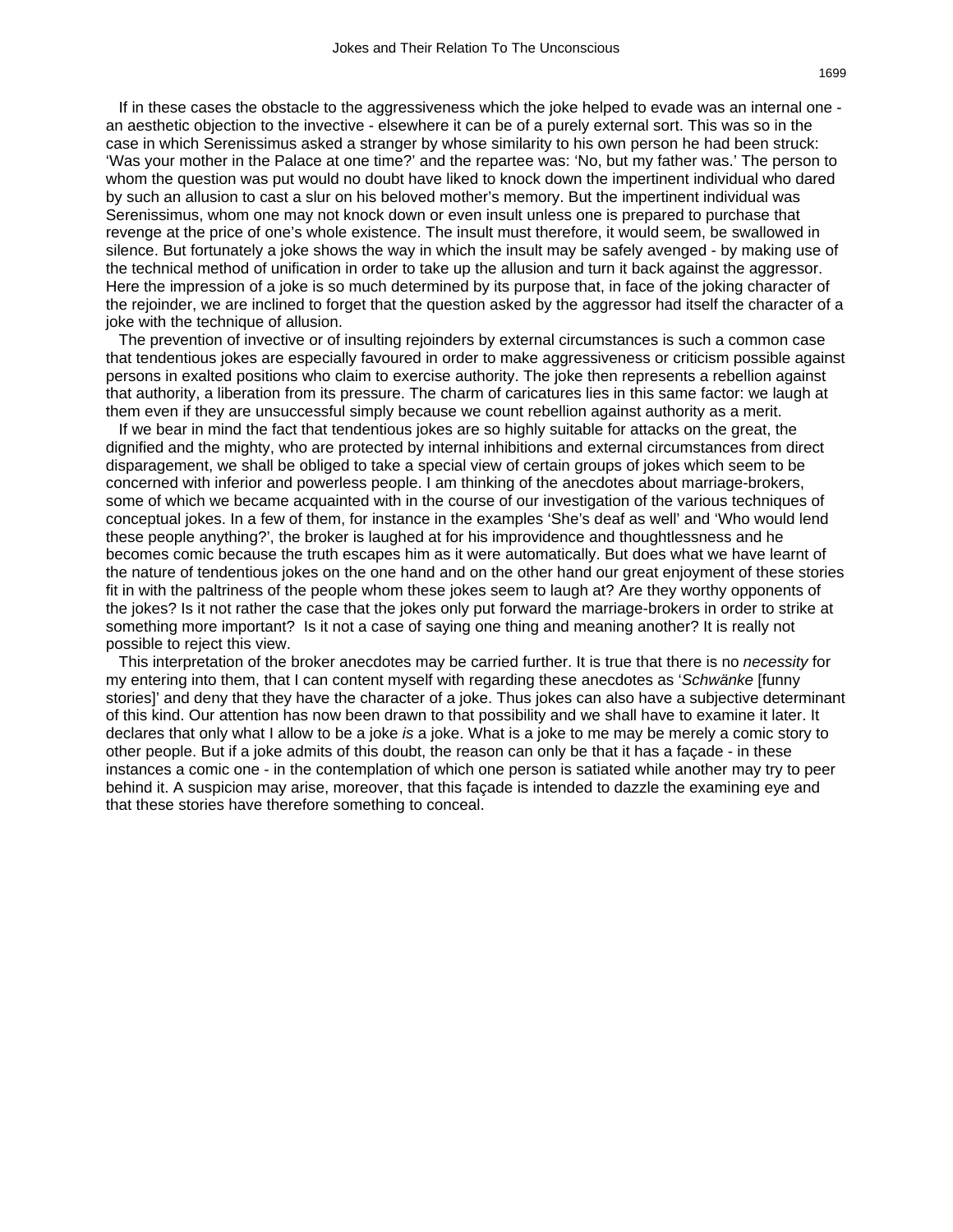In any case, if our marriage-broker anecdotes are jokes, they are all the better jokes because, thanks to their façade, they are in a position to conceal not only what they have to say but also the fact that they have something - forbidden - to say. The continuation of this interpretation - and this uncovers the hidden meaning and reveals these anecdotes with a comic façade as tendentious jokes - would be as follows. Anyone who has allowed the truth to slip out in an unguarded moment is in fact glad to be free of pretence. This is a correct and profound piece of psychological insight. Without this internal agreement no one lets himself be mastered by the automatism which in these cases brings the truth to light.<sup>1</sup> But this converts the laughable figure of the *Schadchen* into a sympathetic one, deserving of pity. How happy the man must be to be able at last to throw off the burden of pretence, since he makes use of the first chance of shouting out the very last scrap of truth! As soon as he sees that the case is lost, that the bride does not please the young man, he gladly betrays yet another concealed defect which has escaped notice, or he takes the opportunity of producing an argument that settles a detail in order to express his contempt for the people he is working for: 'I ask you - who would lend these people anything?' The whole of the ridicule in the anecdote now falls upon the parents, barely touched on in it, who think this swindle justified in order to get their daughter a husband, upon the pitiable position of girls who let themselves be married on such terms, and upon the disgracefulness of marriages contracted on such a basis. The marriage-broker is the right man to express such criticisms, for he knows most about these abuses; but he must not say them aloud, for he is a poor man whose existence depends on exploiting them. The popular mind, which created these stories, and others like them, is torn by a similar conflict; for it knows that the sacredness of marriages after they have been contracted is grievously affected by the thought of what happened at the time when they were arranged.

<sup>1</sup> This is the same mechanism that governs slips of the tongue and other phenomena of self-betrayal. See *The Psychopathology of Everyday Life* (1901*b*).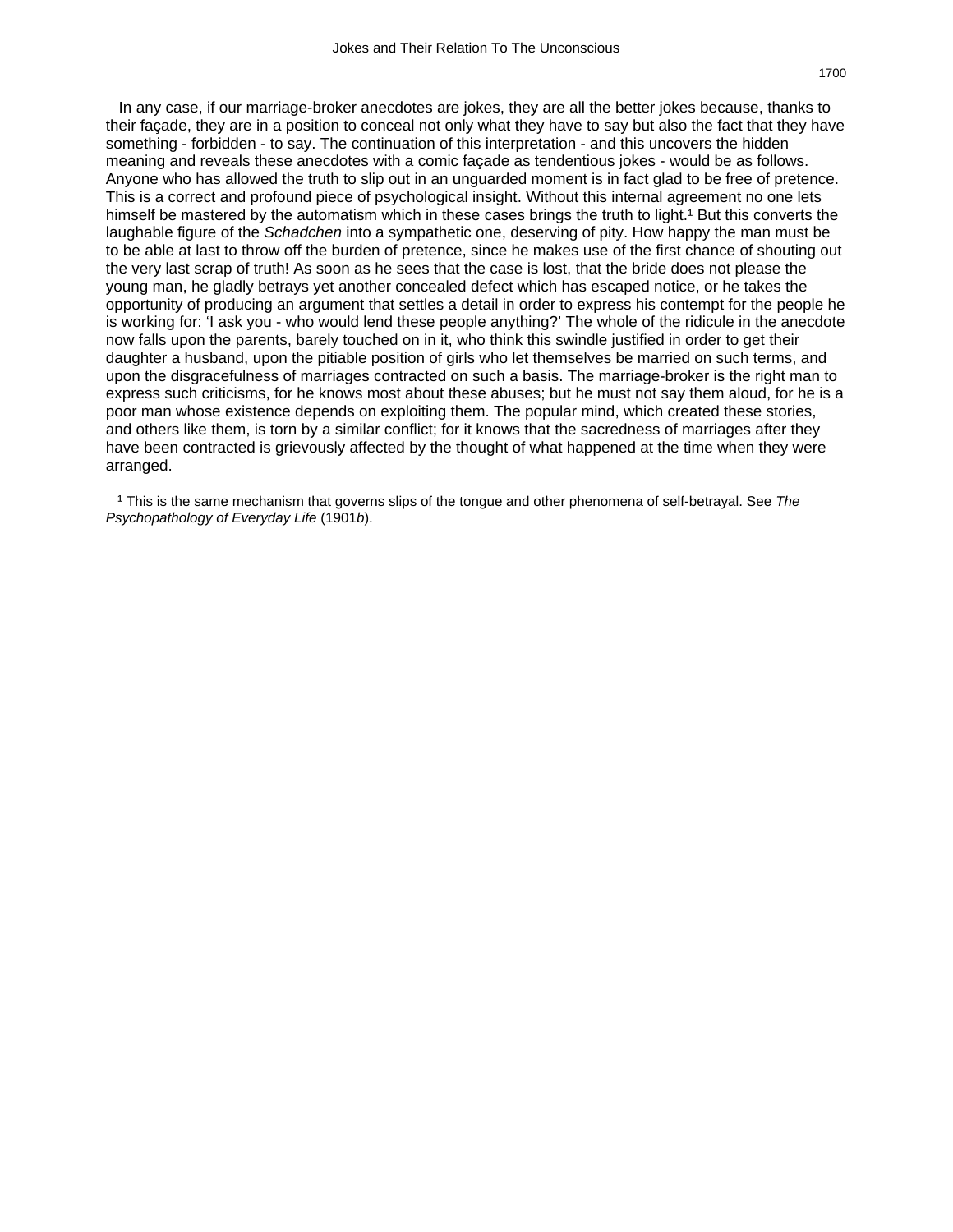Let us recall, too, what we observed while we were investigating the technique of jokes: that in jokes nonsense often replaces ridicule and criticism in the thoughts lying behind the joke. (In this respect, incidentally, the joke-work is doing the same thing as the dream-work.) Here we find the fact confirmed once again. That the ridicule and criticism are not directed against the figure of the broker, who only appears in the examples we have quoted as a whipping-boy, is shown by another class of jokes in which the marriage-broker is represented, on the contrary, as a superior person, whose dialectical powers prove sufficient to meet any difficulty. They are anecdotes with a logical instead of a comic façade - sophistical conceptual jokes. In one of them (p. 1664 f.) the broker succeeds in arguing away the bride's defect of being lame. It is at least a '*fait accompli*'; another wife, with straight limbs, would on the contrary be in constant danger of falling down and breaking her leg, and this would be followed by illness, pains, and the expenses of treatment, all of which would be spared in the case of the woman who is lame already. Or there is another anecdote, in which he succeeds in repelling a whole series of complaints made by the suitor against the bride, meeting each one with good arguments till he replies to the last, which cannot be countered: 'What *do* you want? Isn't she to have a single fault?', as though there were not necessarily something left over from the earlier objections. There is no difficulty in showing the weak spot in the argument in these two examples, and we did so in examining their technique. But what interests us now is something different. If the broker's speech is given such a marked appearance of logic which, on careful examination, is recognizable as being only an appearance, the truth behind it is that the joke declares the broker to be in the right; the thought does not venture to do so seriously but replaces the seriousness by the appearance which the joke presents. But here, as so often, a jest betrays something serious. We shall not be mistaken if we assume of all these anecdotes with a logical façade that they really mean what they assert for reasons that are intentionally faulty. It is only this employment of sophistry for the disguised representation of the truth that gives it the character of a joke, which is thus essentially dependent on its purpose. For what is hinted at in the two anecdotes is that it is really the suitor who is making himself ridiculous when he collects the bride's different advantages together with so much care, though all of them are weak, and when, in doing so, he forgets that he must be prepared to take as his wife a human being with her inevitable defects; while, on the other hand, the one characteristic that would make marriage with the woman's more or less imperfect personality tolerable - mutual attraction and readiness for affectionate adaptation - is quite left out of account in the whole transaction.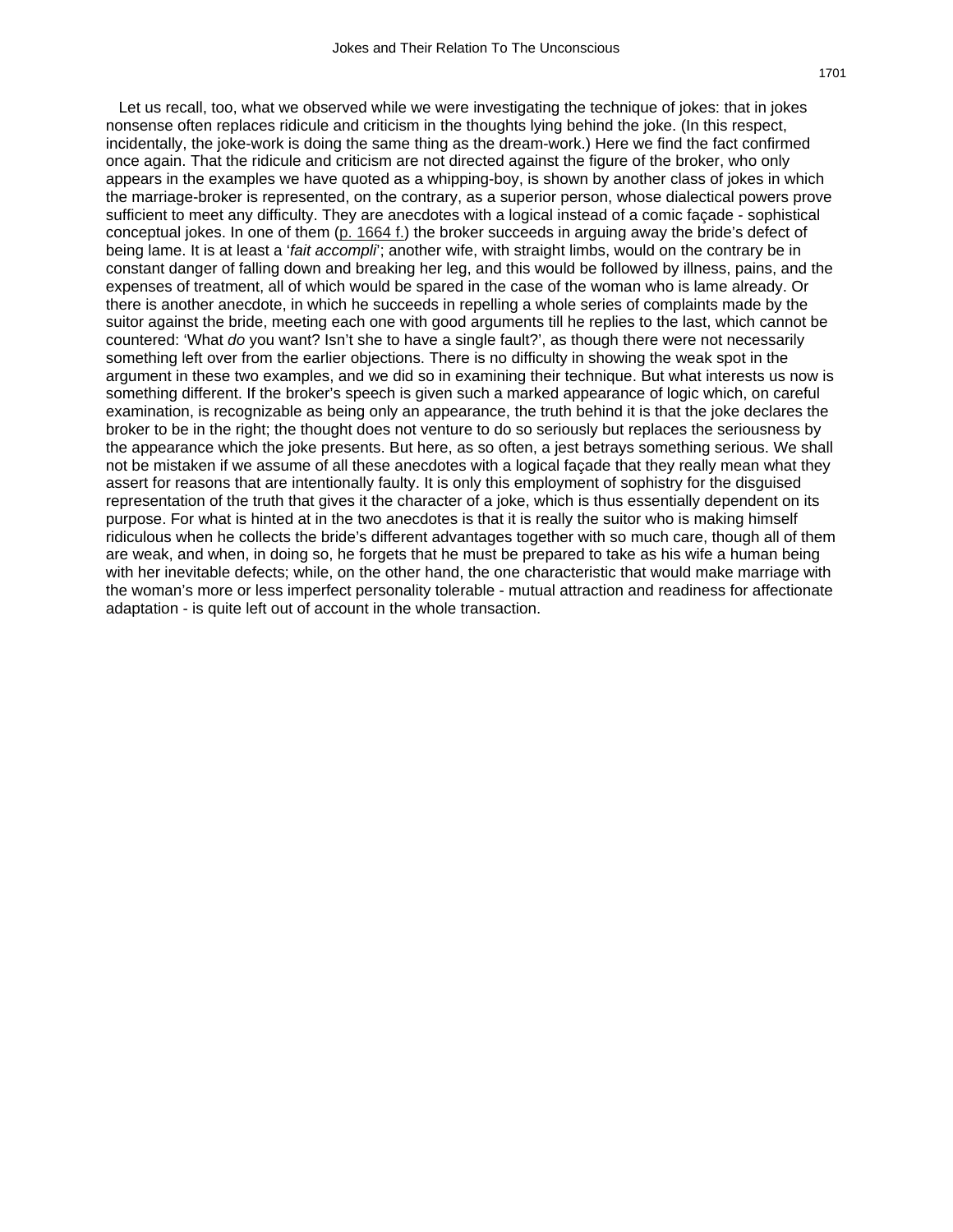The mockery directed at the suitor in these examples, in which the broker quite appropriately plays the part of a superior, is expressed much more plainly in other anecdotes. The plainer these stories are, the less joke-technique do they contain; they are, as it were, only marginal cases of jokes, with the technique of which they no longer have anything in common but the construction of a facade. But owing to their having the same purpose and to its being concealed behind the facade, they produce the complete effect of a joke. Moreover, the poverty of their technical methods explains how it is that many of these jokes cannot, without suffering damage, dispense with the element of dialect, which has an effect similar to the joke technique.

 A story of this sort, which, while possessing all the force of a tendentious joke, exhibits nothing of its technique, is the following: 'The marriage-broker asked: "What do you require of your bride?" - Answer: "She must be beautiful, she must be rich, and educated." - "Very good", said the broker, "but I count that as making three matches."' Here the rebuke to the man is delivered openly, and is no longer clothed as a joke.

 In the examples we have considered hitherto, the disguised aggressiveness has been directed against *people* - in the broker jokes against everyone involved in the business of arranging a marriage: the bride and bridegroom and their parents. But the object of the joke's attack may equally well be institutions, people in their capacity as vehicles of institutions, dogmas of morality or religion, views of life which enjoy so much respect that objections to them can only be made under the mask of a joke and indeed of a joke concealed by its façade. Though the themes at which these tendentious jokes are aimed may be few, their forms and envelopes are very many and various. I think we shall do well to distinguish this class of tendentious joke by a special name. The appropriate name will emerge after we have interpreted a few examples of the class.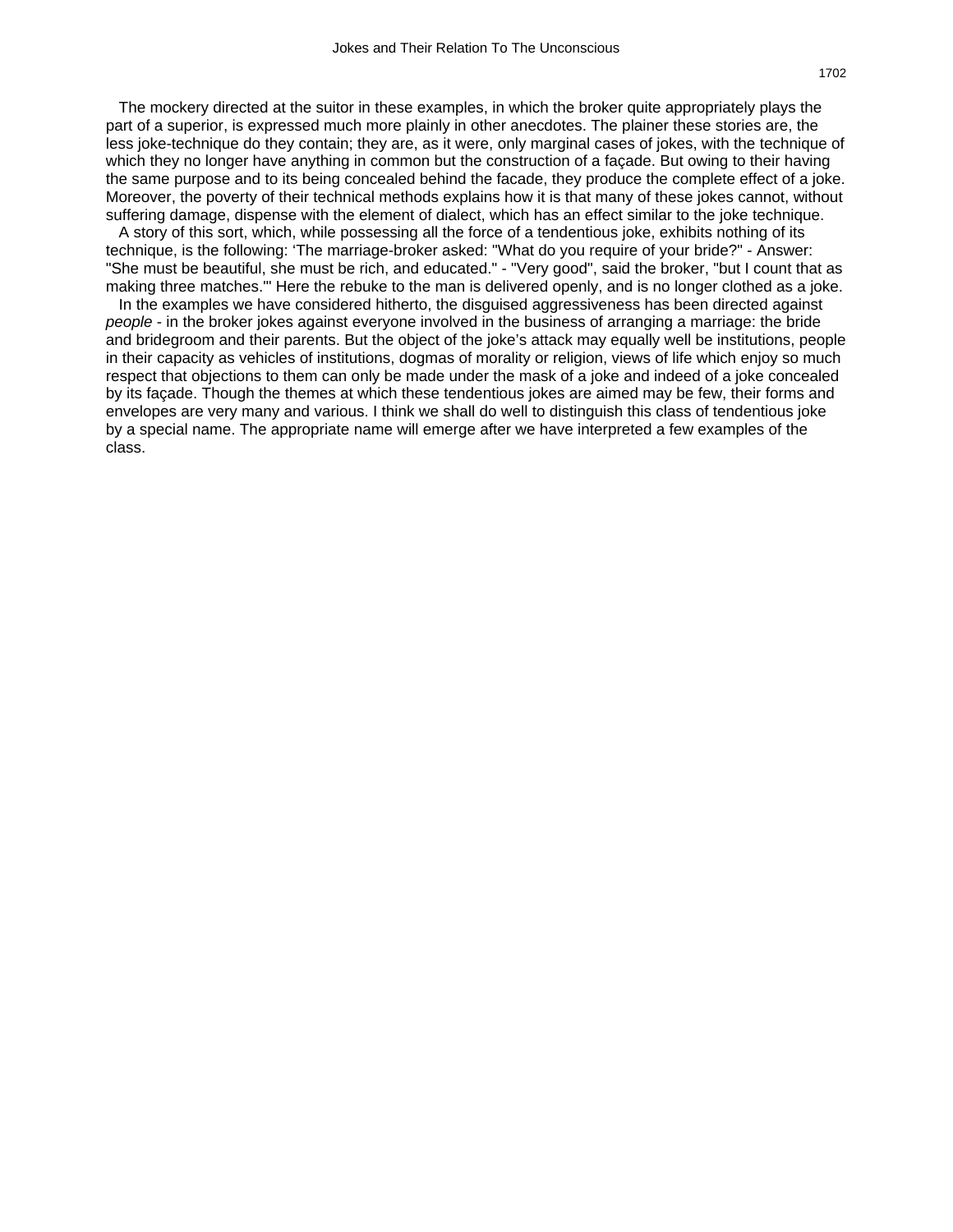I may recall the two stories - one of the impoverished *gourmet* who was caught eating 'salmon mayonnaise' and the other of the dipsomaniac tutor - which we learnt to know as sophistical displacement jokes. I will now continue their interpretation. We have since heard that if an appearance of logic is tacked on to the façade of a story the thought would like to say seriously 'the man is right', but, owing to an opposing contradiction, does not venture to declare the man right except on a single point, on which it can easily be shown that he is *wrong*. The 'point' chosen is the correct compromise between his rightness and his wrongness; this, indeed, is no decision, but corresponds to the conflict within ourselves. The two anecdotes are simply epicurean. They say: 'Yes. The man is right. There is nothing higher than enjoyment and it is more or less a matter of indifference how one obtains it.' This sounds shockingly immoral and is no doubt not much better. But at bottom it is nothing other than the poet's '*Carpe diem*', which appeals to the uncertainty of life and the unfruitfulness of virtuous renunciation. If the idea that the man in the 'salmon mayonnaise' joke was right has such a repellent effect on us, this is only because the truth is illustrated by an enjoyment of the lowest kind, which it seems to us we could easily do without. In reality each of us has had hours and times at which he has admitted the rightness of this philosophy of life and has reproached moral doctrine with only understanding how to demand without offering any compensation. Since we have ceased any longer to believe in the promise of a next world in which every renunciation will be rewarded by a satisfaction - there are, incidentally, very few pious people if we take renunciation as the sign of faith - '*Carpe diem*' has become a serious warning. I will gladly put off satisfaction: but do I know whether I shall still be here tomorrow? '*Di doman' non c'è certezza*.'<sup>1</sup>

<sup>1</sup> ['There is no certainty about tomorrow.'] Lorenzo de' Medici.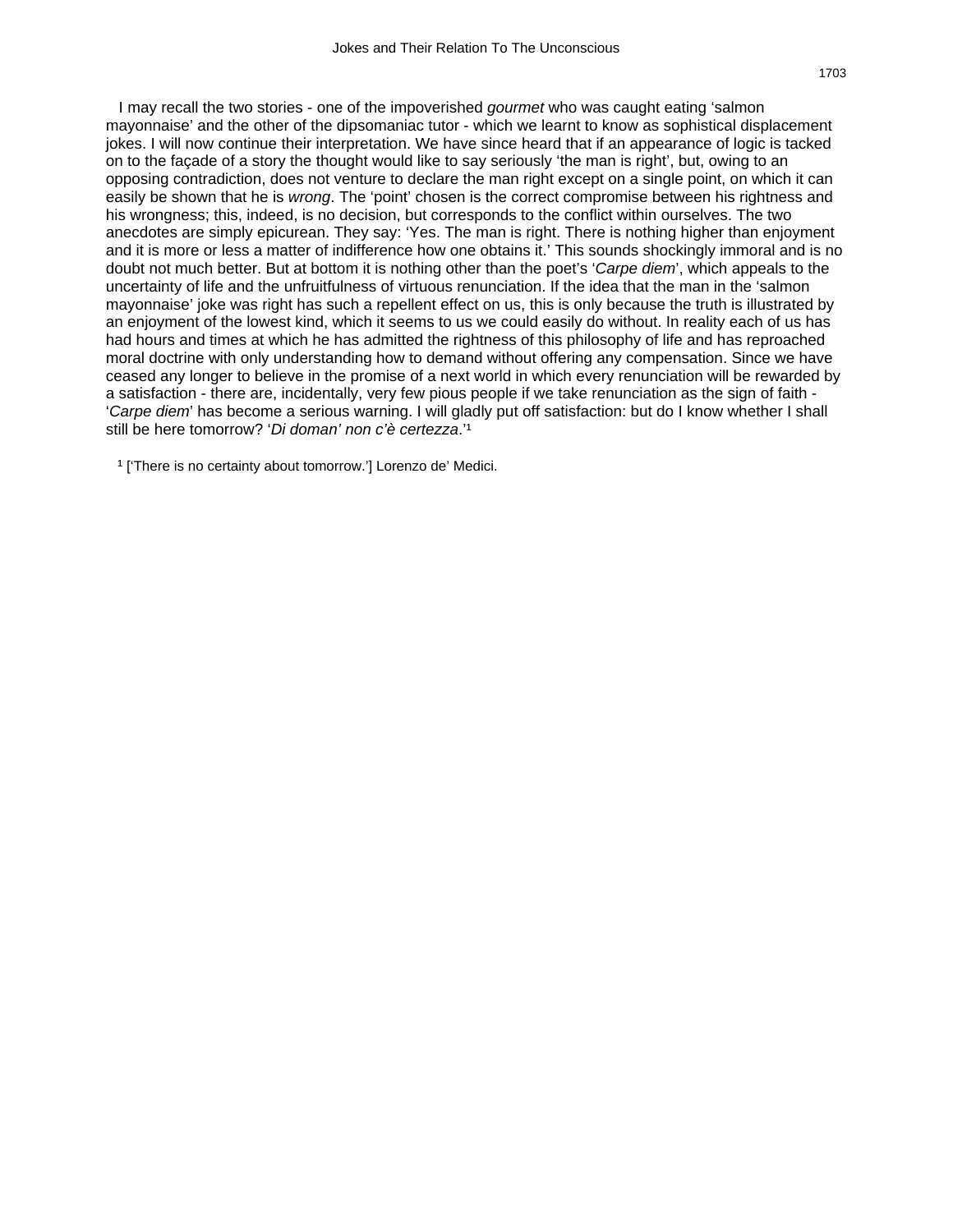I will gladly renounce all the methods of satisfaction proscribed by society, but am I certain that society will reward this renunciation by offering me one of the permitted methods - even after a certain amount of postponement? What these jokes whisper may be said aloud: that the wishes and desires of men have a right to make themselves acceptable alongside of exacting and ruthless morality. And in our days it has been said in forceful and stirring sentences that this morality is only a selfish regulation laid down by the few who are rich and powerful and who can satisfy their wishes at any time without any postponement. So long as the art of healing has not gone further in making our life safe and so long as social arrangements do no more to make it more enjoyable, so long will it be impossible to stifle the voice within us that rebels against the demands of morality. Every honest man will end by making this admission, at least to himself. The decision in this conflict can only be reached by the roundabout path of fresh insight. One must bind one's own life to that of others so closely and be able to identify oneself with others so intimately that the brevity of one's own life can be overcome; and one must not fulfil the demands of one's own needs illegitimately, but must leave them unfulfilled, because only the continuance of so many unfulfilled demands

can develop the power to change the order of society. But not every personal need can be postponed in this way and transferred to other people, and there is no general and final solution of the conflict.

We now know the name that must be given to jokes like those that we have last interpreted. They are *cynical* jokes and what they disguise are cynicisms.

 Among the institutions which cynical jokes are in the habit of attacking none is more important or more strictly guarded by moral regulations but at the same time more inviting to attack than the institution of marriage, at which, accordingly, the majority of cynical jokes are aimed. There is no more personal claim than that for sexual freedom and at no point has civilization tried to exercise severer suppression than in the sphere of sexuality. A single example will be enough for our purposes - the one mentioned on p. 1678, 'An Entry in Prince Carnival's Album':

'A wife is like an umbrella - sooner or later one takes a cab.'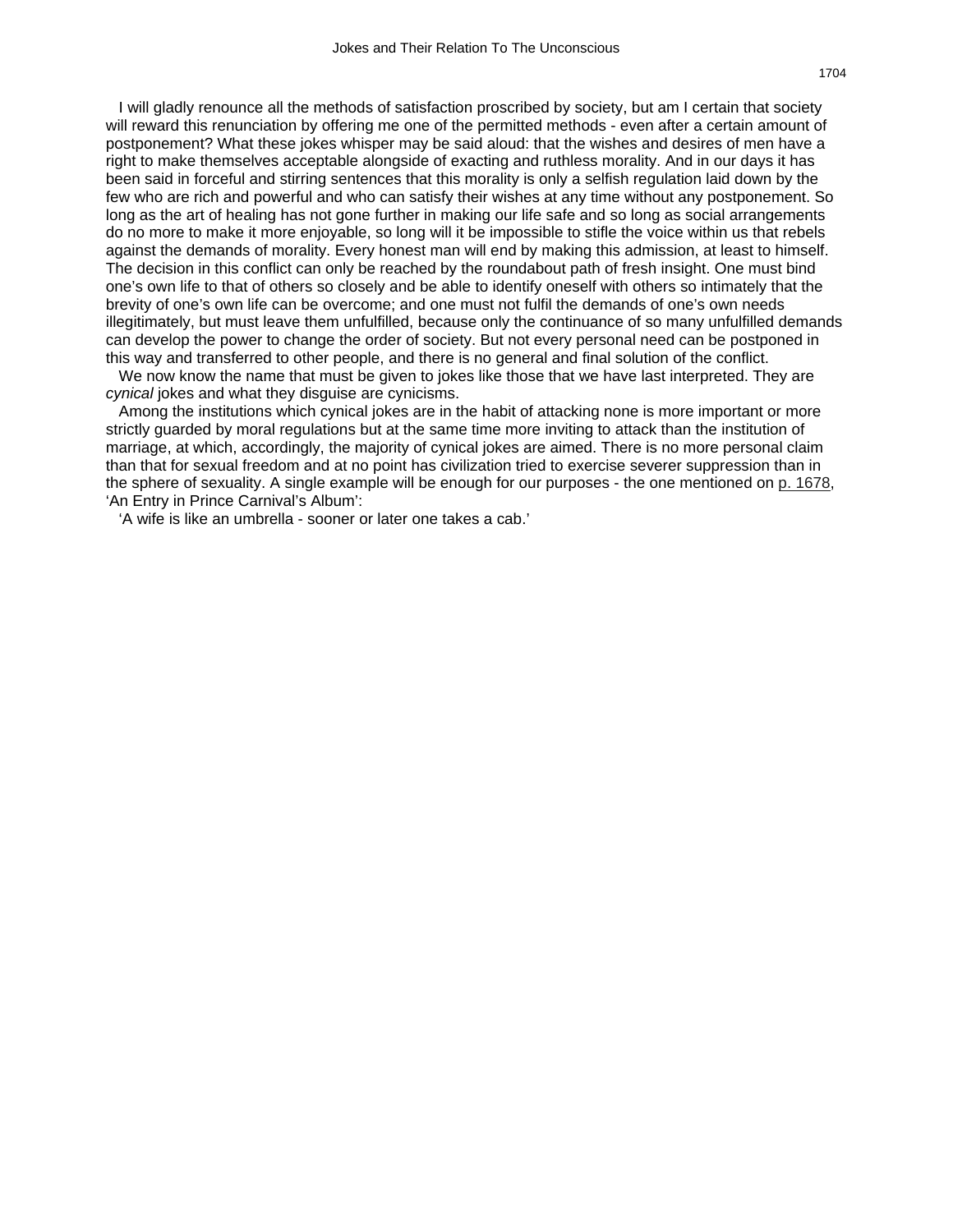We have already discussed the complicated technique of this example: a bewildering and apparently impossible simile, which however, as we now see, is not in itself a joke; further, an allusion (a cab is a public vehicle); and, as its most powerful technical method, an omission which increases the unintelligibility. The simile may be worked out as follows. One marries in order to protect oneself against the temptations of sensuality, but it turns out nevertheless that marriage does not allow of the satisfaction of needs that are somewhat stronger than usual. In just the same way, one takes an umbrella with one to protect oneself from the rain and nevertheless gets wet in the rain. In both cases one must look around for a stronger protection: in the latter case one must take a public vehicle, and in the former a woman who is accessible in return for money. The joke has now been almost entirely replaced by a piece of cynicism. One does not venture to declare aloud and openly that marriage is not an arrangement calculated to satisfy a man's sexuality, unless one is driven to do so perhaps by the love of truth and eagerness for reform of a Christian von Ehrenfels.<sup>1</sup> The strength of this joke lies in the fact that nevertheless - in all kinds of roundabout ways it *has* declared it.

 A particularly favourable occasion for tendentious jokes is presented when the intended rebellious criticism is directed against the subject himself, or, to put it more cautiously, against someone in whom the subject has a share - a collective person, that is (the subject's own nation, for instance). The occurrence of self-criticism as a determinant may explain how it is that a number of the most apt jokes (of which we have given plenty of instances) have grown up on the soil of Jewish popular life. They are stories created by Jews and directed against Jewish characteristics. The jokes made about Jews by foreigners are for the most part brutal comic stories in which a joke is made unnecessary by the fact that Jews are regarded by foreigners as comic figures. The Jewish jokes which originate from Jews admit this too; but they know their real faults as well as the connection between them and their good qualities, and the share which the subject has in the person found fault with creates the subjective determinant (usually so hard to arrive at) of the joke-work. Incidentally, I do not know whether there are many other instances of a people making fun to such a degree of its own character.

 $1$  See his essays (1903).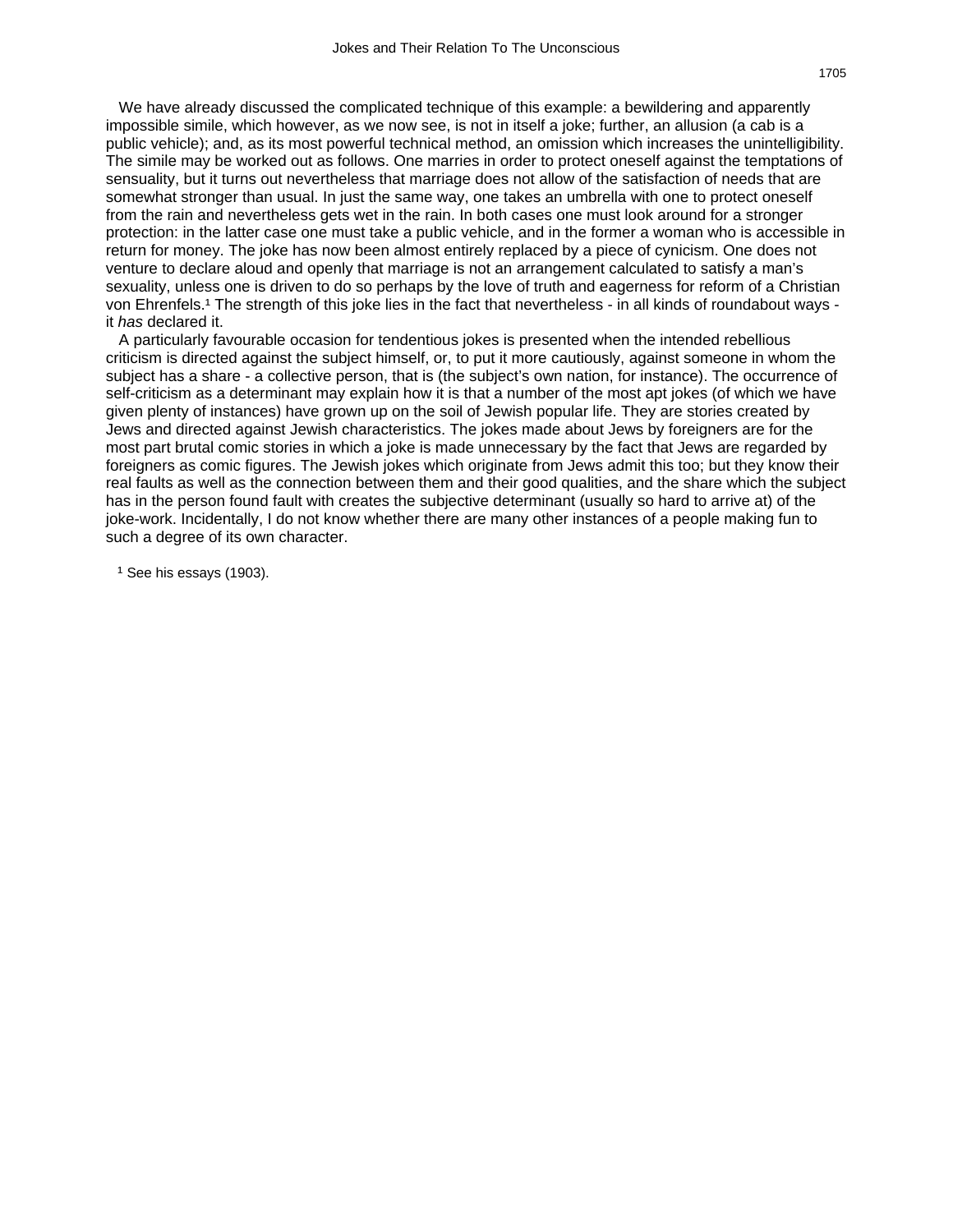As an example of this I may take the anecdote, quoted on p. 1679 f., of a Jew in a railway train promptly abandoning all decent behaviour when he discovered that the newcomer into his compartment was a fellow-believer. We made the acquaintance of this anecdote as evidence of something being demonstrated by a detail, of representation by something very small. It is meant to portray the democratic mode of thinking of Jews, which recognizes no distinction between lords and serfs, but also, alas, upsets discipline and co-operation.

 Another, especially interesting group of jokes portrays the relation of poor and rich Jews to one another. Their heroes are the '*Schnorrer* ' and the charitable householder or the Baron.

 'A *Schnorrer*, who was allowed as a guest into the same house every Sunday, appeared one day in the company of an unknown young man who gave signs of being about to sit down to table. "Who is this?" asked the householder. "He's been my son-in law", was the reply, "since last week. I've promised him his board for the first year."'

The purpose of these stories is always the same; it emerges most clearly in the next one:

 'The *Schnorrer* begged the Baron for some money for a journey to Ostend; his doctor had recommended sea-bathing for his troubles. The Baron thought Ostend was a particularly expensive resort; a cheaper one would do equally well. The *Schnorrer*, however, rejected the proposal with the words: "Herr Baron, I consider nothing too expensive for my health."' This is an excellent displacement joke which we might have taken as a model for that class.<sup>1</sup> The Baron evidently wants to save his money, but the *Schnorrer* answers as though the Baron's money was his own, which he may then quite well value less than his health. Here we are expected to laugh at the impertinence of the demand; but it is rarely that these jokes are not equipped with a façade to mislead the understanding. The truth that lies behind is that the *Schnorrer*, who in his thoughts treats the rich man's money as his own, has actually, according to the sacred ordinances of the Jews, almost a right to make this confusion. The indignation raised by this joke is of course directed against a Law which is highly oppressive even to pious people.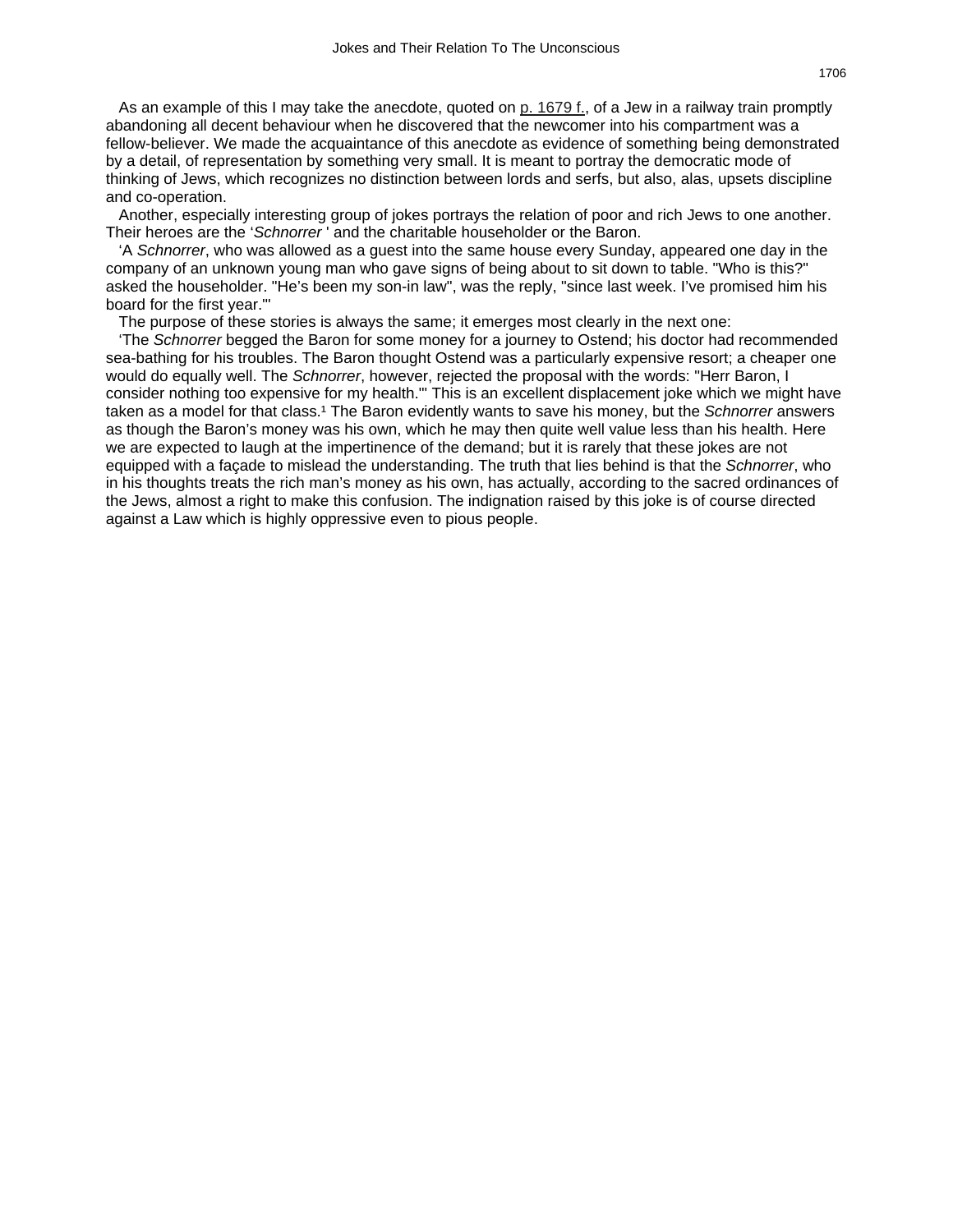Here is another anecdote:

 'A *Schnorrer* on his way up a rich man's staircase met a fellow member of his profession, who advised him to go no further. "Don't go up to-day," he said, "the Baron is in a bad mood to-day; he's giving nobody more than one florin." - "I'II go up all the same", said the first *Schnorrer* "Why should I give him a florin? Does he give *me* anything?" '

 This joke employs the technique of absurdity, since it makes the *Schnorrer* assert that the Baron gives him nothing at the very moment at which he is preparing to beg him for a gift. But the absurdity is only apparent. It is almost true that the rich man gives him nothing, since he is obliged by the Law to give him alms and should, strictly speaking, be grateful to him for giving him an opportunity for beneficence. The ordinary, middle-class view of charity is in conflict here with the religious one; it is in open rebellion against the religious one in the other story, of the Baron who, deeply moved by a *Schnorrer's* tale of woe, rang for his servants: 'Throw him out! he's breaking my heart!' This open revelation of its purpose constitutes once more a marginal case of a joke. It is only in the fact that they present the matter as applied to individual cases that these last stories differ from a complaint which is no longer a joke: 'There is really no advantage in being a rich man if one is a Jew. Other people's misery makes it impossible to enjoy one's own happiness.'

 Other stories, which are once again technically frontier cases of jokes, give evidence of a profoundly pessimistic cynicism. For instance:

 'A man who was hard of hearing consulted the doctor, who correctly diagnosed that the patient probably drank too much brandy and was on that account deaf. He advised him against it and the deaf man promised to take his advice to heart. After a while the doctor met him in the street and asked him in a loud voice how he was. "Thank you", was the answer. "You needn't shout so loud, doctor. I've given up drinking and hear quite well again." A little while later they met once more. The doctor asked him how he was in his ordinary voice, but noticed that his question had not been understood. "Eh? What was that?" - "It seems to me you're drinking brandy again", shouted the doctor in his ear, "and that's why you're deaf again." "You may be right," replied the deaf man, "I *have* begun drinking brandy again and I'II tell you why. So long as I didn't drink I was able to hear. But nothing I heard was as good as the brandy."' Technically this joke is nothing other than an object-lesson: dialect or skill in narrative are necessary for raising a laugh, but in the background lies the sad question: may not the man have been right in his choice?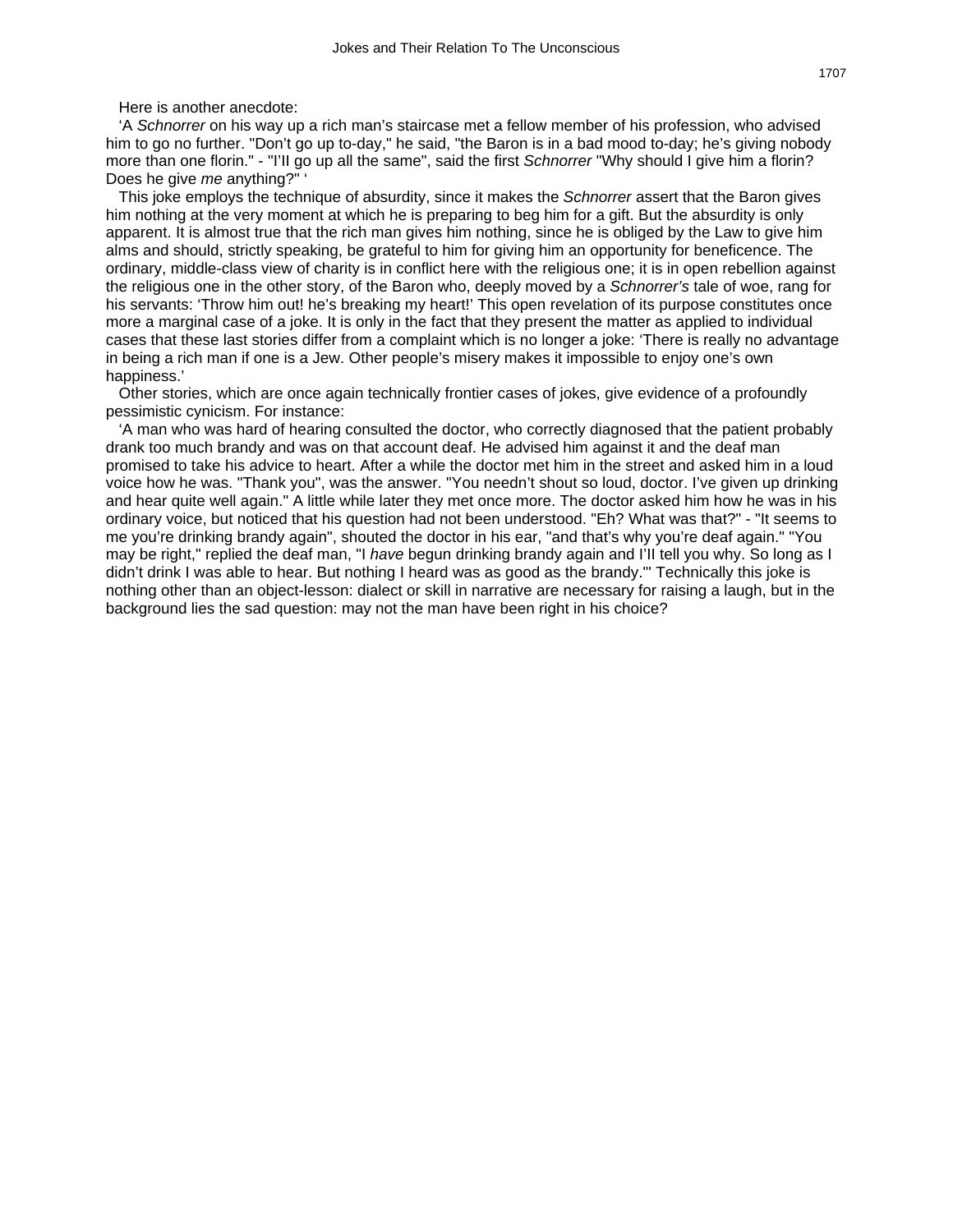It is on account of the allusion made by these pessimistic stories to the manifold and hopeless miseries of the Jews that I must class them with tendentious jokes.

 Other jokes, which are in the same sense cynical and which are not only Jewish anecdotes, attack religious dogmas and even the belief in God. The story of the Rabbi's '*Kück*, the technique of which lay in the faulty thinking which equated phantasy and reality (another possible view was to regard it as a displacement), is a cynical or critical joke of this kind, directed against miracle-workers and certainly against the belief in miracles as well. Heine is said to have made a definitely blasphemous joke on his death-bed. When a friendly priest reminded him of God's mercy and gave him hope that God would forgive him his sins, he is said to have replied: 'Bien sûr qu'il me pardonnera: c'est son métier.'1 This is a disparaging comparison (technically perhaps only having the value of an allusion), since a '*métier*', a trade or profession, is what a workman or a doctor has - and he has only a single *métier*. But the force of the joke lies in its purpose. What it means to say is nothing else than: 'Of course he'll forgive me. That's what he's there for, and that's the only reason I've taken him on (as one engages one's doctor or one's lawyer).' So in the dying man, as he lay there powerless, a consciousness stirred that he had created God and equipped him with power so as to make use of him when the occasion arose. What was supposed to be the created being revealed itself just before its annihilation as the creator.

 $1$  ['Of course he'll forgive me: that's his job.']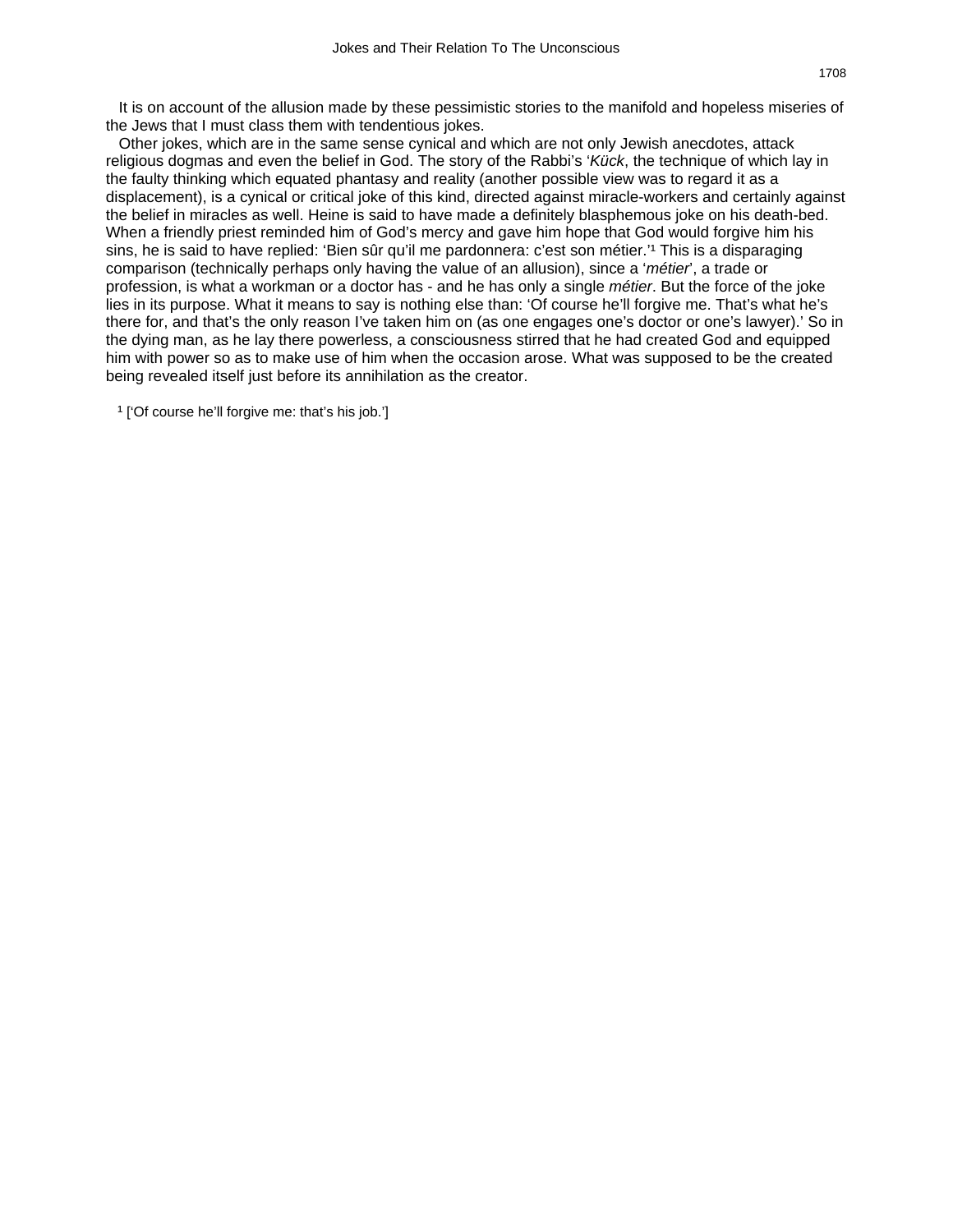To the classes of tendentious jokes that we have considered so far -

exposing or obscene jokes,

aggressive (hostile) jokes,

cynical (critical, blasphemous) jokes -

I should like to add another, the fourth and rarest, the nature of which can be illustrated by a good example:

 'Two Jews met in a railway carriage at a station in Galicia. "Where are you going?" asked one. "To Cracow", was the answer. "What a liar you are!" broke out the other. "If you say you're going to Cracow, you want me to believe you're going to Lemberg. But I know that in fact you're going to Cracow. So why are you lying to me?"'

 This excellent story, which gives an impression of over-subtlety, evidently works by the technique of absurdity. The second Jew is reproached for lying because he says he is going to Cracow, which is in fact his destination! But the powerful technical method of absurdity is here linked with another technique, representation by the opposite, for, according to the uncontradicted assertion of the first Jew, the second is lying when he tells the truth and is telling the truth by means of a lie. But the more serious substance of the joke is the problem of what determines the truth. The joke, once again, is pointing to a problem and is making use of the uncertainty of one of our commonest concepts. Is it the truth if we describe things as they are without troubling to consider how our hearer will understand what we say? Or is this only jesuitical truth, and does not genuine truth consist in taking the hearer into account and giving him a faithful picture of our own knowledge? I think that jokes of this kind are sufficiently different from the rest to be given a special position. What they are attacking is not a person or an institution but the certainty of our knowledge itself, one of our speculative possessions. The appropriate name for them would therefore be 'sceptical' jokes.

 In the course of our discussion of the purposes of jokes we have perhaps thrown light on a number of questions and have certainly come upon plenty of suggestions for further enquiries. But the findings of this chapter combine with those of the last one to present us with a difficult problem. If it is correct to say that the pleasure provided by jokes depends on the one hand on their technique and on the other hand on their purpose, from what common point of view can such different sources of the pleasure in jokes be brought together?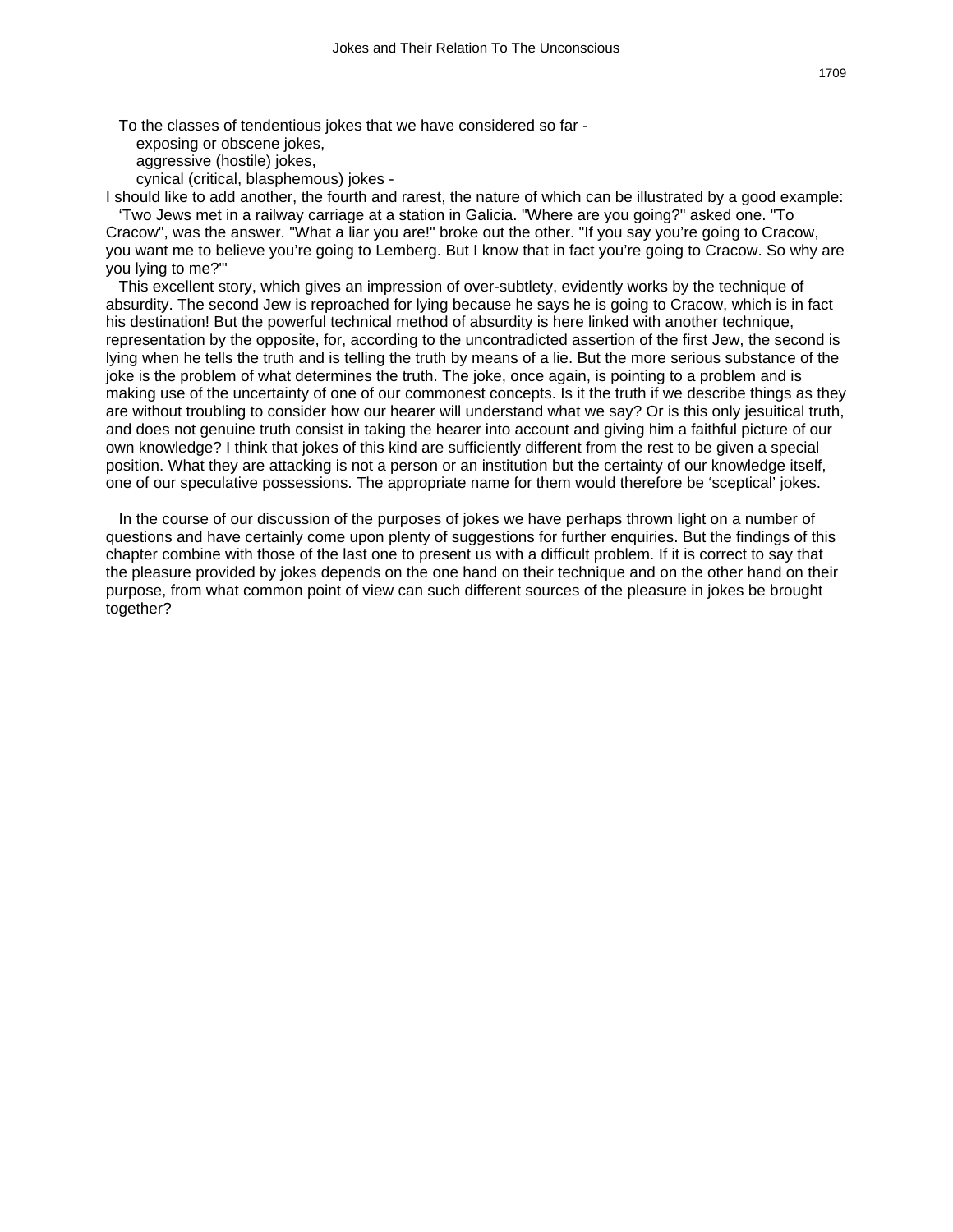IV

## THE MECHANISM OF PLEASURE AND THE PSYCHOGENESIS OF JOKES

We can now start out from an assured knowledge of the sources of the peculiar pleasure given us by jokes. We are aware that we may be deceived into confusing our enjoyment of the intellectual content of what is stated with the pleasure proper to jokes; but we know that that pleasure itself has at bottom two sources the technique and the purposes of jokes. What we now want to discover is the way in which the pleasure arises from these sources, the mechanism of the pleasurable effect.

 We shall, I think, find the explanation we are in search of far easier from tendentious jokes than from innocent ones. We will therefore begin with the former.

 The pleasure in the case of a tendentious joke arises from a purpose being satisfied whose satisfaction would otherwise not have taken place. That a satisfaction such as this is a source of pleasure calls for no further remark. But the manner in which a joke leads to this satisfaction is linked with particular conditions, from which we may perhaps arrive at some further information. Two cases are to be distinguished here. The simpler one is where the satisfaction of the purpose is opposed by an external obstacle which is evaded by the joke. We found this, for instance, in the reply received by Serenissimus to his question of whether the mother of the man he was speaking to had ever lived in the Palace and in the critic's rejoinder to the two rich rascals who showed him their portraits: 'But where's the Saviour?' In the former case the purpose was to answer one insult by another, and in the latter it was to hand across an insult instead of the assessment that had been asked for. What opposed the purpose were purely external factors - the powerful position of the people at whom the insults were directed. It may nevertheless strike us that, however much these and analogous jokes of a tendentious nature may satisfy us, they are not able to provoke much laughter.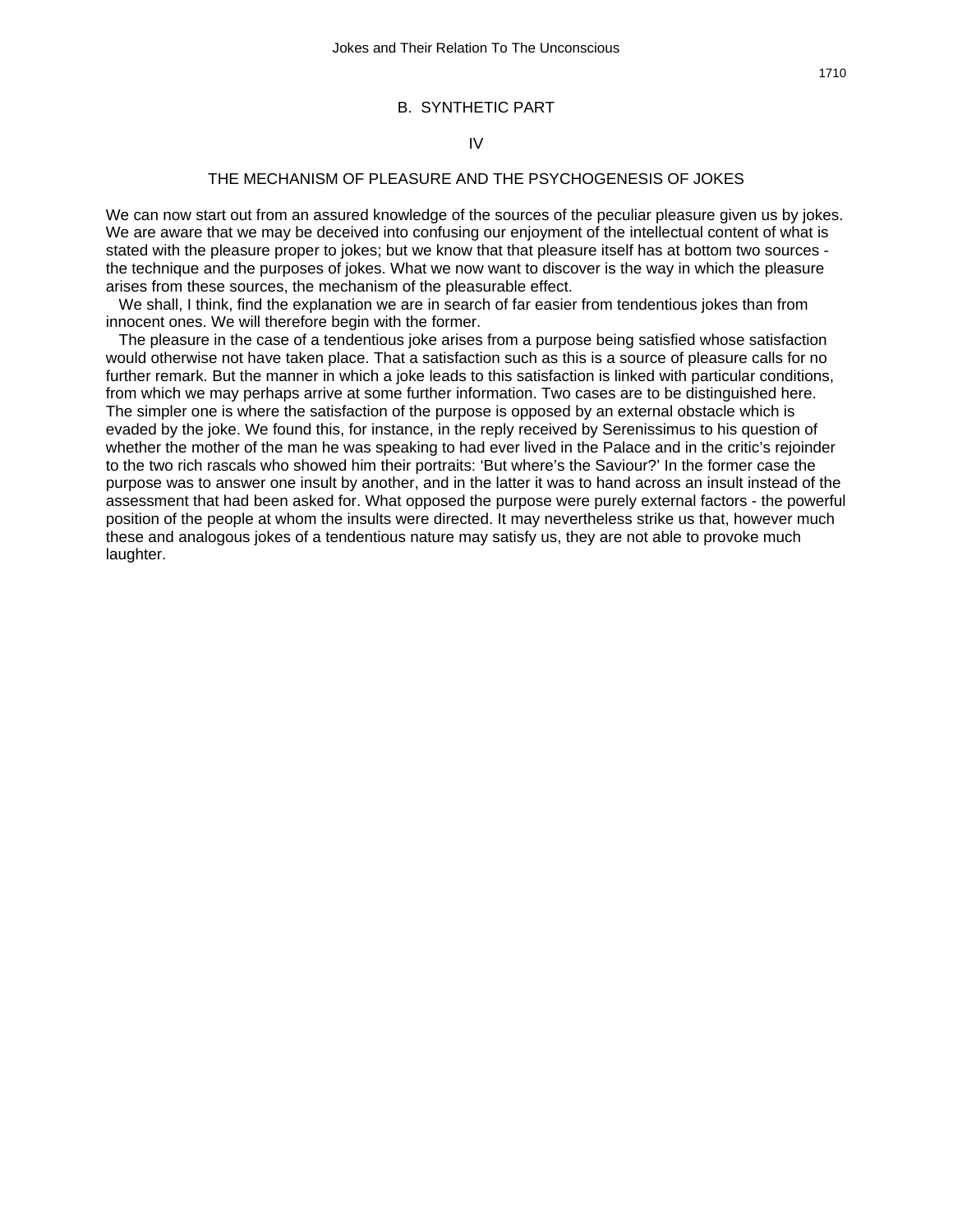It is otherwise when what stands in the way of the direct realization of the purpose is not an external factor but an internal obstacle, when an internal impulse opposes the purpose. This condition would seem, on our hypothesis, to be fulfilled in the jokes of Herr N., in whom a strong inclination to invective is held in check by a highly developed aesthetic culture. By the help of a joke, this internal resistance is overcome in the particular case and the inhibition lifted. By that means, as in the instance of the external obstacle, the satisfaction of the purpose is made possible and its suppression, together with the 'psychical damming-up' that this would involve, is avoided. To that extent the mechanism of the generation of pleasure would be the same in the two cases.

 Nevertheless, we are inclined here to go more deeply into the distinctions between the psychological situation in the cases of an external and an internal obstacle, for we have a suspicion that the removal of an internal obstacle may make an incomparably higher contribution to the pleasure. But I suggest that at this point we should exercise moderation and be satisfied for the moment with establishing what remains the essential point for us. The cases of an external and an internal obstacle differ only in the fact that in the latter an already existing inhibition is lifted and that in the former the erection of a new one is avoided. That being so, we shall not be relying too much on speculation if we assert that both for erecting and for maintaining a psychical inhibition some 'psychical expenditure' is required. And, since we know that in both cases of the use of tendentious jokes pleasure is obtained, it is therefore plausible to suppose that *this yield of pleasure corresponds to the psychical expenditure that is saved*.

 Here then we have once more come upon the principle of economy which we met first in discussing the technique of verbal jokes. But whereas in the earlier case we seemed to find the economy in the use of as few words as possible or of words as much alike as possible, we now have a suspicion of an economy in the far more comprehensive sense of psychical expenditure in general; and we must regard it as possible that a closer understanding of what is still the very obscure concept of 'psychical expenditure' may bring us nearer to the essential nature of jokes.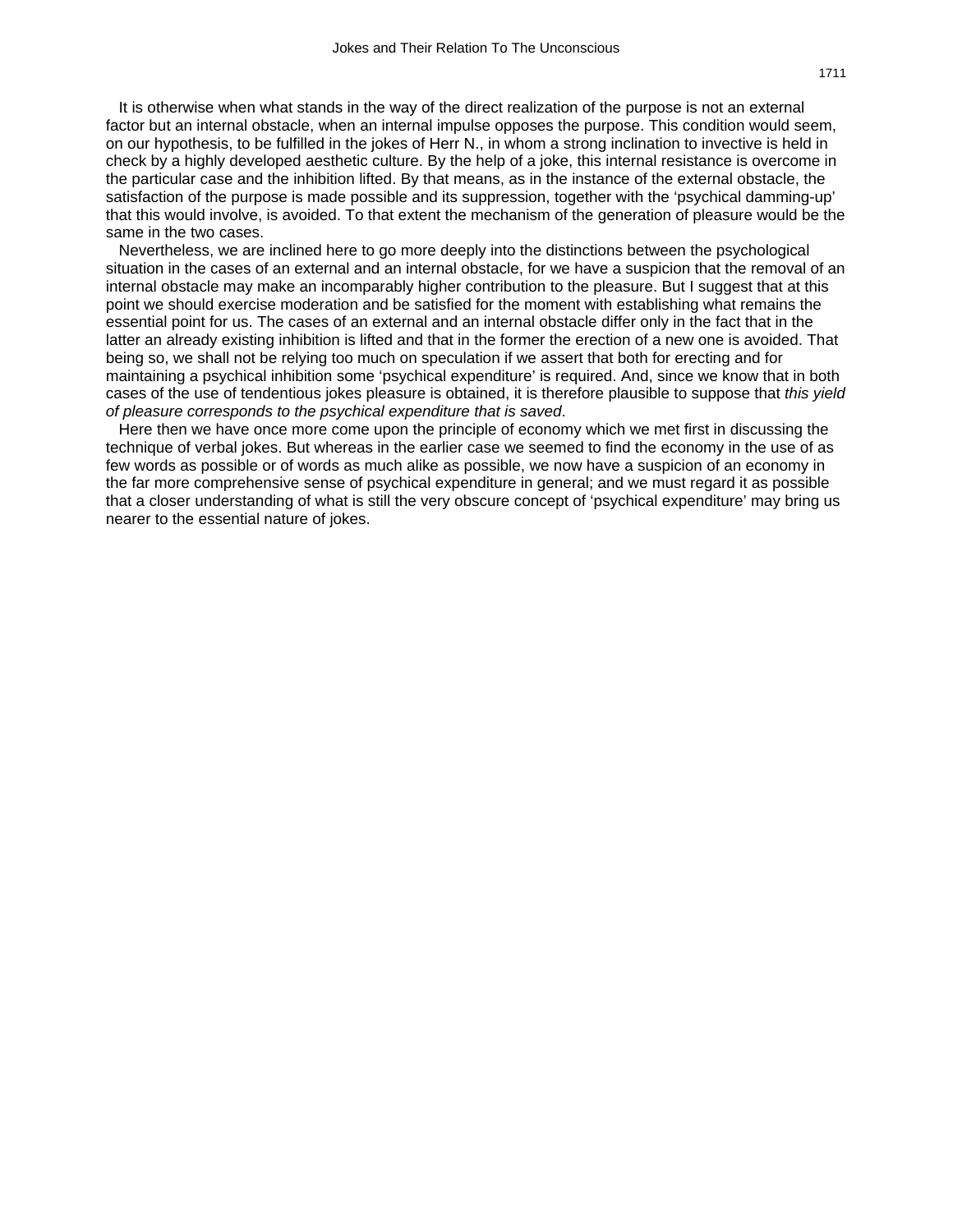A certain lack of clarity which we have been unable to overcome in our handling of the mechanism of pleasure in tendentious jokes may be taken as an appropriate punishment for our having tried to clear up the more complex problem before the simpler one, tendentious jokes before innocent ones. We take note of the fact that '*economy in expenditure on inhibition or suppression*' appears to be the secret of the pleasurable effect of tendentious jokes, and pass on to the mechanism of pleasure in innocent jokes.

 On the basis of suitable specimens of innocent jokes, in which there was no fear of our judgement being disturbed by their content or purpose, we were driven to conclude that the techniques of jokes are themselves sources of pleasure; and we shall now try to discover whether it may perhaps be possible to trace that pleasure back to economy in psychical expenditure. In one group of these jokes (play upon words) the technique consisted in focusing our psychical attitude upon the *sound* of the word instead of upon its *meaning* - in making the (acoustic) word presentation itself take the place of its significance as given by its relations to thing-presentations. It may really be suspected that in doing so we are bringing about a great relief in psychical work and that when we make serious use of words we are obliged to hold ourselves back with a certain effort from this comfortable procedure. We can observe how pathological states of thought-activity, in which the possibility of concentrating psychical expenditure on a particular point is probably restricted, do in fact give this sort of sound-presentation of the word greater prominence than its meaning, and that sufferers in such states proceed in their speech on the lines (as the formula runs) of the 'external' instead of the 'internal' associations of the word-presentation. We notice, too, that children, who, as we know, are in the habit of still treating words as things, tend to expect words that are the same or similar to have the same meaning behind them - which is a source of many mistakes that are laughed at by grown-up people. If, therefore, we derive unmistakable enjoyment in jokes from being transported by the use of the same or a similar word from one circle of ideas to another, remote one (in the 'Home-Roulard', for instance, from the kitchen to politics), this enjoyment is no doubt correctly to be attributed to economy in psychical expenditure. The pleasure in a joke arising from a 'short-circuit' like this seems to be the greater the more alien the two circles of ideas that are brought together by the same word - the further apart they are, and thus the greater the economy which the joke's technical method provides in the train of thought. We may notice, too, that here jokes are making use of a method of linking things up which is rejected and studiously avoided by serious thought.<sup>1</sup>

 In a second group of technical methods used in jokes - unification, similarity of sound, multiple use, modification of familiar phrases, allusions to quotations - we can single out as their common characteristic the fact that in each of them something familiar is rediscovered, where we might instead have expected something new. This rediscovery of what is familiar is pleasurable, and once more it is not difficult for us to recognize this pleasure as a pleasure in economy and to relate it to economy in psychical expenditure.

 $1$  If I may be allowed to anticipate the exposition in the text, I can at this point throw light on the condition which seems to determine whether a joke is to be called a 'good' or a 'bad' one. If, by means of a word with two meanings or a word that is only slightly modified, I take a short cut from one circle of ideas to another, and if there is not at the same time a link between those circles of ideas which has a significant sense, then I shall have made a 'bad' joke. In a bad joke like this the only existing link between the two disparate ideas is the one word - the 'point' of the joke. The example of 'Home-Roulard' quoted above is a joke of this kind. A 'good' joke, on the other hand, comes about when what children expect proves correct and the similarity between the words is shown to be really accompanied by another, important similarity in their sense. Such, for instance, is the example 'Traduttore - Traditore'. The two disparate ideas, which are here linked by an external association, are also united in a significant relation which indicates an essential kinship between them. The external association merely takes the place of the internal connection; it serves to point it out or make it clear. A 'translator' is not only called by a similar name to a 'traitor'; he actually in a kind of traitor and bears the name, as it were by right.

 The distinction that is here developed coincides with the one which is to be introduced later between a 'jest' and a 'joke'. But it would be unjust to exclude examples like 'Home-Roulard' from the discussion of the nature of jokes. As soon as we take into consideration the peculiar pleasure derived from jokes, we find that the 'bad' jokes are by no means bad as jokes - that is, unsuitable for producing pleasure.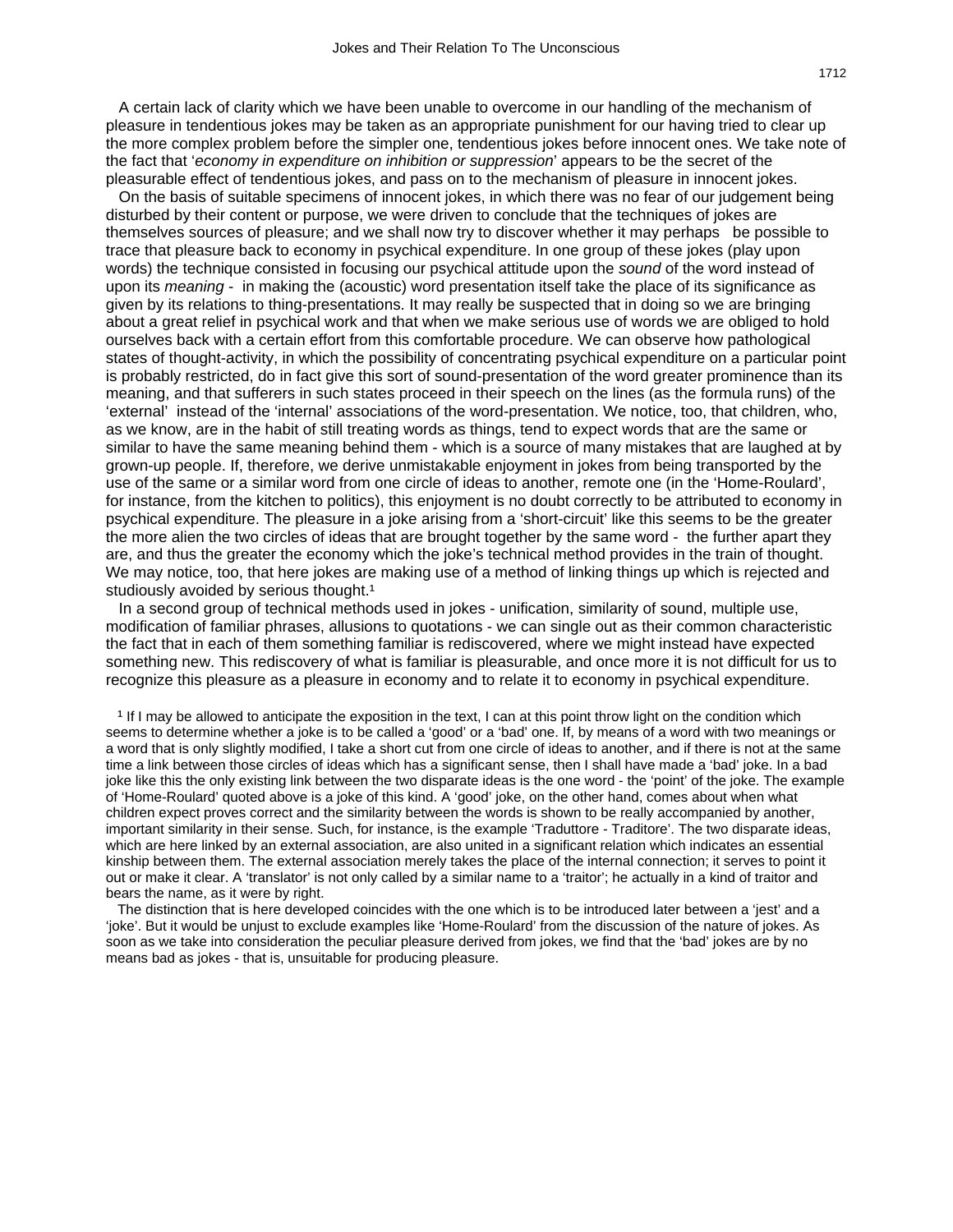It seems to be generally agreed that the rediscovery of what is familiar, 'recognition', is pleasurable. Groos (1899, 153) writes: 'Recognition is always, unless it is too much mechanized (as, for instance, in dressing, . . .), linked with feelings of pleasure. The mere quality of familiarity is easily accompanied by the quiet sense of comfort which Faust felt when, after an uncanny encounter, he entered his study once again . . . If the act of recognition thus gives rise to pleasure, we might expect that men would hit on the idea of exercising this capacity for its own sake - that is, would experiment with it in play. And in fact Aristotle regarded joy in recognition as the basis of the enjoyment of art, and it cannot be disputed that this principle should not be overlooked, even if it does not possess such far-reaching significance as Aristotle attributes to it.'

 Groos goes on to discuss games whose characteristic lies in the fact that they intensify the joy in recognition by putting obstacles in its way - that is to say, by creating a 'psychical damming up', which is got rid of by the act of recognition. His attempt at an explanation, however, abandons the hypothesis that recognition is pleasurable in itself, since, by referring to these games, he is tracing back the enjoyment of recognition to a joy in *power*, a joy in the overcoming of a difficulty. I regard the latter factor as secondary, and I see no reason to depart from the simpler view that recognition is pleasurable in itself i.e., through relieving psychical expenditure - and that the games founded on this pleasure make use of the mechanism of damming up only in order to increase the amount of such pleasure.

 It is also generally acknowledged that rhymes, alliterations, refrains, and other forms of repeating similar verbal sounds which occur in verse, make use of the same source of pleasure - the rediscovery of something familiar. The 'sense of power' plays no perceptible part in these techniques, which show so much similarity to that of 'multiple use' in the case of jokes.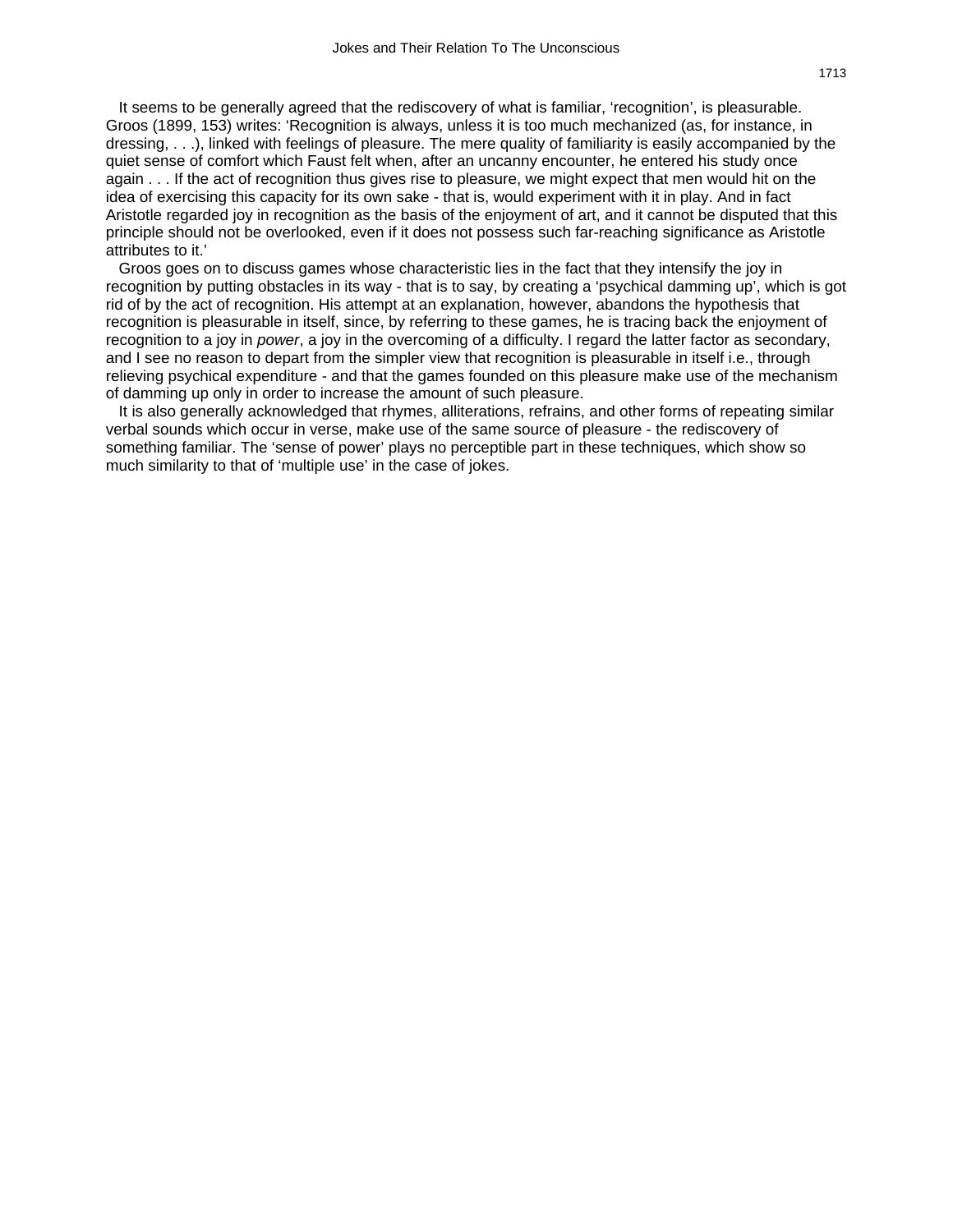In view of the close connection between recognizing and remembering, it is not rash to suppose that there may also be a pleasure in remembering - that the act of remembering is in itself accompanied by a feeling of pleasure of similar origin. Groos seems not to be averse to such a hypothesis, but he derives it once again from the 'sense of power', to which he attributes (wrongly, in my view) the chief reason for enjoyment in almost all games.

 The 'rediscovery of what is familiar' is the basis for the use of another technical resource in jokes, which we have not yet mentioned. I refer to the factor of 'topicality', which is a fertile source of pleasure in a great many jokes and which explains a few of the peculiarities in the life-history of jokes. There are jokes which are completely independent of this condition, and in a monograph on jokes we are obliged to make almost exclusive use of examples of that kind. But we cannot forget that, in comparison with these perennial jokes, we have perhaps laughed even more heartily at others which it is difficult for us to use now because they would call for long commentaries and even with such help would not produce their original effect. These latter jokes contained allusions to people and events which at the time were 'topical', which had aroused general interest and still kept it alive. When this interest had ceased and the business in question had been settled, these jokes too lost a part of their pleasurable effect and indeed a very considerable part. For instance, the joke made by my friendly host when he called a pudding that was being served a 'Home-Roulard' does not seem to me to-day nearly so good as it did at the time when 'Home Rule' provided a standing head-line in the political columns of our daily papers. In attempting to estimate the merits of this joke I now attribute them to the fact that a single word has transported us, with the economy of a long detour in thought, from the circle of ideas of the kitchen to the remote one of politics. But at the time my account would have had to be different, and I should have said that this word transported us from the circle of ideas of the kitchen to that of politics, which was remote from it but was certain of our lively interest because we were constantly concerned with it. Another joke, 'This girl reminds me of Dreyfus; the army doesn't believe in her innocence', has also faded to-day, though its technical methods must have remained unaltered. The bewilderment caused by the comparison and the *double-entendre* in the word 'innocence' cannot compensate for the fact that the allusion, which at the time touched on an event cathected with fresh excitement, to-day recalls a question that is settled. Here is a joke which is still topical: 'The Crown Princess Louise approached the crematorium in Gotha with the question of how much a *Verbrennung* [cremation] costs. The management replied: "Five thousand marks normally; but we will only charge *you* three thousand as you have been *durchgebrannt* [literally 'been burnt through' - slang for 'eloped'] once already.' A joke like this sounds irresistible to-day; in a short time it will have sunk very considerably in our estimation; and some time later still, in spite of its good play upon words, it will lose its effect entirely, for it will be impossible to repeat it without adding a commentary to explain who Princess Louise was and the sense in which she was *durchgebrannt*.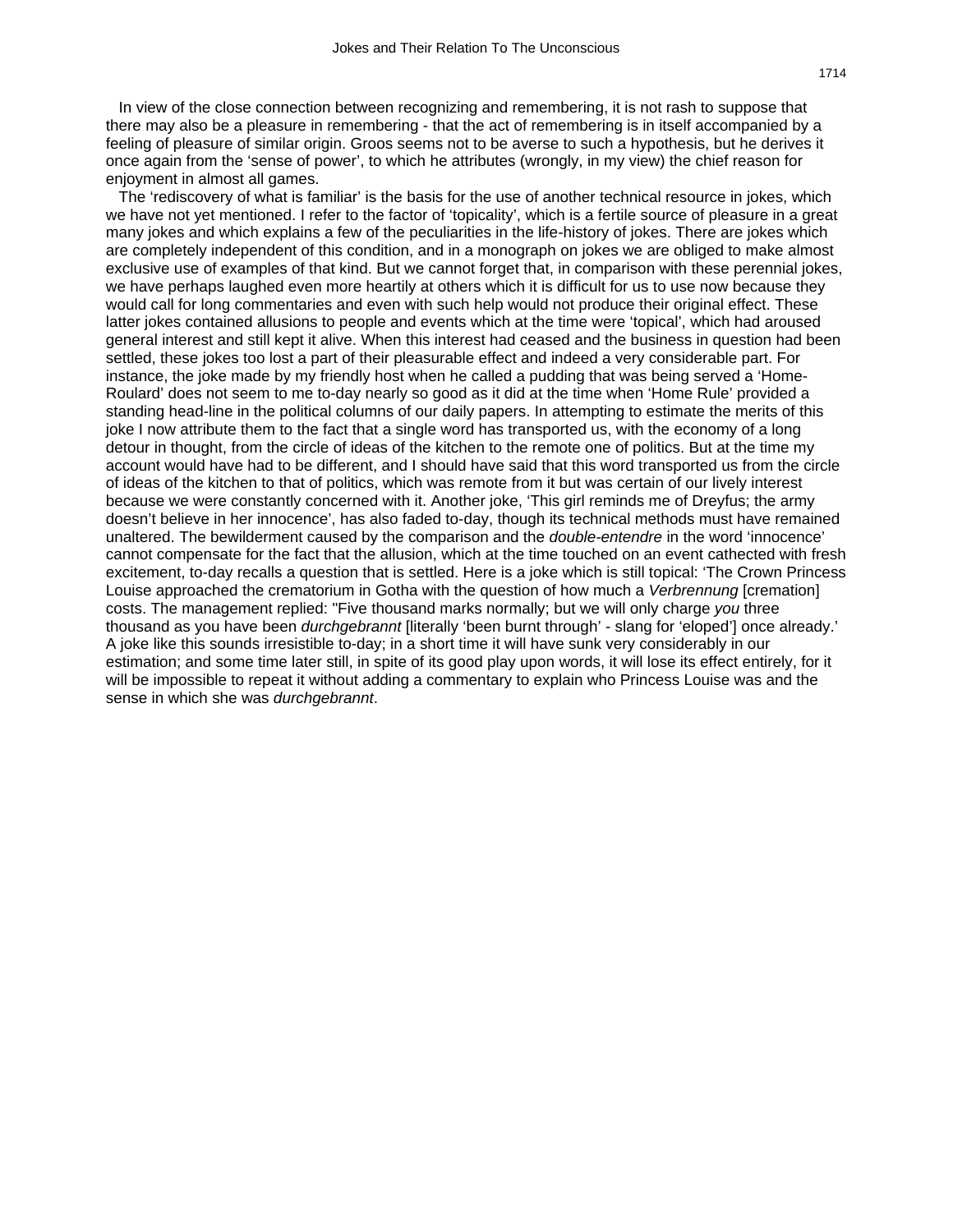Thus a great number of the jokes in circulation have a certain length of life: their life runs a course made up of a period of flowering and a period of decay and it ends in complete oblivion. The need which men feel for deriving pleasure from their processes of thought is therefore constantly creating new jokes based on the new interests of the day. The vital force of topical jokes is not their own; it is borrowed, by the method of allusion, from those other interests, the expiry of which determines the fate of the joke as well. The factor of topicality is a source of pleasure, ephemeral it is true but particularly abundant, which supplements the sources inherent in the joke itself. It cannot be simply equated with the rediscovery of what is familiar. It is concerned rather with a particular category of what is familiar, which must in addition possess the characteristic of being fresh, recent and untouched by forgetting. In the formation of dreams, too, we come across a special preference for what is recent and we cannot escape a suspicion that association with what is recent is rewarded, and so facilitated, by a peculiar bonus of pleasure.

 Unification, which is after all no more than repetition in the sphere of thought-connections instead of in that of subject-matter, was given special recognition by Fechner as a source of the pleasure in jokes. He writes (Fechner, 1897, 1, Chapter XVII): 'In my opinion the chief part in the field we are now considering is played by the principle of the unified linking of multiplicities; it requires support, however, from auxiliary determinants in order that the enjoyment which can be derived from these cases, with its peculiar character, may be carried over the threshold.<sup>'1</sup>

 In all these cases of repeating the same connections or the same subject-matter in the words, or of rediscovering what is familiar or recent, it seems impossible to avoid deriving the pleasure felt in them from economy in psychical expenditure provided that this line of approach turns out to be fruitful in throwing light on details and in arriving at new generalities. We are aware that we have still to make it clear how the economy comes about and what the meaning is of the expression 'psychical expenditure'.

 The third group of techniques of jokes - for the most part of conceptual jokes - which comprises faulty thinking, displacements, absurdity, representation by the opposite, etc., may at a first glance seem to bear a special impress and to betray no kinship with the techniques of rediscovery of what is familiar or the replacement of object-associations by word-associations. Nevertheless it is particularly easy here to bring into play the theory of economy or relief in psychical expenditure.

<sup>1</sup> The title of Chapter XVII is 'On significant and joking similes, play upon words and other cases which bear the character of being amusing, funny or ridiculous.'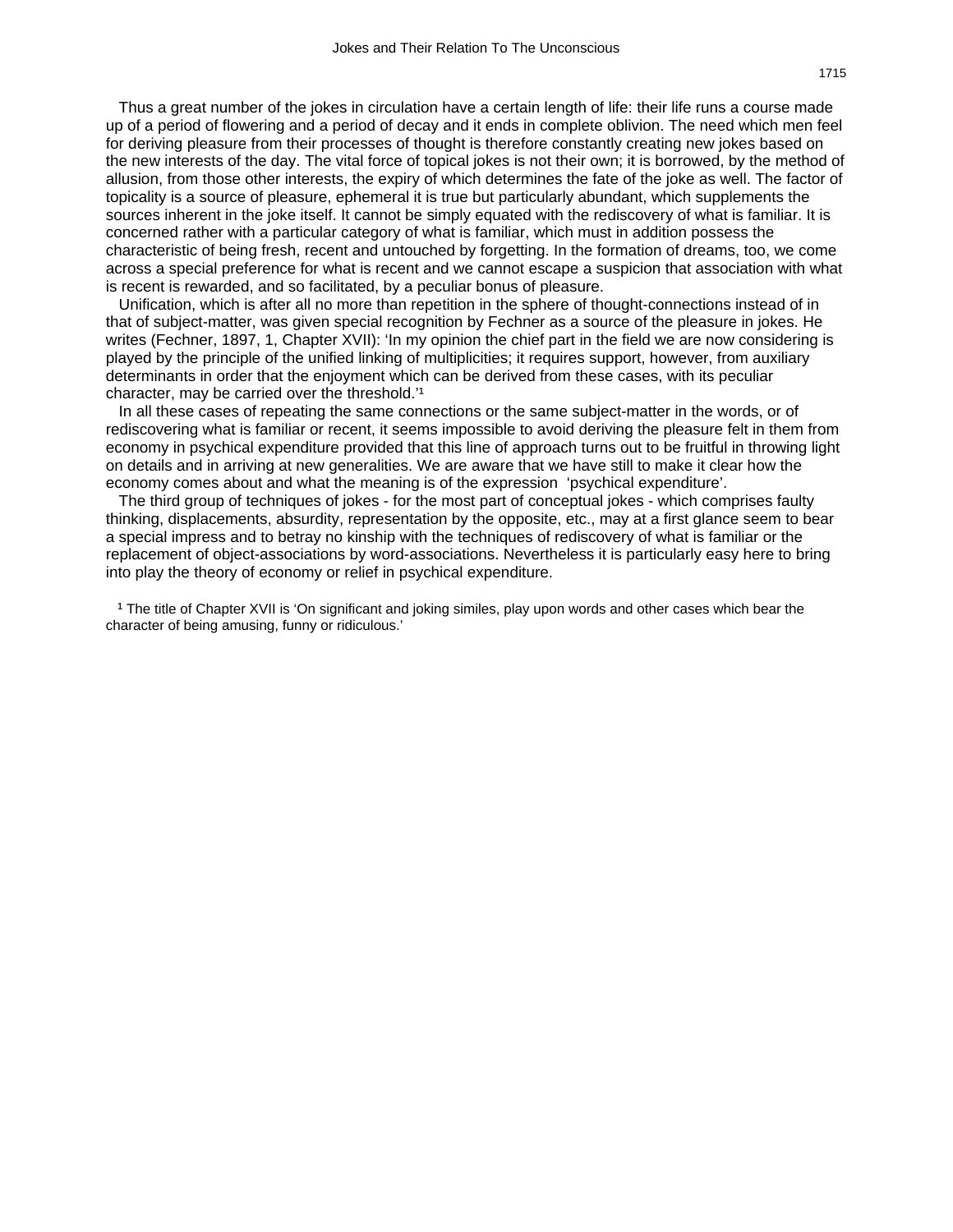It cannot be doubted that it is easier and more convenient to diverge from a line of thought we have embarked on than to keep to it, to jumble up things that are different rather than to contrast them - and, indeed, that it is *specially* convenient to admit as valid methods of inference that are rejected by logic and, lastly, to put words or thoughts together without regard to the condition that they ought also to make sense. This cannot be doubted; and these are precisely the things that are done by the joke-techniques which we are discussing. But the hypothesis that behaviour of this kind by the joke-work provides a source of pleasure will strike us as strange, since apart from jokes all such inefficient intellectual functioning produces in us nothing but unpleasurable defensive feelings.

 'Pleasure in nonsense', as we may call it for short, is concealed in serious life to a vanishing point. In order to demonstrate it we must investigate two cases - one in which it is still visible and one in which it becomes visible again: the behaviour of a child in learning, and that of an adult in a toxically altered state of mind.

 During the period in which a child is learning how to handle the vocabulary of his mother-tongue, it gives him obvious pleasure to 'experiment with it in play', to use Groos's words. And he puts words together without regard to the condition that they should make sense, in order to obtain from them the pleasurable effect of rhythm or rhyme. Little by little he is forbidden this enjoyment, till all that remains permitted to him are significant combinations of words. But when he is older attempts still emerge at disregarding the restrictions that have been learnt on the use of words. Words are disfigured by particular little additions being made to them, their forms are altered by certain manipulations (e.g. by reduplications or '*Zittersprache*'), or a private language may even be constructed for use among playmates. These attempts are found again among certain categories of mental patients.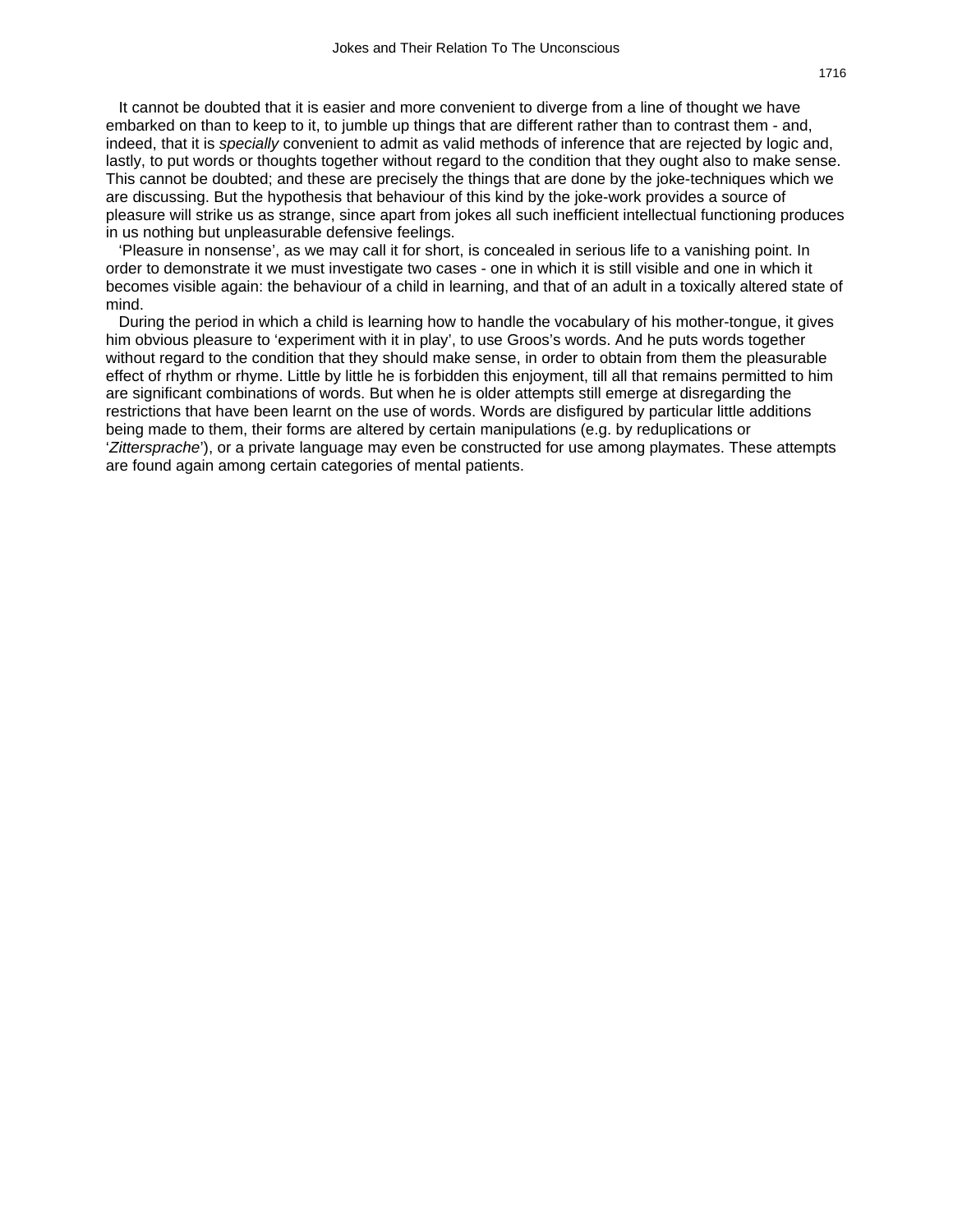Whatever the motive may have been which led the child to begin these games, I believe that in his later development he gives himself up to them with the consciousness that they are nonsensical, and that he finds enjoyment in the attraction of what is forbidden by reason. He now uses games in order to withdraw from the pressure of critical reason. But there is far more potency in the restrictions which must establish themselves in the course of a child's education in logical thinking and in distinguishing between what is true and false in reality; and for this reason the rebellion against the compulsion of logic and reality is deepgoing and long-lasting. Even the phenomena of imaginative activity must be included in this category. The power of criticism has increased so greatly in the later part of childhood and in the period of learning which extends over puberty that the pleasure in 'liberated nonsense' only seldom dares to show itself directly. One does not venture to say anything absurd. But the characteristic tendency of boys to do absurd or silly things seems to me to be directly derived from the pleasure in nonsense. In pathological cases we often see this tendency so far intensified that once more it dominates the schoolboy's talk and answers. I have been able to convince myself in the case of a few boys of secondary school age who had developed neuroses that the unconscious workings of their pleasure in the nonsense they produced played no less a part in their inefficiency than did their real ignorance.

 Nor, later on, does the University student cease these demonstrations against the compulsion of logic and reality, the dominance of which, however, he feels growing ever more intolerant and unrestricted. A large amount of student 'rags' are a part of this reaction. For man is a 'tireless pleasure-seeker' - I forget where I came across this happy expression - and any renunciation of a pleasure he has once enjoyed comes hard to him. With the cheerful nonsense of his *Bierschwefel*,<sup>1</sup> for instance, the student tries to rescue his pleasure in freedom of thinking, of which he is being more and more deprived by the schooling of academic instruction. Much later still, indeed, when as a grown man he meets others in scientific congresses and once more feels himself a learner, after the meeting is over there comes the *Kneipzeitung*,² which distorts the new discoveries into nonsense, and offers him a compensation for the fresh addition to his intellectual inhibition.

<sup>&</sup>lt;sup>1</sup> ['*Bierschwefel*': ludicrous speech delivered at a beer party.]

² [A comic set of minutes. Literally, 'tavern newspaper'.]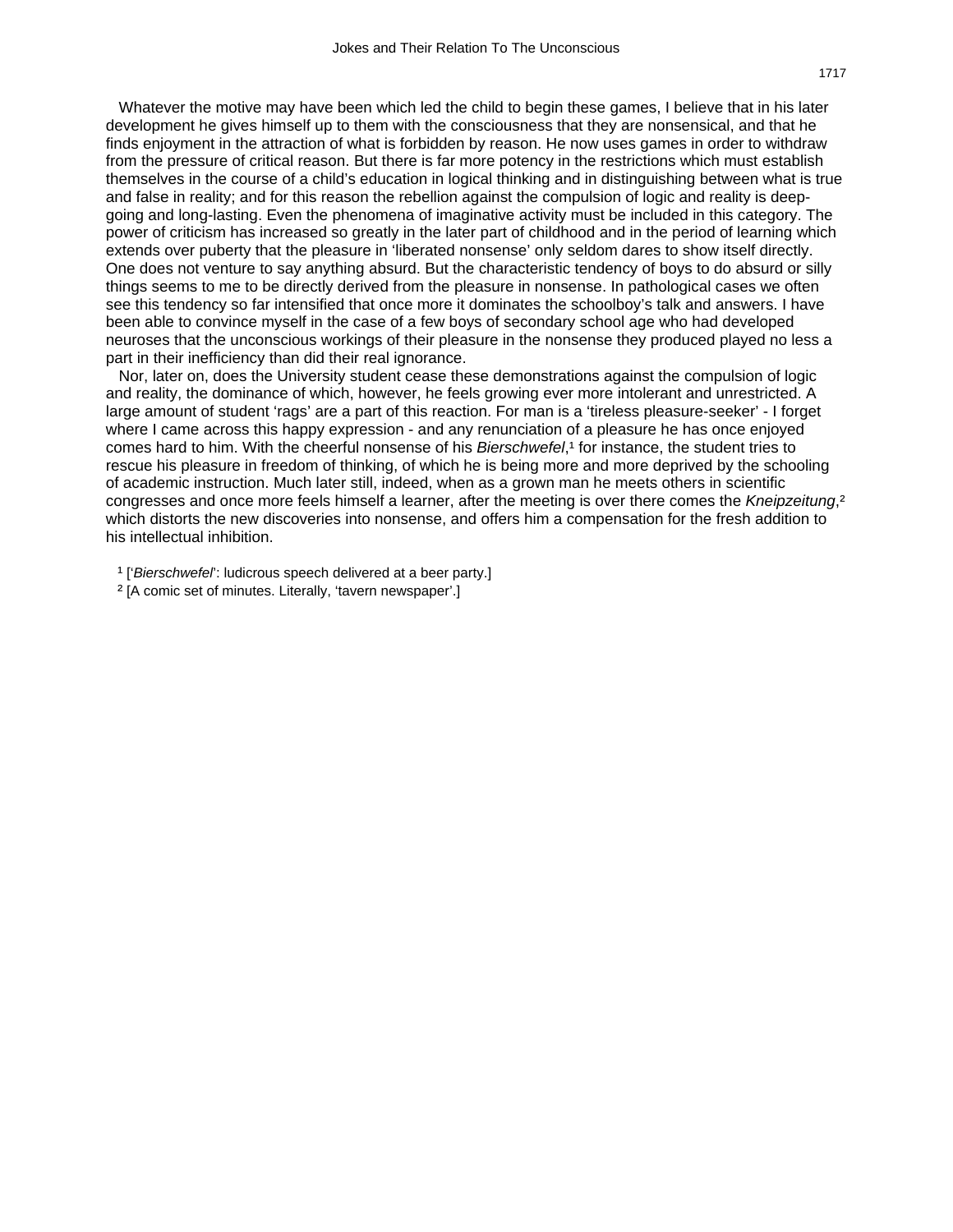The *Bierschwefel* and the *Kneipzeitung* give evidence by their names to the fact that the criticism which has repressed pleasure in nonsense has already grown so powerful that it cannot be put aside even temporarily without toxic assistance. A change in mood is the most precious thing that alcohol achieves for mankind, and on that account this 'poison' is not equally indispensable for everyone. A cheerful mood, whether it is produced endogenously or toxically, reduces the inhibiting forces, criticism among them, and makes accessible once again sources of pleasure which were under the weight of suppression. It is most instructive to observe how the standards of joking sink as spirits rise. For high spirits replace jokes, just as jokes must try to replace high spirits, in which possibilities of enjoyment which are otherwise inhibited among them the pleasure in nonsense - can come into their own: 'Mit wenig Witz und viel Behagen.'1 Under the influence of alcohol the grown man once more becomes a child, who finds pleasure in having the course of his thoughts freely at his disposal without paying regard to the compulsion of logic.

 I hope I have now also shown that the absurdity-techniques of jokes are a source of pleasure. It need only be repeated that this pleasure arises from an economy in psychical expenditure or a relief from the compulsion of criticism.

 If we look back once more at the three separate groups of joke-techniques, we see that the first and third of these groups - the replacement of thing-associations by word-associations and the use of absurdity - can be brought together as re-establishing old liberties and getting rid of the burden of intellectual upbringing; they are psychical reliefs, which can in a sense be contrasted with the economizing which constitutes the technique of the second group. Relief from psychical expenditure that is already there and economizing in psychical expenditure that is only about to be called for - from these two principles all the techniques of jokes, and accordingly all pleasure from these techniques, are derived. The two species of technique and of obtaining pleasure coincide - in the main at all events - with the distinction between verbal and conceptual jokes.

<sup>1</sup> ['With little wit and much enjoyment.']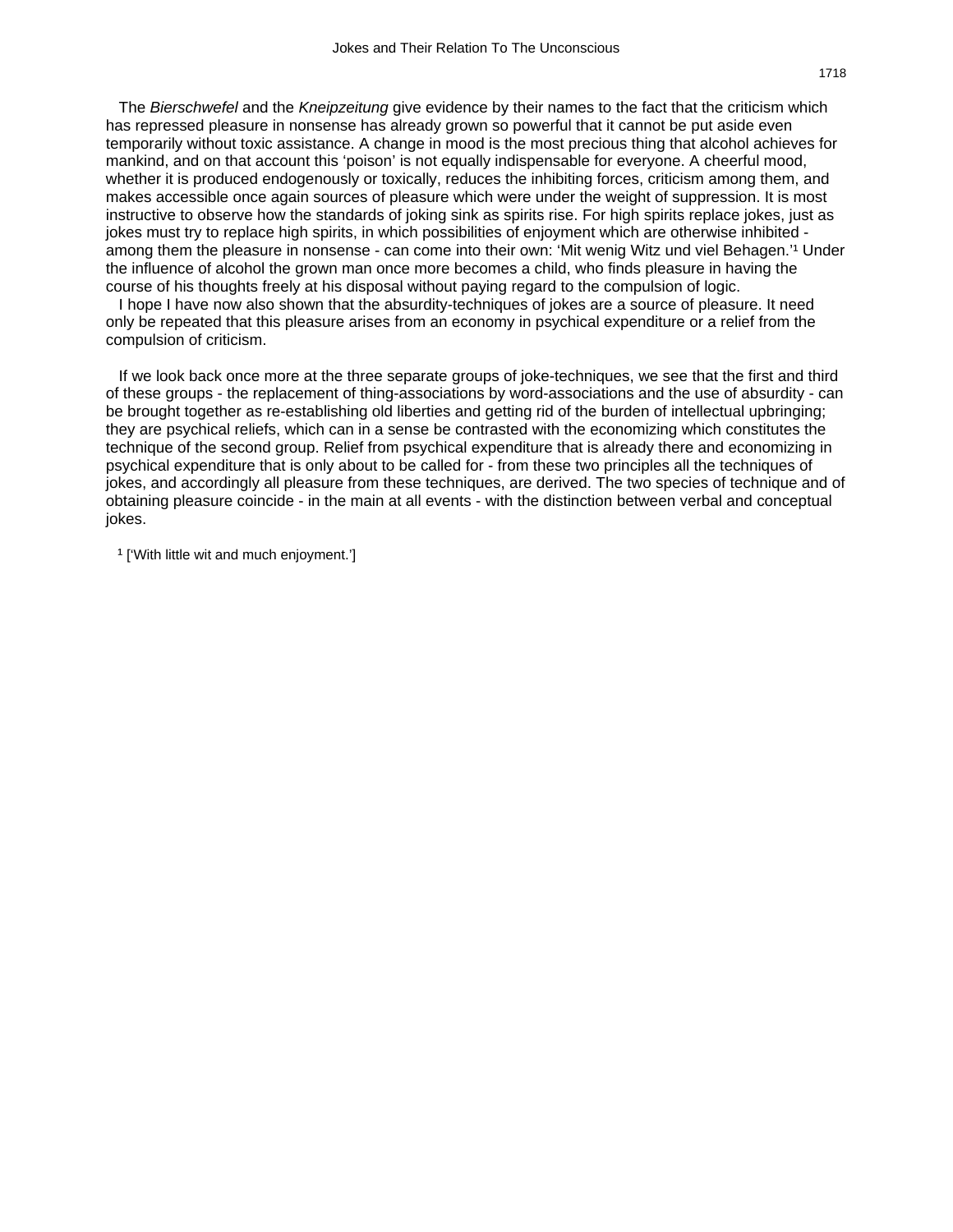The preceding discussion has given us unawares an insight into the evolution or psychogenesis of jokes, which we will now examine more closely. We have made the acquaintance of preliminary stages of jokes, and their development into tendentious jokes will probably uncover fresh relations between the various characteristics of jokes. Before there is such a thing as a joke, there is something that we may describe as 'play' or as 'a jest'.

 Play - let us keep to that name - appears in children while they are learning to make use of words and to put thoughts together. This play probably obeys one of the instincts which compel children to practise their capacities (Groos). In doing so they come across pleasurable effects, which arise from a repetition of what is similar, a rediscovery of what is familiar, similarity of sound, etc., and which are to be explained as unsuspected economies in psychical expenditure. It is not to be wondered at that these pleasurable effects encourage children in the pursuit of play and cause them to continue it without regard for the meaning of words or the coherence of sentences. *Play* with words and thoughts, motivated by certain pleasurable effects of economy, would thus be the first stage of jokes.

 This play is brought to an end by the strengthening of a factor that deserves to be described as the critical faculty or reasonableness. The play is now rejected as being meaningless or actually absurd; as a result of criticism it becomes impossible. Now, too, there is no longer any question of deriving pleasure, except accidentally, from the sources of rediscovery of what is familiar, etc., unless it happens that the growing individual is overtaken by a pleasurable mood which, like the child's cheerfulness, lifts the critical inhibition. Only in such a case does the old game of getting pleasure become possible once more; but the individual does not want to wait for this to happen nor to renounce the pleasure that is familiar to him. He thus looks about for means of making himself independent of the pleasurable mood, and the further development towards jokes is governed by the two endeavours: to avoid criticism and to find a substitute for the mood.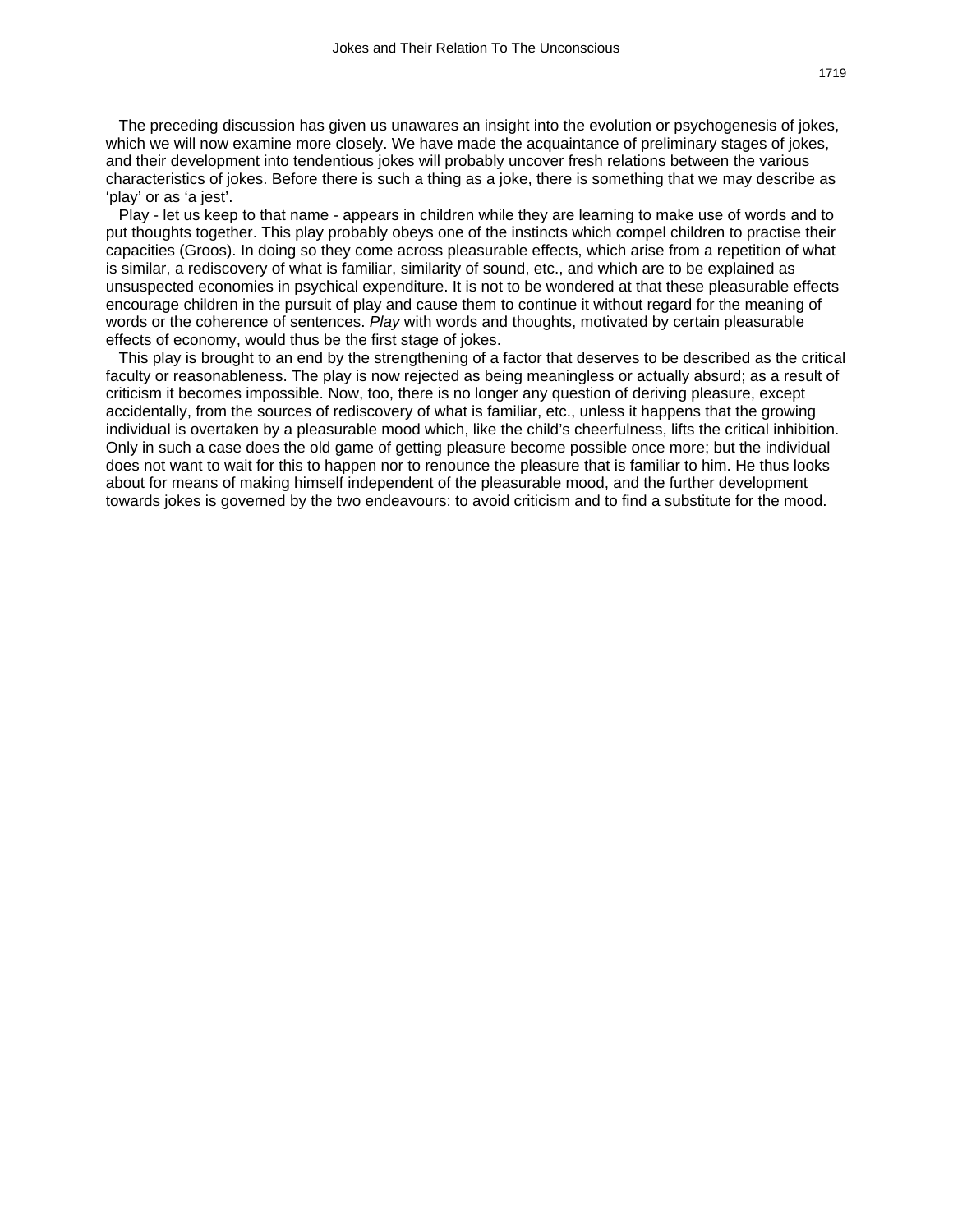And with this the second preliminary stage of jokes sets in - the *jest*. It is now a question of prolonging the yield of pleasure from play, but at the same time of silencing the objections raised by criticism which would not allow the pleasurable feeling to emerge. There is only one way of reaching this end: the meaningless combination of words or the absurd putting together of thoughts must nevertheless have a meaning. The whole ingenuity of the joke-work is summoned up in order to find words and aggregations of thoughts in which this condition is fulfilled. All the technical methods of jokes are already employed here - in jests; moreover linguistic usage draws no consistent line between a jest and a joke. What distinguishes a jest from a joke is that the meaning of the sentence which escapes criticism need not be valuable or new or even good; it need merely be *permissible* to say the thing in this way, even though it is unusual, unnecessary or useless to say it in this way. In jests what stands in the foreground is the satisfaction of having made possible what was forbidden by criticism.

 It is, for instance, simply a jest when Schleiermacher defines *Eifersucht* [jealousy] as the *Leidenschaft* [passion] which *mit eifer Sucht* [with eagerness seeks] what *Leiden schafft* [causes pain]. It was a jest when Professor Kästner, who taught physics (and made jokes) at Göttingen in the eighteenth century, asked a student named Kriegk, when he was enrolling himself for his lectures, how old he was. 'Thirty years old' was the reply, whereupon Kästner remarked: 'Ah! so I have the honour of meeting the Thirty Years' War [Krieg].' (Kleinpaul, 1890.) It was with a jest that the great Rokitansky replied to the question of what were the professions of his four sons: 'Two *heilen* [heal] and two *heulen* [howl]' (two doctors and two singers). The information was correct and therefore not open to criticism; but it added nothing to what might have been expressed in the words in brackets. There can be no mistaking the fact that the answer was given the other form only on account of the pleasure which was produced by the unification and the similar sound of the two words.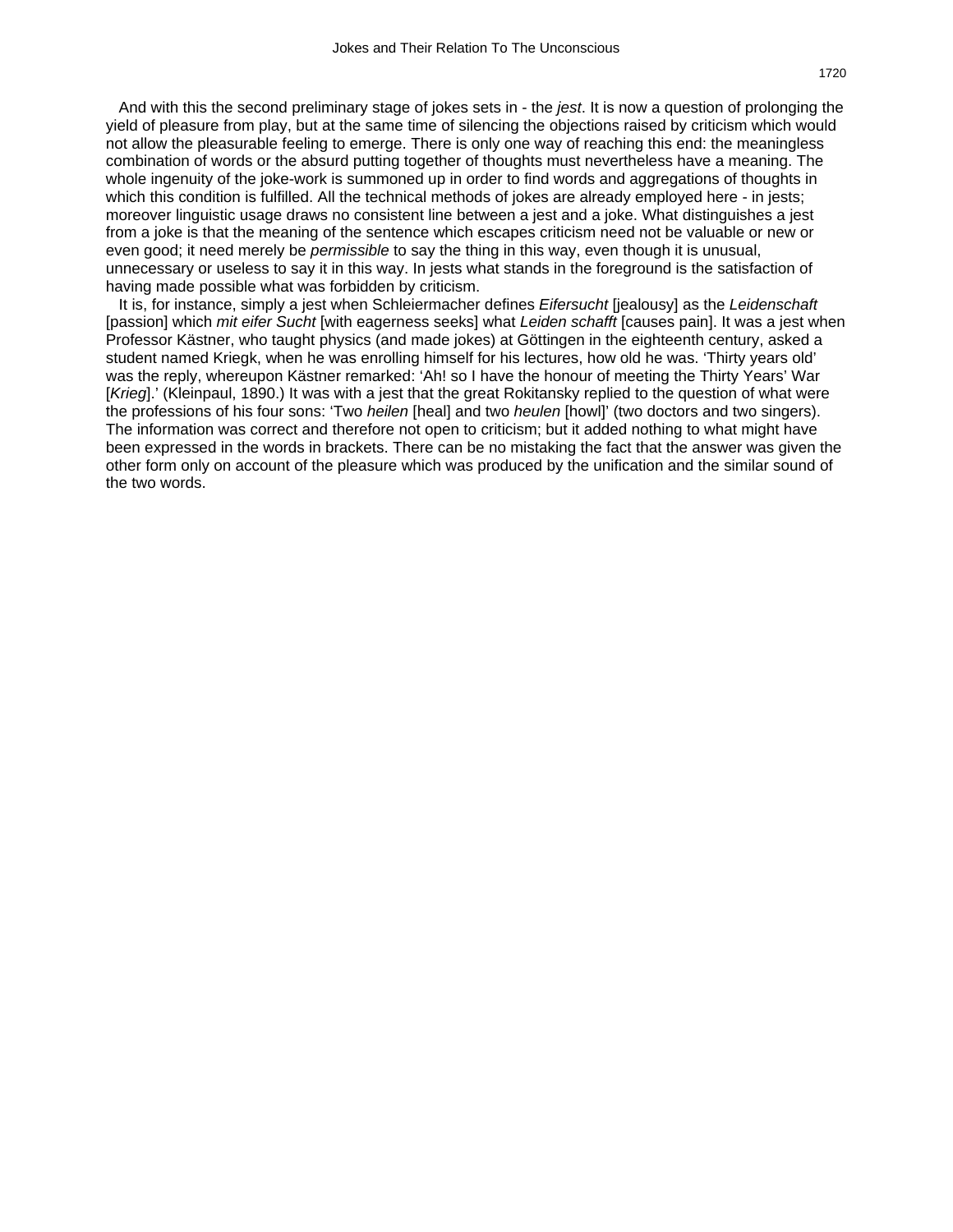I think now at length we see our way clearly. All through our consideration of the techniques of jokes we have been disturbed by the fact that they were not proper to jokes only; and yet the essence of jokes seemed to depend on them, since when they were got rid of by reduction the characteristics and the pleasure of the joke were lost. We now see that what we have described as the techniques of jokes - and we must in a certain sense continue to describe them so - are rather the sources from which jokes provide pleasure; and we feel that there is nothing strange in other procedures drawing from the same sources for the same end. The technique which is characteristic of jokes and peculiar to them, however, consists in their procedure for safeguarding the use of these methods of providing pleasure against the objections raised by criticism which would put an end to the pleasure. There is little that we can say in general about this procedure. The joke-work, as we have already remarked, shows itself in a choice of verbal material and conceptual situations which will allow the old play with words and thoughts to withstand the scrutiny of criticism; and with that end in view every peculiarity of vocabulary and every combination of thoughtsequences must be exploited in the most ingenious possible way. We may be in a position later to characterize the joke-work by a particular property; for the moment it remains unexplained how the selection favourable for jokes can be made. The purpose and function of jokes, however - namely, the protection of sequences of words and thoughts from criticism - can already be seen in jests as their essential feature. Their function consists from the first in lifting internal inhibitions and in making sources of pleasure fertile which have been rendered inaccessible by those inhibitions; and we shall find that they remain loyal to this characteristic throughout their development.

 We are also in a position now to assign its correct place to the factor of 'sense in nonsense' (cf. the introduction, p. 1618), to which the authorities attribute such great importance as a distinguishing mark of jokes and as an explanation of their pleasurable effect. The two fixed points in what determines the nature of jokes - their purpose of continuing pleasurable play and their effort to protect it from the criticism of reason immediately explain why an individual joke, though it may seem senseless from one point of view, must appear sensible, or at least allowable, from another. How it does so remains the affair of the jokework; if it fails to do so, it is simply rejected as 'nonsense'. But there is no necessity for us to derive the pleasurable effect of jokes from the conflict between the feelings which arise (whether directly or along the path of 'bewilderment and enlightenment') from the simultaneous sense and nonsense of jokes. Nor have we any need to enter further into the question of how pleasure could arise from the alternation between 'thinking it senseless' and 'recognizing it as sensible'. The psychogenesis of jokes has taught us that the pleasure in a joke is derived from play with words or from the liberation of nonsense, and that the meaning of the joke is merely intended to protect that pleasure from being done away with by criticism.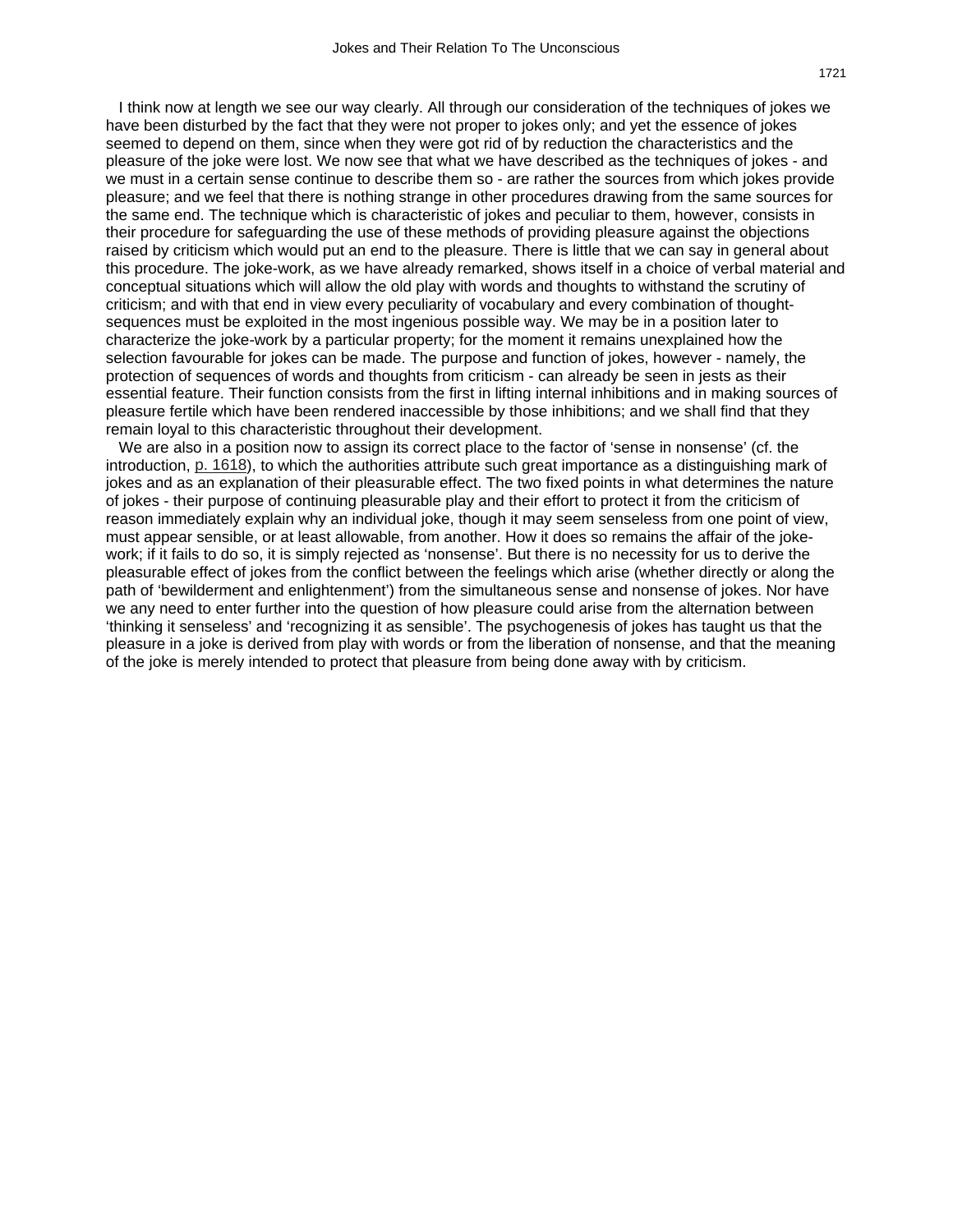In this way the problem of the essential character of jokes is already explained in jests. We may now turn to the further development of jests, to the point at which they reach their height in tendentious jokes. Jests still give the foremost place to the purpose of giving us enjoyment, and are content if what they say does not appear senseless or completely devoid of substance. If what a jest says possesses substance and value, it turns into a joke. A thought which would deserve our interest even if it were expressed in the most unpretentious form is now clothed in a form which must give us enjoyment on its own account.<sup>1</sup> A combination like this can certainly not, we must suppose, have come about unintentionally; and we must try to discover the intention underlying the construction of the joke. An observation which we made earlier (in passing, as it seemed) will put us on the track. We said above (p. 1691) that a good joke makes, as it were, a *total* impression of enjoyment on us, without our being able to decide at once what share of the pleasure arises from its joking form and what share from its apt thought-content. We are constantly making mistakes in this apportionment. Sometimes we over-estimate the goodness of the joke on account of our admiration of the thought it contains; another time, on the contrary, we over-estimate the value of the thought on account of the enjoyment given us by its joking envelope. We do not know what is giving us enjoyment and what we are laughing at. This uncertainty in our judgement, which must be assumed to be a fact, may have provided the motive for the construction of jokes in the proper sense of the word. The thought seeks to wrap itself in a joke because in that way it recommends itself to our attention and can seem more significant and more valuable, but above all because this wrapping bribes our powers of criticism and confuses them. We are inclined to give the *thought* the benefit of what has pleased us in the *form* of the joke; and we are no longer inclined to find anything wrong that has given us enjoyment and so to spoil the source of a pleasure. If the joke has made us laugh, moreover, a disposition most unfavourable for criticism will have been established in us; for in that case something will have forced us into the mood which play has previously sufficed to produce, and for which the joke has tried by every possible means to make itself a substitute. Even though we have earlier asserted that such jokes are to be described as innocent and not yet tendentious, we must not forget that strictly speaking only jests are non-tendentious - that is, serve solely the aim of producing pleasure. Jokes, even if the thought contained in them is non-tendentious and thus only serves theoretical intellectual interests, are in fact never non-tendentious. They pursue the second aim: to promote the thought by augmenting it and guarding it against criticism. Here they are once again expressing their original nature by setting themselves up against an inhibiting and restricting power which is now the critical judgement.

<sup>1</sup> As an example which shows the difference between a jest and a joke proper we may take the excellent joking remark with which a member of the 'Bürger' Ministry in Austria answered a question about the cabinet's solidarity: 'How can we *einstehen* [stand up] for one another if we can't *ausstehen* [stand] one another?' Technique: use of the same material with slight (contrary) modification. Logical and apposite thought: there can be no solidarity without mutual understanding. The contrary nature of the modification (*ein* [in] - *aus* [out]) corresponds to the incompatibility asserted in the thought and serves as a representation of it.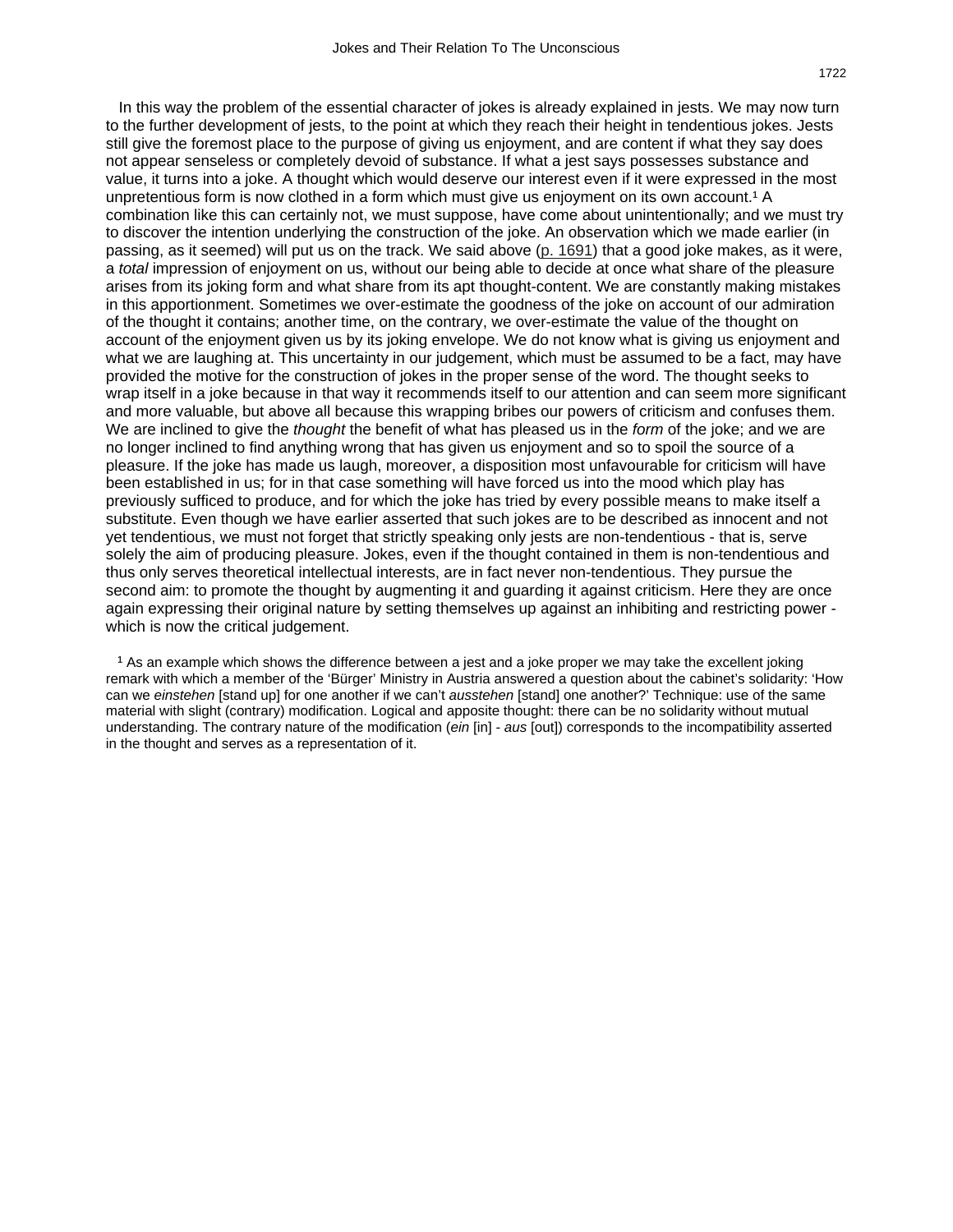## Jokes and Their Relation To The Unconscious

 This, the first use of jokes that goes beyond the production of pleasure, points the way to their further uses. A joke is now seen to be a psychical factor possessed of power: its weight, thrown into one scale or the other, can be decisive. The major purposes and instincts of mental life employ it for their own ends. The originally non-tendentious joke, which began as play, is *secondarily* brought into relation with purposes from which nothing that takes form in the mind can ultimately keep away. We know already what it is able to achieve in the service of the purpose of exposure, and of hostile, cynical and sceptical purposes. In the case of obscene jokes, which are derived from smut, it turns the third person who originally interfered with the sexual situation into an ally, before whom the woman must feel shame, by bribing him with the gift of its yield of pleasure. In the case of aggressive purposes it employs the same method in order to turn the hearer, who was indifferent to begin with, into a co-hater or co-despiser, and creates for the enemy a host of opponents where at first there was only one. In the first case it overcomes the inhibitions of shame and respectability by means of the bonus of pleasure which it offers; in the second it upsets the critical judgement which would otherwise have examined the dispute. In the third and fourth cases, in the service of cynical and sceptical purposes, it shatters respect for institutions and truths in which the hearer has believed, on the one hand by reinforcing the argument, but on the other by practising a new species of attack. Where argument tries to draw the hearer's criticism over on to its side, the joke endeavours to push the criticism out of sight. There is no doubt that the joke has chosen the method which is psychologically the more effective.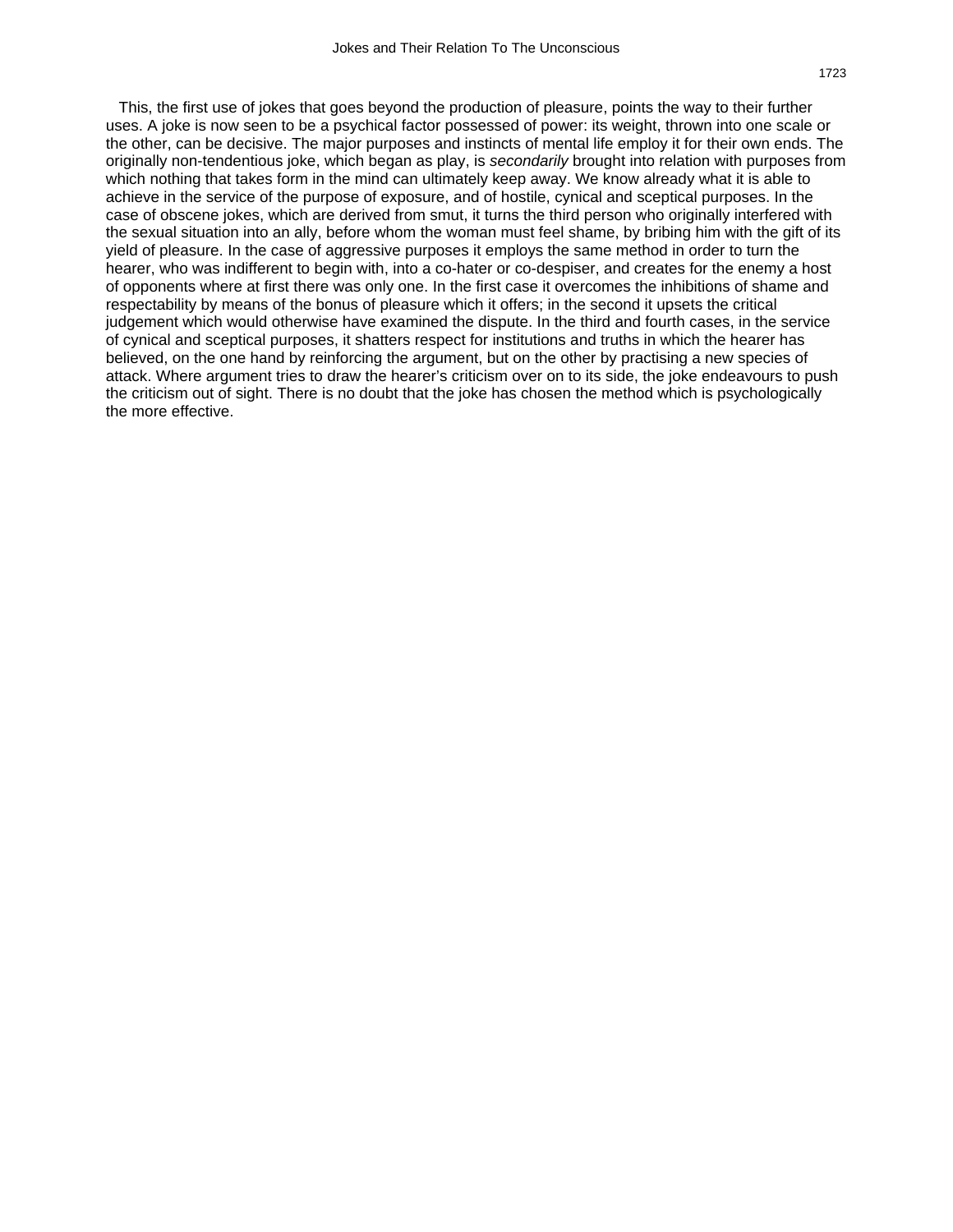In this survey of the achievements of tendentious jokes, most prominence has been assumed by - what is more easily seen - the effect of jokes on the person who hears them. More important, however, from the point of view of our understanding, are the functions accomplished by jokes in the mind of the person who makes them or, to put it in the only correct way, the person to whom they occur. We have already proposed - and here we have occasion to repeat the notion - that we should try to study the psychical phenomena of jokes with reference to their distribution between two people. We will make a provisional suggestion that the psychical process provoked by the joke in the hearer is in most cases modelled on that which occurs in its creator. The external obstacle which is to be overcome in the hearer corresponds to an internal inhibition in the maker of the joke. At the least the *expectation* of an external obstacle is present in the latter as an inhibiting idea. In certain cases the internal obstacle which is overcome by the tendentious joke is obvious; in Herr N.'s jokes, for instance, we were able to assume (p. 1699) that not only did they make it possible for their hearers to enjoy aggressiveness in the form of insults, but that above all they made it possible for him to produce them. Among the various kinds of internal inhibition or suppression there is one which deserves our special interest, because it is the most far-reaching. It is given the name of 'repression', and is recognized by its function of preventing the impulses subjected to it, and their derivatives, from becoming conscious. Tendentious jokes, as we shall see, are able to release pleasure even from sources that have undergone repression. If, as has been suggested above, the overcoming of external obstacles can in this way be traced back to the overcoming of internal inhibitions and repressions, we may say that tendentious jokes exhibit the main characteristic of the joke-work - that of liberating pleasure by getting rid of inhibitions more clearly than any other of the developmental stages of jokes. Either they strengthen the purposes which they serve, by bringing assistance to them from impulses that are kept suppressed, or they put themselves entirely at the service of suppressed purposes.

 We may be ready to admit that this is what tendentious jokes achieve; yet we must bear in mind that we do not understand how they are able to put these achievements into effect. Their power lies in the yield of pleasure which they draw from the sources of play upon words and of liberated nonsense; but if we are to judge by the impressions gained from non-tendentious jests, we cannot possibly think the amount of this pleasure great enough to attribute to it the strength to lift deeply-rooted inhibitions and repressions. What we have before us here is in fact no simple effect of force but a more complex situation of release. Instead of setting out the long detour by which I reached an understanding of this situation, I will try to give a short synthetic exposition of it.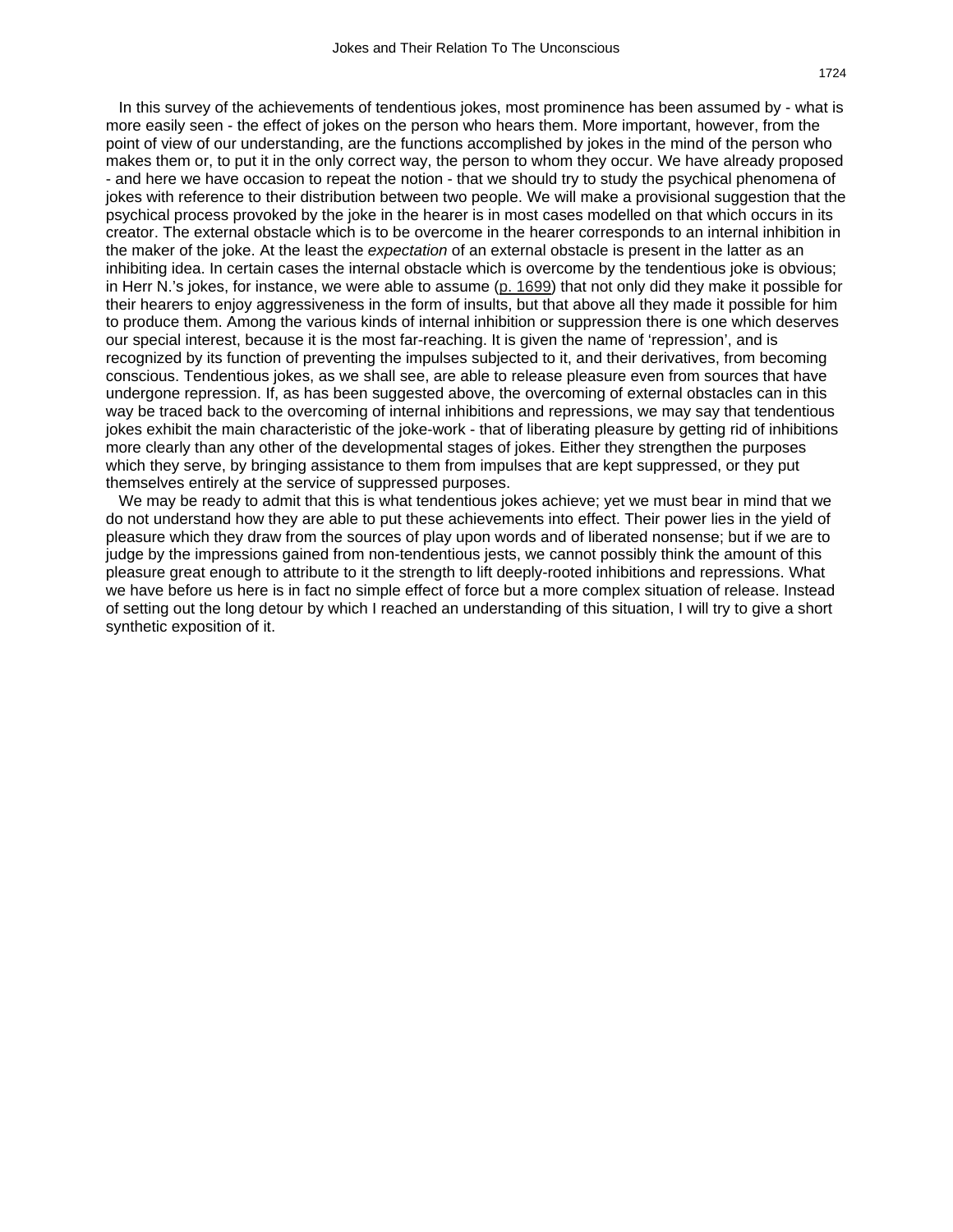Fechner (1897, **1**, Chapter V) has put forward a 'principle of aesthetic assistance or intensification', which he has expressed as follows: '*If determinants of pleasure that in themselves produce little effect converge without mutual contradiction, there results a greater, and often a much greater, outcome of pleasure than corresponds to the pleasure-value of the separate determinants - a greater pleasure than could be explained as the sum of the separate effects. Indeed, a convergence of this kind can even lead to a positive resultant of pleasure and the threshold of pleasure may be crossed, where the separate factors are too weak to do so: though they must, in comparison with others, show a perceptible advantage in enjoyableness*.' (Ibid., 51. The italics are Fechner's.)

 The topic of jokes does not, I think, give us much opportunity of confirming the correctness of this principle, which can be shown to hold good in many other aesthetic structures. As regards jokes we have learnt something else, which at least fringes upon this principle: namely, that where several pleasure-giving factors operate together we are not able to attribute to each of them the share it has really taken in bringing about the result. (p. 1691.) We can, however, vary the situation that is assumed in the 'principle of assistance' and, as a result of these fresh conditions, arrive at a number of questions which would deserve reply. What happens in general if, in a combination, determinants of pleasure and determinants of unpleasure converge? On what does the outcome depend and what decides whether that outcome is in pleasure or unpleasure?

 The case of tendentious jokes is a special one among these possibilities. An impulse or urge is present which seeks to release pleasure from a particular source and, if it were allowed free play, would release it. Besides this, another urge is present which works against this generation of pleasure - inhibits it, that is, or suppresses it. The suppressing current must, as the outcome shows, be a certain amount stronger than the suppressed one, which, however, is not on that account abolished. Now let us suppose that yet another urge makes its appearance which would release pleasure through the same process, though from other sources, and which thus operates in the same sense as the suppressed urge. What can the result be in such a case?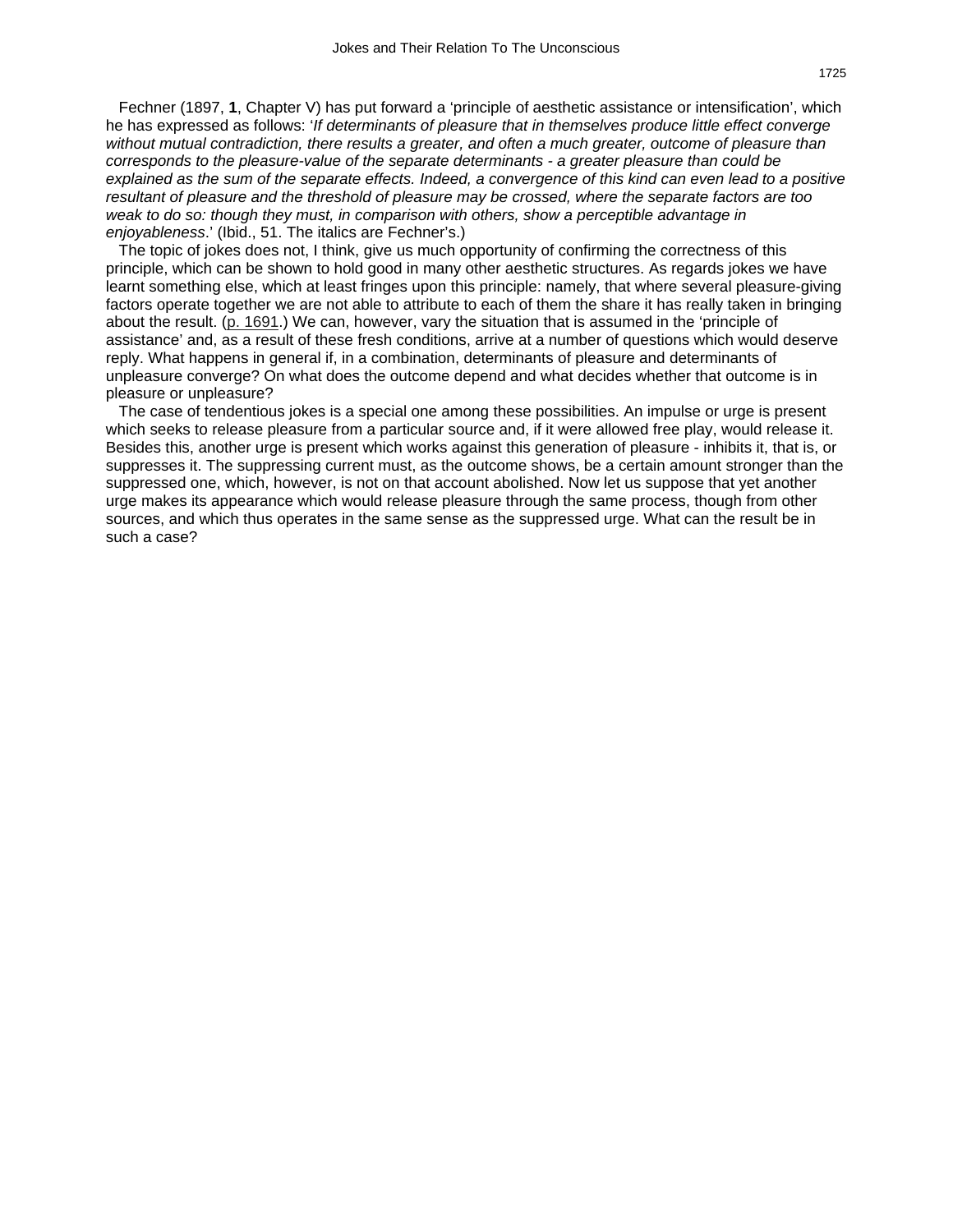An example will give us our bearings better than this schematic discussion. Let us assume that there is an urge to insult a certain person; but this is so strongly opposed by feelings of propriety or of aesthetic culture that the insult cannot take place. If, for instance, it were able to break through as a result of some change of emotional condition or mood, this break through by the insulting purpose would be felt subsequently with unpleasure. Thus the insult does not take place. Let us now suppose, however, that the possibility is presented of deriving a good joke from the material of the words and thoughts used for the insult - the possibility, that is, of releasing pleasure from other sources which are not obstructed by the same suppression. This second development of pleasure could, nevertheless, not occur unless the insult were permitted; but as soon as the latter is permitted the new release of pleasure is also joined to it. Experience with tendentious jokes shows that in such circumstances the suppressed purpose can, with the assistance of the pleasure from the joke, gain sufficient strength to overcome the inhibition, which would otherwise be stronger than it. The insult takes place, because the joke is thus made possible. But the enjoyment obtained is not only that produced by the joke: it is incomparably greater. It is so much greater than the pleasure from the joke that we must suppose that the hitherto suppressed purpose has succeeded in making its way through, perhaps without any diminution whatever. It is in such circumstances that the tendentious joke is received with the heartiest laughter.

 An examination of the determinants of laughing will perhaps lead us to a plainer idea of what happens when a joke affords assistance against suppression. Even now, however, we can see that the case of tendentious jokes is a special case of the 'principle of assistance'. A possibility of generating pleasure supervenes in a situation in which another possibility of pleasure is obstructed so that, as far as the latter alone is concerned, no pleasure would arise. The result is a generation of pleasure far greater than that offered by the supervening possibility. This has acted, as it were, as an *incentive bonus* with the assistance of the offer of a small amount of pleasure, a much greater one, which would otherwise have been hard to achieve, has been gained. I have good reason to suspect that this principle corresponds with an arrangement that holds good in many widely separated departments of mental life and it will, I think, be expedient to describe the pleasure that serves to initiate the large release of pleasure as 'fore-pleasure', and the principle as the 'fore-pleasure principle'.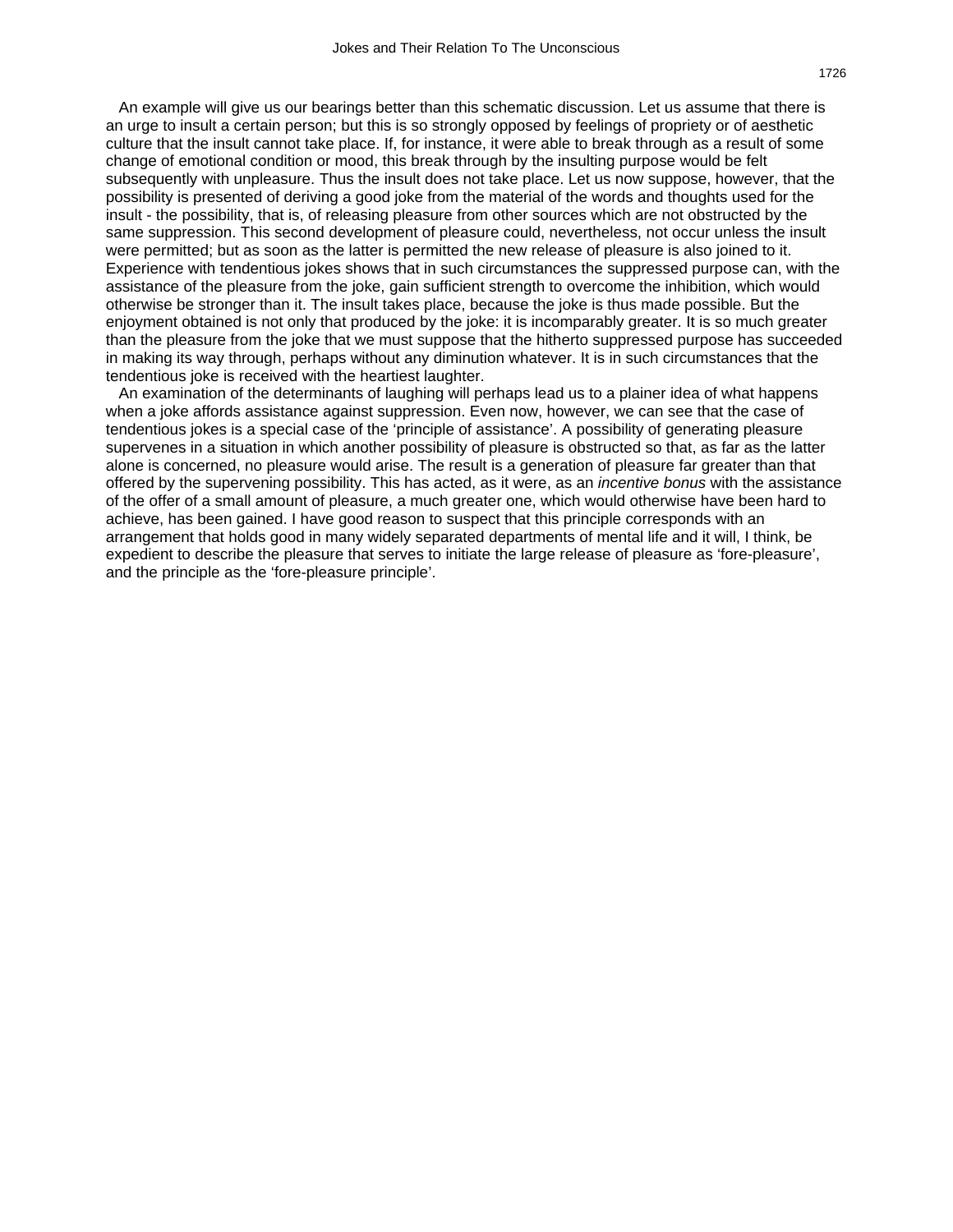We are now able to state the formula for the mode of operation of tendentious jokes. They put themselves at the service of purposes in order that, by means of using the pleasure from jokes as a fore-pleasure, they may produce new pleasure by lifting suppressions and repressions. If now we survey the course of development of the joke, we may say that from its beginning to its perfecting it remains true to its essential nature. It begins as play, in order to derive pleasure from the free use of words and thoughts. As soon as the strengthening of reasoning puts an end to this play with words as being senseless, and with thoughts as being nonsensical, it changes into a jest, in order that it may retain these sources of pleasure and be able to achieve fresh pleasure from the liberation of nonsense. Next, as a joke proper, but still a non-tendentious one, it gives its assistance to thoughts and strengthens them against the challenge of critical judgement, a process in which the 'principle of confusion of sources of pleasure' is of use to it. And finally it comes to the help of major purposes which are combating suppression, in order to lift their internal inhibitions by the 'principle of fore-pleasure'. Reason, critical judgement, suppression - these are the forces against which it fights in succession; it holds fast to the original sources of verbal pleasure and, from the stage of the jest onwards, opens new sources of pleasure for itself by lifting inhibitions. The pleasure that it produces, whether it is pleasure in play or pleasure in lifting inhibitions, can invariably be traced back to economy in psychical expenditure, provided that this view does not contradict the essential nature of pleasure and that it proves itself fruitful in other directions.<sup>1</sup>

<sup>1</sup> Nonsense jokes, which have not had due attention paid to them in my account, deserve some supplementary consideration.

 The importance which our views attach to the factor of 'sense in nonsense' might lead to a demand that every joke must be a nonsense joke. But this is not necessary, because it is only playing with *thoughts* that inevitably leads to nonsense; the other source of pleasure in jokes, playing with *words*, only gives that impression occasionally and does not invariably provoke the implied criticism. The twofold root of the pleasure in jokes - from playing with words and playing with thoughts, which corresponds to the very important distinction between verbal and conceptual jokes makes it perceptibly more difficult to arrive at a concise formulation of general statements about jokes. Playing with words produces manifest pleasure as a result of the factors that have been enumerated above (recognition, and so on), and is consequently only to a small degree liable to suppression. Playing with thoughts cannot have its motive in this kind of pleasure; it meets with very energetic suppression, and the pleasure which it can yield is only pleasure in the lifting of an inhibition. It can accordingly be said that the pleasure in jokes exhibits a core of original pleasure in play and a casing of pleasure in lifting inhibitions. - We naturally do not perceive that our pleasure in a nonsense joke arises from our having succeeded in liberating a piece of nonsense in spite of its suppression; whereas we see directly that playing with words has given us pleasure. - The nonsense that still remains in a conceptual joke acquires secondarily the function of increasing our attention by bewildering us. It serves as a means of intensifying the effect of the joke, but only when it acts obtrusively, so that the bewilderment can hurry ahead of the understanding by a perceptible moment of time. The examples on p. 1659 ff. have shown that in addition to this, nonsense in a joke can be used to represent a judgement contained in the thought. But this, too, is not the primary significance of nonsense in jokes.

 [*Added* 1912:] A number of productions resembling jokes can be classed alongside of nonsense jokes. There is no appropriate name for them, but they might well be described as 'idiocy masquerading as a joke'. There are countless numbers of them, and I will only select two samples:

 'A man at the dinner table who was being handed fish dipped his two hands twice in the mayonnaise and then ran them through his hair. When his neighbour looked at him in astonishment, he seemed to notice his mistake and apologized: "I'm so sorry, I thought it was spinach."'

 Or: '"Life is a suspension bridge", said one man. - "Why is that?" asked the other. - "How should *I* know?" was the reply.'

 These extreme examples have an effect because they rouse the expectation of a joke, so that one tries to find a concealed sense behind the nonsense. But one finds none: they really are nonsense. The pretence makes it possible for a moment to liberate the pleasure in nonsense. These jokes are not entirely without a purpose; they are a 'take-in', and give the person who tells them a certain amount of pleasure in misleading and annoying his hearer. The latter then damps down his annoyance by determining to tell them himself later on.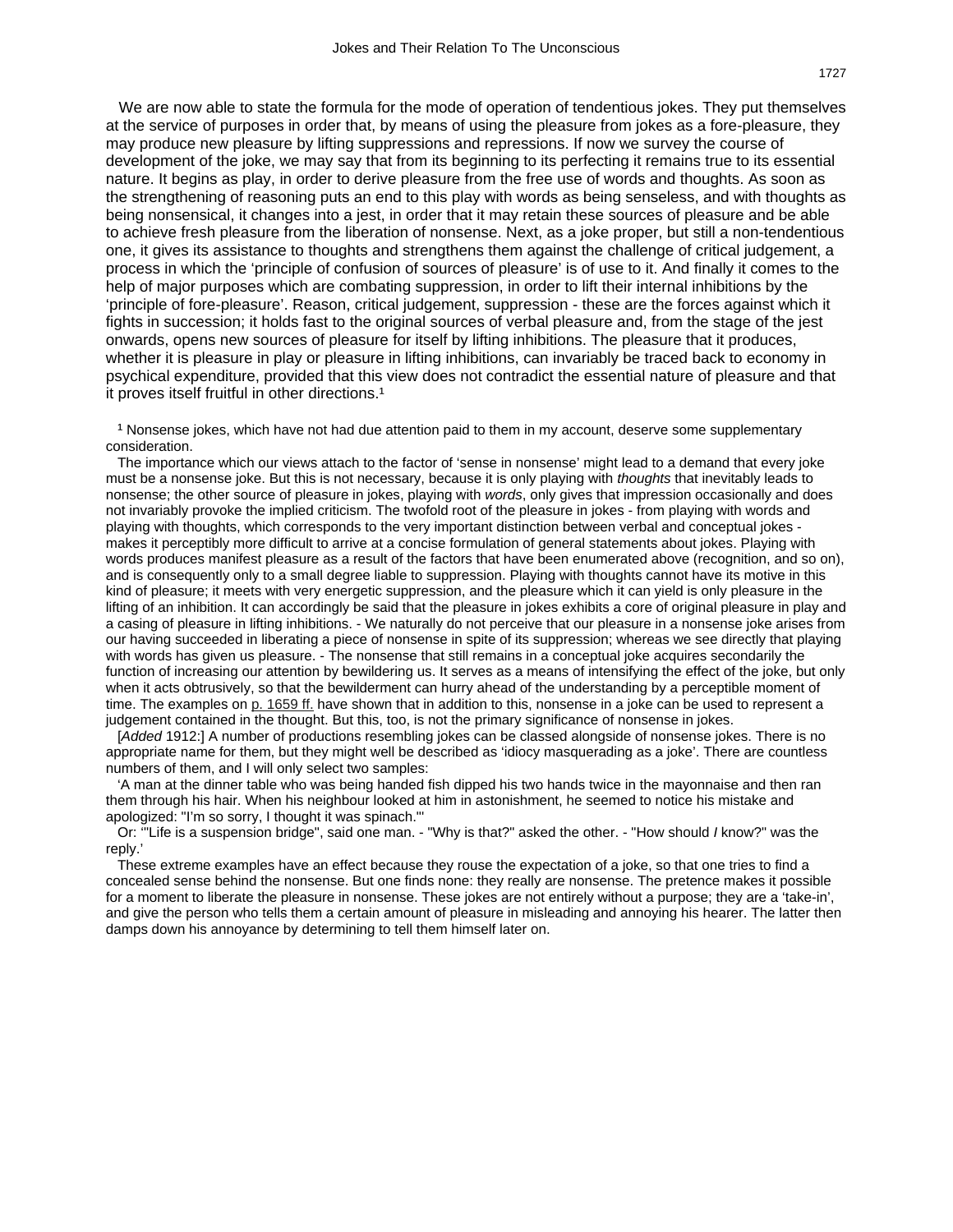V

## THE MOTIVES OF JOKES - JOKES AS A SOCIAL PROCESS

It might seem superfluous to talk about the motives of jokes, since the aim of getting pleasure must be recognized as a sufficient motive for the joke-work. But on the one hand the possibility cannot be excluded of other motives as well having a share in the production of jokes, and on the other hand, bearing in mind some familiar experiences, we must raise the general question of the subjective determinants of jokes.

 Two facts in particular make this necessary. Although the joke-work is an excellent method of getting pleasure out of psychical processes, it is nevertheless evident that not everyone is equally capable of making use of that method, the joke-work is not at everyone's command, and altogether only a few people have a plentiful amount of it; and these are distinguished by being spoken of as having 'wit' [*Witz*]. 'Wit' appears in this connection as a special capacity - rather in the class of the old mental 'faculties'; and it seems to emerge fairly independently of the others, such as intelligence, imagination, memory, etc. We must therefore presume the presence in these 'witty' people of special inherited dispositions or psychical determinants which permit or favour the joke-work.

 I fear that we shall not get very far in exploring this question. We can only succeed here and there in advancing from an understanding of a particular joke to a knowledge of the subjective determinants in the mind of the person who made it. It is a remarkable coincidence that precisely the example of the joke on which we began our investigations of the technique of jokes also gives us a glimpse into the subjective determinants of jokes. I refer to Heine's joke, which has also been considered by Heymans and Lipps:

 '. . . I sat beside Salomon Rothschild and he treated me quite as his equal - quite famillionairely.' ('Bäder von Lucca.')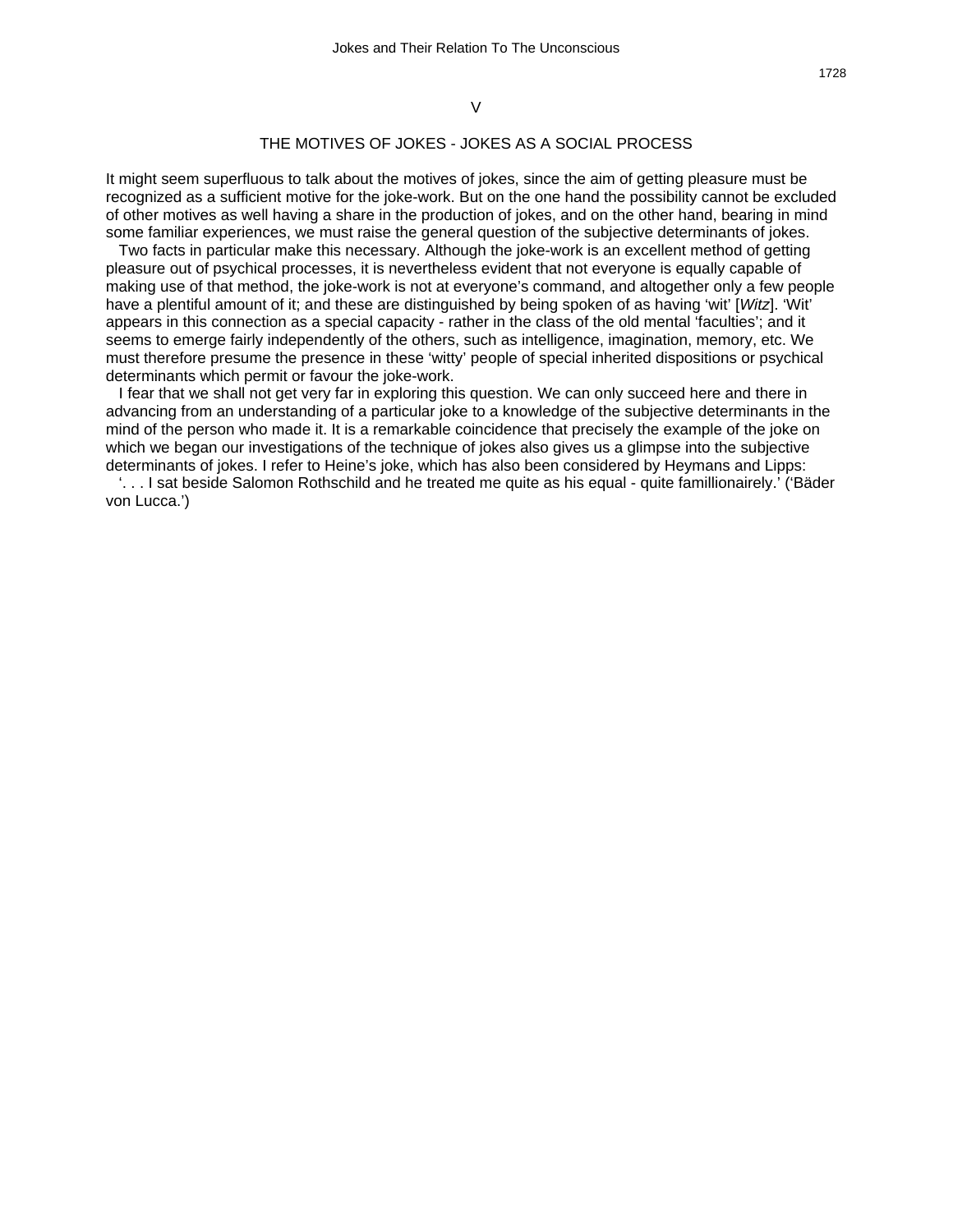Heine puts this remark into the mouth of a comic character, Hirsch-Hyacinth, a Hamburg lottery-agent, extractor of corns and professional valuer, the valet of the aristocratic Baron Gristoforo Gumpelino (formerly Gumpel). The poet evidently takes the greatest satisfaction in this creation of his, for he makes Hirsch-Hyacinth into a great talker and gives him the most amusing and plain-spoken speeches, and even lets him display the practical philosophy of a Sancho Panza. It is a pity that Heine, who seems to have had no taste for dramatic construction, dropped this delightful character so soon. There are not a few passages in which the poet himself seems to be speaking, under a thing disguise, through the mouth of Hirsch-Hyacinth, and it soon becomes a certainty that this character is only a self-parody. Hirsch explains his reasons for having given up his former name and why he now calls himself 'Hyacinth'. He goes on: 'There's the further advantage that I already have an "H" on my signet, so that I don't need to have a new one cut.' But Heine himself effected the same economy when, at his baptism, he changed his first name from 'Harry' to 'Heinrich'. Everyone, too, who is familiar with the poet's biography, will recall that Heine had an uncle of the same name in Hamburg (a place which provides another connection with the figure of Hirsch-Hyacinth) who, as the rich man of the family, played a large part in his life. This uncle was also called 'Salomon', just like the old Rothschild who treated Hirsch so famillionairely. What seemed in Hirsch-Hyacinth's mouth no more than a jest soon reveals a background of serious bitterness if we ascribe it to the nephew, Harry-Heinrich. After all, he was one of the family, and we know that he had a burning wish to marry a daughter of this uncle's; but his cousin rejected him, and his uncle always treated him a little famillionairely, as a poor relation. His rich cousins in Hamburg never took him seriously. I recall a story told by an old aunt of my own, who had married into the Heine family, how one day, when she was an attractive young woman, she found sitting next her at the family dinner-table a person who struck her as uninviting and whom the rest of the company treated contemptuously. She herself felt no reason to be any more affable towards him. It was only many years later that she realized that this negligent and neglected cousin had been the poet Heinrich Heine. There is not a little evidence to show how much Heine suffered both in his youth and later from this rejection by his rich relations. It was from the soil of this subjective emotion that the 'famillionairely' joke sprang.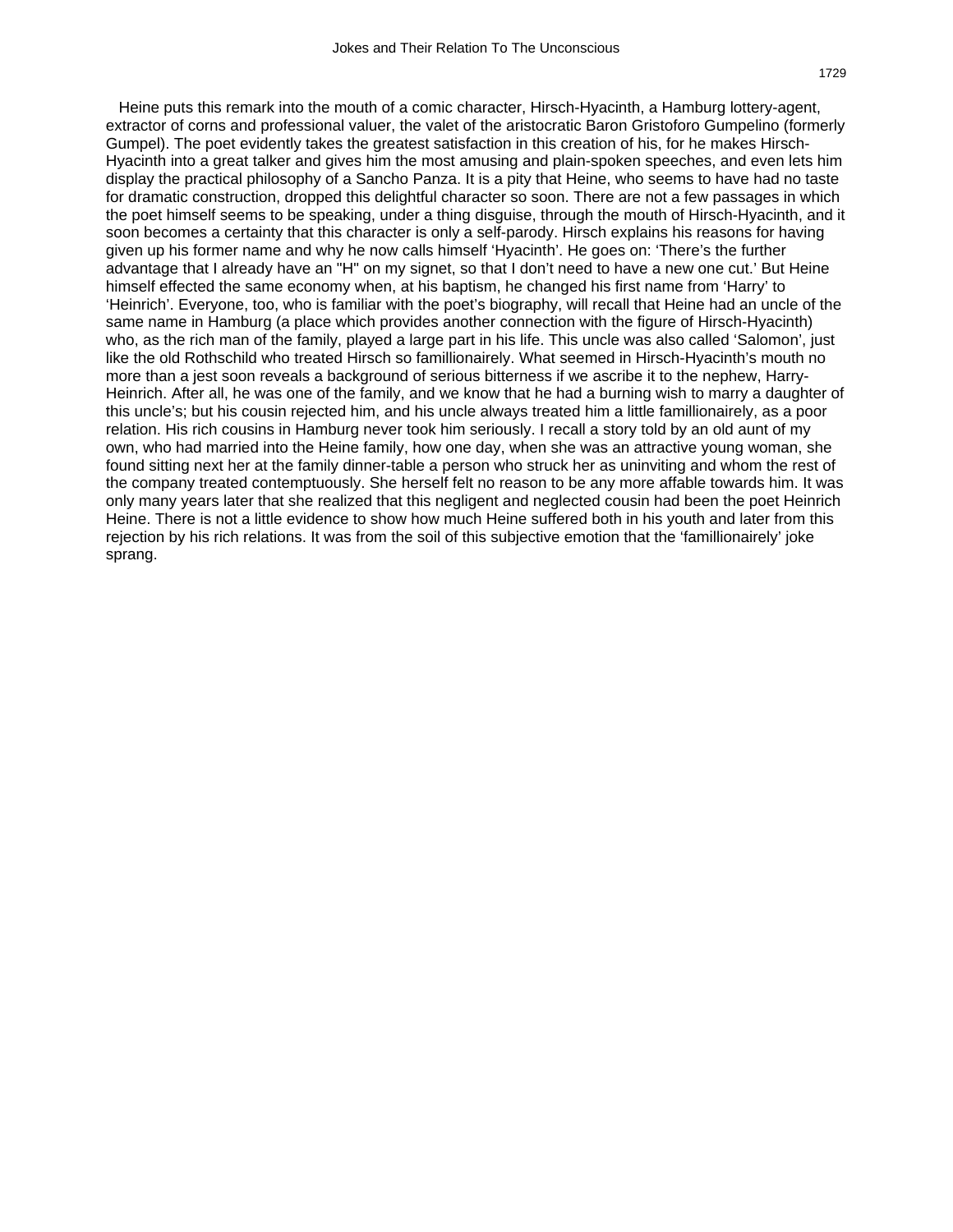The presence of similar subjective determinants may be suspected in some other of the great scoffer's jokes; but I know of no other one in which this can be demonstrated so convincingly. For this reason it is not easy to try to make any more definite statement about the nature of these personal determinants. Indeed, we shall be disinclined in general to claim such complicated determinants for the origin of every individual joke. Nor are the jokes produced by other famous men any more easily accessible to our examination. We get an impression that the subjective determinants of the joke-work are often not far removed from those of neurotic illness - when we learn, for instance, of Lichtenberg that he was a severely hypochrondriacal man, with all kinds of eccentricities. The great majority of jokes, and especially those that are constantly being newly produced in connection with the events of the day, are circulated anonymously; one would be curious to learn from what sort of people such productions originate. If one has occasion as doctor to make the acquaintance of one of those people who, though not remarkable in other ways, are well known in their circle as jokers and the originators of many viable jokes, one may be surprised to discover that the joker is a disunited personality, disposed to neurotic disorders. The insufficiency of documentary evidence, however, will certainly prevent our setting up a hypothesis that a psychoneurotic constitution of this kind is a habitual or necessary subjective condition for the construction of jokes.

 A more transparent case is offered, once more, by the Jewish jokes, which, as I have already mentioned (p. 1705), are ordinarily made by Jews themselves, while the anecdotes about them from other sources scarcely ever rise above the level of comic stories or of brutal derision. What determines their participating in the jokes themselves seems to be the same as in the case of Heine's 'famillionairely' joke; and its significance seems to lie in the fact that the person concerned finds criticism or aggressiveness difficult so long as they are direct, and possible only along circuitous paths.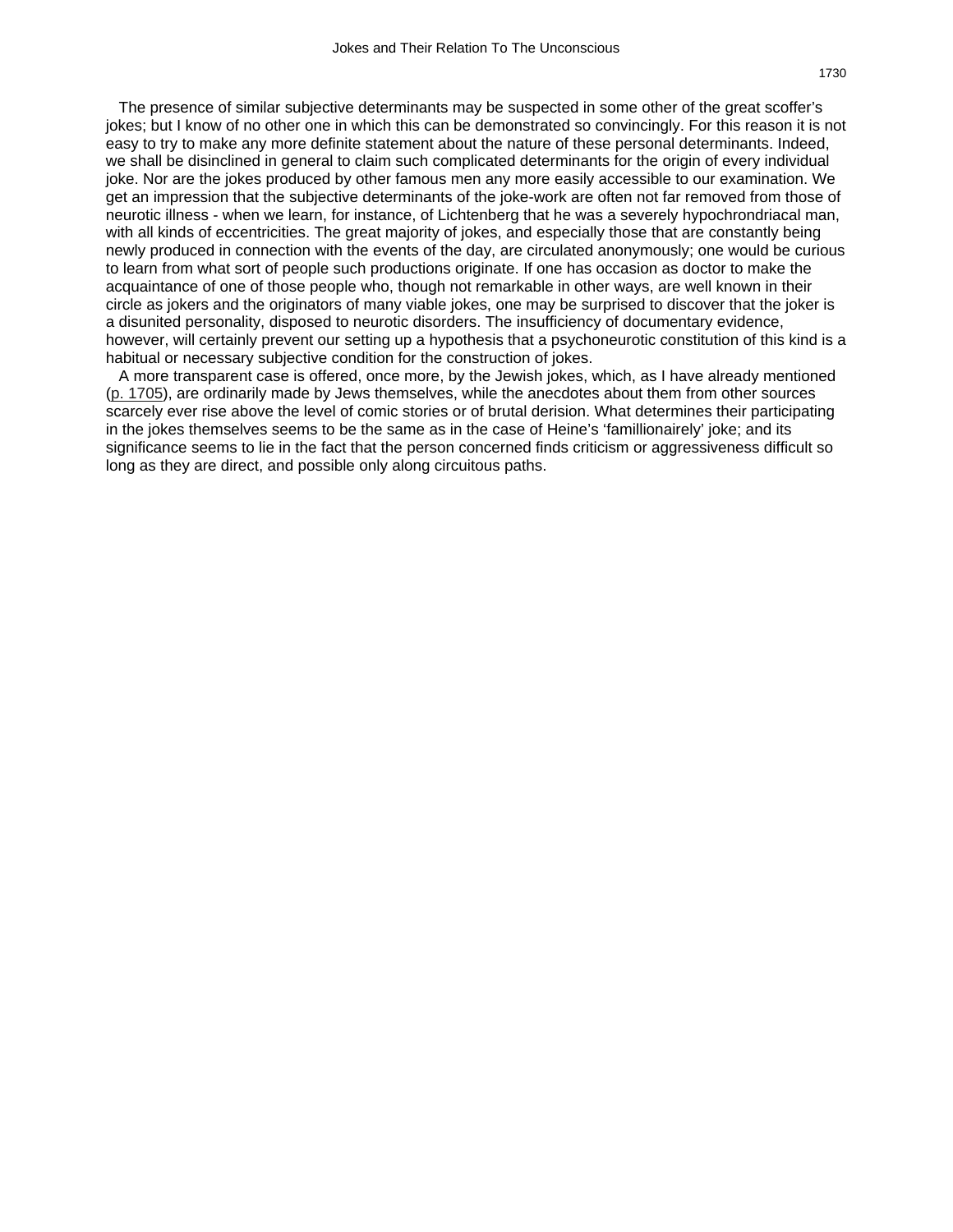Other subjective factors which determine or favour the joke-work are less wrapped in obscurity. The motive force for the production of innocent jokes is not infrequently an ambitious urge to show one's cleverness, to display oneself - an instinct that may be equated with exhibitionism in the sexual field. The presence of numerous inhibited instincts, whose suppression has retained a certain degree of instability, will provide the most favourable disposition for the production of tendentious jokes. Thus individual components of a person's sexual constitution in particular, can appear as motives for the construction of a joke. A whole class of obscene jokes allows one to infer the presence of a concealed inclination to exhibitionism in their inventors; aggressive tendentious jokes succeed best in people in whose sexuality a powerful sadistic component is demonstrable, which is more or less inhibited in real life.

 The second fact which makes an enquiry into the subjective determination of jokes necessary is the generally recognized experience that no one can be content with having made a joke for himself alone. An urge to tell the joke to someone is inextricably bound up with the joke-work; indeed, this urge is so strong that often enough it is carried through in disregard of serious misgivings. In the case of the comic as well, telling it to someone else produces enjoyment; but the demand is not peremptory. If one comes across something comic, one can enjoy it by oneself. A joke, on the contrary, *must* be told to someone else. The psychical process of constructing a joke seems not to be completed when the joke occurs to one: something remains over which seeks, by communicating the idea, to bring the unknown process of constructing the joke to a conclusion.

 We cannot in the first instance guess what the basis may be of this urge to communicate the joke. But we can see another peculiarity in jokes which distinguishes them from the comic. If I come across something comic, I myself can laugh heartily at it, though it is true that I am also pleased if I can make someone else laugh by telling it to him. But I myself cannot laugh at a *joke* that has occurred to me, that I have made, in spite of the unmistakable enjoyment that the joke gives me. It is possible that my need to communicate the joke to someone else is in some way connected with the laughter produced by it, which is denied to me but is manifest in the other person.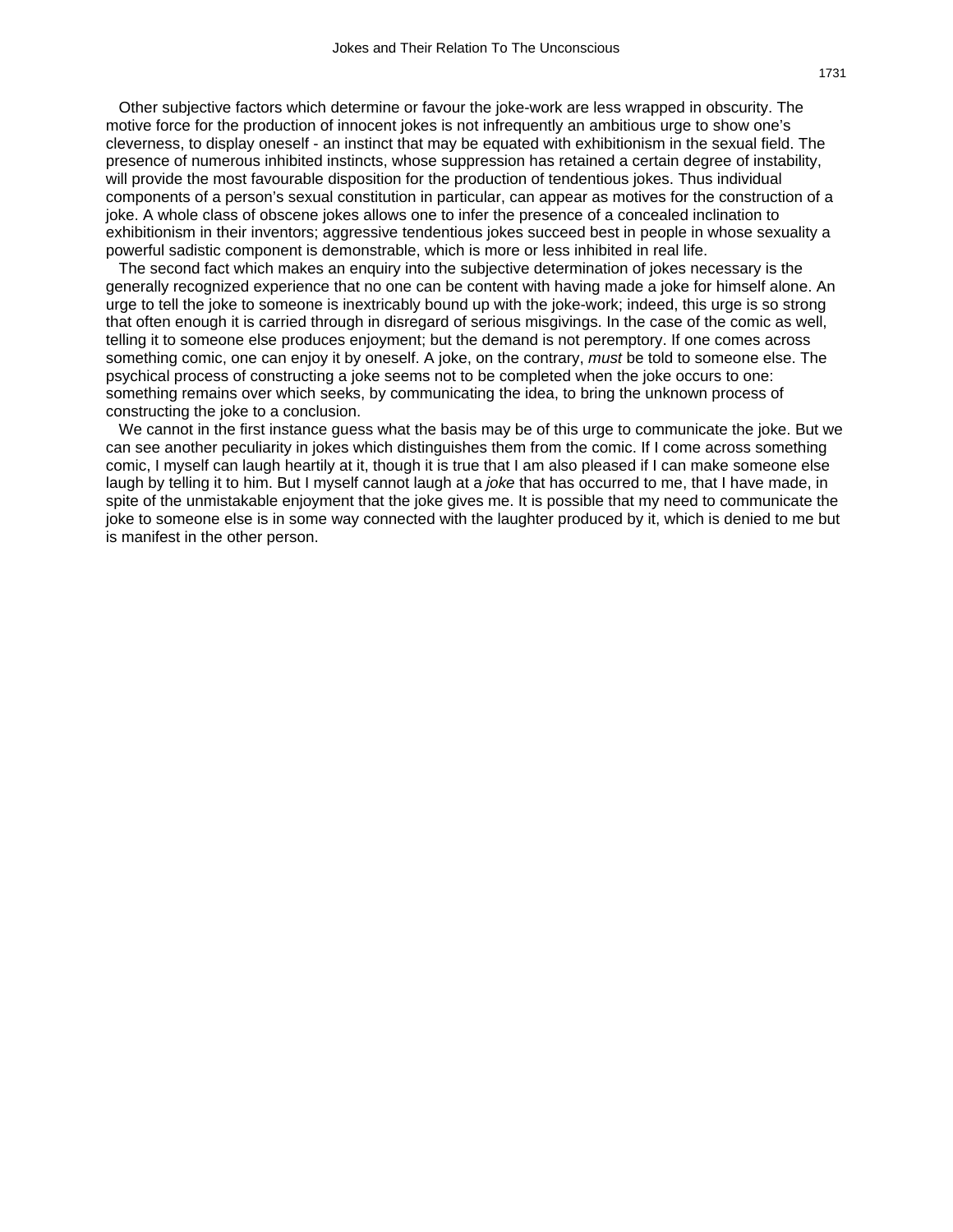Why is it, then, that I do not laugh at a joke of my own? And what part is played in this by the other person?

 Let us take the second question first. In the case of the comic, two persons are in general concerned: besides myself, the person in whom I find something comic. If inanimate things seem to me comic, that is on account of a kind of personification which is not of rare occurrence in our ideational life. The comic process is content with these two persons: the self and the person who is the object; a third person may come into it, but is not essential. Joking as a *play* with one's own words and thoughts is to begin with without a person as an object. But already at the preliminary stage of the *jest*, if it has succeeded in making play and nonsense safe from the protests of reason, it demands another person to whom it can communicate its result. But this second person in the case of jokes does not correspond to the person who is the object, but to the *third* person, the 'other' person in the case of the comic. It seems as though in the case of a jest the other person has the decision passed over to him on whether the joke-work has succeeded in its task - as though the self did not feel certain in its judgement on the point. Innocent jokes, too, jokes that serve to reinforce a thought, require another person to test whether they have attained their aim. If a joke enters the service of the purpose of exposing or of a hostile purpose, it may be described as a psychical process between three persons, who are the same as in the case of the comic, though the part played by the third person is different; the psychical process in jokes is accomplished between the first person (the self) and the third (the outside person) and not, as in the case of the comic, between the self and the person who is the object.

 Jokes are confronted by subjective determinants in the case of the third person too, and these may make their aim of producing pleasurable excitation unattainable. As Shakespeare (*Love's Labour Lost*, V, 2) reminds us:

> A jest's prosperity lies in the ear Of him that hears it, never in the tongue Of him that makes it . . .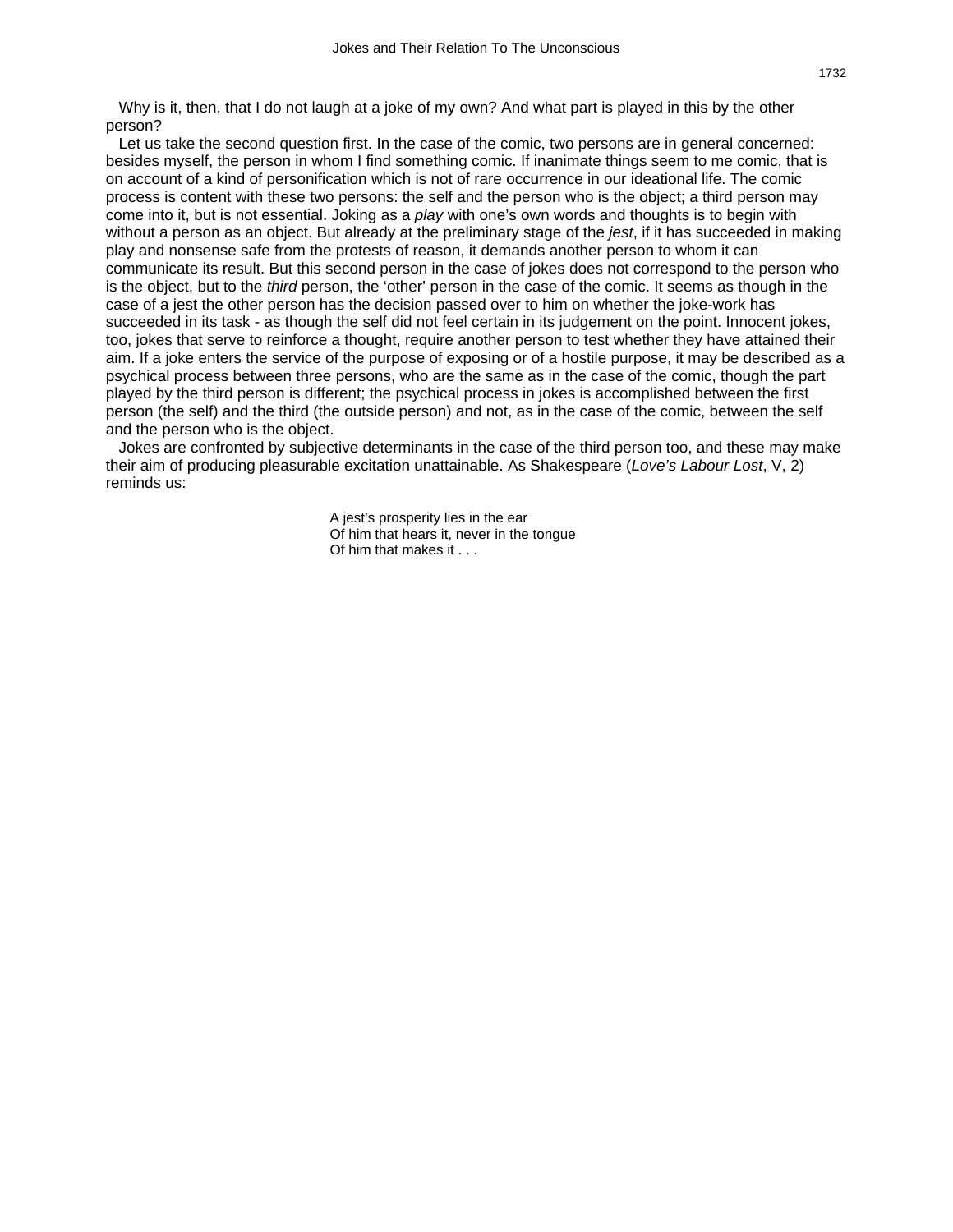A person who is dominated by a mood concerned with serious thoughts is not fitted to confirm the fact that a jest has succeeded in rescuing the verbal pleasure. He must himself be in a cheerful or at least in an indifferent state of feeling in order to act as the jest's third person. The same obstacle applies to innocent and to tendentious jokes; but in the latter there is a further obstacle in the form of opposition to the purpose which the joke is trying to serve. The third person cannot be ready to laugh at an excellent obscene joke if the exposure applies to a highly respected relative of his own; before a gathering of priests and ministers no one would venture to produce Heine's comparison of catholic and protestant clerics to retail tradesmen and employees of a wholesale business; and an audience composed of my opponent's devoted friends would receive my most successful pieces of joking invective against him not as jokes but as invective, and would meet them with indignation and not with pleasure. Some degree of benevolence or a kind of neutrality, an absence of any factor that could provoke feelings opposed to the purpose of the joke, is an indispensable condition if the third person is to collaborate in the completion of the process of making the joke.

 Where there are no such obstacles to the operation of the joke, the phenomenon which is now the subject of our enquiry emerges: the pleasure which the joke has produced is more evident in the third person than in the creator of the joke. We must be content to say more '*evident*' where we should be inclined to ask whether the hearer's pleasure is not more '*intense* than that of the maker of the joke, since we naturally have no means of measuring and comparing. We see, however, that the hearer gives evidence of his pleasure with a burst of laughter, after the first person has as a rule produced the joke with a tensely serious look. If I repeat a joke that I have heard myself, I must, if I am not to spoil its effect, behave in telling it exactly like the person who made it. The question now arises whether we can draw any conclusions about the psychical process of constructing jokes from this factor of laughing at jokes.

 It cannot be our design to consider at this point all that has been propounded and published on the nature of laughter. We may well be deterred from any such plan by the remarks with which Dugas, a pupil of Ribot's, prefaces his book *La psychologie du rire* (1902, 1): 'Il n'est pas de fait plus banal et plus étudié que le rire; il n'en est pas qui ait eu le don d'exciter davantage la curiosité du vulgaire et celle des philosophes; il n'en est pas sur lequel on ait receuilli plus d'observations et bâti plus de théories, et avec cela il n'en est pas qui demeure plus inexpliqué. On serait tenté de dire avec les sceptiques qu'il faut être content de rire et de ne pas chercher à savoir pourquoi on rit, d'autant que peut-être la réflexion tue le rire, et qu'il serait alors contradictoire qu'elle en découvrît les causes.'<sup>1</sup>

<sup>1</sup> ['There is no action that is more commonplace or that has been more widely studied than laughter. There is none that has succeeded more in exciting the curiosity both of ordinary people and of philosophers. There is none on which more observations have been collected and more theories built. But at the same time there is none that remains more unexplained. It would be tempting to say with the sceptics that we must be content to laugh and not try to know why we laugh, since it may be that reflection kills laughter and it would thus be a contradiction to think that it could discover its causes.']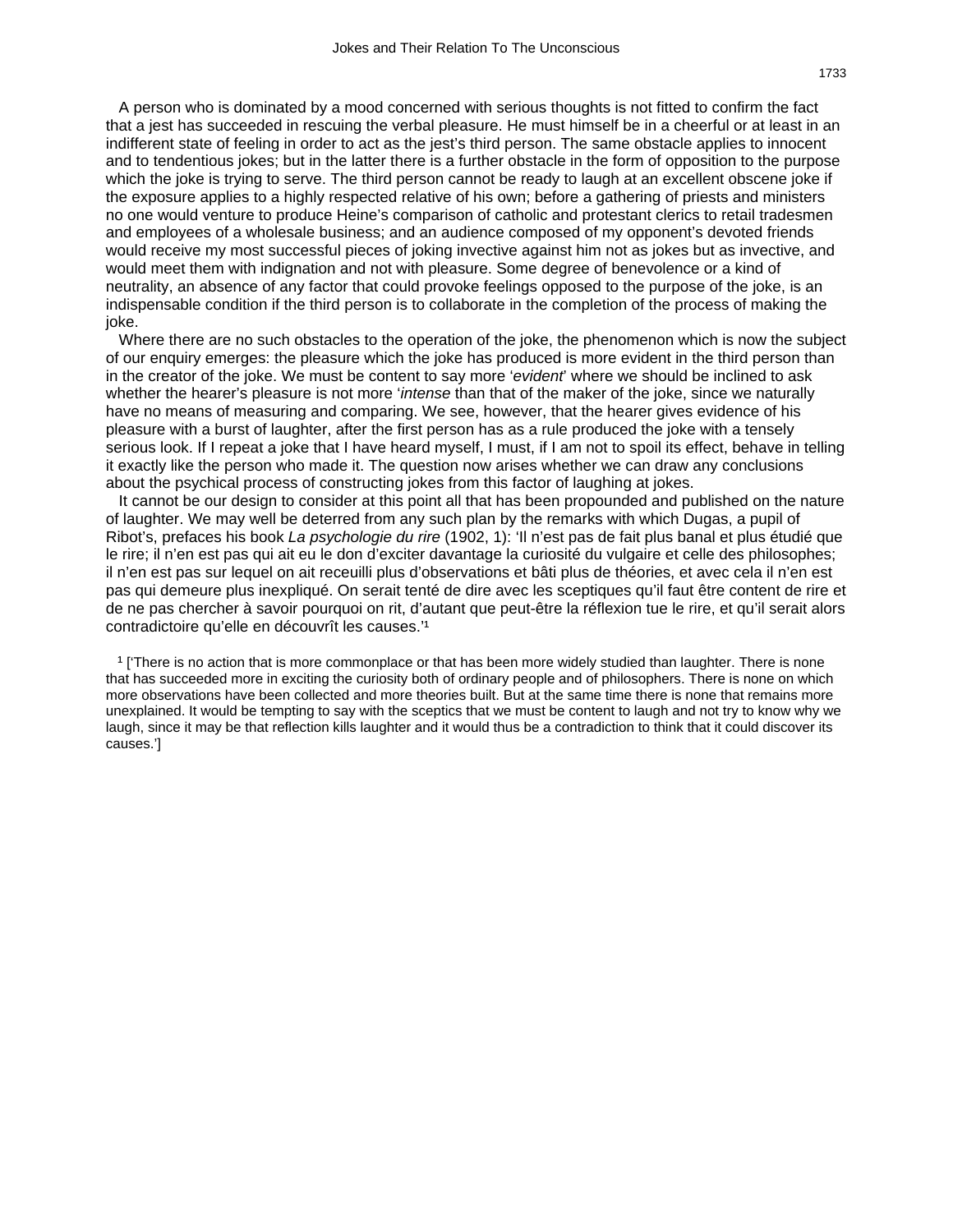On the other hand we shall not miss the opportunity of making use for our purposes of an opinion on the mechanism of laughter which fits in excellently with our own line of thought. I have in mind the attempt at an explanation made by Herbert Spencer in his essay on 'The Physiology of Laughter' (1860). According to Spencer, laughter is a phenomenon of the discharge of mental excitation and a proof that the psychical employment of this excitation has suddenly come up against an obstacle. He describes the psychological situation which ends in laughter in the following words: 'Laughter naturally results only when consciousness is unawares transferred from great things to small - only when there is what we may call a *descending* incongruity.<sup>'1</sup>

<sup>1</sup> Various points in this definition would call for detailed examination in an investigation of comic pleasure; this has already been undertaken by other authors and in any case does not concern us here. - I do not think Spencer has been happy in his explanation of why the discharge takes the particular paths whose excitation produces the somatic picture of laughter. The theme of the physiological explanation of laughter - that is, the tracing back or interpretation of the muscular actions characteristic of laughter - has been treated at length both before and since Darwin, but has still not been finally cleared up. I have one contribution to make to this theme. So far as I know, the grimace characteristic of smiling, which twists up the corners of the mouth, appears first in an infant at the breast when it is satisfied and satiated and lets go of the breast as it falls asleep. Here it is a genuine expression of the emotions, for it corresponds to a decision to take no more nourishment, and represents as it were an 'enough' or rather a 'more than enough'. This original meaning of pleasurable satiety may have brought the smile, which is after all the basic phenomenon of laughter, into its later relation with pleasurable processes of discharge.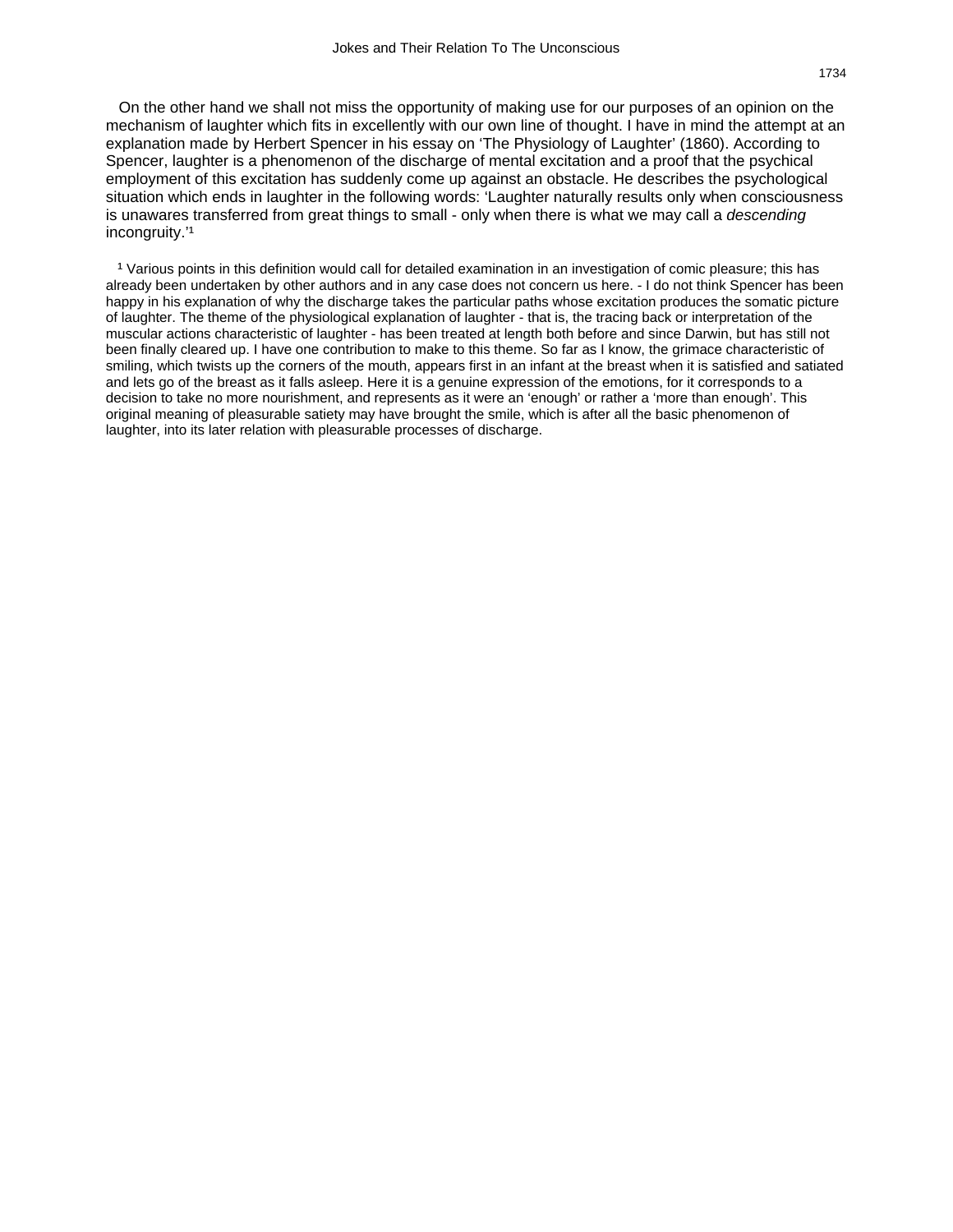In a quite similar sense French authors (e.g. Dugas) describe laughter as a '*détente*', a phenomenon of relaxation of tension. So too the formula proposed by Bain - 'laughter a release from constraint' - seems to me to diverge from Spencer's view much less than some authorities would have us believe.

 Nevertheless, we feel a need to modify Spencer's notion, in part to give a more definite form to the ideas contained in it and in part to change them. We should say that laughter arises if a quota of psychical energy which has earlier been used for the cathexis of particular psychical paths has become unusable, so that it can find free discharge. We are well aware what 'evil looks' we are inviting with such a hypothesis; but we will venture to quote in our defence an apposite sentence from Lipps's book *Komik und Humor* (1898, 71), from which illumination is to be derived on more subjects than that of the comic and humour: 'Finally, specific psychological problems always lead fairly deep into psychology, so that at bottom no psychological problem can be treated in isolation.' The concepts of 'psychical energy' and 'discharge' and the treatment of psychical energy as a quantity have become habitual in my thoughts since I began to arrange the facts of psychopathology philosophically; and already in my *Interpretation of Dreams* (1900*a*) I tried (in the same sense as Lipps) to establish the fact that what are 'really psychically effective' are psychical processes which are unconscious in themselves, not the contents of consciousness.<sup>1</sup> It is only when I speak of the 'cathexis of psychical paths' that I seem to depart from the analogies commonly used by Lipps. My experiences of the displaceability of psychical energy along certain paths of association, and of the almost indestructible persistence of the traces of psychical processes, have in fact suggested to me an attempt at picturing the unknown in some such way. To avoid misunderstanding, I must add that I am making no attempt to proclaim that the cells and nerve fibres, or the systems of neurones which are taking their place to-day, are these psychical paths, even though it would have to be possible in some manner which cannot yet be indicated to represent such paths by organic elements of the nervous system.

<sup>1</sup> Cf. the sections 'On Psychical Force', etc. in Chapter VIII of Lipps's book quoted above. 'Thus the following general statement holds good: The factors of psychical life are not the contents of consciousness but the psychical processes which are in themselves unconscious. The task of psychology, if it does not merely wish to describe the contents of consciousness, must therefore consist in inferring the nature of these unconscious processes from the character of the contents of consciousness and their temporal connections. Psychology must be a theory of these processes. But a psychology of this kind will very soon find that there are quite a number of characteristics of these processes which are not represented in the corresponding contents of consciousness.' (Lipps, ibid., 123-4.) See also Chapter VII of my *Interpretation of Dreams*.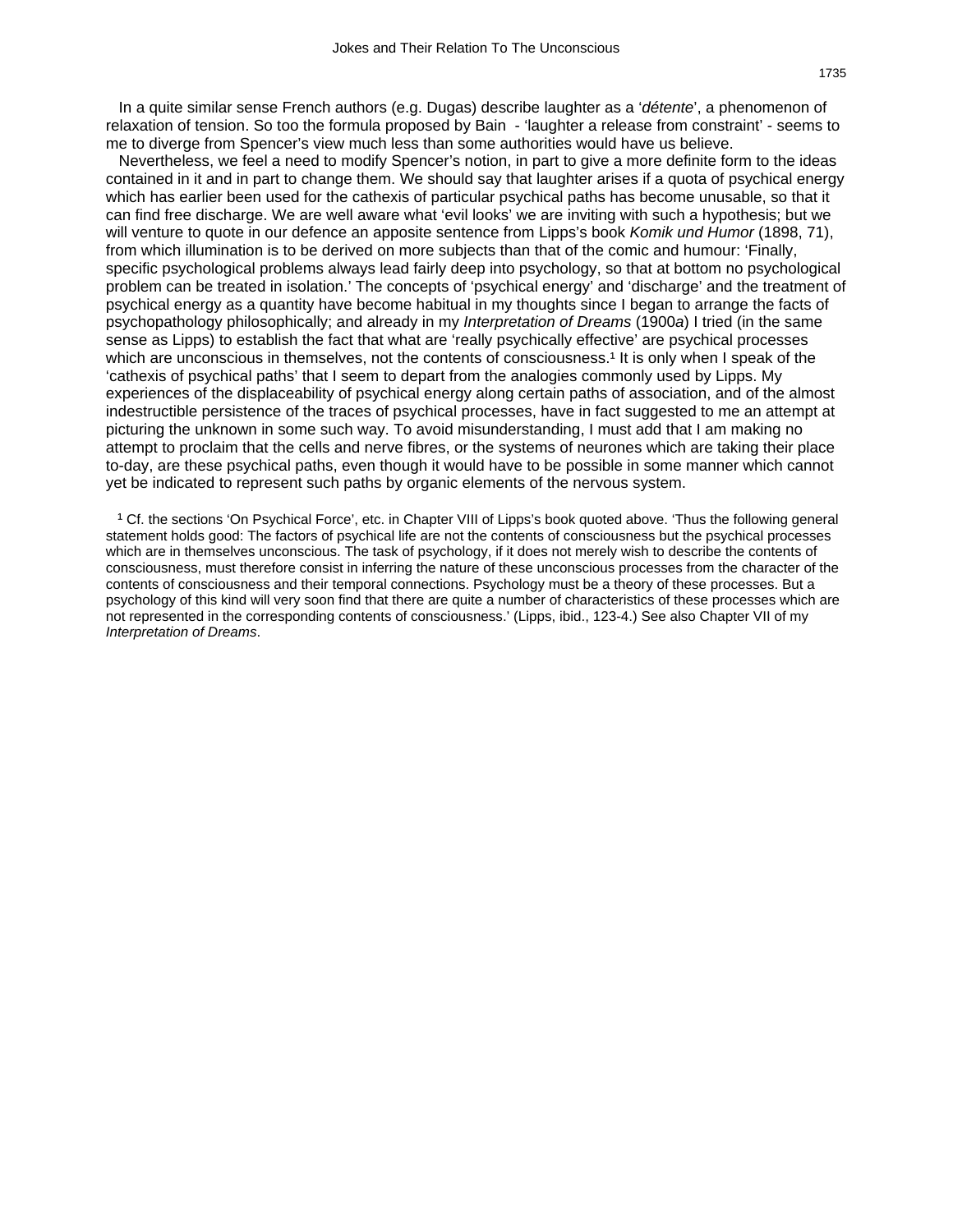In laughter, therefore, on our hypothesis, the conditions are present under which a sum of psychical energy which has hitherto been used for cathexis is allowed free discharge. And since laughter - not all laughter, it is true, but certainly laughter at a joke - is an indication of pleasure, we shall be inclined to relate this pleasure to the lifting of the cathexis which has previously been present. If we see that the hearer of a joke laughs but that its creator cannot laugh, this may amount to telling us that in the hearer a cathectic expenditure has been lifted and discharged, while in the construction of the joke there have been obstacles either to the lifting or to the possibility of discharge. The psychical process in the hearer, the joke's third person, can scarcely be more aptly described than by stressing the fact that he has bought the pleasure of the joke with very small expenditure on his own part. He might be said to have been presented with it. The words of the joke he hears necessarily bring about in him the idea or train of thought to the construction of which great internal inhibitions were opposed in him too. He would have had to make an effort of his own in order to bring it about spontaneously as the first person, he would have had to use at least as much psychical expenditure on doing so as would correspond to the strength of the inhibition, suppression or repression of the idea. He has saved this psychical expenditure. On the basis of our earlier discussions (p. 1711) we should say that his pleasure corresponds to this economy. Our insight into the mechanism of laughter leads us rather to say that, owing to the introduction of the proscribed idea by means of an auditory perception, the cathectic energy used for the inhibition has now suddenly become superfluous and has been lifted, and is therefore now ready to be discharged by laughter. The two ways of expressing the facts amount to the same thing in essentials, since the expenditure economized corresponds exactly to the inhibition that has become superfluous. But the second method of expression is the more illuminating, since it allows us to say that the hearer of the joke laughs with the quota of psychical energy which has become free through the lifting of the inhibitory cathexis; we might say that he laughs this quota off.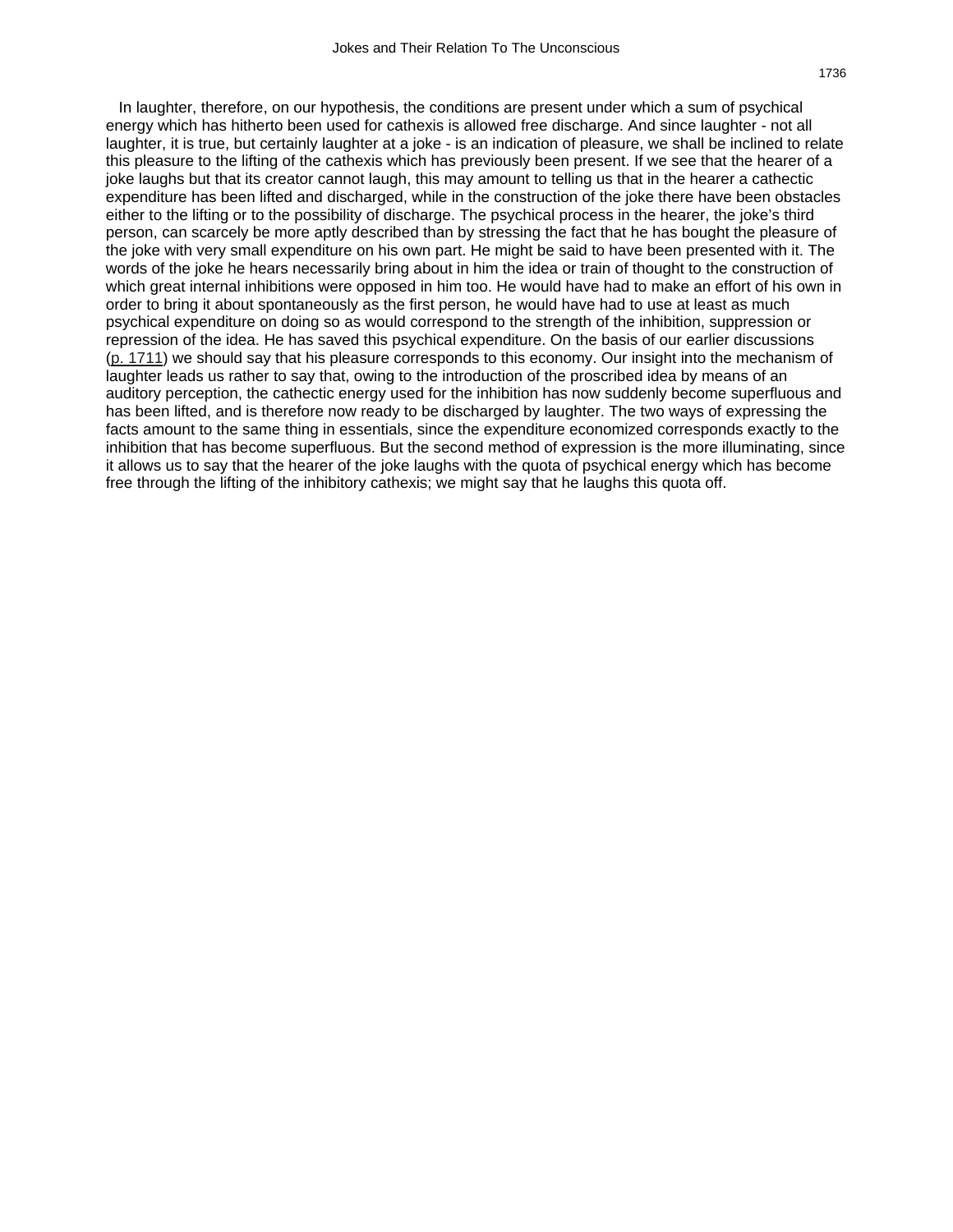If the person in whom the joke is formed cannot laugh, this, as we have already said, points to a divergence from what happens in the third person that lies either in the lifting of the inhibitory cathexis or in the possibility of its discharge. But the first of these alternatives will not meet the case, as we shall see at once. The inhibitory cathexis must have been lifted in the first person as well, or otherwise no joke would have come about, since its formation was precisely in order to overcome a resistance of that kind; otherwise, too, it would be impossible for the first person to feel the pleasure in the joke which we have been obliged to trace back precisely to the lifting of the inhibition. All that remains, then, is the other alternative, namely that the first person cannot laugh, although he feels pleasure, because there is an interference with the possibility of discharge. An interference of this kind with the possibility of discharge, which is a necessary precondition of laughter, may arise from the liberated cathectic energy being immediately applied to some other endopsychic use. It is a good thing that our attention has been drawn to that possibility; and our interest in it will very soon be further engaged. Another condition, however, leading to the same result, may be realized in the first person of a joke. It is possible that no quota of energy at all that is capable of being manifested may be liberated, in spite of the lifting of the inhibitory cathexis. In the first person of a joke the joke-work is performed, which must correspond to a certain quota of new psychical expenditure. Thus the first person himself produces the force which lifts the inhibition. This no doubt results in a yield of pleasure for him, and even, in the case of tendentious jokes, a very considerable one, since the fore-pleasure obtained by the joke-work itself takes over the lifting of *further* inhibitions; but the expenditure on the joke-work is in every case deducted from the yield resulting from the lifting of the inhibition - an expenditure which is the same as the one which the hearer of the joke avoids. What I have just said may be confirmed by observing that a joke loses its effect of laughter even in the third person as soon as he is required to make an expenditure on intellectual work in connection with it. The allusions made in a joke must be obvious and the omissions easy to fill; an awakening of conscious intellectual interest usually makes the effect of the joke impossible. There is an important distinction here between jokes and riddles. Perhaps the psychical constellation during the joke-work is in general not favourable to the free discharge of what has been gained. We are not, it seems, in a position to see further on this point; we have been more successful in throwing light on one part of our problem - on why the third person laughs - than on its other part - on why the first person does *not* laugh.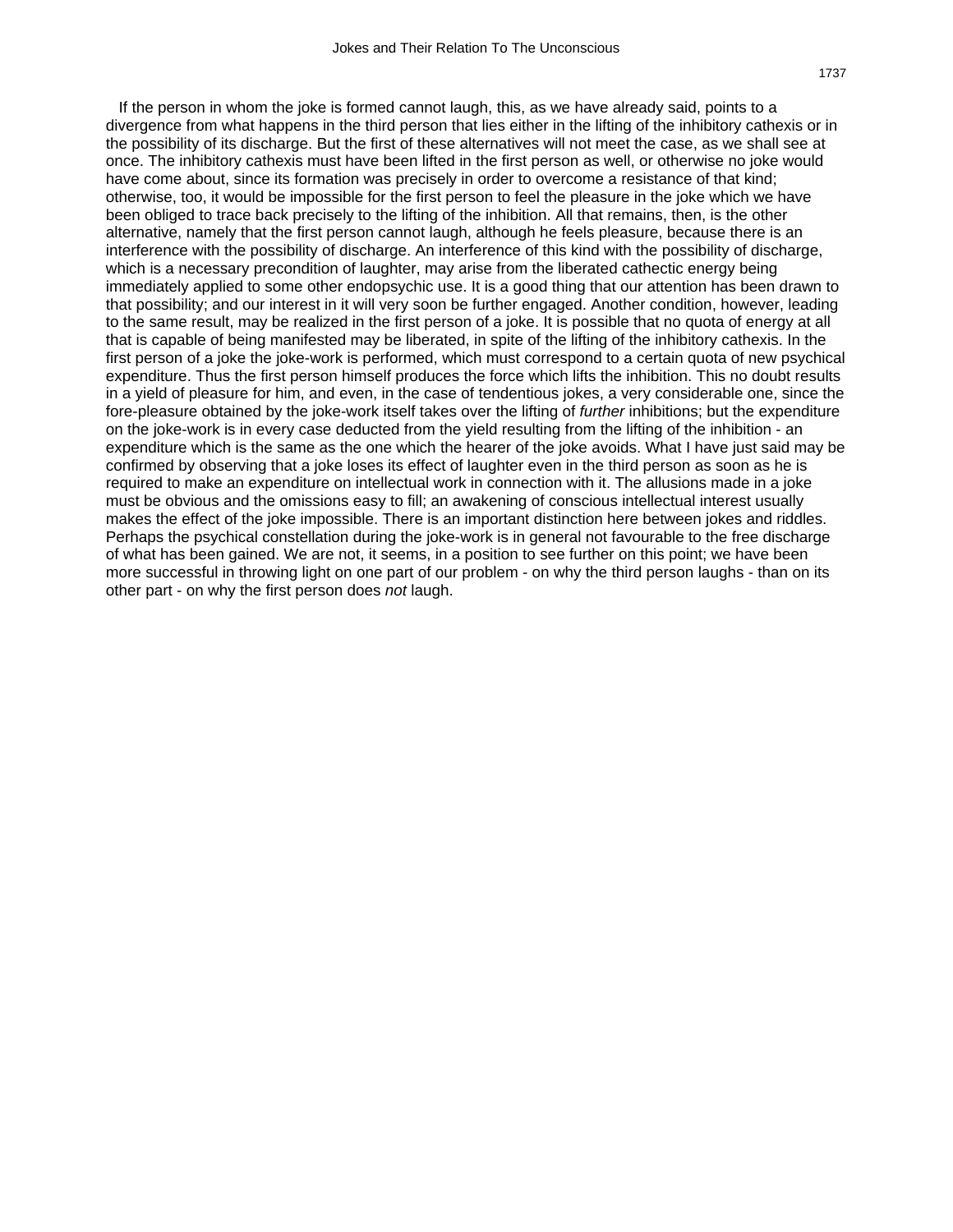Nevertheless, if we firmly accept these views on the determinants of laughter and on the psychical process in the third person, we are now in a position to give a satisfactory explanation of a whole number of peculiarities which jokes have been known to possess but which have not been understood. If a quota of cathectic energy capable of discharge is to be liberated in the third person, there are several conditions which must be fulfilled or which are desirable in order to act as encouragements: (1) It must be ensured that the third person is really making this cathectic expenditure. (2) It is necessary to guard against the cathectic expenditure, when it is liberated, finding some other psychical use instead of offering itself for motor discharge. (3) It cannot but be an advantage if the cathexis which is to be liberated in the third person is intensified before hand, raised to a greater height. All these aims are served by particular methods of the joke-work, which may be classed together as secondary or auxiliary techniques:-

 The first of these conditions lays down one of the necessary qualifications of the third person as hearer of the joke. It is essential that he should be in sufficient psychical accord with the first person to possess the same internal inhibitions, which the joke-work has overcome in the latter. A person who is responsive to smut will be unable to derive any pleasure from witty jokes of exposure; Herr N.'s attacks will not be understood by uneducated people who are accustomed to give free play to their desire to insult. Thus every joke calls for a public of its own and laughing at the same jokes is evidence of far reaching psychical conformity. Here moreover we have arrived at a point which enables us to guess still more precisely what takes place in the third person. He must be able as a matter of habit to erect in himself the same inhibition which the first person's joke has overcome, so that, as soon as he hears the joke, the readiness for this inhibition will compulsively or automatically awaken. This readiness for inhibition, which I must regard as a real expenditure, analogous to mobilization in military affairs, will at the same moment be recognized as superfluous or too late, and so be discharged *in statu nascendi* by laughter.<sup>1</sup>

 The second condition for making free discharge possible - that the liberated energy shall be prevented from being used in any other way - seems very much the more important. It provides the theoretical explanation of the uncertainty of the effect of jokes when the thoughts expressed in a joke arouse powerfully exciting ideas in the hearer; in that case the question whether the purposes of the joke agree with or contradict the circle of thoughts by which the hearer is dominated will decide whether his attention will remain with the joking process or be withdrawn from it. Of still greater theoretical interest, however, are a class of auxiliary techniques which clearly serve the end of entirely detaching the hearer's attention from the joking process, and of allowing that process to run its course automatically. I deliberately say 'automatically' and not 'unconsciously', because the latter description would be misleading. It is only a question here of holding back an increased cathexis of attention from the psychical process when the joke is heard; and the usefulness of these auxiliary techniques rightly leads us to suspect that precisely the cathexis of attention has a great share in the supervision and fresh employment of liberated cathectic energy.

<sup>&</sup>lt;sup>1</sup> The notion of the *status nascendi* has been used by Heymans (1896) in a somewhat different connection.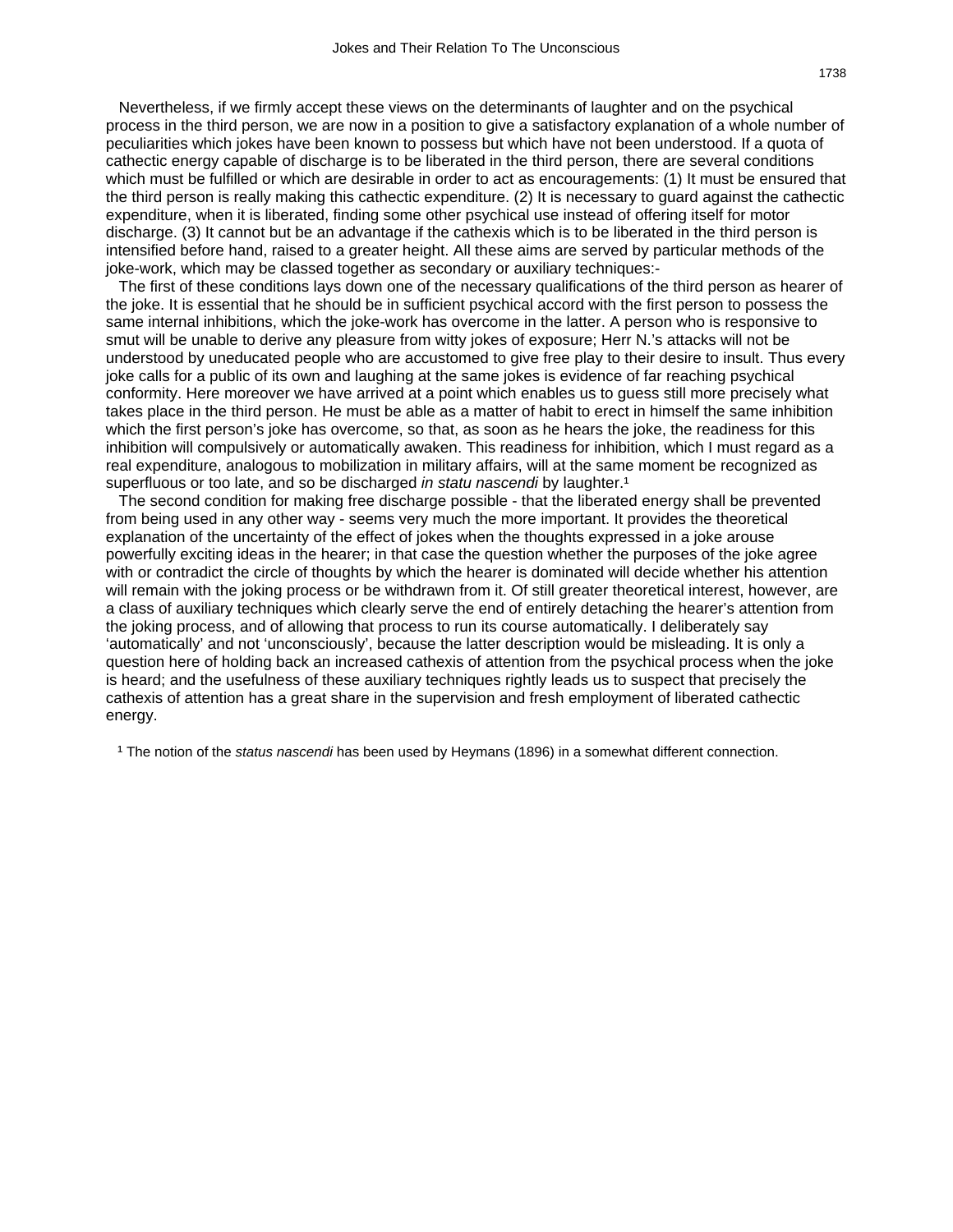It appears to be far from easy to avoid the endopsychic employment of cathexes that have become superfluous, for in our thought-processes we are constantly in the habit of displacing such cathexes from one path to another without losing any of their energy by discharge. Jokes make use of the following methods with that aim in view. Firstly, they try to keep their expression as short as possible, so as to offer fewer points of attack to the attention. Secondly, they observe the condition of being easy to understand (see above); as soon as they call for intellectual work which would demand a choice between different paths of thought, they would endanger their effect not only by the unavoidable expenditure of thought but also by the awakening of attention. But besides this they employ the device of distracting attention by putting forward something in the joke's form of expression which catches it, so that in the meantime the liberation of the inhibitory cathexis and its discharge may be completed without interruption. This aim is already fulfilled by the omissions in the joke's wording; they offer an incitement to filling up the gaps and in that way succeed in withdrawing the joking process from attention. Here the technique of riddles, which attract the attention, is, as it were, brought into the service of the joke-work. Far more effective even are the façades which we have found especially in some groups of tendentious jokes (p. 1699 ff.). The syllogistic façades admirably fulfil the aim of holding the attention by setting it a task. While we are beginning to wonder what was wrong with the reply, we are already laughing; our attention has been caught unawares and the discharge of the liberated inhibitory cathexis has been completed. The same is true of jokes with a *comic* façade, in which the comic comes to the help of the joke-technique. A comic façade encourages the effectiveness of a joke in more than one way; not only does it make the automatism of the joking process possible, by holding the attention, but it also facilitates the discharge by the joke, by sending on ahead a discharge of a comic kind. The comic is here operating exactly like a bribing fore-pleasure, and we can in this way understand how some jokes are able to renounce entirely the fore-pleasure produced by the ordinary methods of joking and make use only of the comic for fore-pleasure. Among the joke-techniques proper, it is in particular displacement and representation by something absurd which, apart from their other qualifications, give rise, too, to a distraction of the attention which is desirable for the automatic course of the joking process.<sup>1</sup>

<sup>1</sup> I should like to discuss yet another interesting characteristic of joke-technique, in connection with an example of a displacement joke. Once when Gallmeyer, that actress of genius, was asked the unwelcome question 'Your age?' she is said to have replied 'in the tone of voice of a Gretchen and with her eyes bashfully cast down: "at Brünn".' This is a model displacement. When she was asked her age she replied by giving the place of her birth. She was thus anticipating the next question and was letting it be understood that she would be glad to know that this one question had been passed over. Yet we feel that in this instance the characteristic of jokes is not expressed in all its purity. It is too clear that the question is being evaded, the displacement is too obvious. Our attention understands at once that what is in question is an intentional displacement. In the other displacement jokes the displacement is disguised; our attention is held by the effort to detect it. In the displacement joke recorded on p. 1658, in the reply made to a recommendation of a riding horse 'What should I be doing in Pressburg at half-past six?' the displacement is also prominent. But to make up for this it has a confusing effect on the attention through its nonsensical nature, whereas in the actress's examination we are able to recognize her displacement-reply immediately. - [*Added* 1912] What are known as '*Scherzfragen* [facetious questions]' deviate from jokes in another direction, though apart from this they may make use of the best techniques. Here is an example of one of them, which uses the technique of displacement: 'What is a cannibal who has eaten his father and his mother?' - 'An orphan.' - 'And if he, has eaten all his other relations as well?' - 'The sole heir.' - 'And where will a monster of that kind find sympathy?' - 'In the dictionary under "S".' 'Facetious questions' of this kind are not proper jokes because the joking answers that they call for cannot be guessed in the same way as are the allusions, omissions, etc. of jokes.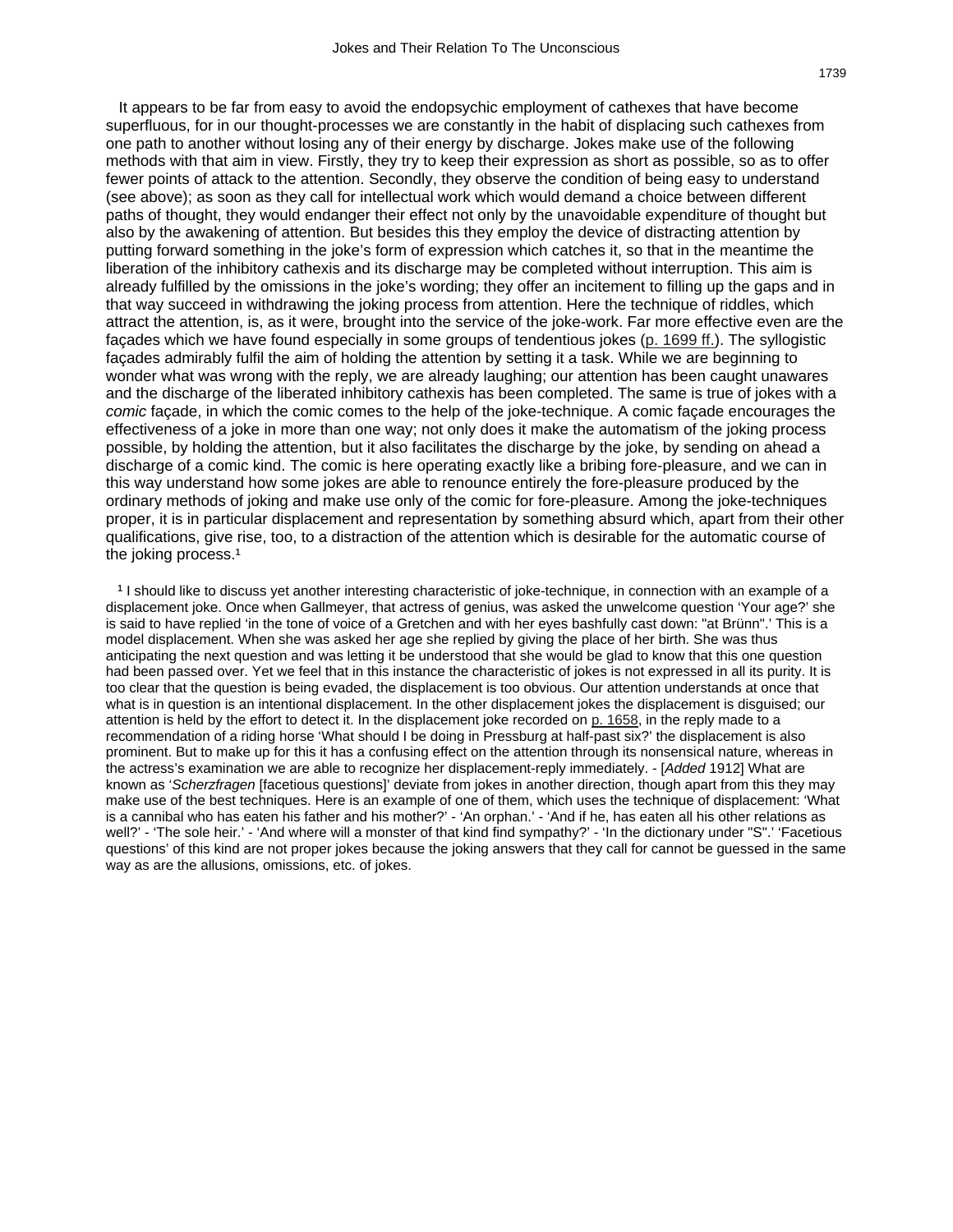As we can already guess, and as we shall see more clearly later on, we have discovered in the condition of distracting the attention a by no means unessential feature of the psychical process in the hearer of a joke. In connection with this there are still other things that we can understand. Firstly, there is the question why we scarcely ever know what we are laughing at in a joke, though we can discover it by an analytic investigation. The laughter is in fact the product of an automatic process which is only made possible by our conscious attention's being kept away from it. Secondly, we are able to understand the peculiar fact about jokes that they only produce their full effect on the hearer if they are new to him, if they come as a surprise to him. This characteristic of jokes (which determines the shortness of their life and stimulates the constant production of new jokes) is evidently due to the fact that the very nature of surprising someone or taking him unawares implies that it cannot succeed a second time. When a joke is repeated, the attention is led back to the first occasion of hearing it as the memory of it arises. And from this we are carried on to an understanding of the urge to tell a joke one has heard to other people who have not yet heard it. One probably recovers from the impression the joke makes on a new-comer some of the possibility of enjoyment that has been lost owing to its lack of novelty. And it may be that it was an analogous motive that drove the creator of the joke in the first instance to tell it to someone else.

 In the third place I shall bring forward - but this time not as necessary conditions but only as encouragements to the process of joking - the auxiliary technical methods of the joke-work which are calculated to increase the quota which obtains discharge and in that way intensify the effect of the joke. These, it is true, also for the most part increase the attention that is paid to the joke, but they make this effect innocuous once more by simultaneously holding it and inhibiting its mobility. Anything that provokes interest and bewilderment works in these two directions - thus, in particular, nonsense, and contradiction, too, the 'contrast of ideas' which some authorities have tried to make into the essential characteristic of jokes, but which I can only regard as a means of intensifying their effect. Anything that bewilders calls up in the hearer the state of distribution of energy which Lipps has called 'psychical damming up'; and he is no doubt also correct in supposing that the discharge is the more powerful, the higher was the preceding damming up. Lipps's account, it is true, does not relate specifically to jokes but to the comic in general; but we may regard it as most probable that in jokes, too, the discharge of an inhibitory cathexis is similarly increased by the height of the damming up.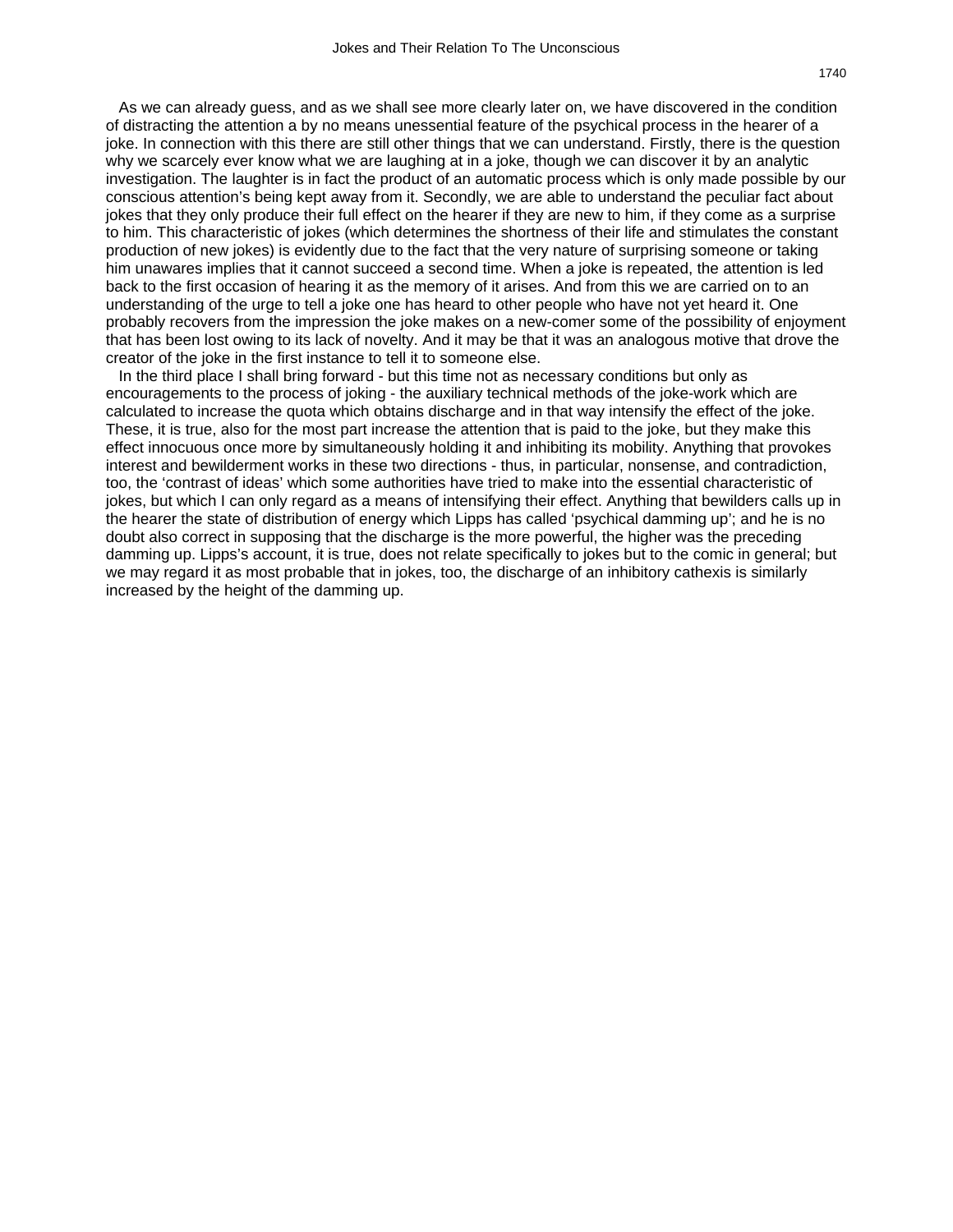It now begins to dawn on us that the technique of jokes is in general determined by two sorts of purposes - those that make the construction of the joke possible in the first person and those that are intended to guarantee the joke the greatest possible pleasurable effect on the third person. The Janus-like, two-wayfacing character of jokes, which protects their original yield of pleasure from the attacks of critical reason, and the mechanism of fore-pleasure belong to the first of these purposes; the further complication of the technique by the conditions that have been enumerated in the present chapter takes place out of regard for the joke's third person. A joke is thus a double-dealing rascal who serves two masters at once. Everything in jokes that is aimed at gaining pleasure is calculated with an eye to the third person, as though there were internal and unsurmountable obstacles to it in the first person. And this gives us a full impression of how indispensable this third person is for the completion of the joking process. But whereas we have been able to obtain a fairly good insight into the nature of this process in the third person, the corresponding process in the first person seems still to be veiled in obscurity. Of the two questions we asked, 'Why are we unable to laugh at a joke we have made ourselves?' and 'Why are we driven to tell our own joke to someone else?', the first has so far evaded our reply. We can only suspect that there is an intimate connection between the two facts that have to be explained: that we are compelled to tell our joke to someone else *because* we are unable to laugh at it ourselves. Our insight into the conditions for obtaining and discharging pleasure which prevail in the *third* person enables us to infer as regards the *first* person that in him the conditions for discharge are lacking and those for obtaining pleasure only incompletely fulfilled. That being so, it cannot be disputed that we supplement our pleasure by attaining the laughter that is impossible for us by the roundabout path of the impression we have of the person who has been made to laugh. As Dugas has put it, we laugh as it were '*par ricochet* [on the rebound]'. Laughter is among the highly infectious expressions of psychical states. When I make the other person laugh by telling him my joke, I am actually making use of him to arouse my own laughter; and one can in fact observe that a person who has begun by telling a joke with a serious face afterwards joins in the other person's laughter with a moderate laugh. Accordingly, telling my joke to another person would seem to serve several purposes: first, to give me objective certainty that the joke-work has been successful; secondly, to complete my own pleasure by a reaction from the other person upon myself; and thirdly - where it is a question of repeating a joke that one has not produced oneself - to make up for the loss of pleasure owing to the joke's lack of novelty.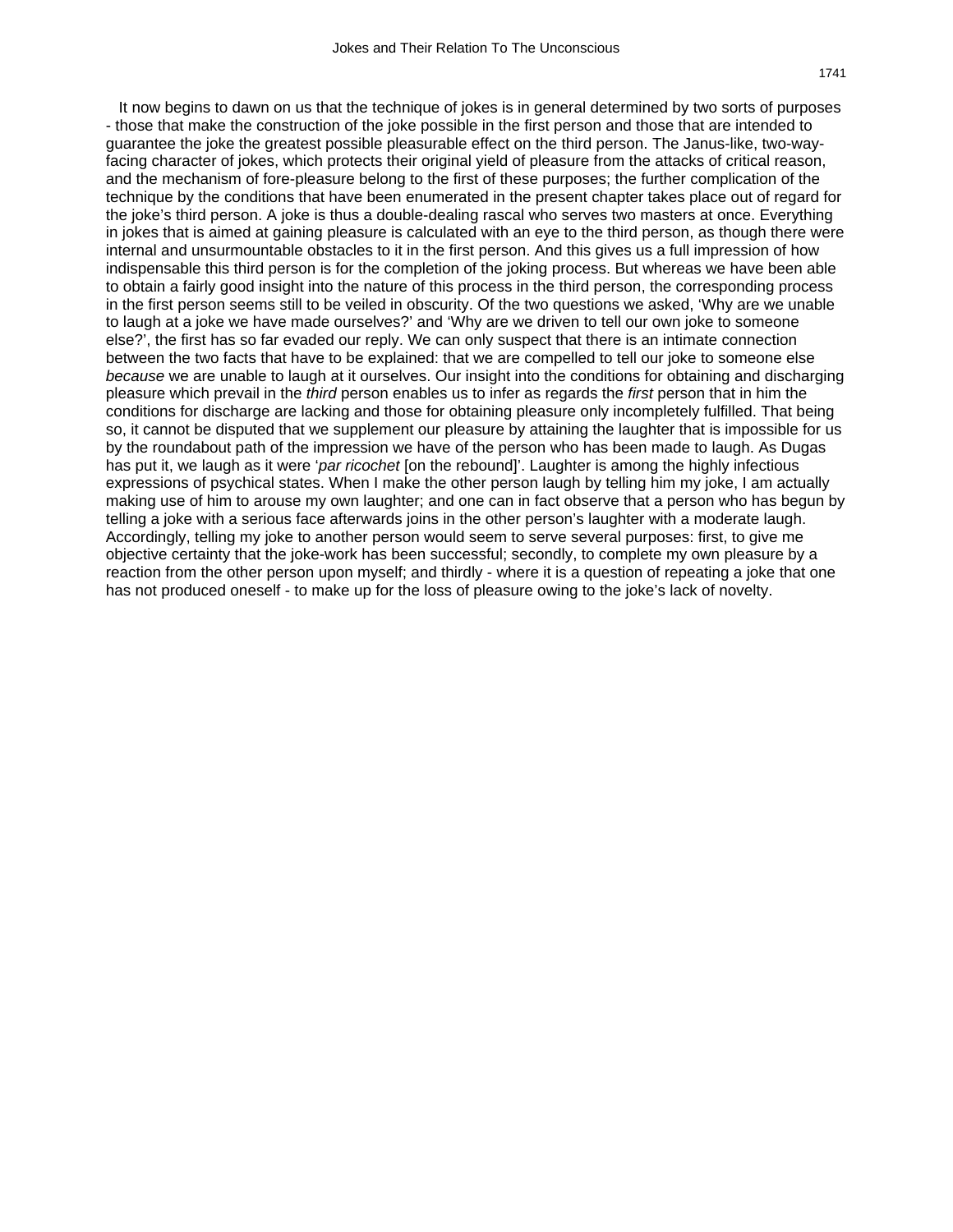At the conclusion of these discussions of the psychical processes in jokes in so far as they take place between two persons, we may glance back at the factor of economy, which has been in our mind as being of importance in arriving at a psychological view of jokes ever since our first explanation of their technique. We have long since abandoned the most obvious but simplest view of this economy - that it is a question of an avoidance of psychical expenditure in general, such as would be involved by the greatest possible restriction in the use of words and in the establishment of chains of thought. Even at that stage we told ourselves that being concise or laconic was not enough to make a joke. A joke's brevity is of a peculiar kind - 'joking' brevity. It is true that the original yield of pleasure, produced by playing with words and thoughts, was derived from mere economy in expenditure; but with the development of play into a joke the tendency to economy too must alter its aims, for the amount that would be saved by the use of the same word or the avoidance of a new way of joining ideas together would certainly count for nothing as compared with the immense expenditure on our intellectual activity. I may perhaps venture on a comparison between psychical economy and a business enterprise. So long as the turnover in the business is very small, the important thing is that outlay in general shall be kept low and administrative costs restricted to the minimum. Economy is concerned with the absolute height of expenditure. Later, when the business has expanded, the importance of the administrative cost diminishes; the height reached by the amount of expenditure is no longer of significance provided that the turnover and profits can be sufficiently increased. It would be niggling, and indeed positively detrimental, to be conservative over expenditure on the administration of the business. Nevertheless it would be wrong to assume that when expenditure was absolutely great there would be no room left for the tendency to economy. The mind of the manager, if it is inclined to economy, will now turn to economy over details. He will feel satisfaction if a piece of work can be carried out at smaller cost than previously, however small the saving may seem to be in comparison with the size of the total expenditure. In a quite analogous fashion, in our complex psychical business too, economy in detail remains a source of pleasure, as may be seen from everyday happenings. Anyone who used to have his room lighted by gas and has now had electricity installed will for quite a time be aware of a definite feeling of pleasure when he switches on the electric light; he will feel it as long as the memory is revived in him at that moment of the complicated manoeuvres that were necessary for lighting the gas. Similarly, the economies in psychical inhibitory expenditure brought about by a joke - though they are small in comparison with our total psychical expenditure - will remain a source of pleasure for us because they save us a particular expenditure which we have been accustomed to make and which we were already prepared to make on this occasion as well. The factor of the expenditure's being one that was expected and prepared for moves unmistakably into the foreground.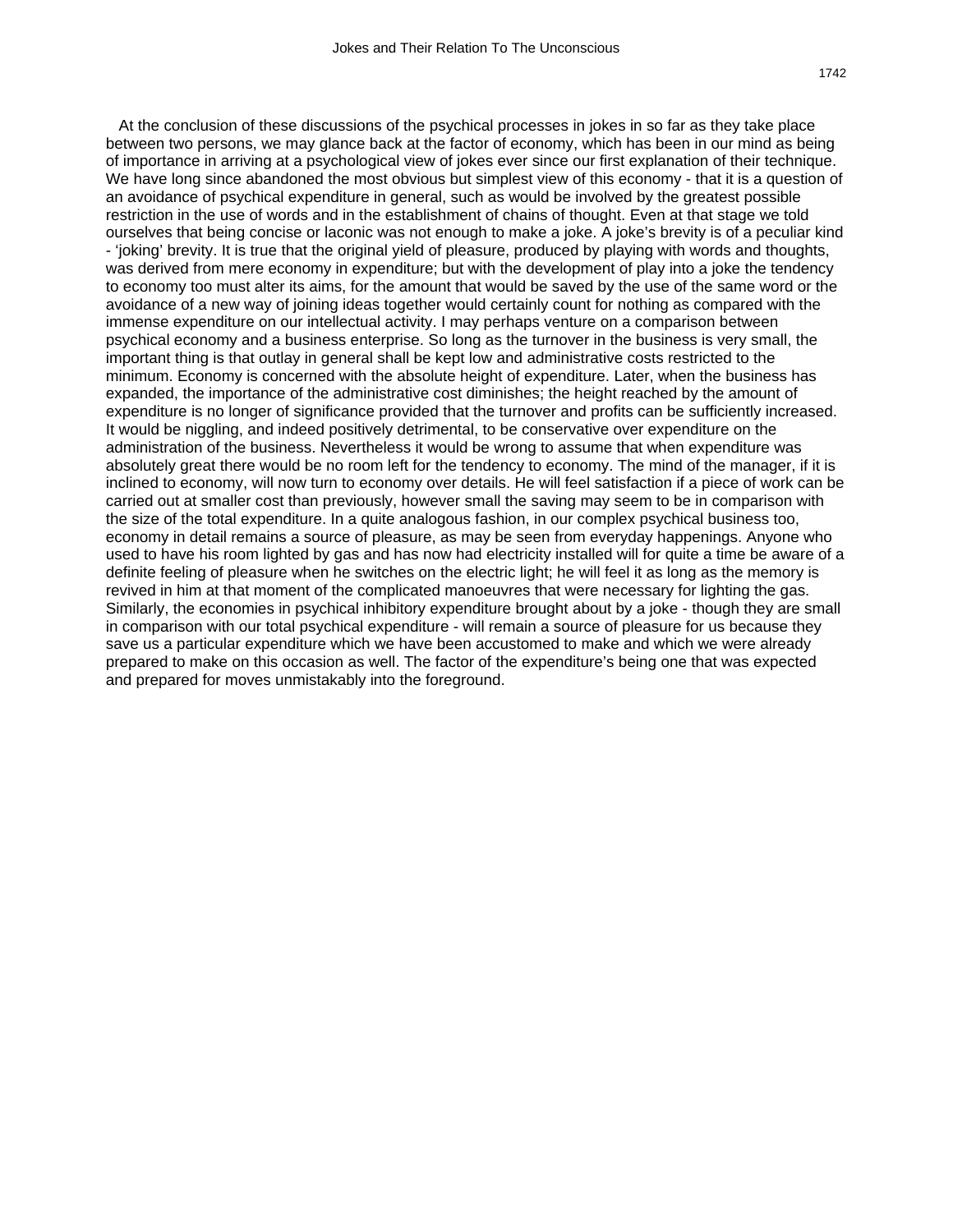A localized economy, such as we have just been considering, will not fail to give us momentary pleasure; but it will not bring a lasting relief so long as what has been saved at this point can be put to use elsewhere. It is only if this disposal elsewhere can be avoided that this specialized economy is transformed into a general relief of psychical expenditure. Thus, as we come to a better understanding of the psychical processes of jokes, the factor of relief takes the place of economy. It is obvious that the former gives a greater feeling of pleasure. The process in the joke's first person produces pleasure by lifting inhibition and diminishing local expenditure; but it seems not to come to rest until, through the intermediary of the interpolated third person, it achieves general relief through discharge.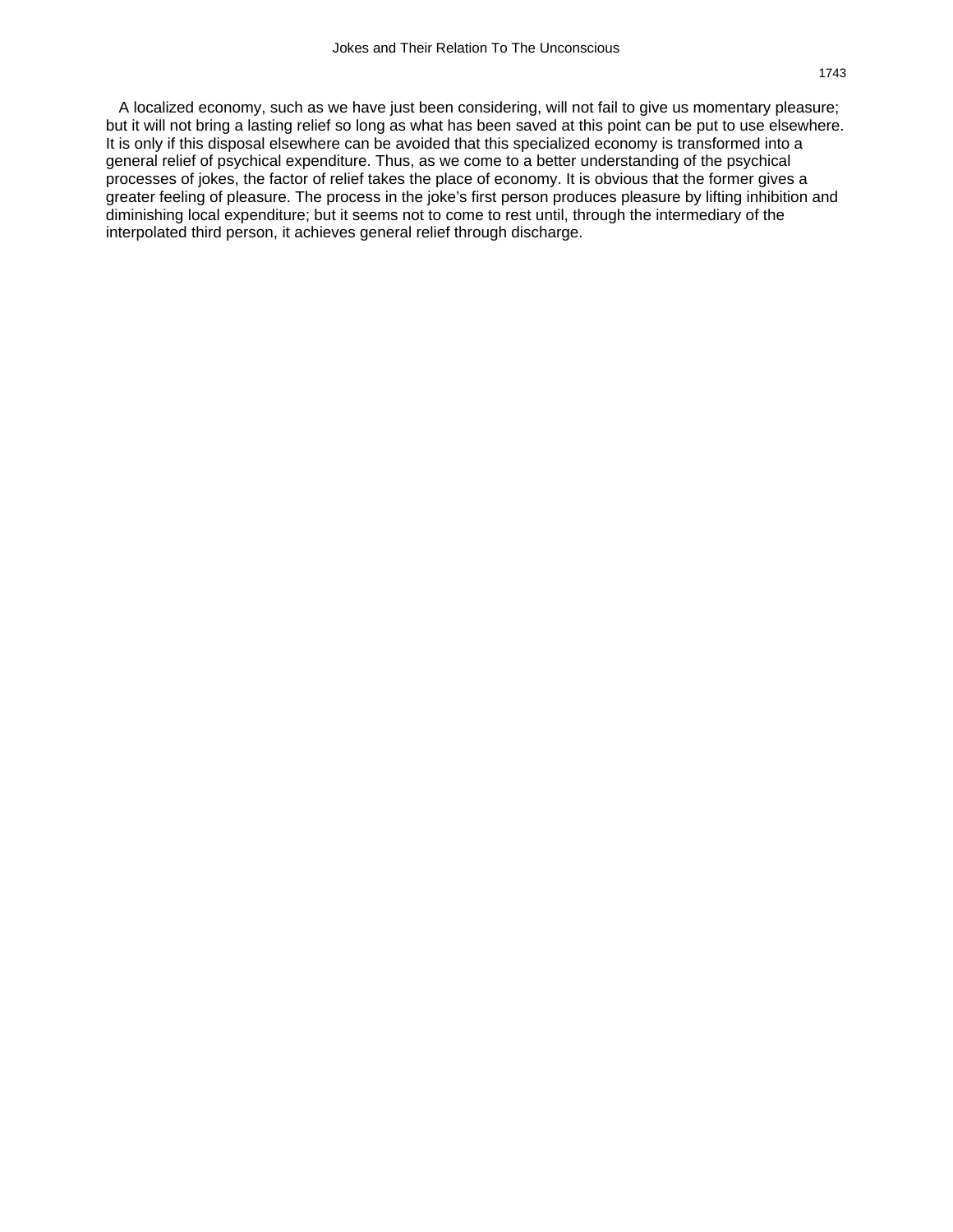# C. THEORETIC PART

VI

## THE RELATION OF JOKES TO DREAMS AND TO THE UNCONSCIOUS

At the end of the chapter in which I was concerned with discovering the technique of jokes, I remarked (p. 1686 f.) that the processes of condensation, with or without the formation of substitutes, of representation by nonsense and by the opposite, of indirect representation, and so on, which, as we found, play a part in producing jokes, show a very far-reaching agreement with the processes of the 'dream-work'. I further promised on the one hand that we would study these similarities more closely and on the other hand that we would examine the common element in jokes and dreams which seems to be thus suggested. It would be much easier for me to carry out this comparison if I could assume that one of the two objects of comparison - the 'dream-work' - was already familiar to my readers. But it will probably be wiser not to make that assumption. I have an impression that my *Interpretation of Dreams*, published in 1900, provoked more 'bewilderment' than 'enlightenment' among my fellow-specialists; and I know that wider circles of readers have been content to reduce the contents of the book to a catch-word ('wish-fulfilment') which can be easily remembered and conveniently misused.

 Continued concern with the problems treated there - for which my medical practice as a psychotherapist has given me abundant opportunity - has not brought me up against anything that might have called for alterations or improvements in my lines of thought; I can therefore wait quietly till my readers' understanding catches up with me or till judicious criticism has shown me the fundamental errors in my view. For the purpose of making the comparison with jokes, I will now repeat, briefly and concisely, the most essential information about dreams and the dream-work.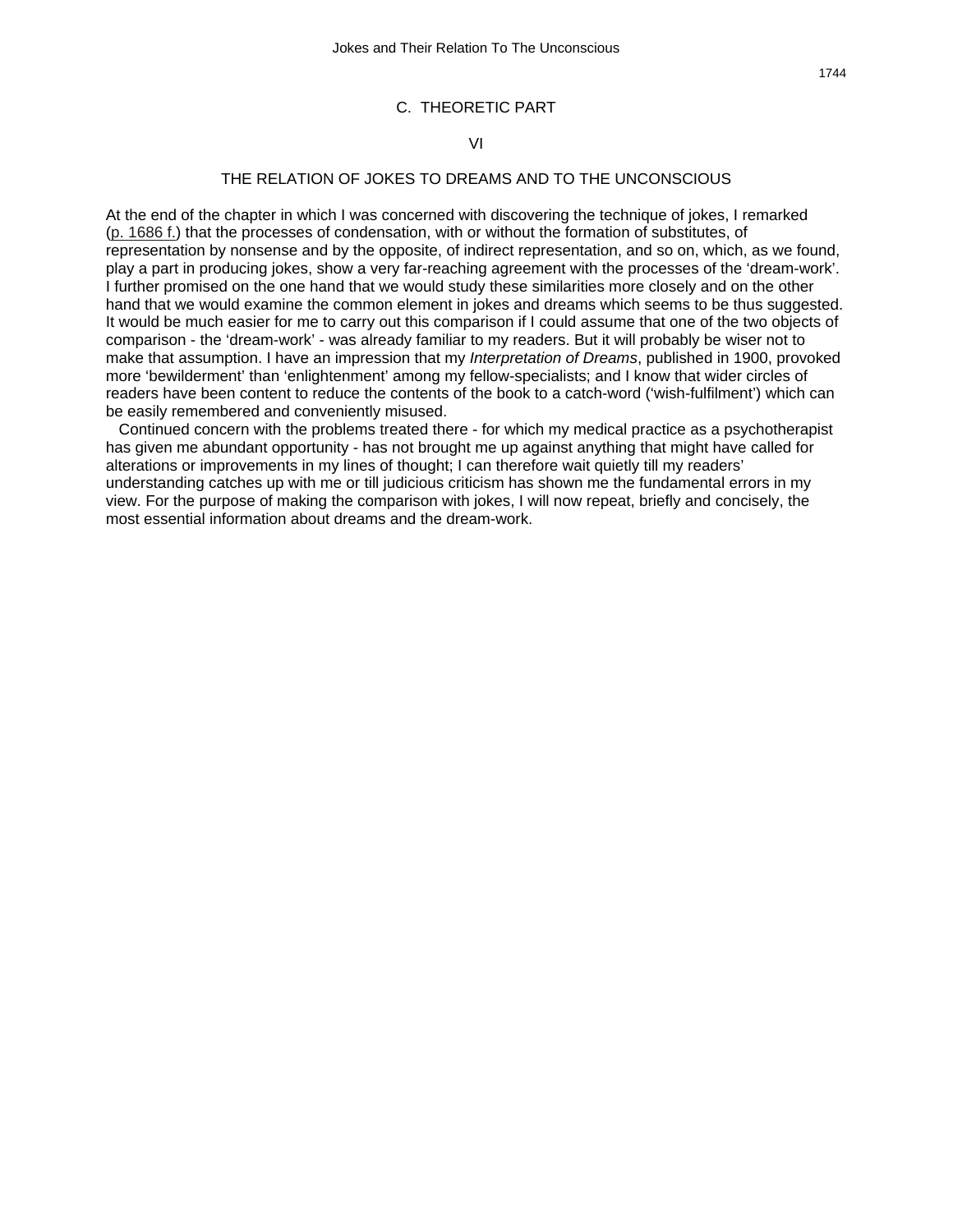We know a dream from what seems as a rule a fragmentary memory of it which we have after waking. It appears as a mesh-work of sense-impressions, mostly visual but also of other kinds, which have simulated an experience, and with which thought-processes ('knowledge' in the dream) and expressions of affect may be mingled. What we thus remember of the dream I call '*the dream's manifest content*'. It is often entirely absurd and confused - sometimes only the one or the other. But even if it is quite coherent, as it is in the case of some anxiety-dreams, it confronts our mental life as something alien, for whose origin one cannot in any way account. The explanation of these characteristics of dreams has hitherto been looked for in dreams themselves, by regarding them as indications of a disordered, dissociated and so to say 'sleepy' activity of the nervous elements.

 I have on the contrary shown that this strange 'manifest' content of the dream can regularly be made intelligible as a mutilated and altered transcript of certain rational psychical structures which deserve the name of '*latent dream-thoughts*'. We arrive at a knowledge of these by dividing the dream's manifest content into its component parts, without considering any apparent meaning it may have, and by then following the associative threads which start from each of what are now isolated elements. These interweave with one another and finally lead to a tissue of thoughts which are not only perfectly rational but can also be easily fitted into the known context of our mental processes. In the course of this 'analysis', the content of the dream will have cast off all the peculiarities that puzzled us. But if the analysis is to succeed, we must, while it proceeds, firmly reject the critical objections which will unceasingly arise to the reproduction of the various intermediary associations.

 A comparison of the recollected manifest content of the dream with the latent dream-thoughts thus discovered gives rise to the concept of the 'dream-work'. The dream-work is the name for the whole sum of transforming processes which have converted the dream-thoughts into the manifest dream. The surprise with which we formerly regarded the dream now attaches to the dream-work.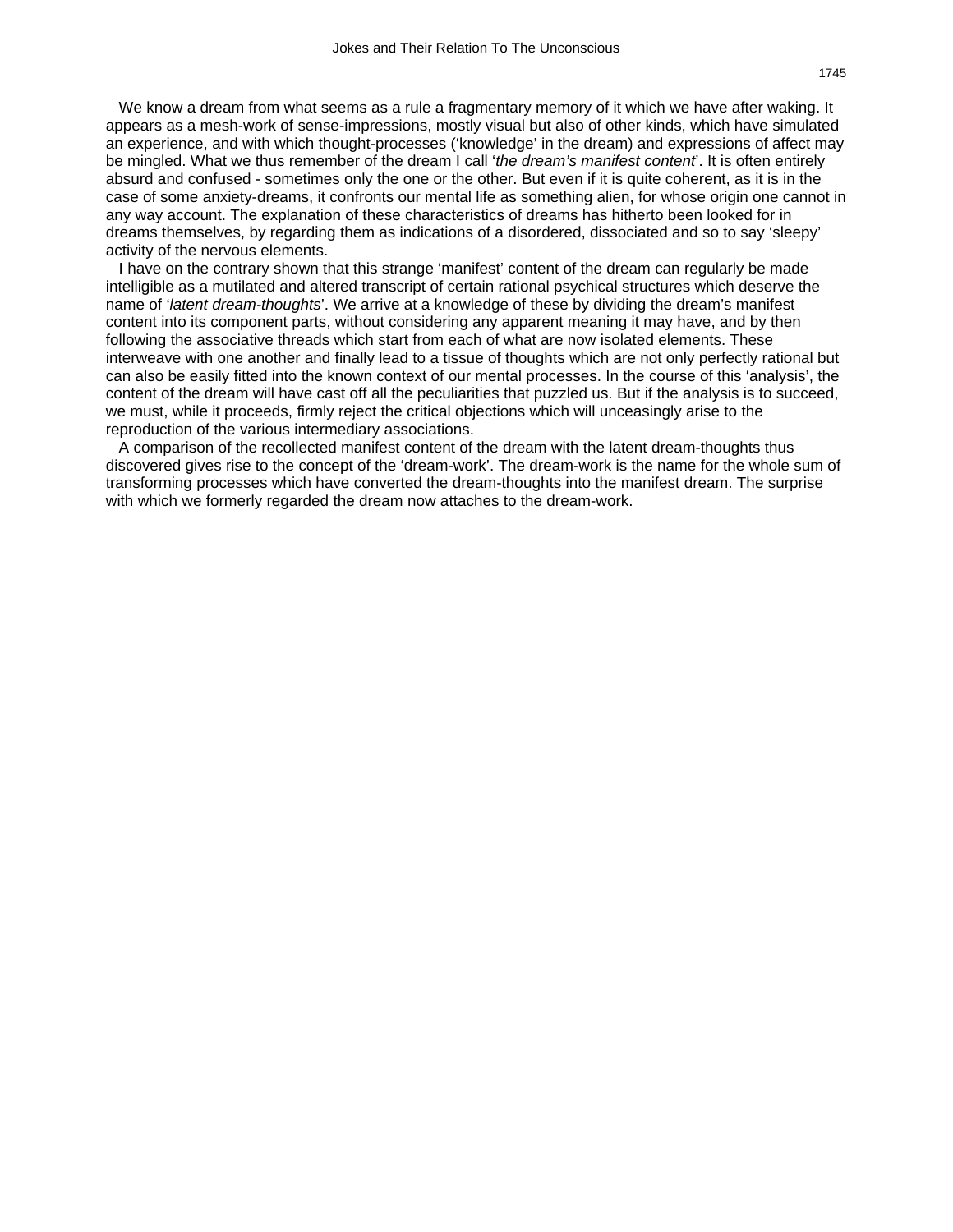The achievements of the dream-work can, however, be described as follows. A tissue of thoughts, usually a very complicated one, which has been built up during the day and has not been completely dealt with - 'a day's residue' - continues during the night to retain the quota of energy - the 'interest'- claimed by it, and threatens to disturb sleep. This 'day's residue' is transformed by the dream-work into a dream and made innocuous to sleep. In order to provide a fulcrum for the dream-work, the 'day's residue' must be capable of constructing a wish - which is not a very hard condition to fulfil. The wish arising from the dream-thoughts forms the preliminary stage and later the core of the dream. Experience derived from analyses - and not the theory of dreams - informs us that in children any wish left over from waking life is sufficient to call up a dream, which emerges as connected and ingenious but usually short, and which is easily recognized as a 'wish-fulfilment'. In the case of adults it seems to be a generally binding condition that the wish which creates the dream shall be one that is alien to conscious thinking - a repressed wish - or will possibly at least have reinforcements that are unknown to consciousness. Without assuming the existence of the unconscious in the sense explained above, I should not be able to develop the theory of dreams further or to interpret the material met with in dream-analyses. The action of this unconscious wish upon the consciously rational material of the dream-thoughts produces the dream. While this happens, the dream is, as it were, dragged down into the unconscious, or, more precisely, is submitted to a treatment such as is met with at the level of unconscious thought-processes and is characteristic of that level. Hitherto it is only from the results of the 'dream-work' that we are in fact acquainted with the characteristics of unconscious thinking and its differences from thinking that is capable of becoming conscious - 'preconscious' thinking.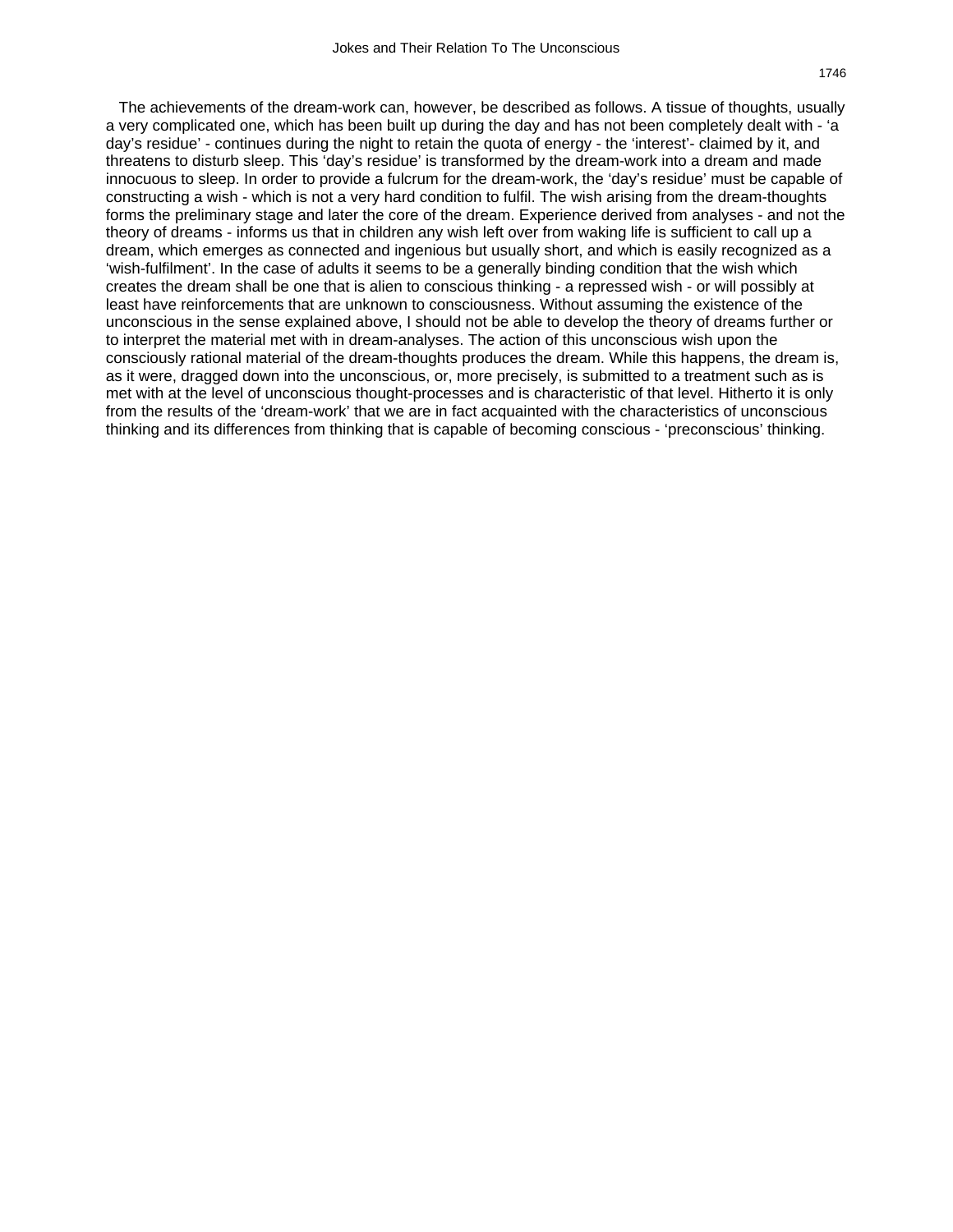A theory which is novel, which lacks simplicity and which runs counter to our habits of thought, can scarcely gain in clarity from a concise presentation. All I can aim at in these remarks, therefore, is to draw attention to the fuller treatment of the unconscious in my *Interpretation of Dreams* and to the writings of Lipps, which seem to me of the highest importance. I am aware that anyone who is under the spell of a good academic philosophical education, or who takes his opinions at long range from some so-called system of philosophy, will be opposed to the assumption of an 'unconscious psychical' in the sense in which Lipps and I use the term, and will prefer to prove its impossibility on the basis of a definition of the psychical. But definitions are a matter of convention and can be altered. I have often found that people who dispute the unconscious as being something absurd and impossible have not formed their impressions from the sources from which I at least was brought to the necessity of recognizing it. These opponents of the unconscious had never witnessed the effect of a post-hypnotic suggestion, and when I have told them examples from my analyses with non-hypnotized neurotics they have been filled with the greatest astonishment. They had never realized the idea that the unconscious is something which we really do not know, but which we are obliged by compelling inferences to supply; they had understood it as being something capable of becoming conscious but which was not being thought of at the moment, which did not occupy 'the focal point of attention'. Nor had they ever tried to convince themselves of the existence in their own minds of unconscious thoughts like these by analysing one of their own dreams; and when I attempted to do so with them they could only greet their own associations with surprise and confusion. I have also formed an impression that fundamental emotional resistances stand in the way of accepting the 'unconscious', and that these are based on the fact that no one wants to get to know his unconscious and that the most convenient plan is to deny its possibility altogether.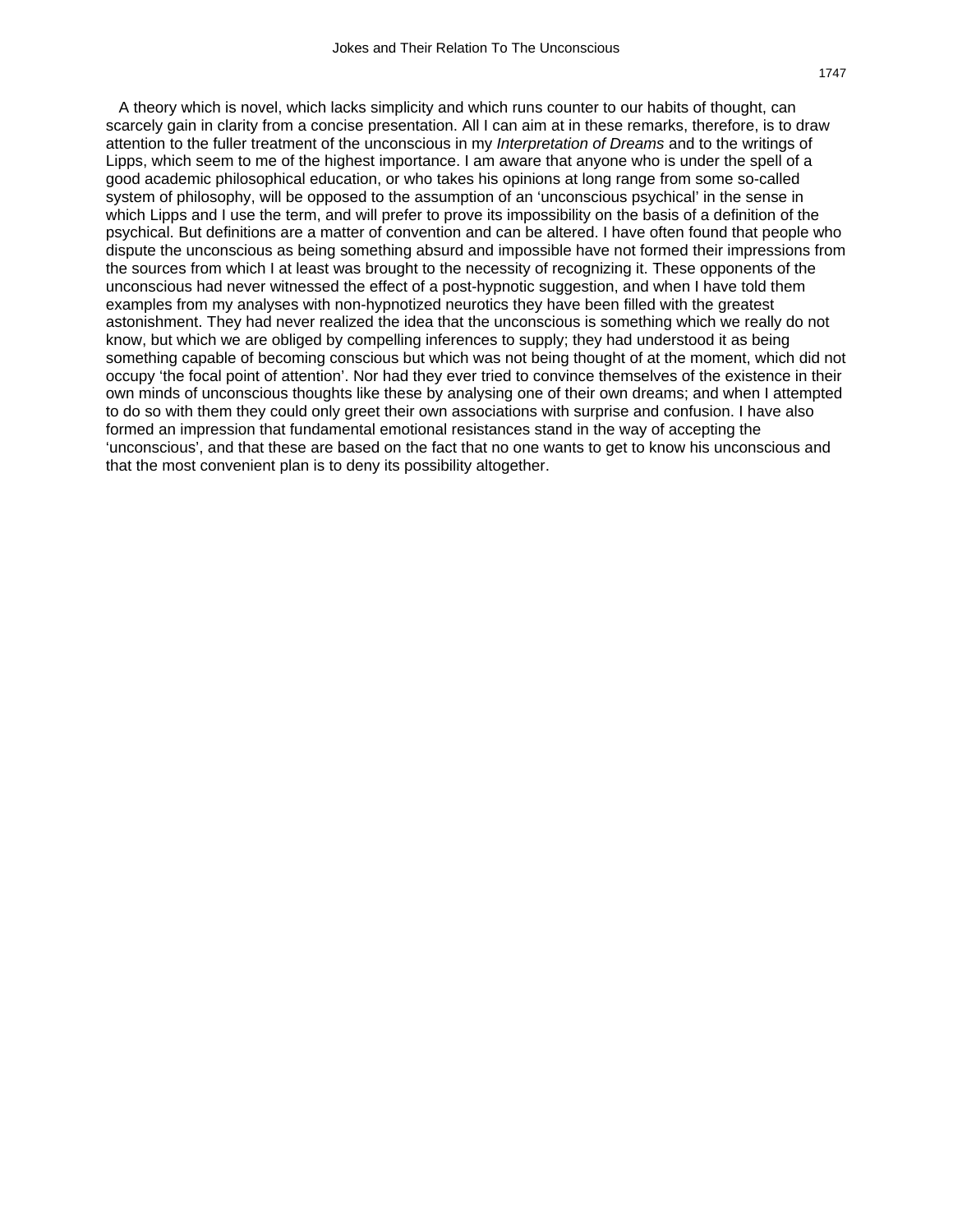The dream-work, then - to which I return after this digression - submits the thought-material, which is brought forward in the optative mood, to a most strange revision. First, it takes the step from the optative to the present indicative; it replaces 'Oh! if only . . .' by 'It is'. The 'It is' is then given a hallucinatory representation; and this I have called the 'regression' in the dream-work - the path that leads from thoughts to perceptual images, or, to use the terminology of the still unknown topography of the mental apparatus (which is not to be taken anatomically), from the region of thought-structures to that of sensory perceptions. On this path, which is in the reverse direction to that taken by the course of development of mental complications, the dream-thoughts are given a pictorial character; and eventually a plastic situation is arrived at which is the core of the manifest 'dream-picture'. In order for it to be possible for the dreamthoughts to be represented in sensory form, their expression has to undergo far-reaching modifications. But while the thoughts are being changed back into sensory images still further alterations occur in them, some of which can be seen to be necessary while others are surprising. We can understand that, as a subsidiary result of regression, almost all the internal relations between the thoughts which linked them together will be lost in the manifest dream. The dream-work, as we might say, only undertakes to represent the raw material of the ideas and not the logical relations in which they stand to one another; or at all events it reserves the liberty to disregard the latter. On the other hand, there is another part of the dream-work which we cannot attribute to regression, to the change back into sensory images; and it is precisely this part which has an important bearing on our analogy with the formation of jokes. In the course of the dream-work the material of the dream-thoughts is subjected to a quite extraordinary compression or *condensation*. A starting point for it is provided by any common elements that may be present in the dream-thoughts, whether by chance or from the nature of their content. Since these are not as a rule sufficient for any considerable condensation, new artificial and transient common elements are created in the dream-work, and to this end there is actually a preference for the use of words the sound of which expresses different meanings. The newly-created common elements of condensation enter the manifest content of the dream as representatives of the dream-thoughts, so that an element in the dream corresponds to a nodal point or junction in the dream-thoughts, and, as compared with these latter, must quite generally be described as 'overdetermined'. The fact of condensation is the piece of the dream-work which can be most easily recognized; it is only necessary to compare the text of a dream as it is noted down with the record of the dream-thoughts arrived at by analysis in order to get a good impression of the extensiveness of dreamcondensation.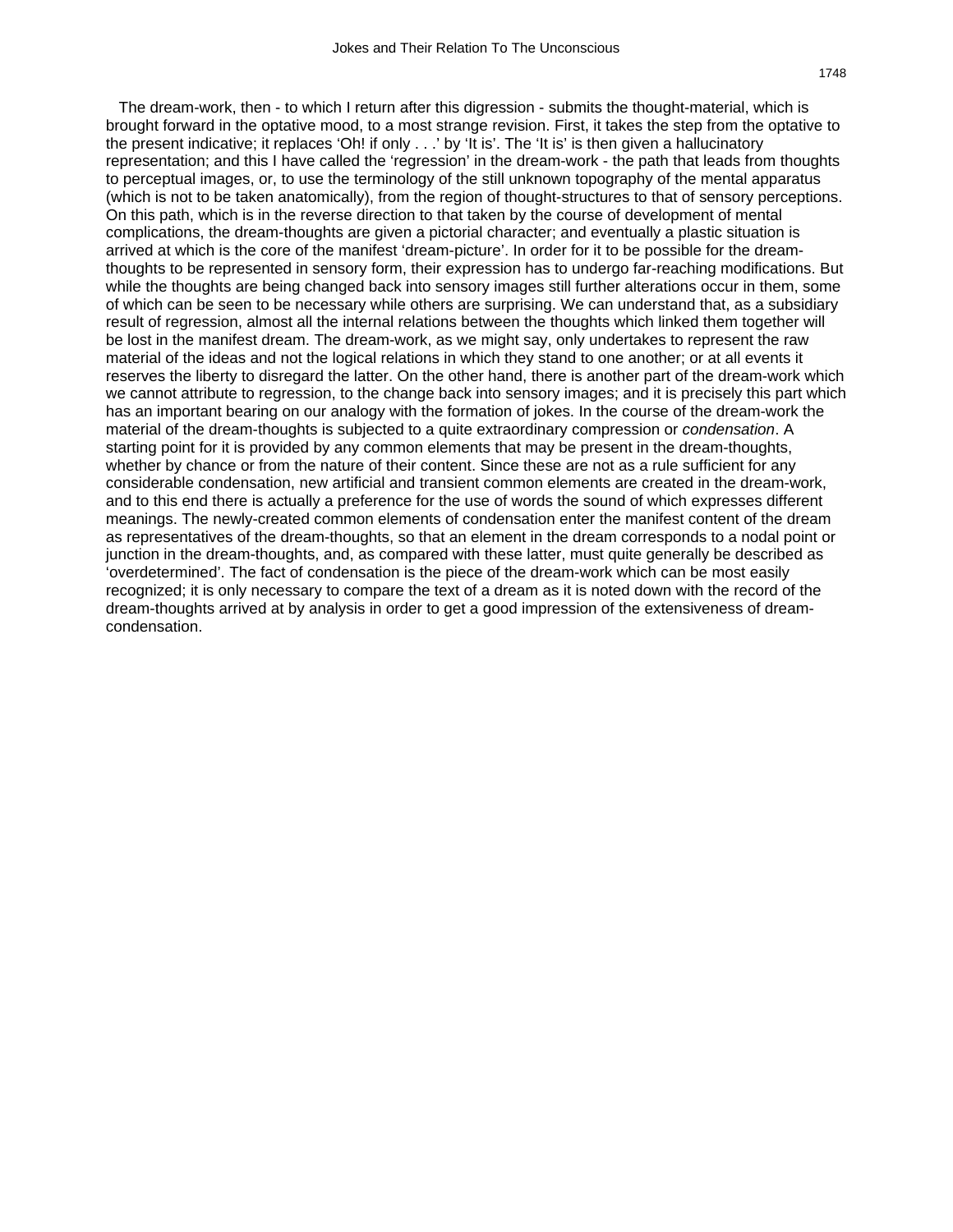It is less easy to convince oneself of the second great modification of the dream-thoughts that is brought about by the dream-work - the process that I have named 'dream-*displacement*'. This is exhibited in the fact that things that lie on the periphery of the dream-thoughts and are of minor importance occupy a central position and appear with great sensory intensity in the manifest dream, and *vice versa*. This gives the dream the appearance of being displaced in relation to the dream-thoughts, and this displacement is precisely what brings it about that the dream confronts waking mental life as something alien and incomprehensible. In order that a displacement of this kind may occur, it must be possible for the cathectic energy to pass over uninhibited from the important ideas to the unimportant ones - which, in normal thought that is capable of being conscious, can only give an impression of 'faulty reasoning'.

 Transformation with a view to the possibility of representation, condensation and displacement are the three major achievements that may be ascribed to the dream-work. A fourth, which was perhaps too shortly considered in *The Interpretation of Dreams*, is not relevant for our present purposes. If the ideas of a 'topography of the mental apparatus' and of 'regression' are consistently followed up (and only in that way could these working hypotheses come to have any value), we must attempt to determine the stages of regression at which the various transformations of the dream-thoughts take place. This attempt has not yet been seriously undertaken; but it can at least be stated with certainty that displacement must take place in the thought-material while it is at the stage of the unconscious processes, while condensation must probably be pictured as a process stretching over the whole course of events till the perceptual region is reached. But in general we must be content to assume that all the forces which take part in the formation of dreams operate simultaneously. Though one must, as will be realized, exercise reserve in dealing with such problems, and though there are fundamental doubts, which cannot be entered into here, as to whether the question should be framed in this manner, yet I should like to venture on the assertion that the process of the dream-work preparatory to the dream must be located in the region of the unconscious. Thus, speaking roughly, there would in all be three stages to be distinguished in the formation of a dream: first, the transplanting of the preconscious day's residues into the unconscious, in which the conditions governing the state of sleep must play a part; then, the dream-work proper in the unconscious; and thirdly, the regression of the dream-material, thus revised, to perception, in which form the dream becomes conscious.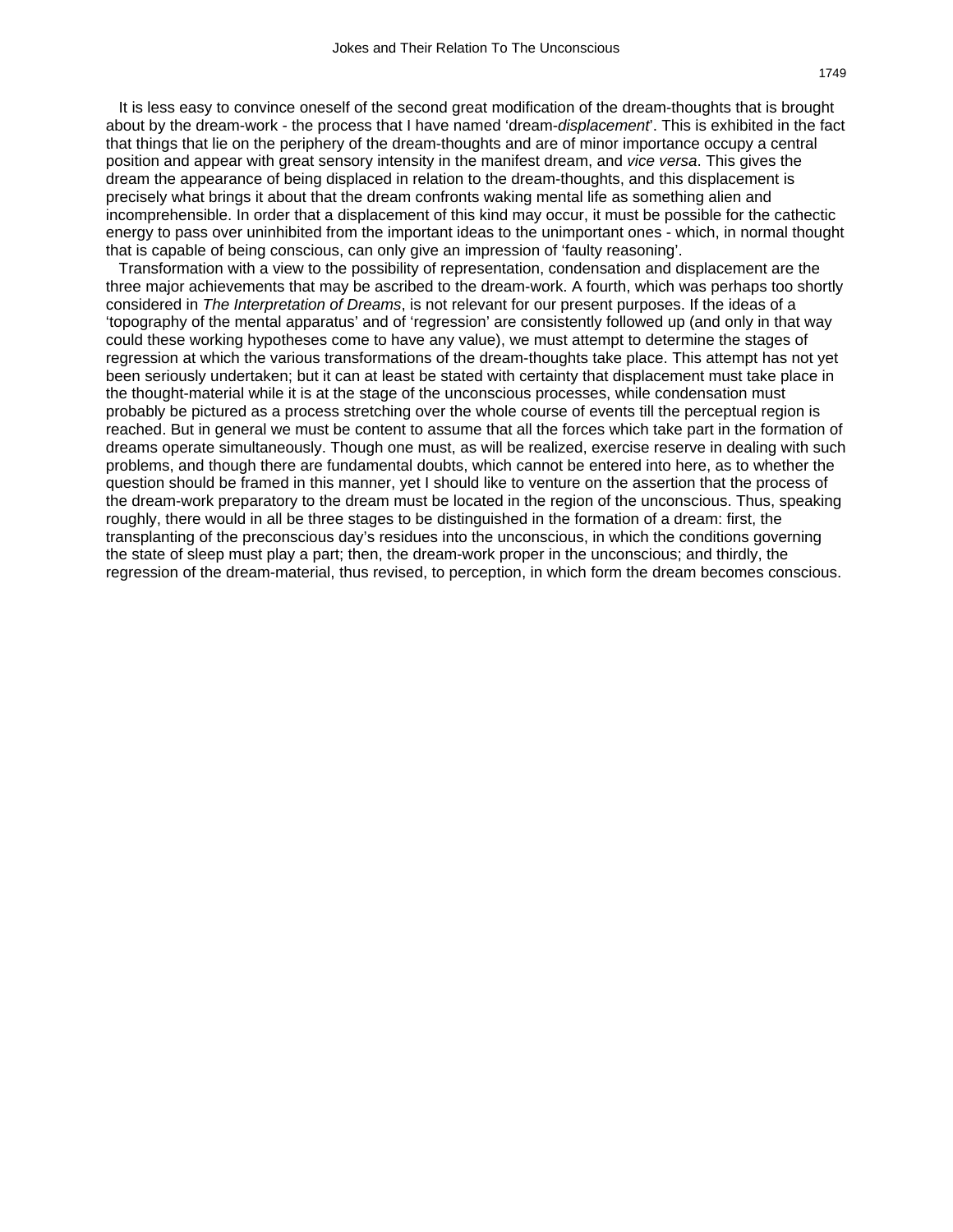The following forces may be recognized as having a share in the formation of dreams: the wish to sleep, the cathexis of energy that still remains in the day's residues after it has been lowered by the state of sleep, the psychical energy of the dream-constructing unconscious wish and the opposing force of the 'censorship', which dominates daytime life and is not completely lifted during sleep. The task of dreamformation is above all to overcome the inhibition from the censorship; and it is precisely this task which is solved by the displacements of psychical energy within the material of the dream-thoughts.

 Let us now recall what it was during our investigation of jokes that gave us occasion to think of dreams. We found that the characteristics and effects of jokes are linked with certain forms of expression or technical methods, among which the most striking are condensation, displacement and indirect representation. Processes, however, which lead to the same results - condensation, displacement and indirect representation - have become known to us as peculiarities of the dream-work. Does not this agreement suggest the conclusion that joke-work and dream-work must, at least in some essential respect, be identical? The dream-work has, I think, been revealed to us as regards its most important characteristics. Of the psychical processes in jokes the part that is hidden from us is precisely the one that may be compared to the dream-work - namely, what happens during the formation of a joke in the first person. Shall we not yield to the temptation to construct that process on the analogy of the formation of a dream? A few of the characteristics of dreams are so alien to jokes that the part of the dream-work corresponding to those characteristics cannot be transferred to the formation of jokes. There is no doubt that the regression of the train of thought to perception is absent in jokes. But the other two stages of dream-formation, the sinking of a preconscious thought into the unconscious and its unconscious revision, if they could be supposed to occur in joke-formation, would present the precise outcome that we can observe in jokes. Let us decide, then, to adopt the hypothesis that this is the way in which jokes are formed in the first person: *a preconscious thought is given over for a moment to unconscious revision and the outcome of this is at once grasped by conscious perception*.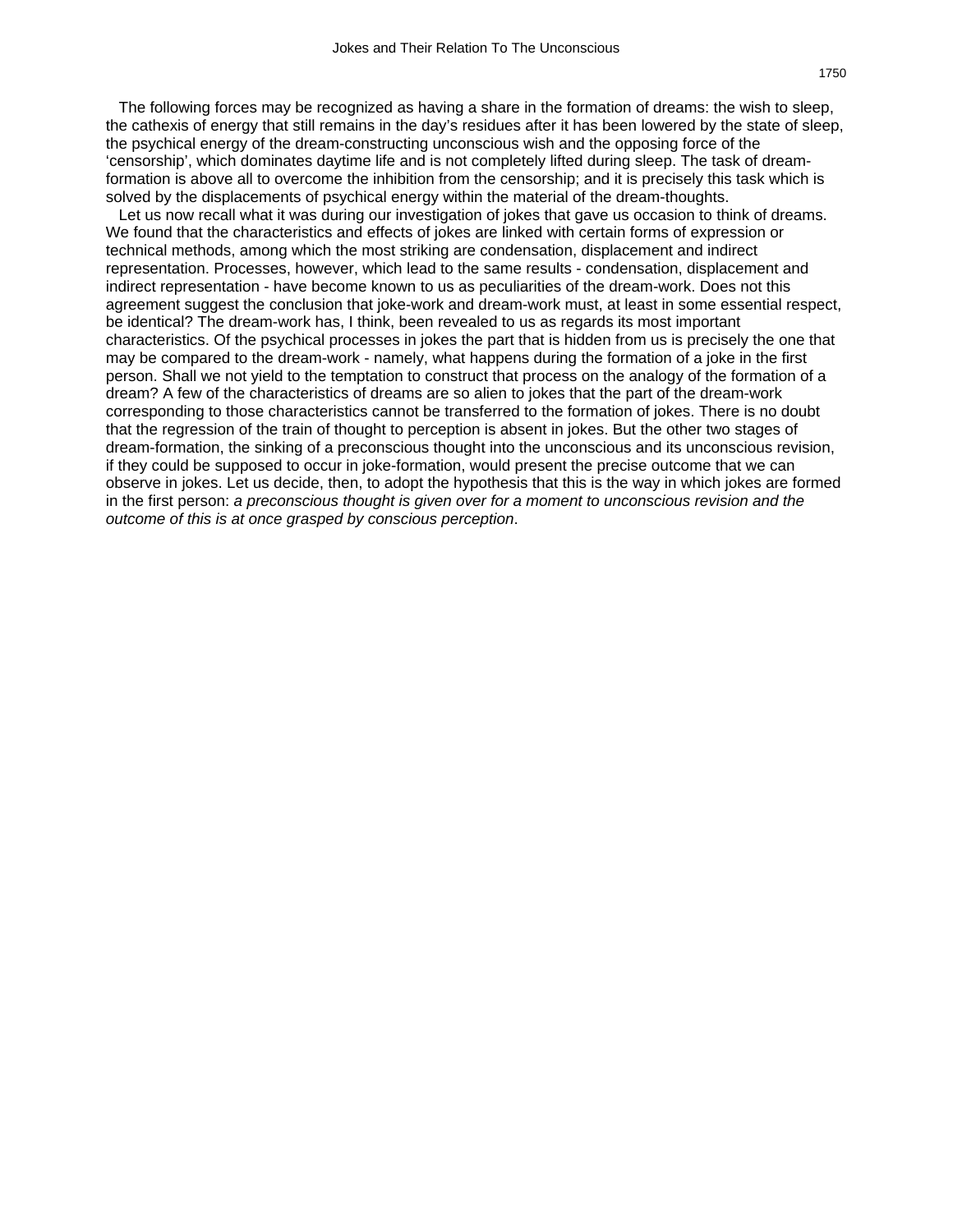#### Jokes and Their Relation To The Unconscious

 Before we examine this hypothesis in detail, we will consider an objection which might threaten our premiss. We have started from the fact that the techniques of jokes indicate the same processes that are known to us as peculiarities of the dream-work. Now it is easy to argue against this that we should not have described the techniques of jokes as condensation, displacement, etc., and should not have arrived at such far reaching conformities between the methods of representation in jokes and dreams, if our previous knowledge of the dream-work had not prejudiced our view of the technique of jokes; so that at bottom we are only finding in jokes a confirmation of the expectations with which we approached them from dreams. If this was the basis of the conformity, there would be no certain guarantee of its existence apart from our prejudice. Nor indeed have condensation, displacement and indirect representation been taken by any other author as explaining the forms of expression of jokes. This would be a possible objection, but not on that account a just one. It would be equally possible that it was indispensable for our views to be sharpened by a knowledge of the dream-work before we could recognize the real conformity. A decision will after all depend only on whether a critical examination can prove on the basis of individual examples that this view of the technique of jokes is a forced one in whose favour other more plausible and deeper-going views have been suppressed, or whether such an examination is obliged to admit that the expectations derived from dreams can really be confirmed in jokes. I am of the opinion that we have nothing to fear from such criticism and that our procedure of 'reduction' (p. 1629) has shown us reliably in what forms of expression to look for the techniques of jokes. And if we gave those techniques names which already anticipated the discovery of the conformity between joke-technique and dream-work, we had a perfect right to do so and it was in fact nothing more than an easily justifiable simplification.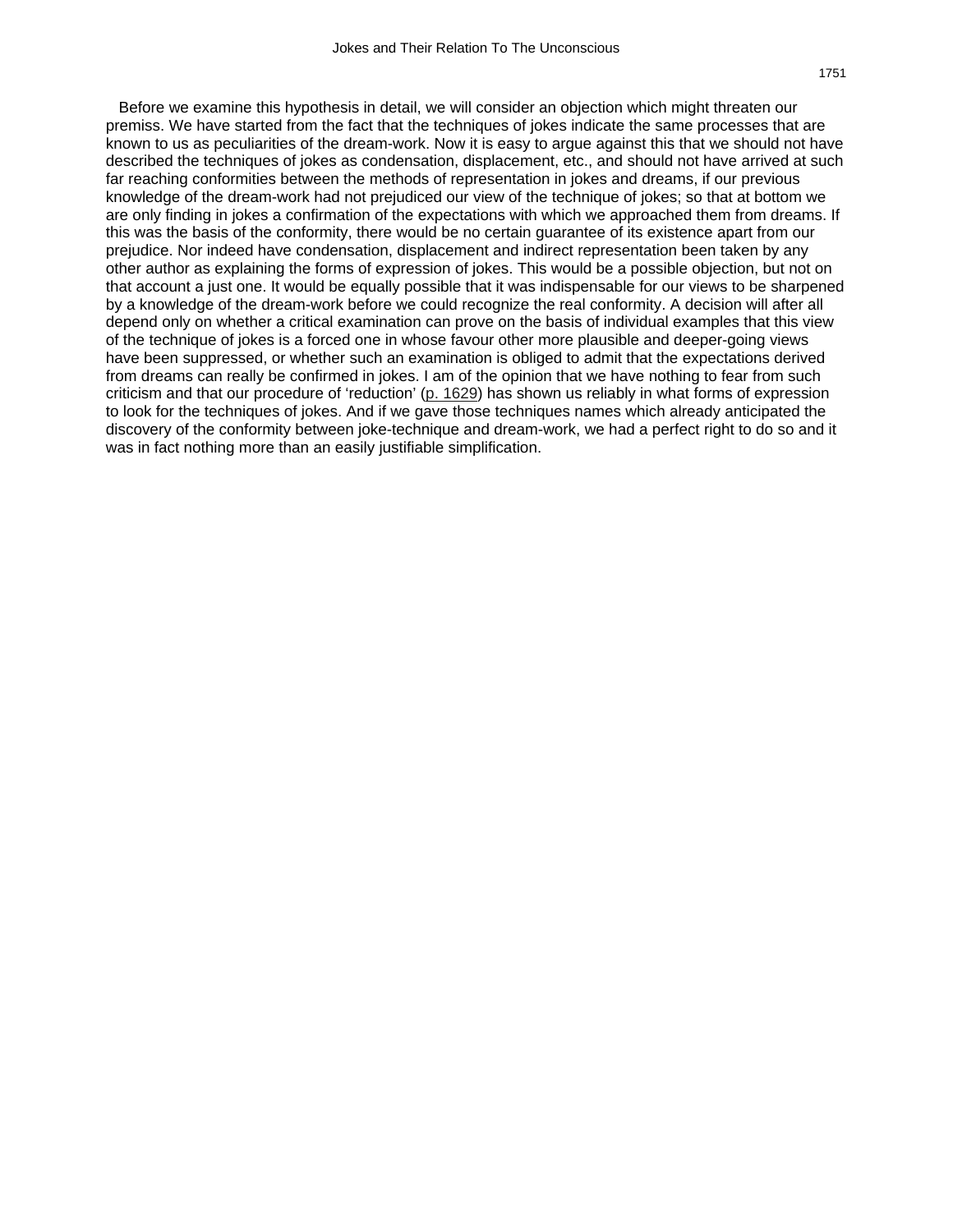There is another objection which would not affect our case so seriously but which is also not so open to a fundamental disproof. It might be said that, while it is true that these techniques of joking which fit in so well with our scheme deserve to be recognized, they are nevertheless not the only possible techniques of joking nor the only ones used in practice. It might be argued that under the influence of the model of the dreamwork we have only looked for techniques of joking which fitted in with it, while others, overlooked by us, would have proved that this conformity was not invariably present. I really cannot venture to assert that I have succeeded in elucidating the technique of every joke in circulation; and I must therefore leave open the possibility that my enumeration of joke-techniques will show some incompleteness. But I have not intentionally excluded from discussion any kind of technique that was clear to me, and I can declare that the commonest, most important and most characteristic methods of joking have not escaped my attention.

 Jokes possess yet another characteristic which fits satisfactorily into the view of the joke-work which we have derived from dreams. We speak, it is true, of 'making' a joke; but we are aware that when we do so our behaviour is different from what it is when we make a judgement or make an objection. A joke has quite outstandingly the characteristic of being a notion that has occurred to us 'involuntarily'. What happens is not that we know a moment beforehand what joke we are going to make, and that all it then needs is to be clothed in words. We have an indefinable feeling, rather, which I can best compare with an 'absence'<sup>1</sup>, a sudden release of intellectual tension, and then all at once the joke is there - as a rule ready-clothed in words. Some of the techniques of jokes can be employed apart from them in the expression of a thought for instance, the techniques of analogy or allusion. I can deliberately decide to make an allusion. In such a case I begin by having a direct expression of my thought in my mind (in my inner ear); I inhibit myself from expressing it owing to a misgiving related to the external situation, and can almost be said to make up my mind to replace the direct expression by another form of indirect expression; and I then produce an allusion. But the allusion which arises in this way and which is formed under my continuous supervision is never a joke, however serviceable it may be in other ways. A joking allusion, on the other hand, emerges without my being able to follow these preparatory stages in my thoughts. I will not attach too much importance to this behaviour; it is scarcely decisive, though it agrees well with our hypothesis that in the formation of a joke one drops a train of thought for a moment and that it then suddenly emerges from the unconscious as a joke.

<sup>1</sup> [The French term.]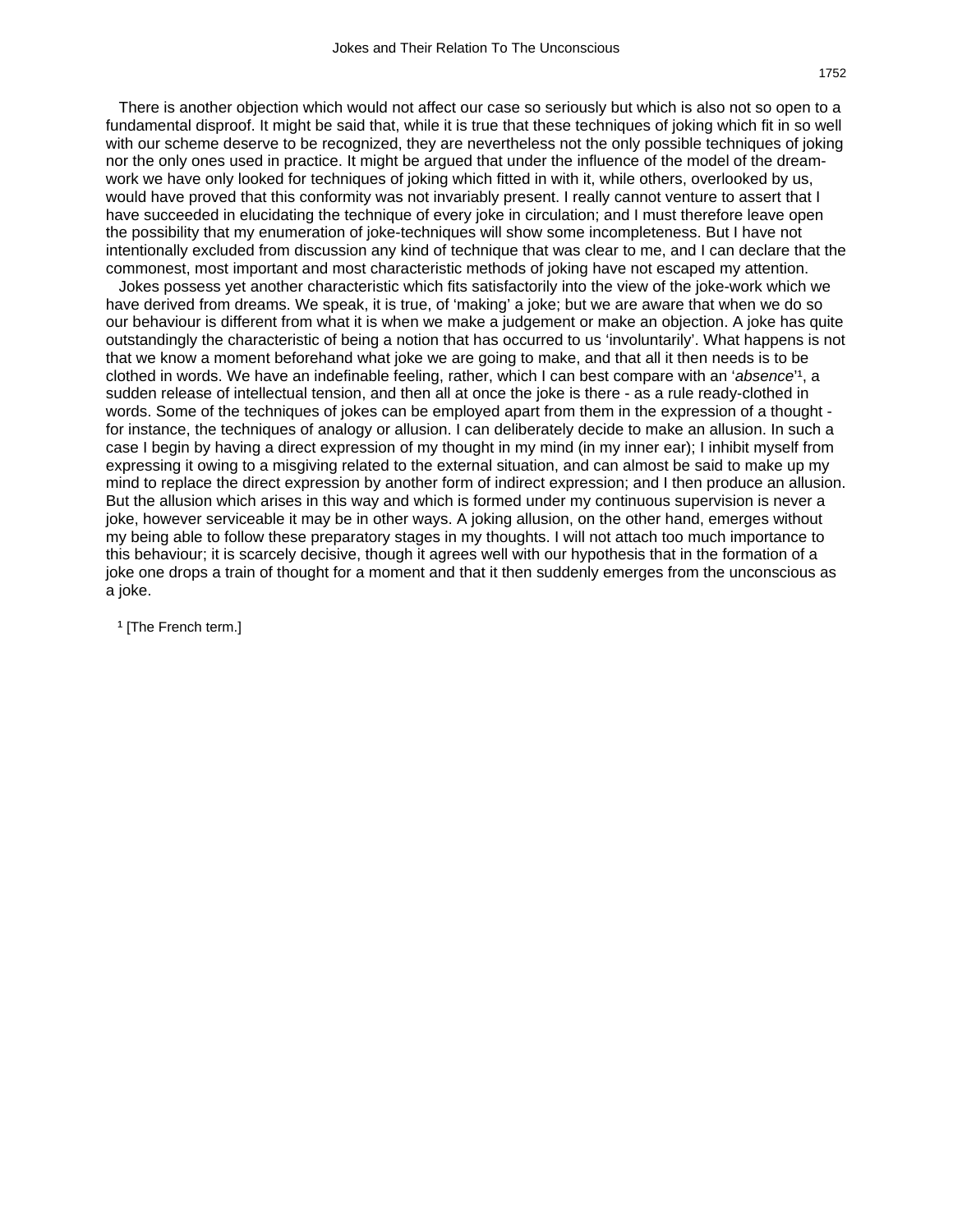Jokes show a special way of behaving, too, in regard to association. Often they are not at the disposal of our memory when we want them; but at other times, to make up for this, they appear involuntarily, as it were, and at points in our train of thought where we cannot see their relevance. These, again, are only small features, but nevertheless indicate their origin from the unconscious.

 Let us now bring together those characteristics of jokes which can be referred to their formation in the unconscious. First and foremost there is the peculiar brevity of jokes - not, indeed, an essential, but an extremely distinctive feature. When we first came across it, we were inclined to regard it as an expression of the tendency to economy, but abandoned this view ourselves owing to obvious objections. It now seems to us rather a mark of the unconscious revision to which the joke-thought has been subjected. For we cannot connect what corresponds to it in dreams, condensation, with any factor other than localization in the unconscious; and we must suppose that the determinants for such condensations, which are absent in the preconscious, are present in the unconscious thought-process.<sup>1</sup> It is to be expected that in the process of condensation a few of the elements subjected to it will be lost, while others, which take over the cathectic energy of the former, will become intensified or over-intensified through the condensation. Thus the brevity of jokes, like that of dreams, would be a necessary concomitant of the condensations which occur in both of them - in both cases a result of the process of condensation. This origin would also account for the special character of the brevity of jokes, a character that cannot be further defined but which is felt as a striking one.

<sup>1</sup> Apart from the dream-work and the technique of jokes, there is another kind of mental event in which I have been able to show that condensation is a regular and important process: namely the mechanism of normal (non-tendentious) forgetting. Unique impressions offer difficulties to forgetting; those that are analogous in any way are forgotten by being condensed in regard to their points of resemblance. Confusion between analogous impressions is one of the preliminary stages of forgetting.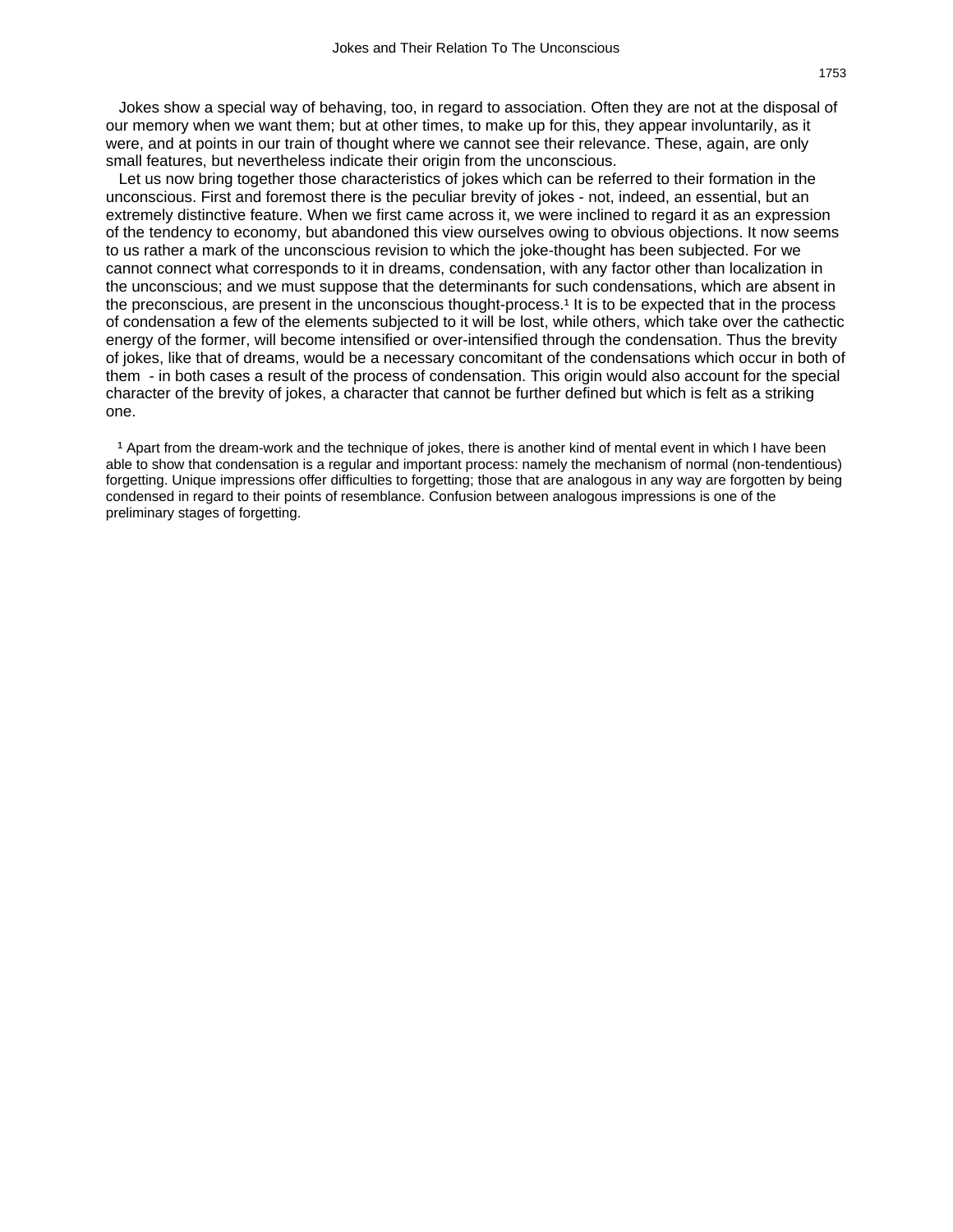In an earlier passage (p. 1715) we regarded one of the outcomes of condensation - multiple use of the same material, play upon words, and similarity of sound - as a localized economy, and the pleasure produced by an (innocent) joke as derived from that economy, and later we inferred that the original intention of jokes was to obtain a yield of pleasure of this kind from words - a thing which had been permitted at the stage of play but had been dammed up by rational criticism in the course of intellectual development. We have now adopted the hypothesis that condensations of this kind, such as serve the technique of jokes, arise automatically, without any particular intention, during thought-processes in the unconscious. Have we not before us here two different views of the same fact which seem incompatible with each other? I do not think so. It is true that they are two different views, and that they need to be brought into harmony with each other; but they are not contradictory. One of them is merely foreign to the other; and when we have established a connection between them, we shall probably have made some advance in knowledge. The fact that such condensations are sources for a yield of pleasure is far from incompatible with the hypothesis that conditions for their production are easily found in the unconscious. We can, on the contrary, see a reason for the plunge into the unconscious in the circumstance that the pleasure-yielding condensations of which jokes are in need arise there easily. There are, moreover, two other factors which at a first glance seem to be completely foreign to each other and to have come together as though by some undesired chance, but which on deeper investigation turn out to be intimately linked and indeed essentially one. I have in mind the two assertions that, on the one hand, jokes during their development at the stage of play (that is, during the childhood of reason) are able to bring about these pleasurable condensations and that, on the other hand, at higher stages they accomplish the same effect by plunging the thought into the unconscious. For the infantile is the source of the unconscious, and the unconscious thought-processes are none other than those - the one and only ones - produced in early childhood. The thought which, with the intention of constructing a joke, plunges into the unconscious is merely seeking there for the ancient dwelling-place of its former play with words. Thought is put back for a moment to the stage of childhood so as once more to gain possession of the childish source of pleasure. If we did not already know it from research into the psychology of the neuroses, we should be led by jokes to a suspicion that the strange unconscious revision is nothing else than the infantile type of thought-activity. It is merely that it is not very easy for us to catch a glimpse in children of this infantile way of thinking, with its peculiarities that are retained in the unconscious of adults, because it is for the most part corrected, as it were, *in statu nascendi*. But in a number of cases we succeed in doing so, and we then laugh at the children's 'silliness'. Any uncovering of unconscious material of this kind strikes us in general as 'comic'.<sup>1</sup>

<sup>1</sup> Many of my neurotic patients who are under psycho-analytic treatment are regularly in the habit of confirming the fact by a laugh when I have succeeded in giving a faithful picture of their hidden unconscious to their conscious perception; and they laugh even when the content of what is unveiled would by no means justify this. This is subject, of course, to their having arrived close enough to the unconscious material to grasp it after the doctor has detected it and presented it to them.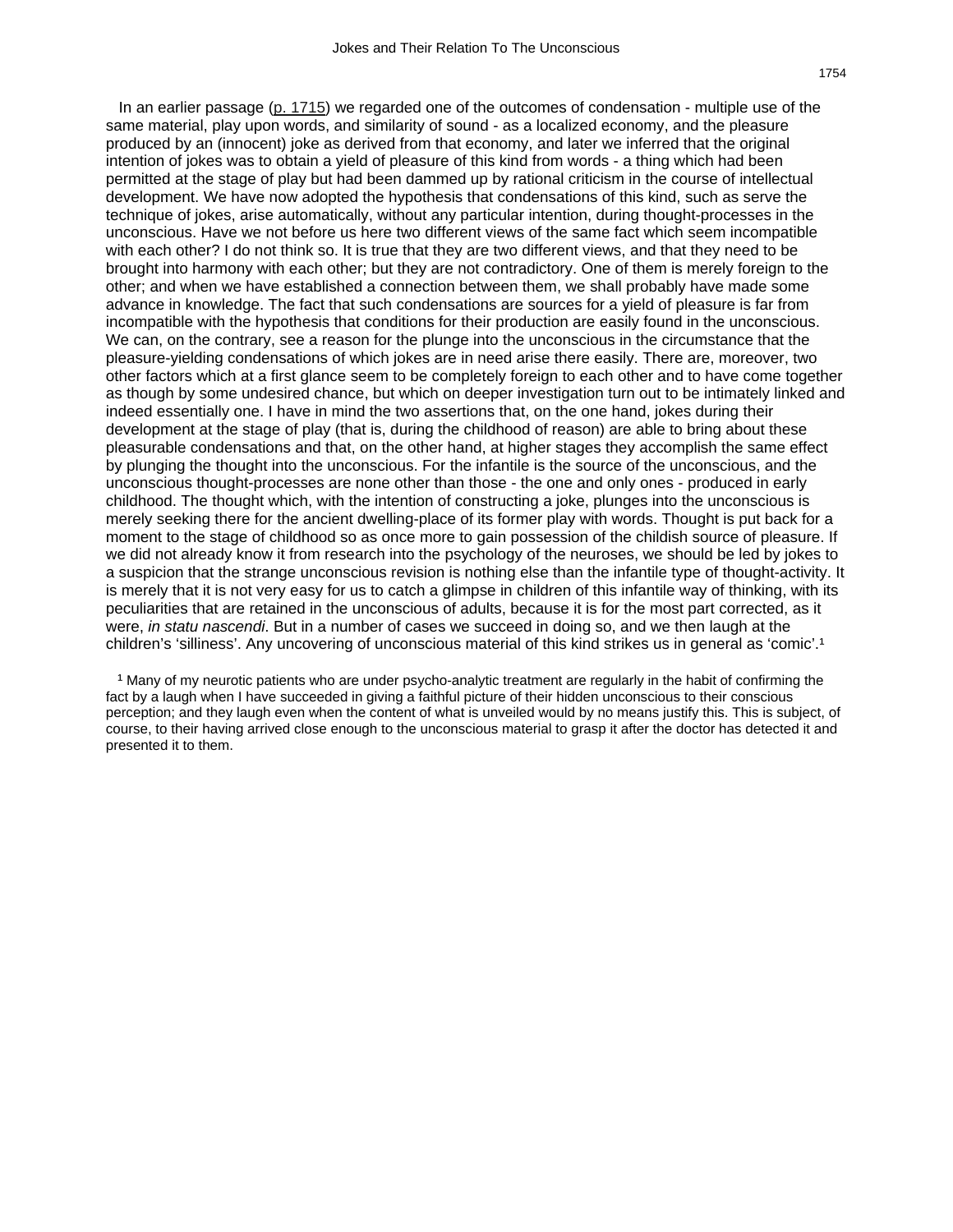It is easier to perceive the characteristics of these unconscious thought-processes in the remarks made by sufferers from certain mental diseases. We should most probably be able (as Griesinger suggested long ago) to understand the deliria of the insane and to make use of them as pieces of information, if we ceased to apply the demands of conscious thinking to them and if we treated them, like dreams, with our interpretative technique.<sup>1</sup> Indeed we have confirmed the fact that 'there is a return of the mind in dreams to an embryonic point of view'.²

 We have entered so closely, in connection with the processes of condensation, into the importance of the analogy between jokes and dreams that we may be briefer in what follows. As we know, the displacements in the dream-work point to the operation of the censorship of conscious thinking, and accordingly, when we come across displacement among the techniques of jokes, we shall be inclined to suppose that an inhibitory force plays a part in the formation of jokes as well. And we already know that this is quite generally the case. The effort made by jokes to recover the old pleasure in nonsense or the old pleasure in words finds itself inhibited in normal moods by objections raised by critical reason; and in every individual case this has to be overcome. But the manner in which the joke-work accomplishes this task shows a sweeping distinction between jokes and dreams. In the dream-work it is habitually accomplished by displacements, by the selection of ideas which are sufficiently remote from the objectionable one for the censorship to allow them to pass, but which are nevertheless derivatives of that idea and have taken over its psychical cathexis by means of a complete transference. For this reason displacements are never absent in a dream and are far more comprehensive.

 Among displacements are to be counted not merely diversions from a train of thought but every sort of indirect representation as well, and in particular the replacement of an important but objectionable element by one that is indifferent and that appears innocent to the censorship, something that seems like a very remote allusion to the other one - substitution by a piece of symbolism, or an analogy, or something small. It cannot be disputed that portions of such indirect representation are already present in the dream's preconscious thoughts - for instance, representation by symbols or analogies - because otherwise the thought would not have reached the stage of preconscious expression at all. Indirect representations of this kind, and allusions whose reference to the thing intended is easy to discover, are indeed permissible and much-used methods of expression in our conscious thinking as well. The dream-work, however, exaggerates this method of indirect expression beyond all bounds. Under the pressure of the censorship, any sort of connection is good enough to serve as a substitute by allusion, and displacement is allowed from any element to any other. Replacement of internal associations (similarity, causal connection, etc.) by what are known as external ones (simultaneity in time, contiguity in space, similarity of sound) is quite specially striking and characteristic of the dream-work.

 $<sup>1</sup>$  In doing so we should not forget to take into account the distortion due to the censorship which is still at work even</sup> in psychoses.

² *The Interpretation of Dreams* (1900*a*).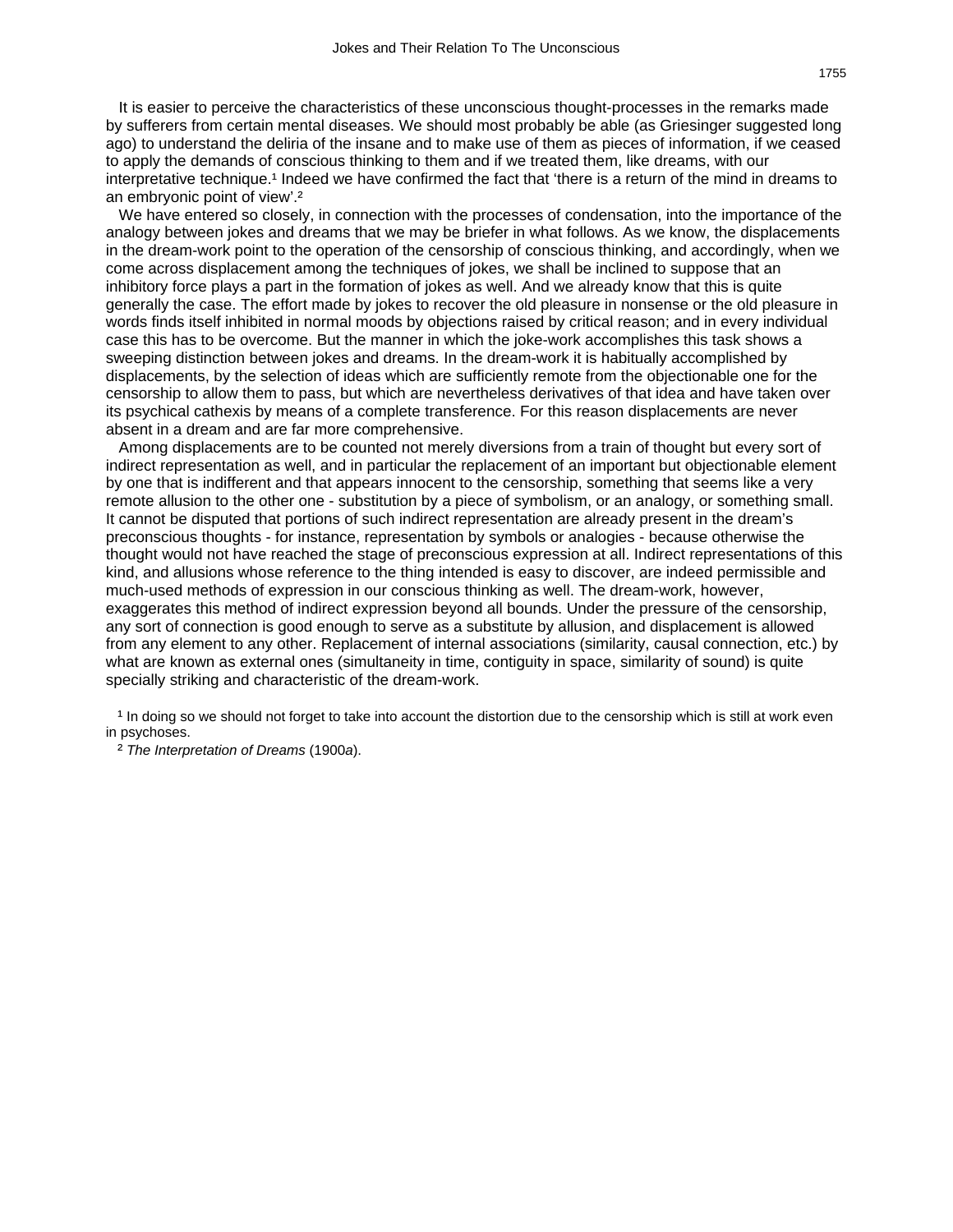All these methods of displacement appear too as techniques of joking. But when they appear, they usually respect the limits imposed on their employment in conscious thinking; and they may be altogether absent, although jokes too have invariably a task to accomplish of dealing with an inhibition. We can understand the subordinate place taken by displacements in the joke-work when we recall that jokes always have another technique at their command for keeping off inhibition and indeed that we have found nothing more characteristic of them than precisely this technique. For jokes do not, like dreams, create compromises; they do not evade the inhibition, but they insist on maintaining play with words or with nonsense unaltered. They restrict themselves, however, to a choice of occasions in which this play or this nonsense can at the same time appear allowable (in jests) or sensible (in jokes), thanks to the ambiguity of words and the multiplicity of conceptual relations. Nothing distinguishes jokes more clearly from all other psychical structures than this double-sidedness and this duplicity in speech. From this point of view at least the authorities come closest to an understanding of the nature of jokes when they lay stress on 'sense in nonsense'.

 In view of the universal predominance in jokes of this peculiar technique for overcoming their inhibitions, it might be thought superfluous for them ever to make use in particular cases of the technique of displacement. But, on the one hand, certain species of that technique remain of value to jokes as aims and as sources of pleasure - for instance, displacement proper (diversion of thoughts), which indeed partakes of the nature of nonsense. On the other hand, it should not be forgotten that the highest stage of jokes, tendentious jokes, often have to overcome two kinds of inhibition, those opposed to the joke itself and those opposed to its purpose (p. 1696), and that allusions and displacements are well qualified to make this latter task possible.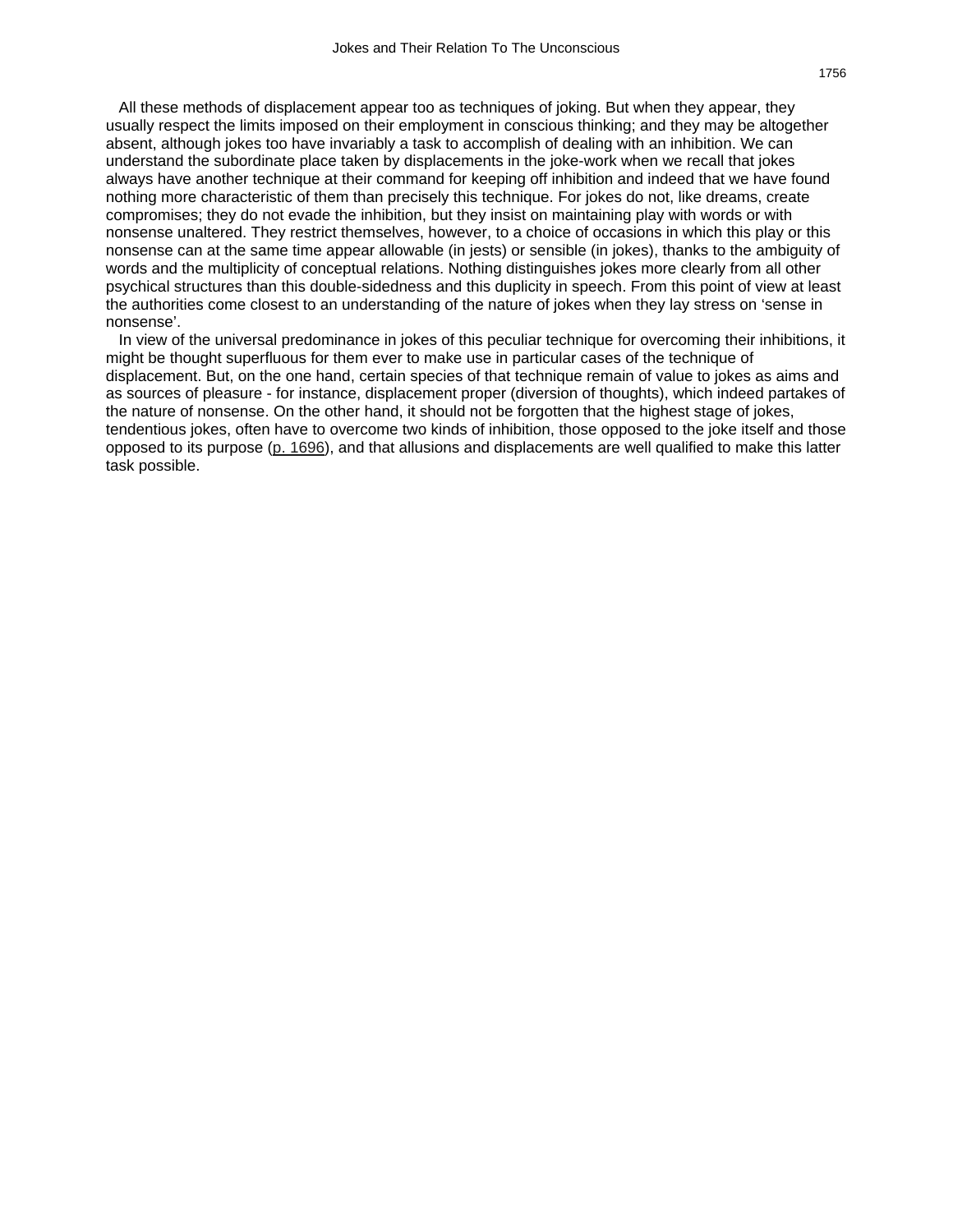The abundant and unrestrained use in the dream-work of indirect representation, of displacements, and especially of allusions, has a result which I mention not for its own importance but because it became my subjective reason for taking up the problem of jokes. If one gives an account to an uninformed or unaccustomed person of a dream-analysis, in which are set out, therefore, the strange processes of allusions and displacements - processes so obnoxious to waking life - of which the dream-work has made use, the reader receives an uncomfortable impression and declares that these interpretations are 'in the nature of a joke'. But he clearly does not regard them as *successful* jokes, but as forced, and in some way violating the rules of jokes. It is easy to explain this impression. It arises from the fact that the dream-work operates by the same methods as jokes, but in its use of them it transgresses the limits that are respected by jokes. We shall presently learn that, as a result of the part played by the third person, jokes are bound by a certain condition which does not apply to dreams.

 Among the techniques common to jokes and dreams, representation by the opposite and the use of nonsense claim some amount of our interest. The former is one of the more effective methods employed in jokes, as may be seen among others by the examples of 'overstatement jokes' (p. 1670 f.). Incidentally, representation by the opposite is not able, like most other joke-techniques, to escape conscious attention. A person who tries to bring the joke-work into operation in himself as deliberately as possible - a professional wag - soon discovers as a rule that the easiest way of replying to an assertion by a joke is by asserting its contrary and by leaving it to the inspiration of the moment to get rid of the objection which his contradiction is likely to provoke, by giving what he has said a fresh interpretation. It may be that representation by the opposite owes the favour it enjoys to the fact that it forms the core of another pleasurable way of expressing a thought, which can be understood without any need for bringing in the unconscious. I am thinking of *irony*, which comes very close to joking and is counted among the sub-species of the comic. Its essence lies in saying the opposite of what one intends to convey to the other person, but in sparing him contradiction by making him understand - by one's tone of voice, by some accompanying gesture, or (where writing is concerned) by some small stylistic indications - that one means the opposite of what one says. Irony can only be employed when the other person is prepared to hear the opposite, so that he cannot fail to feel an inclination to contradict. As a result of this condition, irony is exposed particularly easily to the danger of being misunderstood. It brings the person who uses it the advantage of enabling him readily to evade the difficulties of direct expression, for instance in invectives. It produces comic pleasure in the hearer, probably because it stirs him into a contradictory expenditure of energy which is at once recognized as being unnecessary. A comparison like this between jokes and a closely related type of the comic may confirm our assumption that what is peculiar to jokes is their relation to the unconscious and that this may perhaps distinguish them from the comic as well.<sup>1</sup>

 In the dream-work, representation by the opposite plays a far greater part even than in jokes. Dreams are not merely fond of representing two contraries by one and the same composite structure, but they so often change something in the dream-thoughts into its opposite that this leads to a great difficulty in the work of interpretation. 'There is no way of deciding at a first glance whether any element that admits of a contrary is present in the dream-thoughts as a positive or as a negative.'²

<sup>&</sup>lt;sup>1</sup> The characteristic of the comic which is described as its 'dryness' depends likewise on the distinction between a statement and the gestures (in the widest sense of the word) accompanying it.

² *The Interpretation of Dreams.*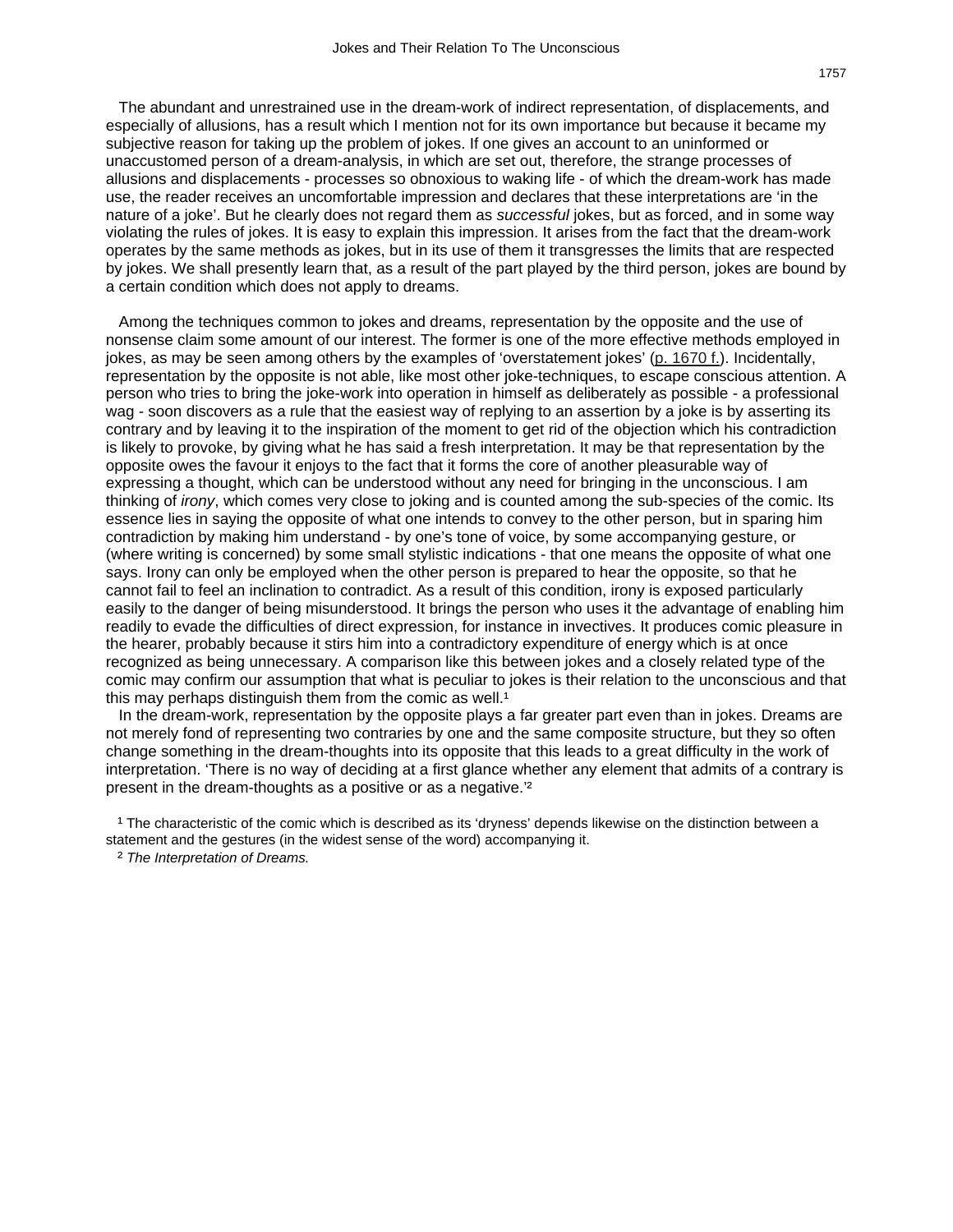I must state emphatically that this fact has not up to now met with any recognition. But it seems to point to an important characteristic of unconscious thinking, in which in all probability no process that resembles 'judging' occurs. In the place of rejection by a judgement, what we find in the unconscious is 'repression'. Repression may, without doubt, be correctly described as the intermediate stage between a defensive reflex and a condemning judgement.<sup>1</sup>

 Nonsense, absurdity, which appears so often in dreams and has brought them into so much undeserved contempt, never arises by chance through the ideational elements being jumbled together, but can always be shown to have been admitted by the dream-work intentionally and to be designed to represent embittered criticism and contemptuous contradiction in the dream-thoughts. Thus the absurdity in the content of the dream takes the place of the judgement 'this is a piece of nonsense' in the dream-thoughts. I laid great stress on the evidence of this in my *Interpretation of Dreams* because I thought that in this way I could make the most forcible attack on the error of believing that the dream is not a psychical phenomenon at all - an error which blocks the way to a knowledge of the unconscious. We have now learned, in the course of solving certain tendentious jokes (p. 1660 ff.), that nonsense in jokes is made to serve the same aims of representation. We know too that a senseless façade to a joke is particularly well suited to increase the hearer's psychical expenditure and so to raise the quota liberated for discharge by laughing. But besides this, it must not be forgotten that the nonsense in a joke is an end in itself, since the intention of recovering the old pleasure in nonsense is among the joke-work's motives. There are other ways of recovering the nonsense and of deriving pleasure from it: caricature, exaggeration, parody and travesty make use of them and so create 'comic nonsense'. If we submit these forms of expression to an analysis similar to the one we have applied to jokes, we shall find that in none of these cases is there any occasion for bringing in unconscious processes in our sense in order to explain them. We can now understand too how it is that the characteristic of being a joke can come as an extra addition to a caricature, exaggeration or parody; what makes this possible is a difference in the 'psychical scene of action'.²

<sup>1</sup> The highly remarkable and still insufficiently appreciated behaviour of the relation between contraries in the unconscious is no doubt likely to help our understanding of 'negativism' in neurotic and insane patients. (Cf. the two last works on the subject: Bleuler, 1904 and Gross, 1904. [*Added* 1912:] See also my review of 'The Antithetical Meaning of Primal Words' (1910*e*).)

² An expression used by Fechner which has acquired importance as a support for my views.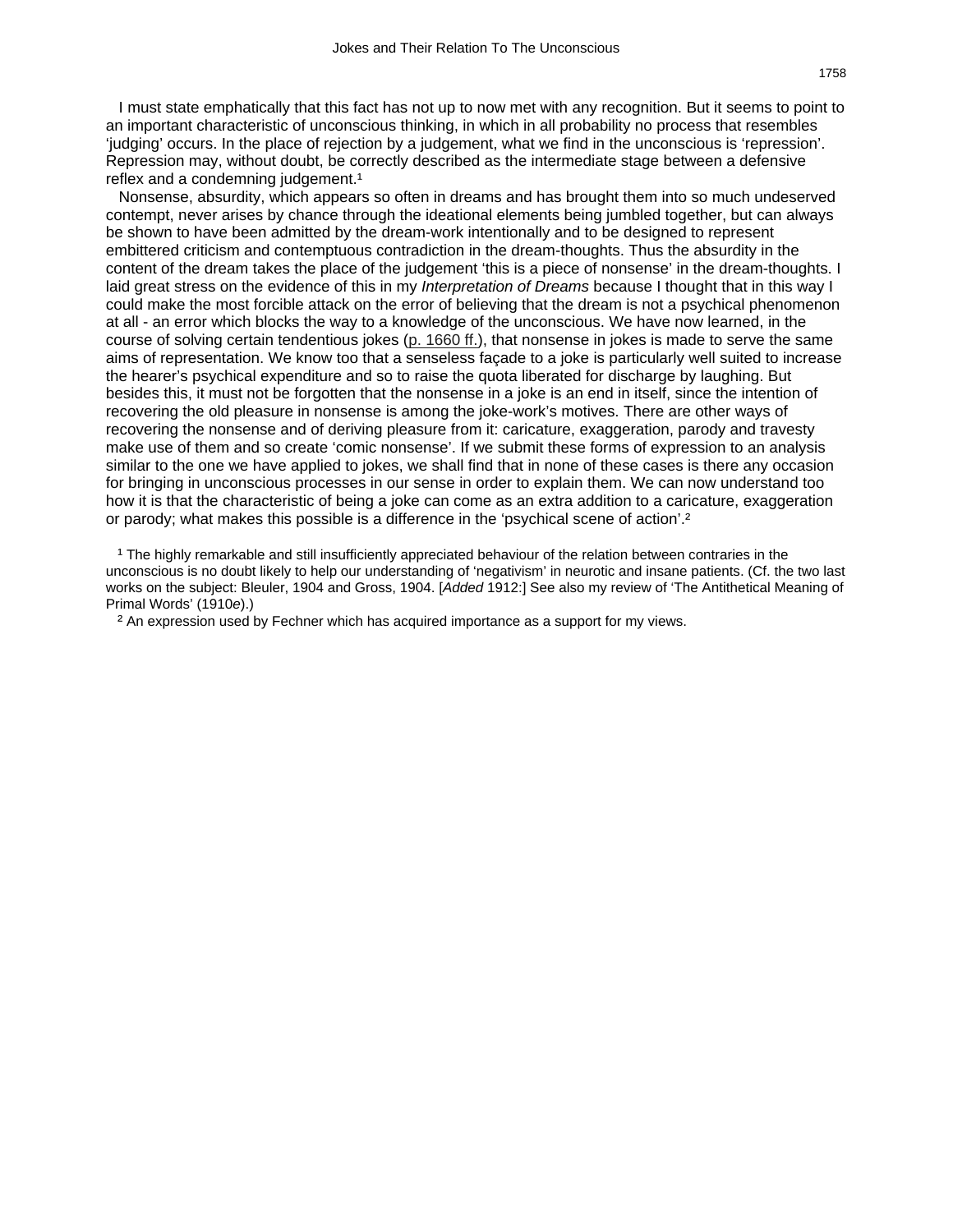The assignment of the joke-work to the system of the unconscious has, I think, become of considerably greater importance to us now that it has enabled us to understand the fact that the techniques to which jokes admittedly cling are, on the other hand, not their exclusive property. Some doubts which we were obliged to hold over until later in our original examination of these techniques now find a comfortable solution. For that very reason another doubt that arises is all the more deserving of our consideration. This suggests that the undeniable relation of jokes to the unconscious is in fact only valid for certain categories of tendentious jokes, whereas *we* are prepared to extend it to every species and every developmental stage of jokes. We must not evade an examination of this objection.

 It can be assumed with certainty that jokes are formed in the unconscious when it is a question of jokes in the service of unconscious purposes or of purposes reinforced by the unconscious - that is, of most 'cynical' jokes. For in such cases the unconscious purpose drags the preconscious thought down into the unconscious and there gives it a new shape - a process to which the study of the psychology of the neuroses has taught us numerous analogies. In the case, however, of tendentious jokes of other kinds, of innocent jokes and of jests, this downward dragging force seems absent and the relation of jokes to the unconscious is accordingly called in question.

 But let us now consider the case in which a thought, not worthless in itself, arises in the course of a train of thought and is expressed as a joke. In order to enable this thought to be turned into a joke, it is clearly necessary to select from among the possible forms of expression the precise one which brings along with it a yield of verbal pleasure. We know from self-observation that this selection is not made by conscious attention; but it will certainly help the selection if the cathexis of the preconscious thought is reduced to an unconscious one, for, as we have learnt from the dream-work, the connecting paths which start out from *words* are in the unconscious treated in the same way as connections between *things*. An unconscious cathexis offers far more favourable conditions for selecting the expression. Moreover, we can immediately assume that the possible form of expression that involves a yield of verbal pleasure exercises the same downward drag on the still unsettled wording of the preconscious thought as did the unconscious purpose in the earlier case. To meet the simpler case of the jest, we may suppose that an intention which is all the time on the look-out to achieve a yield of verbal pleasure grasps the occasion offered in the preconscious for dragging the cathectic process down into the unconscious according to the familiar pattern.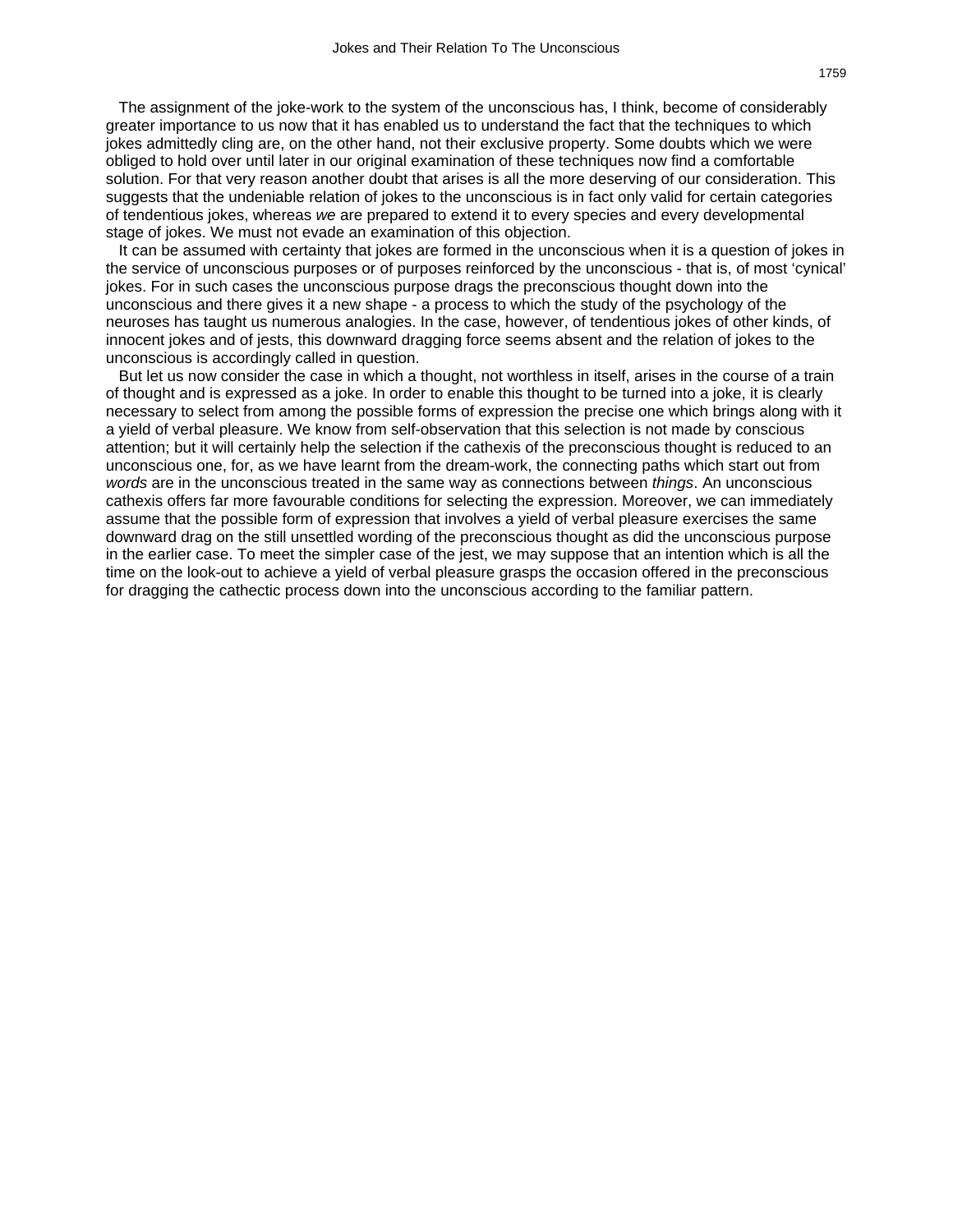I should be very glad if it were possible for me on the one hand to give a clearer exposition of this single decisive point in my view of jokes and on the other hand to reinforce it with conclusive arguments. But in fact what I am faced with here is not a two-fold failure but one and the same failure. I cannot give a clearer exposition because I have no further proof of my view. I arrived at it on the basis of a study of the technique and of a comparison with the dream-work, and on no other basis; and I then found that on the whole it fits in excellently with the characteristics of jokes. Thus this view has been arrived at by inference; and if from an inference of this kind one is led, not to a familiar region, but on the contrary, to one that is alien and new to one's thought, one calls the inference a 'hypothesis' and rightly refuses to regard the relation of the hypothesis to the material from which it was inferred as a 'proof' of it. It can only be regarded as 'proved' if it is reached by another path as well and if it can be shown to be the nodal point of still other connections. But proof of this sort is not to be had, in view of the fact that our knowledge of unconscious processes has scarcely begun. In the realization that we are standing upon ground which has never before been trodden, we are thus content, from our point of observation, to take one single, short and uncertain step forward into the unexplored region.

 On such a foundation we cannot build a great deal. If we bring the various stages of the joke into relation to the mental states that are favourable to them we can perhaps proceed as follows. The *jest* springs from a cheerful mood, which seems to be characterized by an inclination to diminish mental cathexes. It already employs all the characteristic techniques of jokes and already fulfils their fundamental condition by selecting verbal material or connections of thoughts which will meet both the demands for a yield of pleasure and those made by rational criticism. We shall conclude that the lowering of the thought cathexis to the unconscious level, facilitated by the cheerful mood, is present already in jests. In the case of *innocent jokes* that are linked to the expression of a valuable thought, the encouraging effect of mood no longer applies. Here we must presume the occurrence of a special *personal aptitude*, which is manifested in the ease with which the preconscious cathexis is dropped and exchanged for a moment for the unconscious one. A purpose that is all the time on the watch for renewing the original yield of pleasure from jokes exercises a downward drag on the still unsettled preconscious expression of the thought. No doubt most people are capable of producing jests when they are in a cheerful mood; the aptitude for making *jokes* is present in only a few people independently of their mood. Lastly, the joke-work receives its most powerful stimulus when strong purposes reaching down into the unconscious are present, which represent a special aptitude for the production of jokes and which may explain to us how it is that the subjective determinants of jokes are so often fulfilled in neurotic people. Under the influence of strong purposes even those who otherwise have the least aptitude for it become capable of making jokes.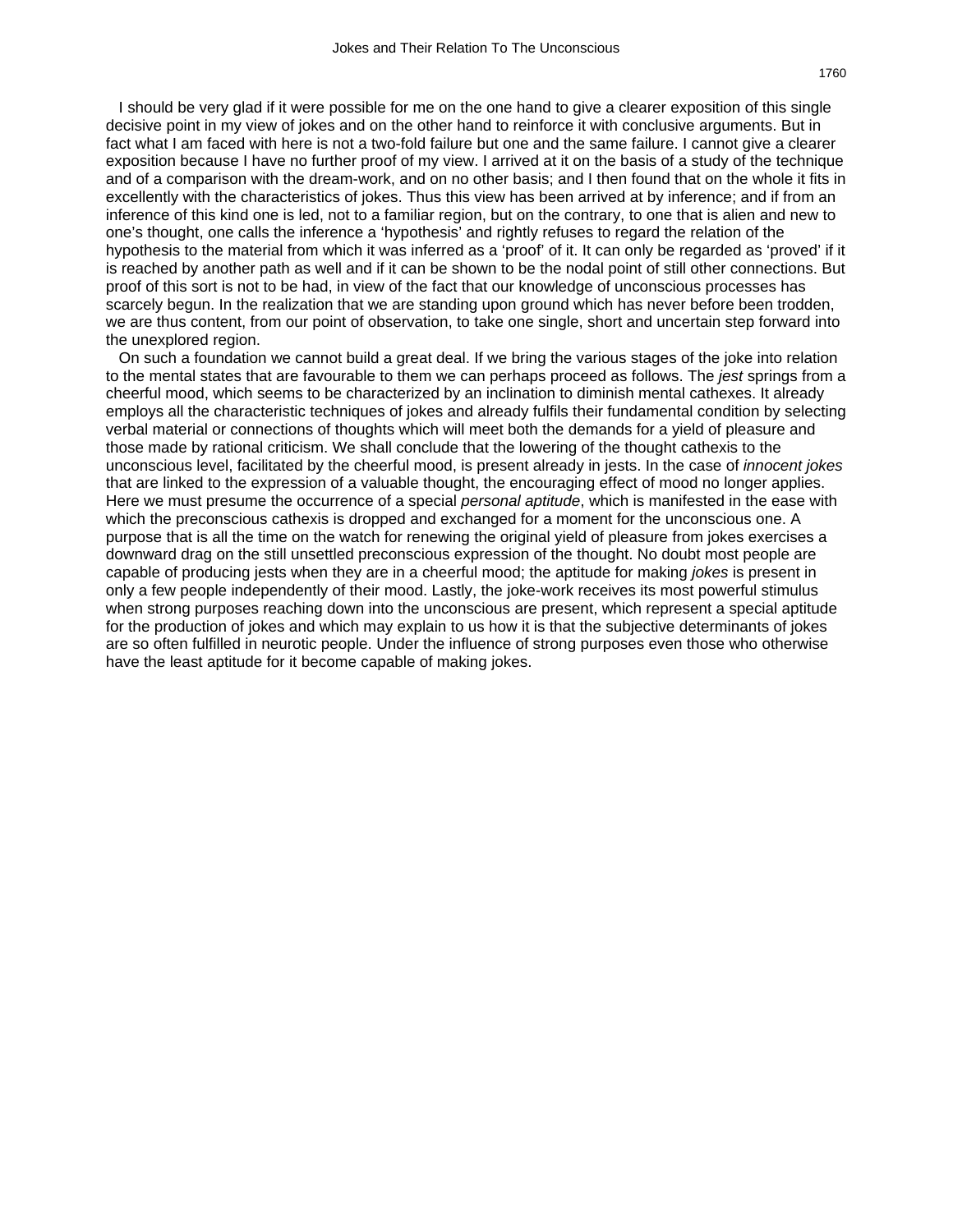With this last contribution, however, which explains, even though still only hypothetically, the joke-work in the first person, our interest in jokes is, strictly speaking, at an end. It remains for us to make a further short comparison between jokes and the better-known dream; and we may expect that, apart from the single conformity we have already considered, two such dissimilar mental functions will only reveal differences. The most important difference lies in their social behaviour. A dream is a completely asocial mental product; it has nothing to communicate to anyone else; it arises within the subject as a compromise between the mental forces struggling in him, it remains unintelligible to the subject himself and is for that reason totally uninteresting to other people. Not only does it not need to set any store by intelligibility, it must actually avoid being understood, for otherwise it would be destroyed; it can only exist in masquerade. For that reason it can without hindrance make use of the mechanism that dominates unconscious mental processes, to the point of a distortion which can no longer be set straight. A joke, on the other hand, is the most social of all the mental functions that aim at a yield of pleasure. It often calls for three persons and its completion requires the participation of someone else in the mental process it starts. The condition of intelligibility is, therefore, binding on it; it may only make use of possible distortion in the unconscious through condensation and displacement up to the point at which it can be set straight by the third person's understanding. Moreover, jokes and dreams have grown up in quite different regions of mental life and must be allotted to points in the psychological system far remote from each other. A dream still remains a wish, even though one that has been made unrecognizable; a joke is developed play. Dreams, in spite of all their practical nonentity, retain their connection with the major interests of life; they seek to fulfil needs by the regressive detour of hallucination, and they are permitted to occur for the sake of the one need that is active during the night - the need to sleep. Jokes, on the other hand, seek to gain a small yield of pleasure from the mere activity, untrammelled by needs, of our mental apparatus. Later they try to catch hold of that pleasure as a by-product during the activity of that apparatus and thus arrive *secondarily* at not unimportant functions directed to the external world. Dreams serve predominantly for the avoidance of unpleasure, jokes for the attainment of pleasure; but all our mental activities converge in these two aims.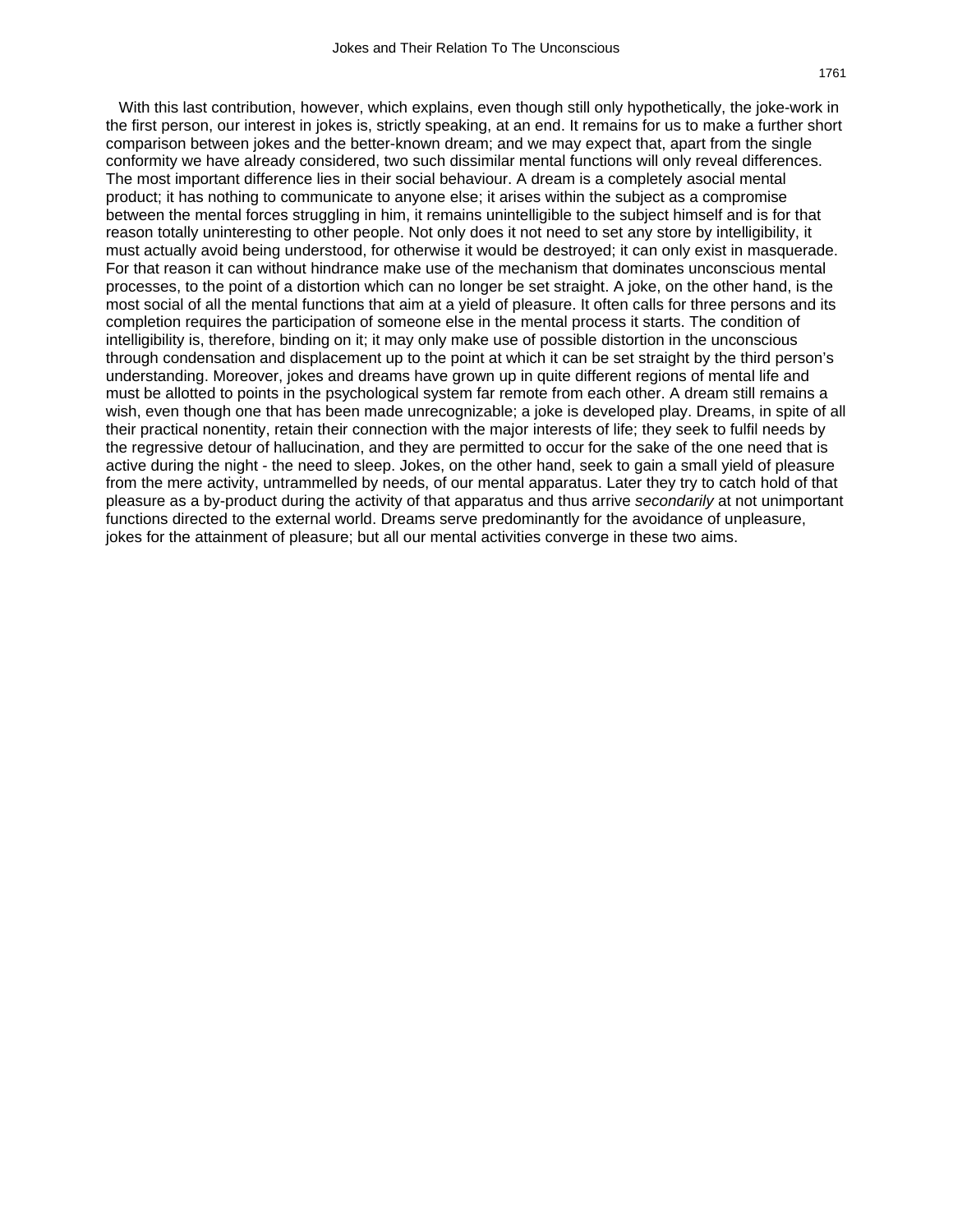VII

## JOKES AND THE SPECIES OF THE COMIC

We have approached the problems of the comic in an unusual way. It seemed to us that jokes, which are ordinarily regarded as a sub-species of the comic, offer enough peculiarities to be attacked directly; thus we have avoided their relation to the more inclusive category of the comic so long as that was possible, though we have not failed to pick out *en passant* a few hints that might throw light on the comic. We have had no difficulty in discovering that socially the comic behaves differently from jokes. It can be content with two persons: a first who finds what is comic and a second in whom it is found. The third person, to whom the comic thing is told, intensifies the comic process but adds nothing new to it. In a joke this third person is indispensable for the completion of the pleasure-producing process; but on the other hand the second person may be absent, except where a tendentious, aggressive joke is concerned. A joke is made, the comic is found - and first and foremost in people, only by a subsequent transference in things, situations, and so on, as well. As regards jokes, we know that the sources of the pleasure that is to be fostered lie in the subject himself and not in outside people. We have seen, too, that jokes can sometimes re-open sources of the comic which have become inaccessible, and that the comic often serves as a façade for a joke and replaces the fore-pleasure which has otherwise to be produced by the familiar technique (p. 1739). None of this precisely suggests that the relations between jokes and the comic are very simple. On the other hand, the problems of the comic have proved so complicated and all the efforts of the philosophers at solving them have been so unsuccessful that we cannot hold out any prospect that we shall be able to master them in a sudden onslaught, as it were, by approaching them from the direction of jokes. Moreover, for our investigation of jokes we brought with us an instrument of which no one else had hitherto made use - a knowledge of the dream-work. We have no similar advantage at our command to help us to understand the comic, and we must therefore expect that we shall discover no more about the nature of the comic than what we have already found in jokes, in so far as they form part of the comic and possess in their own nature certain of its features unchanged or merely modified.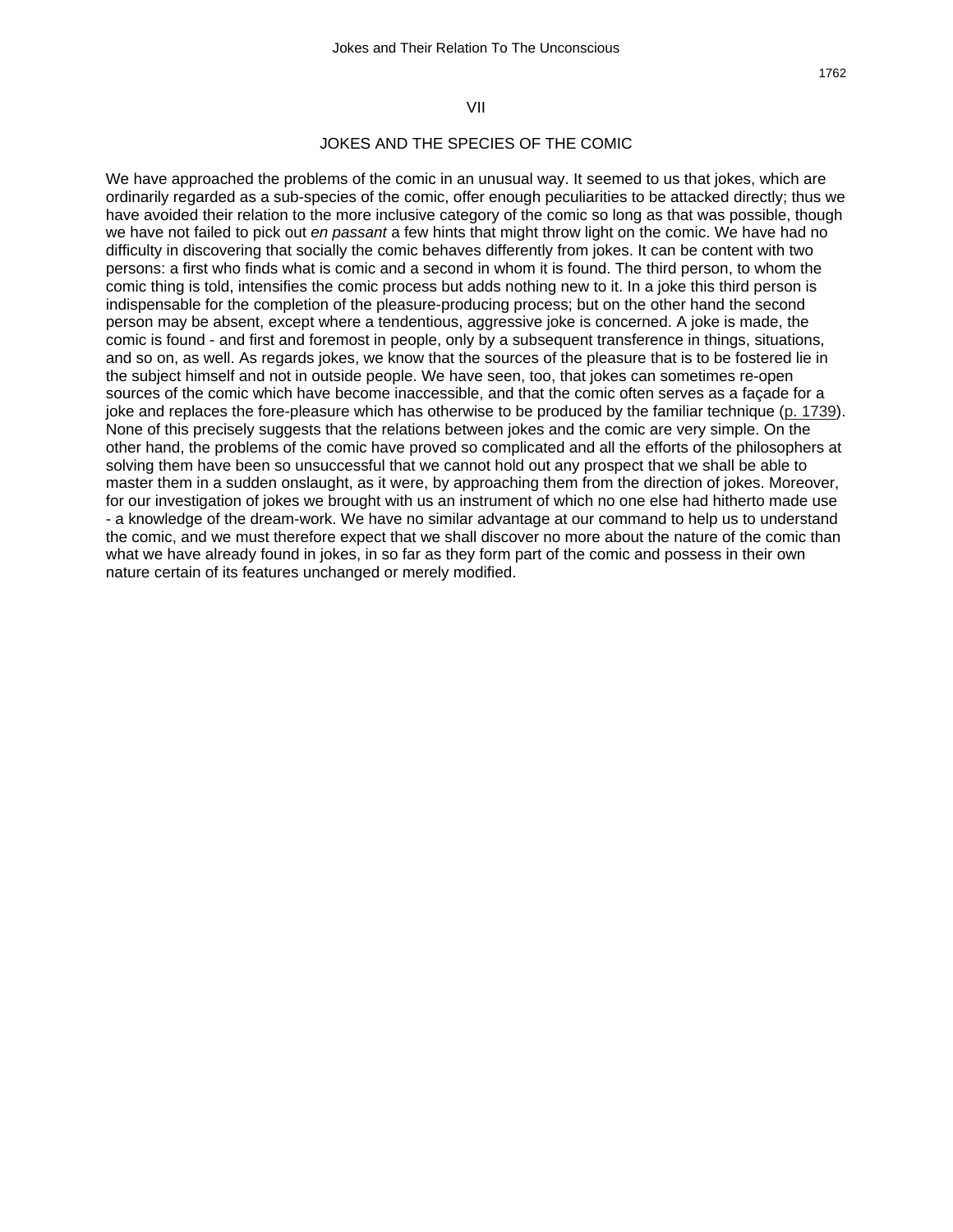## Jokes and Their Relation To The Unconscious

 The type of the comic which stands nearest to jokes is the naïve. Like the comic in general, the naïve is 'found' and not, like a joke, 'made'. Indeed, the naïve cannot be made at all, whereas alongside the pure comic we have to take into account the case in which something is made comic - an evocation of the comic. The naïve must arise, without our taking any part in it, in the remarks and actions of other people, who stand in the position of the *second* person in the comic or in jokes. The naïve occurs if someone completely disregards an inhibition because it is not present in him - if, therefore, he appears to overcome it without any effort. It is a condition for the naïve's producing its effect that we should know that the person concerned does not possess the inhibition; otherwise we call him not naïve but impudent. We do not laugh at him but are indignant at him. The effect produced by the naïve is irresistible, and seems simple to understand. An inhibitory expenditure which we usually make suddenly becomes unutilizable owing to our hearing the naïve remark, and it is discharged by laughter. There is no need here for the attention to be distracted, probably because the lifting of the inhibition occurs directly and not through the intermediary of an operation that has been provoked. In this we are behaving like the third person in a joke, who is presented with the economy in inhibition without any effort on his own part.

 In view of the insight we have gained into the genesis of inhibitions from following the course of development from play to jokes, it will not surprise us to find that the naïve occurs far the most often in children, and is then carried over to uneducated adults, whom we may regard as childish so far as their intellectual development is concerned. Naive *remarks* are, of course, better suited for comparison with jokes than naïve actions, since remarks and not actions are the usual form in which jokes are expressed. It is illuminating to find that naïve remarks like those made by children may also be described as 'naïve jokes'. The conformity between jokes and *naïveté*, as well as the reasons for their dissimilarity, will be made clearer to us by a few examples.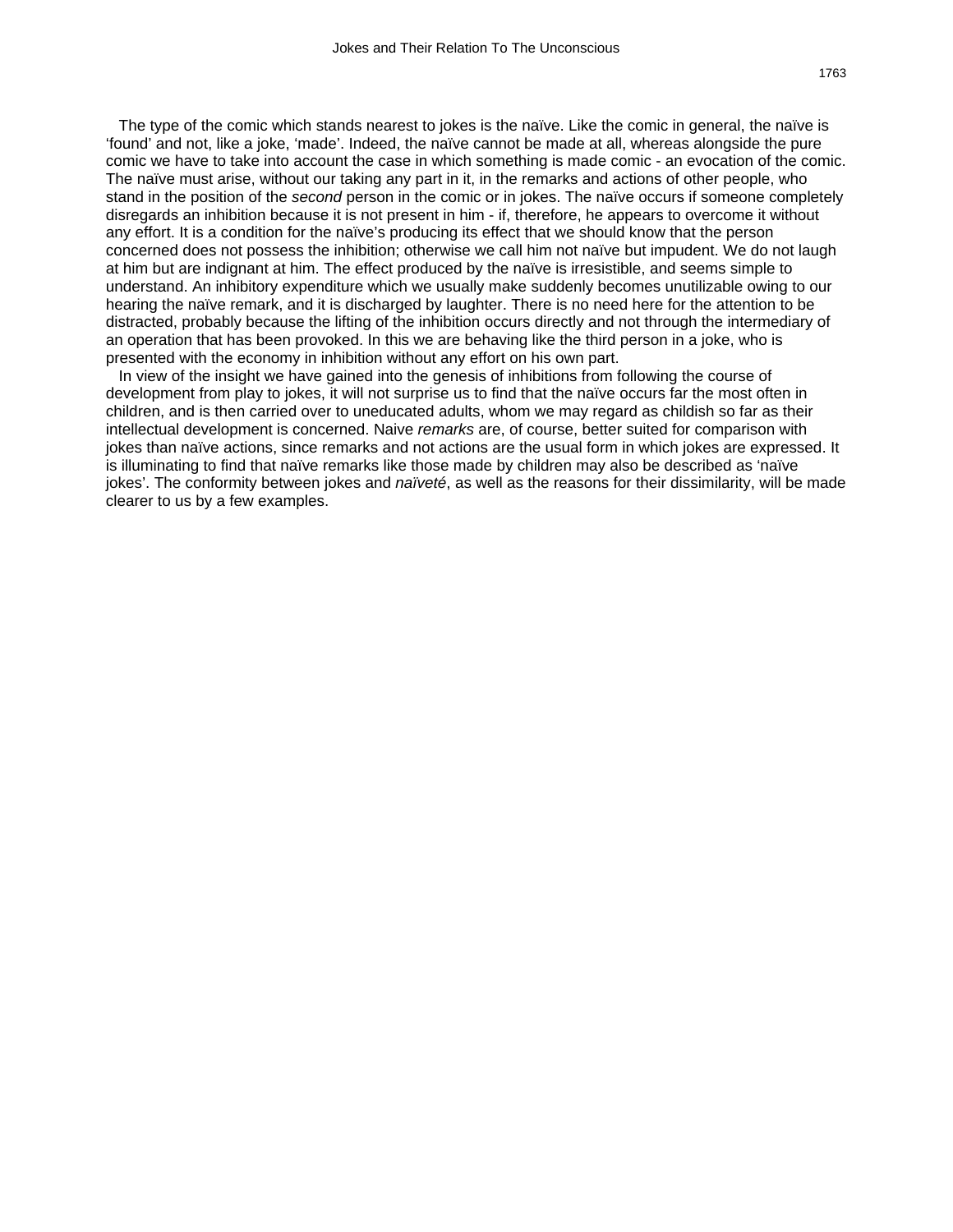A three-and-a-half-year-old girl gave this warning to her brother: 'I say, don't eat so much of that pudding or you'll get ill and have to have some "*Bubizin*".' '"*Bubizin*"?' asked her mother, 'What's that?' 'When I was ill', answered the child in self-justification, 'I had to have some *Medizin*.' The child thought that what the doctor prescribed was called '*Mädi-zin*' when it was for a '*Mädi*' [little girl] and concluded that if it was for a '*Bubi*' [little boy] it would be called '*Bubi-zin*'. This is constructed like a verbal joke working with the technique of similarity of sound, and indeed it might have occurred as a real joke, in which case we should have greeted it, half-unwillingly, with a smile. As an example of *naïveté* it strikes us as quite excellent and it raises a laugh. What is it that makes the difference here between a joke and something naïve? Evidently not the wording or the technique, which would be the same for both possibilities, but a factor, rather, which at first sight seems quite remote from both of them. It is merely a question of whether we assume that the speaker has intended to make a joke or whether we suppose that he - the child - has tried in good faith to draw a serious conclusion on the basis of his uncorrected ignorance. Only the latter case is one of *naïveté*. Here for the first time our attention is drawn to the other person putting himself into the psychical process that occurs in the person who produces the remark.

 This view will be confirmed if we examine another example. A brother and sister - a twelve-year-old girl and a ten-year-old boy - were performing a drama composed by themselves before an audience of uncles and aunts. The scene represented a hut by the sea-shore. In the first act the two author-actors, a poor fisherman and his honest wife, are complaining about the hard times and their small earnings. The husband decides to cross the wide seas in his boat to seek his fortune elsewhere, and, after tender farewells between the two of them, the curtain falls. The second act takes place a few years later. The fisherman has returned a wealthy man with a big bag of money; and he tells his wife, who awaits his arrival outside the hut, what good fortune he has met with in foreign lands. His wife interrupts him proudly: 'I too have not been idle.' And thereupon she opens the door of the hut and reveals to his eyes twelve large dolls lying asleep on the floor. . . . At this point in the drama the actors were interrupted by a storm of laughter from the audience, which they were unable to understand. They stared disconcerted at their fond relatives, who had behaved properly till then and had listened with eager attention. The laughter is explained on the supposition that the audience assumed that the young authors still knew nothing of the conditions governing the origin of children and were therefore able to believe that a wife could boast of the offspring born during her husband's long absence and that a husband could rejoice with her over them. What the authors produced on the basis of this ignorance might be described as nonsense or absurdity.

 A third example will show us yet another technique, the acquaintance of which we have made in jokes, in the service of the naïve. A 'Frenchwoman'<sup>1</sup> was engaged as governess for a little girl, but did not meet with her personal approval. Scarcely had the newcomer left the room when the little girl gave voice to loud criticism: '*That* a Frenchwoman? She may *call* herself one because she once lay beside a Frenchman!' This might have been a joke - even a tolerably good one (double meaning or allusion, with *double entendre*) if the child had had the slightest notion of the possibility of the double meaning. In fact she had merely transferred to the stranger she disliked a facetious way of describing a thing as ungenuine which she had often heard: '*That* genuine gold? It may once have lain beside gold.' Owing to the child's ignorance, which so completely altered the psychical process in her understanding hearers, her remark became a naïve one. In consequence of this condition, there is the possibility of a *misleading naïveté*. We may assume in the child an ignorance that no longer exists; and children often represent themselves as naïve, so as to enjoy a liberty that they would not otherwise be granted.

<sup>&</sup>lt;sup>1</sup> ['*Französin*.' The ordinary term for a French governess in Austria.]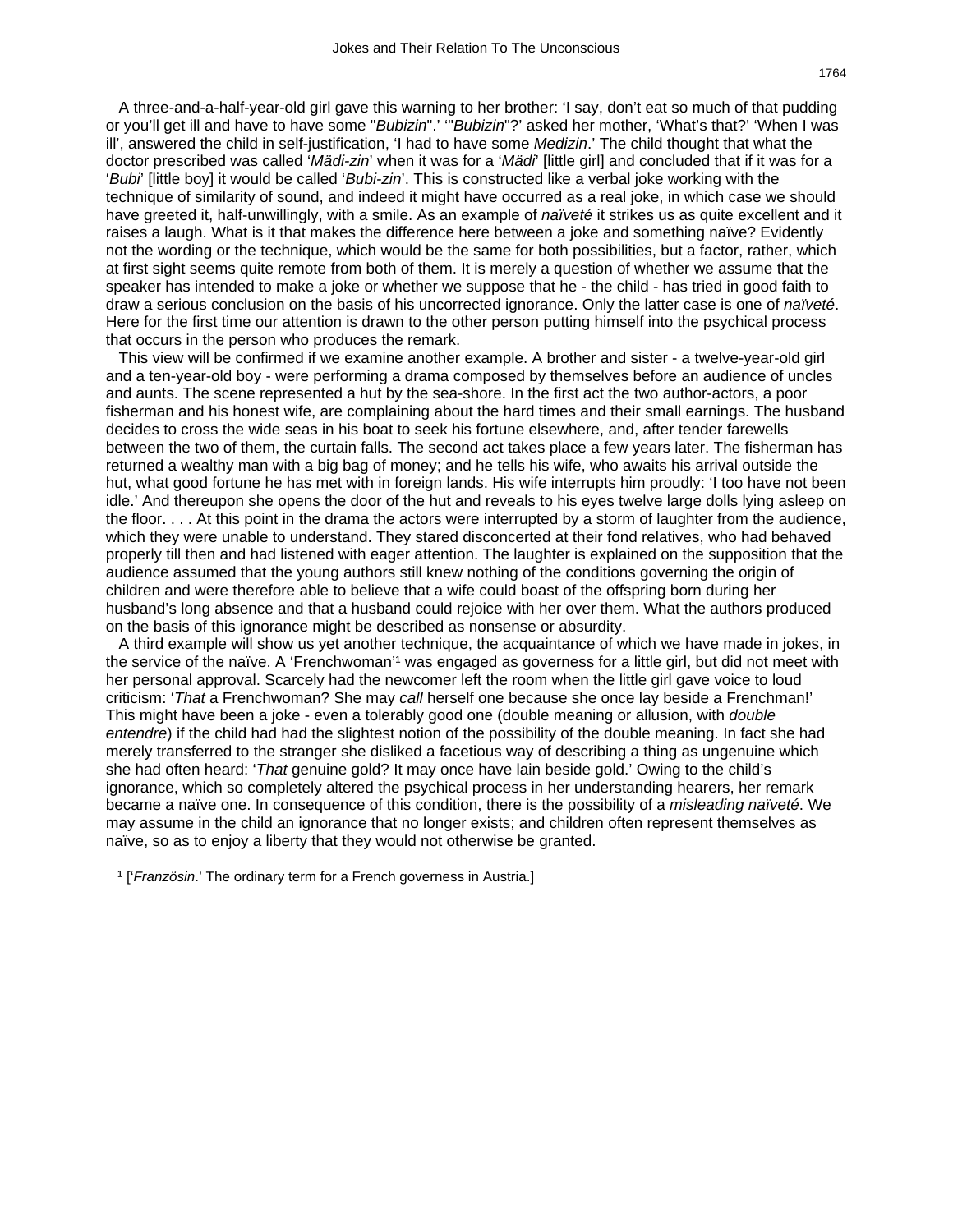We can illustrate from these examples the position occupied by the naïve between jokes and the comic. The naïve (in speech) agrees with jokes as regards wording and content: it brings about a misuse of words, a piece of nonsense, or a piece of smut. But the psychical process in the first person, who produces it, which raised so many interesting and puzzling questions for us in regard to jokes, is here completely absent. A naïve person thinks he has used his means of expression and trains of thought normally and simply, and he has no *arrière pensée* in mind; nor does he derive any yield of pleasure from producing something naïve. None of the characteristics of the naïve exist except in the apprehension of the person who hears it - a person who coincides with the third person in jokes. Moreover the person who produces it does so without any effort. The complicated technique, which in jokes is designed to paralyse the inhibition arising from rational criticism, is absent in him; he does not possess this inhibition as yet, so that he can produce nonsense and smut directly and without compromise. In that respect the naïve is a marginal case of the joke; it arises if in the formula for the construction of jokes we reduce the value of the censorship to zero.

 Whereas it was a condition for the effectiveness of a joke that both persons should be subject to approximately the same inhibitions or internal resistances, it will be seen that it is a condition for the naïve that the one person should possess inhibitions which the other is without. The apprehension of the naïve lies with the person provided with inhibitions, and he alone obtains the yield of pleasure which the naïve brings about. We have come near to guessing that that pleasure arises from the lifting of inhibitions. Since the pleasure from jokes has the same origin - a core of verbal pleasure and pleasure from nonsense, and a casing of pleasure in the lifting of inhibitions or in the relief of psychical expenditure - this similar relation to inhibition explains the internal kinship between the naïve and jokes. In both of them the pleasure arises through the lifting of internal inhibition.

 The psychical process in the receptive person, however, is as much more complicated in the case of the naïve as it is simplified in comparison with jokes in the productive person. (In the case of the naïve, incidentally, our own self invariably coincides with the receptive person, while in the case of jokes we may equally occupy the position of the productive one.) When the receptive person hears something naïve, it must on the one hand affect him like a joke - and our examples give evidence precisely of this - for, as with a joke, the lifting of the censorship is made possible for him by no more than the effort of listening. But only a part of the pleasure created by the naïve can be explained in this way; and even this might be endangered in certain instances - for example, at hearing a naïve piece of smut. We might react to this at once with the same indignation that might be felt against a real piece of smut, if it were not that another factor spares us this indignation and at the same time offers us the more important part of our pleasure in the naïve. This other factor is the condition already mentioned that, in order to recognize the naïve, we must know that the internal inhibition is absent in the producing person. Only when this is certain do we laugh instead of being indignant. Thus we take the producing person's psychical state into consideration, put ourselves into it and try to understand it by comparing it with our own. It is these processes of empathy and comparison that result in the economy in expenditure which we discharge by laughing.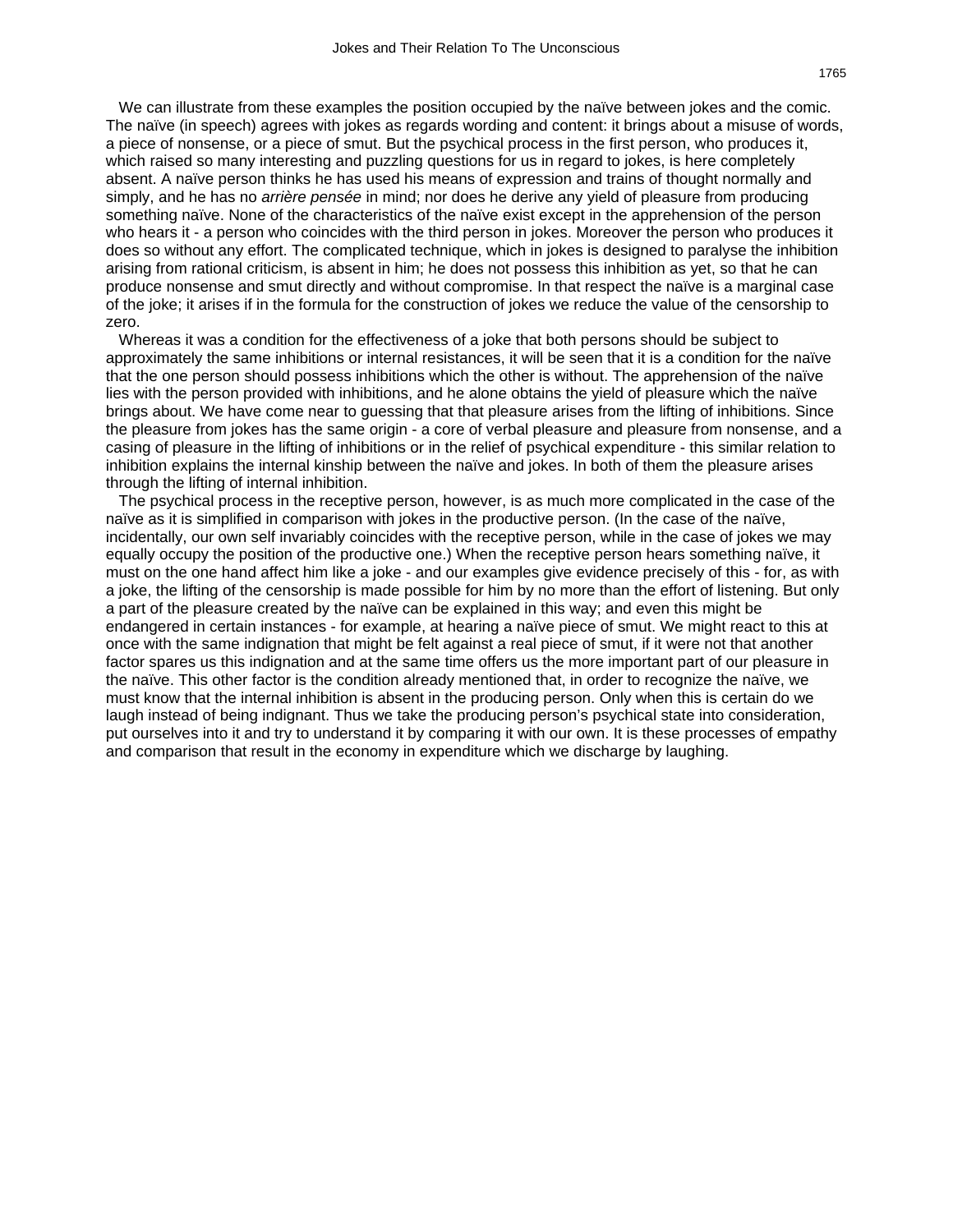It would be possible to prefer a simpler account - that our indignation is made superfluous by the fact that the other person has had no need to overcome a resistance; in that case the laughter would occur at the cost of the economy in indignation. In order to discourage this view, which is on the whole misleading, I will make a sharper distinction between two cases which I have treated together above. The naïve which we come across can either be in the nature of a joke, as it was in our examples, or in the nature of smut (or of what is in general objectionable); and the latter will occur especially when it is expressed not in speech but in action. This second alternative is really misleading: one could suppose, as far as it is concerned, that the pleasure arises from the economized and transformed indignation. But the first alternative throws more light on things. A naïve remark - e.g. '*Bubizin* - can in itself act like a minor joke and give no cause for indignation. This alternative is certainly the less frequent; but it is the purer and by far the more instructive. In so far as what we are concerned with is the fact that the child has seriously and without *arrière pensée* believed that the syllable '*Medi*' in '*Medizin*' is identical with her own name '*Mädi*', our pleasure in what we hear receives an increase which has no longer anything to do with pleasure in a joke. We now look at what has been said from two points of view - once in the way it happened in the child and once in the way it would have happened to us; and in making this comparison we see that the child has found an identity and that she has overcome a barrier that exists for us; and we then seem to go further and say to ourselves: 'If you choose to understand what you've heard, you can economize the expenditure on keeping up this barrier.' The expenditure liberated in a comparison like this is the source of pleasure in the naïve and it is discharged by laughter; and it is, incidentally, the same pleasure that we should otherwise have transformed into indignation, if this had not been excluded by our understanding of the producing person and, in this case, by the nature of what was said as well. But if we take the instance of a naïve joke as a model for the other alternative, of something naïve that is objectionable, we shall see that there too the economy in inhibition can arise directly from the comparison, that there is no necessity for us to assume an indignation that begins and is then stifled, and that this indignation in fact only corresponds to using the liberated expenditure in another way - against which in the case of jokes complicated protective arrangements were necessary.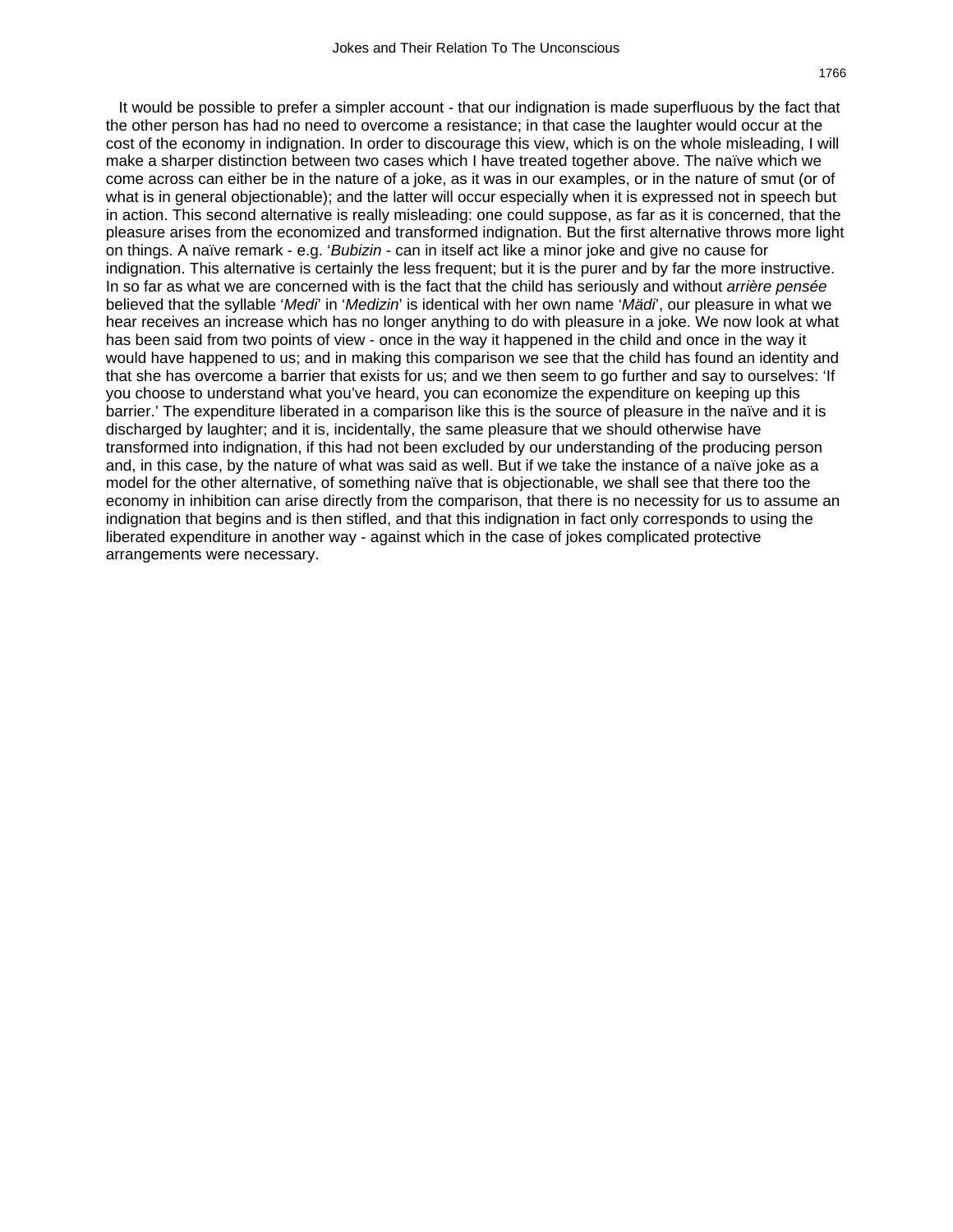This comparison, and this economy in expenditure by putting oneself into the mental process of the producing person, can only claim to be of significance for the naïve, however, if it is not in it alone that they are found. A suspicion occurs to us, in fact, that this mechanism, which is wholly alien to jokes, may be a part and perhaps an essential part of the psychical process in the comic. Looked at from this point of view and this is undoubtedly the most important aspect of the naïve - the naïve thus presents itself as a species of the comic. The extra element in our examples of naïve speeches that is added to the pleasure of a joke is 'comic' pleasure. We should be inclined to assume of it quite generally that it arises from expenditure economized in a comparison of someone else's remarks with our own. But since this leads us to farreaching considerations, we will first conclude our discussion of the naïve. The naïve, then, would be a species of the comic in so far as its pleasure springs from the difference in expenditure which arises in trying to understand someone else; and it would approach the joke in being subject to the condition that the expenditure economized in the comparison must be an inhibitory expenditure.<sup>1</sup>

 Let us hastily add a few points of agreement and of difference between the concepts that we have just reached and those which have long been familiar in the psychology of the comic. The putting of oneself in the other person's place and trying to understand him is clearly nothing other than the 'comic lending' which since Jean Paul has played a part in the analysis of the comic; the 'comparing' of someone else's mental process with one's own corresponds to the 'psychological contrast' which we can at last find a place for here, after not knowing what to do with it in jokes. But we differ in our explanation of comic pleasure from many authorities who regard it as arising from the oscillation of attention backwards and forwards between contrasting ideas. A mechanism of pleasure like this would seem incomprehensible to us;² but we may point out that in a comparison between contrasts a difference in expenditure occurs which, if it is not used for some other purpose, becomes capable of discharge and may thus become a source of pleasure.

 $<sup>1</sup>$  In what I have written. I have all the time identified the naïve with the naïve-comic, which is certainly not in every</sup> case admissible. But it is enough for our purposes to study the character of the naïve in 'naïve jokes' and in 'naïve smut'. Any further investigation would imply an intention on my part of using this as a basis for my explanation of the comic.

 ² Bergson, too, rejects the idea of comic pleasure having any such derivation, which is evidently influenced by an effort to establish an analogy with the laughter caused by tickling; and he supports his view with some good arguments (1900, 99). - The explanation of comic pleasure given by Lipps is on a quite different plane: in accordance with his view of the comic, he would regard it as something that is 'unexpectedly small'.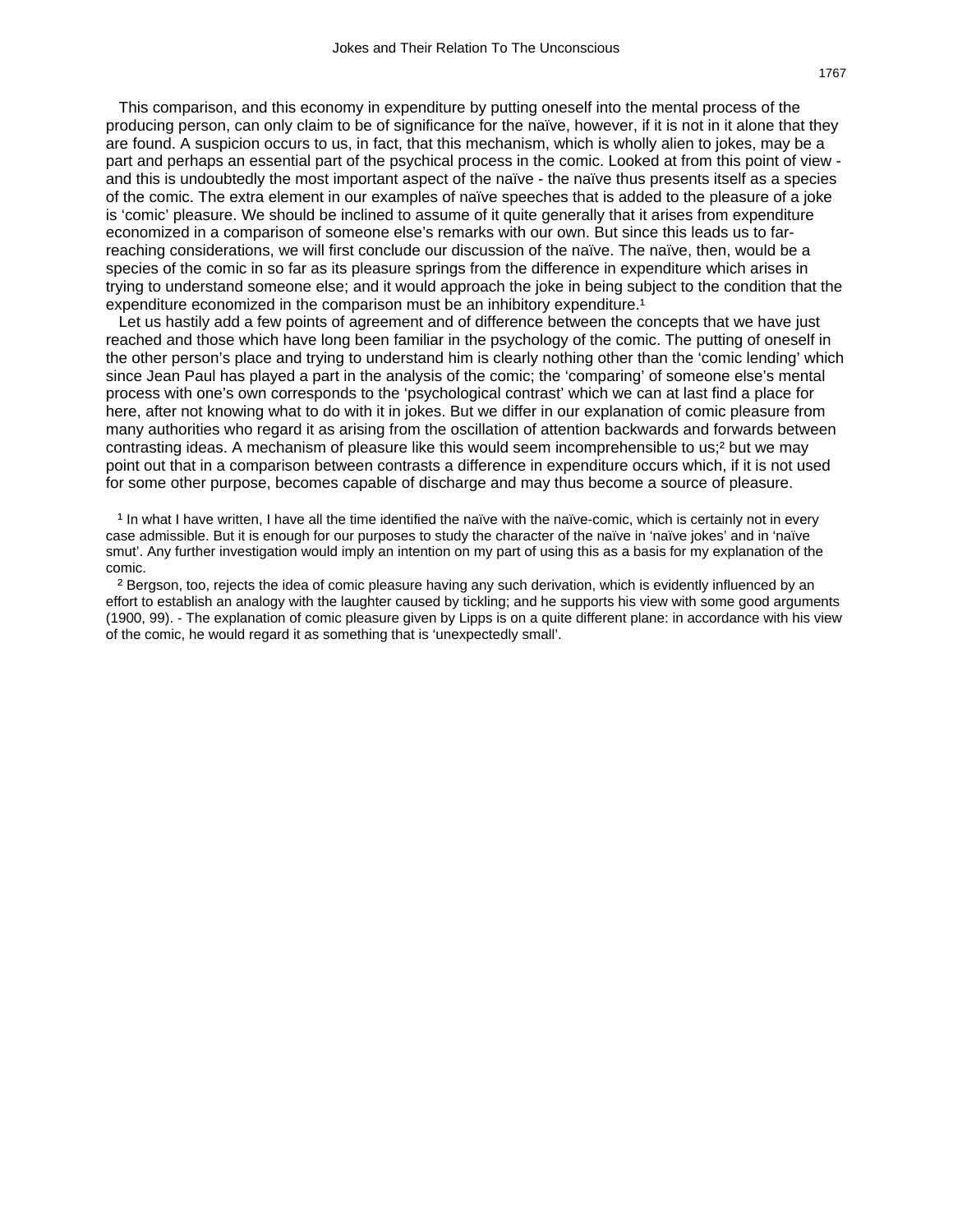It is only with misgivings that I venture to approach the problem of the comic itself. It would be presumptuous to expect that my efforts would be able to make any decisive contribution to its solution when the works of a great number of eminent thinkers have failed to produce a wholly satisfactory explanation. My intention is in fact no more than to pursue the lines of thought that have proved valuable with jokes a short distance further into the sphere of the comic.

 The comic arises in the first instance as an unintended discovery derived from human social relations. It is found in people - in their movements, forms, actions and traits of character, originally in all probability only in their physical characteristics but later in their mental ones as well or, as the case may be, in the expression of those characteristics. By means of a very common sort of personification, animals become comic too, and inanimate objects. At the same time, the comic is capable of being detached from people, in so far as we recognize the conditions under which a person seems comic. In this way the comic of situation comes about, and this recognition affords the possibility of making a person comic at one's will by putting him in situations in which his actions are subject to these comic conditions. The discovery that one has it in one's power to make someone else comic opens the way to an undreamt-of yield of comic pleasure and is the origin of a highly developed technique. One can make *oneself* comic, too, as easily as other people. The methods that serve to make people comic are: putting them in a comic situation, mimicry, disguise, unmasking, caricature, parody, travesty, and so on. It is obvious that these techniques can be used to serve hostile and aggressive purposes. One can make a person comic in order to make him become contemptible, to deprive him of his claim to dignity and authority. But even if such an intention habitually underlies making people comic, this need not be the meaning of what is comic spontaneously.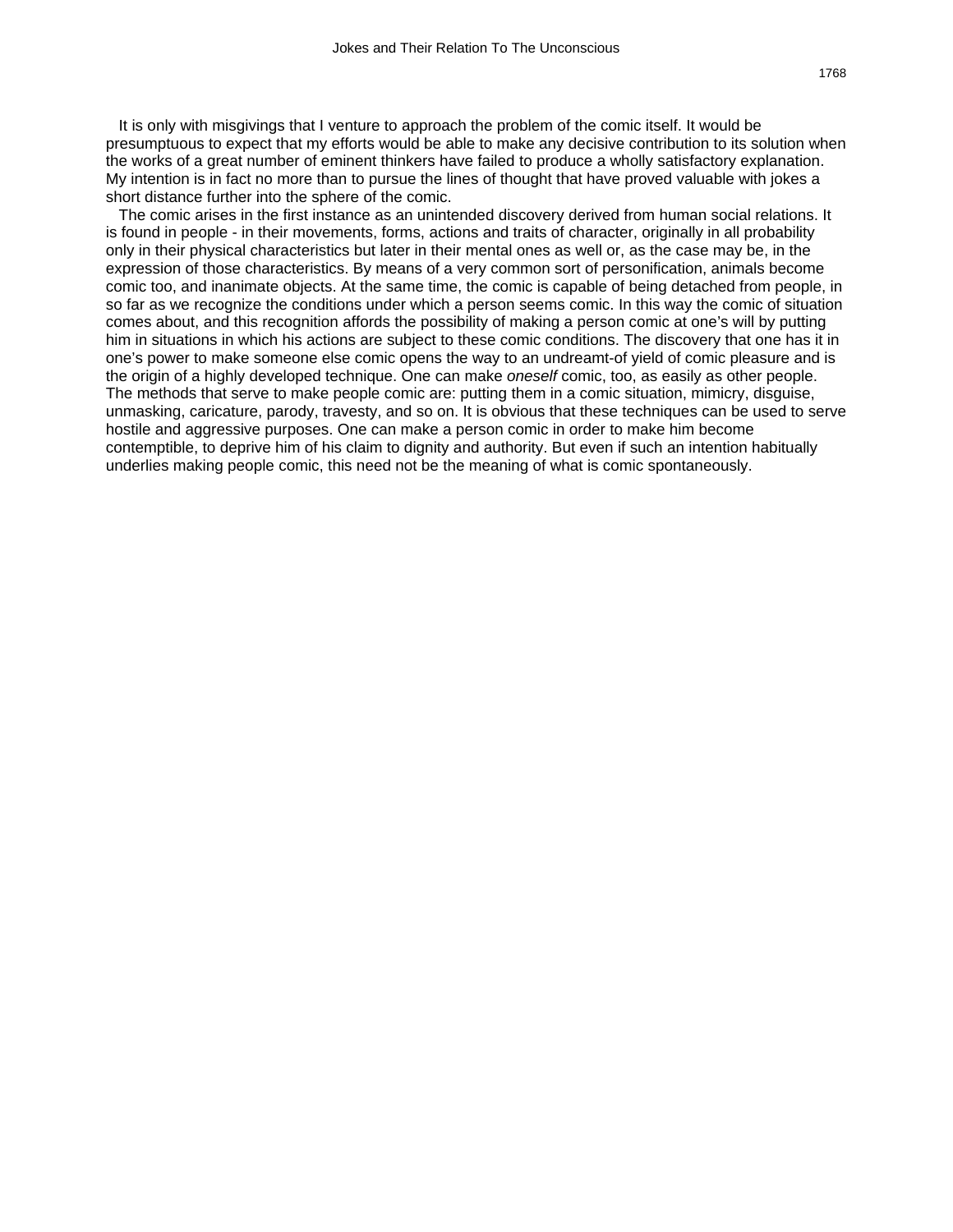This irregular survey of the occurrences of the comic will already show us that a very extensive field of origin is to be ascribed to it and that such specialized conditions as we found, for instance, in the naïve are not to be expected in it. In order to get on the track of the determining condition that is valid for the comic, the most important thing is the choice of an introductory case. We shall choose the comic of movement, because we recollect that the most primitive kind of stage performance - the pantomime - uses that method for making us laugh. The answer to the question of why we laugh at the clown's movements is that they seem to us extravagant and inexpedient. We are laughing at an expenditure that is too large. Let us look now for the determining condition outside the comic that is artificially constructed - where it can be found unintended. A child's movements do not seem to us comic, although he kicks and jumps about. On the other hand, it *is* comic where a child who is learning to write follows the movements of his pen with his tongue stuck out; in these associated motions we see an unnecessary expenditure of movement which we should spare ourselves if we were carrying out the same activity. Similarly, other such associated motions, or merely exaggerated expressive movements, seem to us comic in adults too. Pure examples of this species of the comic are to be seen, for instance, in the movements of someone playing skittles who, after he has released the ball, follows its course as though he could still continue to direct it. Thus, too, all grimaces are comic which exaggerate the normal expression of the emotions, even if they are produced involuntarily as in sufferers from St. Vitus's dance (chorea). And in the same way, the passionate movements of a modern conductor seem comic to any unmusical person who cannot understand their necessity. Indeed, it is from this comic of movement that the comic of bodily shapes and facial features branches off; for these are regarded as though they were the outcome of an exaggerated or pointless movement. Staring eyes, a hooked nose hanging down to the mouth, ears sticking out, a hump-back - all such things probably only produce a comic effect in so far as movements are imagined which would be necessary to bring about these features; and here the nose, the ears and other parts of the body are imagined as more movable than they are in reality. There is no doubt that it is comic if someone can 'waggle his ears', and it would certainly be still more comic if he could move his nose up and down. A good deal of the comic effect produced on us by animals comes from our perceiving in them movements such as these which we cannot imitate ourselves.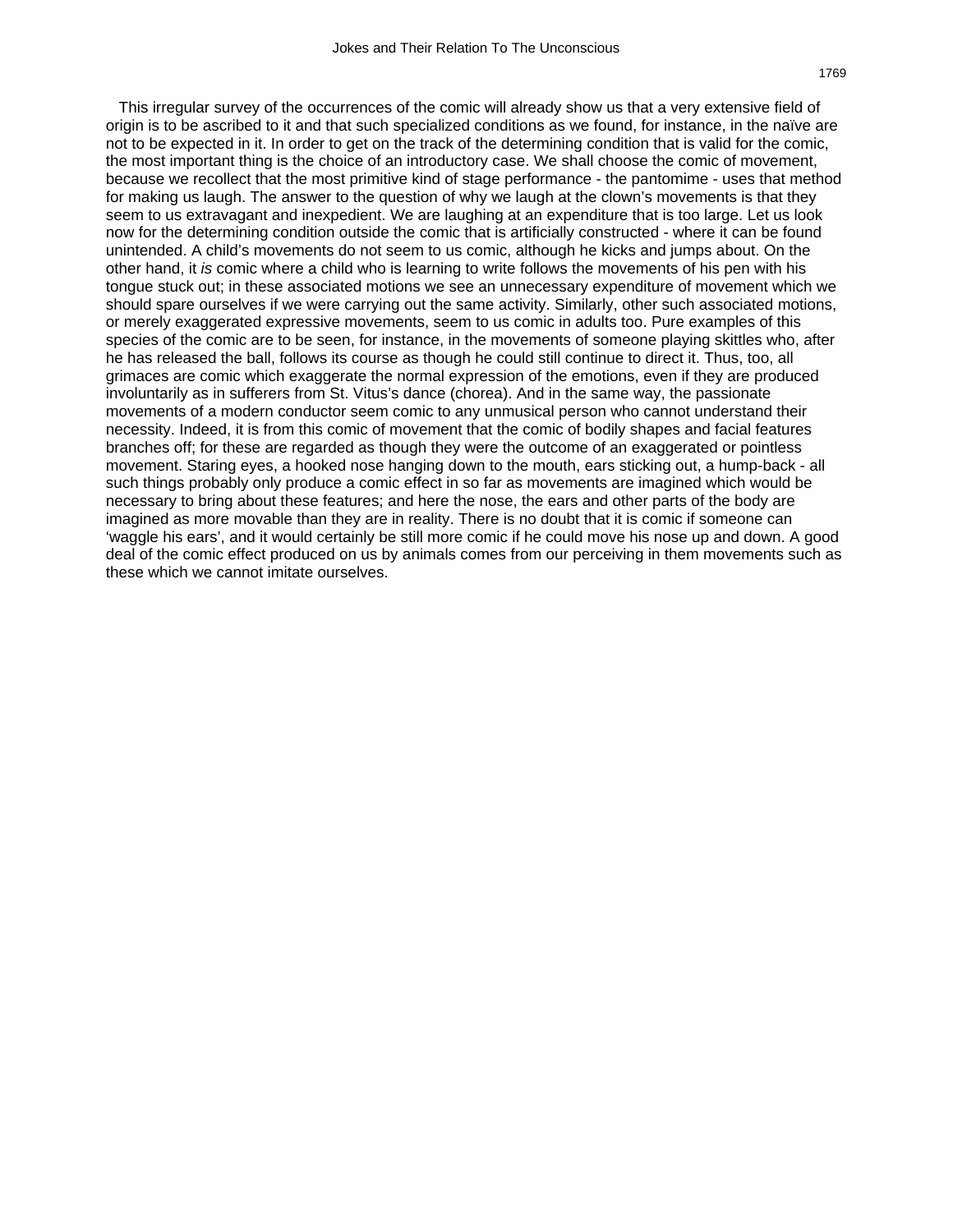But how is it that we laugh when we have recognized that some other person's movements are exaggerated and inexpedient? By making a comparison, I believe, between the movement I observe in the other person and the one that I should have carried out myself in his place. The two things compared must of course be judged by the same standard, and this standard is my expenditure of innervation, which is linked to my idea of the movement in both of the two cases. This statement calls for elucidation and expansion.

What we are here comparing is on the one hand the psychical expenditure while we are having a certain idea and on the other hand the content of the thing that we are having the idea of. Our statement says that the former is not in general and in theory independent of the latter, the content of the idea, and in particular that the idea of something large demands more expenditure than the idea of something small. So long as it is only a matter of the idea of different large *movements*, there should be no difficulties over the theoretical grounds for our statement or over proving it by observation. We shall see that in this case an attribute of the idea in fact coincides with an attribute of what we have an idea of, though psychology warns us as a rule against such a confusion.

 I have acquired the idea of a movement of a particular size by carrying the movement out myself or by imitating it, and through this action I have learnt a standard for this movement in my innervatory sensations.<sup>1</sup>

 When, now, I perceive a movement like this of greater or lesser size in someone else, the securest way to an understanding (an apperception) of it will be for me to carry it out by imitation, and I can then decide from the comparison on which of the movements my expenditure was the greater. An impulsion of this kind to imitation is undoubtedly present in perceptions of movements. But actually I do not carry the imitation through, any more than I still spell words out if I learnt to read by spelling. Instead of imitating the movement with my muscles, I have an idea of it though the medium of my memory-traces of expenditures on similar movements. Ideation or 'thinking' differs from acting or performing above all in the fact that it displaces far smaller cathectic energies and holds back the main expenditure from discharge.

 $<sup>1</sup>$  The memory of this innervatory expenditure will remain the essential part of my idea of this movement, and there</sup> will always be modes of thinking in my mental life in which the idea will be represented by nothing else than this expenditure. In other circumstances, indeed, this element may be replaced by another - for instance, by visual images of the aim of the movement or by a verbal image; and in certain kinds of abstract thinking a token will suffice instead of the full content of the idea.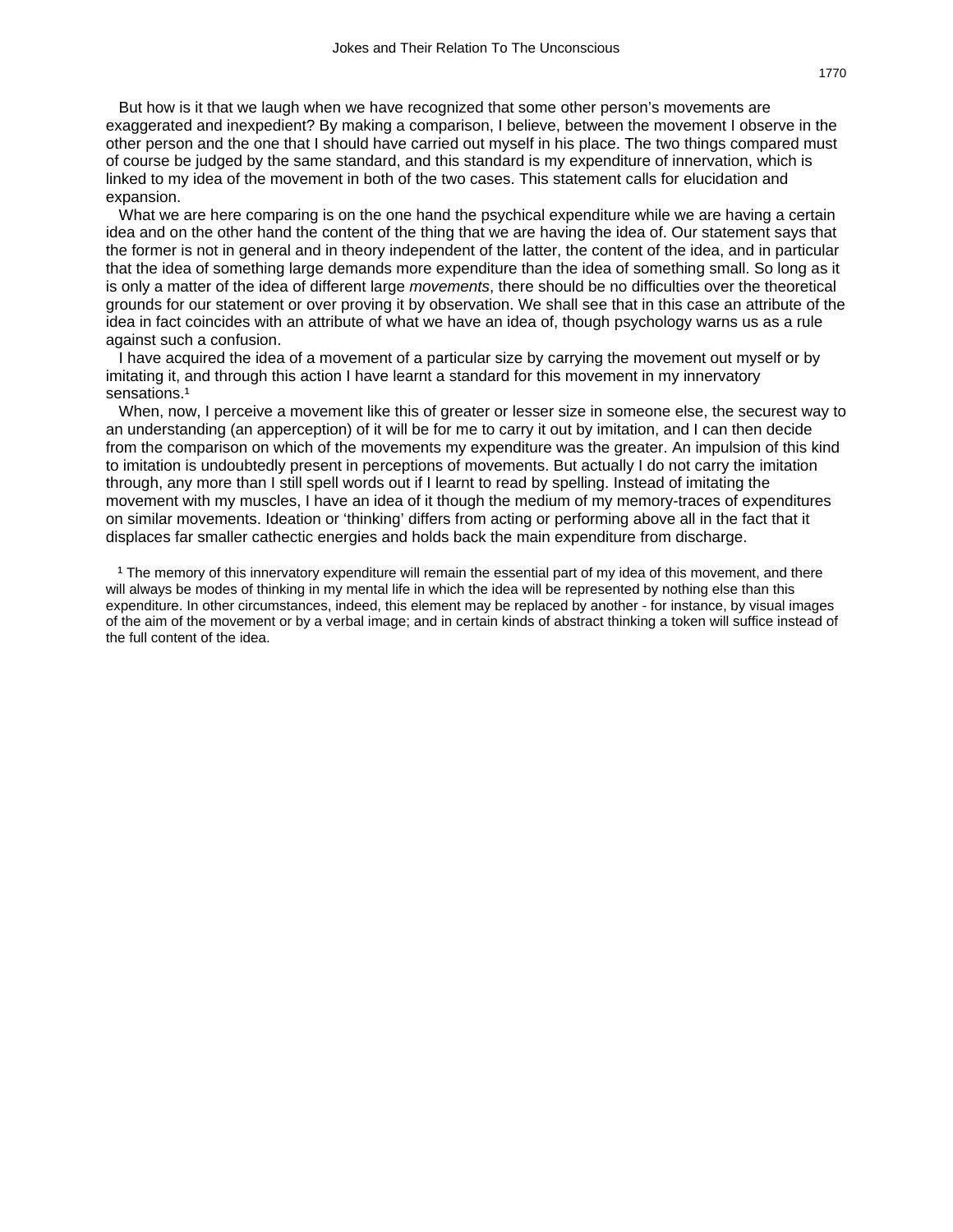But how is the *quantitative* factor - the greater or lesser size - of the perceived movement to be given expression in the idea? And if there can be no representation of quantity in the idea, which is made up of qualities, how can I distinguish the ideas of movements of different sizes? - how can I make the comparison on which everything here depends? The way is pointed out by physiology, for it teaches us that even during the process of ideation innervations run out to the muscles, though these, it is true, correspond to a very modest expenditure of energy. Now it becomes very plausible to suppose that this innervatory energy that accompanies the process of ideation is used to represent the quantitative factor of the idea: that it is larger when there is an idea of a large movement than when it is a question of a small one. Thus the idea of the larger movement would in this case in fact be the larger one - that is, it would be the idea accompanied by the larger expenditure of energy.

 Direct observation shows that human beings are in the habit of expressing the attributes of largeness and smallness in the contents of their ideas by means of a varying expenditure in a kind of *ideational mimetics*. If a child or a man from the common people, or a member of certain races, narrates or describes something, it is easy to see that he is not content to make his idea plain to the hearer by the choice of clear words, but that he also represents its subject-matter in his expressive movements: he combines the mimetic and the verbal forms of representation. And he especially demonstrates quantities and intensities: 'a high mountain' - and he raises his hand over his head, 'a little dwarf' - and he holds it near the ground. He may have broken himself of the habit of painting with his hands, yet for that reason he will do it with his voice; and if he exercises self-control in this too, it may be wagered that he will open his eyes wide when he describes something large and squeeze them shut when he comes to something small. What he is thus expressing is not his affects but actually the content of what he is having an idea of.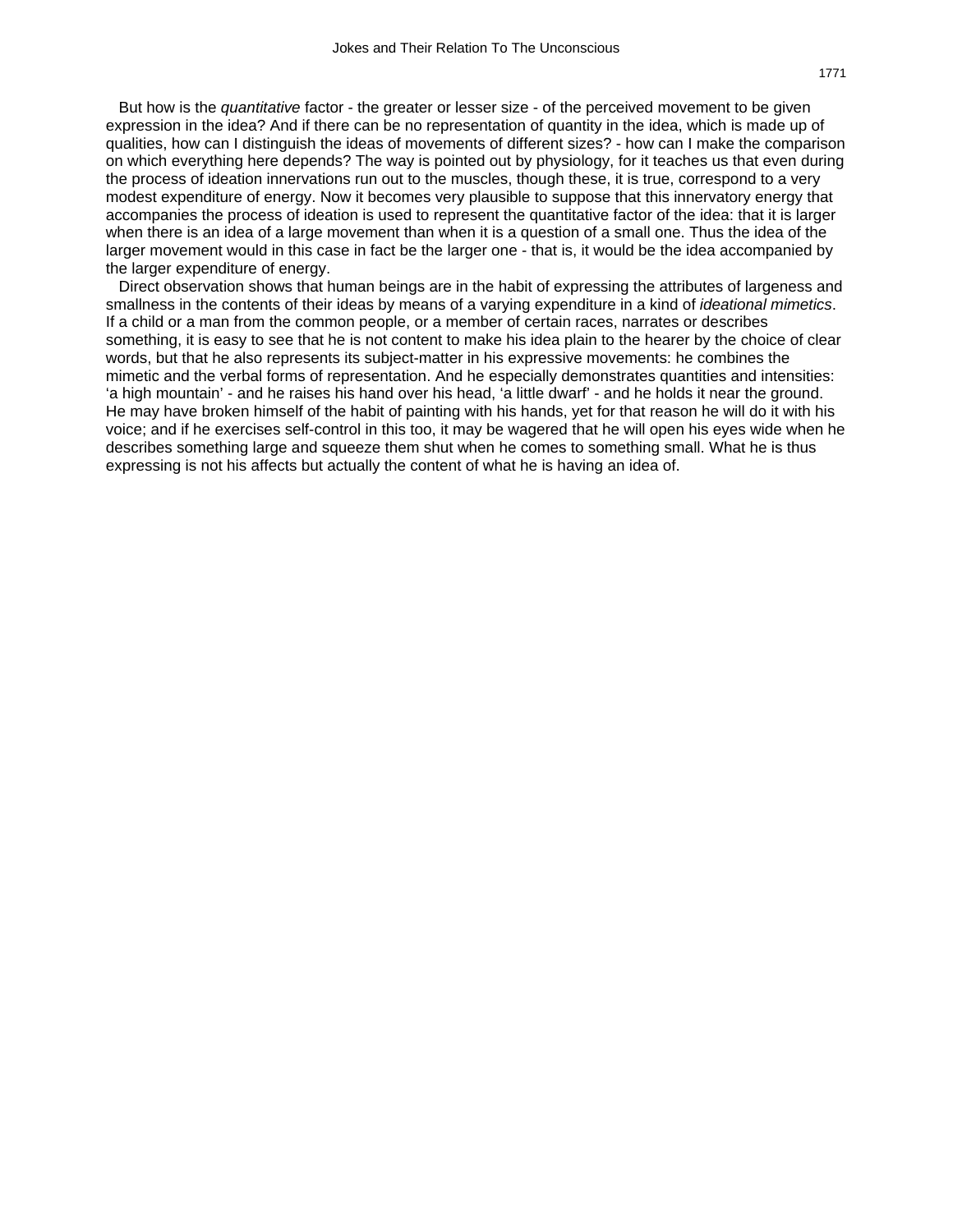## Jokes and Their Relation To The Unconscious

 Are we to suppose, then, that this need for mimetics is only aroused by the requirements of communicating something, in spite of the fact that a good part of this method of representation altogether escapes the hearer's attention? On the contrary, I believe that these mimetics exist, even if with less liveliness, quite apart from any communication, that they occur as well when the subject is forming an idea of something for his own private benefit and is thinking of something pictorially, and that he then expresses 'large' and 'small' in his own body just as he does in speech, at all events by a change in the innervation of his features and sense organs. I can even believe that the somatic innervation which is commensurate with the content of what he is having an idea of may have been the beginning and origin of mimetics for purposes of communication; it only needed to be intensified and made noticeable to other people in order to be able to serve that end. If I support the view that to the 'expression of the emotions', which is well known as the physical concomitant of mental processes, there should be added the 'expression of the ideational content', I can see quite clearly that my remarks relating to the category of large and small do not exhaust the subject. I might myself add a variety of points even before arriving at the phenomena of tension by which a person indicates somatically the concentration of his attention and the level of abstraction at which his thinking is at the moment proceeding. I regard the matter as a really important one, and I believe that if ideational mimetics are followed up, they may be as useful in other branches of aesthetics as they are here for an understanding of the comic.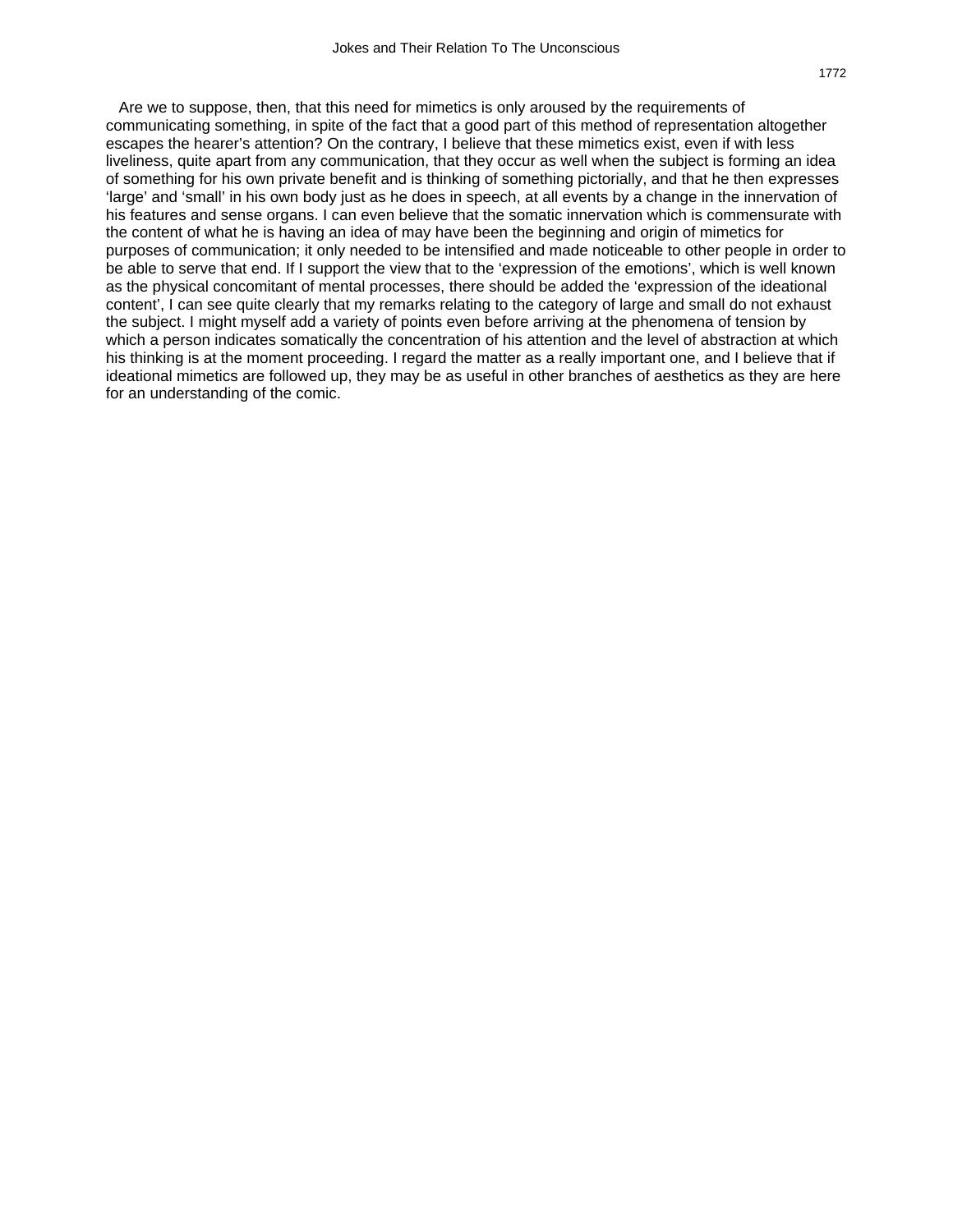To return now to the comic of movement. When, I repeat, a particular movement is perceived, the impulsion is given to forming an idea of it by means of a certain expenditure of energy. In 'trying to understand', therefore, in apperceiving this movement, I make a certain expenditure, and in this portion of the mental process I behave exactly as though I were putting myself in the place of the person I am observing. But at the same moment, probably, I bear in mind the aim of this movement, and my earlier experience enables me to estimate the scale of expenditure required for reaching that aim. In doing so I disregard the person whom I am observing and behave as though I myself wanted to reach the aim of the movement. These two possibilities in my imagination amount to a comparison between the observed movement and my own. If the other person's movement is exaggerated and inexpedient, my increased expenditure in order to understand i| is inhibited *in statu nascendi*, as it were in the act of being mobilized; it is declared superfluous and is free for use elsewhere or perhaps for discharge by laughter. This would be the way in which, other circumstances being favourable, pleasure in a comic movement is generated - an innervatory expenditure which has become an unusable surplus when a comparison is made with a movement of one's own.

 It will be seen that our discussions must proceed in two different directions: first, to establish the conditions governing the discharge of the surplus, and second, to examine whether the other cases of the comic can be looked at in the same way as the comic of movement.

 We will take the second question first and will turn from the comic of movement and action to the comic which is found in the intellectual functions and the character traits of other people.

 As a sample of this class we may choose comic nonsense, as it is produced by ignorant candidates in an examination; it is no doubt more difficult to give a simple example of character traits. We should not be confused if we find that nonsense and stupidity, which so often produce a comic effect, are nevertheless not felt as comic in every case, just as the same characters which on one occasion can be laughed at as comic may on another occasion strike one as contemptible or hateful. This fact, of which we must not lose sight, merely points out that other factors are concerned in producing the comic effect besides the comparison we know about - factors which we may be able to trace out in another connection.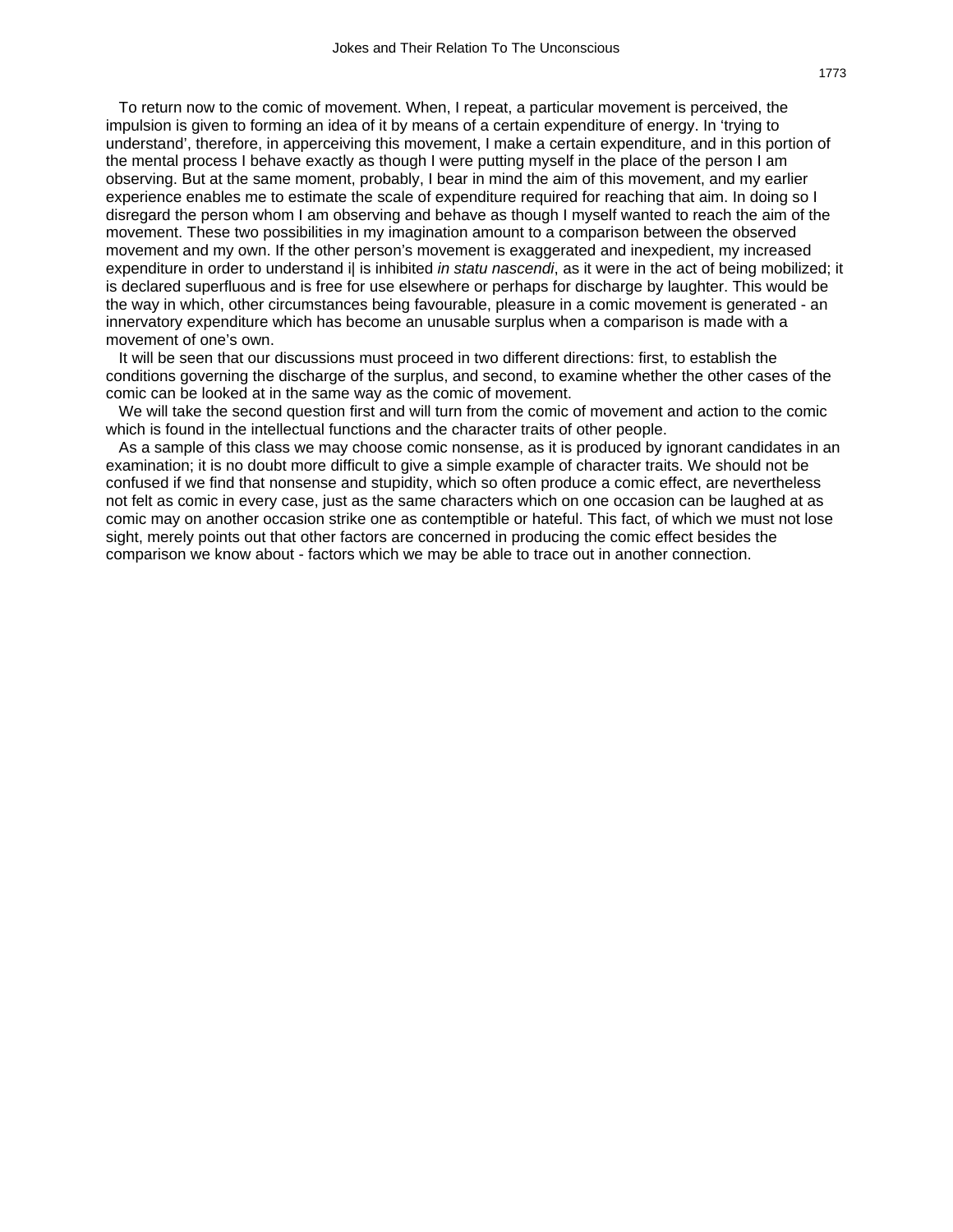The comic that is found in someone else's intellectual and mental characteristics is evidently once again the outcome of a comparison between him and my own self, though, curiously enough, a comparison which has as a rule produced the opposite result to that in the case of a comic movement or action. In this latter case it was comic if the other person had made a greater expenditure than I thought I should need. In the case of a mental function, on the contrary, it becomes comic if the other person has spared himself expenditure which I regard as indispensable (for nonsense and stupidity are inefficiencies of function). In the former case I laugh because he has taken too much trouble, in the latter because he has taken too little. The comic effect apparently depends, therefore, on the *difference* between the two cathectic expenditures one's own and the other person's as estimated by 'empathy' - and not on which of the two the difference favours. But this peculiarity, which at first sight confuses our judgement, vanishes when we bear in mind

that a restriction of our muscular work and an increase of our intellectual work fit in with the course of our personal development towards a higher level of civilization. By raising our intellectual expenditure we can achieve the same result with a diminished expenditure on our movements. Evidence of this cultural success is provided by our machines.<sup>1</sup>

 Thus a uniform explanation is provided of the fact that a person appears comic to us if, in comparison with ourselves, he makes too great an expenditure on his bodily functions and too little on his mental ones; and it cannot be denied that in both these cases our laughter expresses a pleasurable sense of the superiority which we feel in relation to him. If the relation in the two cases is reversed - if the other person's physical expenditure is found to be less than ours or his mental expenditure greater - then we no longer laugh, we are filled with astonishment and admiration.<sup>2</sup>

<sup>1</sup> As the proverb says: 'Was man nicht im Kopfe hat, muss man in den Beinen haben.' [Literally: 'What one hasn't in one's head one must have in one's legs,']

<sup>2</sup> The contradictoriness with which the determining conditions of the comic are pervaded - the fact that sometimes an excess and sometimes an insufficiency seems to be the source of comic pleasure - has contributed no little to the confusion of the problem. Cf. Lipps (1898, 47).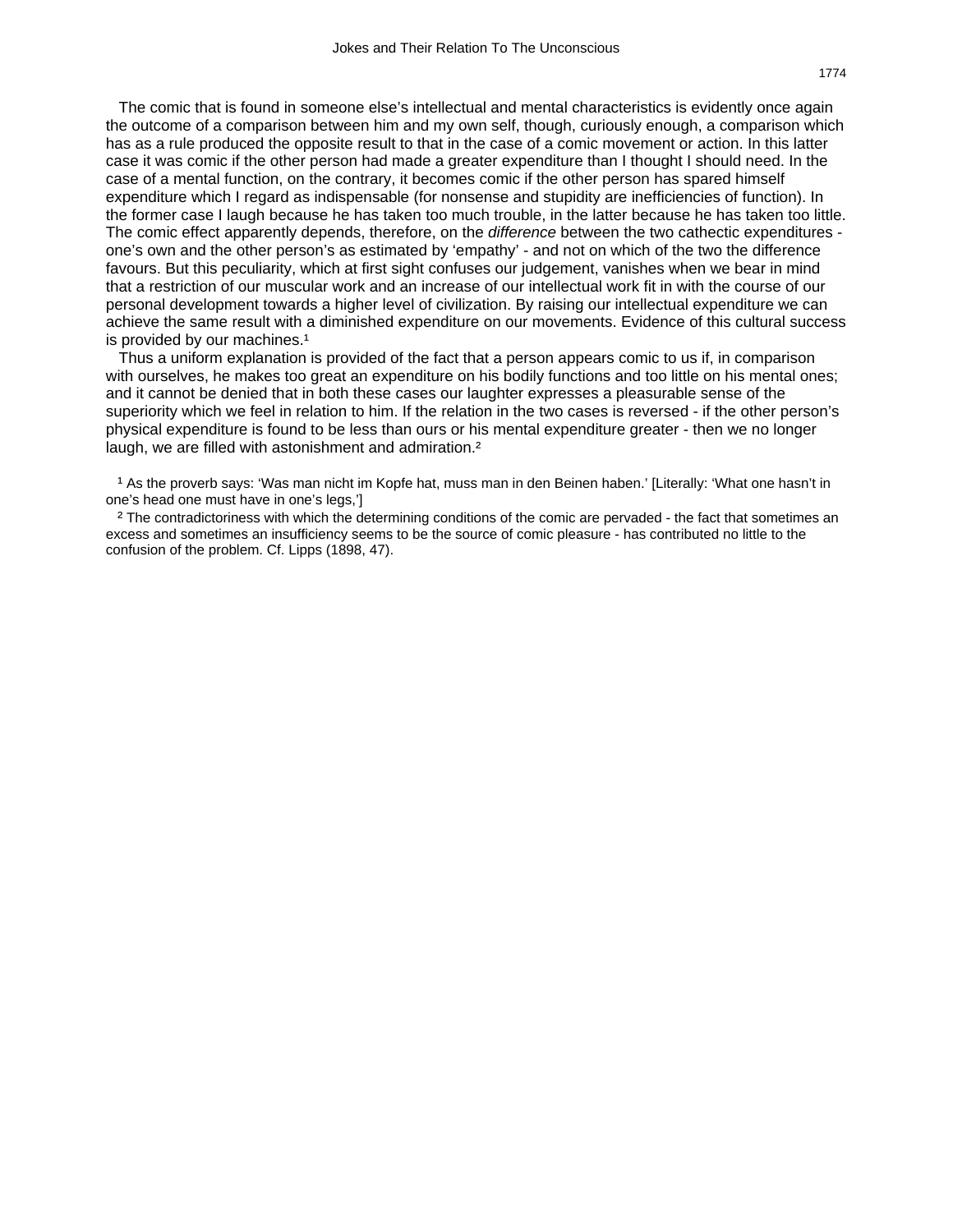The origin of comic pleasure which has been discussed here - its derivation from a comparison of another person with our self, from the difference between our own psychical expenditure and the other person's as estimated by empathy - is probably the most important genetically. It is certain, however, that it has not remained the only one. We have learnt at one time or other to disregard this comparison between the other person and ourself and to derive the pleasurable difference from the one side only, whether from the empathy or from the processes in ourself - which proves that the feeling of superiority bears no essential relation to comic pleasure. A comparison is indispensable for the generation of this pleasure. We find that it is made between two cathectic expenditures that occur in rapid succession and are concerned with the same function, and these expenditures are either brought about in us through empathy into someone else or, without any such relation, are discovered in our own mental processes.

 The first of these cases - in which, therefore, the other person still plays a part, though no longer in comparison with our own self - arises when the pleasurable difference in cathectic expenditures is brought about by external influences, which we may sum up as a 'situation'. For that reason, this species of the comic is also known as 'the comic of situation'. The characteristics of the person who provides the comic effect do not in this case play an essential part: we laugh even if we have to confess that *we* should have had to do the same in that situation. We are here extracting the comic from the relation of human beings to the often over-powerful external world; and so far as the mental processes of a human being are concerned, this external world also comprises social conventions and necessities and even his own bodily needs. A typical instance of the latter kind is provided if, in the middle of an activity which makes demands on a person's mental powers, he is suddenly interrupted by a pain or an excretory need. The contrast which, through empathy, offers us the comic difference is that between the high degree of interest taken by him *before* the interruption and the minimal one that he has left over for his mental activity when the interruption has occurred. The person who offers us this difference becomes comic to us once again for his inferiority; but he is inferior only in comparison with his earlier self and not in comparison with *us*, for we know that in the same circumstances we could not have behaved otherwise. But it is noteworthy that we only find someone's being put in a position of inferiority comic where there is empathy - that is, where someone else is concerned: if we ourselves were in similar straits we should be conscious only of distressing feelings. It is probably only by keeping such feelings away from ourselves that we are able to enjoy pleasure from the difference arising out of a comparison between these changing cathexes.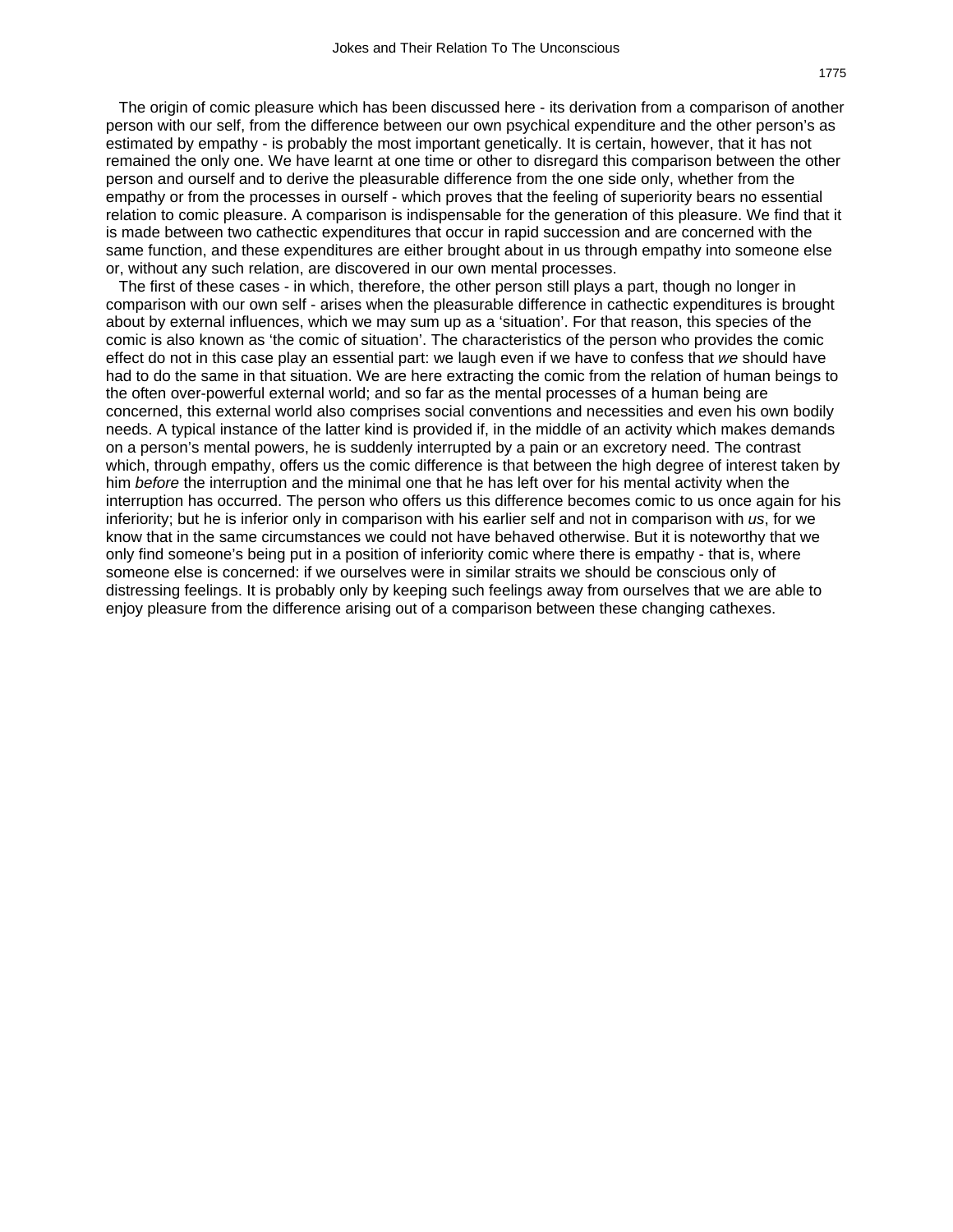The other source of the comic, which we find in the transformations of *our own* cathexes, lies in our relations with the future, which we are accustomed to anticipate with our expectant ideas. I assume that a quantitatively definite expenditure underlies each of our ideas - an expenditure which, in the event of a disappointment, is therefore diminished by a definite difference. Here I may once again recall the remarks I made earlier on 'ideational mimetics'. But it seems to me to be easier to prove a real mobilization of cathectic energy in the case of expectation. It is quite obviously true of a number of cases that motor preparations are what form the expression of expectation - above all in all cases in which the expected event makes demands on my motility - and that these preparations can be at once determined quantitatively. If I am expecting to catch a ball which is being thrown to me, I put my body into tensions which will enable it to meet the impact of the ball; and, should the ball when it is caught turn out to be too light, my superfluous movements make me comic to the spectators. I have let myself be enticed by my expectation into an exaggerated expenditure of movement. The same is true if, for instance, I lift a fruit which I have judged to be heavy out of a basket, but which, to my disappointment, turns out to be a sham one, hollow and made of wax. My hand, by jumping up, betrays the fact that I had prepared an innervation too large for the purpose - and I am laughed at for it. There is at least one case in which the expenditure on expectation can be directly demonstrated measurably by physiological experiments on animals. In Pavlov's experiments on salivary secretions, various kinds of food are set before dogs in whom a salivary fistula has been opened; the amounts of saliva secreted then vary according to whether the experimental conditions confirm or disappoint the dogs' expectations of being fed with the food set before them.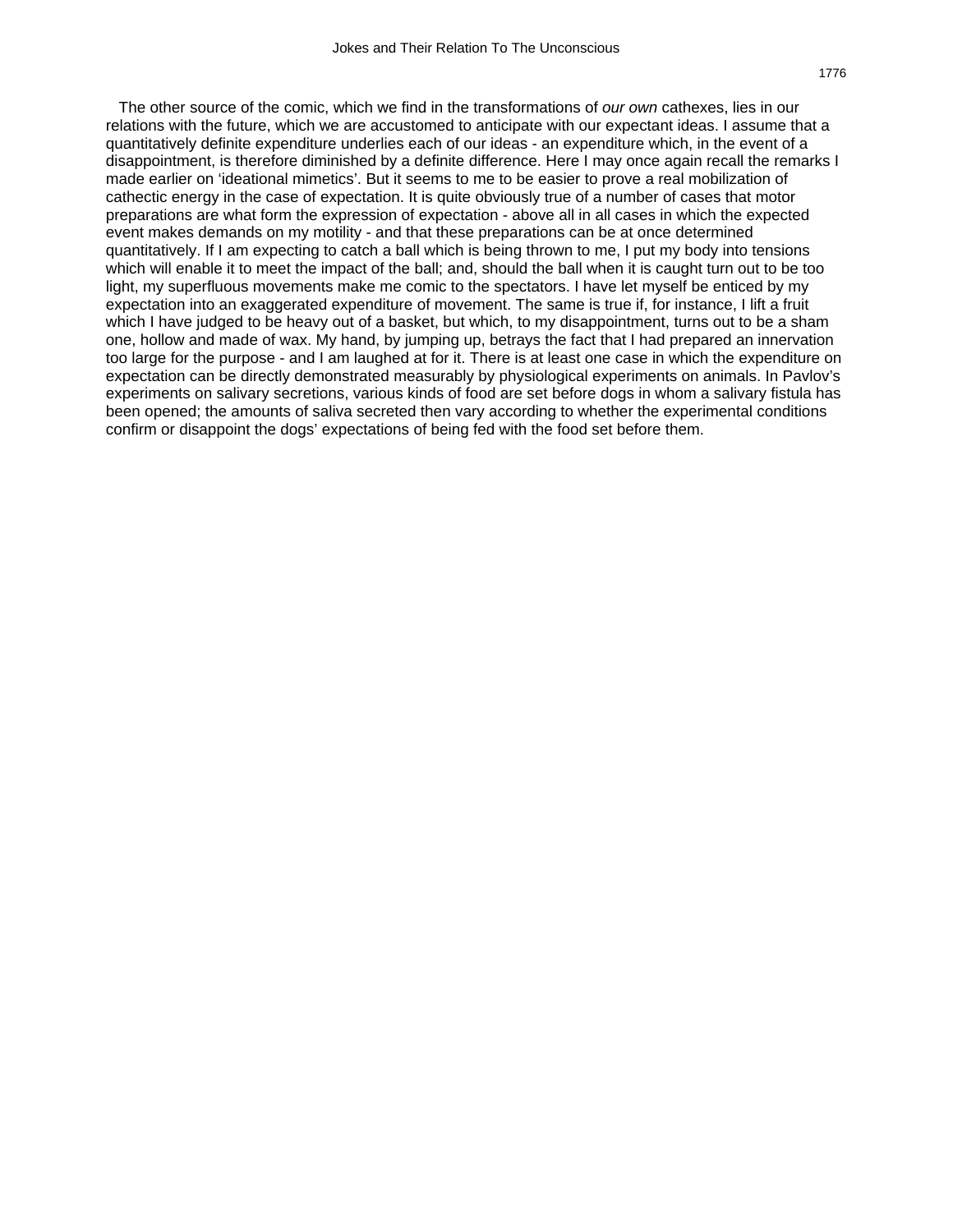Even when what is expected makes demands on my sense organs and not on my motility, I may assume that the expectation is expressed in a certain motor expenditure towards making the senses tense and towards holding back other impressions that are not expected; and, in general, I may regard an attitude of attention as being a motor function equivalent to a certain expenditure. I may further take it as a premiss that the preparatory activity of expectation will not be independent of the magnitude of the impression that is expected, but that I shall represent its largeness or smallness mimetically by a larger or smaller preparatory expenditure, as in the case of making a communication and in the case of thinking unaccompanied by expectation. The expenditure on expectation is, however, put together from several components, and in the case of my disappointment, too, various points will be involved - not only whether what happens is perceptually greater or smaller than what is expected, but also whether it is worthy of the great interest which I had expended on the expectation. In this way I shall perhaps be led to take into account, besides the expenditure on the representation of large and small (the ideational mimetics), the expenditure on tightening the attention (the expenditure on expectation), and beyond this in other cases the expenditure on abstraction. But these other kinds of expenditure can easily be traced back to that on large and small, since what is more interesting, more sublime and even more abstract are only special cases, with particular qualities, of what is larger. If we consider in addition that, according to Lipps and other writers, *quantitative* (and not qualitative) contrast is to be regarded primarily as the source of comic pleasure, we shall on the whole feel glad that we chose the comic of movement as the starting-point of our enquiry.

 Lipps, in the volume which has been so often quoted in these pages, has attempted, as an amplification to Kant's statement that the comic is 'an expectation that has turned to nothing', to derive comic pleasure quite generally from expectation. In spite, however, of the many instructive and valuable findings which this attempt has brought to light, I should like to support the criticism made by other authorities that Lipps has taken the field of origin of the comic far too narrowly and has been obliged to use great violence in order to bring its phenomena within the scope of his formula.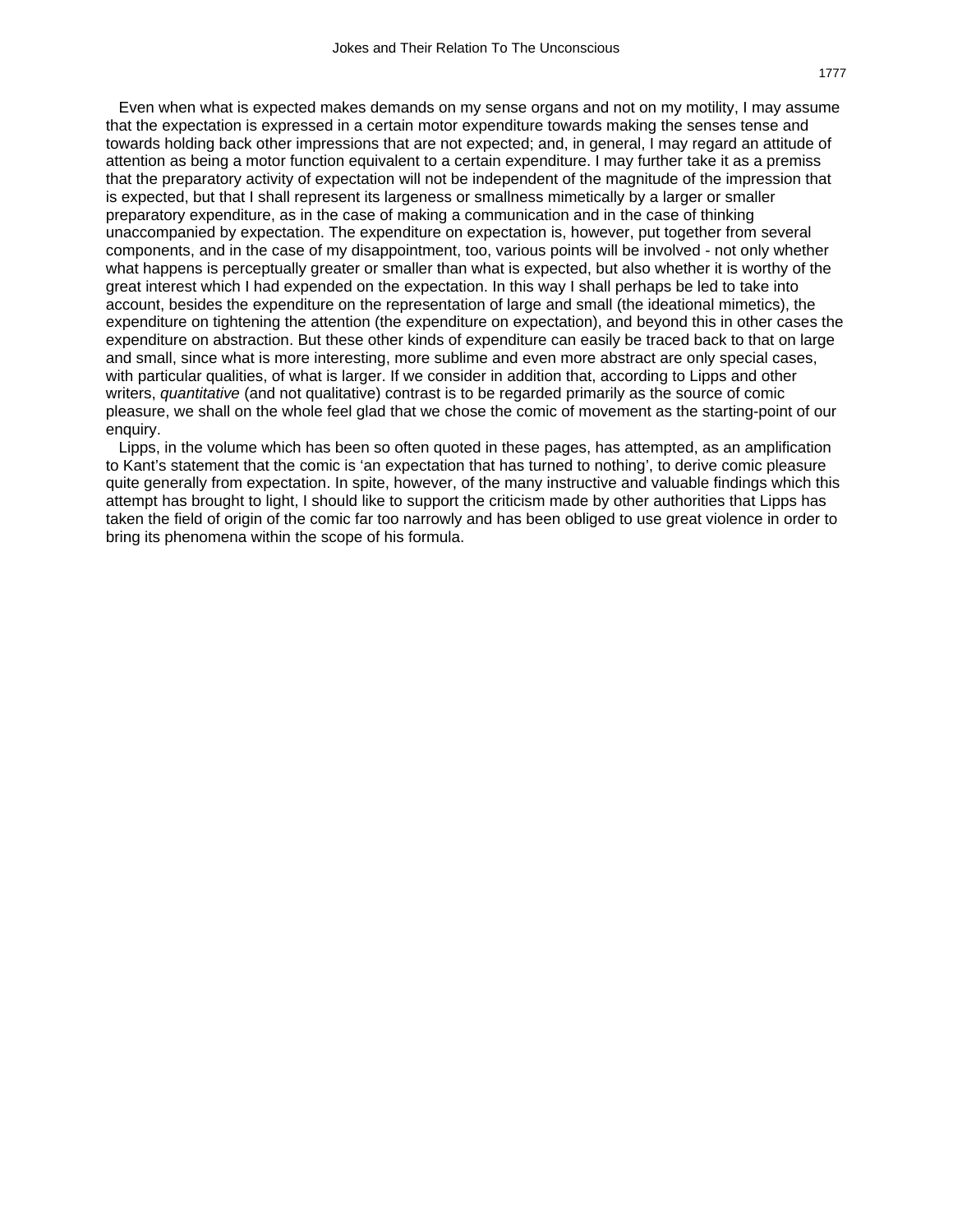Mankind have not been content to enjoy the comic where they have come upon it in their experience; they have also sought to bring it about intentionally, and we can learn more about the nature of the comic if we study the means which serve to *make* things comic. First and foremost, it is possible to produce the comic in relation to oneself in order to amuse other people - for instance, by making oneself out clumsy or stupid. In that way one produces a comic effect exactly as though one really were these things, by fulfilling the condition of the comparison which leads to the difference in expenditure. But one does not in this way make oneself ridiculous or contemptible, but may in some circumstances even achieve admiration. The feeling of superiority does not arise in the other person if he knows that one has only been pretending; and this affords fresh evidence of the fundamental independence of the comic from the feeling of superiority.

 As regards making *other people* comic, the principal means is to put them in situations in which a person becomes comic as a result of human dependence on external events, particularly on social factors, without regard to the personal characteristics of the individual concerned - that is to say, by employing the comic of situation. This putting of someone in a comic situation may be a *real* one (a practical joke<sup>1</sup>) - by sticking out a leg so that someone trips over it as though he were clumsy, by making him seem stupid by exploiting his credulity, or trying to convince him of something nonsensical, and so on - or it may be simulated by speech or play. The aggressiveness, to which making a person comic usually ministers, is much assisted by the fact that the comic pleasure is independent of the reality of the comic situation, so that everyone is in fact exposed, without any defence, to being made comic.

 $<sup>1</sup>$  [In English in the original.]</sup>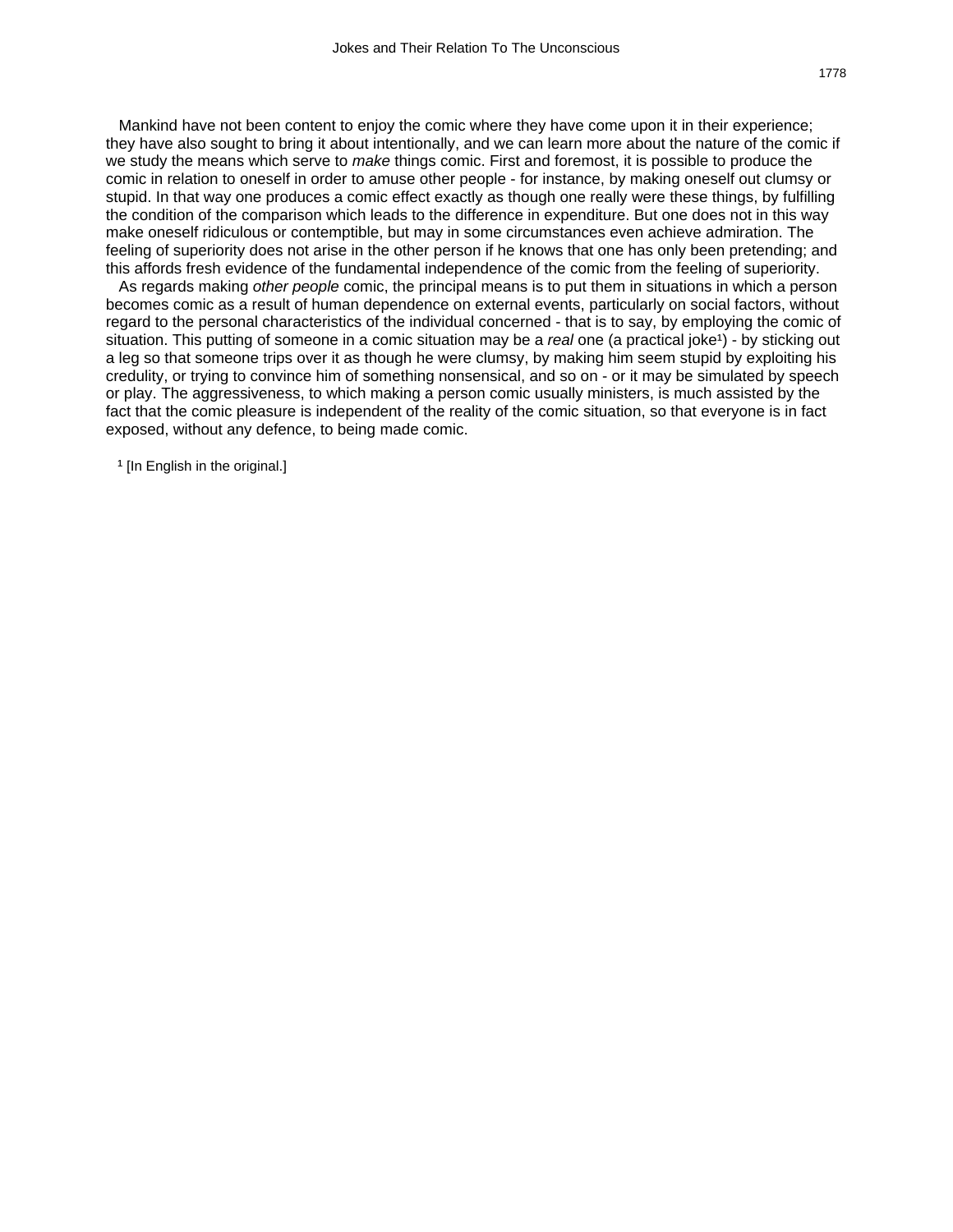1779

 But there are yet other means of making things comic which deserve special consideration and also indicate in part fresh sources of comic pleasure. Among these, for instance, is *mimicry*, which gives quite extraordinary pleasure to the hearer and makes its object comic even if it is still far from the exaggeration of a caricature. It is much easier to find a reason for the comic effect of *caricature* than for that of mere mimicry. Caricature, parody and travesty (as well as their practical counterpart, unmasking) are directed against people and objects which lay claim to authority and respect, which are in some sense '*sublime*'. They are procedures for *Herabsetzung*, as the apt German expression has it.<sup>1</sup> What is sublime is something large in the figurative, psychical sense; and I should like to suggest, or rather to repeat my suggestion, that, like what is somatically large, it is represented by an increased expenditure. It requires little observation to establish that when I speak of something sublime I innervate my speech in a different way, I make different facial expressions, and I try to bring the whole way in which I hold myself into harmony with the dignity of what I am having an idea of. I impose a solemn restraint upon myself - not very different from what I should adopt if I were to enter the presence of an exalted personality, a monarch, or a prince of science. I shall hardly be wrong in assuming that this different innervation in my ideational mimetics corresponds to an increased expenditure. The third instance of an increased expenditure of this kind is no doubt to be found when I proceed in abstract trains of thought instead of in the habitual concrete and plastic ones. When, therefore, the procedures that I have discussed for the degradation of the sublime allow me to have an idea of it as though it were something commonplace, in whose presence I need not pull myself together but may, to use the military formula, 'stand easy', I am being spared the increased expenditure of the solemn restraint; and the comparison between this new ideational method (instigated by empathy) and the previously habitual one, which is simultaneously trying to establish itself - this comparison once again creates the difference in expenditure which can be discharged by laughter.

<sup>1</sup> 'Degradation' [in English in the original]. Bain (1865, 248) writes: 'The occasion of the Ludicrous is the Degradation of some person or interest, possessing dignity, in circumstances that excite no other strong emotion.'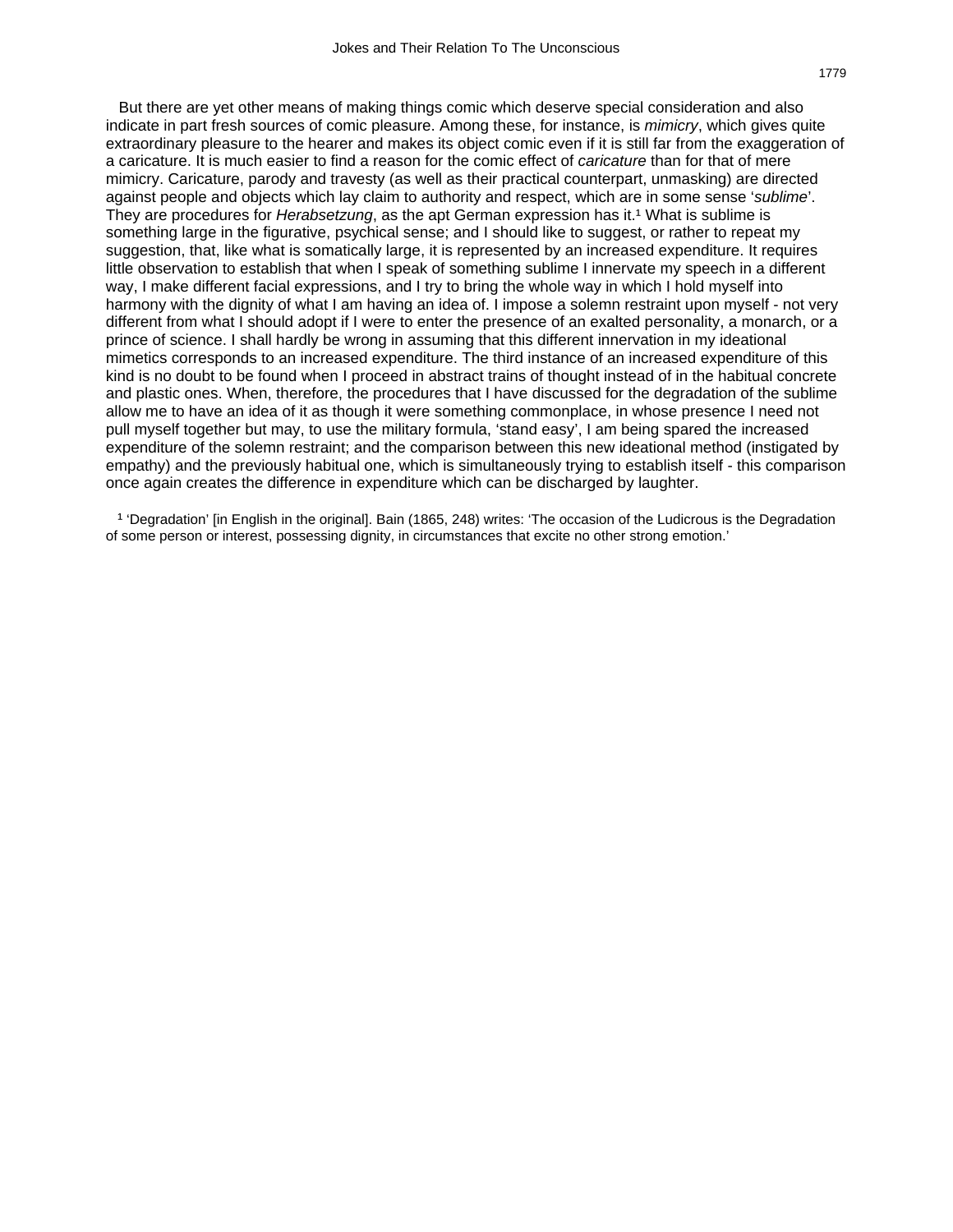*Caricature*, as is well known, brings about degradation by emphasizing in the general impression given by the exalted object a single trait which is comic in itself but was bound to be overlooked so long as it was only perceivable in the general picture. By isolating this, a comic effect can be attained which extends in our memory over the whole object. This is subject to the condition that the actual presence of the exalted object himself does not keep us in a reverential attitude. If a comic trait of this kind that has been overlooked is lacking in reality, a caricature will unhesitatingly create it by exaggerating one that is not comic in itself; and the fact that the effect of the caricature is not essentially diminished by this falsification of reality is once again an indication of the origin of comic pleasure.

 *Parody* and *travesty* achieve the degradation of something exalted in another way: by destroying the unity that exists between people's characters as we know them and their speeches and actions, by replacing either the exalted figures or their utterances by inferior ones. They are distinguished from caricature in this, but not in the mechanism of their production of comic pleasure. The same mechanism is also used for *unmasking*, which only applies where someone has seized dignity and authority by a deception and these have to be taken from him in reality. We have already met with a few examples of the comic effect of unmasking in jokes - for instance, in the story of the aristocratic lady who, at the first onset of her labourpains, exclaimed 'Ah! mon Dieu!' but whom the doctor would not assist till she cried out 'Aa-ee, aa-ee!'. Having come to know the characteristics of the comic, we can no longer dispute that this anecdote is in fact an example of comic unmasking and has no justifiable claim to be called a joke. It only recalls jokes by its setting and by the technical method of 'representation by something very small' - in this case the patient's cry, which is found sufficient to establish the indication for treatment. It nevertheless remains true that our linguistic sense, if we call on it for a decision, raises no objection to our calling a story like this a joke. We may explain this by reflecting that linguistic usage is not based on the scientific insight into the nature of jokes that we have arrived at in this laborious investigation. Since one of the functions of jokes is to make hidden sources of comic pleasure accessible once more (p. 1698), any device that brings to light something that is not manifestly comic may, by a loose analogy, be termed a joke. This applies preferably, however, to unmasking as well as to other methods of making people comic.<sup>1</sup>

<sup>&</sup>lt;sup>1</sup> 'Thus every conscious and ingenious evocation of the comic (whether the comic of contemplation or of situation) is in general described as a joke. We, of course, cannot here make use of this concept of the joke either.' (Lipps, 1898, 78.)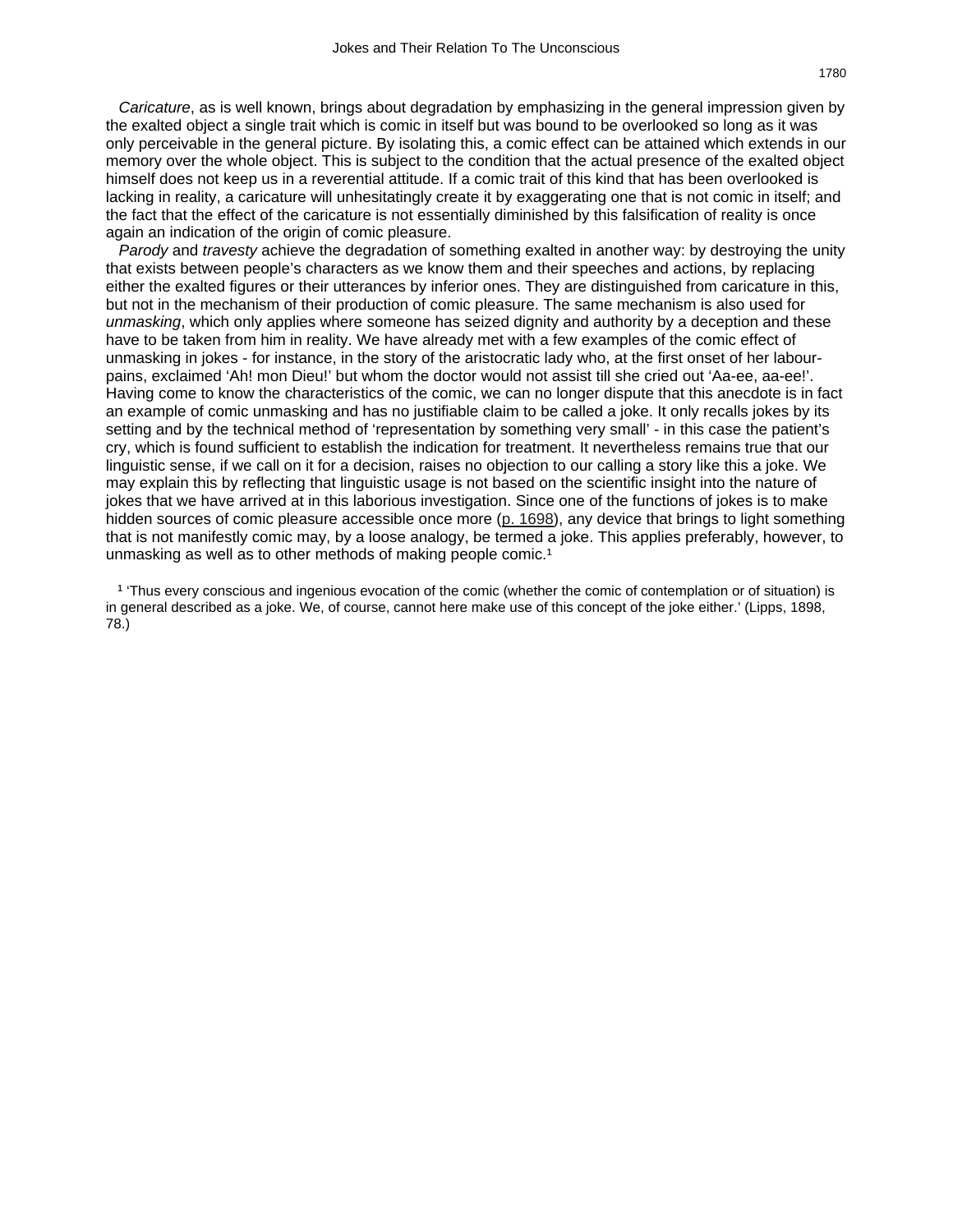## Jokes and Their Relation To The Unconscious

 Under the heading of 'unmasking' we may also include a procedure for making things comic with which we are already acquainted - the method of degrading the dignity of individuals by directing attention to the frailties which they share with all humanity, but in particular the dependence of their mental functions on bodily needs. The unmasking is equivalent here to an admonition: such and such a person, who is admired as a demigod, is after all only human like you and me. Here, too, are to be placed the efforts at laying bare the monotonous psychical automatism that lies behind the wealth and apparent freedom of psychical functions. We came across examples of 'unmasking' of this kind in the marriage-broker jokes, and felt a doubt at the time whether these anecdotes have a right to be counted as jokes. We are now able to decide with greater certainty that the anecdote of the echo who reinforced all the assertions of the marriage-broker and finally confirmed his admission that the bride had a hump with the exclamation 'And *what* a hump!' that this anecdote is essentially a *comic* story, an example of the unmasking of a psychical automatism. Here, however, the comic story is only serving as a façade. For anyone who will attend to the hidden meaning of the marriage-broker anecdotes, the whole thing remains an admirably staged joke; anyone who does not penetrate so far is left with a comic story. The same thing applies to the other joke, about the marriage-broker who, in order to answer an objection, ended by confessing the truth with a cry of 'But I ask you, who would lend such people anything?'. Here again we have a comic unmasking as the façade for a joke, though in this instance the characteristic of a joke is much more unmistakable, since the marriagebroker's remark is at the same time a representation by the opposite. In trying to prove that the people are rich he at the same time proves that they are *not* rich, but very poor. Here a joke and the comic are combined, and teach us that the same remark can be both things at once.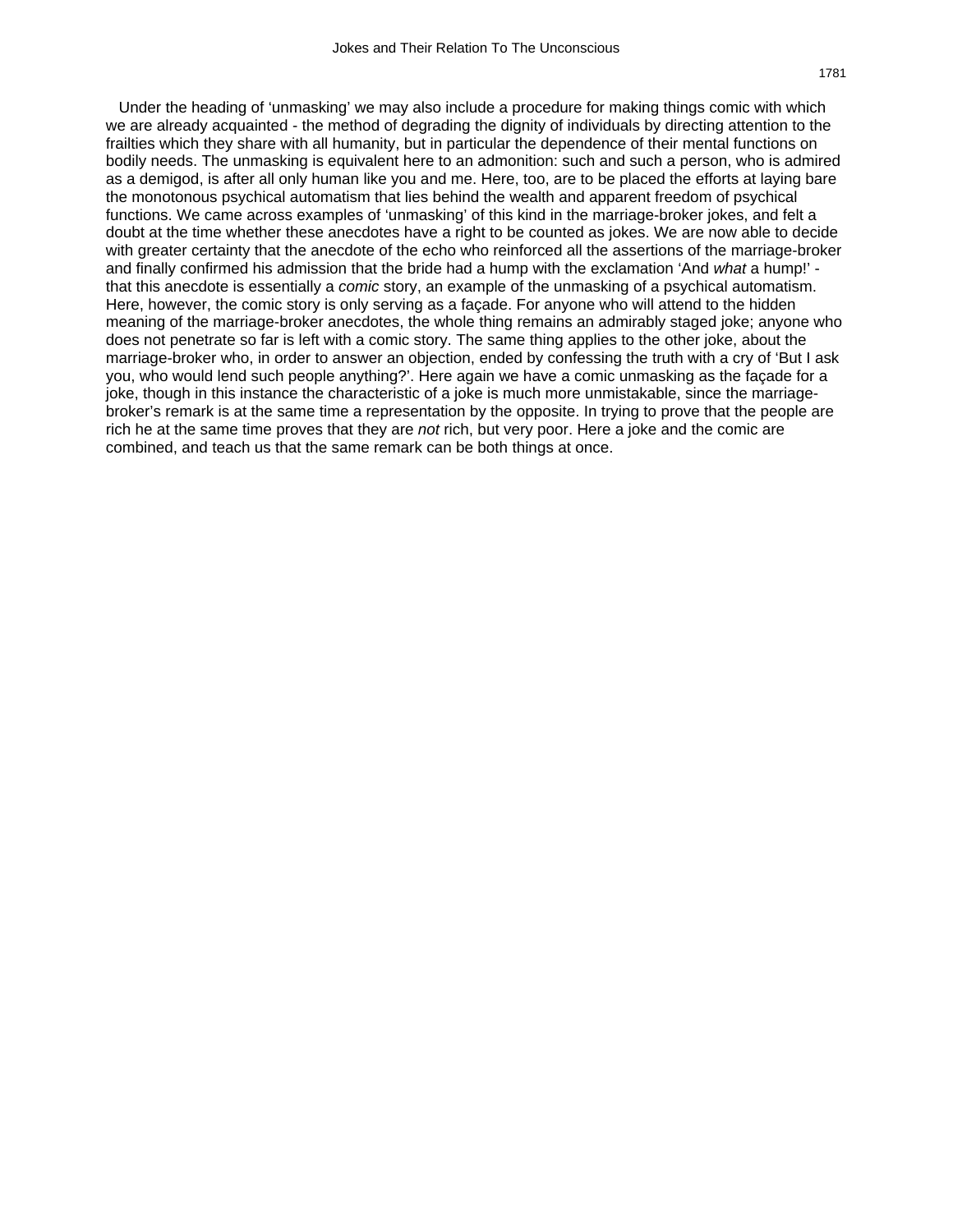We are glad to seize the opportunity of returning to jokes from the comic of unmasking, since our true problem is not to determine the nature of the comic but to throw light on the relation between jokes and the comic. We have discussed the uncovering of psychical automatism, in a case in which our feeling as to whether something is comic or a joke left us in the lurch. And we will now add another case in which there is a similar confusion between jokes and the comic - the case of nonsensical jokes. But our investigation will show us in the end that as regards this second case the convergence between jokes and the comic can be theoretically accounted for.

 In discussing the techniques of jokes we found that giving free play to modes of thought which are usual in the unconscious but which can only be judged as examples of 'faulty reasoning' in the conscious is the technical method adopted in many jokes; and about these, once again, we felt doubts whether they possessed the true character of jokes, so that we were inclined to classify them simply as comic stories. We were unable to reach a decision about our doubts because at the time we were ignorant of the essential characteristic of jokes. Subsequently, led by an analogy with the dream-work, we discovered that it lay in the compromise effected by the joke-work between the demands of reasonable criticism and the urge not to renounce the ancient pleasure in words and nonsense. What came about in this way as a compromise, when the preconscious start of the thought was left for a moment to unconscious revision, satisfied both claims in every instance, but presented itself to criticism in various forms and had to put up with various judgements at its hands. Sometimes a joke would succeed in slipping on the appearance of an insignificant but nevertheless permissible assertion, another time it would smuggle itself in as the expression of a valuable thought. But, in the marginal case of effecting a compromise, it would give up attempting to satisfy criticism. Boasting of the sources of pleasure at its command, it would appear before criticism as sheer nonsense and not be afraid to provoke contradiction from it; for the joke could reckon on the hearer straightening out the disfigurement in the form of its expression by unconscious revision and so giving it back its meaning.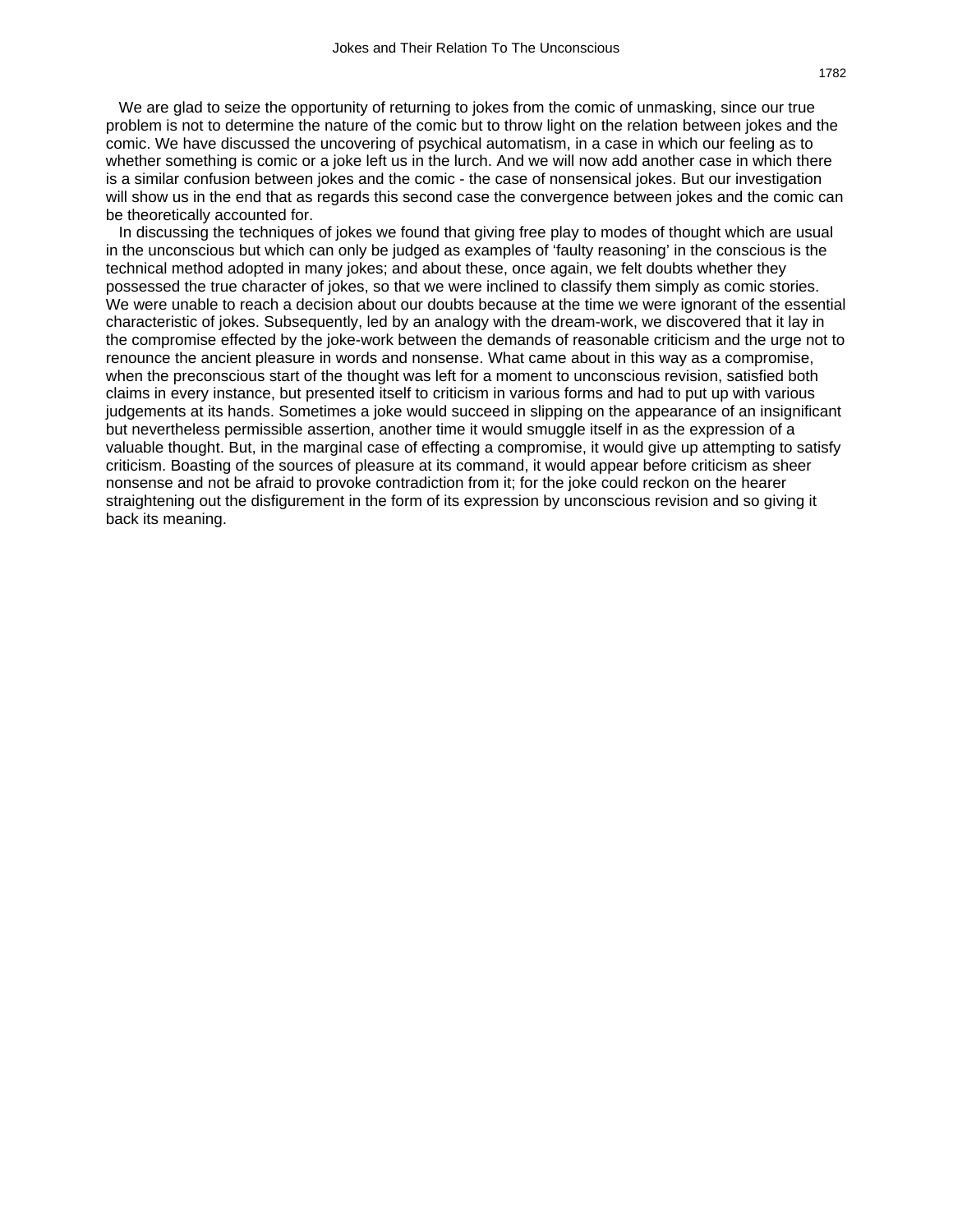In what instances, then, will a joke appear before criticism as nonsense? Particularly when it makes use of the modes of thought which are usual in the unconscious but are proscribed in conscious thought - faulty reasoning, in fact. For certain modes of thought proper to the unconscious have also been retained by the conscious - for instance, some kinds of indirect representation, allusion, and so on - even though their conscious employment is subject to considerable restrictions. When a joke makes use of these techniques it will raise little or no objection on the part of criticism; objections will only appear if it also makes use for its technique of the methods with which conscious thought will have nothing more to do. A joke can still avoid objection, if it conceals the faulty reasoning it has used and disguises it under a show of logic, as happened in the anecdotes of the cake and the liqueur, of the salmon mayonnaise, and similar ones. But if it produces the faulty reasoning undisguised, then the objections of criticism will follow with certainty.

 In such cases the joke has another resource. The faulty reasoning, which it uses for its technique as one of the modes of thought of the unconscious, strikes criticism - even though not invariably so - as being *comic*. Consciously giving free play to unconscious modes of thought (which have been rejected as faulty) is a means of producing comic pleasure; and it is easy to understand this, since it certainly requires a greater expenditure of energy to establish a preconscious cathexis than to give free play to an unconscious one. When, on hearing a thought which has, as it were, been formed in the unconscious, we compare it with its correction, a difference in expenditure emerges for us from which comic pleasure arises. A joke which makes use of faulty reasoning like this for its technique, and therefore appears nonsensical, can thus produce a comic effect at the same time. If we fail to detect the joke, we are once again left with only the comic or funny story.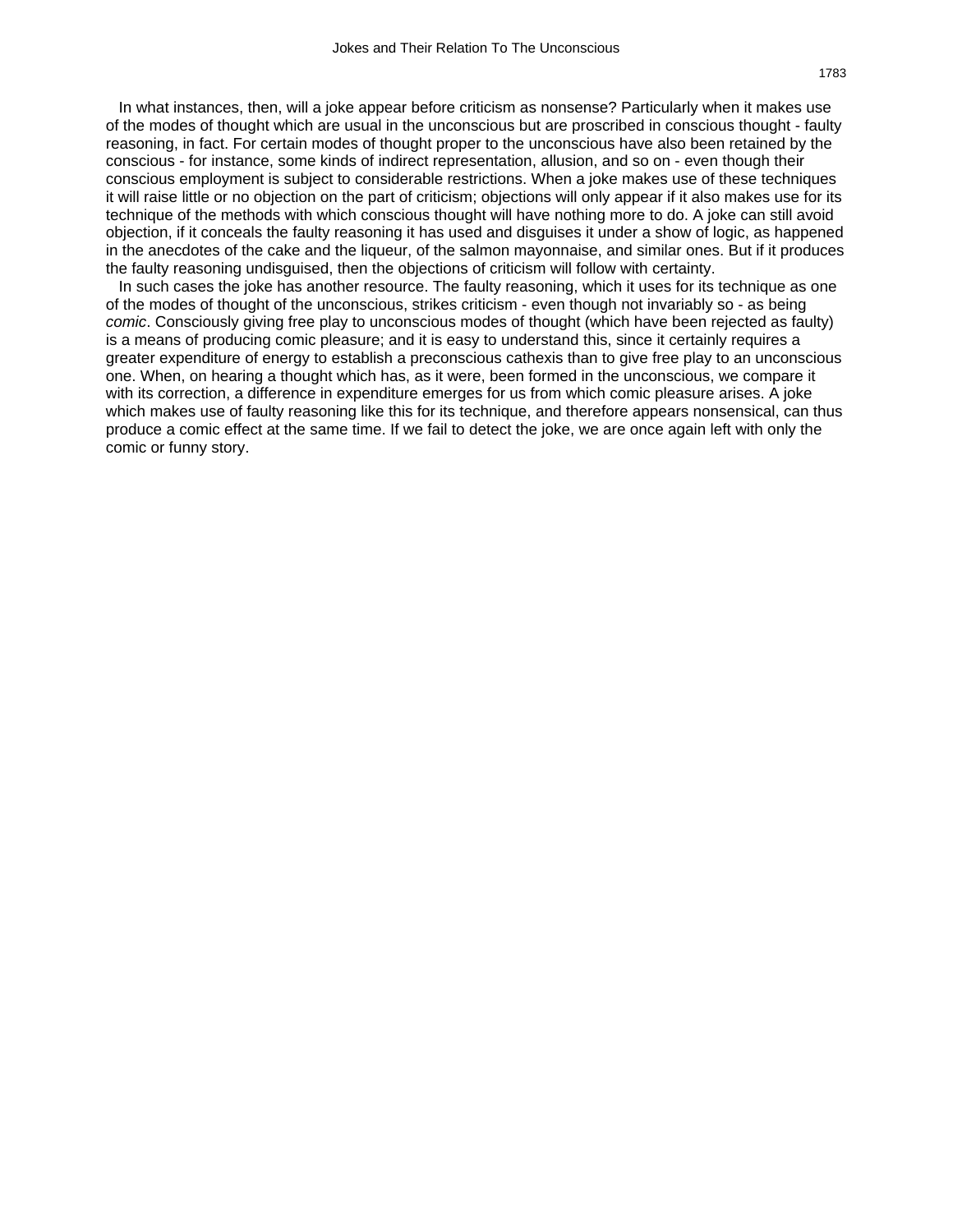The story of the borrowed kettle which had a hole in it when it was given back (p. 1664) is an excellent example of the purely comic effect of giving free play to the unconscious mode of thought. It will be recalled that the borrower, when he was questioned, replied firstly that he had not borrowed a kettle at all, secondly that it had had a hole in it already when he borrowed it, and thirdly that he had given it back undamaged and without a hole. This mutual cancelling-out by several thoughts, each of which is in itself valid, is precisely what does not occur in the unconscious. In dreams, in which the modes of thought of the unconscious are actually manifest, there is accordingly no such thing as an 'either-or',<sup>1</sup> only a simultaneous juxtaposition. In the example of a dream, which, in spite of its complication, I chose in my *Interpretation of Dreams* as a specimen of the work of interpretation, I tried to rid myself of the reproach of having failed to relieve a patient of her pains by psychical treatment. My reasons were: (1) that she herself was responsible for her illness because she would not accept my solution, (2) that her pains were of organic origin and were therefore no concern of mine, (3) that her pains were connected with her widowhood, for which I was evidently not responsible and (4) that her pains were due to an injection from a contaminated syringe, which had been given her by someone else. All these reasons stood side by side, as though they were not mutually exclusive. I was obliged to replace the 'and' of the dream by an 'either-or' in order to escape a charge of nonsense.

 There is a similar comic story of a Hungarian village in which the blacksmith had been guilty of a capital offence. The burgomaster, however, decided that as a penalty a *tailor* should be hanged and not the blacksmith, because there were two tailors in the village but no second blacksmith, and the crime must be expiated. A displacement of this kind from the figure of the guilty person to another naturally contradicts every law of conscious logic but by no means the mode of thought of the unconscious. I do not hesitate to call this story comic, and yet I have included the one about the kettle among the jokes. I will now admit that this latter story too is far more correctly described as 'comic' rather than as a joke. But I now understand how it is that my feeling, which is as a rule so sure, can leave me in doubt as to whether this story is comic or a joke. This is a case in which I cannot come to a decision on the basis of my feeling - when, that is, the comic arises from the uncovering of a mode of thought that is exclusively proper to the unconscious. A story like this may be comic and a joke at the same time; but it will give me the impression of being a joke, even if it is merely comic, because the use of the faulty reasoning of the unconscious reminds me of jokes, just as did the manoeuvres for uncovering what is not manifestly comic (p. 1781).

 I set great store by clarifying this most delicate point in my arguments - the relation of jokes to the comic; and I will therefore supplement what I have said with a few negative statements. I may first draw attention to the fact that the instance of the convergence of jokes and the comic which I am dealing with here is not identical with the former one (p. 1781). It is true that the distinction is a rather narrow one, but it can be made with certainty. In the earlier case the comic arose from the uncovering of psychical automatism. This, however, is by no means peculiar to the unconscious alone, nor does it play any striking part in the technique of jokes. Unmasking only comes into relation with jokes accidentally, when it serves some other joke-technique, such as representation by the opposite. But in the case of giving free play to unconscious modes of thought the convergence of jokes and the comic is a *necessary* one, since the same method which is used here by the first person of the joke as a technique for releasing pleasure must from its very nature produce comic pleasure in the third person.

 $1$  At the most, it is introduced by the narrator by way of interpretation.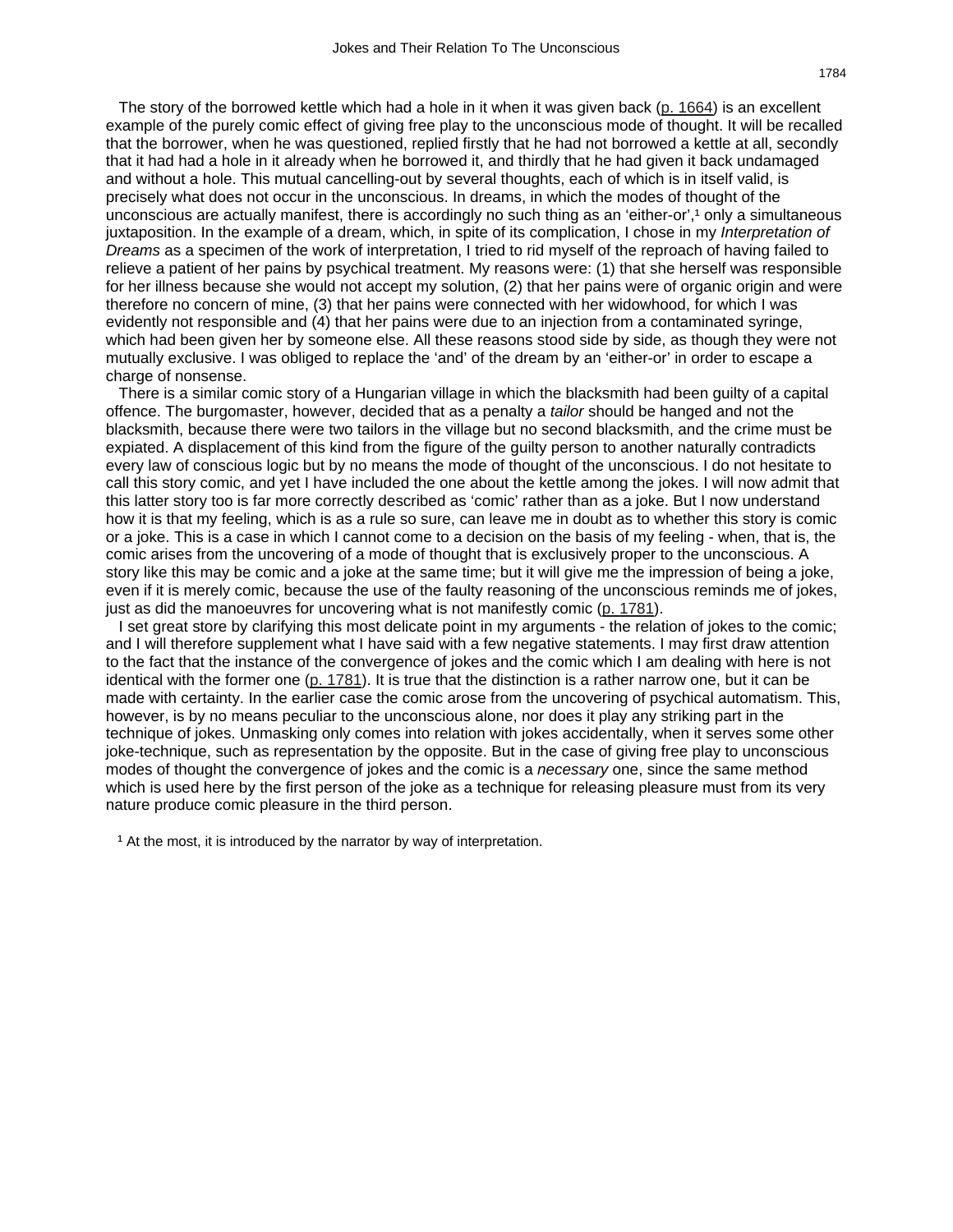One might be tempted to generalize from this last case and look for the relation of jokes to the comic in the notion that the effect of jokes on the third person takes place according to the mechanism of comic pleasure. But there is no question of this being so. Contact with the comic is by no means to be found in all jokes or even in the majority of them; in most cases, on the contrary, a clear distinction is to be made between jokes and the comic. Whenever a joke succeeds in escaping the appearance of nonsense - that is, in most jokes accompanied by double meaning and allusion - there is no trace to be found in the hearer of any effect resembling the comic. This may be tested in the examples I have given earlier, or on a few new ones that I can bring up:

 Telegram of congratulations to a gambler on his seventieth Birthday: '*Trente et quarante*.' (Dividing-up with allusion.)

 Hevesi somewhere describes the process of tobacco manufacture: 'The bright yellow leaves . . . were dipped in a sauce and were sauced in this dip.' (Multiple use of the same material).

Madame de Maintenon was known as 'Madame de *Maintenant*'. (Modification of a name.)

 Professor Kästner said to a prince who stood in front of a telescope during a demonstration: 'Your Highness, I know quite well that you are "*durchläuchtig* [illustrious]",<sup>1</sup> but you are not "*durchsigtig* [transparent]."

Count Andrássy was known as ' Minister of the Fine Exterior'.

 It might further be thought that at any rate all jokes with a façade of nonsense will seem comic and must produce a comic affect. But I must recall that jokes of this kind very often affect the hearer in another way and provoke bewilderment and a tendency to repudiation (see p. 1727 *n*.). Thus it evidently depends on whether the nonsense of a joke appears as comic or as sheer ordinary nonsense - and we have not yet investigated what determines this. We therefore stick to our conclusion that jokes are from their nature to be distinguished from the comic and only converge with it, on the one hand in certain special cases, and on the other hand in their aim of obtaining pleasure from intellectual sources.

 During these enquiries into the relations between jokes and the comic the distinction has become plain to us which we must emphasize as the most important and which points at the same time to a main psychological characteristic of the comic. We found ourselves obliged to locate the pleasure in jokes in the unconscious; no reason is to be found for making the same localization in the case of the comic. On the contrary, all the analyses we have hitherto made have pointed to the source of comic pleasure being a comparison between two expenditures both of which must be ascribed to the preconscious. Jokes and the comic are distinguished first and foremost in their psychical localization; *the joke, it may be said, is the contribution made to the comic from the realm of the unconscious*.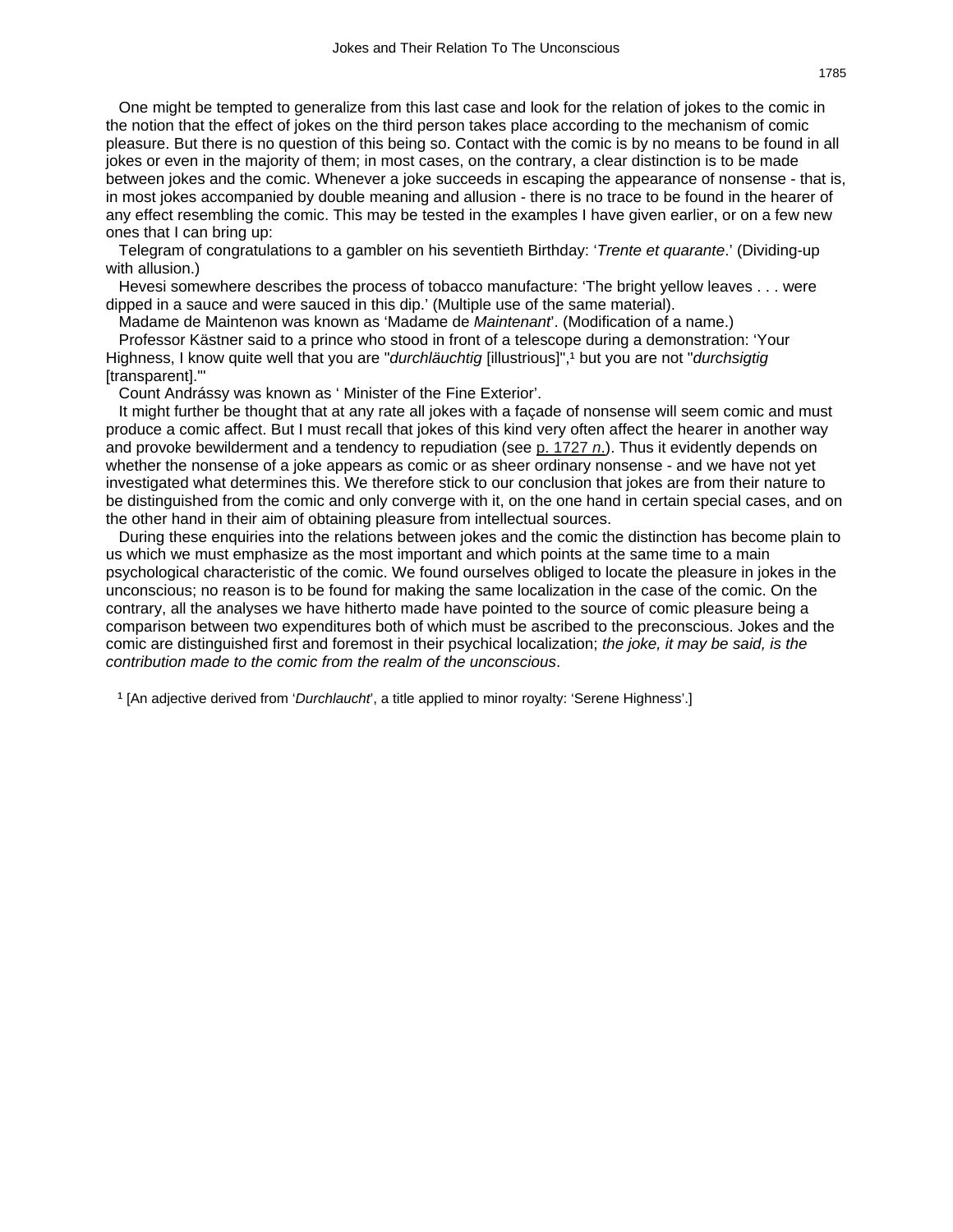There is no need to apologize for this digression, since the relation of jokes to the comic was the reason for our being forced into an investigation of the comic. But it is certainly time we returned to our previous topic - the discussion of the methods which serve for making things comic. We considered caricature and unmasking first, because we can derive some indications from these two for the analysis of the comic of *mimicry*. As a rule, no doubt, mimicry is permeated with caricature - the exaggeration of traits that are not otherwise striking -, and it also involves the characteristic of degradation. But this does not seem to exhaust its nature. It cannot be disputed that it is in itself an extraordinarily fertile source of comic pleasure, for we laugh particularly at the *faithfulness* of a piece of mimicry. It is not easy to give a satisfactory explanation of this unless one is prepared to adopt the view held by Bergson (1900), which approximates the comic of mimicry to the comic due to the discovery of psychical automatism. Bergson's opinion is that everything in a living person that makes one think of an inanimate mechanism has a comic effect. His formula for this runs '*mécanisation de la vie*'. He explains the comic of mimicry by starting out from a problem raised by Pascal in his *Pensées* of why it is that one laughs when one compares two similar faces neither of which has a comic effect by itself. 'What is living should never, according to our expectation, be repeated exactly the same. When we find such a repetition we always suspect some mechanism lying behind the living thing.' When one sees two faces that resemble each other closely, one thinks of two impressions from the same mould or of some similar mechanical procedure. In short, the cause of laughter in such cases would be the divergence of the living from the inanimate, or, as we might say, the degradation of the living to the inanimate (ibid., 35). If, moreover, we were to accept these plausible suggestions of Bergson's, we should not find it difficult to include his view under our own formula. Experience has taught us that every living thing is different from every other and calls for a kind of expenditure by our understanding; and we find ourselves disappointed if, as a result of complete conformity or deceptive mimicry, we need make no fresh expenditure. But we are disappointed in the sense of a relief, and the expenditure on expectation which has become superfluous is discharged by laughter. The same formula would also cover all the cases which Bergson considers of comic rigidity ('*raideur*'), of professional customs, fixed ideas, and turns of speech repeated on every possible occasion. All these cases would go back to a comparison between the expenditure on expectation and the expenditure actually required for an understanding of something that has remained the same; and the larger amount needed for expectation would be based on observation of the multiplicity and plasticity of living things. In the case of mimicry, accordingly, the source of the comic pleasure would be not the comic of situation but of expectation.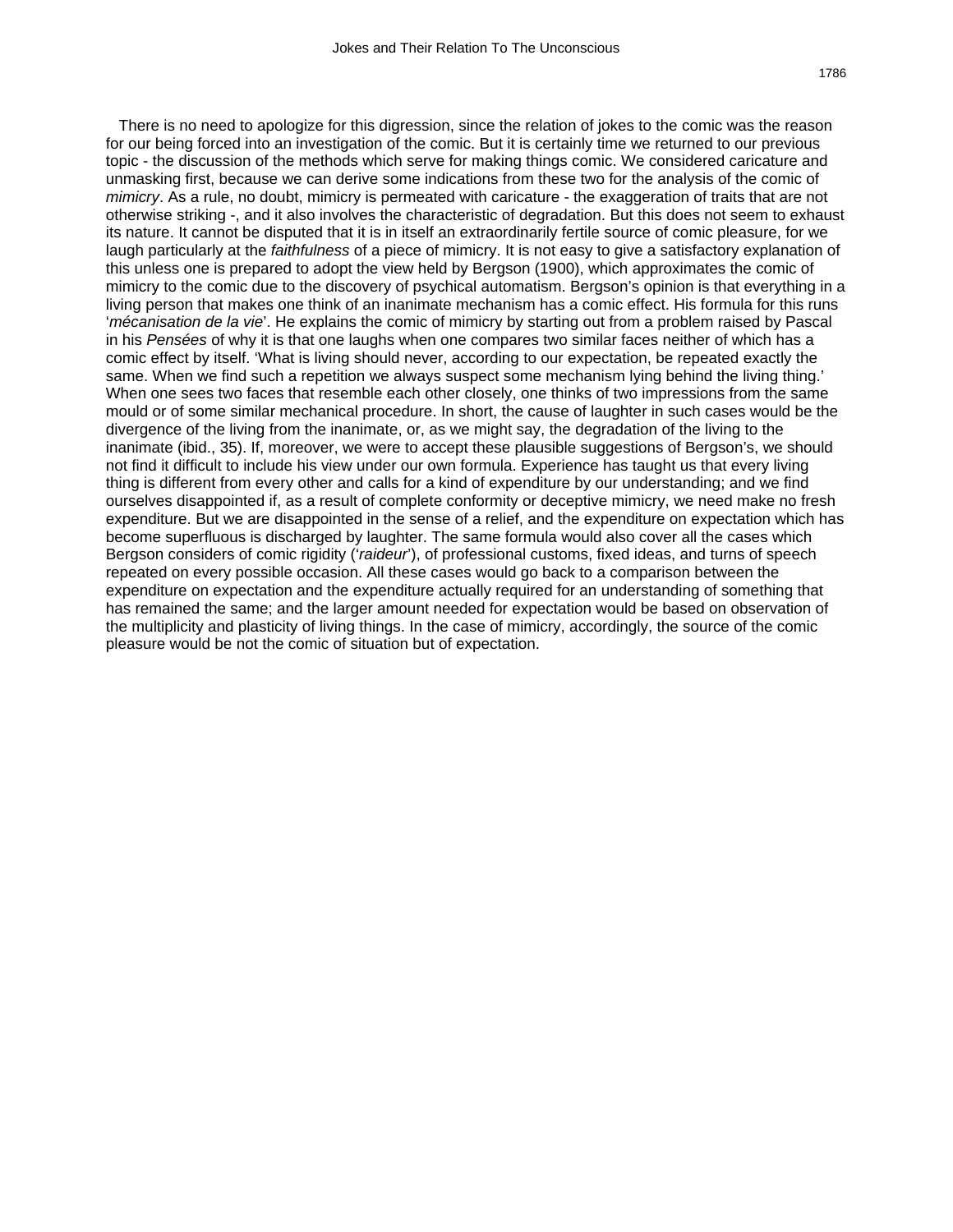Since we derive comic pleasure in general from a comparison, it is incumbent on us to examine the comic of comparison itself; and this, indeed, serves as a method of making things comic. Our interest in this question will be increased when we recall that in the case of analogies, too, we often found that our 'feeling' left us in the lurch as to whether something was to be called a joke or merely comic (p. 1680 f.).

 The subject would, it must be admitted, deserve more careful treatment than our interests can devote to it. The main attribute that we enquire after in an analogy is whether it is apt - that is, whether it draws attention to a conformity which is really present in two different objects. The original pleasure in rediscovering the same thing (Groos, 1899, 153) is not the only motive that favours the use of analogies; there is the further fact that analogies are capable of a use which brings with it a relief of intellectual work if, that is to say, one follows the usual practice of comparing what is less known with what is better known or the abstract with the concrete, and by the comparison elucidates what is more unfamiliar or more difficult. Every such comparison, especially of something abstract with something concrete, involves a certain degradation and a certain economy in expenditure on abstraction (in the sense of ideational mimetics), but this is of course not sufficient to allow the characteristic of the comic to come clearly into prominence. It does not emerge suddenly but gradually from the pleasure of the relief brought about by the comparison. There are plenty of cases which merely fringe on the comic and in which doubt might be felt whether they show the characteristic of the comic. The comparison becomes undoubtedly comic if there is a rise in the level of difference between the expenditure on abstraction in the two things that are being compared, if something serious and unfamiliar, especially if it is of an intellectual or moral nature, is brought into comparison with something commonplace and inferior. The previous pleasure of the relief and the contribution from the determinants of ideational mimetics may perhaps explain the gradual transition, conditioned by quantitative factors, from general pleasure to comic pleasure during the comparison. I shall no doubt avoid misunderstandings if I stress the fact that I do not trace the comic pleasure in analogies to the contrast between the two things compared but to the difference between the two expenditures on abstraction. When an unfamiliar thing that is hard to take in, a thing that is abstract and in fact sublime in an intellectual sense, is alleged to tally with something familiar and inferior, in imagining which there is a complete absence of any expenditure on abstraction, then that abstract thing is itself unmasked as something equally inferior. The comic of comparison is thus reduced to a case of degradation.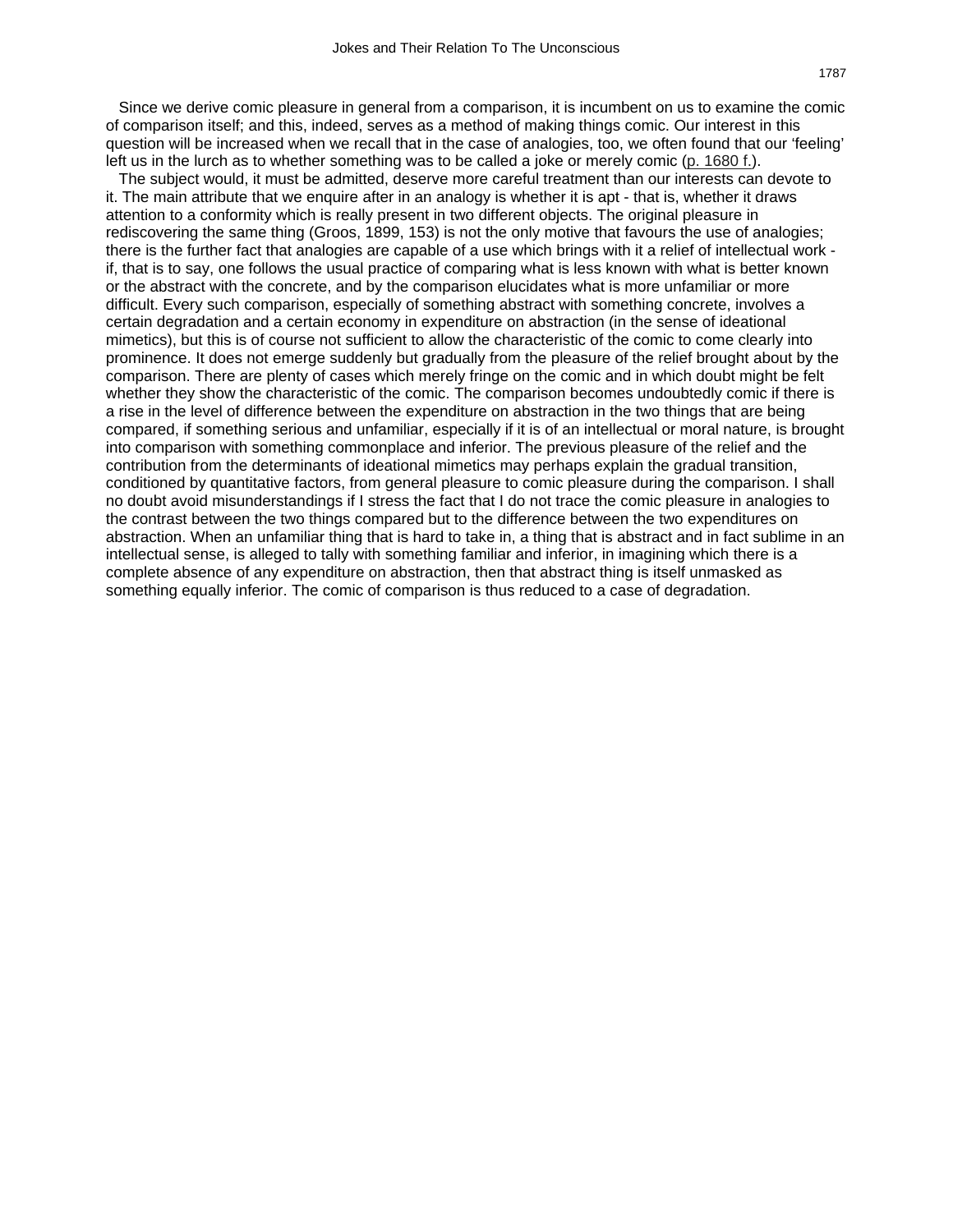A comparison can, however, as we have already seen, be in the nature of a joke, without a trace of comic admixture - precisely, that is, when it avoids degradation. Thus the comparison of truth with a torch that cannot be carried through a crowd without singeing someone's beard is purely in the nature of a joke, because it takes a watered-down turn of speech ('the torch of truth') at its full value, and it is not comic, because a torch as an object, though it is a concrete thing, is not without a certain distinction. But a comparison can just as easily be a joke and comic as well, and can be each independently of the other, since a comparison can be of help to certain techniques of jokes, such as unification or allusion. In this way Nestroy's comparison of memory to a 'warehouse' (p. 1683) is at once comic and a joke - the former because of the extraordinary degradation which the psychological concept has to put up with in being compared to a 'warehouse', and the latter because the person making use of the comparison is a clerk, who thus establishes in the comparison a quite unexpected unification between psychology and his profession. Heine's phrase 'till at last all the buttons burst on the breeches of my patience' seems at first sight to be no more than a remarkable example of a comically degrading comparison; but on further consideration we must also allow it the characteristics of a joke, since the comparison, as a means of allusion, impinges on the region of the obscene and so succeeds in liberating pleasure in the obscene. The same material, by what is admittedly not an entirely chance coincidence, provides us with a yield of pleasure which is simultaneously comic and of the character of a joke. If the conditions of the one favour the generation of the other, their union has a confusing effect on the 'feeling' which is supposed to tell us whether we are being offered a joke or something comic, and a decision can only be arrived at by an attentive investigation that has been freed from any predisposition to a particular kind of pleasure.

 However attractive it may be to follow up these more intimate determinants of the yield of comic pleasure, the author must bear in mind that neither his education nor his daily occupation justify his extending his enquiries far beyond the sphere of jokes; and he must confess that the topic of comic comparisons makes him particularly aware of his inability.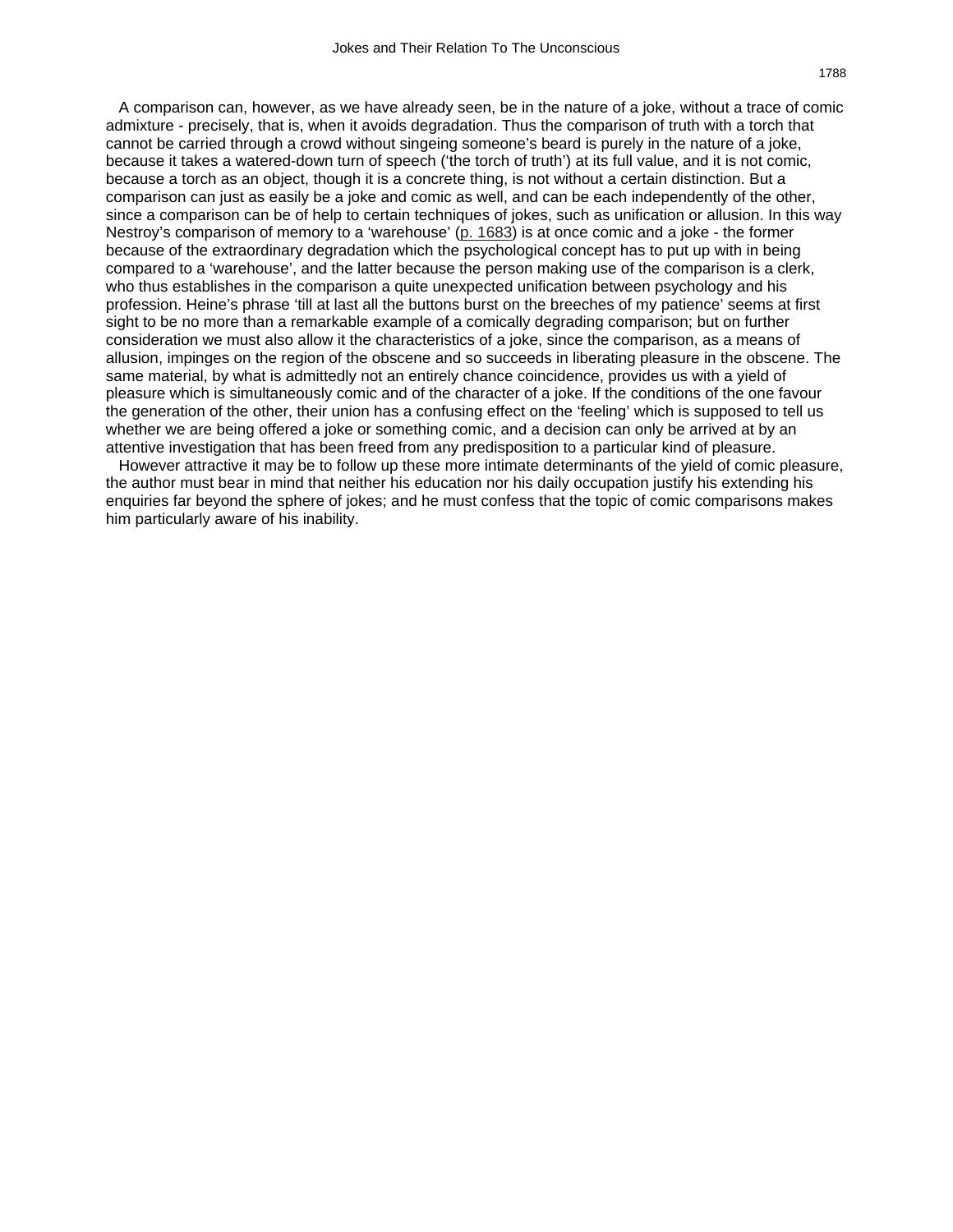We therefore readily recall that many authorities do not recognize the sharp conceptual and material distinction between jokes and the comic to which we have found ourselves led, and that they regard jokes as simply 'the comic of speech' or 'of words'. In order to test this view we will choose one example each of something intentionally and of something involuntarily comic in words to compare with jokes. We have remarked earlier that we believe ourselves very well able to distinguish a comic remark from a joke:

> 'With a fork and much to-do His mother dragged him from the stew'

is merely comic; Heine's remark about the four castes among the inhabitants of Göttingen - 'professors, students, philistines and donkeys' is *par excellence* a joke.

 For something intentionally comic I will take as a model Stettenheim's 'Wippchen'. People speak of Stettenheim as 'witty' because he possesses to a special degree the gift of evoking the comic. This capacity does in fact aptly determine the 'wit' that one 'has' in contrast to the 'joke' that one 'makes'.<sup>1</sup> It cannot be disputed that the letters of Wippchen, the Correspondent from Bernau, are also 'witty' in so far as they are abundantly sprinkled with jokes of every kind, among them some that are genuinely successful (e.g. of a display by savages: 'in ceremonial undress'). But what gives these productions their peculiar character is not these separate jokes but the almost too abundant comic of speech which flows through them. 'Wippchen' was no doubt originally intended as a satirical figure, a modification of Gustav Freytag's 'Schmock', one of those uneducated people who misuse and trade away the nation's store of culture; but the author's enjoyment of the comic effects achieved in his picture of this character has evidently pushed the satirical purpose little by little into the background. Wippchen's productions are for the most part 'comic nonsense'. The author has made use of the pleasurable mood brought about by the piling up of these successes to introduce (justifiably, it must be said), alongside perfectly permissible material, all kinds of insipidities which could not be tolerated on their own account. Wippchen's nonsense produces a specific effect on account of a peculiar technique. If one looks more closely at these 'jokes' one is specially struck by a few kinds which give the whole production its stamp. Wippchen makes use predominantly of combinations (amalgamations), modifications of familiar turns of speech and quotations and replacements of a few commonplace elements in them by more pretentious and weighty forms of expression. This incidentally is coming near to the techniques of jokes.

<sup>1</sup> [The same German word '*Witz*' is used here for both 'wit' and 'joke'.]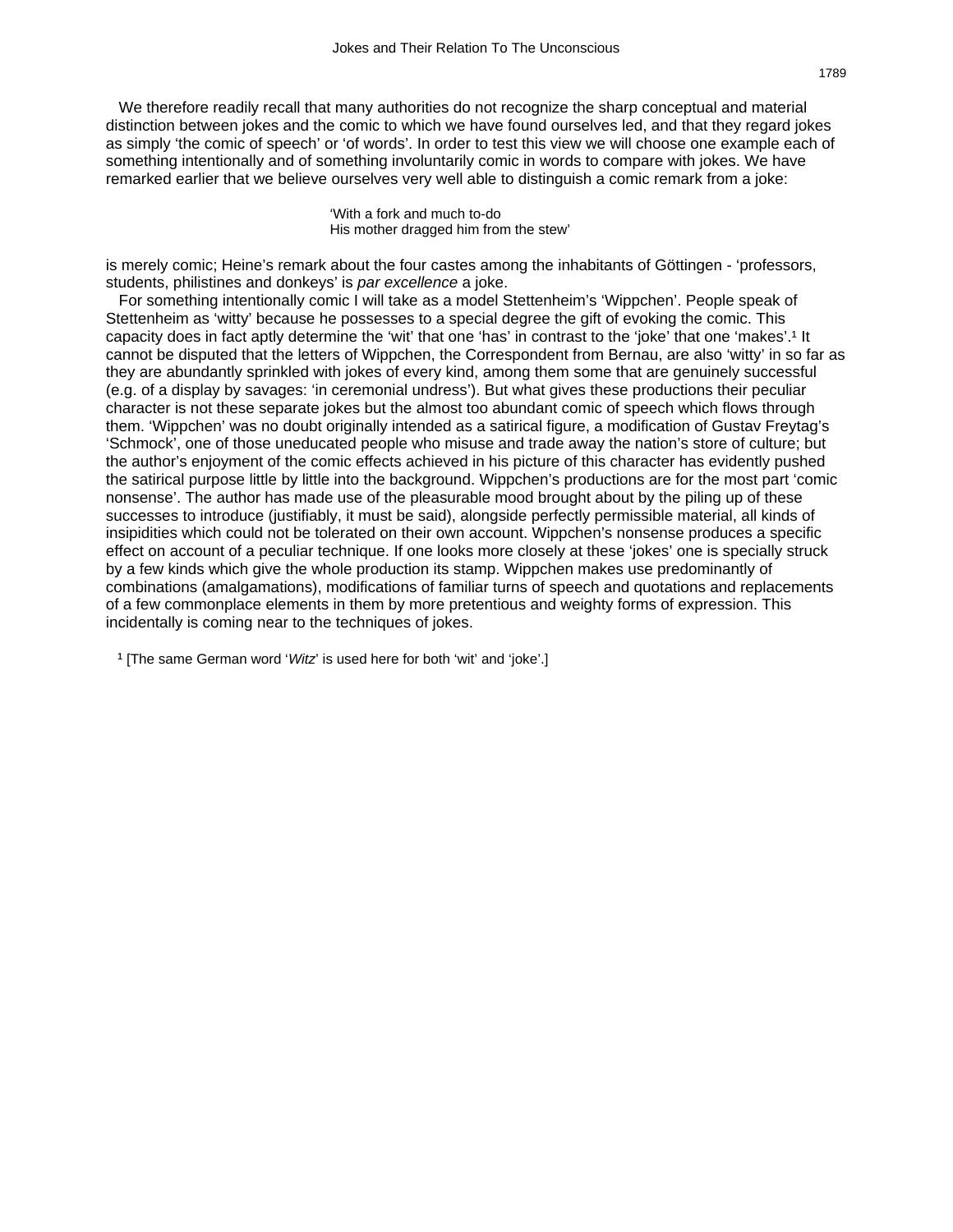Here, for instance, are some amalgamations (taken from the preface and the first pages of the whole series):

 'Turkey has money *wie Heu am Meere*.' This is made up of the two expressions: 'Money *wie Heu*' and 'Money *wie Sand am Meer* '.<sup>1</sup>

 Or, 'I am no more than a column stripped of its leaves,² which bears witness to its vanished glory' condensed from 'a tree stripped of its leaves' and 'a column which . . . etc.'

 Or, 'Where is the thread of Ariadne which will lead me from the Scylla of this Augean stable?' to which three Greek legends have each contributed an element.

 The modifications and substitutions can be summarized without much difficulty. Their nature can be seen from the following examples, which are characteristic of Wippchen and behind which we have a glimpse of another, more current and usually more commonplace wording, which has been reduced to a *cliché*:

 '*Mier Papier und Tinte höher zu hängen*.' We use the phrase '*einem den Brotkorb höher hängen* ' metaphorically for 'to put someone in more difficult circumstances'. So why should not the metaphor be extended to other material?

<sup>1</sup> [These are two common expressions in German, equivalent to 'money like dirt' or 'oceans of money'.]

² ['*Eine entlaubte Säule*' - an echo of '*Eine entleibte Seele*', 'a disembodied spirit'.]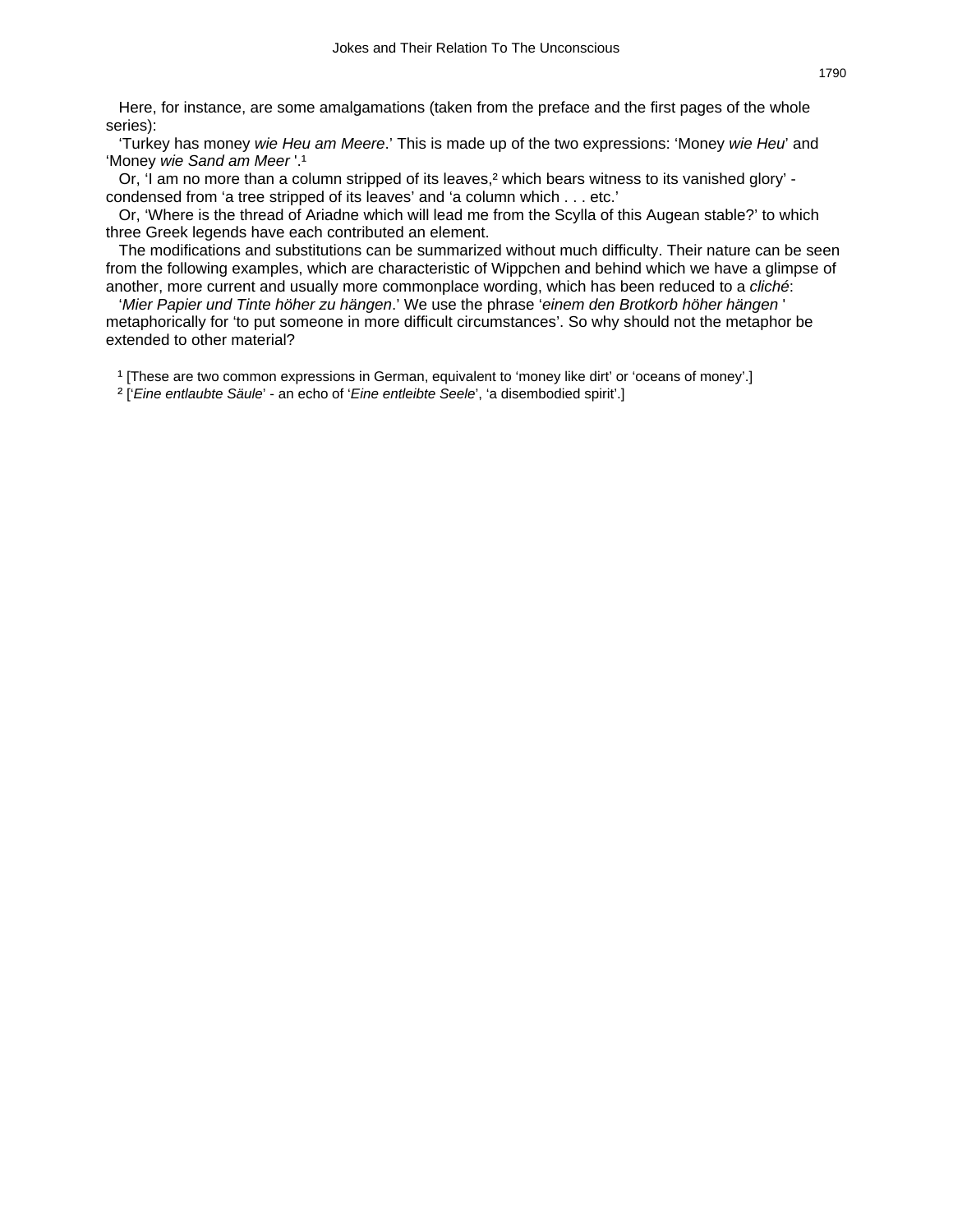'Battles in which the Russians sometimes draw the shorter and sometimes the longer.' Only the first of these expressions ['*den Kürzeren ziehen*', 'draw the shorter'] is in common use; but in view of its derivation there would be no absurdity in bringing the second into use as well.

 'While I was still young, Pegasus stirred within me.' If we put back 'the poet' instead of 'Pegasus' we find an autobiographical *cliché* well-worn by frequent use. It is true that 'Pegasus' is not a suitable substitute for 'the poet', but it has a conceptual relation with it and is a high-sounding word.

 'Thus I lived through the thorny shoes of childhood.' A simile instead of a simple statement. '*Die Kinderschuhe austreten*' ['to wear out the shoes of childhood', 'to leave the nursery behind'] is one of the images connected with the concept of childhood.

 From the profusion of Wippchen's other productions some can be stressed as pure examples of the comic. For instance, as a comic disappointment: 'For hours the fight fluctuated, until at last it remained undecided.' Or, as a comic unmasking (of ignorance): 'Clio, the Medusa of History.' Or quotations such as: '*Habent sua fata morgana*.'<sup>1</sup> But our interest is more aroused by the amalgamations and modifications, because they repeat familiar joke-techniques. We may, for instance, compare with the modifications such jokes as 'he has a great future behind him', or '*er hat ein Ideal vor dem Kopf*', or Lichtenberg's modification joke 'new spas cure well', and so on. Are Wippchen's productions which have the same technique now to be called jokes? or how do they differ from these?

<sup>1</sup> [Habent sua fata libelli (books have their destinies)' is a Latin saying attributed to Terence. '*Fata Morgana*' is the Italian name for a particular kind of mirage seen in the Straits of Messina: from Morgan le Fey (fairy), King Arthur's sister.]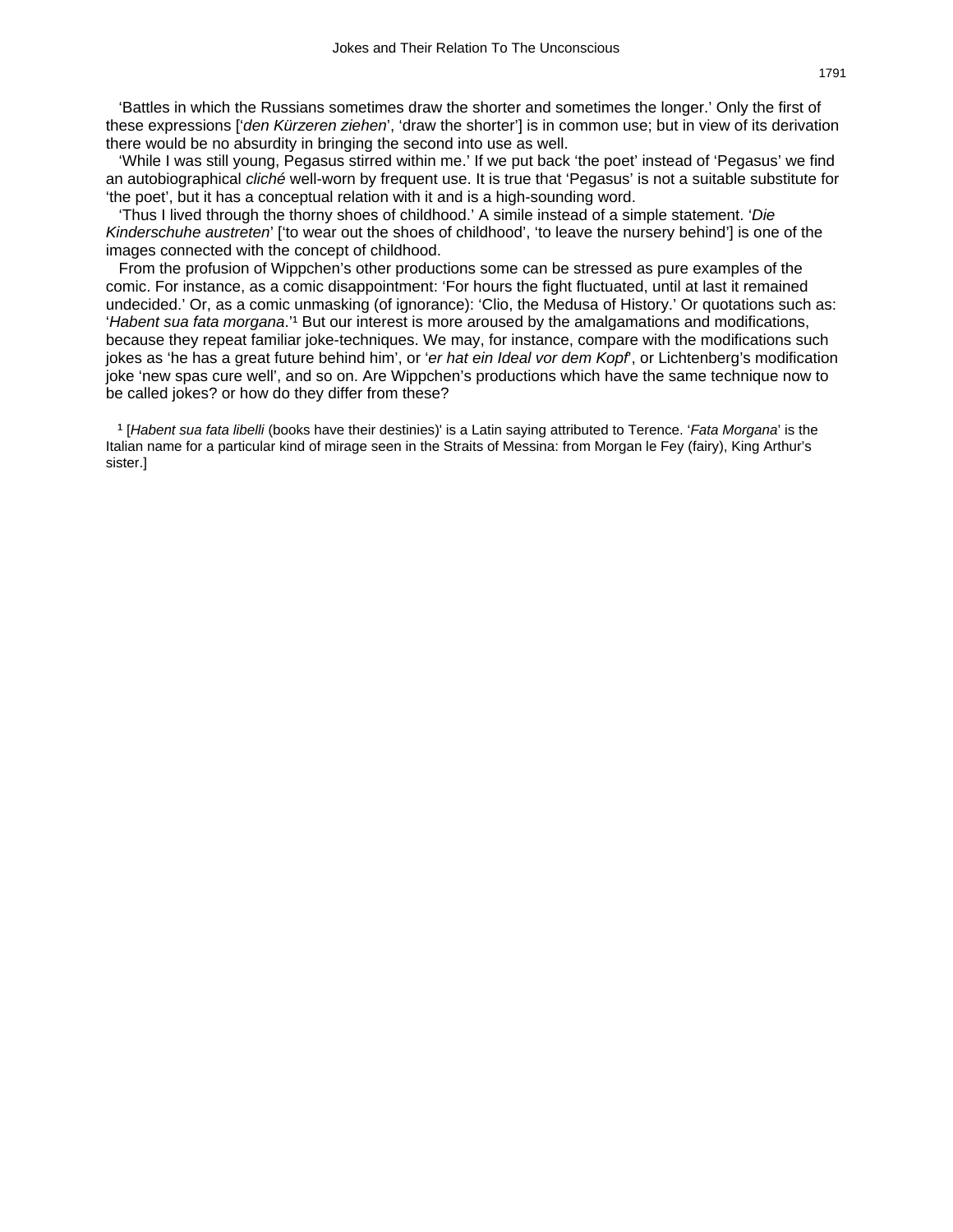It is not difficult to answer. Let us recall that jokes present a double face to their hearer, force him to adopt two different views of them. In a nonsense joke, like the ones last mentioned, the one view, which only takes the wording into account, regards it as nonsense; the other view, following the hints that are given, passes through the hearer's unconscious and finds an excellent sense in it. In Wippchen's joke-like productions one face of the joke is blank, as though it were rudimentary: a Janus head but with only one face developed on it. If we allow the technique to lure us into the unconscious, we come upon nothing. The amalgamations lead us to no instance in which the two things that are amalgamated really yield a new meaning; if we attempt an analysis, they fall completely apart. The modifications and substitutions lead, as they do in jokes, to a usual and familiar wording; but the modification or substitution itself tells us nothing fresh and as a rule, indeed, nothing possible or serviceable. So that only the one view of these 'jokes' is left over - that they are nonsense. We can merely decide whether we choose to call such productions, which have freed themselves from one of the most essential characteristics of jokes, 'bad' jokes or not jokes at all.

 Rudimentary jokes of this kind undoubtedly produce a comic effect, which we can account for in more than one way. Either the comic arises from the uncovering of the modes of thought of the unconscious, as in cases we considered earlier, or the pleasure comes from the comparison with a complete joke. Nothing prevents our supposing that both these ways of generating comic pleasure converge here. It is not impossible that here the inadequacy of support from a joke is precisely what makes the nonsense into comic nonsense.

 For there are other easily intelligible cases in which inadequacy of this kind as compared with what ought to be effected makes the nonsense irresistibly comic. The counterpart of jokes - riddles - can perhaps offer us better examples of this than jokes themselves. For instance, here is a 'facetious question': 'What is it that hangs on the wall and that one can dry one's hands on?' It would be a stupid riddle if the answer were 'a hand-towel'. But that answer is rejected. - 'No, a herring.' - 'But for heaven's sake', comes the infuriated protest 'a herring doesn't hang on the wall.' - 'You *can* hang it up there.' - 'But who in the world is going to dry his hands on a herring?' - 'Well', is the soothing reply, 'you don't *have* to.' This explanation, given by means of two typical displacements, shows how far this question falls short of a genuine riddle; and on account of its absolute inadequacy it strikes us as being - instead of simply nonsensically stupid - irresistibly comic. In this way, by failing to comply with essential conditions, jokes, riddles, and other things, which do not produce comic pleasure in themselves, are made into sources of comic pleasure.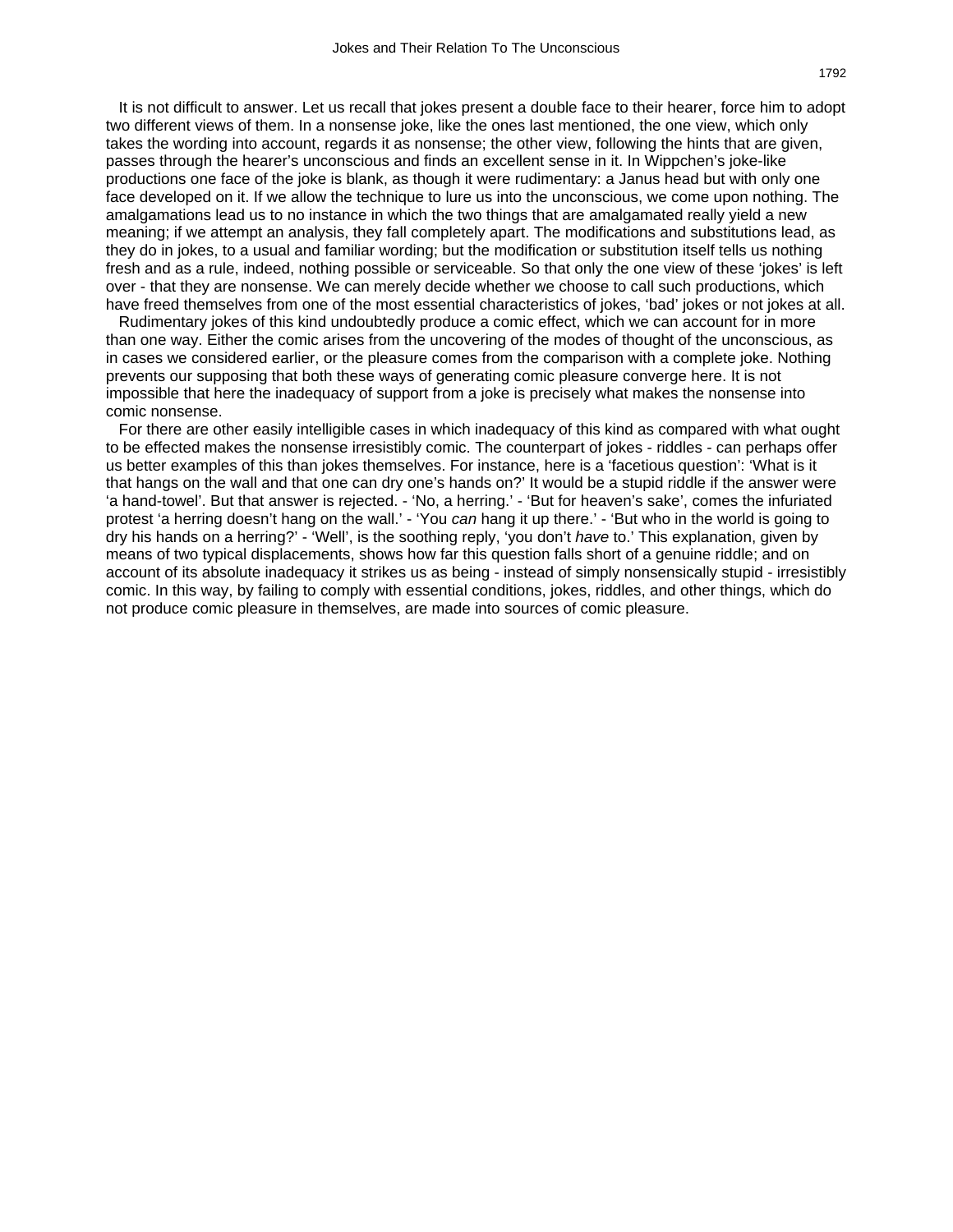There is still less difficulty in understanding the case of the *involuntary* comic of speech, which we can find realized as often as we please in, for instance, the poems of Friederike Kempner (1891):

# *Against Vivisection*

 Ein unbekanntes Band der Seelen kettet Den Menschen an das arme Tier. Das Tier hat einen Willen - ergo Seele - Wenn auch 'ne kleinere als wir. $1$ 

Or a conversation between a loving married couple:

## *The Contrast*

 'Wie glücklich bin ich', ruft sie leise, 'Auch ich', sagt lauter ihr Gemahl, 'Es macht mich deine Art und Weise Sehr stolz auf meine gute Wahl!' <sup>2</sup>

 There is nothing here to make us think of jokes. But there is no doubt that it is the inadequacy of these 'poems' that makes them comic - the quite extraordinary clumsiness of their expression, which is linked with the tritest or most journalistic turns of phrase, the simple-minded limitation of their thought, the absence of any trace of poetic matter or form. In spite of all this, however, it is not obvious why we find Kempner's poems comic. We find many similar products nothing but shockingly bad; they do not make us laugh but annoy us. But it is precisely the greatness of the distance that separates them from what we expect of a poem that imposes the comic view on us; if this difference struck us as smaller we should be more inclined to criticize than to laugh. Furthermore, the comic effect of Kempner's poems is assured by a subsidiary circumstance - the authoress's unmistakably good intentions and a peculiar sincerity of feeling which disarms our ridicule or our annoyance and which we sense behind her helpless phrases.

 Here we are reminded of a problem whose consideration we have postponed. Difference in expenditure is undoubtedly the basic determining condition of comic pleasure; but observation shows that this difference does not invariably give rise to pleasure. What further conditions must be present or what disturbances must be kept back, in order that comic pleasure may actually arise from the difference in expenditure? Before we turn to answering this question, we will conclude this discussion with a clear assertion that the comic of speech does not coincide with jokes, and that jokes must therefore be something other than the comic of speech.

 $1$  [ Between mankind and poor dumb beasts there stretches A chain of souls impossible to see. Poor dumb beasts have a will - *ergo* a soul too - E'en though they have a soul smaller than we.]

 ² [ 'How fortunate am I!' she softly cried. 'I too', declared her husband's louder voice: 'Your many qualities fill me with pride At having made so excellent a choice.']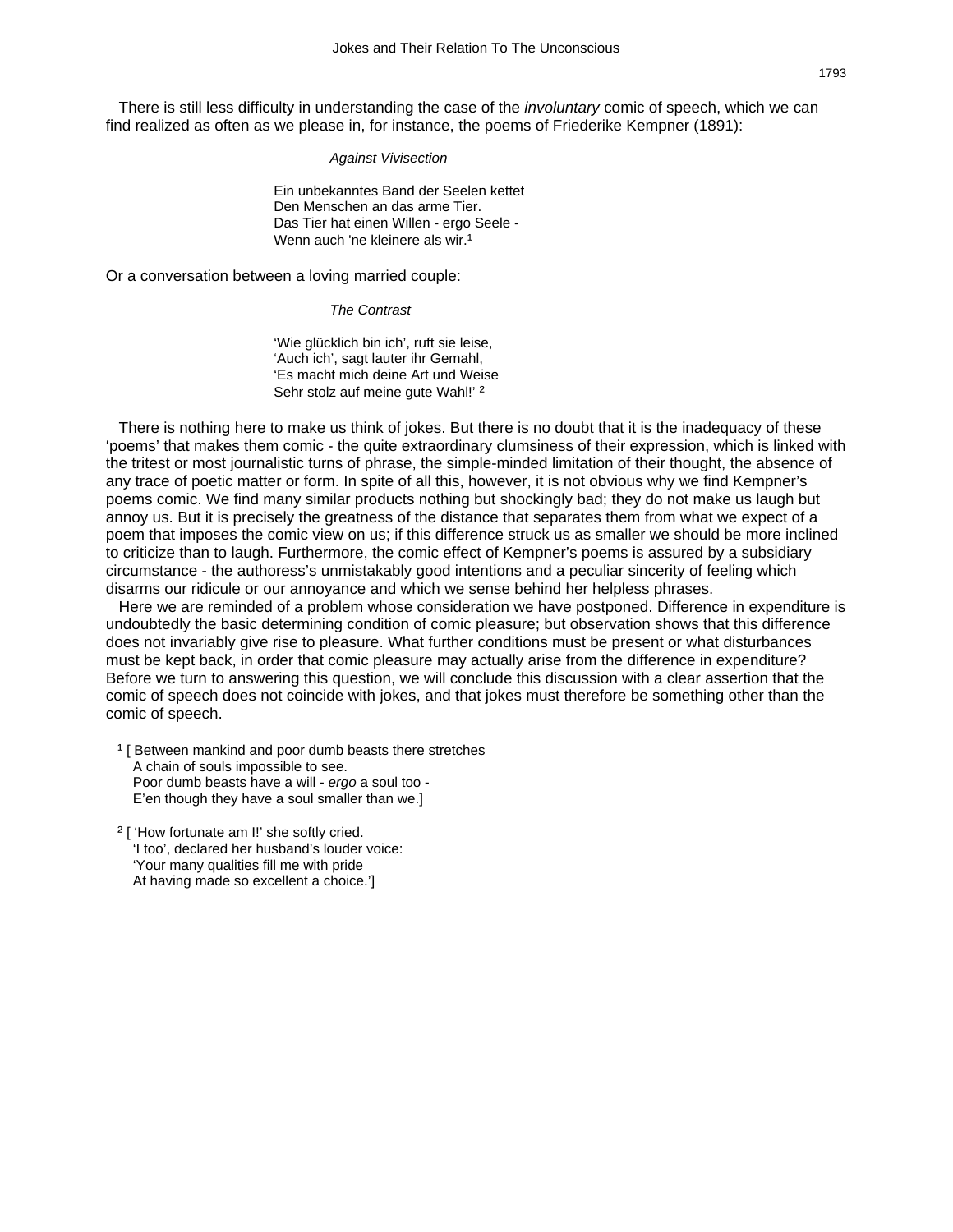Now that we are on the point of approaching an answer to our last question, as to the necessary conditions for the generating of comic pleasure from the difference in expenditure, we may allow ourselves a relief which cannot fail to give us pleasure. An accurate reply to the question would be identical with an exhaustive account of the nature of the comic, for which we can claim neither capacity nor authority. We shall once more be content to throw light on the problem of the comic only so far as it contrasts clearly with the problem of jokes.

 Every theory of the comic is objected to by its critics on the score that its definition overlooks what is essential to the comic; 'The comic is based on a contrast between ideas.' 'Yes, in so far as the contrast has a comic and not some other effect.' 'The feeling of the comic arises from the disappointment of an expectation.' 'Yes, unless the disappointment is in fact a distressing one.' No doubt the objections are justified; but we shall be over-estimating them if we conclude from them that the essential feature of the comic has hitherto escaped detection. What impairs the universal validity of these definitions are conditions which are indispensable for the generating of comic pleasure; but we do not need to look for the essence of the comic in them. In any case, it will only become easy for us to dismiss the objections and throw light on the contradictions to the definitions of the comic if we suppose that the origin of comic pleasure lies in a comparison of the difference between two expenditures. Comic pleasure and the effect by which it is known - laughter - can only come about if this difference is unutilizable and capable of discharge. We obtain no pleasurable effect but at most a transient sense of pleasure in which the characteristic of being comic does not emerge, if the difference is put to another use as soon as it is recognized. Just as special contrivances have to be adopted in the case of jokes in order to prevent the use elsewhere of the expenditure that is recognized as superfluous, so, too, comic pleasure can only appear in circumstances that guarantee this same condition. For this reason occasions on which these differences in expenditure occur in our ideational life are uncommonly numerous, but the occasions on which the comic emerges from those differences are relatively quite rare.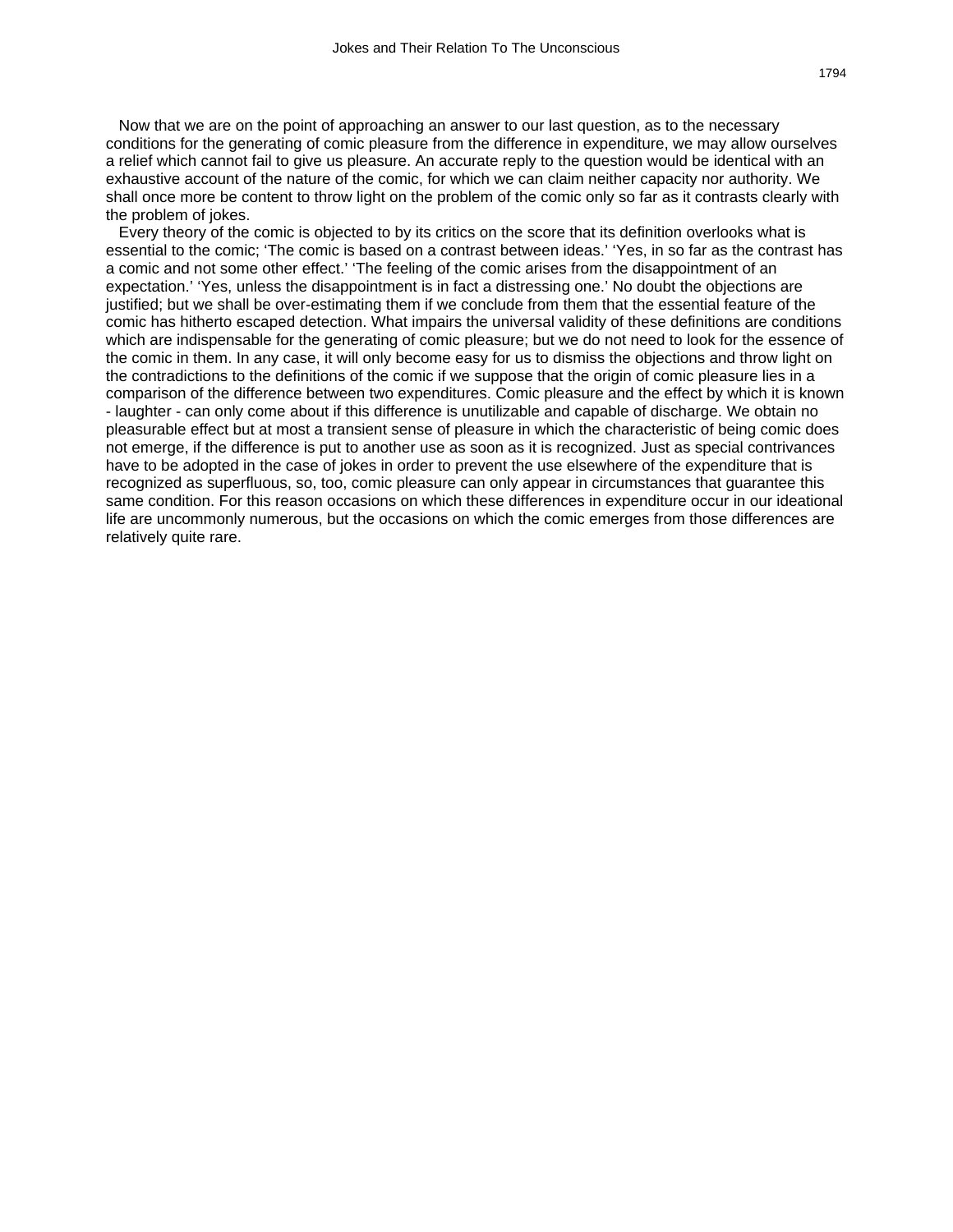Two observations force themselves on anyone who studies even cursorily the conditions for the generation of the comic from difference in expenditure. Firstly, there are cases in which the comic appears habitually and as though by force of necessity, and on the contrary others in which it seems entirely dependent on the circumstances and on the standpoint of the observer. But secondly, unusually large differences very often break through unfavourable conditions, so that the comic feeling emerges in spite of them. In connection with the first of these points it would be possible to set up two classes - the inevitably comic and the occasionally comic - though one must be prepared from the first to renounce the notion of finding the inevitability of the comic in the first class free from exceptions. It would be tempting to enquire into the determining conditions for the two classes.

 The conditions, some of which have been brought together as the 'isolation' of the comic situation, apply essentially to the second class. A closer analysis elicits the following facts:

 (*a*) The most favourable condition for the production of comic pleasure is a generally cheerful mood in which one is 'inclined to laugh'. In a toxic mood of cheerfulness almost everything seems comic, probably by comparison with the expenditure in a normal state. Indeed, jokes, the comic and all similar methods of getting pleasure from mental activity are no more than ways of regaining this cheerful mood - this euphoria - from a single point of approach, when it is not present as a general disposition of the psyche.

 (*b*) A similarly favourable effect is produced by an *expectation* of the comic, by being attuned to comic pleasure. For this reason, if an intention to make something comic is communicated to one by someone else, differences of such a low degree are sufficient that they would probably be overlooked if they occurred in one's experience unintentionally. Anyone who starts out to read a comic book or goes to the theatre to see a farce owes to this intention his ability to laugh at things which would scarcely have provided him with a case of the comic in his ordinary life. In the last resort it is in the recollection of having laughed and in the expectation of laughing that he laughs when he sees the comic actor come on to the stage, before the latter can have made any attempt at making him laugh. For that reason, too, one admits feeling ashamed afterwards over what one has been able to laugh at the play.

 (*c*) Unfavourable conditions for the comic arise from the kind of mental activity with which a particular person is occupied at the moment. Imaginative or intellectual work that pursues serious aims interferes with the capacity of the cathexes for discharge - cathexes which the work requires for its displacements - so that only unexpectedly large differences in expenditure are able to break through to comic pleasure. What are quite specially unfavourable for the comic are all kinds of intellectual processes which are sufficiently remote from what is perceptual to bring ideational mimetics to a stop. There is no place whatever left for the comic in abstract reflection except when that mode of thought is suddenly interrupted.

 (*d*) The opportunity for the release of comic pleasure disappears, too, if the attention is focused precisely on the comparison from which the comic may emerge. In such circumstances what would otherwise have the most certain comic effect loses its comic force. A movement or a function cannot be comic for a person whose interest is directed to comparing it with a standard which he has clearly before his mind. Thus the examiner does not find the nonsense comic which the candidate produces in his ignorance; he is annoyed by it, while the candidate's fellow students, who are far more interested in what luck he will have than in how much he knows, laugh heartily at the same nonsense. A gymnastic or dancing instructor seldom has an eye for the comic in his pupils' movements; and a clergyman entirely overlooks the comic in the human weaknesses which the writer of comedies can bring to light so effectively. The comic process will not bear being hypercathected by attention; it must be able to take its course quite unobserved in this respect, incidentally, just like jokes. It would, however, contradict the nomenclature of the 'processes of consciousness' of which I made use, with good reason, in my *Interpretation of Dreams* if one sought to speak of the comic process as a necessarily unconscious one. It forms part, rather, of the preconscious; and such processes, which run their course in the preconscious but lack the cathexis of attention with which consciousness is linked, may aptly be given the name of 'automatic'. The process of comparing expenditures must remain automatic if it is to produce comic pleasure.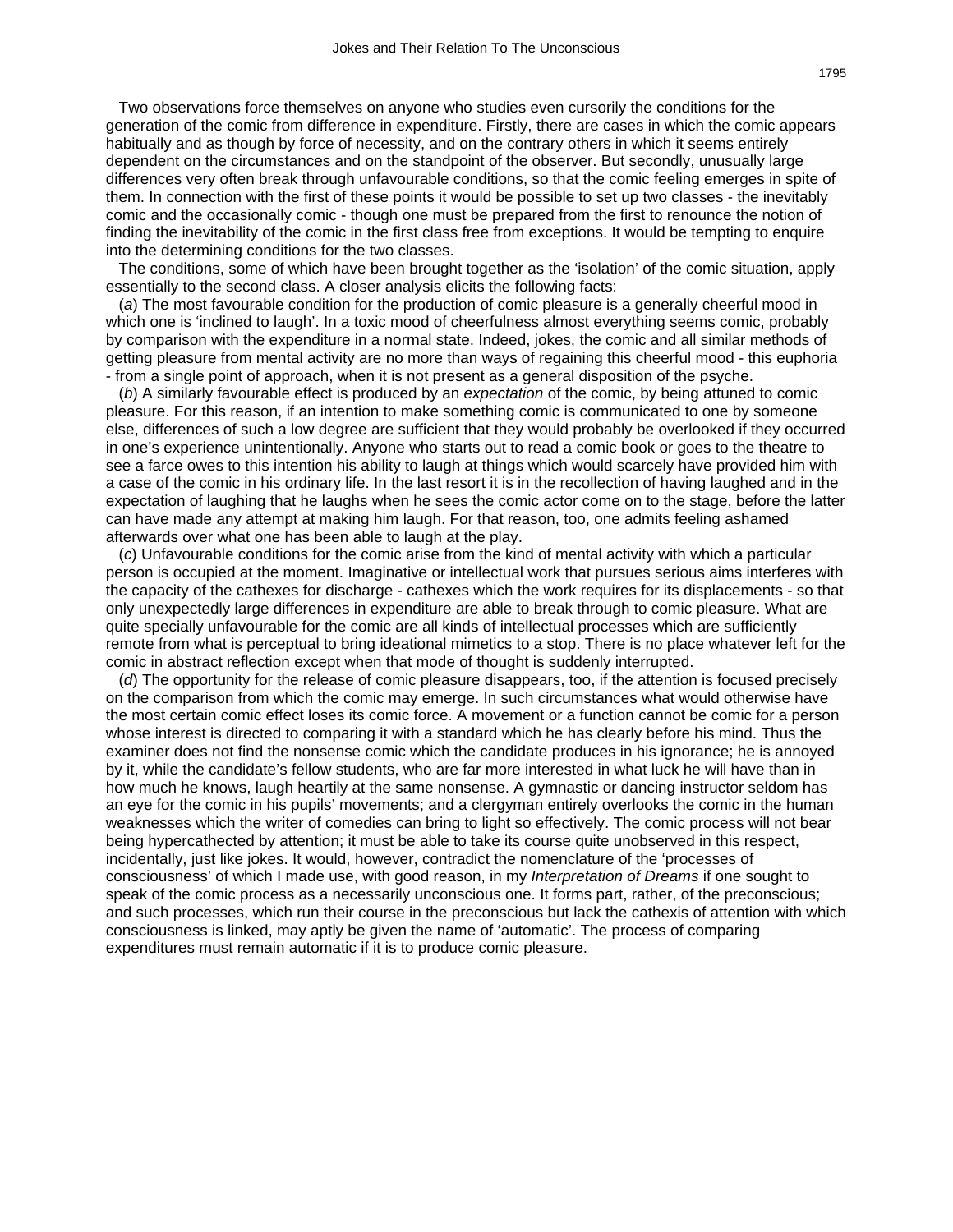1796

 (*e*) The comic is greatly interfered with if the situation from which it ought to develop gives rise at the same time to a release of strong affect. A discharge of the operative difference is as a rule out of the question in such a case. The affects, disposition and attitude of the individual in each particular case make it understandable that the comic emerges and vanishes according to the standpoint of each particular person, and that an absolute comic exists only in exceptional instances. The contingency or relativity of the comic is therefore far greater than that of a joke, which never happens of its own accord but is invariably *made*, and in which the conditions under which it can find acceptance can be observed at the time at which it is constructed. The generation of affect is the most intense of all the conditions that interfere with the comic and its importance in this respect has been nowhere overlooked.<sup>1</sup> For this reason it has been said that the comic feeling comes easiest in more or less indifferent cases where the feelings and interests are not strongly involved. Yet precisely in cases where there is a release of affect one can observe a particularly strong difference in expenditure bring about the automatism of release. When Colonel Butler answers Octavio's warnings by exclaiming 'with a bitter laugh': '*Thanks* from the House of Austria!', his embitterment does not prevent his laughing. The laugh applies to his memory of the disappointment he believes he has suffered; and on the other hand the magnitude of the disappointment cannot be portrayed more impressively by the dramatist than by his showing it capable of forcing a laugh in the midst of the storm of feelings that have been released. I am inclined to think that this explanation would apply to every case in which laughter occurs in circumstances other than pleasurable ones and accompanied by intensely distressing or strained emotions.

 (*f*) If we add to this that the generating of comic pleasure can be encouraged by any other pleasurable accompanying circumstance as though by some sort of contagious effect (working in the same kind of way as the fore-pleasure principle with tendentious jokes), we shall have mentioned enough of the conditions governing comic pleasure for our purposes, though certainly not all of them. We can then see that these conditions, as well as the inconstancy and contingency of the comic effect, cannot be explained so easily by any other hypothesis than that of the derivation of comic pleasure from the discharge of a difference which, under the most varying circumstances, is liable to be used in ways other than discharge.

<sup>&</sup>lt;sup>1</sup> 'It is easy for you to laugh; it means nothing more to you.'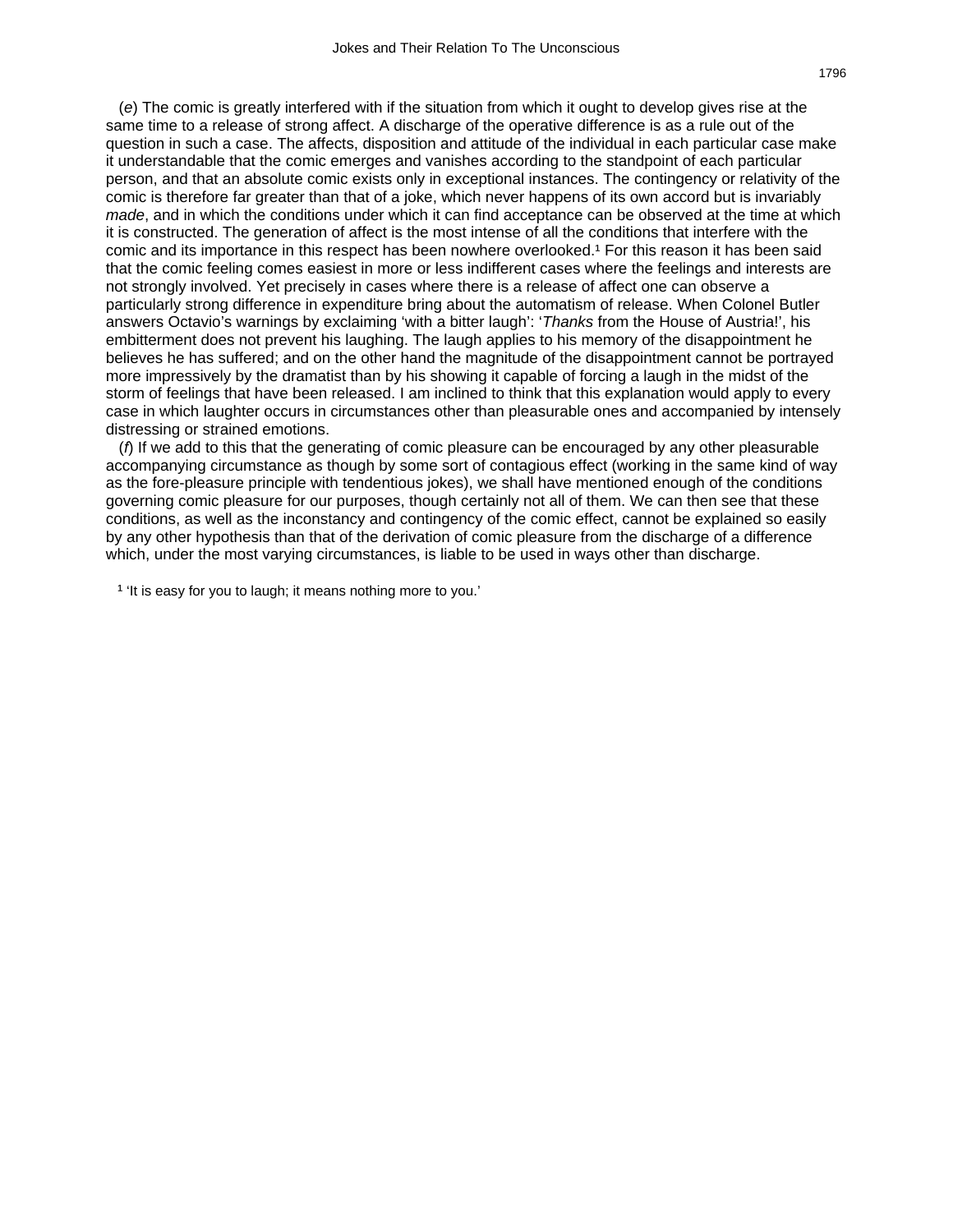The comic of sexuality and obscenity would deserve more detailed consideration; but we can only touch upon it here with a few comments. The starting-point would once more be exposure. A chance exposure has a comic effect on us because we compare the ease with which we have enjoyed the sight with the great expenditure which would otherwise be required for reaching this end. Thus the case approaches that of the naïvely comic, but is simpler. Every exposure of which we are made the spectator (or audience in the case of smut) by a third person is equivalent to the exposed person being made comic. We have seen that it is the task of jokes to take the place of smut and so once more to open access to a lost source of comic pleasure. As opposed to this, witnessing an exposure is not a case of the comic for the witness, because his own effort in doing so does away with the determining condition of comic pleasure: nothing is left but the sexual pleasure in what is seen. If the witness gives an account to someone else, the person who has been witnessed becomes comic once more, because there is a predominant sense that the latter has omitted the expenditure which would have been in place for concealing his secret. Apart from this, the spheres of sexuality and obscenity offer the amplest occasions for obtaining comic pleasure alongside pleasurable sexual excitement; for they can show human beings in their dependence on bodily needs (degradation) or they can reveal the physical demands lying behind the claim of mental love (unmasking).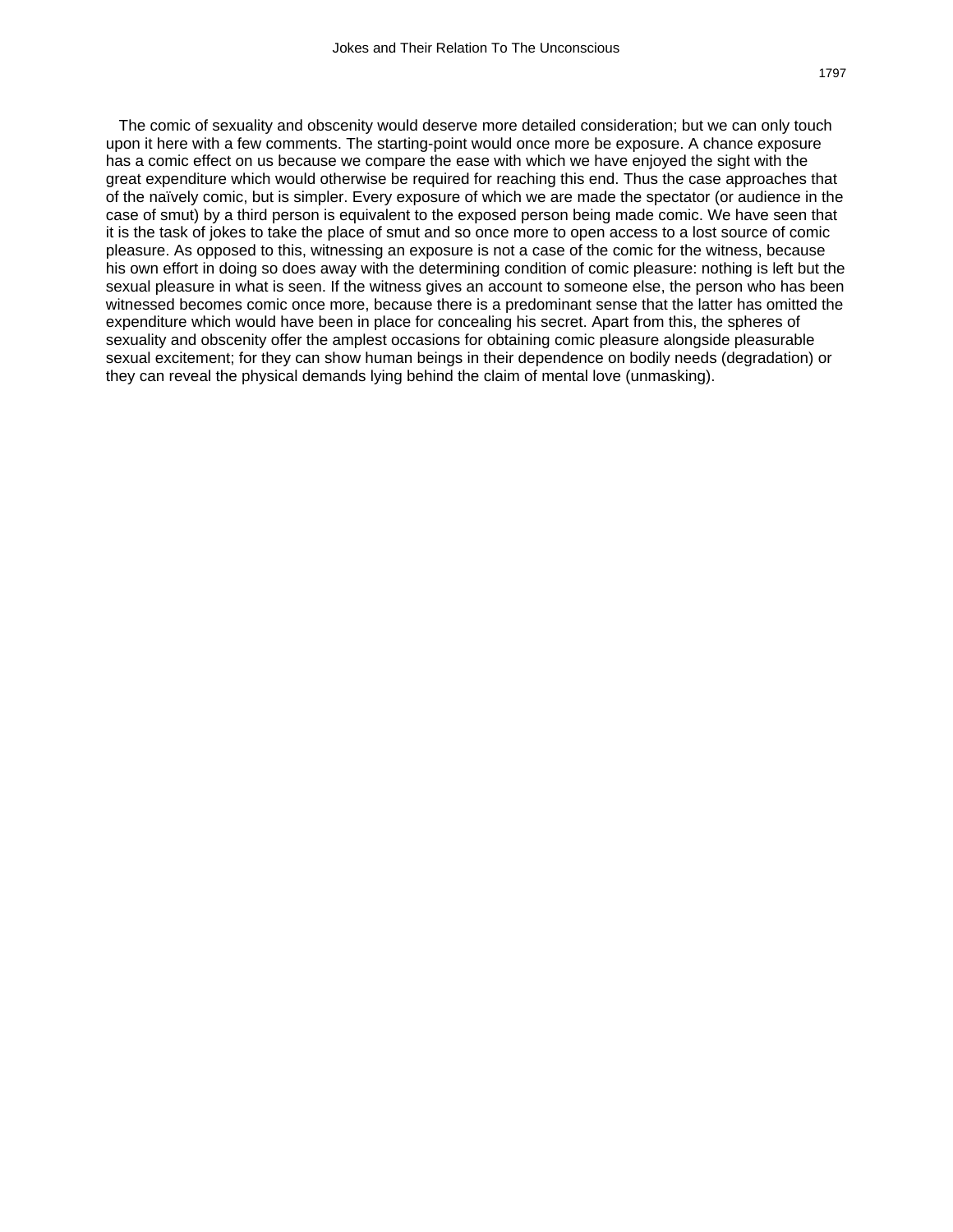### Jokes and Their Relation To The Unconscious

 An invitation to us to look for an understanding of the comic in its psychogenesis is also to be found, surprisingly enough, in Bergson's charming and lively volume *Le rire*. We have already made the acquaintance of Bergson's formulas for grasping the characteristics of the comic: '*mécanisation de la vie*', 'substitution quelconque de l'artificial au naturel<sup>'</sup>.<sup>1</sup> He proceeds by a plausible train of thought from automatism to automata, and tries to trace back a number of comic effects to the faded recollection of a children's toy. In this connection he reaches for a moment a point of view, which, it is true, he soon abandons: he endeavours to explain the comic as an after-effect of the joys of childhood. 'Peut-être même devrions-nous pousser la simplification plus loin encore, remonter à nos souvenirs les plus anciens, chercher dans les jeux qui amusèrent l'enfant la première ébauche des combinaisons qui font rire l'homme . . . Trop souvent surtout nous méconnaissons ce qu'il y a d'encore enfantin, pour ainsi dire, dans la plupart de nos émotions joyeuses.' (Bergson, 1900, 68 ff.)² Since we have traced back jokes to children's play with words and thoughts which has been frustrated by rational criticism we cannot help feeling tempted to investigate the infantile roots which Bergson suspects in the case of the comic as well.

<sup>&</sup>lt;sup>1</sup> ['Mechanization of life' - 'some kind of substitution of the artificial for the natural.']

² ['Perhaps we should even carry simplification further still, go back to our oldest memories, and trace in the games that amused the child the first sketch of the combinations which make the grown man laugh . . . Above all, we too often fail to recognize how much of childishness, so to speak, there still is in most of our joyful emotions.']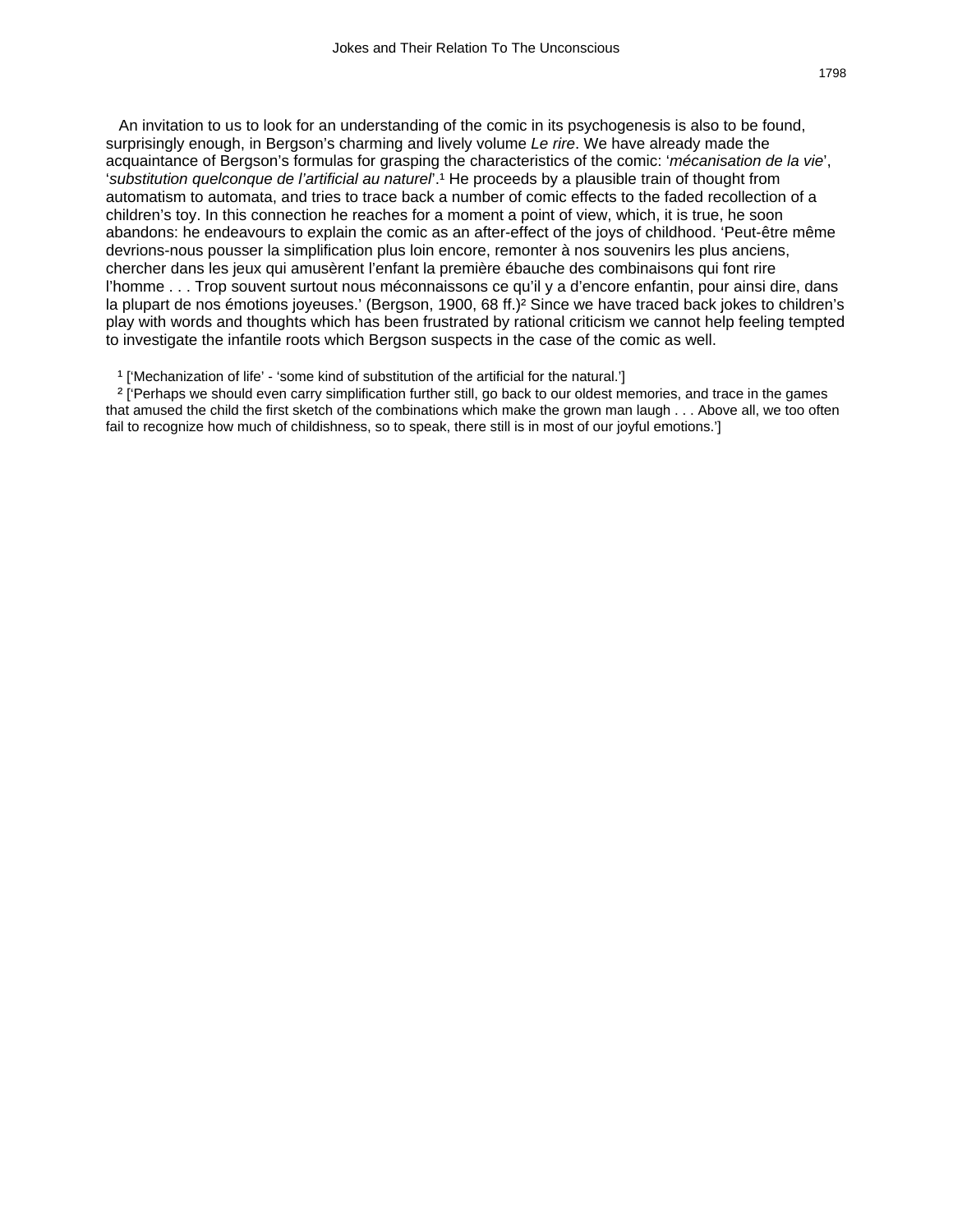And, in fact, if we examine the relation of the comic to the child we come upon a whole number of connections which seem promising. Children themselves do not strike us as in any way comic, though their nature fulfils all the conditions which, if we compare it with our own nature, yield a comic difference: the excessive expenditure on movement as well as the small intellectual expenditure, the domination of the mental functions by the bodily ones, and other features. A child only produces a comic effect on us when he conducts himself not as a child but as a serious adult, and he produces it then in the same way as other people who disguise themselves. But so long as he retains his childish nature the perception of him affords us a pure pleasure, perhaps one that reminds us slightly of the comic. We call him naïve, in so far as he shows us his lack of inhibition, and we describe as naïvely comic those of his utterances which in another person we should have judged obscenities or jokes.

 On the other hand, children are without a feeling for the comic. This assertion seems to say no more than that the comic feeling, like such a number of other things, only starts at some point in the course of mental development; and this would be by no means surprising, especially as it has to be admitted that the feeling already emerges clearly at an age which has to be counted as part of childhood. But it can nevertheless be shown that the assertion that children lack the feeling of the comic contains more than something selfevident. In the first place, it is easy to see that it could not be otherwise if our view is correct which derives the comic feeling from a difference in expenditure that arises in the course of understanding another person. Let us once again take the comic of movement as an example. The comparison which provides the difference runs (stated in conscious formulas): 'That is how he does it' and 'This is how I should do it, how I did it'. But a child is without the standard contained in the second sentence; he understands simply by mimicry: he does it in just the same way. The child's upbringing presents him with a standard: 'this is how you ought to do it.' If he now makes use of this standard in making the comparison, he will easily conclude: 'he did not do it right' and 'I can do it better'. In this case he laughs at the other person, he laughs at him in the feeling of his own superiority. There is nothing to prevent our deriving this laughter too from a difference in expenditure; but on the analogy of the cases of laughing at people that we have come across we may infer that the comic feeling is not present in a child's superior laughter. It is a laughter of pure pleasure. In our own case when we have a clear judgement of our own superiority, we merely smile instead of laughing, or, if we laugh, we can nevertheless distinguish this becoming conscious of our superiority from the comic that makes us laugh.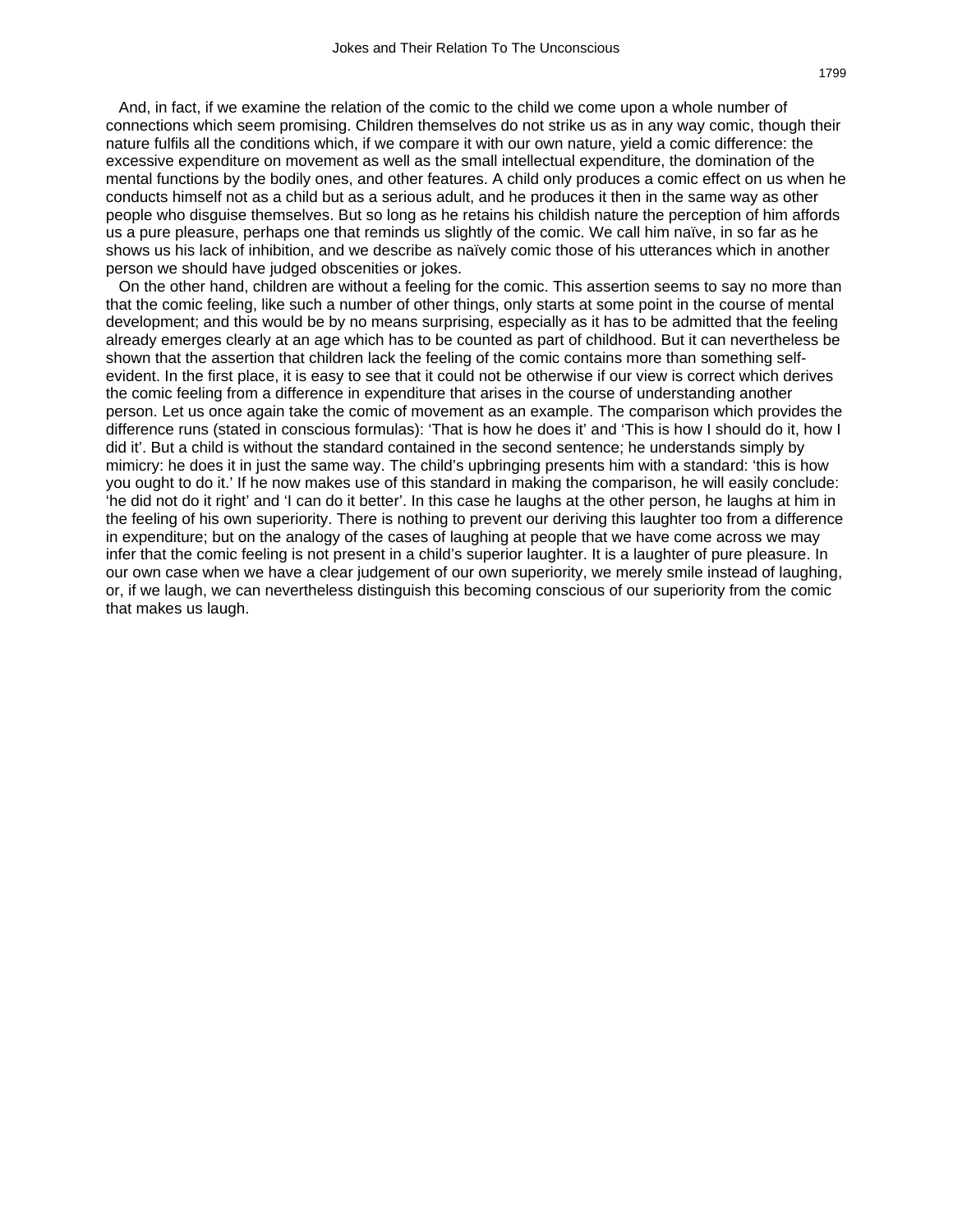It is probably right to say that children laugh from pure pleasure in a variety of circumstances that we feel as 'comic' and cannot find the motive for, whereas a child's motives are clear and can be stated. For instance, if someone slips in the street and falls down we laugh because the impression - we do not know why - is comic. A child laughs in the same case from a feeling of superiority or from *Schadenfreude*: 'You've fallen down, I haven't.' Certain motives for pleasure in children seem to be lost to us adults, and instead in the same circumstances we have the 'comic' feeling as a substitute for the lost one.

 If one might generalize, it would seem most attractive to place the specific characteristic of the comic which we are in search of in an awakening of the infantile - to regard the comic as the regained 'lost laughter of childhood'. One could then say: 'I laugh at a difference in expenditure between another person and myself, every time I rediscover the child in him.' Or, put more exactly, the complete comparison which leads to the comic would run: 'That is how he does it - I do it in another way - he does it as I used to do it as a child.'

 Thus the laughter would always apply to the comparison between the adult's ego and the child's ego. Even the lack of uniformity in the comic difference - the fact that what seems to me comic is sometimes a greater and sometimes a smaller expenditure - would fit in with the infantile determinant; actually what is comic is invariably on the infantile side.

 This is not contradicted by the fact that, when children themselves are the object of the comparison, they do not give me a comic impression but a purely pleasurable one; nor is it contradicted because the comparison with the infantile only produces a comic effect if any other use of the difference is avoided. For these are matters concerned with the conditions governing *discharge*. Whatever brings a psychical process into connection with others operates against the discharge of the surplus cathexis and puts it to some other use; whatever isolates a psychical act encourages discharge. A conscious attitude to children as objects of comparison therefore makes impossible the discharge that is necessary for comic pleasure. Only when the cathexis is *preconscious* is there an approximation to an isolation such as, incidentally, we may ascribe to the mental processes in children as well. The addition to the comparison ('I did it like that as a child too') from which the comic effect is derived would thus only come into consideration, as far as differences of medium magnitude are concerned, if no other nexus could gain control over the liberated surplus.

 If we pursue our attempt to discover the essence of the comic in a preconscious link with the infantile, we must go a step further than Bergson and admit that a comparison need not, in order to produce the comic, arouse old childish pleasures and childish play; it will be enough for it to touch upon childish nature in general, and perhaps even on childish suffering. Here we shall be parting from Bergson but remaining in agreement with ourselves if we connect comic pleasure not with recollected pleasure but once more with a comparison. It may be that cases of the former kind may coincide with the invariably and irresistibly comic.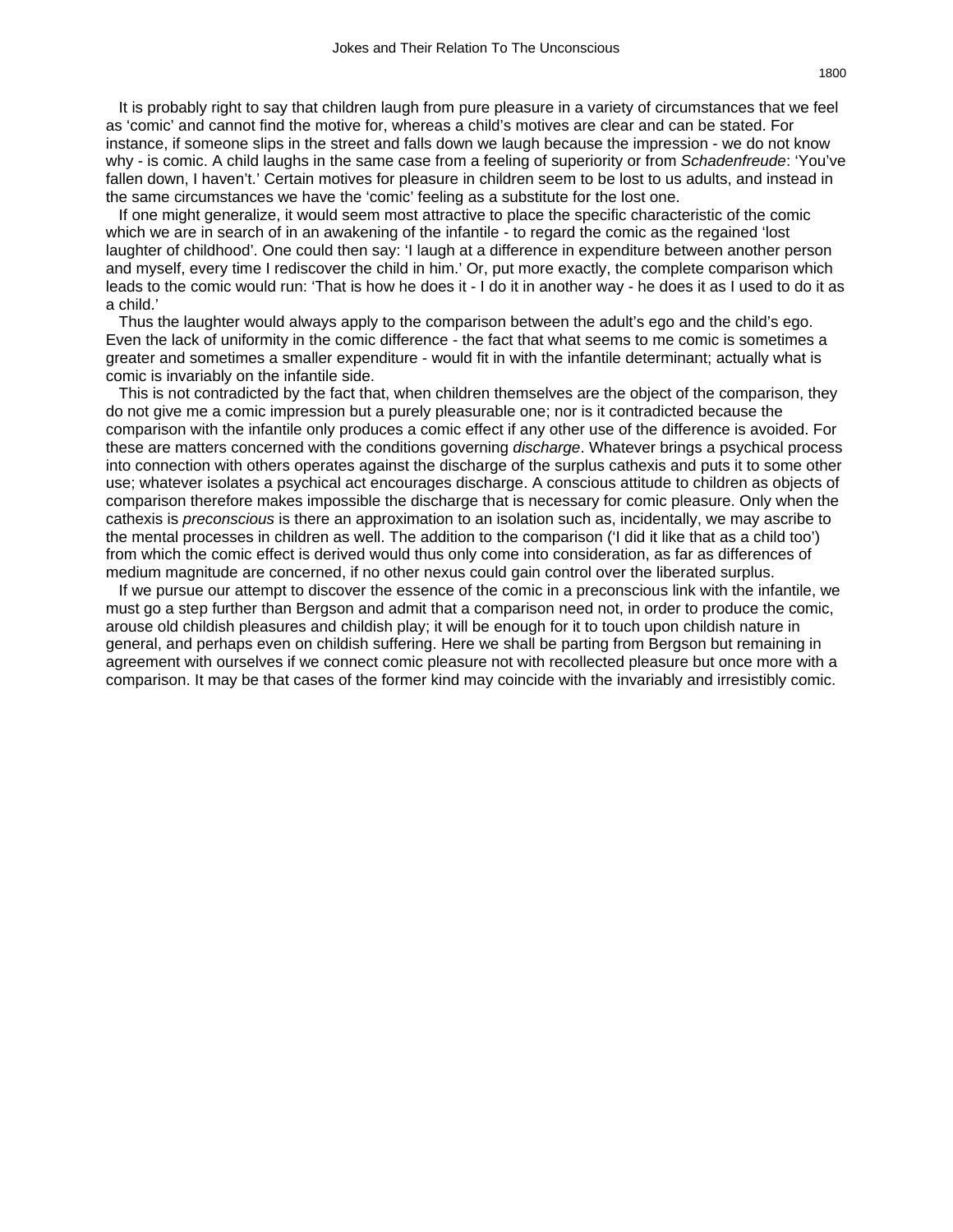Let us at this point review the scheme which we drew up earlier of the various comic possibilities. We remarked that the comic difference was found either

(*a*) by a comparison between another person and oneself, or

(*b*) by a comparison entirely within the other person, or

(*c*) by a comparison entirely within oneself.

In the first of these cases the other person would appear to me as a child; in the second he would reduce himself to a child; and in the third I should discover the child in myself.

 The first case would include the comic of movement and form, of mental functioning and of character. The corresponding infantile factors would be the urge to movement and the child's inferior mental and moral development. So that, for instance, a stupid person would be comic to me in so far as he reminded me of a lazy child and a bad person in so far as he reminded me of a naughty child. There could only be a question of a childish pleasure lost to adults in the single instance in which the child's own joy in movement was concerned.

 The second case, in which the comic depends entirely on 'empathy', includes the most numerous possibilities - the comic of situation, of exaggeration (caricature), of mimicry, of degradation and of unmasking. This is the case in which the introduction of the infantile point of view proves most useful. For the comic of situation is mostly based on embarrassments, in which we rediscover the child's helplessness. The worst of the embarrassments, the interference by the peremptory demands of natural needs with other functions, corresponds to the child's incomplete control over his bodily functions. Where the comic of situation operates by means of repetitions, it is based on the child's peculiar pleasure in constant repetition (of questions or of being told stories) which make him a nuisance to the adult. Exaggeration, which still gives pleasure to adults in so far as it can find justification with their critical faculty, is connected with the child's peculiar lack of a sense of proportion, his ignorance of all quantitative relations, which he comes to know later than qualitative ones. The use of moderation and restraint, even in the case of permitted impulses, is a late fruit of education and is acquired by the mutual inhibition of mental activities brought together in a combination. Where such combinations are weakened, as in the unconscious of dreams or in the mono-ideism of psychoneuroses, the child's lack of moderation re-emerges.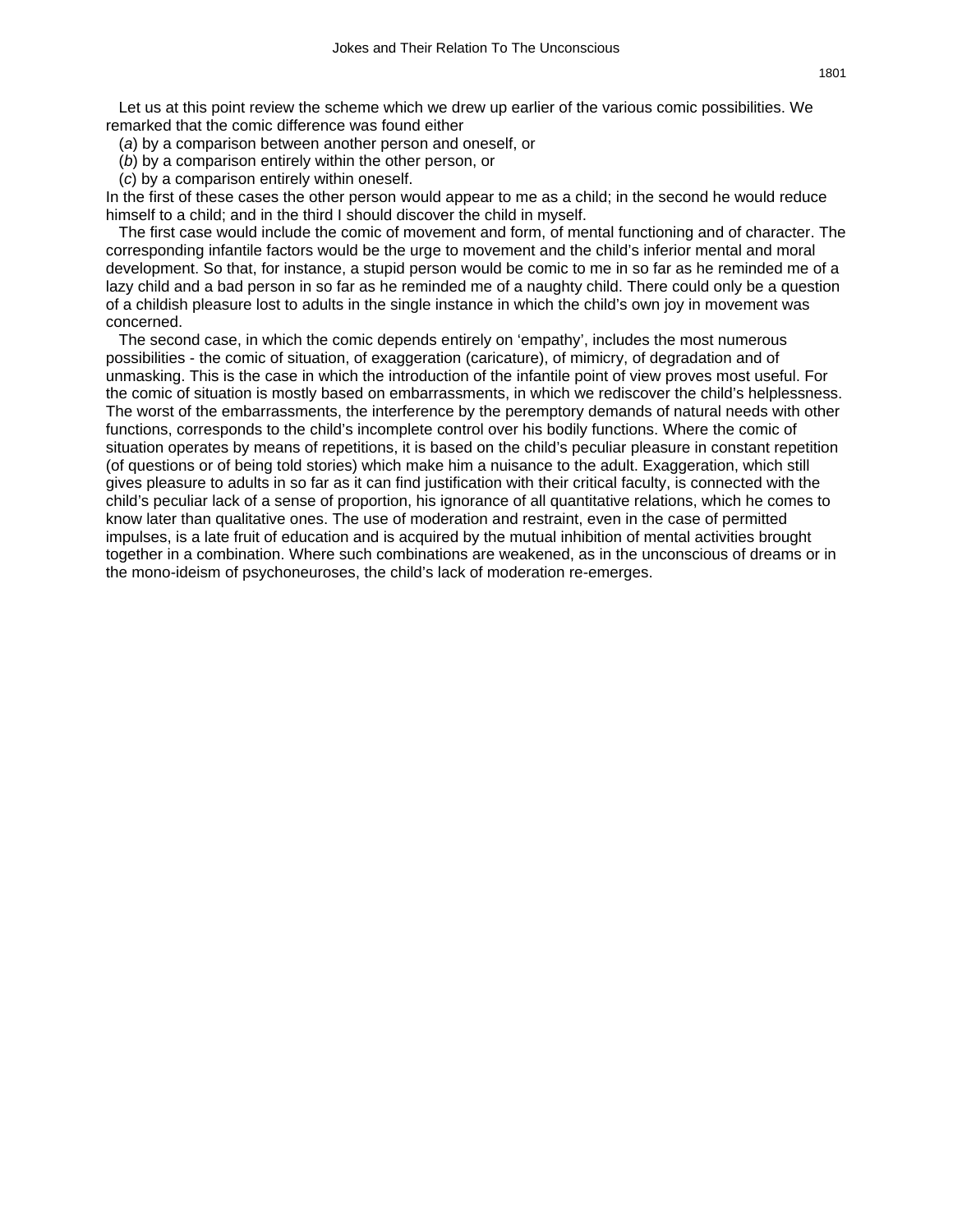We found relatively great difficulties in understanding the comic of mimicry so long as we left the infantile factor out of account. But mimicry is the child's best art and the driving motive of most of his games. A child's ambition aims far less at excelling among his equals than at mimicking the grown-ups. The relation of children to adults is also the basis of the comic of degradation, which corresponds to the condescension shown by adults in their attitude to the life of children. There is little that gives children greater pleasure than when a grown-up lets himself down to their level, renounces his oppressive superiority and plays with them as an equal. This relief, which gives the child pure pleasure, becomes in adults, in the form of degradation, a means of making things comic and a source of comic pleasure. As regards unmasking, we know that it goes back to degradation.

 We come up against the most difficulties in finding the infantile basis of the third case, the comic of expectation, which no doubt explains why those authorities who have put this case first in their discussion of the comic have found no occasion for taking account of the infantile factor in the comic. The comic of expectation is no doubt the remotest in children; the capacity to grasp it is the latest to appear. In most of the instances which seem comic to an adult a child would probably feel only disappointment. We might, however, take the child's power of blissful expectation and credulity as a basis for understanding how we appear to ourselves comic 'as a child' when we meet with a comic disappointment.

What we have said would seem to suggest a certain probability for a translation of the comic feeling that might run; 'Those things are comic which are not proper for an adult.' Nevertheless I do not feel bold enough, in virtue of my whole attitude to the problem of the comic, to defend this last assertion with as much seriousness as my earlier ones. I am unable to decide whether degradation to being a child is only a special case of comic degradation, or whether everything comic is based fundamentally on degradation to being a child.<sup>1</sup>

<sup>1</sup> The fact that comic pleasure has its source in the 'quantitative contrast' of a comparison between small and large, which after all also expresses the essential relation between a child and an adult - this would certainly be a strange coincidence if the comic had no other connection with the infantile.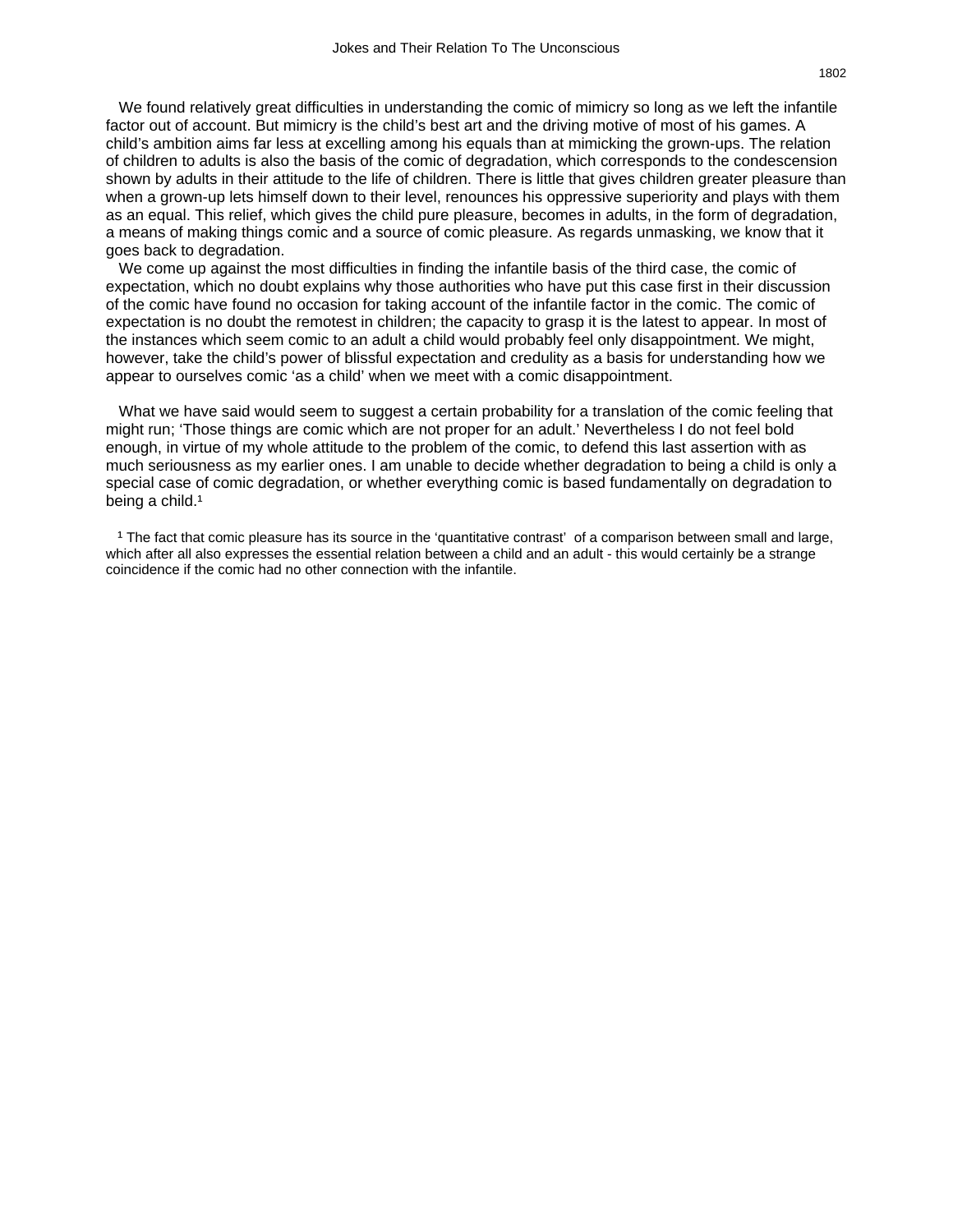An enquiry which deals with the comic, however cursorily, would be seriously incomplete if it did not find room for at least a few remarks about *humour*. The essential kinship between the two is so little open to doubt that an attempt at explaining the comic is bound to make at least some contribution to an understanding of humour. However much that is pertinent and impressive may have been brought forward in the appreciation of humour (which, itself one of the highest psychical achievements, enjoys the particular favour of thinkers), yet we cannot evade an attempt at giving expression to its nature by an approach to the formulas for jokes and for the comic.

 We have seen that the release of distressing affects is the greatest obstacle to the emergence of the comic. As soon as the aimless movement does damage, or the stupidity leads to mischief, or the disappointment causes pain, the possibility of a comic effect is at an end. This is true, at all events, for a person who cannot ward off such unpleasure, who is himself its victim or is obliged to have a share in it; whereas a person who is not concerned shows by his demeanour that the situation involved contains everything that is required for a comic effect. Now humour is a means of obtaining pleasure in spite of the distressing affects that interfere with it; it acts as a substitute for the generation of these affects, it puts itself in their place. The conditions for its appearance are given if there is a situation in which, according to our usual habits, we should be tempted to release a distressing affect and if motives then operate upon us which suppress that affect *in statu nascendi*. In the cases that have just been mentioned the person who is the victim of the injury, pain, and so on, might obtain *humorous* pleasure, while the unconcerned person laughs from *comic* pleasure. The pleasure of humour, if this is so, comes about - we cannot say otherwise at the cost of a release of affect that does not occur: it arises from *an economy in the expenditure of affect*.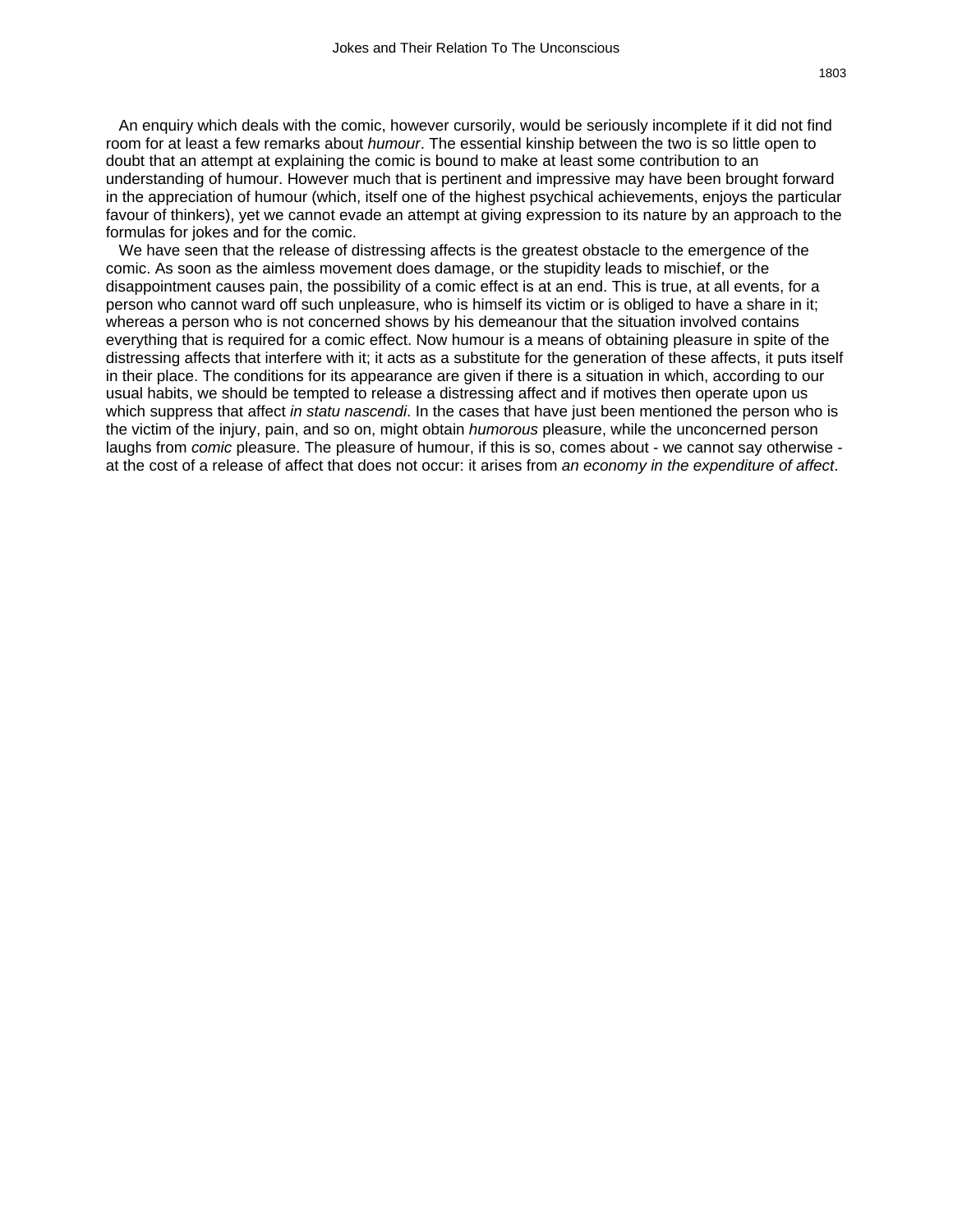### Jokes and Their Relation To The Unconscious

 Humour is the most easily satisfied among the species of the comic. It completes its course within a single person; another person's participation adds nothing new to it. I can keep to myself the enjoyment of the humorous pleasure that has arisen in me, without feeling obliged to communicate it. It is not easy to say what happens in a person when humorous pleasure is generated; but we can obtain some insight if we examine the cases in which humour is communicated or sympathized with, cases in which, by an understanding of the humorous person, we arrive at the same pleasure as his. The crudest case of humour - what is known as *Galgenhumor* - may be instructive in this connection. A rogue who was being led out to execution on a Monday remarked: 'Well, this week's beginning nicely.' This is actually a joke, since the remark is quite apt in itself, but on the other hand, is misplaced in a nonsensical way, since for the man himself there would be no further events that week. But humour is concerned in the *making* of such a joke that is, in disregarding what it is that distinguishes the beginning of this week from others, in denying the distinction which might give rise to motives for quite special emotions. The case was the same when the rogue on his way to execution asked for a scarf for his bare throat so as not to catch cold - an otherwise laudable precaution but one which, in view of what lay in store so shortly for the neck, was remarkably superfluous and unimportant. It must be confessed that there is something like magnanimity in this *blague*, in the man's tenacious hold upon his customary self and his disregard of what might overthrow that self and drive it to despair. This kind of grandeur of humour appears unmistakably in cases in which our admiration is not inhibited by the circumstances of the humorous person.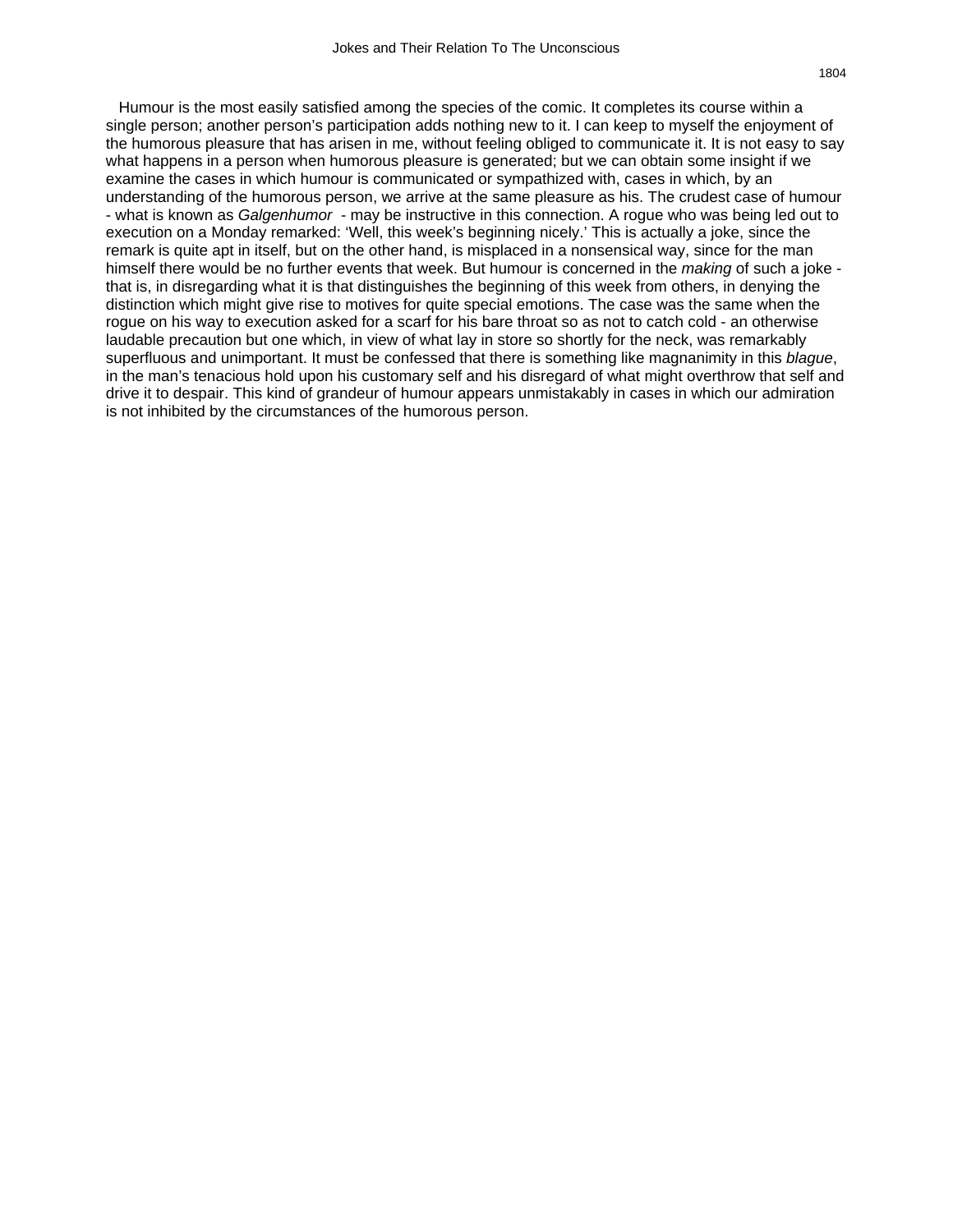In Victor Hugo's *Hernani*, the bandit who has become involved in a conspiracy against his King, Charles I of Spain (the Emperor Charles V), has fallen into the hands of this powerful enemy. He foresees that, convicted of high treason, it is his fate to lose his head. But this fore-knowledge does not prevent his letting himself be known as a Hereditary Grandee of Spain and declaring that he has no intention of renouncing any of the privileges that are his due. A Grandee of Spain might cover his head in the presence of his royal master. Very well, then:

> . . . . Nos têtes ont le droit De tomber couvertes devant de toi.<sup>1</sup>

This is humour on the grand scale, and if when we hear it we do not laugh, that is because our admiration covers the humorous pleasure. In the case of the rogue who refuses to catch cold on the way to execution we laugh heartily. The situation that ought to drive the criminal to despair might rouse intense pity in us; but that pity is inhibited because we understand that he, who is more closely concerned, makes nothing of the situation. As a result of this understanding, the expenditure on the pity, which was already prepared, becomes unutilizable and we laugh it off. We are, as it were, infected by the rogue's indifference - though we notice that it has cost him a great expenditure of psychical work.

 An economy of pity is one of the most frequent sources of humorous pleasure. Mark Twain's humour usually works with his mechanism. In an account of his brother's life, for instance, he tells us how he was at one time employed on a great road-making enterprise. The premature explosion of a mine blew him up into the air and he came down again far away from the place where he had been working. We are bound to have feelings of sympathy for the victim of the accident and would like to ask whether he was injured by it. But when the story goes on to say that his brother had a half-day's wages deducted for being 'absent from his place of employment' we are entirely distracted from our pity and become almost as hard-hearted as the contractor and almost as indifferent to possible damage to the brother's health. On another occasion Mark Twain presents us with his family tree, which he traces back to one of Columbus's fellow-voyagers. He then describes this ancestor's character and how his baggage consisted entirely of a number of pieces of washing each of which had a different laundry-mark - here we cannot help laughing at the cost of an economy of the feelings of piety into which we were prepared to enter at the beginning of this family history. The mechanism of the humorous pleasure is not interfered with by our knowledge that this pedigree is a fictitious one and that the fiction serves the satirical purpose of exposing the embellishments in similar accounts by other people: it is as independent of the condition that it must be real as in the case of making things comic. In yet another story, Mark Twain describes how his brother constructed a subterranean dwelling, into which he brought a bed, a table and a lamp and which he roofed over with a large piece of sailcloth with a hole in the middle. At night, however, after the hut was finished, a cow that was being driven home fell through the opening of the roof on to the table and put out the lamp. His brother patiently helped to get the beast out and put the establishment to rights again. Next night the same interruption was repeated and his brother behaved as before. And so it was every following night. Repetition makes the story comic, but Mark Twain ends it by reporting that on the forty-sixth night, when the cow fell through again, his brother finally remarked: 'The thing's beginning to get monotonous.' At this our humorous pleasure cannot be kept back, for what we had long expected to hear was that this obstinate set of misfortunes would make his brother *angry*. And indeed the small contributions of humour that we produce ourselves are as a rule made at the cost of anger - instead of getting angry.<sup>2</sup>

<sup>1</sup> ['Our heads have the right to fall before you covered.']

<sup>2</sup> The grandiose humorous effect of a figure like that of the fat knight Sir John Falstaff rests on an economy in contempt and indignation. We recognize him as an undeserving gormandizer and swindler, but our condenmation is disarmed by a whole number of factors. We can see that he knows himself as well as we do; he impresses us by his wit, and, besides this, his physical misproportion has the effect of encouraging us to take a comic view of him instead of a serious one, as though the demands of morality and honour must rebound from so fat a stomach. His doings are on the whole harmless, and are almost excused by the comic baseness of the people he cheats. We admit that the poor fellow has a right to try to live and enjoy himself like anyone else, and we almost pity him because in the chief situations we find him a plaything in the hands of someone far his superior. So we cannot feel angry with him and we add all that we economize in indignation with him to the comic pleasure which he affords us apart from this. Sir John's own humour arises in fact from the superiority of an ego which neither his physical nor his moral defects can rob of its cheerfulness and assurance.

 The ingenious knight Don Quixote de la Mancha is, on the contrary, a figure who possesses no humour himself but who with his seriousness offers us a pleasure which could be called humorous, though its mechanism shows an important divergence from that of humour. Don Quixote is originally a purely comic figure, a big child; the phantasies from his books of chivalry have gone to his head. It is well known that to begin with the author intended nothing else of him and that his creation gradually grew far beyond its creator's first intentions. But after the author had equipped this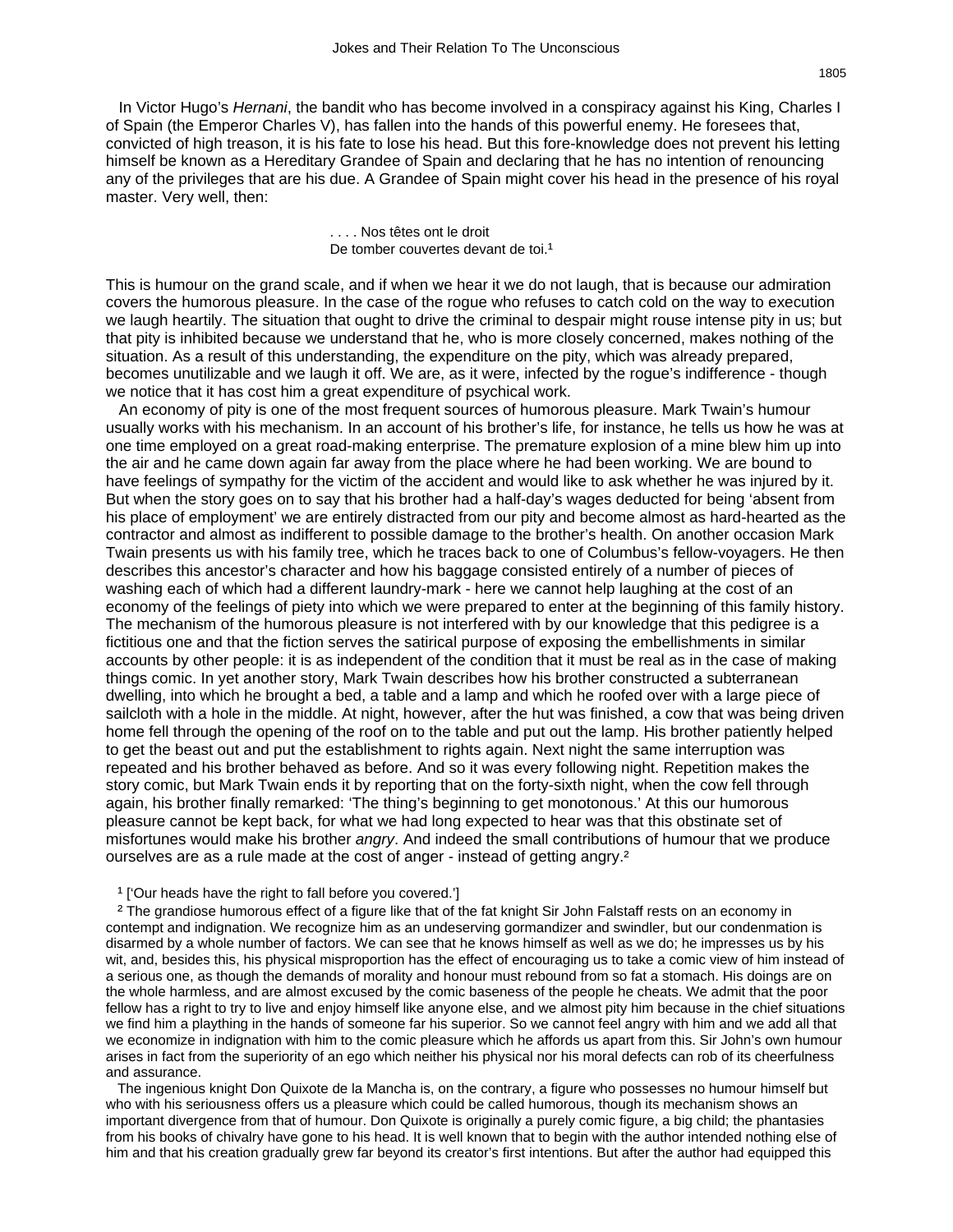#### Jokes and Their Relation To The Unconscious

ridiculous figure with the deepest wisdom and the noblest purposes and had made him into the symbolic representative of an idealism which believes in the realization of its aims and takes duties seriously and takes promises literally, this figure ceased to have a comic effect. Just as in other cases humorous pleasure arises from the prevention of an emotion, so it does here from the interference with comic pleasure. But it is clear that these examples have already carried us a long way from the simple cases of humour.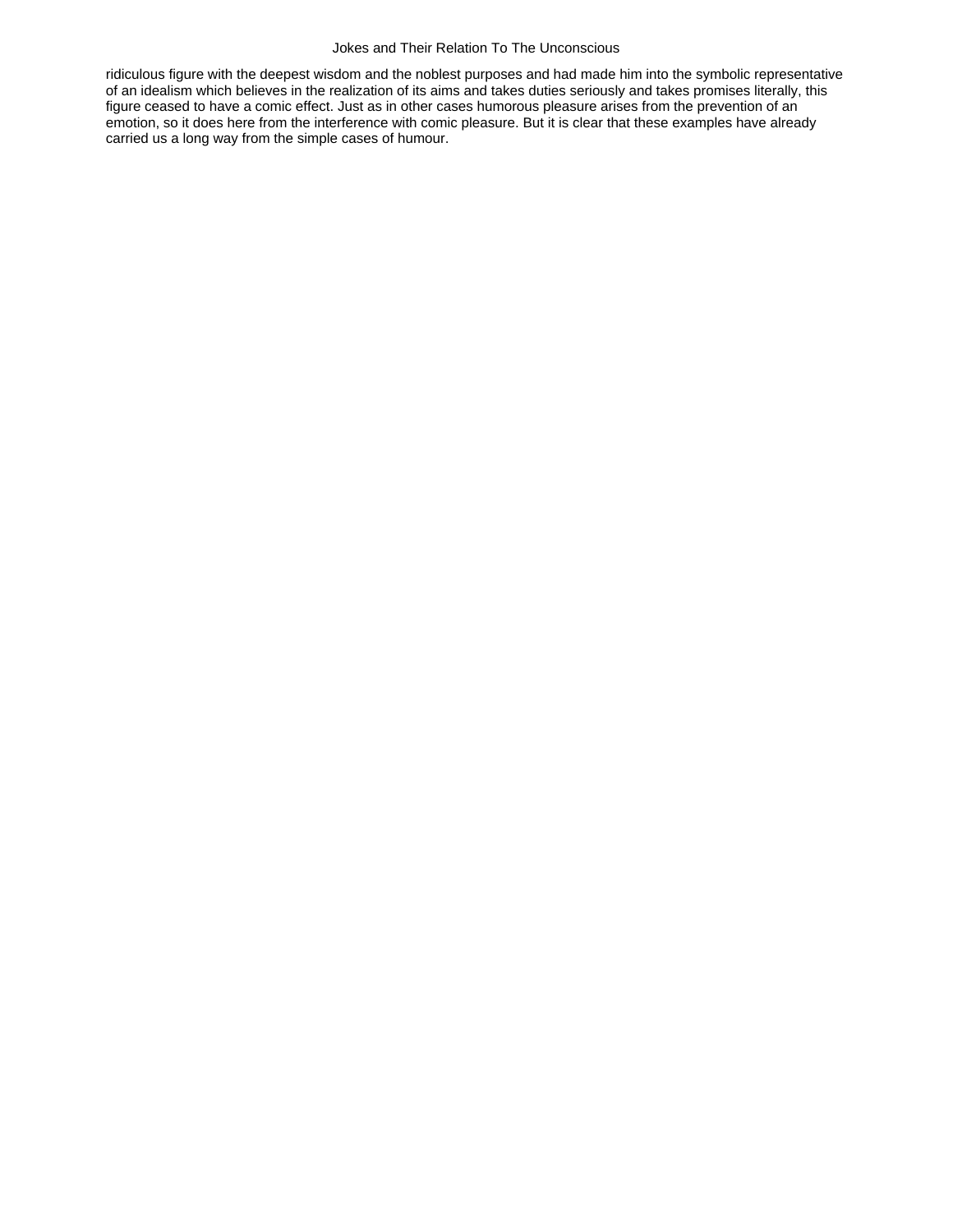The species of humour are extraordinarily variegated according to the nature of the emotion which is economized in favour of the humour: pity, anger, pain, tenderness, and so on. Their number seems to remain uncompleted because the kingdom of humour is constantly being enlarged whenever an artist or writer succeeds in submitting some hitherto unconquered emotions to the control of humour, in making them, by devices like those in the examples we have given, into sources of humorous pleasure. The artists in *Simplicissismus*, for instance, have had astonishing results in achieving humour at the cost of horror and disgust. The forms in which humour is manifested are, moreover, determined by two peculiarities which are connected with the conditions under which it is generated. Humour may, in the first place, appear merged with a joke or some other species of the comic; in that case its task is to get rid of a possibility implicit in the situation that an affect may be generated which would interfere with the pleasurable outcome. In the second place, it may stop this generating of an affect entirely or only partially; this last is actually the commoner case since it is easier to bring about, and it produces the various forms of 'broken'<sup>1</sup> humour - the humour that smiles through tears. It withdraws a part of its energy from the affect and in exchange gives it a tinge of humour.

 The humorous pleasure derived from sympathy originates, as can be seen from the examples above, from a peculiar technique comparable to displacement, by means of which the release of affect that is already in preparation is disappointed and the cathexis diverted on to something else, often on to something of secondary importance. But this does not help us at all to understand the process by which the displacement away from the generating of affect takes place in the humorous person himself. We can see that the receiver imitates the creator of the humour in his mental processes, but this tells us nothing of the forces which make the process possible in the latter.

<sup>1</sup> A term which is used in quite another sense in Vischer's aesthetics.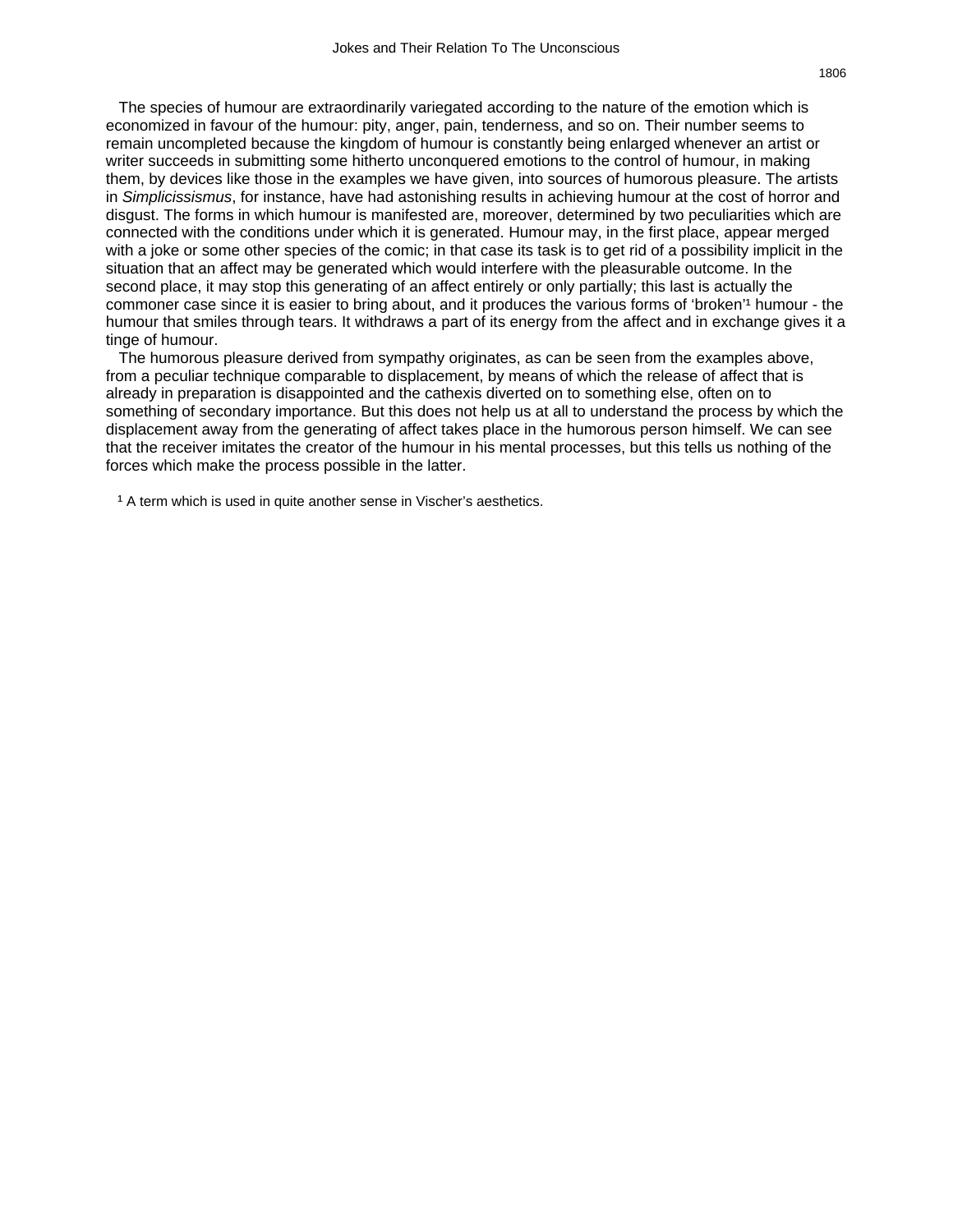We can only say that if someone succeeds, for instance, in disregarding a painful affect by reflecting on the greatness of the interests of the world as compared with his own smallness, we do not regard this as an achievement of humour but of philosophical thought, and if we put ourselves into his train of thought, we obtain no yield of pleasure. Humorous displacement is thus just as impossible under the glare of conscious attention as is comic comparison; like the latter, it is tied to the condition of remaining preconscious or automatic.

 We can gain some information about humorous displacement if we look at it in the light of a defensive process. Defensive processes are the psychical correlative of the flight reflex and perform the task of preventing the generation of unpleasure from internal sources. In fulfilling this task they serve mental events as an automatic regulation, which in the end, incidentally, turns out to be detrimental and has to be subjected to conscious thinking. I have indicated one particular form of this defence, repression that has failed, as the operative mechanism for the development of psychoneuroses. Humour can be regarded as the highest of these defensive processes. It scorns to withdraw the ideational content bearing the distressing affect from conscious attention as repression does, and thus surmounts the automatism of defence. It brings this about by finding a means of withdrawing the energy from the release of unpleasure that is already in preparation and of transforming it, by discharge, into pleasure. It is even conceivable that once again it may be a connection with the infantile that puts the means for achieving this at its disposal. Only in childhood have there been distressing affects at which the adult would smile to-day - just as he laughs, as a humorist, at his present distressing affects. The exaltation of his ego, to which the humorous displacement bears witness, and of which the translation would no doubt be 'I am too big (too fine) to be distressed by these things', might well be derived from his comparing his present ego with his childish one. This view is to some extent supported by the part played by the infantile in neurotic processes of repression.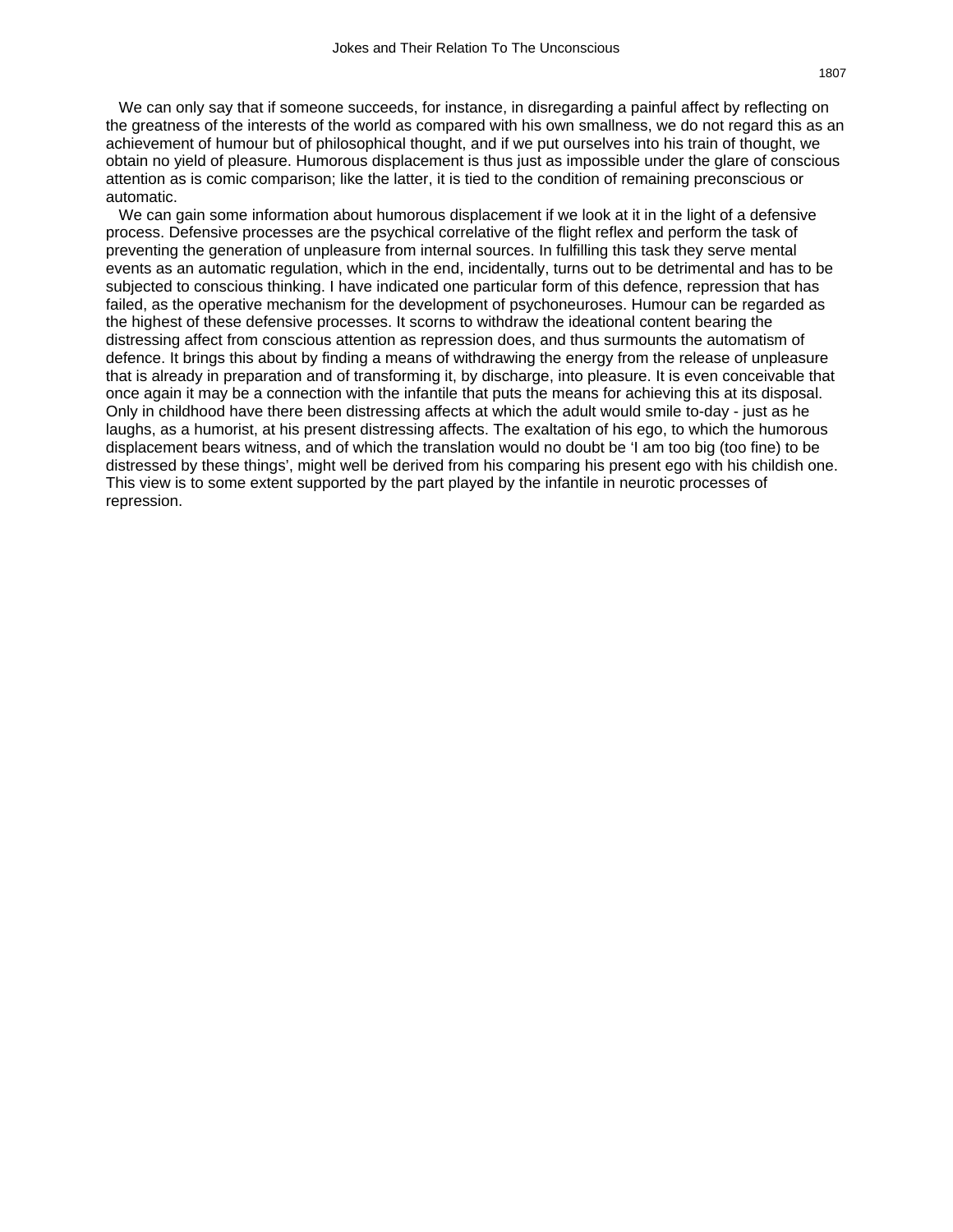On the whole humour is closer to the comic than to jokes. It shares with the former its psychical localization in the preconscious whereas jokes, as we have had to suppose, are formed as a compromise between the unconscious and the preconscious. On the other hand humour does not participate in a peculiar characteristic common to jokes and the comic, on which we have perhaps not yet laid sufficient stress. It is a necessary condition for generating the comic that we should be obliged, *simultaneously or in rapid succession*, to apply to one and the same act of ideation two different ideational methods, between which the 'comparison' is then made and the comic difference emerges. Differences in expenditure of this kind arise between that belongs to someone else and to oneself, between what is as usual and what has been changed, between what is expected and what happens.<sup>1</sup> In the case of jokes, the difference between two simultaneous methods of viewing things, which operate with a different expenditure, applies to the process in the person who hears the joke. One of these two views, following the hints contained in the joke, passes along the path of thought through the unconscious; the other stays on the surface and views the joke like any other wording that has emerged from the preconscious and become conscious. We should perhaps be justified in representing the pleasure from a joke that is heard as being derived from the difference between these two methods of viewing it.² Here we are saying of jokes what we described as their possessing a Janus head, while the relation between jokes and the comic had still to be cleared up.<sup>3</sup>

<sup>1</sup> If we are prepared to do a little violence to the concept of 'expectation', we can, following Lipps, include a very large region of the comic under the comic of expectation. But what are probably the most basic instances of the comic, those arising from a comparison between someone else's expenditure and one's own, would be the very ones that fitted in least easily to this grouping.

 ² We can accept this formula without question, since it leads to nothing that would contradict our earlier discussions. The difference between the two expenditures must in essence come down to the inhibitory expenditure that is saved. The lack of this economy in inhibition in the case of the comic, and the absence of quantitative contrast in the case of jokes, would determine the distinction between the comic feeling and the impression of a joke, in spite of their agreeing in the characteristic of using two kinds of ideational activity for the same view.

 ³ This peculiarity of the '*double face*' [in French in the original] has naturally not escaped the authorities. Mélinand (1895), from whom I have borrowed this phrase, states the determinants of laughter in the following formula: 'Ce qui fait rire c'est ce qui est à la fois, d'un côté, absurde et de l'autre, familier.' ['What makes one laugh is what is on the one hand absurd, and on the other familiar.'] This formula fits jokes better than the comic, but does not completely cover the former either. - Bergson (1900, 98) defines the comic situation by the 'interférence des séries': 'Une situation est toujours comique quand elle appartient en même temps à deux séries d'événements absolument indépendantes, et qu'elle peut s'interpréter à la fois dans deux sens tout différents.' ['A situation is always comic when it belongs at the same time to two series of events that are absolutely independent, and where it can be interpreted simultaneously in two quite different senses.'] - Lipps regards the comic as 'the bigness and smallness of the same thing'.